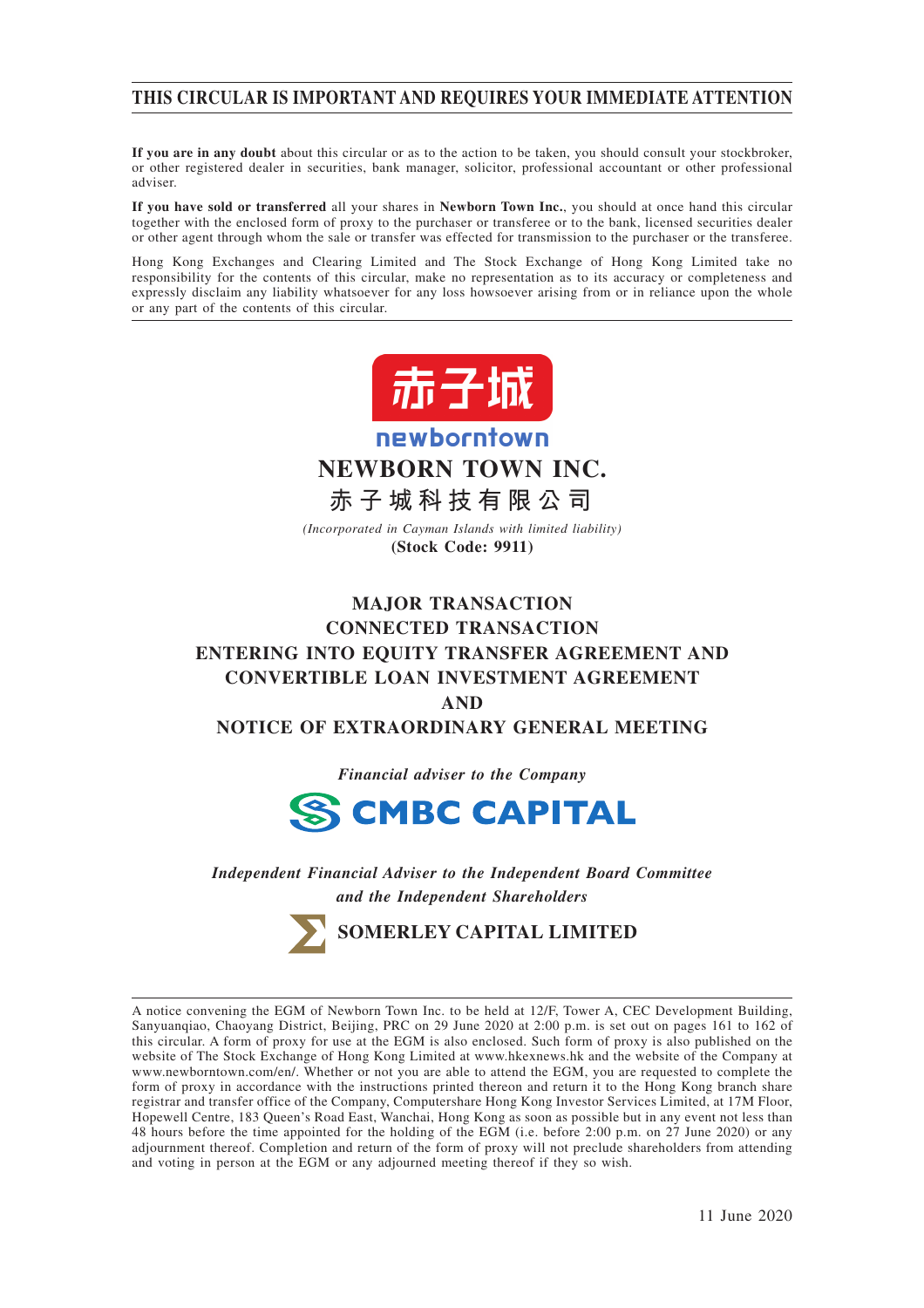# **CONTENTS**

## *Page*

|                                                                         | $\overline{5}$ |
|-------------------------------------------------------------------------|----------------|
| LETTER FROM THE INDEPENDENT BOARD COMMITTEE                             | 36             |
|                                                                         | 37             |
| APPENDIX I - FINANCIAL INFORMATION OF THE GROUP                         | 75             |
| APPENDIX II - FINANCIAL INFORMATION OF THE<br>TARGET GROUP              | 77             |
| APPENDIX III - UNAUDITED PRO FORMA FINANCIAL INFORMATION                |                |
| APPENDIX IV - MANAGEMENT DISCUSSION AND ANALYSIS OF THE<br>TARGET GROUP | 132            |
| APPENDIX V - VALUATION REPORT OF MICO                                   | 137            |
| APPENDIX VI $-$ GENERAL INFORMATION OF THE GROUP  149                   |                |
|                                                                         |                |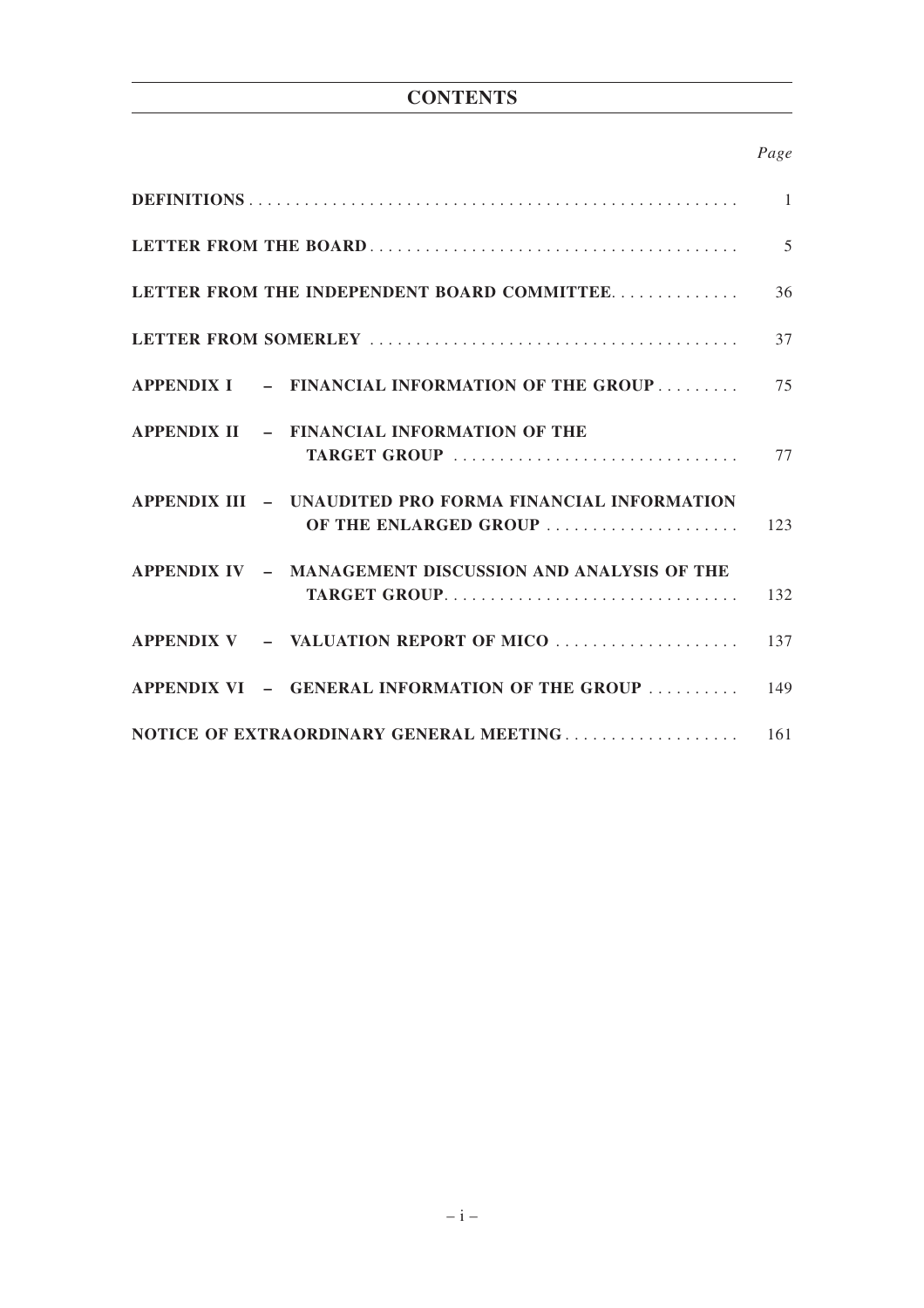*In this circular, unless the context otherwise requires, the following expressions have the following meanings:*

| "Acquisition"                              | the proposed acquisition of approximately 8.85% equity<br>interest of Mico by NewBornTown Network Technology<br>from Phoenix Fortune pursuant to the Equity Transfer<br>Agreement                                                                                                                                                       |
|--------------------------------------------|-----------------------------------------------------------------------------------------------------------------------------------------------------------------------------------------------------------------------------------------------------------------------------------------------------------------------------------------|
| "Amended Mico Articles"                    | The amended Mico Articles as agreed pursuant to the<br>Convertible Loan Investment Agreement, of which the<br>details are mentioned under the paragraph "Amended<br>Mico Articles" of this circular                                                                                                                                     |
| "Board"                                    | the board of directors of the Company                                                                                                                                                                                                                                                                                                   |
| "Company"                                  | Newborn Town Inc. (赤子城科技有限公司), a company<br>with limited liability incorporated in the Cayman Islands<br>whose shares are listed on the Stock Exchange                                                                                                                                                                                  |
| "Contractual Arrangements"                 | a series of contractual agreements reached to consolidate<br>the interests in NewBornTown Mobile Technology and<br>NewBornTown Network Technology entered into among<br>Shandong NewBornTown Network Technology Co., Ltd.<br>(山東赤子城網絡技術有限公司), NewBornTown Mobile<br>Technology and the shareholders of NewBornTown<br>Mobile Technology |
| "Conversion"                               | the conversion of all or part of the Convertible Loan to<br>the newly issued registered capital of Mico pursuant to<br>the Convertible Loan Investment Agreement                                                                                                                                                                        |
| "Convertible Loan"                         | the convertible loan of RMB50 million provided by<br>NewBornTown Network Technology to Mico pursuant to<br>the Convertible Loan Investment Agreement                                                                                                                                                                                    |
| "Convertible Loan Investment"              | the proposed investment pursuant to the Convertible<br>Loan Investment Agreement                                                                                                                                                                                                                                                        |
| "Convertible Loan Investment<br>Agreement" | the convertible loan investment agreement entered into<br>between NewBornTown Network Technology, Mr. Ye<br>Chunjian and Mico on 17 April 2020                                                                                                                                                                                          |
| "Director(s)"                              | the directors of the Company                                                                                                                                                                                                                                                                                                            |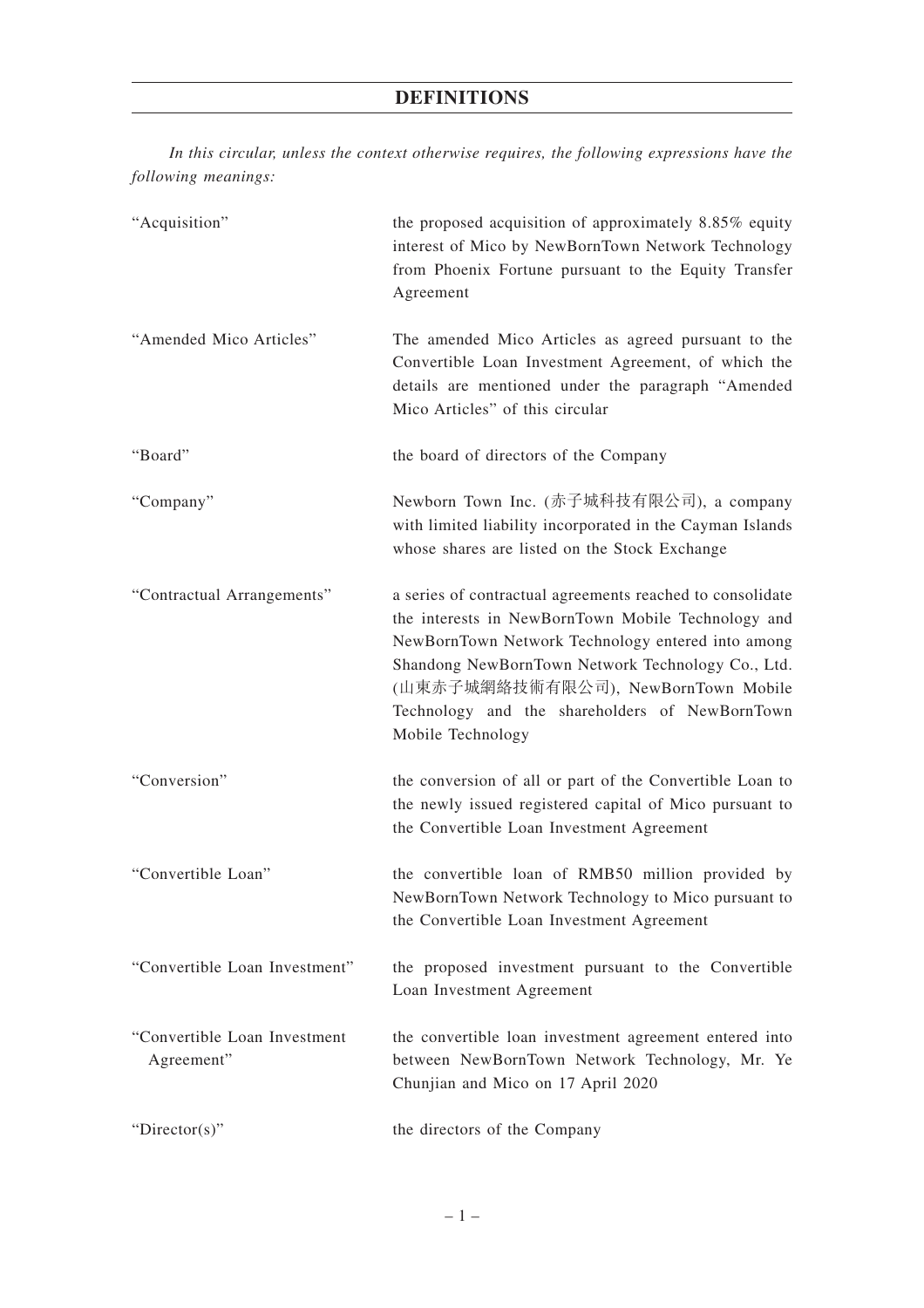| "EGM"                                            | the first extraordinary general meeting of the Company in<br>2020 to be convened for the purpose of considering and,<br>if thought fit, approving, amongst others, the Equity<br>Transfer Agreement, the Convertible Loan Investment<br>Agreement, the Conversion and the transactions<br>contemplated thereunder                                                                                                                                                                                      |
|--------------------------------------------------|--------------------------------------------------------------------------------------------------------------------------------------------------------------------------------------------------------------------------------------------------------------------------------------------------------------------------------------------------------------------------------------------------------------------------------------------------------------------------------------------------------|
| "Enlarged Group"                                 | the Group as enlarged by the Target Group upon<br>completion of the Acquisition and the Convertible Loan<br>Investment                                                                                                                                                                                                                                                                                                                                                                                 |
| "Equity Transfer Agreement"                      | the equity transfer agreement in relation to Beijing Mico<br>World Technology Co., Ltd. entered into between<br>NewBornTown Network Technology and Phoenix<br>Fortune on 17 April 2020                                                                                                                                                                                                                                                                                                                 |
| "General Meeting"                                | the general meeting of the Company to be convened for<br>the purpose of considering and, if thought fit, approving,<br>amongst others, the Equity Transfer Agreement, the<br>Convertible Loan Investment Agreement, the Conversion<br>and the transactions contemplated thereunder                                                                                                                                                                                                                     |
| "Group"                                          | the Company and its subsidiaries                                                                                                                                                                                                                                                                                                                                                                                                                                                                       |
| "IFRS"                                           | International Financial Reporting Standards as effective<br>and modified from time to time                                                                                                                                                                                                                                                                                                                                                                                                             |
| "Independent Board Committee"                    | the independent board committee of the Board,<br>comprising Mr. PAN Xiya, Mr. CHI Shujin and Mr. LIU<br>Rong, all being the independent non-executive Directors<br>of the Company                                                                                                                                                                                                                                                                                                                      |
| "Independent Financial Adviser"<br>or "Somerley" | Somerley Capital Limited, a corporation licensed to carry<br>out Type 1 (dealing in securities) and Type 6 (advising on<br>corporate finance) regulated activities under the SFO,<br>which has been appointed as the Independent Financial<br>Adviser to advise the Independent Board Committee and<br>the Independent Shareholders in respect of the Equity<br>Transfer Agreement, the Convertible Loan Investment<br>Agreement, the<br>Conversion and the<br>transactions<br>contemplated thereunder |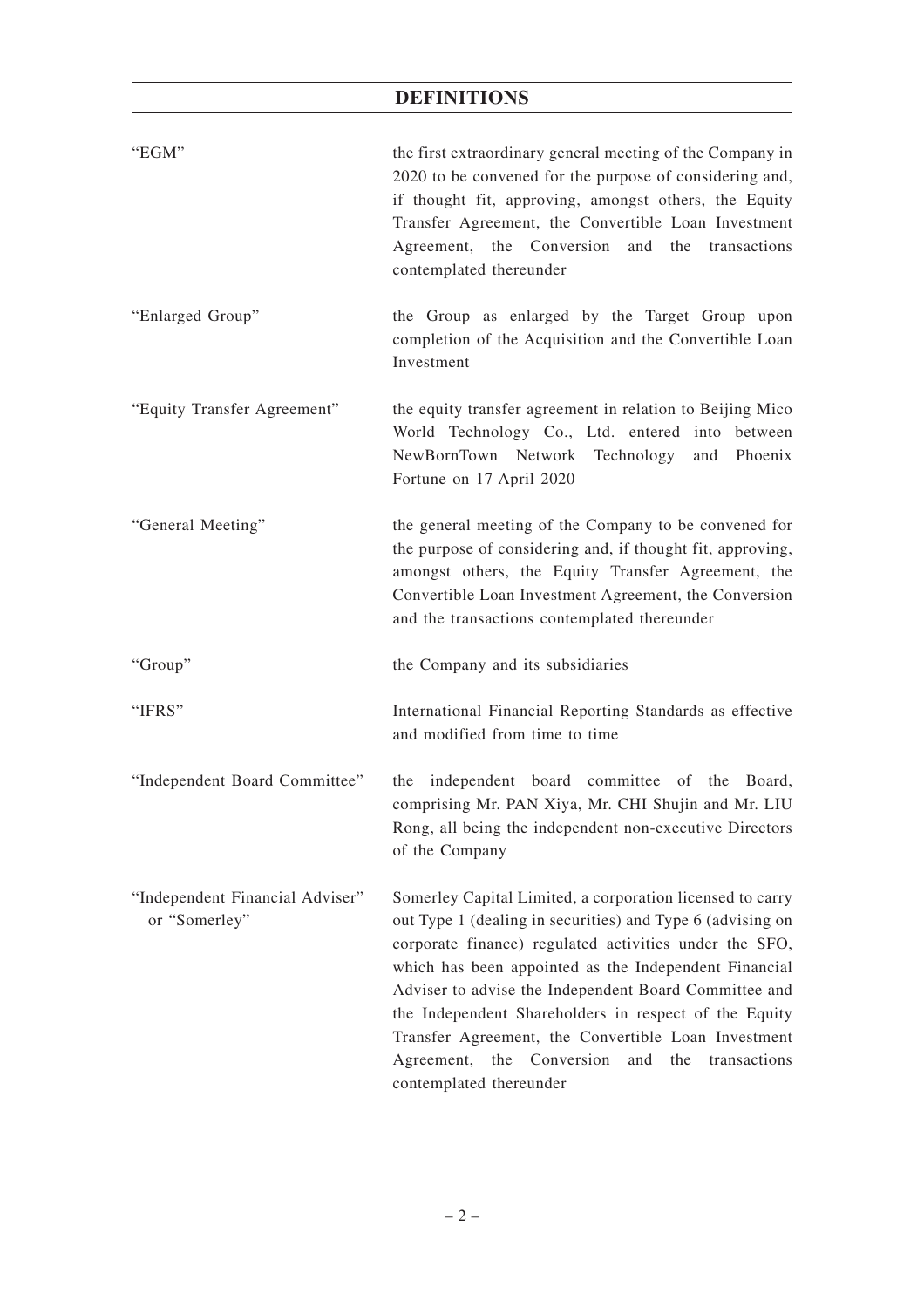| "Independent Shareholders"          | the Shareholders who are not required to abstain from<br>voting in favour of the resolution for approving the<br>proposed resolutions under the Listing Rules                                                                                                                                                                                                    |
|-------------------------------------|------------------------------------------------------------------------------------------------------------------------------------------------------------------------------------------------------------------------------------------------------------------------------------------------------------------------------------------------------------------|
| "Latest Practicable Date"           | 4 June 2020, being the latest practicable date prior to the<br>printing of this circular for the purpose of ascertaining<br>certain information contained in this circular                                                                                                                                                                                       |
| "Listing Rules"                     | the Rules Governing the Listing of Securities on the<br><b>Stock Exchange</b>                                                                                                                                                                                                                                                                                    |
| "Mico" or "Target Company"          | Beijing Mico World Technology Co., Ltd. (北京米可世界<br>科技有限公司) (formerly known as Beijing Zhongluo<br>Technology Co., Ltd. (北京眾絡科技有限公司)), a<br>company incorporated under the laws of the PRC with<br>limited liability                                                                                                                                              |
| "Mico Articles"                     | the articles of association of Mico                                                                                                                                                                                                                                                                                                                              |
| "MIIT"                              | the Ministry of Industry and Information Technology of<br>the PRC (中華人民共和國工業和信息化部)                                                                                                                                                                                                                                                                               |
| "NewBornTown Mobile<br>Technology"  | NewBornTown Mobile Technology (Beijing) Holdings<br>Co., Ltd. (赤子城移動科技(北京)股份有限公司), a<br>company incorporated under the laws of the PRC with<br>limited liability and by virtue of the Contractual<br>Arrangements, accounted for as a subsidiary of the<br>Company                                                                                               |
| "NewBornTown Network<br>Technology" | NewBornTown Network Technology (Beijing) Co., Ltd.<br>(赤子城網絡技術(北京)有限公司), a company incorporated<br>under the laws of the PRC with limited liability and by<br>virtue of the Contractual Arrangements, accounted for as<br>a subsidiary of the Company. NewBornTown Network<br>Technology is a direct wholly-owned subsidiary of<br>NewBornTown Mobile Technology |
| "Ningbo Tonghe Chuangyuan"          | Ningbo Meishan Bonded Port Tonghe Chuangyuan<br>Enterprise Management Centre (Limited Partnership)<br>(寧波梅山保税港區通和創源企業管理中心(有限合夥)), a<br>limited partnership established under the laws of the PRC                                                                                                                                                                 |
| "Phoenix Fortune"                   | Beijing Phoenix Fortune Interconnection Investment<br>Fund (Limited Partnership) (北京鳳凰祥瑞互聯投資基金<br>(有限合夥)), a limited partnership established under the<br>laws of the PRC                                                                                                                                                                                        |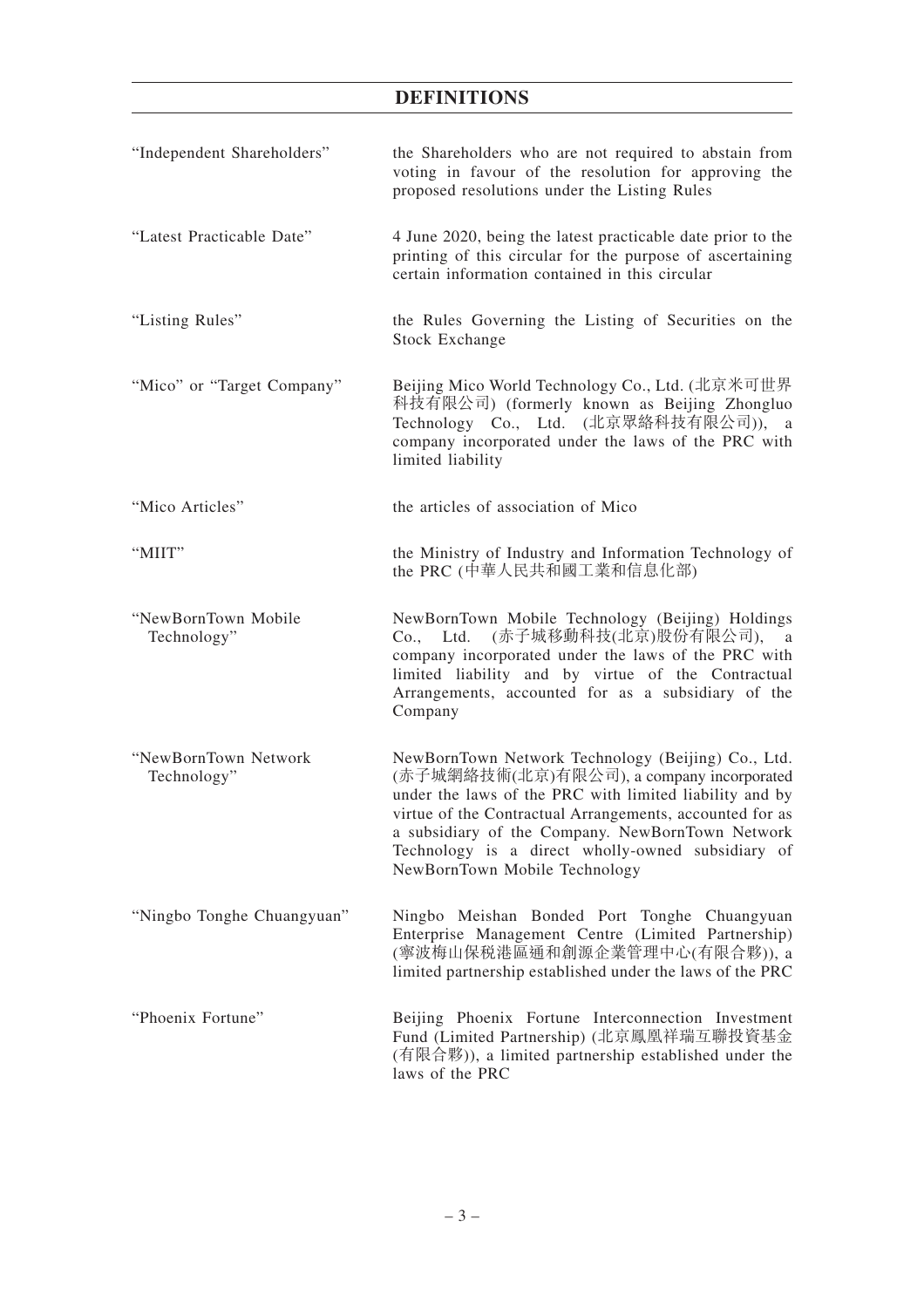| "PRC"                               | the People's Republic of China, and for the purpose of<br>this circular, excluding the Hong Kong Special<br>Administrative Region of the PRC, the Macau Special<br>Administrative Region of the PRC and Taiwan Region |
|-------------------------------------|-----------------------------------------------------------------------------------------------------------------------------------------------------------------------------------------------------------------------|
| "PRC Equity Holders"                | the registered shareholders of NewBornTown Mobile<br>Technology                                                                                                                                                       |
| "Prospectus"                        | the prospectus of the Company dated 17 December 2019                                                                                                                                                                  |
| "RMB"                               | Renminbi, the lawful currency in the PRC                                                                                                                                                                              |
| "SFO"                               | Securities and Futures Ordinance, Chapter 571 of the<br>Laws of Hong Kong, as amended, supplemented or<br>otherwise modified from time to time                                                                        |
| "Shandong NewBornTown"<br>or "WFOE" | Shandong NewBornTown Network Technology Co., Ltd.<br>(山東赤子城網絡技術有限公司), a company incorporated<br>under the laws of the PRC with limited liability and a<br>direct wholly-owned subsidiary of Solo X Technology         |
| "Shares"                            | ordinary share(s) in the share capital of the Company<br>with a par value of US\$0.0001 each                                                                                                                          |
| "Shareholder(s)"                    | the holder(s) of the Share(s)                                                                                                                                                                                         |
| "Shenzhen Leyuyou"                  | Shenzhen Leyuyou Internet Technology Co., Ltd., a<br>company incorporated under the laws of the PRC with<br>limited liability                                                                                         |
| "Solo X Technology"                 | Solo X Technology Limited, a company incorporated in<br>Hong Kong with limited liability and a direct wholly-<br>owned subsidiary of the Company                                                                      |
| "Stock Exchange"                    | The Stock Exchange of Hong Kong Limited                                                                                                                                                                               |
| "Target Group"                      | Mico and its subsidiaries                                                                                                                                                                                             |
| "Tianjin Tonghe Chuangyuan"         | Tianjin Tonghe Chuangyuan Enterprise Management<br>Consulting Centre (Limited Partnership) (天津通和創源<br>企業管理諮詢中心(有限合夥)), a limited partnership<br>established under the laws of the PRC                                 |
| $``\%"$                             | per cent                                                                                                                                                                                                              |

*In this circular, the terms "associate", "connected person", "connected transaction", "controlling shareholder", "subsidiary" and "substantial shareholder" shall have the meanings given to such terms in the Listing Rules, unless the context otherwise requires.*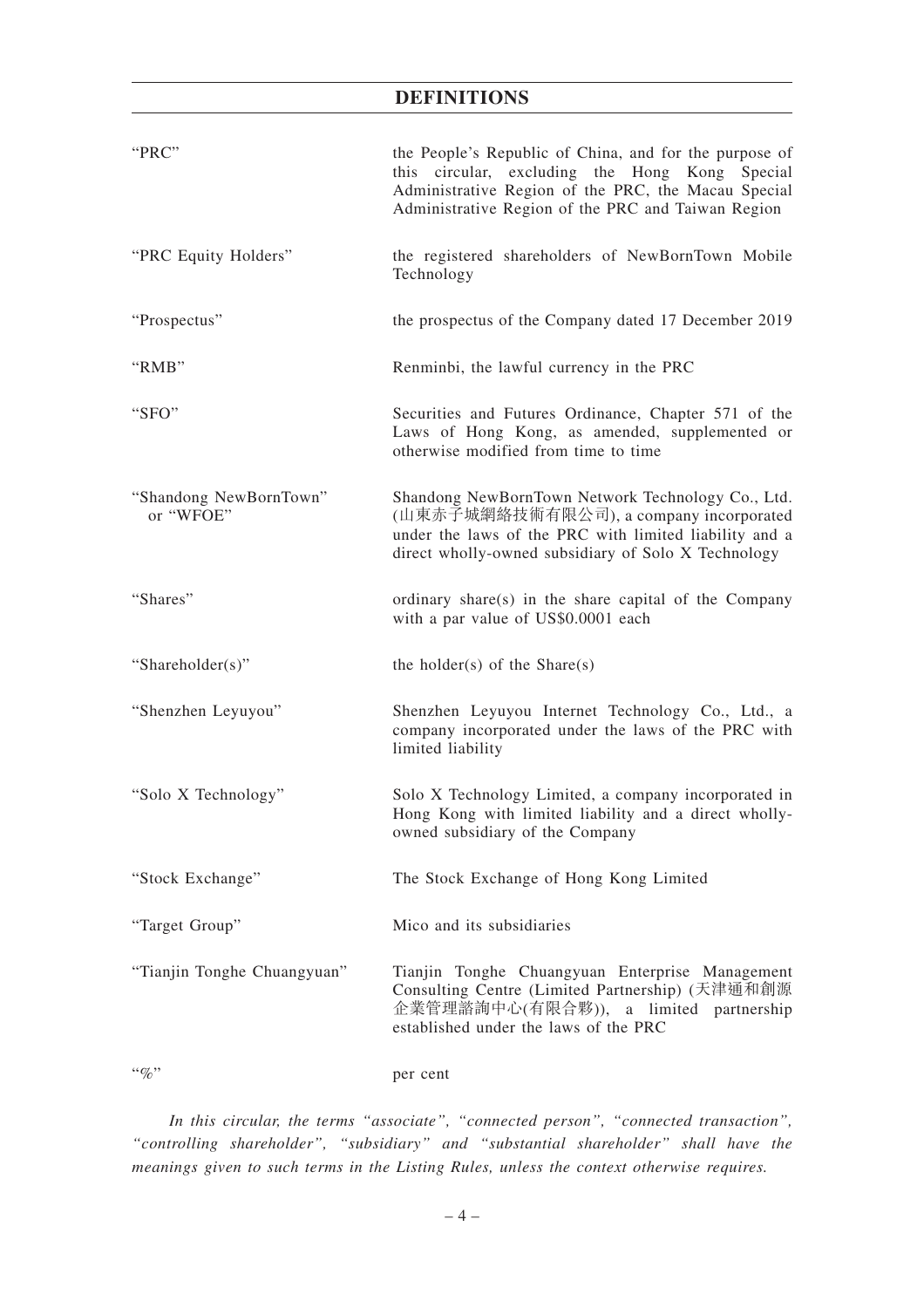

*(Incorporated in Cayman Islands with limited liability)* **(Stock Code: 9911)**

*Executive Directors:* Mr. LIU Chunhe *(Chairman)* Mr. LI Ping Mr. WANG Kui

*Independent non-executive Directors:* Mr. PAN Xiya Mr. CHI Shujin Mr. LIU Rong

*Registered office in the Cayman Islands:* The offices of Maples Corporate Services Limited PO Box 309 Ugland House Grand Cayman, KY1-1104 Cayman Islands

*Principal place of business in Hong Kong:* Room 1903-04, Floor 19 Hong Kong Trade Centre 161 Des Voeux Road Central Hong Kong

11 June 2020

*To the Shareholders*

Dear Sir or Madam,

# **MAJOR TRANSACTION CONNECTED TRANSACTION ENTERING INTO EQUITY TRANSFER AGREEMENT AND CONVERTIBLE LOAN INVESTMENT AGREEMENT AND NOTICE OF EXTRAORDINARY GENERAL MEETING**

## **INTRODUCTION**

Reference is made to the announcement of the Company dated 19 April 2020 in relation to entering into the Equity Transfer Agreement and the Convertible Loan Investment Agreement.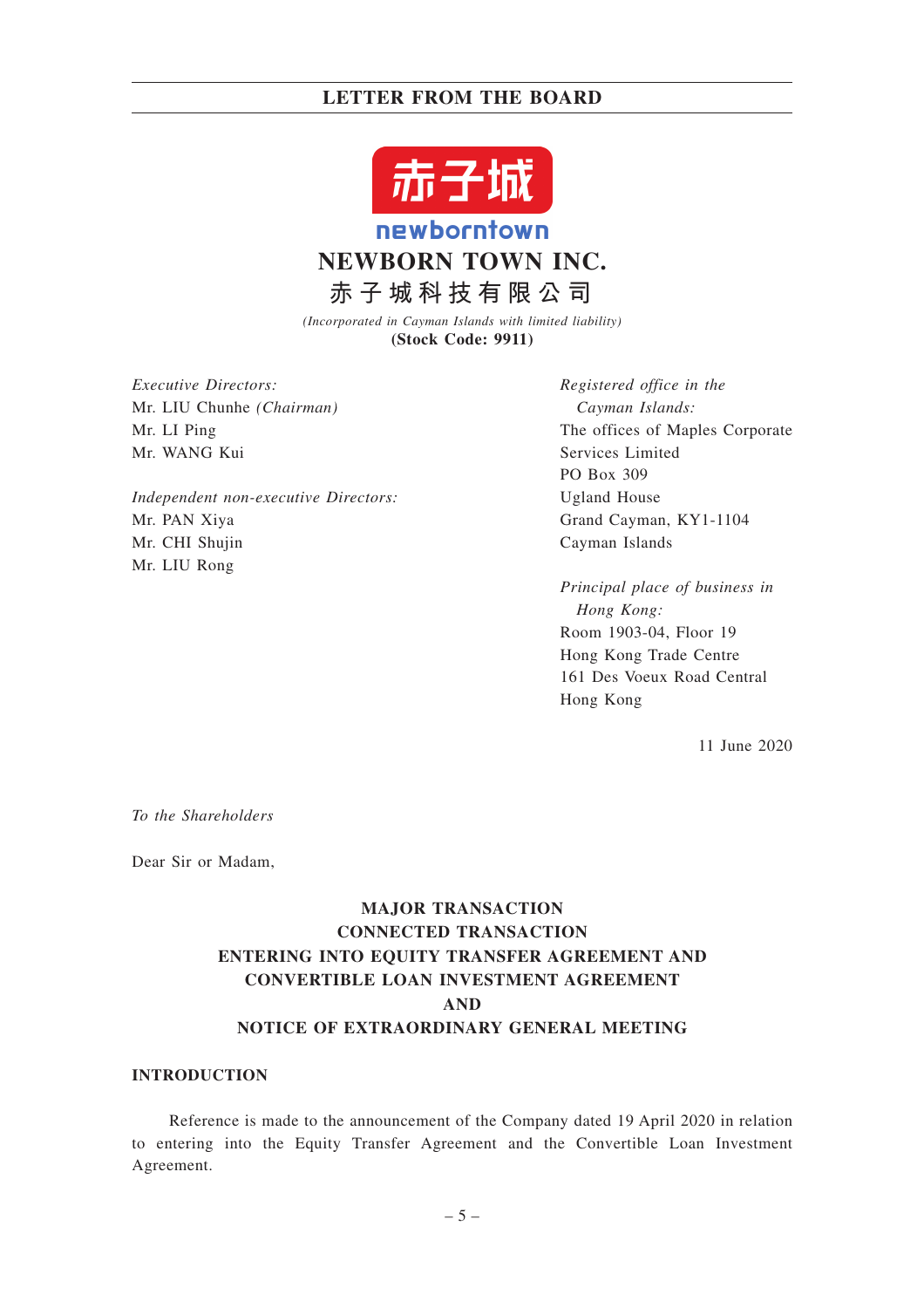The purpose of this circular is to provide you with, among other things, (i) further information in relation to the above matters; (ii) the recommendation from the Independent Board Committee and the recommendation from Somerley to the Independent Board Committee and the Independent Shareholders; (iii) the financial information of the Group; (iv) the accountants' report of the Target Group;  $(v)$  the unaudited pro forma financial information of the Enlarged Group; (vi) the valuation report of Mico; and (vii) a notice for convening the EGM (to consider and, if thought fit, to approve the Equity Transfer Agreement, the Convertible Loan Investment Agreement, the Conversion and the transactions contemplated thereunder).

#### **MAJOR AND CONNECTED TRANSACTION**

The Board is pleased to announce that on 17 April 2020 (after trading hours), NewBornTown Network Technology, an entity accounted for as a subsidiary of the Company by virtue of the Contractual Arrangements, entered into the Equity Transfer Agreement with Phoenix Fortune, pursuant to which Phoenix Fortune has conditionally agreed to sell and NewBornTown Network Technology has conditionally agreed to acquire approximately 8.85% equity interest of Mico for the consideration of RMB100 million. Upon the completion of the Acquisition, NewBornTown Network Technology will hold approximately 25.62% equity interest of Mico.

On 17 April 2020 (after trading hours), NewBornTown Network Technology entered into the Convertible Loan Investment Agreement with Mr. Ye Chunjian and Mico, pursuant to which NewBornTown Network Technology has conditionally agreed to provide Mico with a convertible loan of RMB50 million.

In early February 2020, Phoenix Fortune approached the Company for the potential transfer of its equity interest in Mico and proposed that the consideration would be based on the latest investment by NewBornTown Network Technology in Mico in March 2019. Afterwards in February 2020, after reviewing the financial information of Mico and discussing with the management of Mico, the Company had the intention to acquire Phoenix Fortune's equity interest in Mico and communicated with Phoenix Fortune and notified the management of Mico regarding its intention. Subsequently, the management of Mico proposed whether the Company can also provide additional funds to Mico for its further development, in addition to its potential acquisition of Phoenix Fortune's equity. In March to mid-April 2020, the Company negotiated the terms of the Equity Transfer Agreement with Phoenix Fortune and the terms of the Convertible Loan Investment Agreement with Mico. On 17 April 2020, the relevant parties finalised and signed both the Equity Transfer Agreement and the Convertible Loan Investment Agreement.

#### **EQUITY TRANSFER AGREEMENT**

Details of the Equity Transfer Agreement are set out below:

#### **Date**

17 April 2020 (after trading hours)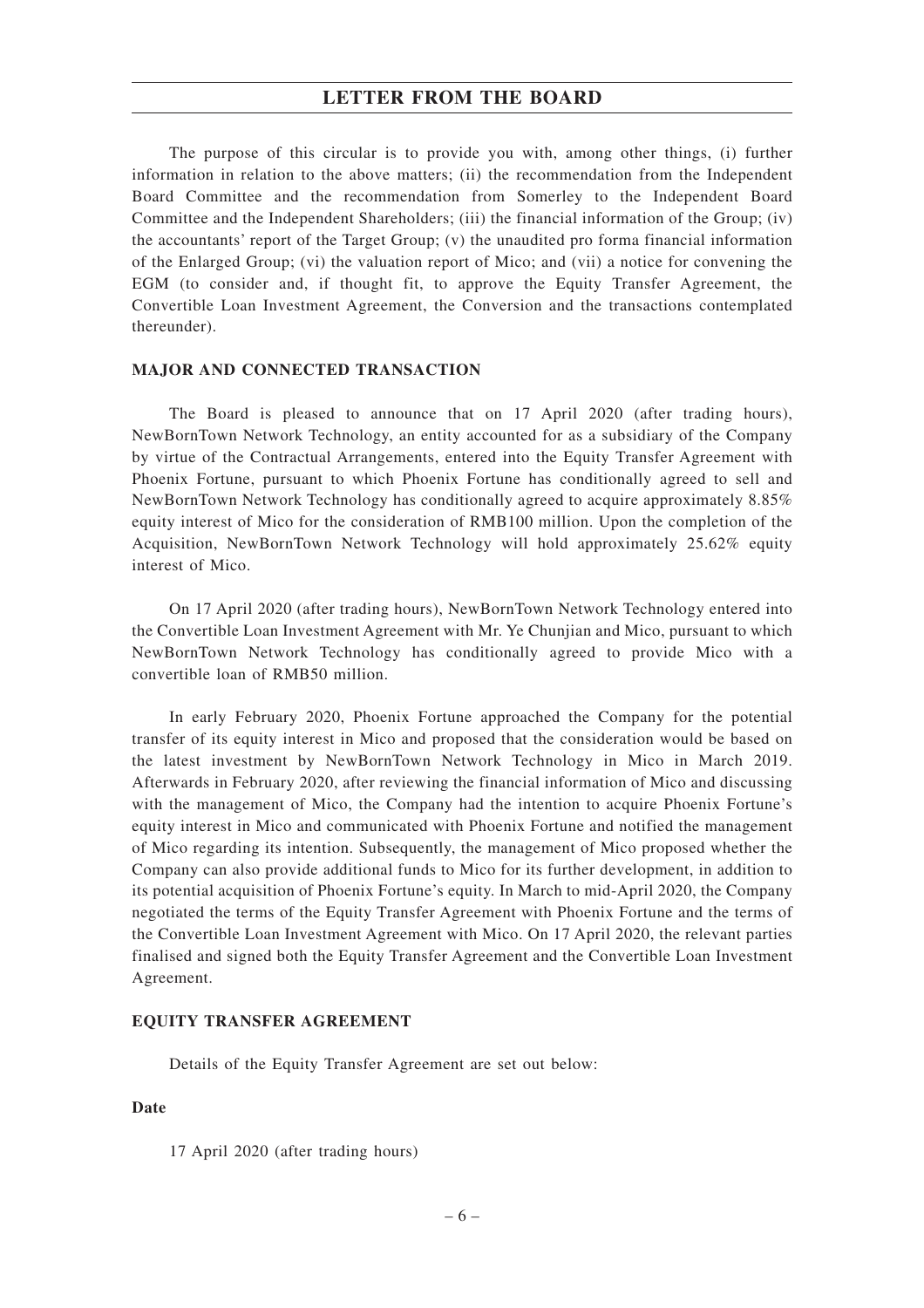#### **Parties**

- (i) NewBornTown Network Technology;
- (ii) Phoenix Fortune; and
- (iii) Mico

#### **Equity to be acquired**

Pursuant to the Equity Transfer Agreement, Phoenix Fortune has conditionally agreed to sell and NewBornTown Network Technology has conditionally agreed to acquire approximately 8.85% equity interest of Mico.

#### **Consideration and terms of payment**

The consideration is RMB100 million which shall be settled in cash by NewBornTown Network Technology within 30 days of the satisfaction or waived by Phoenix Fortune of all conditions agreed in the Equity Transfer Agreement.

In March 2016, Phoenix Fortune subscribed for 20% equity interest of Mico for a consideration of RMB100 million. As disclosed in "Business – Our Strategic Investment" in the Prospectus, Beijing Duanji Network Technology Co., Ltd. was merged with Mico in May 2017 after which Phoenix Fortune held 10% equity interest of Mico. In March 2019, two shareholders of Mico subscribed for new equity interest in Mico. As a result, Phoenix Fortune held approximately 8.85% equity interest of Mico before the Acquisition.

The consideration will be funded by the internal resources of the Company. The Company will not use the proceeds of the global offering to fund the Acquisition.

#### **Basis of determination of the consideration**

The consideration was arrived at after arm's length negotiations between NewBornTown Network Technology and Phoenix Fortune and was determined after taking into account the valuation result of the 8.85% equity interest value of Mico as at 31 March 2020 of approximately RMB106,000,000 (rounded), which was prepared by an independent professional valuer, Asia-Pacific Consulting and Appraisal Limited (the "**Valuer**"). The Valuer has performed an independent valuation using the market approach. The market value of Mico was developed by using the leading Price-to-Sales ratio.

In determining the value of the 8.85% equity interest in Mico, the key assumptions include, amongst others, the follows:

(i) It is assumed that the projected revenue for year 2020 could be achieved with the effort of Mico's management;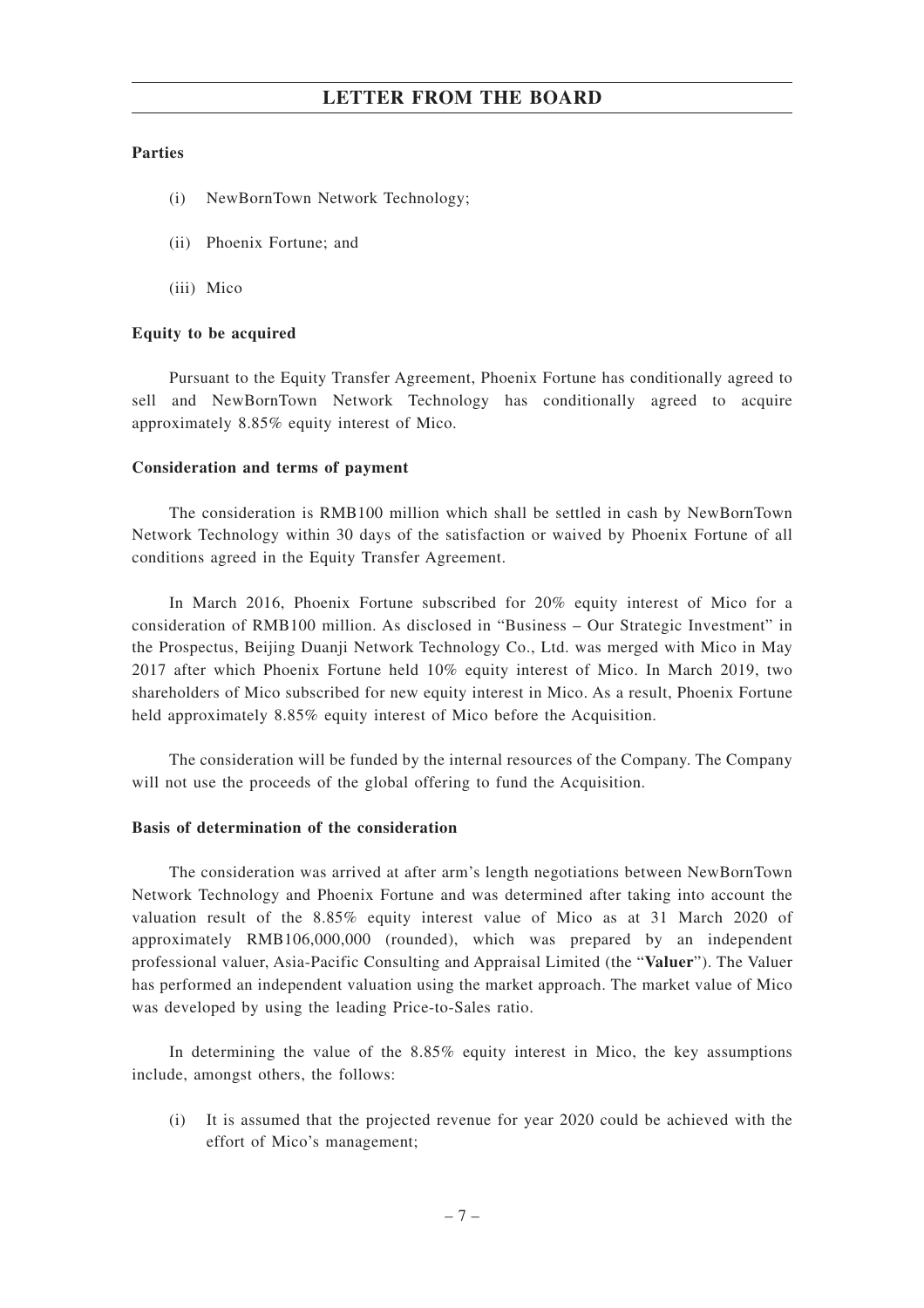- (ii) All relevant legal approvals and business certificates or licenses to operate the business in which Mico operates or intends to operate have been or would be officially obtained and renewable upon expiry;
- (iii) There will be no major change in the political, legal, economic and social environment in which Mico operates or intends to operate;
- (iv) Interest rates and exchange rates in the localities for the operation of Mico will not differ materially from those presently prevailing; and
- (v) It is assumed that the operational and contractual terms stipulated in the relevant contracts and agreements will be honored.

The selection of the market approach, instead of income approach and cost approach to be the primary valuation approach is due to that (i) income approach relies on numerous assumptions over a long time horizon and the result may be very sensitive to certain parameters and assumptions; and (ii) the cost approach is generally not considered applicable to the valuation of a going concern business, as it does not directly incorporate information about the economic benefits contributed by the subject assets.

For the valuation of Mico, based on a research of companies listed worldwide on an exhaustive basis, 6 comparable companies are identified, all of which derived over 50% of their revenue from operating social networking platform, especially in live streaming service, in the latest financial year.

The estimated revenue of RMB770 Million for year 2020 of Mico is determined based on the actual revenue for the three months ended 31 March 2020 and the forecast revenue for the remaining nine months in 2020.

Based on Mico's unaudited management account for the three months ended 31 March 2020, Mico recorded the revenue of approximately RMB204.9 million, representing an increase of more than 150% when compared to the same period in 2019, which was mainly due to the result of promotion of attracting users, particularly the continued efforts in operating its social networking apps in the Middle East and Southeast Asia and the launch and promotion of its apps in areas such as North America and South Asia as advised by the management of Mico.

The revenue forecast of Mico for the nine months ending 31 December 2020 was determined by the estimated (i) number of newly registered users; (ii) monthly active users; (iii) number of paying users; (iv) number of orders placed per paying user; and (v) price per order. All these estimated operating data numbers was determined with reference to historical trend of the operating data over certain period of time, future operating plan, and sensitivity analysis with conservative and optimistic scenario on the forecasts of the operating data.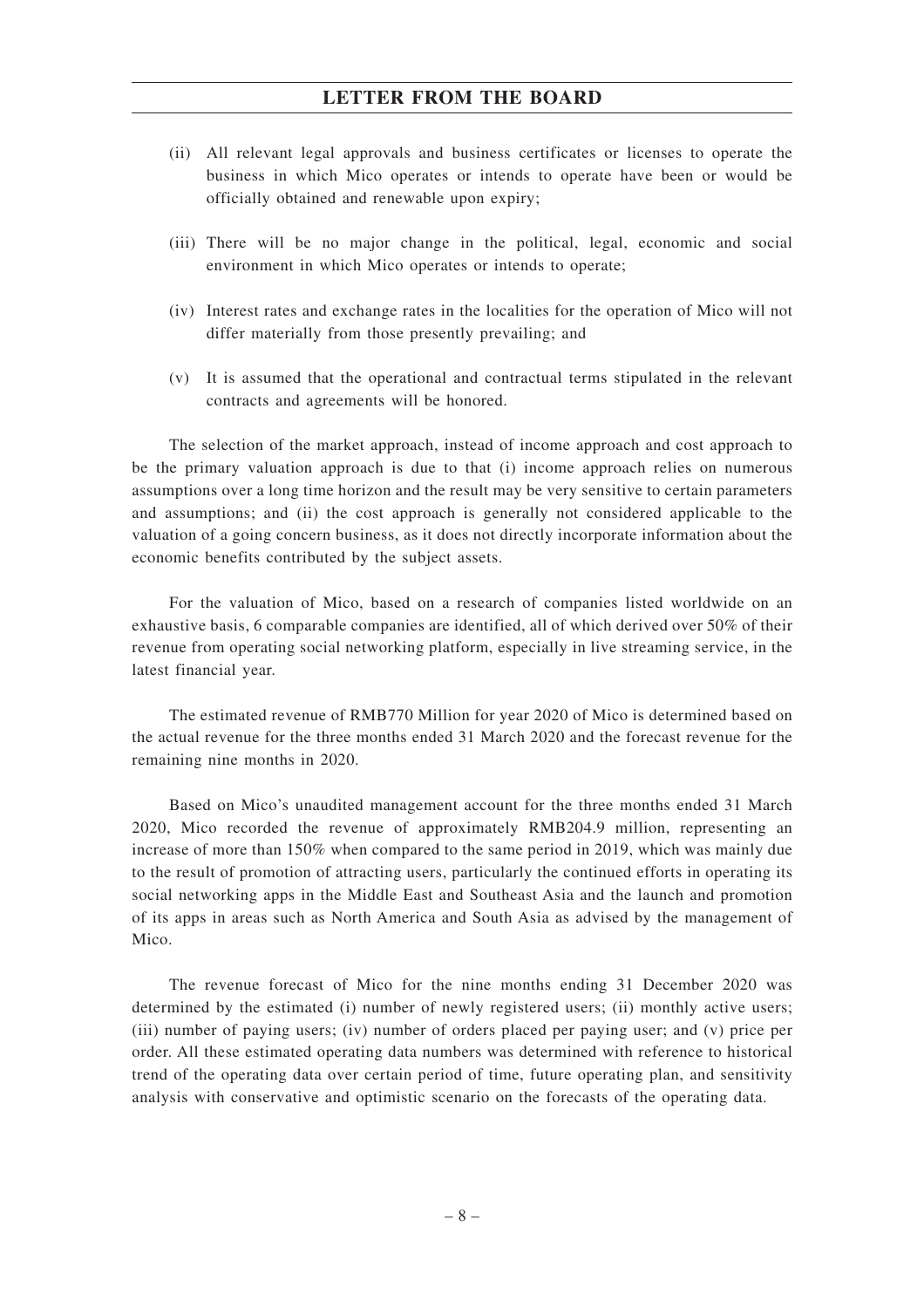Given the above and after considering (i) the assumptions and the approach adopted in determining the market value of the 8.85% equity interest in Mico as mentioned in above; (ii) the similar business activities of Mico and the 6 selected comparable companies identified by the Valuer; (iii) the leading Price-to-Sales ratio adopted for the valuation is within the range of leading Price-to-Sales ratios of the comparable companies selected; (iv) the historical revenue growth rate of Mico of 266.6% and 81.1% in 2018 and 2019, respectively, based on the audited consolidated financial statements of Mico for three years ended 31 December 2019, which is mainly due to the increase in users and improvement in other relevant operating data (including number of monthly active users and paying users) driven by the Target Group's continued efforts in operating its social networking apps and the marketing and promotion effect; and (v) the drivers of historical revenue growth still subsist as the number of users and other relevant operating data still keep an increasing trend in the first quarter in 2020 due to the Target Group made continued efforts in operating, marketing and promotion of its apps, resulting in the increase of Mico's revenue by more than 150% for the three months ended 31 March 2020 when compared to the same period in 2019 based on the unaudited consolidated management accounts for the three months ended 31 March 2020, the Directors are of the view that the key assumptions used, basis of adopting market approach, selection criteria of the comparables and the outcome of the valuation of the market value of the 8.85% equity interest in Mico are fair and reasonable.

#### **Conditions Precedent**

Pursuant to the terms the Equity Transfer Agreement, unless waived in written by NewBornTown Network Technology, NewBornTown Network Technology's obligation to pay for the equity transfer shall be subject to the following conditions precedent being fulfilled:

- (1) there are no any judgments, rulings, or injunctions of Chinese laws, courts, arbitration institutions, or relevant government authorities that restrict, prohibit, or cancel the Acquisition, nor have there been any pending or potential litigations, arbitrations, judgments, rulings or injunctions that have or will have a material adverse effect on the Acquisition;
- (2) all parties have obtained all third-parties' approval for entering into and performing the transaction documents and the Acquisition, and such entering into and performing shall not cause the party to breach any applicable Chinese laws;
- (3) from the execution date of the Equity Transfer Agreement to the date of the completion, the representations and warranties made by each party are completely true, complete and accurate, and they have fulfilled the undertakings to be performed on or before the date of the completion without any violation of the Equity Transfer Agreement;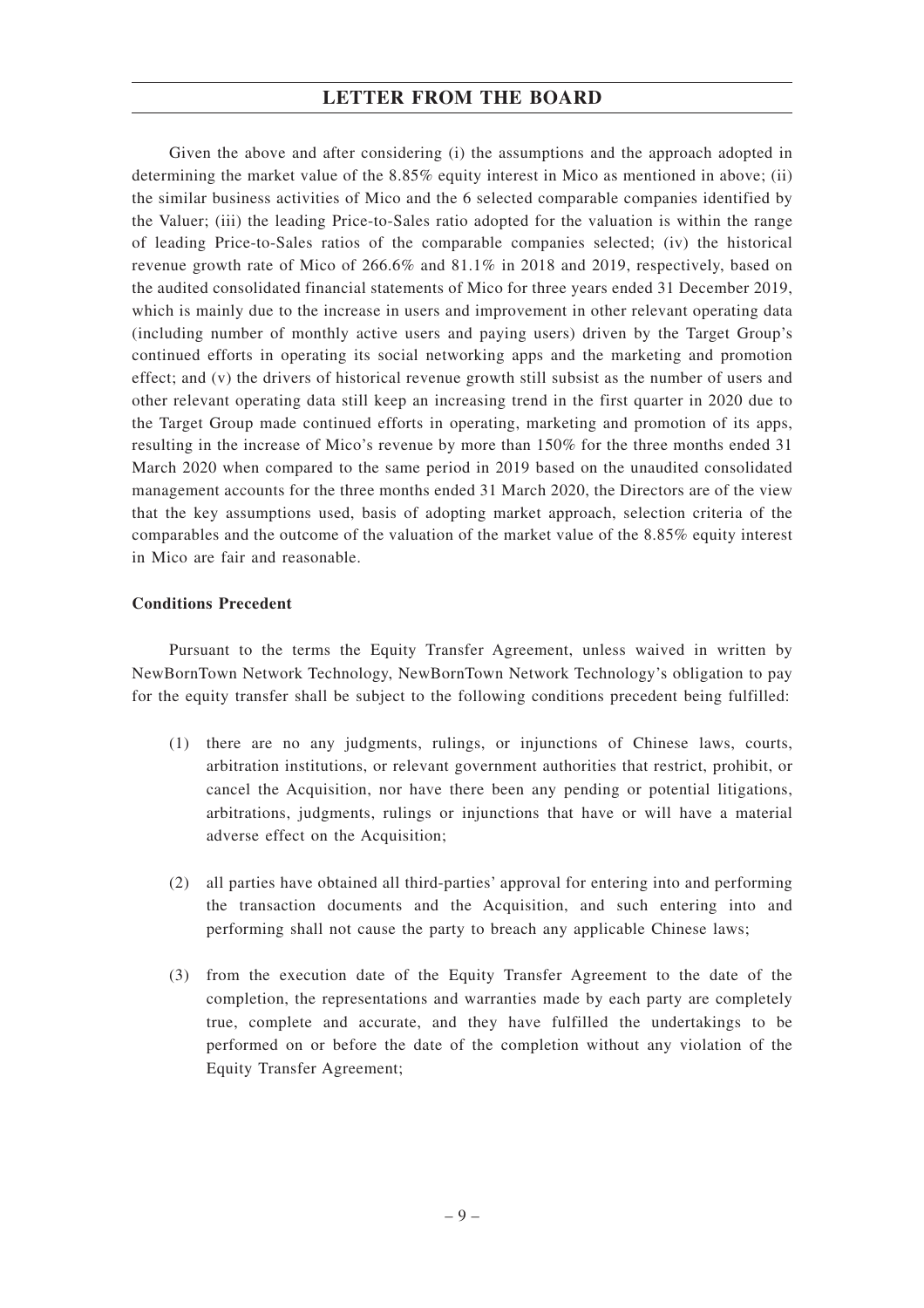- (4) upon confirmation by Mico, from the execution date of the Equity Transition Agreement to the date of the completion, there are no events, facts, conditions, changes or other situations that have occurred or have been reasonably foreseen that may have a material adverse effect on Mico's assets, financial structure, liabilities and normal operations, and such material adverse change will result in discontinuity of operation of Mico;
- (5) the Company has convened the meeting of the Board and the General Meeting and both meetings have approved the Acquisition;
- (6) Mico has issued a confirmation letter to NewBornTown Network Technology and Phoenix Fortune confirming that the conditions precedent (1) to (4) relating to Mico have been fulfilled;
- (7) Phoenix Fortune has issued a confirmation letter to NewBornTown Network Technology and Mico confirming that the conditions precedent (1) to (3) relating to Phoenix Fortune have been fulfilled.

As at the Latest Practicable Date, except for the meeting of the Board, no condition precedent has been fulfilled or waived.

#### **Business operation before the completion**

From the execution date of the Equity Transfer Agreement to the date of the completion, Mico shall operate its business in the normal course of business, and shall spare no efforts to maintain the integrity of the business organization, keep relations with third parties and retain existing management personnel and employees, and maintain Mico's ownership or the current status of all assets and assets used (except for normal operation use and loss).

#### **Subsequent matters after the completion**

Mico shall, and Phoenix Fortune shall procure Mico to, convene meetings of the board of directors and/or shareholders (as appropriate) as soon as possible after the completion of the Acquisition to elect a candidate nominated by NewBornTown Network Technology to become a director of Mico and approve the relevant amendments to the Mico Articles. The director to be nominated by NewBornTown Network Technology will replace the director nominated by Phoenix Fortune.

Mico shall complete the business registration or filing procedures related to the Acquisition within one (1) month after the completion.

The terms of the Equity Transfer Agreement were arrived at after arm's length negotiations between NewBornTown Network Technology and Phoenix Fortune.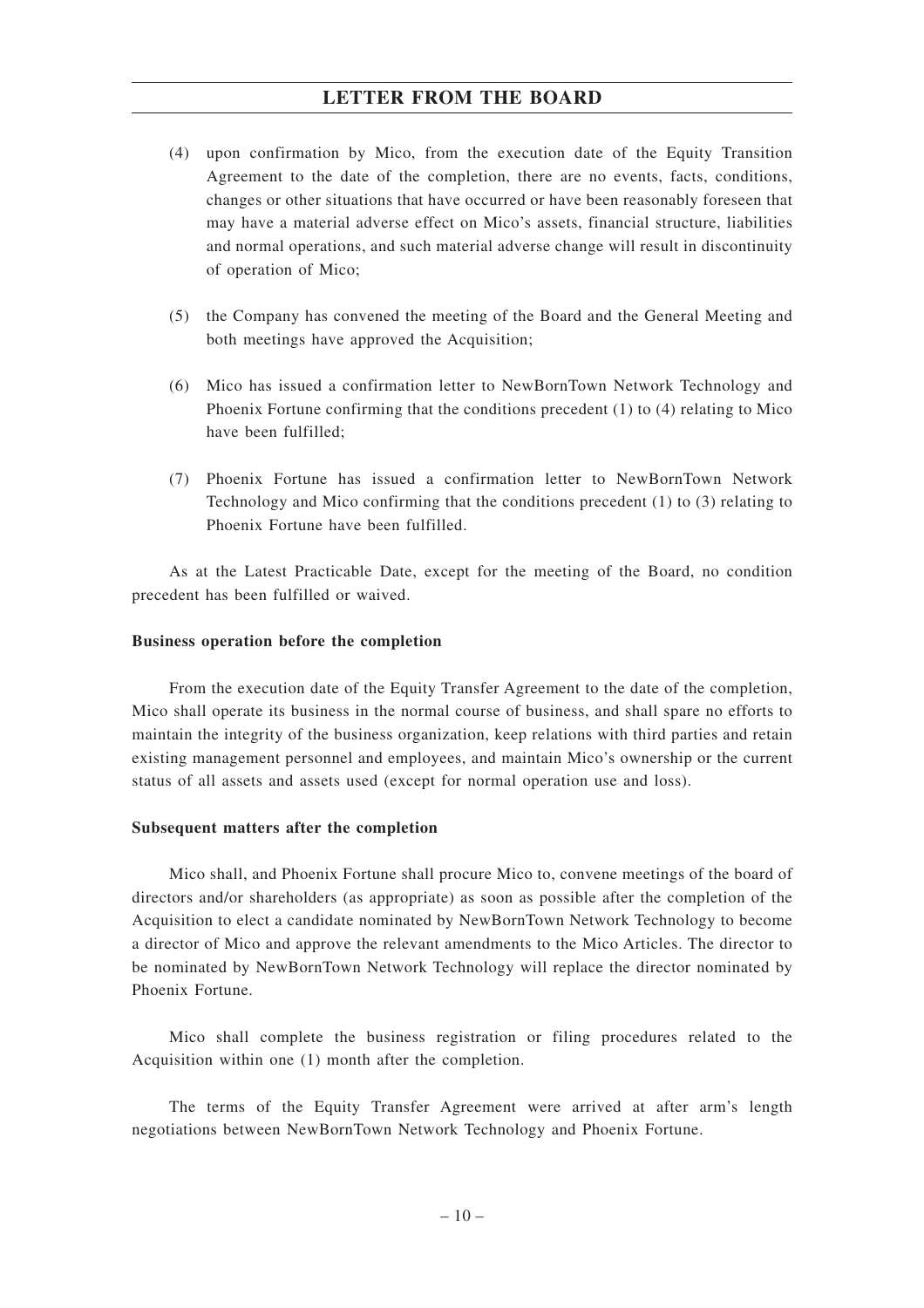#### **CONVERTIBLE LOAN INVESTMENT AGREEMENT**

Details of the Convertible Loan Investment Agreement are set out below:

#### **Date**

17 April 2020 (after trading hours)

#### **Parties**

- (i) NewBornTown Network Technology;
- (ii) Mr. Ye Chunjian; and
- (iii) Mico

#### **Loan**

The amount of the loan under the Convertible Loan Investment Agreement is RMB50 million; the term is two (2) years (subject to 365 days per year) and shall end on the day before the two-year term from the date of NewBornTown Network Technology's remittance (in case of non-business day, it shall be postponed to the next business day).

NewBornTown Network Technology shall remit the loan to the account designated by Mico within five (5) business days after the execution date of the Convertible Loan Investment Agreement and the conditions precedent of the completion are met. The Convertible Loan Investment will be funded by the internal resources of the Company. The Company will not use the proceeds of the global offering to fund the Convertible Loan Investment.

Mico shall return all principals in one lump sum according to the terms of the Convertible Loan Investment Agreement on the expiry of the loan term, and NewBornTown Network Technology shall not charge any interest.

Mico shall repay the loan in a timely manner. If Mico fails to repay the entire principal on the agreed repayment date and does not reach an agreement with NewBornTown Network Technology, it shall constitute a breach of contract. NewBornTown Network Technology has the right to charge overdue interest at the rate of 0.05% per day for overdue loans from the date of the expiry to the date of actual repayment.

The loan amount of RMB50 million is determined by taking into consideration of the financial availability of NewBornTown Network Technology and the financial needs of Mico. As Mico has a plan for the expansion in the US market for marketing and promotion by utilizing approximately RMB35 million and hiring personnel and acquiring equipment for development of new products by utilizing approximately RMB15 million, after considering its cash and cash equivalents of approximately RMB39.4 million as at 31 December 2019, Mico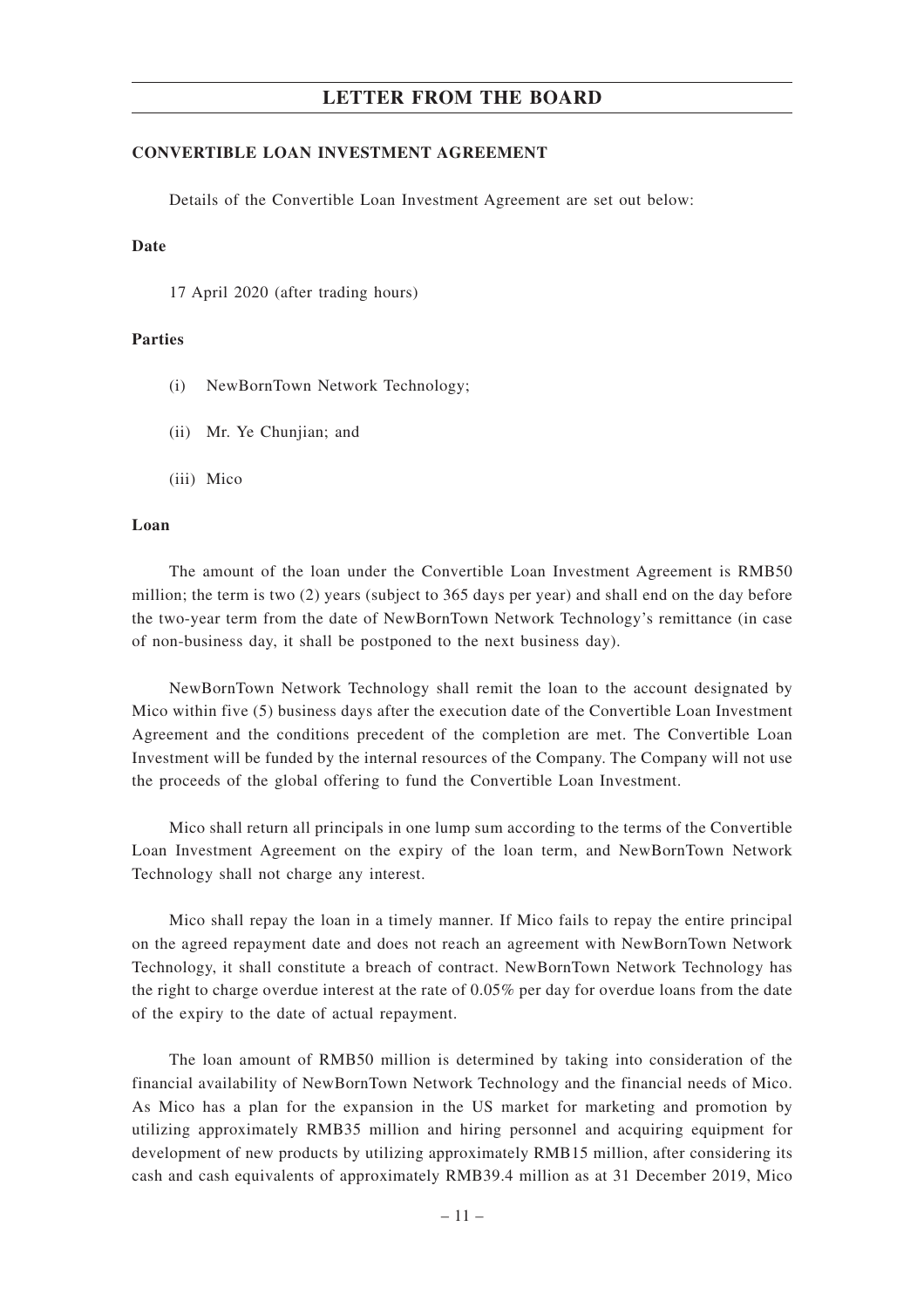considers it is for the Target Group's benefit to fund by the Convertible Loan Investment as it is interest-free during its two-year term. The Board determined the loan amount by taking into consideration the following factors: (i) the financial availability of NewBornTown Network Technology; (ii) the expansion plan of Mico; and (iii) the loan is used for the development of Mico's business, which the economic benefits derived from Mico's operations will be enjoyed by the Group as its major shareholder. And the overdue interest rate of 0.05% is based on the standard terms generally used in relation to loan agreements in the PRC. The Directors consider that terms of the Convertible Loan Investment Agreement are fair and reasonable.

The loan under the Convertible Loan Investment Agreement shall be solely used for the development of Mico's business. Without the prior written consent of NewBornTown Network Technology, Mico shall not use the loan for any other purposes (including but not limited to the repayment of Mico's other loans, etc.).

#### **The right of conversion**

NewBornTown Network Technology, within the loan term, has the right to convert all or part of the loan to the newly issued registered capital of Mico with reference to the valuation of equity interest value of Mico as at 31 March 2020 which serves as the basis of consideration of the Equity Transfer Agreement. If NewBornTown Network Technology converts all of the loan to the newly issued registered capital of Mico, NewBornTown Network Technology will hold approximately 28.60% equity interest of Mico after the issuance of the new registered capital due to such conversion.

#### **Conditions precedent**

Pursuant to the terms the Convertible Loan Investment Agreement, unless waived in written by NewBornTown Network Technology, NewBornTown Network Technology's obligation to remit the loan payment shall be subject to the following conditions precedent being fulfilled:

- (1) there are no any judgments, rulings, or injunctions of Chinese laws, courts, arbitration institutions, or relevant government authorities that restrict, prohibit, or cancel the Convertible Loan Investment, nor have there been any pending or potential litigations, arbitrations, judgments, rulings or injunctions that have or will have a material adverse effect on Convertible Loan Investment;
- (2) Mico has made resolutions of board of directors' meeting regarding the signing of transaction documents and approval of the Convertible Loan Investment; including but not limited to, Mico's board of directors' meeting has approved: (a) the Convertible Loan Investment; (b) entering into of all documents related to the Convertible Loan Investment;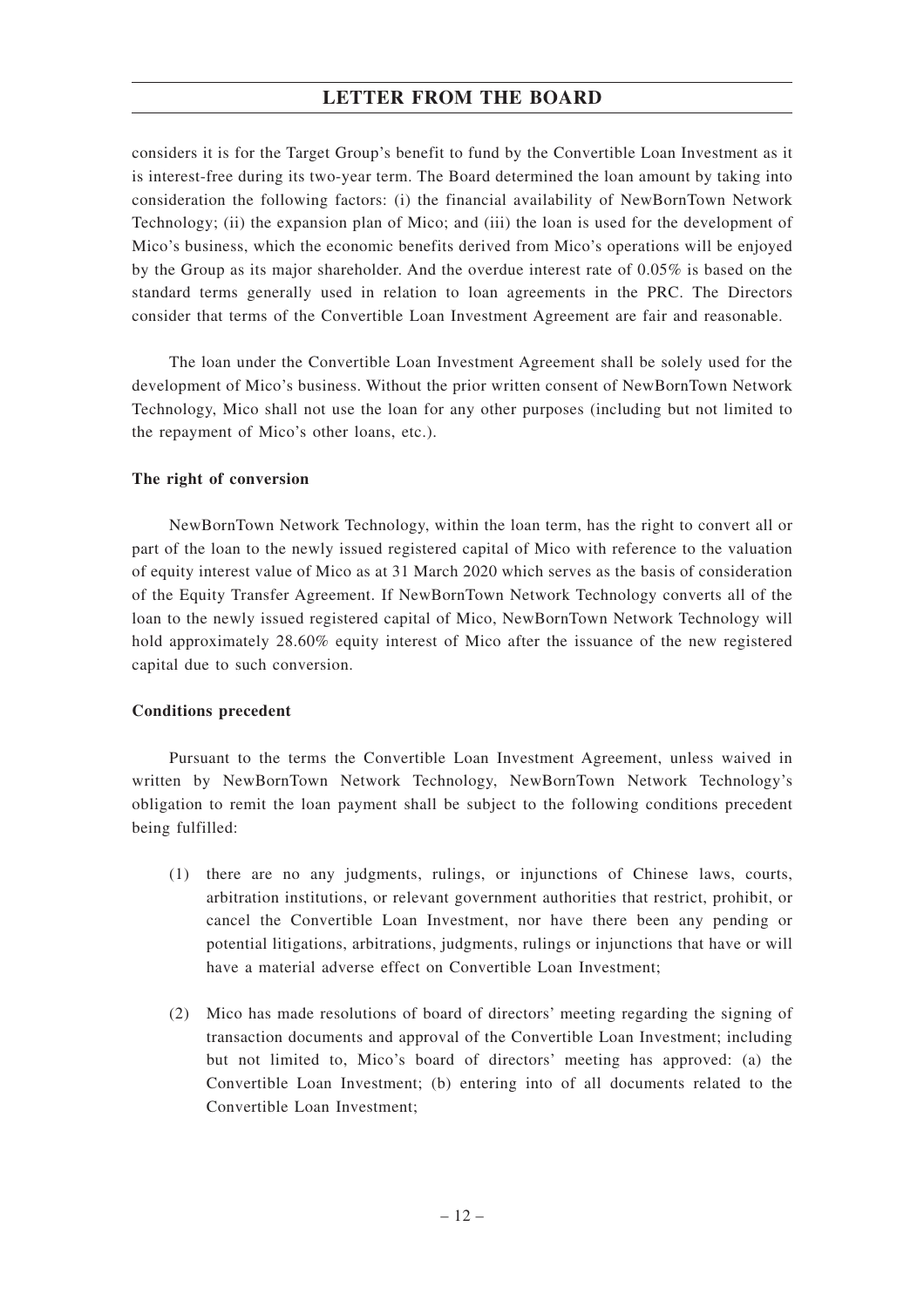- (3) Mico has convened board of directors' meeting regarding the approval of: (a) the Amended Mico Articles; (b) formation of a new board of directors in accordance with the Amended Mico Articles. New board of directors of Mico has been formed in accordance with the Amended Mico Articles, and directors nominated by NewBornTown Network Technology have been elected.
- (4) Mico's shareholders Tianjin Tonghe Chuangyuan and Ningbo Tonghe Chuangyuan respectively have held partner meetings and adopted resolutions: (1) accepting NewBornTown Network Technology as partners of Tianjin Tonghe Chuangyuan and Ningbo Tonghe Chuangyuan; (2) appointing NewBornTown Network Technology as executive partners of Tianjin Tonghe Chuangyuan and Ningbo Tonghe Chuangyuan, and removing Mr. Ye Chunjian from the position of the general partners; Tianjin Tonghe Chuangyuan and Ningbo Tonghe Chuangyuan have entered into relevant transaction documents with NewBornTown Network Technology.
- (5) all parties have obtained all third-parties' approval for entering into and performing the transaction documents and the Convertible Loan Investments, and such entering into and performing shall not cause the party to breach any applicable Chinese laws;
- (6) from the execution date of the Convertible Loan Investment Agreement to the date of the completion, each party shall ensure that the statements and guarantees made in the Convertible Loan Investment Agreement are entirely true, complete and accurate, and shall perform the undertakings agreed to be performed on or before the date of the completion without any violation of the transaction documents;
- (7) from the execution date of the Convertible Loan Investment Agreement to the date of the completion, there are no events, facts, conditions, changes or other situations that have occurred or have been reasonably foreseen that may have a material adverse effect on Mico's assets, financial structure, liabilities and normal operations;
- (8) the Company has convened the meeting of the Board and the General Meeting and both meetings have approved the Convertible Loan Investment;
- (9) the completion of the Equity Transfer Agreement;
- (10) Mico has issued a confirmation letter to NewBornTown Network Technology confirming that all the above conditions precedent have been fulfilled and a payment notification letter with its bank account information regarding the Convertible Loan Investment.

As at the Latest Practicable Date, except for the meeting of the board of directors of Mico and the Board meeting, no condition precedent has been fulfilled or waived.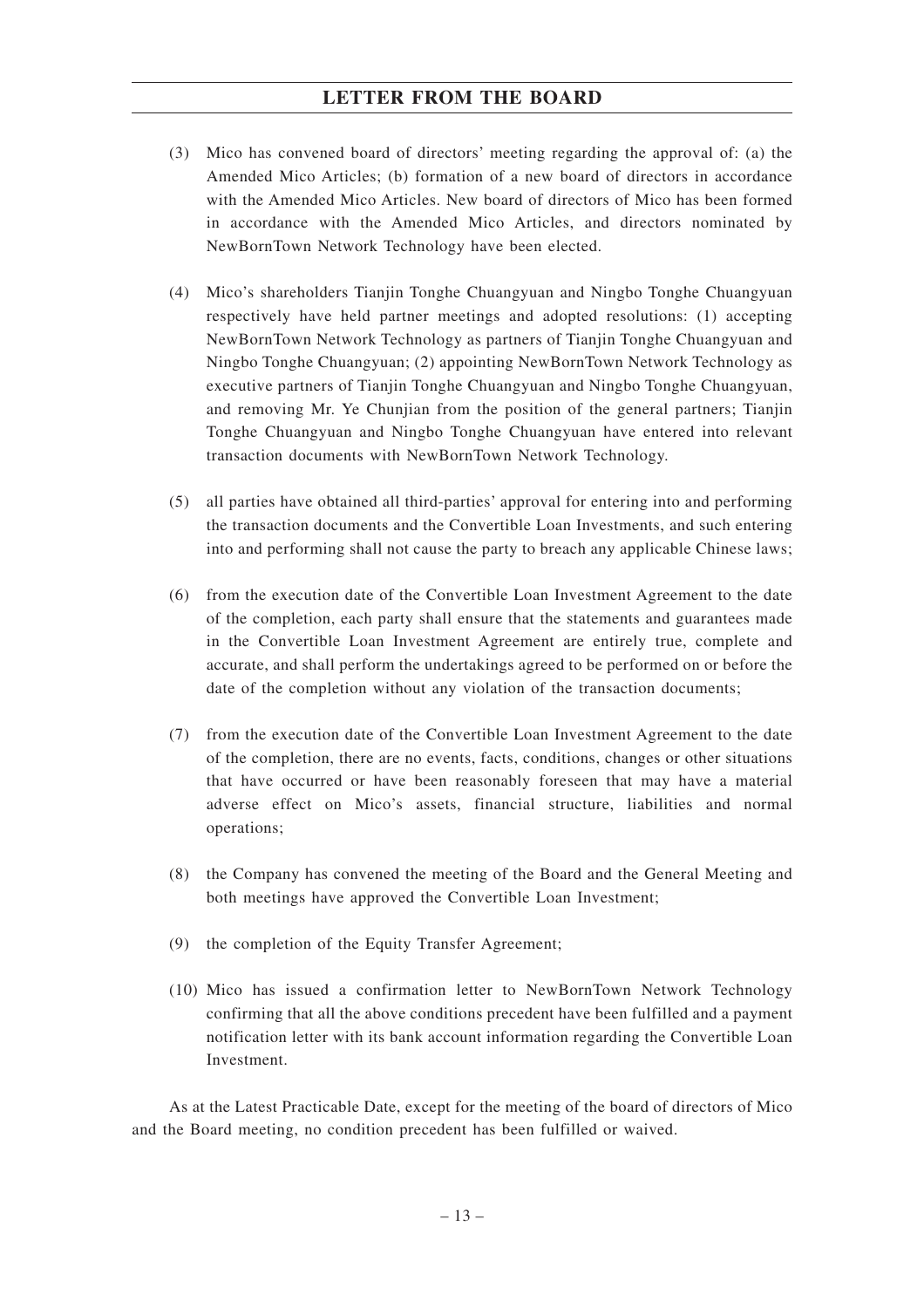#### **Undertakings of Mico and Mr. Ye Chunjian**

Mico shall and Mr. Ye Chunjian shall procure Mico to, after the execution date of the Convertible Loan Investment Agreement, convene a shareholders' meeting to approve (a) the Convertible Loan Investment; (b) entering into of all documents related to the Convertible Loan Investment; (c) the Amended Mico Articles; and (d) formation of a new board of directors in accordance with the Amended Mico Articles.

Mico shall and Mr. Ye Chunjian shall procure Mico to, after the execution date of the Convertible Loan Investment Agreement, submit and complete filings of the Amended Mico Articles and new board of directors with the competent industrial and commercial registration authority and provide NewBornTown Network Technology with a copy of the completion of filings.

Mico shall grant NewBornTown Network Technology an unconditional and irrevocable right to exclusively use the intellectual property rights, core technology and commercial secret of Mico when NewBornTown Network Technology requires. The consideration and term of the authorisation will be determined by NewBornTown Network Technology and Mico according to market practice. NewBornTown Network Technology and Mico will enter into authorisation and licensing agreements separately.

Mico has undertaken to NewBornTown Network Technology, that before the total repayment of the principals and after the Conversion:

- (1) Mico and its wholly owed and controlled subsidiaries, representatives and offices shall comply with all the laws and regulations related to the Convertible Loan Investment Agreement and strictly comply with and perform the duties and obligations under the Convertible Loan Investment Agreement;
- (2) The activities of Mico and its wholly owned and controlled subsidiaries, representatives and offices should always comply with applicable laws and the requirements of relevant government departments in all major respects, and must not violate any applicable laws that would cause material adverse effects on Mico and its wholly owned and controlled subsidiaries, representatives and offices;
- (3) Mico and its wholly owned and controlled subsidiaries, representatives and offices should comply with applicable laws to obtain and maintain all necessary certificates for conducting business. Mico and its wholly owned and controlled subsidiaries, representatives and offices should ensure the timely filing, registration and renewal of relevant certificates with applicable government departments in accordance with relevant laws and regulations;
- (4) If any breach under the Convertible Loan Investment Agreement or any event may affect the ability of Mico and its wholly owed and controlled subsidiaries, representatives and offices to perform its obligations under the Convertible Loan Investment Agreement occurs, Mico shall inform NewbornTown Network Technology of relevant details in writing as soon as possible;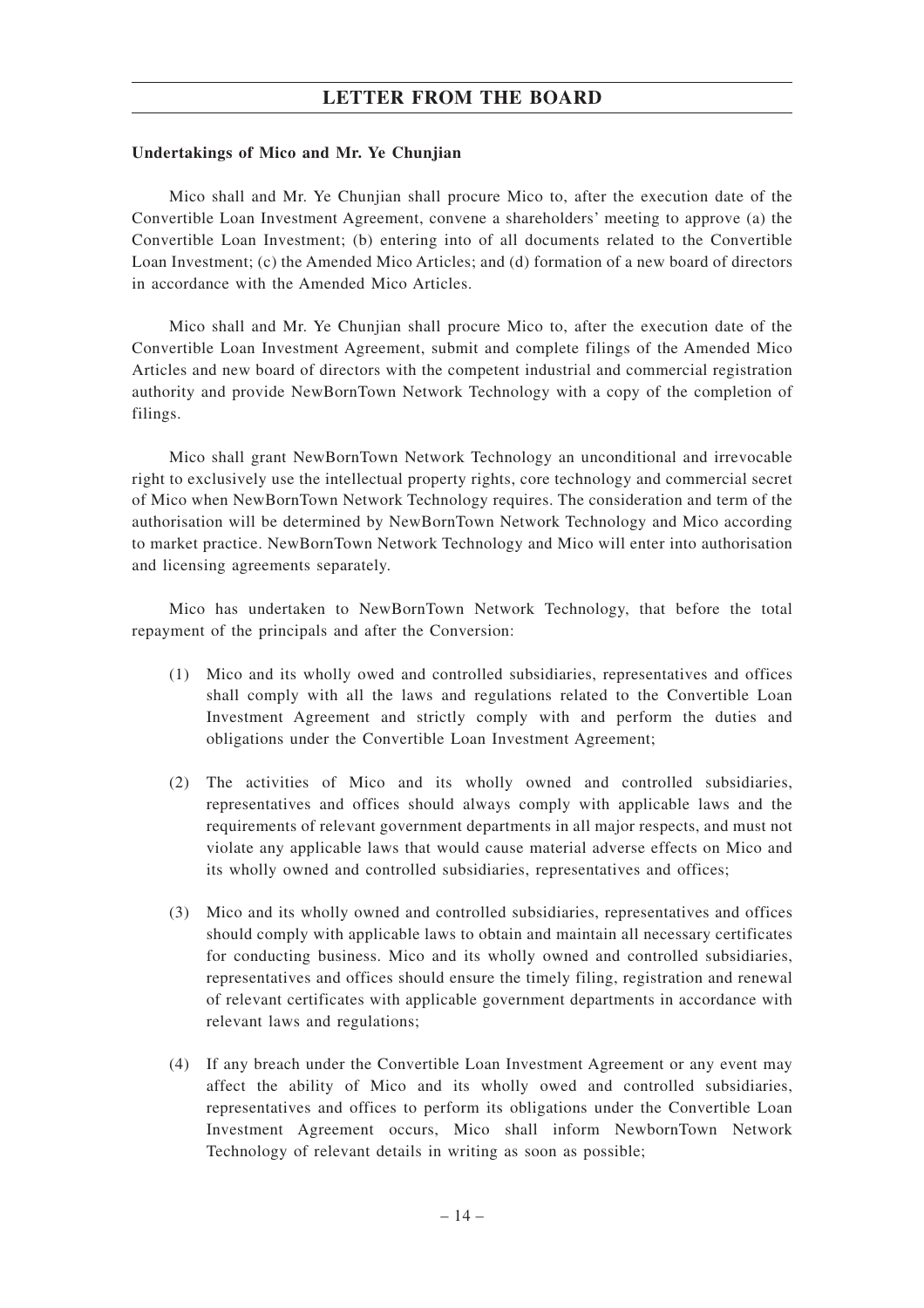- (5) Without the prior consent of NewBornTown Network Technology, Mico shall not set any mortgage, pledge or other guarantees on the assets of Mico and its wholly owed and controlled subsidiaries, representatives and offices in any form, and shall not transfer or dispose of any major assets of Mico and its wholly owed and controlled subsidiaries, representatives and offices in any other ways;
- (6) Without the prior consent of NewBornTown Network Technology, Mico and its wholly owed and controlled subsidiaries, representatives and offices shall not provide loans to third parties in any forms, nor shall it obtain any forms of loans from third parties, or make other credit arrangements similar to the aforesaid;
- (7) Mico shall strive to maintain the normal operation of Mico and its wholly owed and controlled subsidiaries, representatives and offices, and inform NewBornTown Network Technology of any major events related to Mico and its wholly owed and controlled subsidiaries, representatives and offices in a timely manner;
- (8) Without prior consent of Mico, NewBornTown Network Technology can transfer all or part of the rights under the Convertible Loan Investment Agreement to its related parties. Mico shall sign reasonable and necessary documents and take reasonable and necessary actions for the purpose of transfer, and complete the corresponding statutory procedures. The condition precedent is that the related parties have the qualification and ability to legally exercise the rights of NewBornTown Network Technology under the Convertible Loan Investment Agreement and perform the corresponding obligations in accordance with applicable laws.

#### **Amended Mico Articles**

Pursuant to the Convertible Loan Investment Agreement, Mico has agreed to amend the Mico Articles. The articles relating to the control of Mico in the Amended Mico Articles are set out below:

#### *Power of the shareholders' meeting of Mico*

The shareholders' meeting of Mico consists of all the shareholders. It is the organ of power of Mico and exercises the following functions and powers:

- (1) to decide the business operation policies and investment plans of Mico;
- (2) to examine and approve reports of the board of directors of Mico;
- (3) to examine and approve annual financial budgets and final accounts of Mico;
- (4) to examine and approve the profit distribution plans and loss recovery plans of Mico;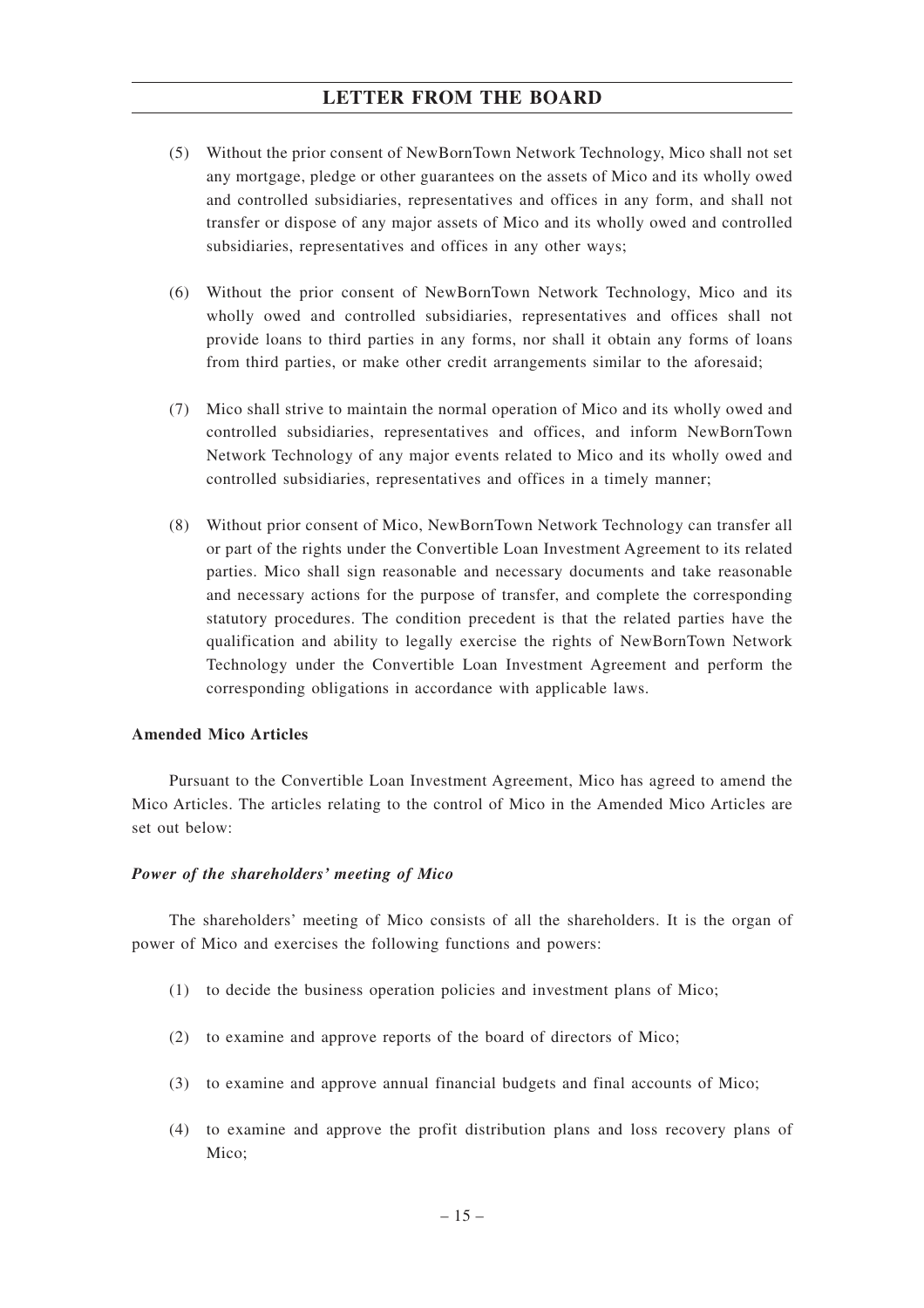- (5) to pass resolutions concerning the increase or reduction of the registered capital of Mico;
- (6) to pass resolutions on matters such as the merger, division, dissolution, liquidation or change in the organizational form of Mico;
- (7) to amend the Mico Articles;
- (8) to consider other matters that should be decided by the shareholders' meeting according to the laws, administrative regulations, department rules and the Mico Articles.

The shareholders shall exercise their voting rights according to their contribution proportion at the shareholders' meeting. Resolutions adopted at the shareholders' meeting to amend the Mico Articles, increase or decrease the registered capital of Mico, and resolutions on the merger, division, dissolution or change of the form of Mico must be passed by shareholders representing at least two thirds of the voting rights, including NewBornTown Network Technology.

In respect of the functions and powers of the shareholders' meeting of Mico as stipulated above, the shareholders' meeting of Mico authorizes the board of directors of Mico to exercise the following resolutions on its behalf:

- (1) to decide on the business operation policies and investment plan of Mico;
- (2) to examine and approve the annual financial budgets and final accounts of Mico;
- (3) to examine and approve the profit distribution plans and loss recovery plans of Mico.

The shareholders agree that the cancellation of the above authorization must be approved by shareholders representing more than half of the voting rights, including NewBornTown Network Technology.

#### *Power of the board of directors of Mico*

The board of directors of Mico shall have five members nominated by the shareholders and elected by the shareholders' meeting. NewBornTown Network Technology has the right to nominate three directors (including the director replacing the one director nominated by Phoenix Fortune), the management has the right to nominate one director, and Ms. Cao Wen, a shareholder of Mico, has the right to nominate one director. Members of the board of directors shall serve a term of three years and may be re-elected upon expiration.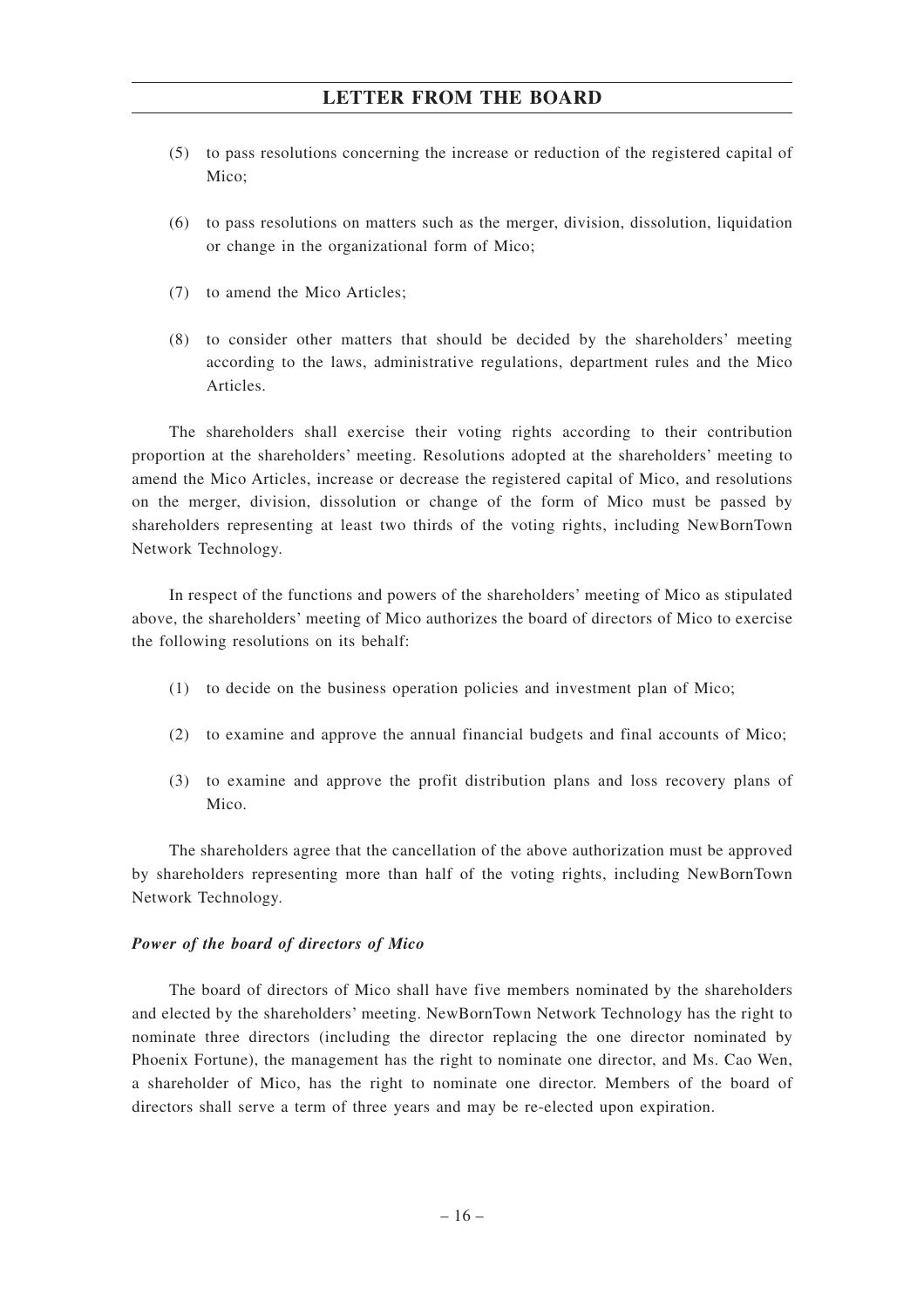The board of directors of Mico shall exercise the following functions and powers:

- (1) to develop and decide on annual financial budget and final accounts of Mico as authorized by the shareholders' meeting of Mico;
- (2) to develop and decide on the profit distribution plan and loss recovery plans of Mico as authorized by the shareholders' meeting of Mico;
- (3) to develop and decide on plans for Mico to increase or decrease its registered capital, issue bonds or other securities and go public;
- (4) to develop plans for the acquisition of Mico's shares or the merger, division, dissolution of Mico or change of the company form;
- (5) to appoint or dismiss the general manager of Mico; to appoint or dismiss senior management personnel such as deputy general manager, financial officer according to the nomination of the general manager; and to decide on matters of remuneration, rewards and punishments;
- (6) to decide on matters such as external investment, purchase and sale of assets, external guarantee and related transactions as authorized by the shareholders' meeting of Mico;
- (7) to determine the liabilities or capital expenditures for growth of a single transaction exceeding RMB5 million in a single fiscal year beyond the annual budget of Mico;
- (8) to decide to discharge or otherwise exempt any liability of RMB2 million or above or to waive any right of material value (including but not limited to any claim);
- (9) to determine whether Mico or any of its majority-controlled subsidiaries shall provide any external guarantee in excess of RMB10 million;
- (10) to determine whether Mico or any of its majority-controlled subsidiaries shall provide any guarantee for the affiliates;
- (11) to review the employee equity incentive plans and programs;
- (12) to determine any provision of intellectual property or assignment or licensing of intellectual property by Mico to third parties;
- (13) to decide whether Mico should purchase assets irrelevant to the core business or enter the non-core business fields, or enter any speculative or arbitrage business fields.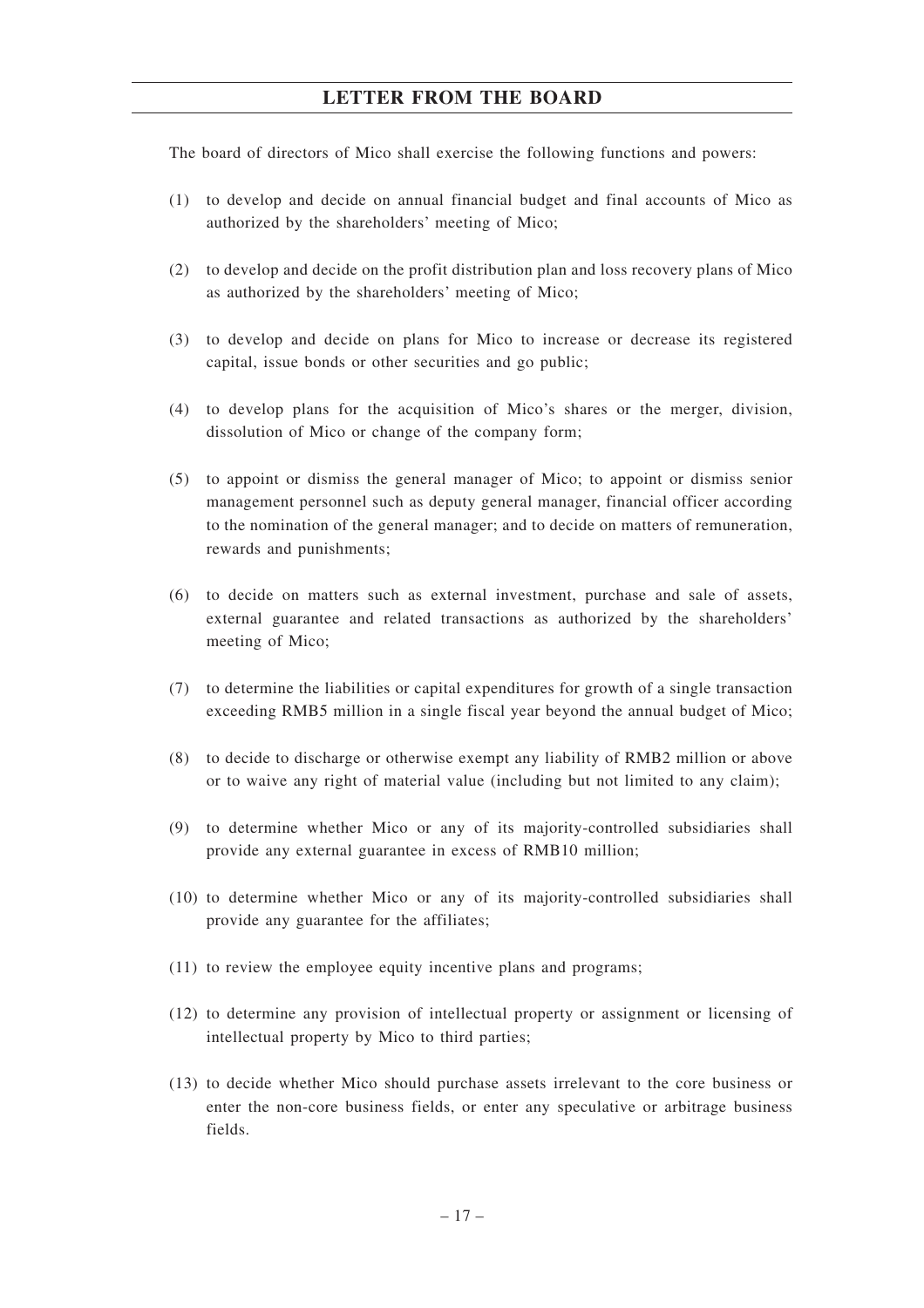Each director shall have one vote for the resolutions of the board of directors of Mico. More than one third of the directors may propose a board meeting. The matters discussed by the board of directors of Mico shall be valid only if they are voted and approved by more than half of the directors.

The terms of the Convertible Loan Investment Agreement were arrived at after arm's length negotiations among NewBornTown Network Technology, Mr. Ye Chunjian and Mico.

## **INFORMATION ON THE PARTIES TO THE EQUITY TRANSFER AGREEMENT AND THE CONVERTIBLE LOAN INVESTMENT AGREEMENT**

#### **The Company**

The Company is a fast-growing global AI information distribution platform, developing mobile applications and providing mobile advertising platform services based on AI technology.

#### **NewBornTown Network Technology**

NewBornTown Network Technology is an entity accounted for as a subsidiary of the Company by virtue of the Contractual Arrangements, and is engaged in proprietary app traffic monetisation.

#### **Phoenix Fortune**

Phoenix Fortune is a limited partnership established under the laws of the PRC, the general partner of which is Beijing Phoenix Fortune Innovation Investment Co., Ltd., which is held as to 20% and 80% by Mr. Wu Shichun and Beijing Phoenix Fortune Holdings Group Co., Ltd., which in turn controlled by Mr. Du Li. Mr. Wu Shichun is a director of NewBornTown Mobile Technology, an entity accounted for as a subsidiary of the Company by virtue of the Contractual Arrangements, and therefore a connected person of the Company. The limited partners of Phoenix Fortune are Hangzhou Maitian Trade Co., Ltd. ("**Hangzhou Maitian**") and Shenzhen Tongfang HowNet Technology Co., Ltd. ("**Shenzhen Tongfang**"), who hold approximately 49.99% and 49.99% of the economic interest in Phoenix Fortune as at the Latest Practicable Date, respectively. Hangzhou Maitian is a limited liability company established under the laws of the PRC which is indirectly controlled by an Independent Third Party Mr. Lu Yuanhong. Shenzhen Tongfang is a limited liability company established under the laws of the PRC which is indirectly controlled by an Independent Third Party Ms. Li Yan. Phoenix Fortune is principally engaged in business of investment management, focussing on long-term equity investment projects in the new economic sector, including investment upgrading, overseas mobile services and internet finance industries.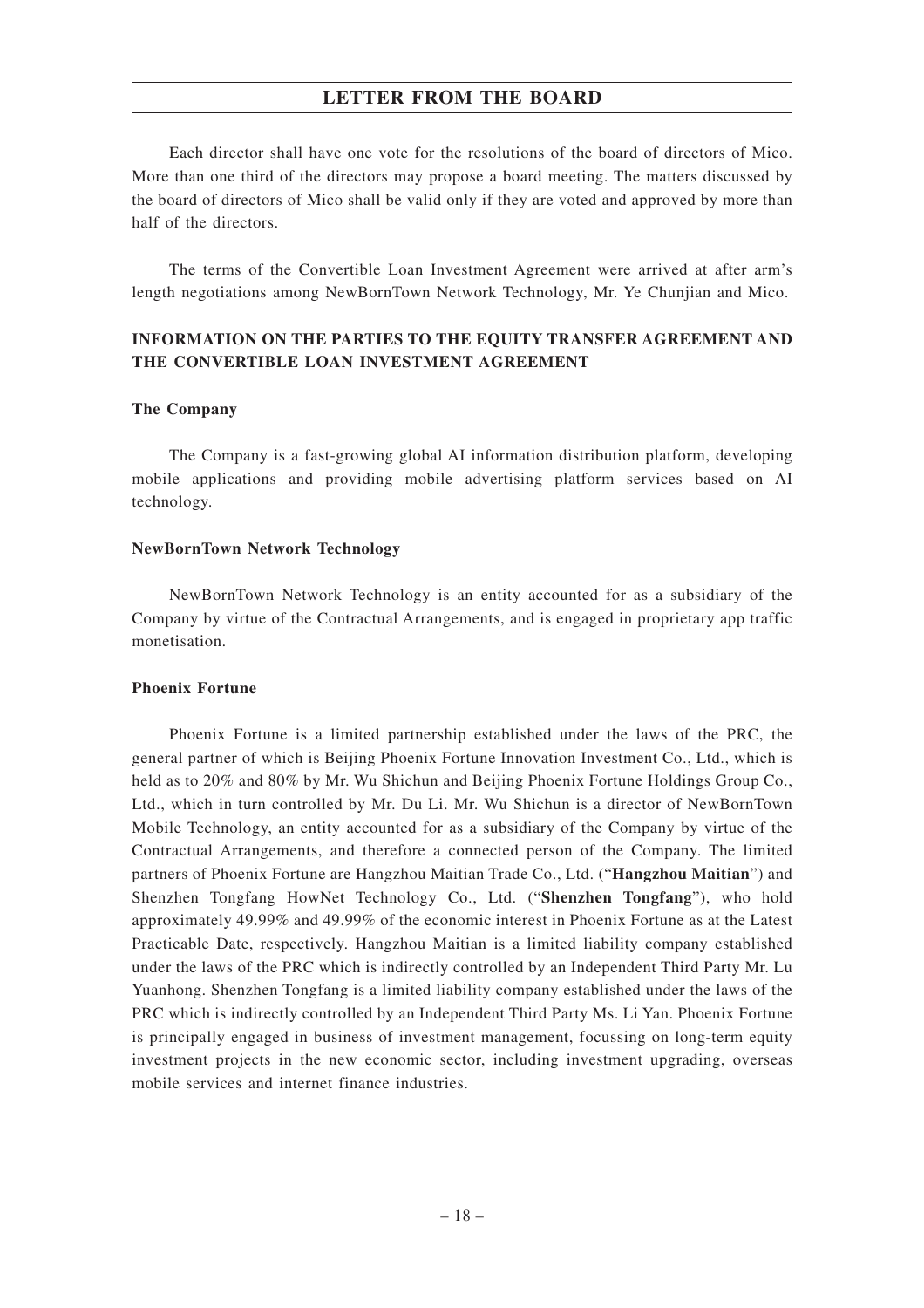#### **Mico and its subsidiaries**

Mico and its subsidiaries operates a social networking platform with users from more than 150 countries and regions. Its core apps are MICO and Kitty Live, which feature strangers social networking, group video chat, live streaming and short videos. MICO and Kitty Live are leading social networking apps in regions such as Middle East, Southeast Asia and North America.

As at the Latest Practicable Date, Mr. Ye Chunjian holds an equity interest of approximately 23.27% in Mico and approximately 3.45% in the Company. Mr. Ye Chunjian was also a director of NewBornTown Network Technology until 13 May 2019. In addition, before the completion of the Convertible Loan Investment Agreement, Mr. Ye Chunjian is the executive partners of Tianjin Tonghe Chuangyuan and Ningbo Tonghe Chuangyuan.

Before the completion of the Acquisition and the Convertible Loan Investment and as at the Latest Practicable Date, NewBornTown Network Technology held approximately 16.77% equity interest of Mico. The shareholding of all shareholders are set out below:

| Shareholder                                                  | Percentage |
|--------------------------------------------------------------|------------|
| Ye Chunjian                                                  | 23.27%     |
| Cao Wen                                                      | 17.12%     |
| NewBornTown Network Technology                               | 16.77%     |
| Phoenix Fortune                                              | 8.85%      |
| Tianjin Tonghe Chuangyuan <sup>Note 1</sup>                  | 8.01%      |
| Ningbo Tonghe Chuangyuan <sup>Note 1</sup>                   | 7.96%      |
| Wang Xiaobin                                                 | 3.10%      |
| Wang Xinming                                                 | $3.10\%$   |
| Ningbo Meishan Bonded Port Beichen Xinshineng Equity         |            |
| Investment Partnership Enterprise (Limited Partnership)      | 2.65%      |
| Wu Shichun                                                   | 2.43%      |
| Ningbo Meihua Mingshi Investment Partnership Enterprise      |            |
| (Limited Partnership)                                        | 2.21%      |
| Zhang Qinglai                                                | 1.86%      |
| Ye Kai                                                       | 1.11%      |
| Zhang Wenlong                                                | 1.11%      |
| Jiaxing Zizhi No. 1 Equity Investment Partnership Enterprise |            |
| (Limited Partnership)                                        | $0.44\%$   |
| Total <sup>Note 2</sup>                                      | $100.00\%$ |

*Note 1:* Employee stock ownership plan platforms, both of which are controlled by Mr. Ye Chunjian through his capacity as the executive partner.

*Note 2:* Please note that the percentages may not add up to 100.00% due to rounding.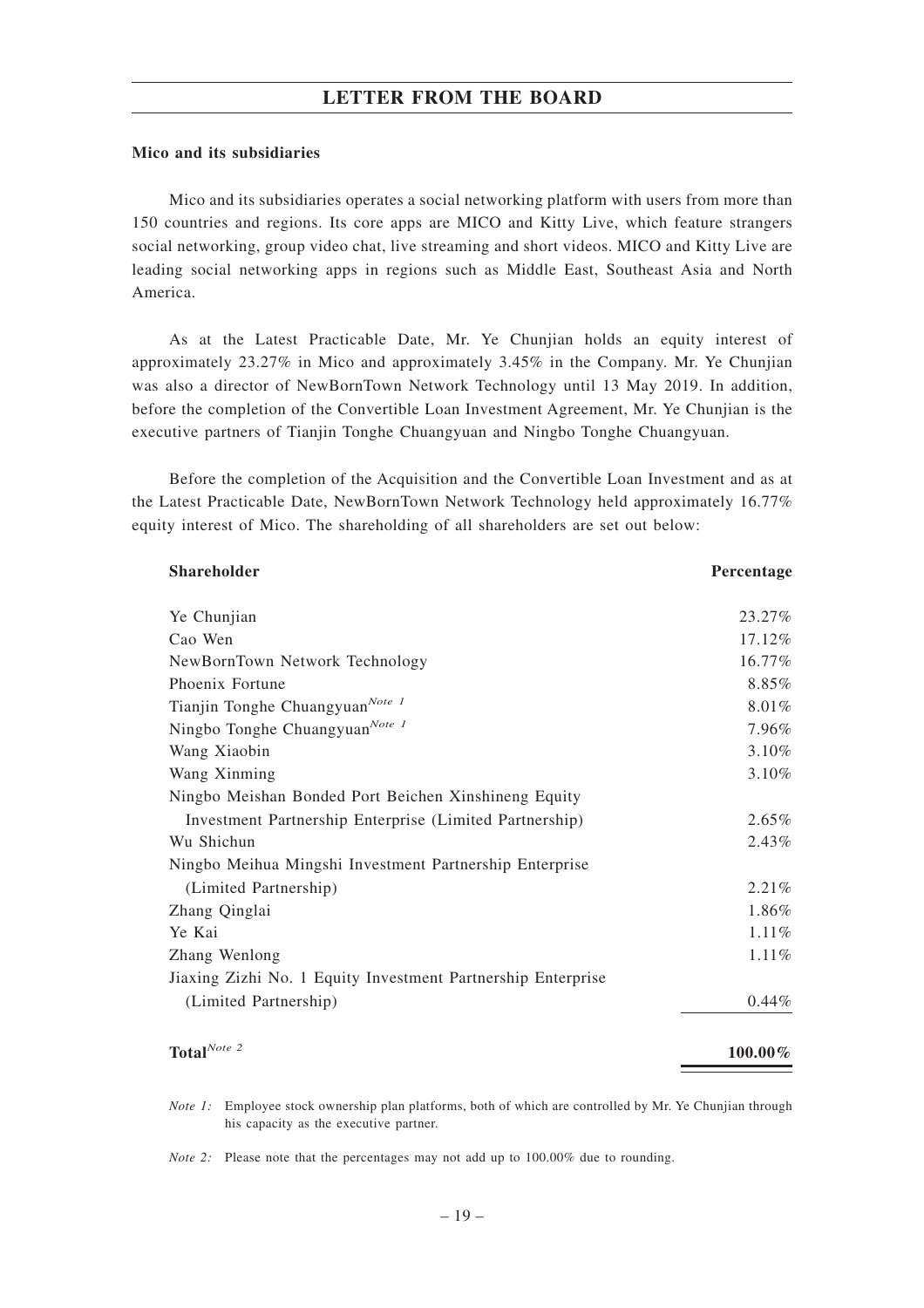After the completion of the Acquisition and the Convertible Loan Investment, NewBornTown Network Technology will hold approximately 25.62% equity interest of Mico. The shareholding of all shareholders are set out below:

| <b>Shareholder</b>                                           | Percentage |
|--------------------------------------------------------------|------------|
| NewBornTown Network Technology                               | 25.62%     |
| Ye Chunjian                                                  | 23.27%     |
| Cao Wen                                                      | 17.12%     |
| Tianjin Tonghe Chuangyuan <sup>Note 1</sup>                  | 8.01%      |
| Ningbo Tonghe Chuangyuan <sup>Note 1</sup>                   | 7.96%      |
| Wang Xiaobin                                                 | 3.10%      |
| Wang Xinming                                                 | 3.10%      |
| Ningbo Meishan Bonded Port Beichen Xinshineng Equity         |            |
| Investment Partnership Enterprise (Limited Partnership)      | 2.65%      |
| Wu Shichun                                                   | $2.43\%$   |
| Ningbo Meihua Mingshi Investment Partnership Enterprise      |            |
| (Limited Partnership)                                        | $2.21\%$   |
| Zhang Qinglai                                                | 1.86%      |
| Ye Kai                                                       | $1.11\%$   |
| Zhang Wenlong                                                | 1.11%      |
| Jiaxing Zizhi No. 1 Equity Investment Partnership Enterprise |            |
| (Limited Partnership)                                        | 0.44%      |
| Total $^{Note \ 2}$                                          | $100.00\%$ |

*Note 1:* Employee stock ownership plan platforms, both of which will be directed by NewBornTown Network Technology through its capacity as the executive partner.

*Note 2:* Please note that the percentages may not add up to 100.00% due to rounding.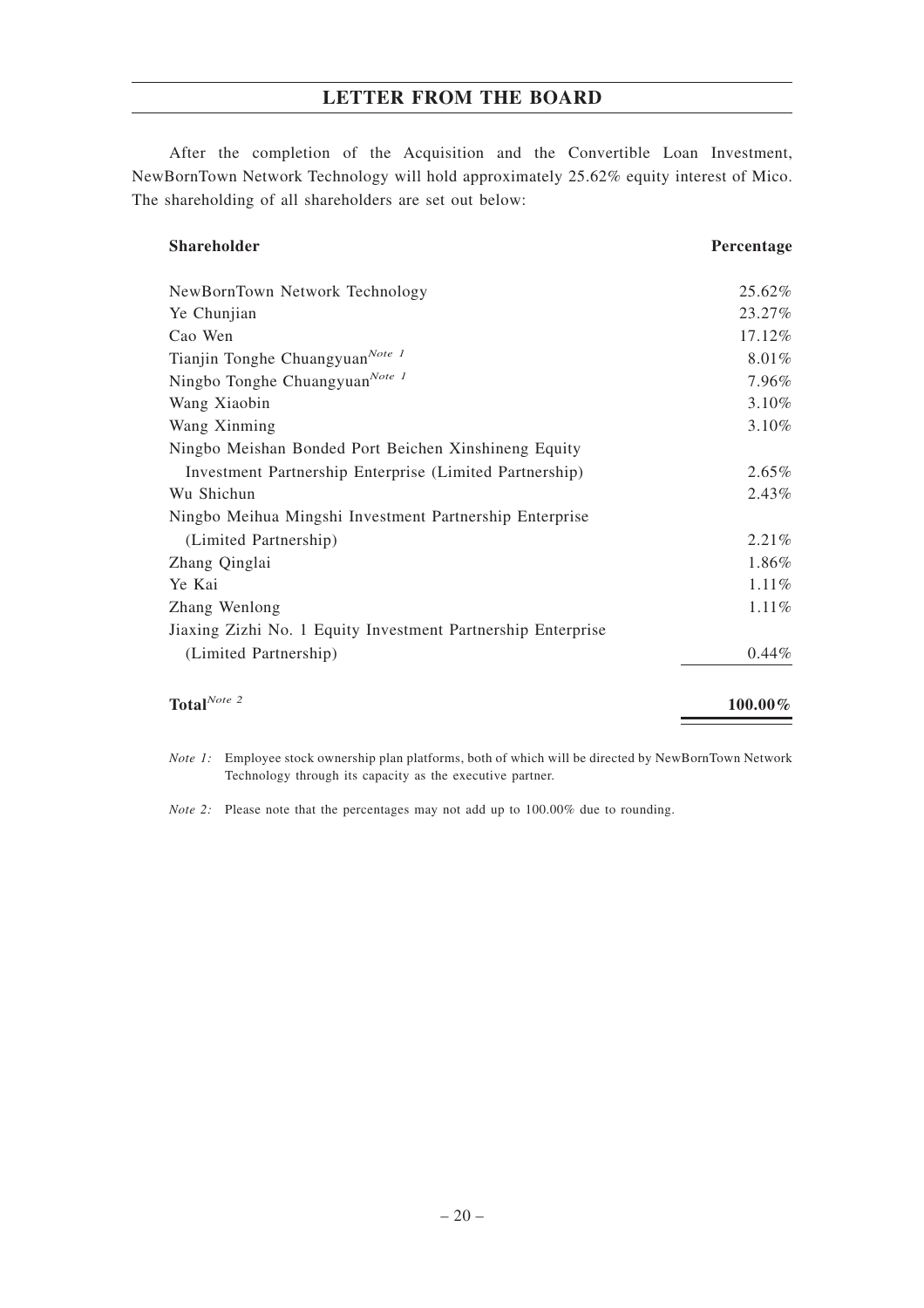If NewBornTown Network Technology converts all of the Convertible Loan to the newly issued registered capital of Mico, NewBornTown Network Technology will hold approximately 28.60% equity interest of Mico, after the issuance of the new registered capital due to the Conversion. The shareholding of all shareholders are set out below:

#### **Shareholder Percentage Percentage Percentage Percentage Percentage Percentage Percentage Percentage Percentage Percentage Percentage Percentage Percentage Percentage Percentage Percentage Percentage Percentage Percentage**

| Total $^{Note 2}$                                            | $100.00\%$ |
|--------------------------------------------------------------|------------|
| (Limited Partnership)                                        | 0.42%      |
| Jiaxing Zizhi No. 1 Equity Investment Partnership Enterprise |            |
| Zhang Wenlong                                                | 1.06%      |
| Ye Kai                                                       | 1.06%      |
| Zhang Qinglai                                                | 1.78%      |
| (Limited Partnership)                                        | 2.12%      |
| Ningbo Meihua Mingshi Investment Partnership Enterprise      |            |
| Wu Shichun                                                   | 2.34%      |
| Investment Partnership Enterprise (Limited Partnership)      | 2.55%      |
| Ningbo Meishan Bonded Port Beichen Xinshineng Equity         |            |
| Wang Xinming                                                 | 2.97%      |
| Wang Xiaobin                                                 | 2.97%      |
| Ningbo Tonghe Chuangyuan <sup>Note 1</sup>                   | 7.65%      |
| Tianjin Tonghe Chuangyuan <sup>Note 1</sup>                  | 7.69%      |
| Cao Wen                                                      | 16.44%     |
| Ye Chunjian                                                  | 22.34%     |
| NewBornTown Network Technology                               | 28.60%     |

*Note 1:* Employee stock ownership plan platforms, both of which will be directed by NewBornTown Network Technology through its capacity as the executive partner.

*Note 2:* Please note that the percentages may not add up to 100.00% due to rounding.

As one of the conditions precedent of the Convertible Loan Investment Agreement, Mr. Ye Chunjian, the executive partner of Tianjin Tonghe Chuangyuan and Ningbo Tonghe Chuangyuan, will be removed, and NewBornTown Network Technology will be appointed as the new executive partner. Both of Tianjin Tonghe Chuangyuan and Ningbo Tonghe Chuangyuan serve as the platforms for the employee stock ownership plan of Mico and in aggregate own approximately 15.97% equity interest of Mico.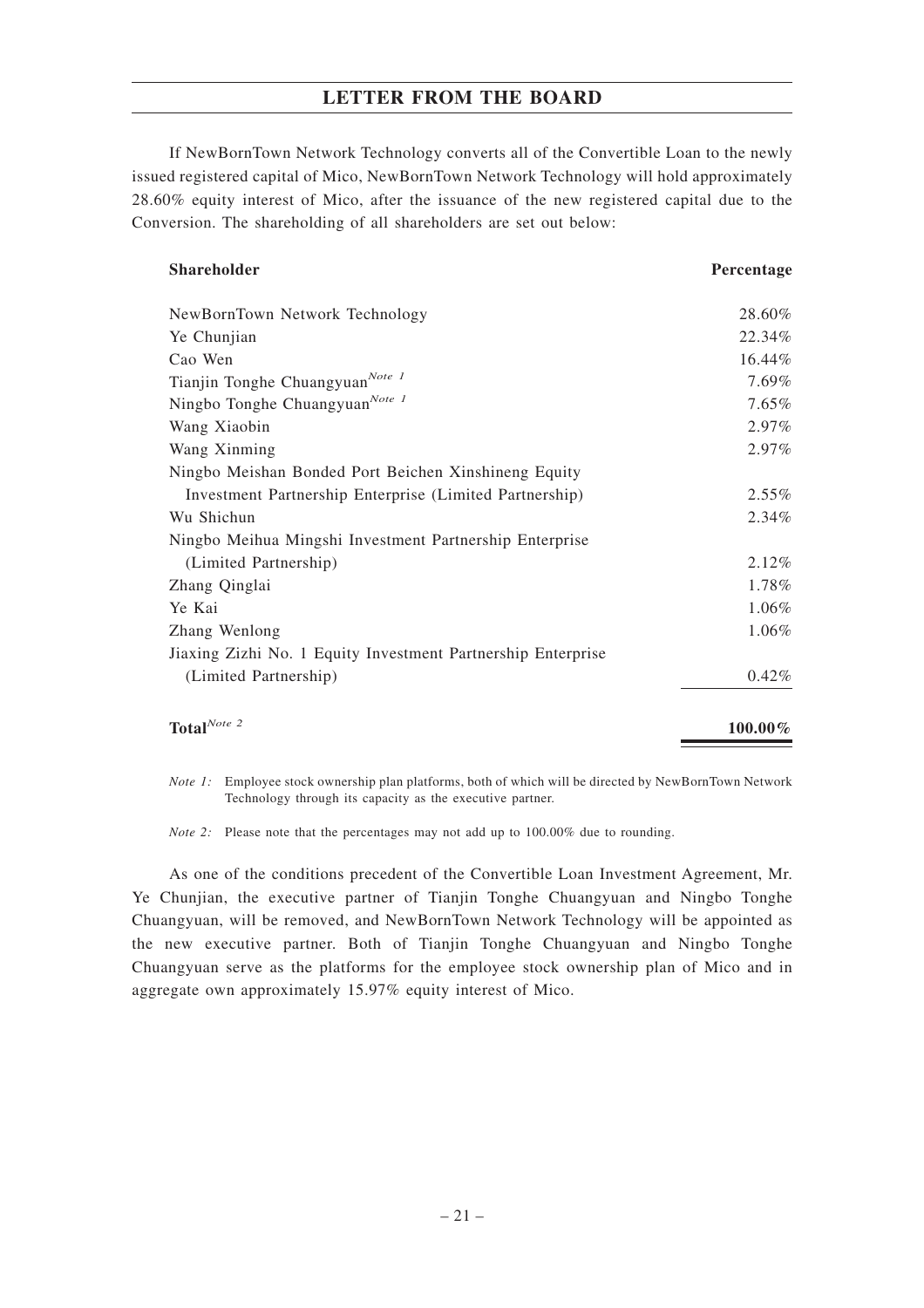As one of the conditions precedent of, and undertakings of Mico and Mr. Ye Chunjian under the Convertible Loan Investment Agreement, the shareholders and/or board of directors (as appropriate) will approve the Amended Mico Articles, under which, NewBornTown Network Technology will have majority seats of the board of directors of Mico in voting to determine the relevant activities which significantly affect the operating returns of Mico. After the completion of the Acquisition and the Convertible Loan Investment, NewBornTown Network Technology, being the single largest shareholder with approximately 25.62% equity interest owned by NewBornTown Network Technology and in aggregate approximately 15.97% equity interest owned by Tianjin Tonghe Chuangyuan and Ningbo Tonghe Chuangyuan (as the platforms for the employee stock ownership plan of Mico) directed by NewBornTown Network Technology as the executive partner, will have control over Mico, and therefore, the Company will consolidate financial statements of Mico. On the other hand, NewBornTown Network Technology will not have majority seats of the board of directors of Mico if the Convertible Loan Investment Agreement does not proceed. The Company will not be able to consolidate financial statements of Mico, and will treat Mico as an associate.

#### **Contractual Arrangements**

On 26 June 2019, WFOE, NewBornTown Mobile Technology, the PRC Equity Holders, entered into the Contractual Arrangements, which consist of, amongst others,

- (i) exclusive business cooperation agreement, pursuant to which the WFOE shall provide exclusive technical services and exclusive management consultancy services to NewBornTown Mobile Technology;
- (ii) exclusive equity call option agreement, pursuant to which the PRC Equity Holders shall irrevocably grant the WFOE or its designated purchaser the right to purchase all or part of the equity interests in NewBornTown Mobile Technology;
- (iii) exclusive assets call option agreement, pursuant to which the NewBornTown Mobile Technology shall irrevocably grant the WFOE or its designated purchaser the right to purchase all intellectual properties and all other assets in NewBornTown Mobile Technology;
- (iv) equity pledge agreement, pursuant to which each of the PRC Equity Holders agreed to pledge all of their respective equity interests in NewBornTown Mobile Technology to WFOE that they own, including any interest or dividend paid for the shares, to the WFOE as a security interest to guarantee the performance of contractual obligations and the payment of outstanding debts;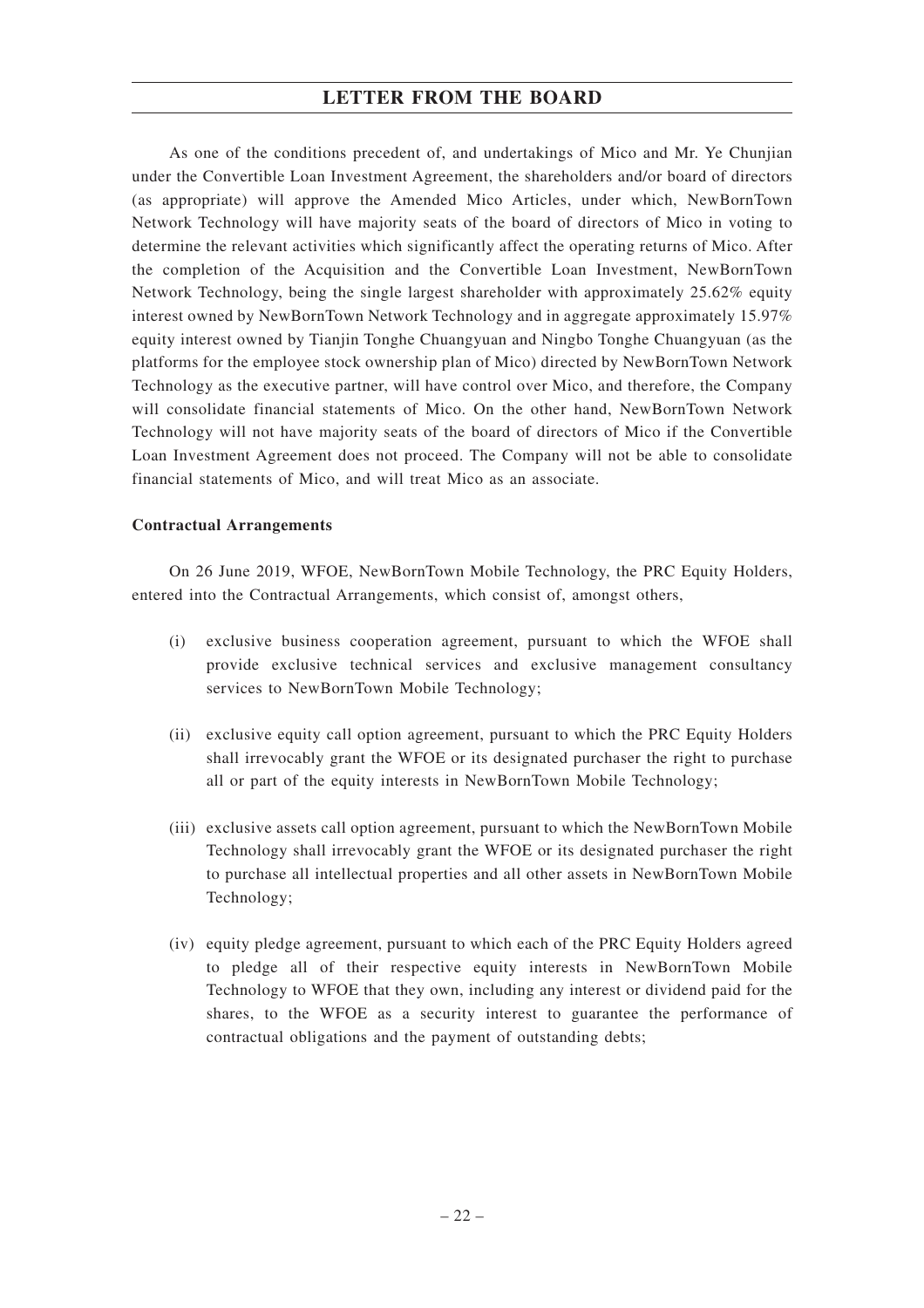- (v) powers of attorney, pursuant to which the PRC Equity Holders irrevocably appointed the WFOE and its designated persons as its attorneys-in-fact to exercise on its behalf, and agreed and undertook not to exercise without such attorneys-infact's prior written consent, any and all right that it have in respect of its equity interests in NewBornTown Mobile Technology; and
- (vi) confirmations from the PRC Equity Holders that in the event of his/her death, incapacity, bankruptcy, divorce or any other event which causes his/her inability to exercise his/her rights as a shareholder of NewBornTown Mobile Technology, he/she has taken all necessary actions so that his/her successors (including his/her spouse) will not affect the PRC Equity Holders' interests in NewBornTown Mobile Technology.

The terms and conditions of the Contractual Arrangements are described under the section headed "Contractual Arrangements" in the Prospectus.

#### *Reasons for the Contractual Arrangements*

As disclosed in the Prospectus, the Company are principally engaged in proprietary app traffic monetisation business and mobile advertising platform and related business. Proprietary app traffic monetisation business is considered as value-added telecommunications services in the PRC and ICP Licence is required. The Company apps which are offered in and outside the PRC. Value-added telecommunications services is a sector where foreign investment is subject to restrictions under the PRC laws and regulations. In order to comply with the PRC laws and regulations, while availing the Group of international capital markets and maintaining effective control over all of the Group's operations, the Group have set up the Contractual Arrangements. NewBornTown Mobile Technology and NewBornTown Network Technology keep proprietary app traffic monetisation business and ICP Licence. WFOE has entered into various agreements with and among the PRC Equity Holders and other related parties. Under the Contractual Arrangements, WFOE has acquired effective control over the financial and operational policies of NewBornTown Mobile Technology and NewBornTown Network Technology, which in turn held approximately 16.77% equity interest in Mico before the completion of Acquisition and Convertible Loan Investment as of the Latest Practicable Date, and has become entitled to all economic benefits derived from their operations to the extent permitted under the PRC laws and regulations by means of services fees payable by NewBornTown Mobile Technology and NewBornTown Network Technology to WFOE.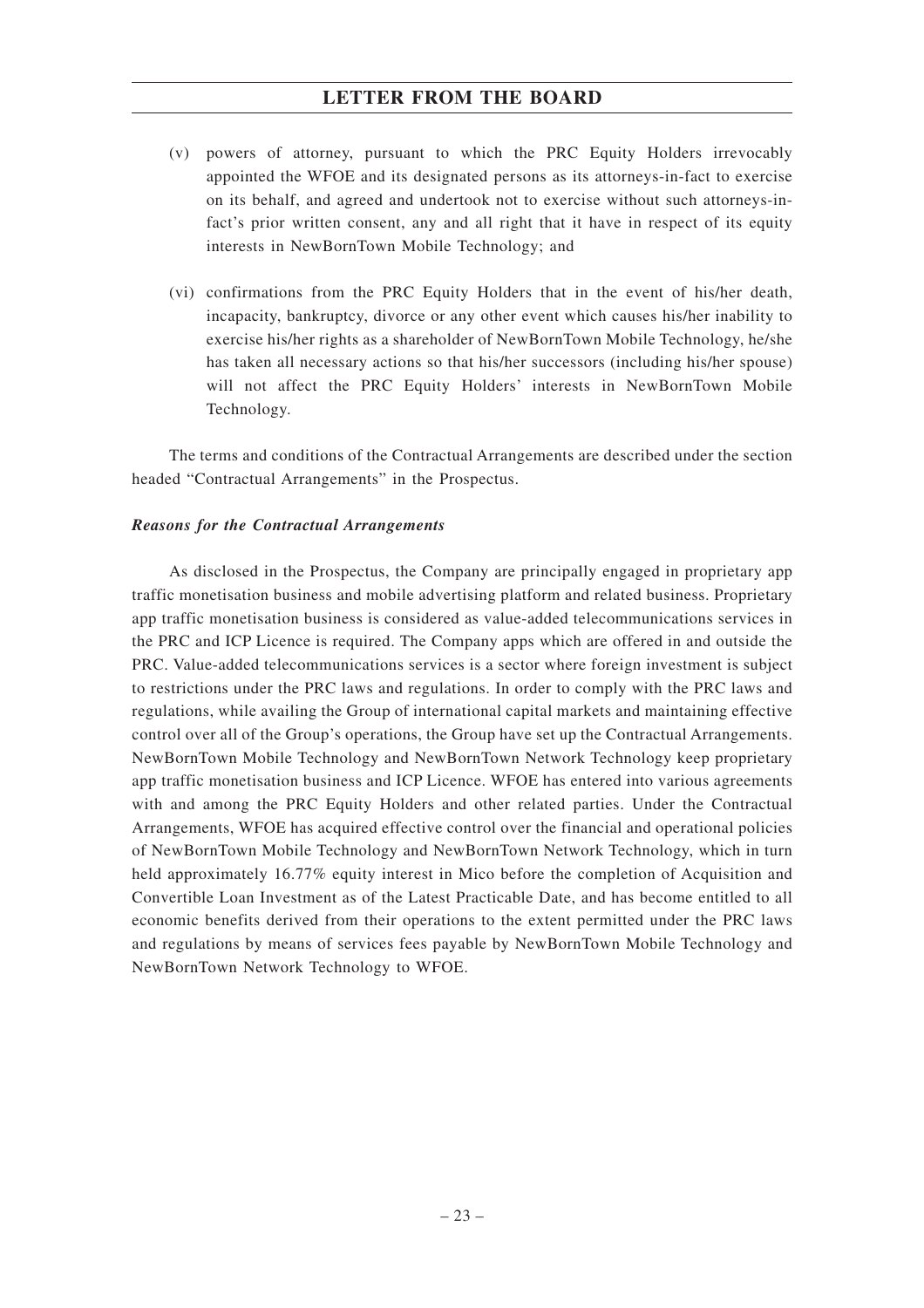Upon the completion of the Acquisition and the Convertible Loan Investment, Mico will be held as to 25.62% by NewBornTown Network Technology and will be an entity accounted for as a subsidiary of the Company as explained in above and by virtue of the Contractual Arrangements. The Company is of the view that the Contractual Arrangements will continue to be narrowly tailored because Mico is engaged in social networking business with apps offered in and outside the PRC and possesses an ICP Licence (增值電信業務經營許可證), and Shenzhen Leyuyou, the wholly-owned subsidiary, possesses an Internet Culture Business Licence (網絡文化經營許可證). As advised by Jingtian & Gongcheng, the PRC legal adviser of the Company, the social networking business with apps offered in the PRC, in particular that if the relevant company intends to generate revenue in PRC through the operation of such apps, falls into the value-added telecommunications services business as described in Part 7(ii) of the Special Management Measures (Negative List) for the Access of Foreign Investment (2019 version) (《外商投資准入特別管理措施(負面清單)(2019年版)》) with effect from 30 July 2019 (the "**Negative List**"), and the relevant company is requested to apply for a ICP license, which is subject to foreign investment restrictions as per the Negative List; and the Internet Culture Business License will not be granted to any foreign invested enterprise. As further advised by Jingtian & Gongcheng, the change in Mico shareholding upon the completion of the Acquisition and the Convertible Loan Investment will not affect the ICP License and the Internet Culture Business License possessed by Mico. However, the WFOE or Solo X Technology cannot directly invest in Mico and Shenzhen Leyuyou, otherwise it may cause the ICP License and the Internet Culture Business License to be revoked.

Notwithstanding Mico and Shenzhen Leyuyou, are mainly engaged in the social networking business in the PRC and other companies of the Target Group are mainly engaged in, amongst others, the social networking business in overseas and the revenue generated from this business are not subject to the requirement of foreign investment restriction or foreign investment prohibition, all the companies of Target Group are under the same management and operation team, all of them are part and parcel of the business of the Target Group and therefore they are indispensable and inseparable. The investment of 10% equity interest in Shenzhen Laibulai Technology Co., Ltd. was made by the Target Group with the view of the business potential of such company and potential synergy it may have with the business of Mico. In this connection, the other companies (including the investment of 10% equity interest in Shenzhen Laibulai Technology Co., Ltd.) of the Target Group, together with Mico and Shenzhen Leyuyou, as a whole group, shall be controlled by the Company via the Contractual Arrangements.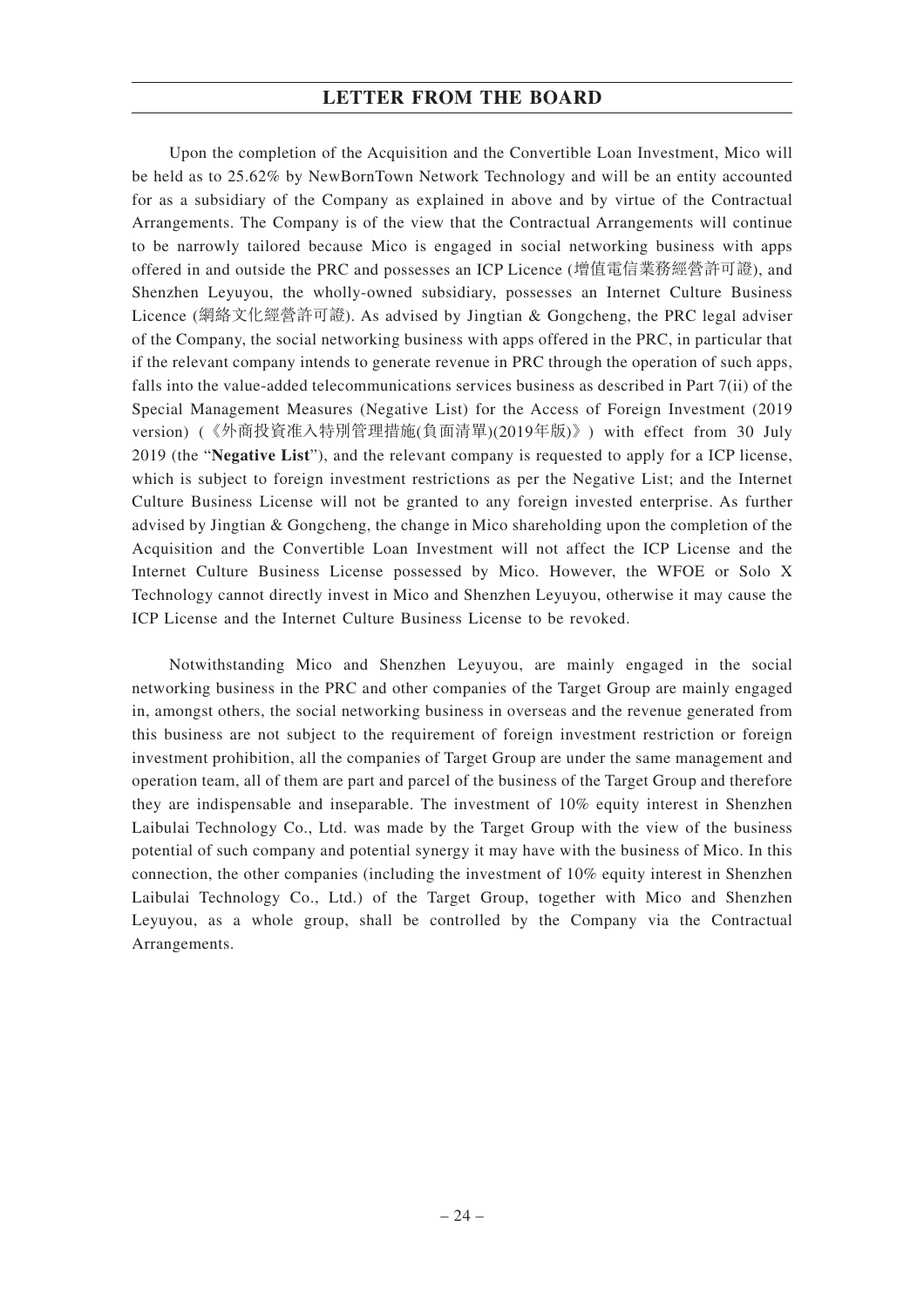The following simplified diagram illustrates the flow of economic benefits from NewBornTown Mobile Technology, NewBornTown Network Technology and the Target Group to the Group stipulated under the Contractual Arrangements after the completion of the Acquisition and the Convertible Loan Investment:



*Notes:*

- (1) PRC Equity Holders refer to the registered shareholders of NewBornTown Mobile Technology.
- (2) "—>" denotes direct legal and beneficial ownership in the equity interest (except in the case of Huang Mingming, which the beneficial ownership in the equity interest of NewBornTown Mobile Technology is held by Huang Mingming on behalf of Future Capital Discovery Fund I, L.P.).
- (3) "---->" denotes contractual relationship, please refer to "Contractual Arrangements Summary of the Material Terms of the Contractual Arrangements" of the Prospectus for details.
- (4) "----" denotes the control by WFOE over the PRC Equity Holders and NewBornTown Mobile Technology through (i) powers of attorney to exercise all shareholders' rights in NewBornTown Mobile Technology, (ii) exclusive equity call options to acquire all or part of the equity interests in NewBornTown Mobile Technology, (iii) exclusive asset call options to acquire all or part of the intellectual property and all other assets of NewBornTown Mobile Technology, and (iv) equity pledges over the equity interests in NewBornTown Mobile Technology.
- (5) Upon the Completion of Acquisition and the Loan Convertible Investment, Mico will be held as to 25.62% by NewBornTown Network Technology and will be an entity accounted for as a subsidiary of the Company as explained above.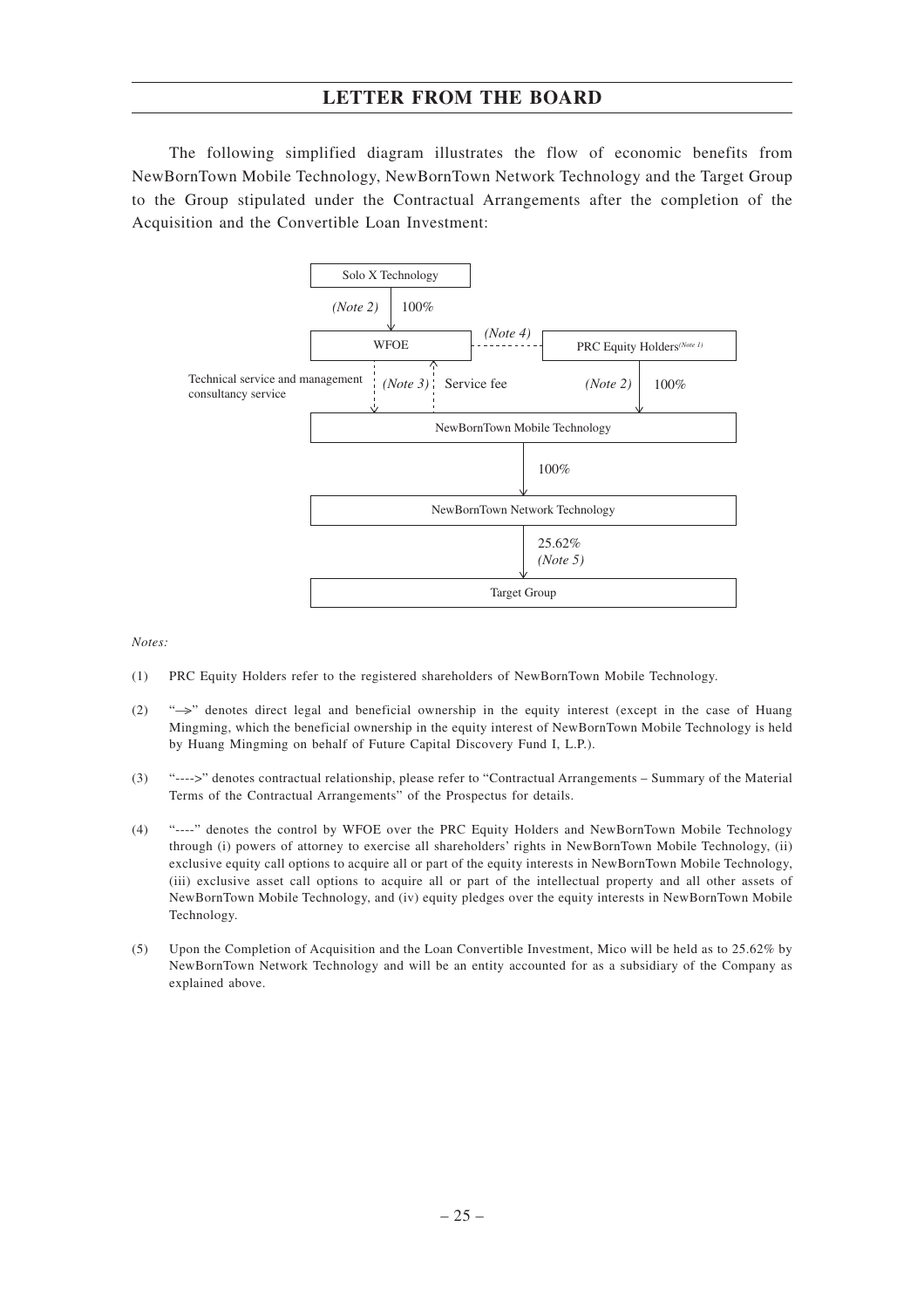#### *Legality of the Contractual Arrangements*

The Contractual Arrangements are narrowly tailored to minimise the potential conflict with relevant PRC laws and regulations and please refer to the section headed "Contractual Arrangement" of the Prospectus for a discussion of the legality of the Contractual Arrangement. The Directors are of the view that the adoption of the Contractual Arrangements is unlikely to be deemed ineffective or invalid under the applicable PRC laws and regulations, and except for the relevant arbitration clauses as described in "Contractual Arrangements – Dispute Resolution" of the Prospectus, each of the agreements under the Contractual Arrangements is enforceable under the PRC laws and regulations.

As advised by Jingtian & Gongcheng, the Company is not required to sign additional agreements and could control the Target Group via the existing Contractual Arrangements, and the completion of the Acquisition and the Convertible Loan Investment will not affect the legality of the Contractual Arrangements. Jingtian & Gongcheng is also of the view that (i) the Contractual Arrangements do not violate the provisions of the articles of associations of Mico; (ii) the agreements under the Contractual Arrangements would not be deemed as "concealing illegal intentions with a lawful form" such that they also do not fall within circumstance of an illegitimate purpose is concealed under the guise of legitimate acts under Article 52 of the Contract Law of the People's Republic of China; and (iii) the control over Mico under the Contractual Arrangements will not violate under the applicable PRC laws and regulations. Therefore, as a result of these Contractual Arrangements, the Company has obtained control of NewBornTown Mobile Technology, NewBornTown Network Technology and the Target Group through WFOE and, at the Company's sole discretion, can receive all of the economic interest returns generated by NewBornTown Mobile Technology, NewBornTown Network Technology and the Target Group. Accordingly, the results of operations, assets and liabilities, and cash flows of NewBornTown Mobile Technology, NewBornTown Network Technology and the Target Group are consolidated into the Company's financial statements.

As at the Latest Practicable Date, the Group and the Target Group had not encountered any interference of encumbrance from any PRC governing bodies in operating its businesses through NewBornTown Mobile Technology under the Contractual Arrangements.

#### *Loss Sharing*

Under the relevant mainland China laws and regulations, none of our Company and the WFOE is legally required to share the losses of, or provide financial support to, NewBornTown Mobile Technology, NewBornTown Network Technology and the Target Group. Further, NewBornTown Mobile Technology, NewBornTown Network Technology and the Target Group are limited liability companies and shall be solely liable for their own debts and losses with assets and properties owned by them. The WFOE intends to continuously provide to or assist NewBornTown Mobile Technology, NewBornTown Network Technology and the Target Group in obtaining financial support when deemed necessary. If NewBornTown Mobile Technology, NewBornTown Network Technology and the Target Group suffer any losses or material difficulties of business, the WFOE may provide financial support as permitted under PRC laws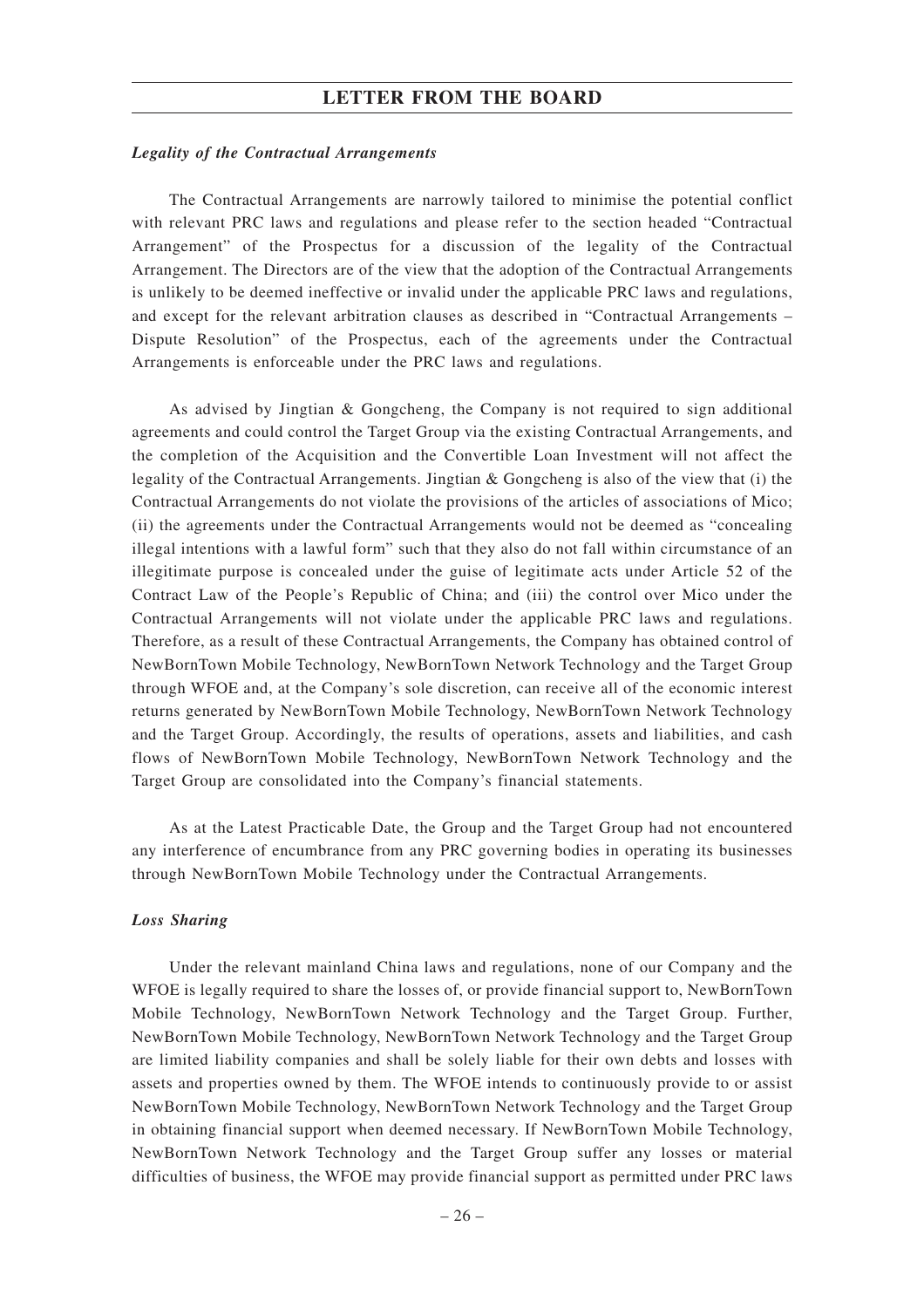at its discretion to NewBornTown Mobile Technology, NewBornTown Network Technology and the Target Group under the terms of the exclusive business cooperation agreement. In addition, given that our Group conducts a substantial portion of its business operations in mainland China through NewBornTown Mobile Technology, NewBornTown Network Technology and the Target Group, which hold the requisite mainland China operational licences and approvals, and that their financial position and results of operations are consolidated into our Group's financial statements under the applicable accounting principles, our Company's business, financial position and results of operations would be adversely affected if NewBornTown Mobile Technology, NewBornTown Network Technology and the Target Group suffer losses.

## *Risks relating to the Contractual Arrangements*

The risks associated with the use of such Contractual Arrangements include the following.

- (a) If the PRC government determines that the Contractual Arrangements do not comply with applicable laws or regulations, or if these laws, regulations or their interpretations change in the future, the Company could be subject to severe penalties or be forced to relinquish its interests in those operations.
- (b) Substantial uncertainties exist with respect to the enactment timetable, interpretation and implementation of the 2015 draft PRC foreign investment law and how it may impact the viability of the Company's current corporate structure, corporate governance and business operations.
- (c) Substantial uncertainties exist with respect to the interpretation and implementation of the Foreign Investment Law and how it may impact the viability of the Company's current corporate structure, corporate governance and business operations.
- (d) The Contractual Arrangements may not be as effective in providing operational control as direct ownership and NewBornTown Mobile Technology or the PRC Equity Holders may fail to perform their obligations under the Contractual Arrangements.
- (e) The Company may lose the ability to use and enjoy assets and licences held by NewBornTown Mobile Technology and its subsidiaries that are important to the operation of its business if NewBornTown Mobile Technology or any its subsidiaries declares bankruptcy or becomes subject to a dissolution or liquidation proceeding.
- (f) The Contractual Arrangements may be subject to scrutiny by the PRC tax authorities and additional taxes may be imposed. A finding that the Company owe additional taxes could substantially reduce its consolidated net income and the value of your investment.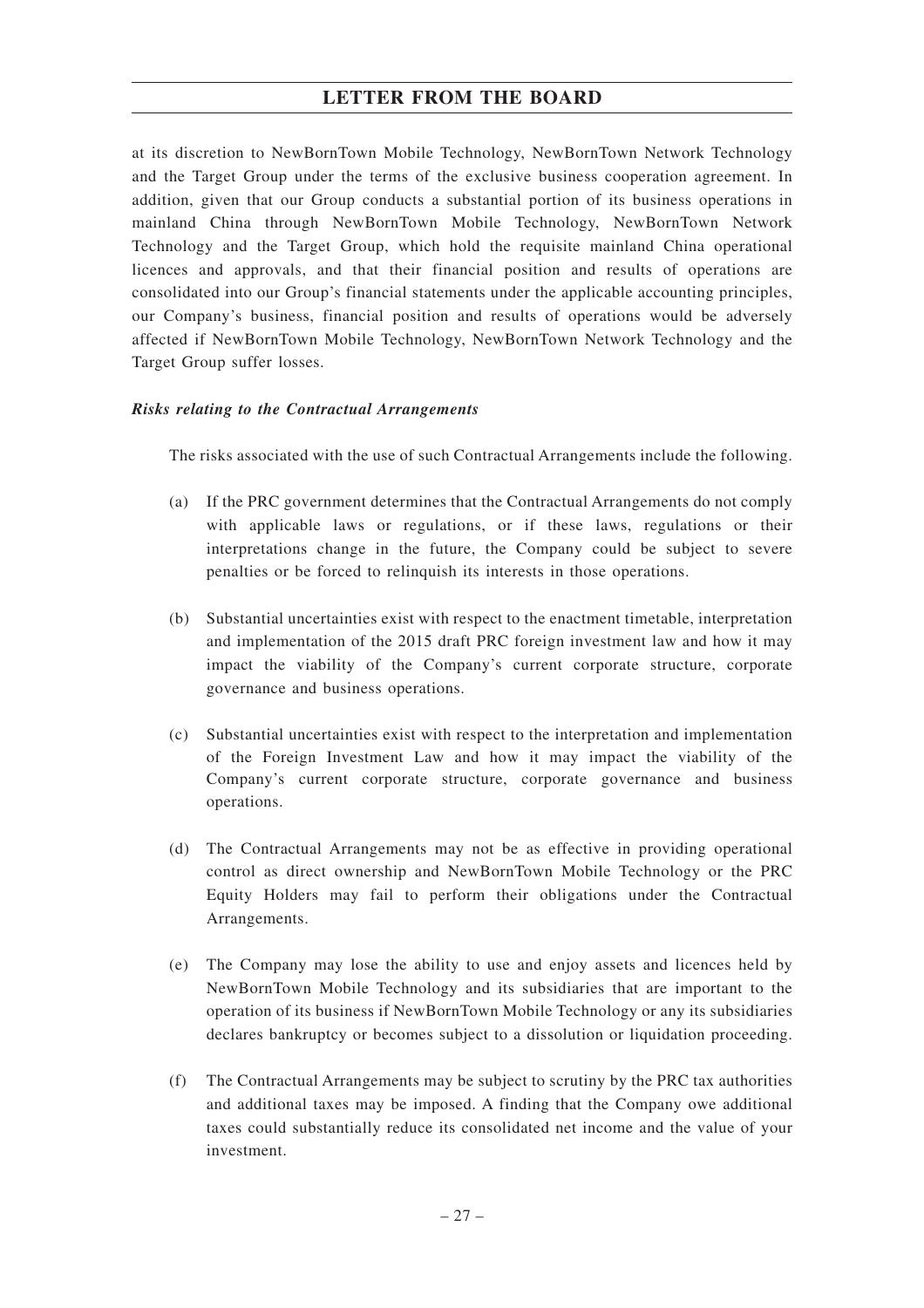- (g) The PRC Equity Holders may potentially have a conflict of interest with the Company, and they may breach their contracts with the Company or cause such contracts to be amended in a manner contrary to its interests.
- (h) The Company conducts mobile apps development business in the PRC through NewBornTown Mobile Technology and its subsidiaries by way of the Contractual Arrangements, but certain of the terms of the Contractual Arrangements may not be enforceable under PRC laws.
- (i) If the Company exercises the option to acquire equity ownership of NewBornTown Mobile Technology and its subsidiaries, the ownership transfer may subject the Company to certain limitations and substantial costs.

The Company does not maintain an insurance policy to cover the risks relating to its Contractual Arrangements.

#### *Compliance with the Contractual Arrangements*

The Group has adopted the following measures to ensure the effective operation of the Group with the implementation of the Contractual Arrangements and its compliance with the Contractual Arrangements:

- (i) the powers of attorney are granted to the WFOE, and the related matters are decided by designated persons of the WFOE, including for instance directors and their successors, and the power of attorney will not be exercised by officers or directors of the Company who are also the PRC Equity Holders to prevent any potential conflict of interest;
- (ii) major issues arising from the implementation and compliance with the Contractual Arrangements or any regulatory enquiries from government authorities will be submitted to the Board, if necessary, for review and discussion on an occurrence basis;
- (iii) the Board will review the overall performance of and compliance with the Contractual Arrangements at least once a year;
- (iv) the Company will disclose the overall performance and compliance with the Contractual Arrangements in its annual reports; and
- (v) the Company will engage external legal advisers or other professional advisers, if necessary, to assist the Board to review the implementation of the Contractual Arrangements, review the legal compliance of WFOE and NewBornTown Mobile Technology and NewBornTown Network Technology to deal with specific issues or matters arising from the Contractual Arrangements.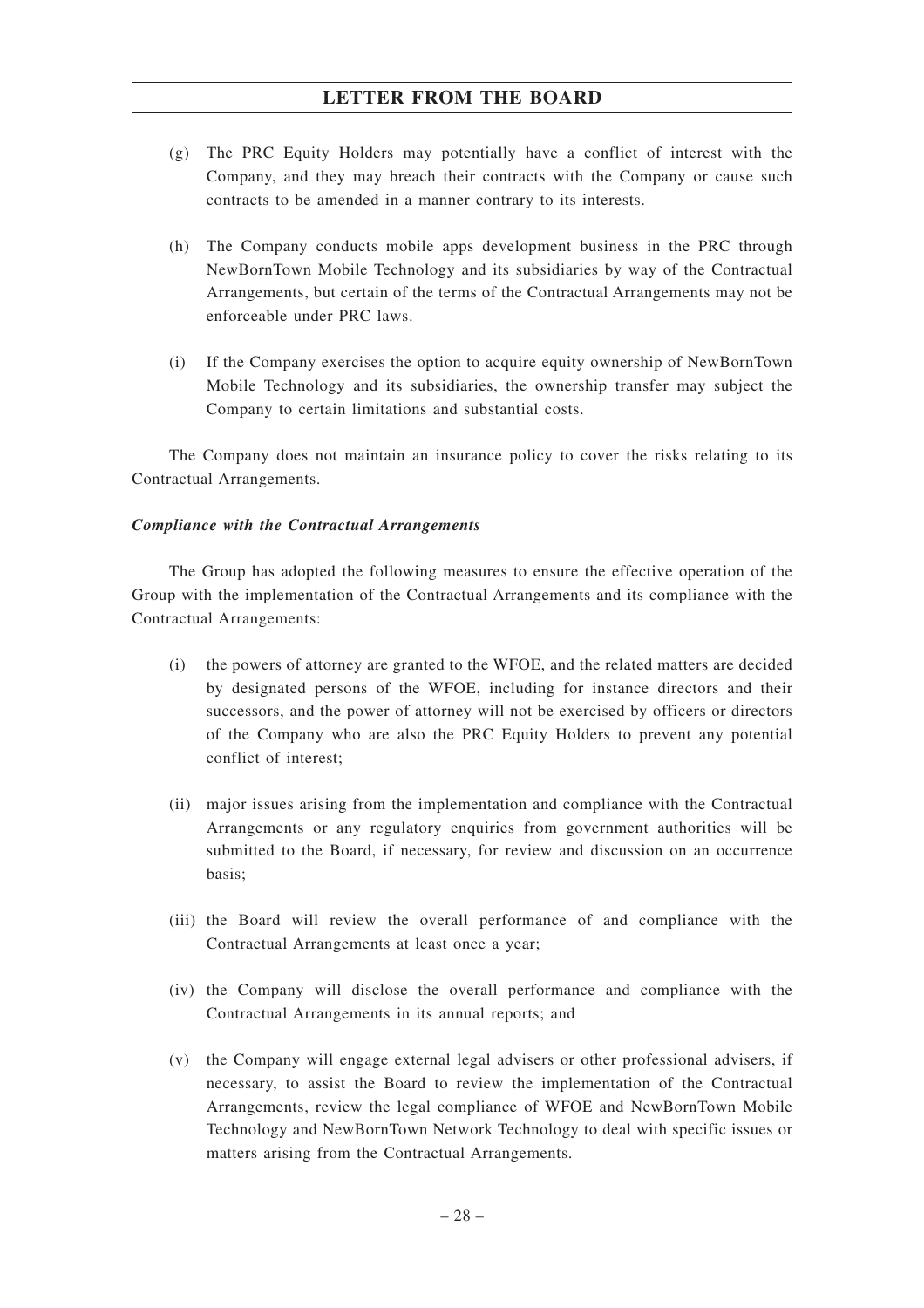

The chart below sets out the shareholding structure of the Target Group:

The table below sets forth a summary of key financial information of the Target Group for the years ended 31 December 2017, 2018 and 2019, as extracted from the accountants' report on the Target Group as set out in Appendix II to this circular:

| For the<br>year ended<br>or as at<br>31 December<br>2017<br><i>RMB'000</i> | For the     | For the        |            |  |          |
|----------------------------------------------------------------------------|-------------|----------------|------------|--|----------|
|                                                                            |             | year ended     | year ended |  |          |
|                                                                            |             |                |            |  | or as at |
|                                                                            | 31 December | 31 December    |            |  |          |
|                                                                            | 2018        |                | 2019       |  |          |
|                                                                            | RMB'000     | <i>RMB'000</i> |            |  |          |
| (130, 346)                                                                 | (14,587)    | 33,731         |            |  |          |
| (114, 801)                                                                 | (16,381)    | 27,359         |            |  |          |
|                                                                            |             |                |            |  |          |
| 109,916                                                                    | 85,179      | 219,482        |            |  |          |
| 100,293                                                                    | 77,333      | 213,083        |            |  |          |
|                                                                            |             |                |            |  |          |

Mico operates a social networking platform, consisting of IT infrastructure, mobile applications and its proprietary algorithm, to offer live and interactive streaming services to individual users as its customers. Individual user can acquire Mico's virtual currency, which is non-refundable and does not have expiration date, and purchase virtual items by using Mico's virtual currency on Mico's platforms, and simultaneously present to streamers during their live streaming performance to show their support for their favorite streamers. Mico has sole discretion in designing and establishing pricing of virtual items. Revenue is recognised when virtual items are consumed as they are presented to streamers.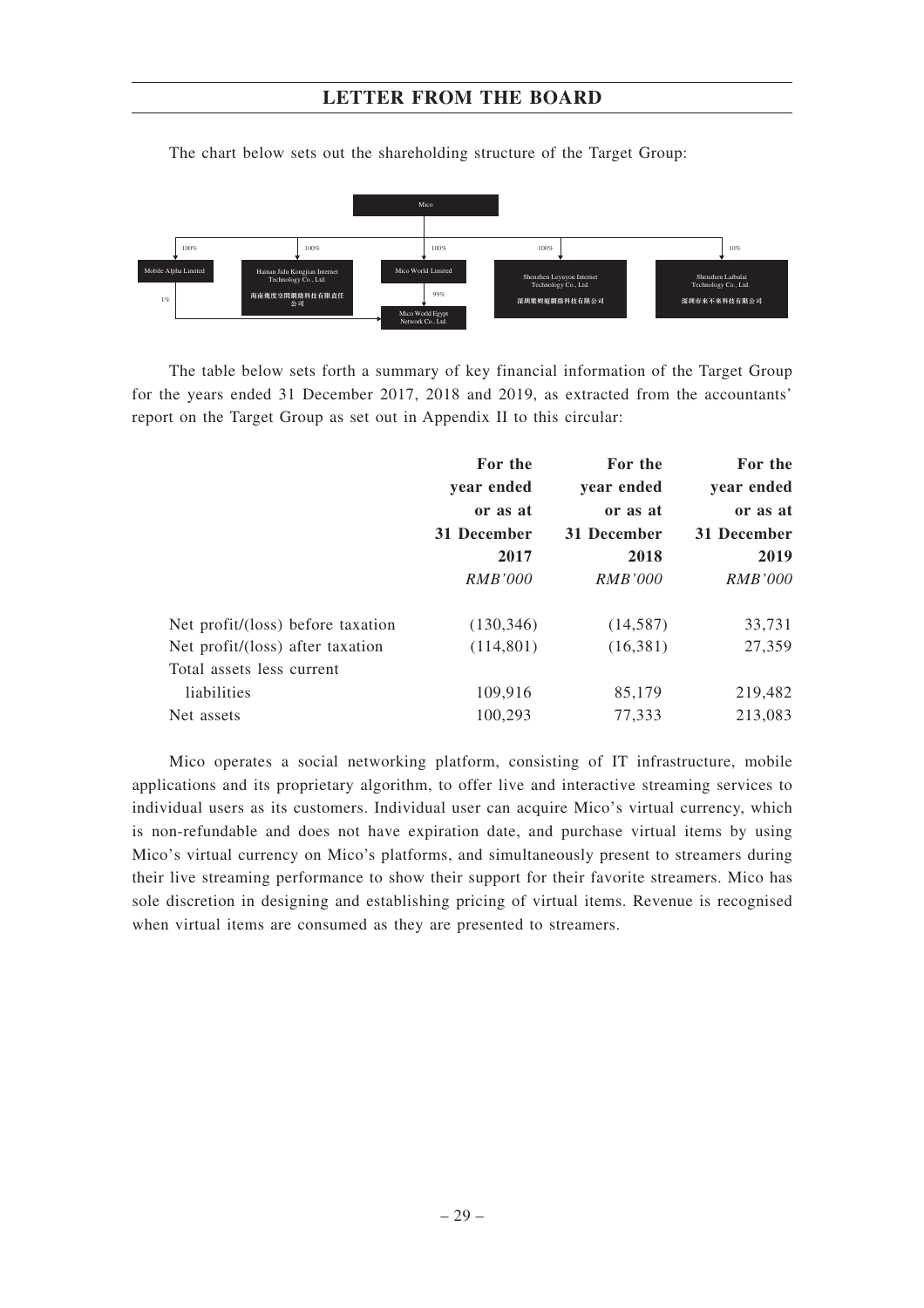The Target Group turned a net loss in 2017 and 2018 to a net profit in 2019, mainly because the revenue generated from the core apps of the Target Group increased significantly from 2017 to 2019. Leveraging its efforts in optimising the operation of its apps and the enhanced content quality on its apps, the Target Group was able to increase not only its number of paying users and average monthly active users, but also the average revenue per paying user of its apps from 2017 to 2019. Along with the increased popularity of its apps and the growth in its operating metrics, the Target Group continued to expand its business operations from Middle East and Southeast Asia to other regions such as North America and improve its operational efficiency by adopting measures such as supplier selection and management. The Target Group gradually achieved economies of scale as (i) the streamer costs, which were the largest component of its cost of sales, as a percentage in Target Group's revenue recorded decreases from 2017 to 2019; and (ii) the fixed costs, which primarily included staff costs, bandwidth and server custody costs, as a percentage in Target Group's revenue also recorded decreases for the same periods, which enabled the Target Group to achieve lower cost per transaction, despite the increases in revenue from 2017 to 2019.

## **REASONS AND BENEFITS OF ENTERING INTO THE EQUITY TRANSFER AGREEMENT AND THE CONVERTIBLE LOAN INVESTMENT AGREEMENT**

As disclosed in "Business – Our Strategic Investment" in the Prospectus, the Company started business cooperation with Mico in 2015. Through years of cooperation, the Company obtained a deeper understanding of Mico's strengths in product development and operation, as well as its fast-growing business development, and the Company believe in Mico's competitive strengths in technology, data and user acquisition. The Company believe that through the Acquisition and the Convertible Loan Investment and by controlling Mico, Mico's popularity in its target regions such as the Middle East, Southeast Asia and North America will be further strengthened by utilizing the loan under the Convertible Loan Investment Agreement and leverage on the Company's experiences and understanding in overseas markets and our listing platform for potential capital and financing resources.

The loan under the Convertible Loan Investment Agreement will be used (i) for the expansion of the US market and the acquisition of US users since, according to the operating data and analysis of the US market, US users have stronger payment capabilities and willingness to pay; (ii) for the development of new products since Mico will increase the input for the research and development of new products and funds will be used to support the investment of personnel and equipment for new products.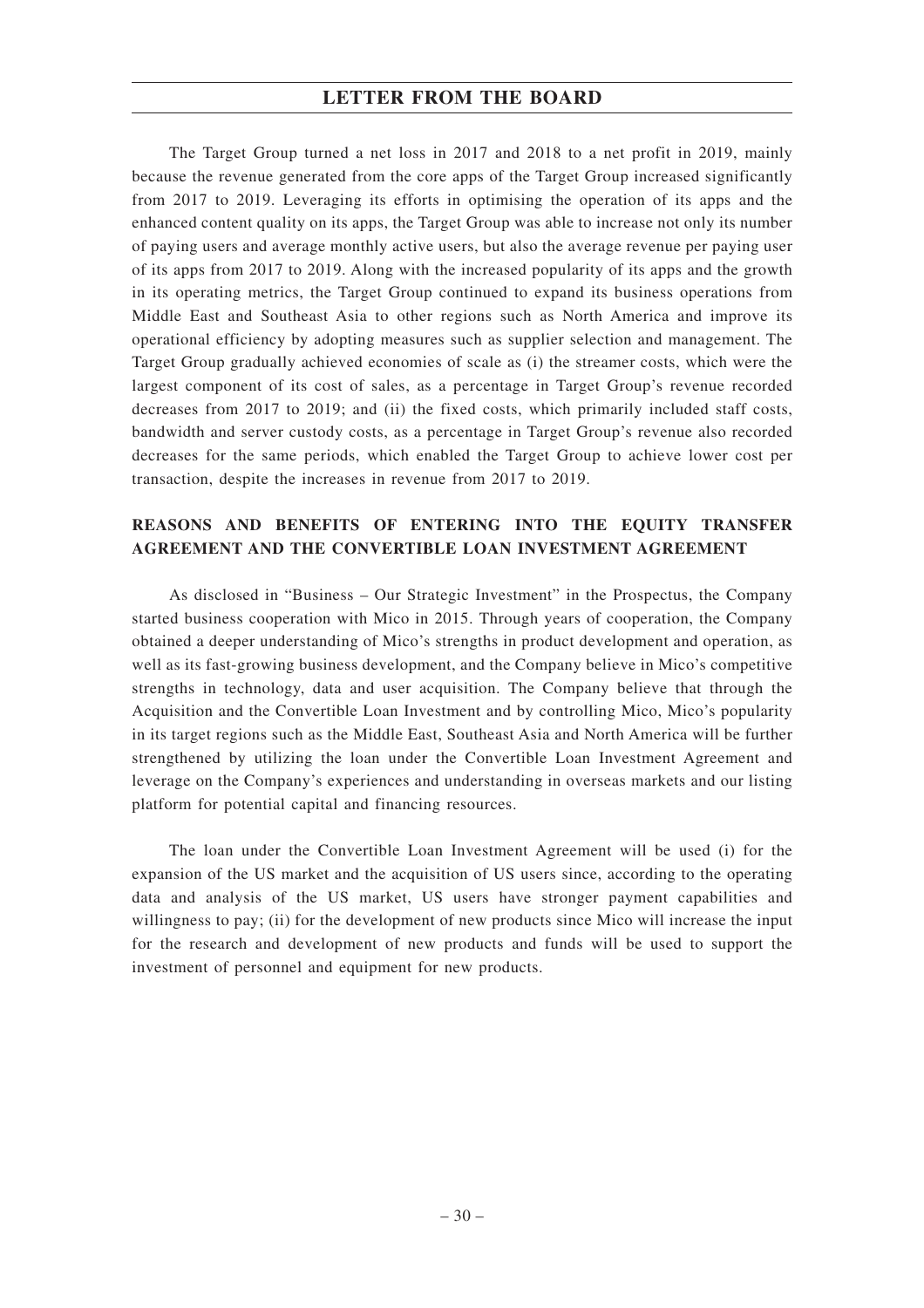Also, the Company will create a closer partnership with Mico to create synergies across its businesses in the following aspects:

- Mico can provide the Company with strategic value as a publisher in social networking not only by offering stable ad inventories for both its Solo X product matrix and its advertisers on Solo Math mobile advertising platform, but also by offering the Company connections to its broad base of social networking users, which further enhance and strengthen its Solo Math business and facilitate the Company's global traffic ecology. Mico has more than 100 million users. After the Acquisition and the Convertible Loan Investment, the number of Solo X reachable users can be increased, and the data of such users will help Solo Aware to conduct deep learning and improve the matching efficiency of Solo Math. At the same time, the Solo Math platform can provide Mico with advertising services to monetize Mico's advertising inventory;
- by acquiring Mico, its Solo X products diversity was further increased, which helps the overall user acquisition, and Mico's successful product localization experience can help the Company launch more overseas products in the future. The product matrix of Solo X can form cross promotion with Mico, which can help Mico acquire new users to support the development of Mico and expand to the North American market. Mico can also assist Solo X related products on user acquisition; and
- Mico's popularity in regions such as the Middle East, Southeast Asia and North America is realized by its capabilities of globalisation and localisation, which is in line with the Company's development strategies to expand the Company's localised service and distribution network, thereby laying the groundwork for the Company to build and expand the Company's networks and presence in such regions. The Company has launched its own social products. The success experience of Mico can help the expansion of the Group's social products in Southeast Asia countries such as India, through the in-depth cooperation with the influencer association and the reuse of other resources of the industrial chain. At the same time, the experience can also help the expansion of the Company's other products in regions that Mico had popularity.

The Board (including the independent non-executive Directors) considers that the terms and conditions of the Equity Transfer Agreement, the Convertible Loan Investment Agreement and the Conversion are fair and reasonable and on normal commercial terms and in the interest of the Company and the Shareholders as a whole.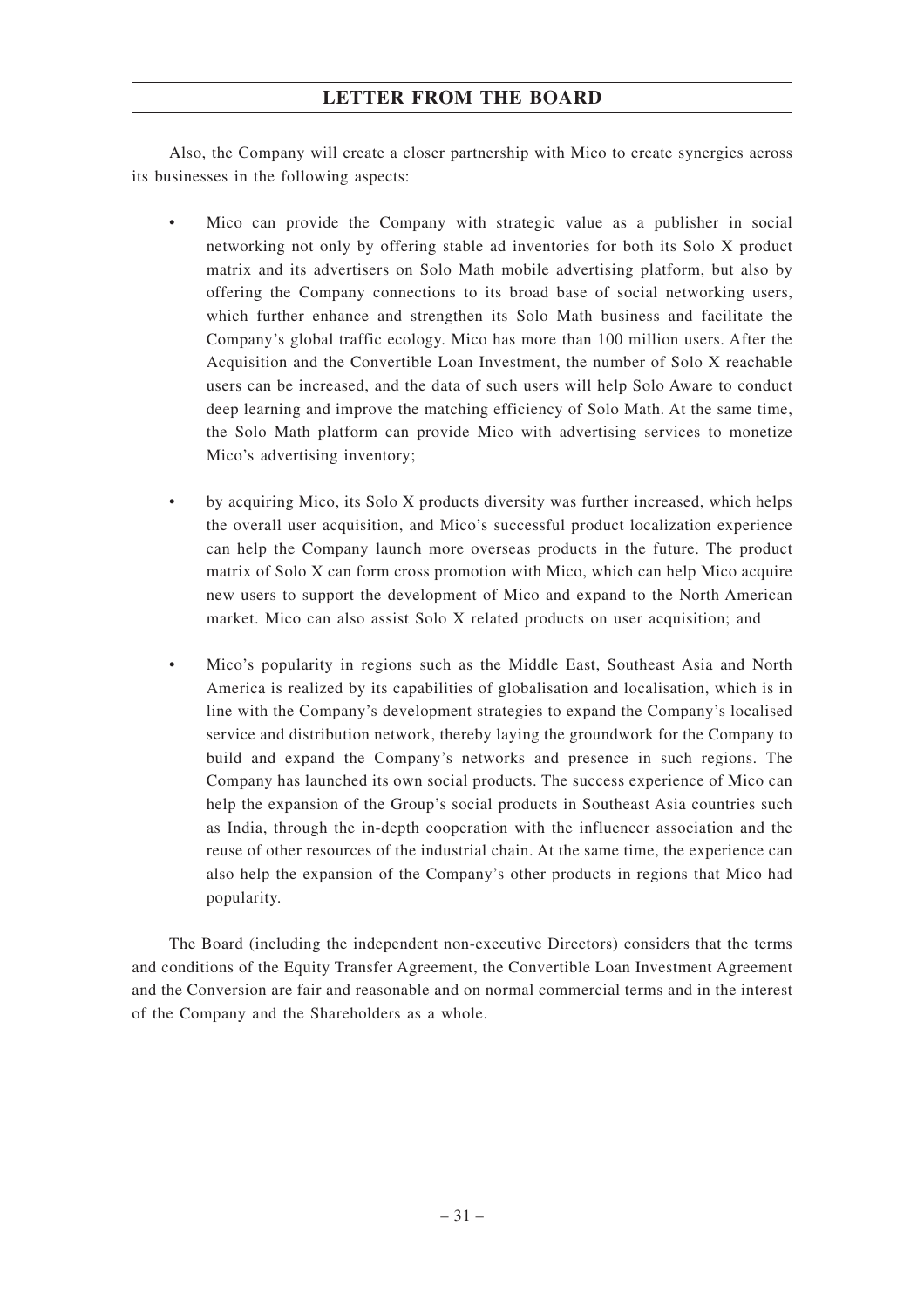## **FINANCIAL EFFECTS OF THE ACQUISITION AND THE CONVERTIBLE LOAN INVESTMENT**

As set out in the Unaudited Pro Forma Financial Information of the Enlarged Group in Appendix III to this circular, on the basis of the notes set out therein to illustrate the impact on the Group's financial position as at 31 December 2019 as if only the Acquisition had taken place (but not the Convertible Loan Investment) on 31 December 2019:

- (a) the consolidated total asset of the Group as at 31 December 2019 would be remained unchanged at approximately RMB777,560,000. Investment in associate would be increased by approximately by RMB284,000,000 as the Target Group will be accounted for as an associate using equity method, such increase would be fully offset by the decrease in financial assets measured at fair value through profit or loss of approximately RMB184,000,000 and cash and cash equivalents of approximately RMB100,000,000 due to the settlement of the consideration of the Acquisition;
- (b) the consolidated total liabilities of the Group as at 31 December 2019 would be remained unchanged at approximately RMB143,015,000; and
- (c) the financial results of Target Group will not be consolidated into that of the Group and it will be accounted for as an investment in an associate using equity method. Therefore, the financial results of the Target Group will be accounted for by equity accounting in the earnings of the Group. No fair value change of Mico will be recognised in the consolidated statement of comprehensive income of the Group.

As set out in the Unaudited Pro Forma Financial Information of the Enlarged Group in Appendix III to this circular, on the basis of the notes set out therein to illustrate the impact on the Group's financial position as at 31 December 2019 as if the Acquisition and the Convertible Loan Investment had taken place on 31 December 2019:

- (a) the consolidated total asset of the Group as at 31 December 2019 would be increased from approximately RMB777,560,000 to the consolidated total asset of the Enlarged Group of approximately RMB1,070,212,000. Such increase would be mainly attributable to the addition of the intangible assets and goodwill of the Target Group of approximately RMB216,786,000 and RMB82,405,000 respectively resulting from the Acquisition and the Convertible Loan Investment, which would be partially offset by the decrease in cash and cash equivalents of approximately RMB60,550,000 due to the settlement of the consideration of the Acquisition and the financial assets measured at fair value through profit or loss of approximately RMB184,000,000 due to the consolidating the financial statements of Target Group;
- (b) the consolidated total liabilities of the Group as at 31 December 2019 would be increased from approximately RMB143,015,000 to the consolidated total liabilities of the Enlarged Group of approximately RMB261,235,000. Such increase would be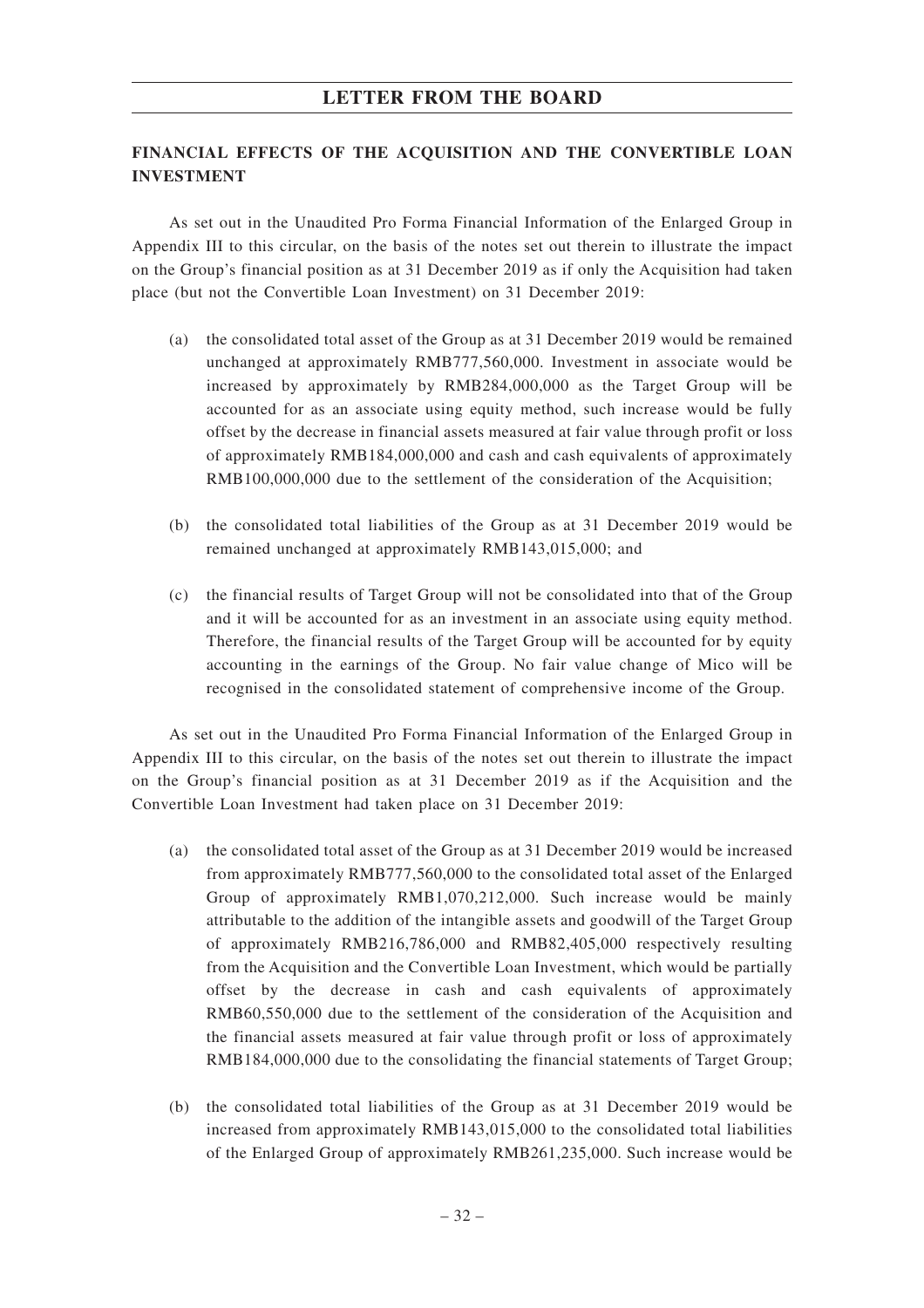mainly attributable to the consolidation of the Target Group's total liabilities of approximately RMB64,281,000 resulting from the Acquisition and pro forma adjustments for the Convertible Loan Investments approximately RMB53,939,000; and

(c) The Target Group will contribute revenue generated from operating a social networking platform to the Enlarged Group, and will enhance the revenue stream of the Enlarged Group and the Enlarged Group's earnings are expected to increase as a result of the completion of the Acquisition and the Convertible Loan Investment.

For details of the Target Group, please refer to the accountants' report on the Target Group in Appendix II and Management Discussion and Analysis of the Target Group in Appendix IV to this circular.

#### **LISTING RULES IMPLICATIONS**

Phoenix Fortune is an associate of Mr. Du Li. Through Phoenix Wealth Investment (Holdings) Limited and Phoenix Auspicious FinTech Investment L.P., Mr. Du Li is interested in approximately 15.69% interest of the Company as at the Latest Practicable Date. As such, Phoenix Fortune is a connected person of the Company and the Acquisition constitutes a connected transaction of the Company pursuant to Chapter 14A of the Listing Rules.

Mico is an associate of Mr. Ye Chunjian, who was a director of NewBornTown Network Technology until 13 May 2019. As such, Mr. Ye Chunjian and Mico are connected persons of the Company and the Convertible Loan Investment constitutes a connected transaction of the Company pursuant to Chapter 14A of the Listing Rules.

As one or more of the applicable percentage ratios of the Acquisition and the Convertible Loan Investment exceeding 25%, but all such percentage ratios are less than 100%, the Acquisition and the Convertible Loan Investment also constitute a major transaction of the Company under Chapter 14 of the Listing Rules. Therefore, the Company is subject to reporting, announcement and independent shareholders' approval requirements under the Listing Rules.

#### **INDEPENDENT BOARD COMMITTEE AND INDEPENDENT FINANCIAL ADVISER**

An Independent Board Committee comprising all independent non-executive Directors has been established to advise the Independent Shareholders in respect of the Equity Transfer Agreement, the Convertible Loan Investment Agreement, the Conversion and the transactions contemplated thereunder. Somerley Capital Limited has been appointed as the Independent Financial Adviser to advise the Independent Board Committee and the Independent Shareholders in this regard.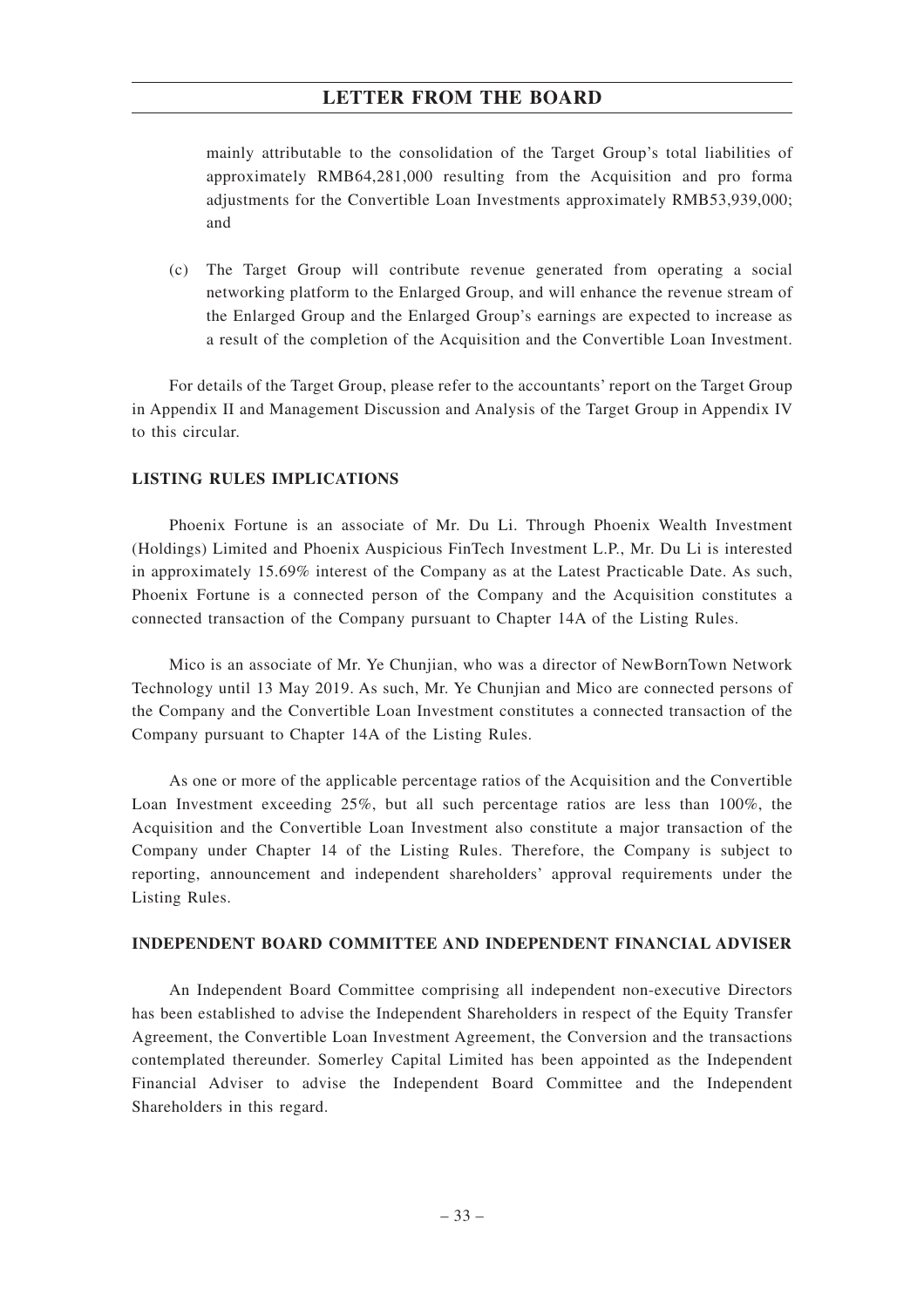#### **THE EGM**

A notice convening the EGM to be held on 29 June 2020 at 12/F, Tower A, CEC Development Building, Sanyuanqiao, Chaoyang District, Beijing, PRC is set out in this circular.

According to the Listing Rules, any vote in the EGM must be taken by poll.

To the best of the Directors' knowledge, information and belief and having made all reasonable enquiries, save for Phoenix Wealth Investment (Holdings) Limited, Phoenix Auspicious FinTech Investment L.P., Pixel Perfect Tech Limited, Ningbo Meihua Shunshi Angel Capital Partnership Enterprise (Limited Partnership), Mr. Du Li, Mr. Wu Shichun and Mr. Ye Chunjian, no Shareholders any of their respective close associates have any material interest in the Equity Transfer Agreement, the Convertible Loan Investment Agreement, the Conversion and the transactions contemplated thereunder. As such, save for Phoenix Wealth Investment (Holdings) Limited, Phoenix Auspicious FinTech Investment L.P., Pixel Perfect Tech Limited, Ningbo Meihua Shunshi Angel Capital Partnership Enterprise (Limited Partnership), Mr. Du Li, Mr. Wu Shichun and Mr. Ye Chunjian and their respective close associates, none of the Shareholders are required to abstain from voting in favour of the resolutions approving, amongst others, the Equity Transfer Agreement, the Convertible Loan Investment Agreement, the Conversion and the transactions contemplated thereunder. As at the Latest Practicable Date, Phoenix Wealth Investment (Holdings) Limited, Phoenix Auspicious FinTech Investment L.P., Pixel Perfect Tech Limited, Ningbo Meihua Shunshi Angel Capital Partnership Enterprise (Limited Partnership), Mr. Du Li, Mr. Wu Shichun and Mr. Ye Chunjian and their respective close associates, in aggregate owns 245,509,490 Shares, representing approximately 24.55% of the total issued Shares.

A form of proxy for use at the EGM is also enclosed. Such form of proxy is also published on the website of The Stock Exchange of Hong Kong Limited at www.hkexnews.hk and the website of the Company at www.newborntown.com/en/. Whether or not you are able to attend the EGM, you are requested to complete the form of proxy in accordance with the instructions printed thereon and return it to the Hong Kong branch share registrar and transfer office of the Company, Computershare Hong Kong Investor Services Limited, at 17M Floor, Hopewell Centre, 183 Queen's Road East, Wanchai, Hong Kong as soon as possible but in any event not less than 48 hours before the time appointed for the holding of the EGM (i.e. before 2:00 p.m. on 27 June 2020) or any adjournment thereof. Completion and return of the form of proxy will not preclude shareholders from attending and voting in person at the EGM or any adjourned meeting thereof if they so wish.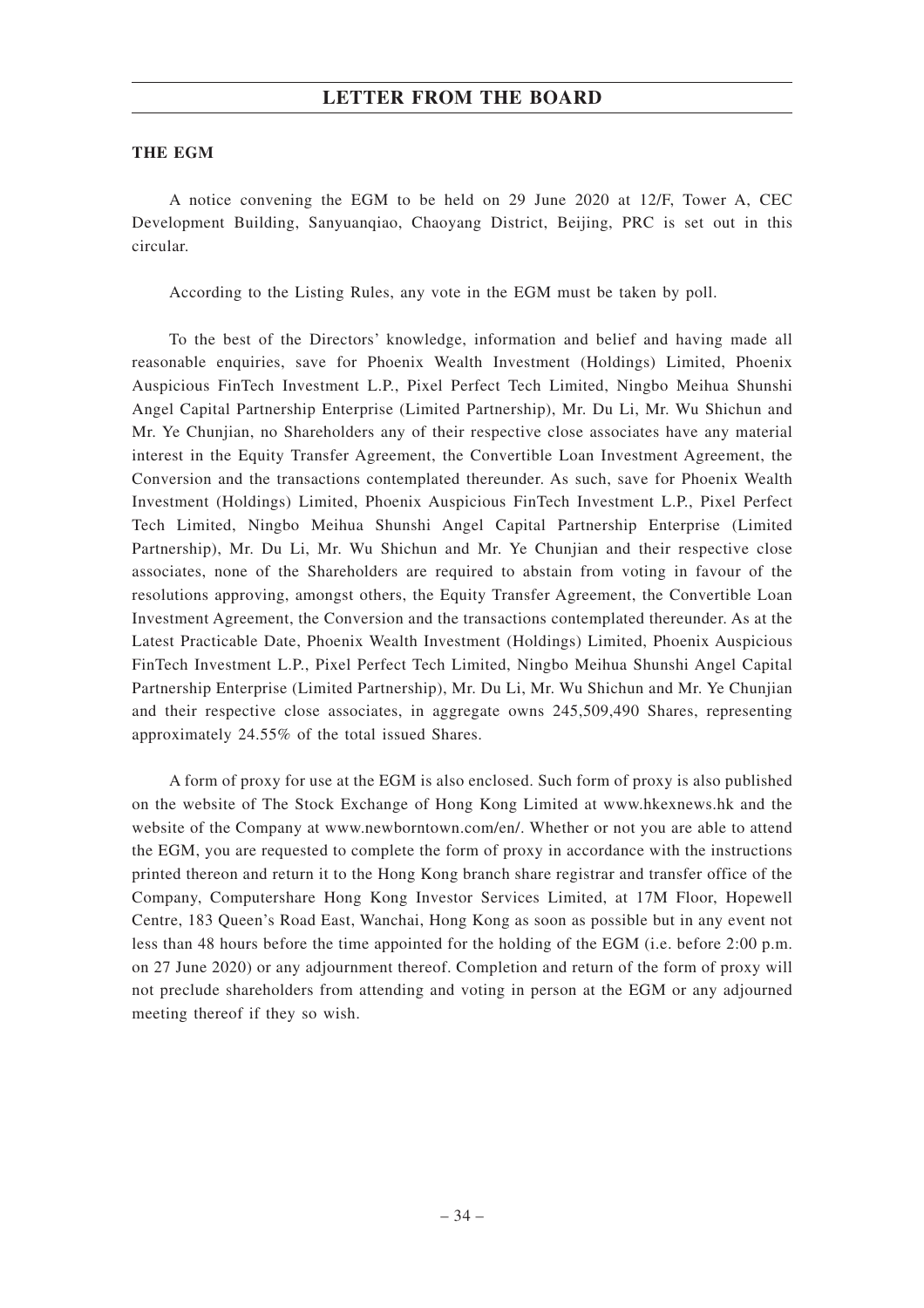## **LETTER FROM THE BOARD**

### **RECOMMENDATION**

The Board has resolved and approved the resolutions in respect of the Equity Transfer Agreement, the Convertible Loan Investment Agreement and the Conversion. No Director has a material interest in the transactions and has abstained from voting on the board resolutions.

The Board (including the independent non-executive Directors) considers that the terms and conditions of the Equity Transfer Agreement, the Convertible Loan Investment Agreement and the Conversion are fair and reasonable and on normal commercial terms and in the interests of the Company and the Shareholders as a whole. Accordingly, the Board (including the independent non-executive Directors) recommends the Shareholders to vote in favour of the resolutions as set out in the notice of the EGM.

### **ADDITIONAL INFORMATION**

Your attention is drawn to the additional information set out in the appendices to this circular.

> By Order of the Board **NEWBORN TOWN INC. 赤子城科技有限公司 LIU Chunhe** *Chairman*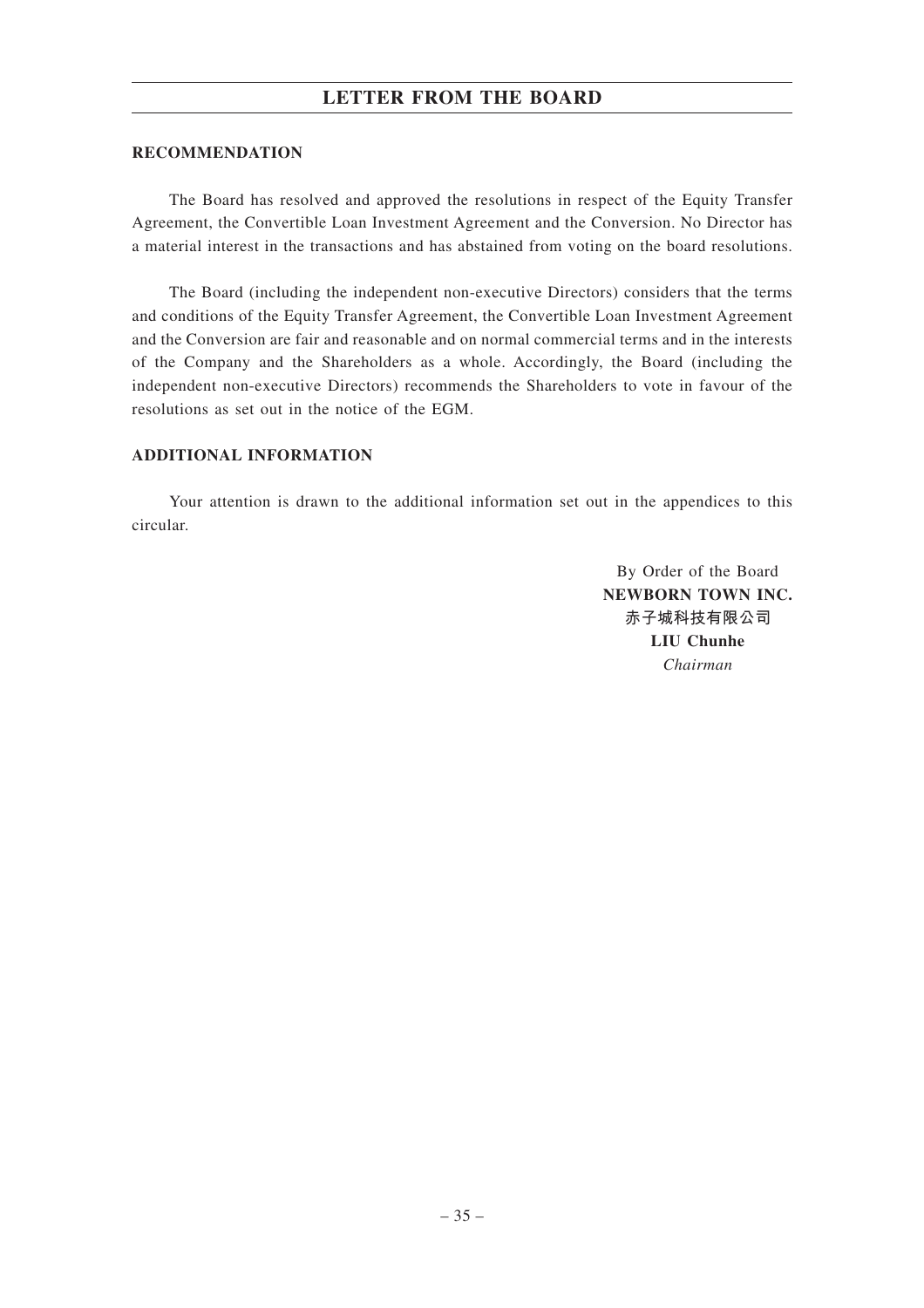# **LETTER FROM THE INDEPENDENT BOARD COMMITTEE**



*(Incorporated in Cayman Islands with limited liability)* **(Stock Code: 9911)**

*To the Independent Shareholders* 11 June 2020

Dear Sir or Madam,

# **MAJOR TRANSACTION CONNECTED TRANSACTION**

# **ENTERING INTO EQUITY TRANSFER AGREEMENT AND CONVERTIBLE LOAN INVESTMENT AGREEMENT**

We have been appointed to form the Independent Board Committee to consider and advise the Independent Shareholders as to whether, in our opinion, the terms and conditions of the Equity Transfer Agreement, the Convertible Loan Investment Agreement and the Conversion are fair and reasonable and on normal commercial terms and in the interest of the Company and the Shareholders as a whole and how to vote.

Having considered the above and the advice of the Independent Financial Adviser in relation thereto as set out on pages 37 to 74 of this circular, we consider that the Acquisition and Convertible Loan Investment, though not in the ordinary and usual course of business of the Group, are in the interests of the Company and the Shareholders as a whole, and that the terms of the Equity Transfer Agreement and the Convertible Loan Investment Agreement are on normal commercial terms and fair and reasonable so far as the Independent Shareholders are concerned.

Accordingly, we recommend the Independent Shareholders to vote in favour of and approve all resolution(s) in relation to the entering into the Equity Transfer Agreement, the Convertible Loan Investment Agreement and the Conversion to be proposed at the EGM.

> Yours faithfully, For and on behalf of the Independent Board Committee

**Mr. PAN Xiya** *Independent Non-executive Director*

**Mr. CHI Shujin** *Independent Non-executive Director*

**Mr. LIU Rong** *Independent Non-executive Director*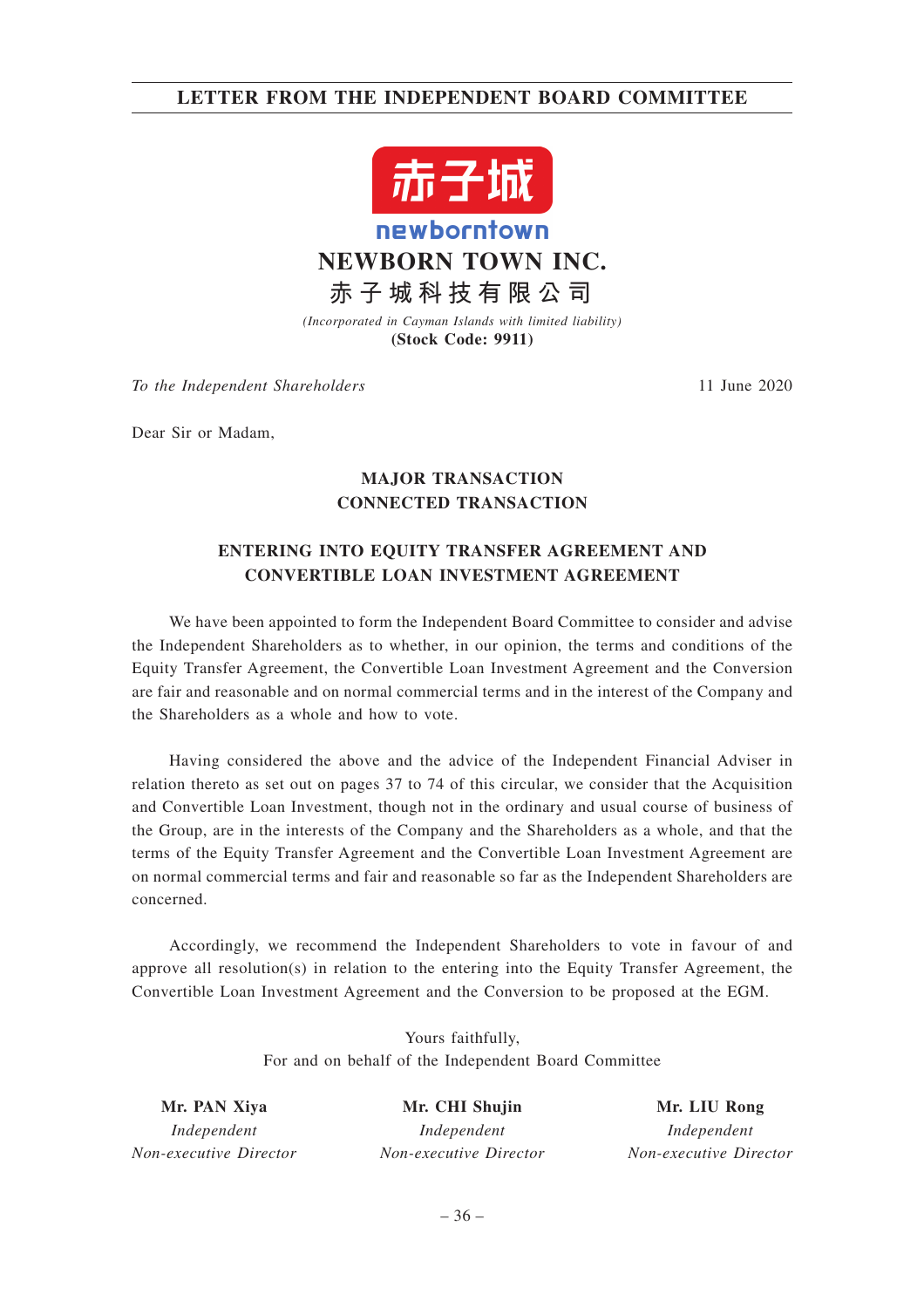*Set out below is the letter of advice from Somerley Capital Limited to the Independent Board Committee and the Independent Shareholders, which has been prepared for the purpose of inclusion in this circular.*



### **SOMERLEY CAPITAL LIMITED**

20th Floor China Building 29 Queen's Road Central Hong Kong

11 June 2020

*To: The Independent Board Committee and the Independent Shareholders of Newborn Town Inc.*

Dear Sirs,

# **MAJOR AND CONNECTED TRANSACTION IN RELATION TO ENTERING INTO EQUITY TRANSFER AGREEMENT AND CONVERTIBLE LOAN INVESTMENT AGREEMENT**

### **INTRODUCTION**

We refer to our appointment by the Company to advise the Independent Board Committee and the Independent Shareholders in connection with the Acquisition and the Convertible Loan Investment (the "**Transactions**"). Details of the Transactions are set out in the letter from the Board contained in the circular of the Company to the Shareholders dated 11 June 2020 (the **"Circular**"), of which this letter forms part. Capitalised terms used in this letter shall have the same meanings as those defined in the Circular unless the context requires otherwise.

On 17 April 2020, NewBornTown Network Technology, an entity accounted for as a subsidiary of the Company by virtue of the Contractual Arrangements, entered into the Equity Transfer Agreement with Phoenix Fortune, pursuant to which NewBornTown Network Technology has conditionally agreed to acquire, and Phoenix Fortune has conditionally agreed to sell, approximately 8.85% equity interest of Mico for a cash consideration of RMB100.0 million (the "**Consideration**"). Upon the completion of the Acquisition, NewBornTown Network Technology will hold approximately 25.62% equity interest of Mico.

On the same date, NewBornTown Network Technology entered into the Convertible Loan Investment Agreement with Mr. Ye Chunjian and Mico, pursuant to which NewBornTown Network Technology has conditionally agreed to provide Mico with a convertible loan of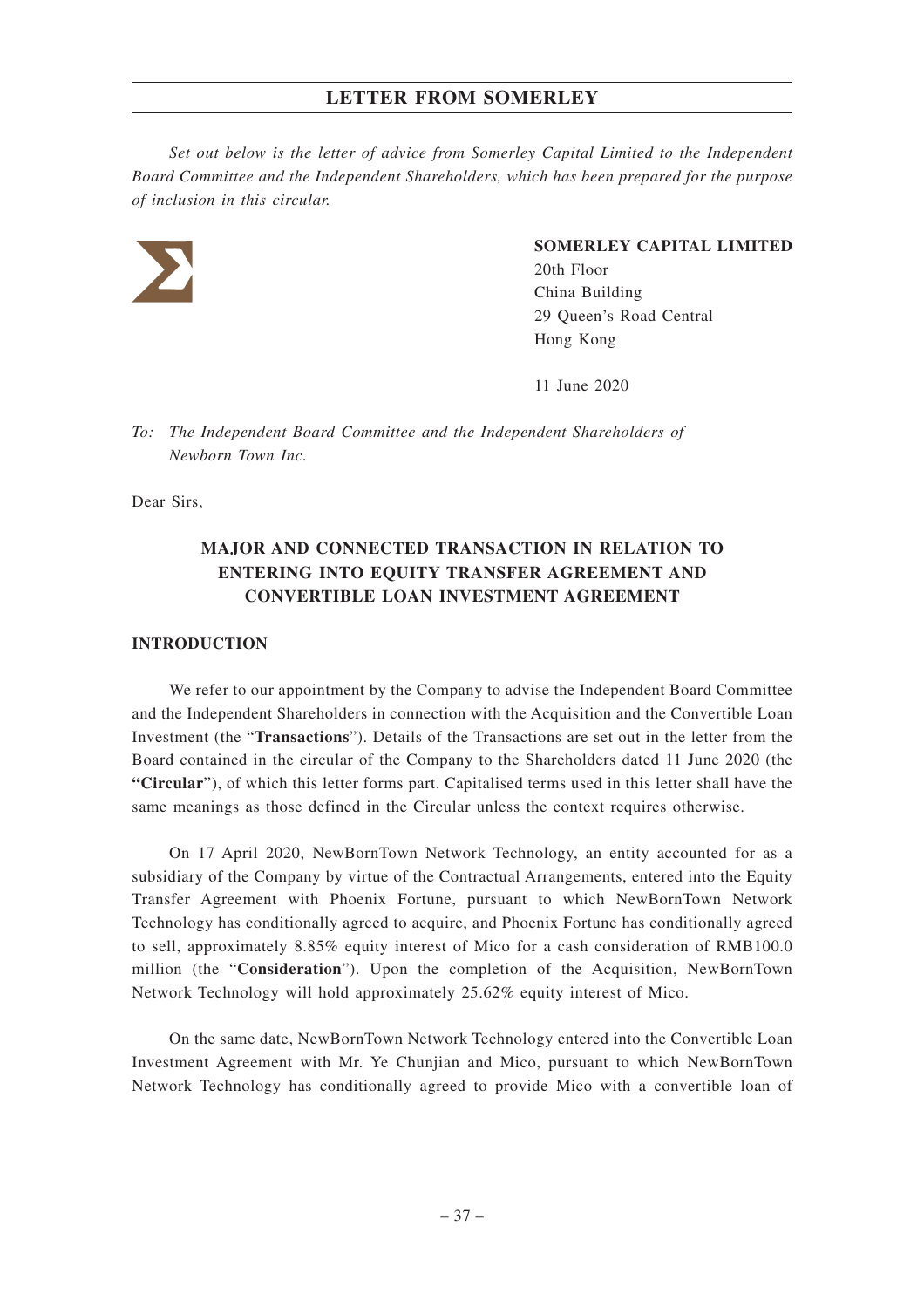RMB50.0 million. If NewBornTown Network Technology converts all of the loan to the newly issued registered capital of Mico, NewBornTown Network Technology will hold approximately 28.60% equity interest of Mico after the issuance of the new registered capital due to such conversion.

Phoenix Fortune is an associate of Mr. Du Li. Through Phoenix Wealth Investment (Holdings) Limited and Phoenix Auspicious FinTech Investment L.P., Mr. Du Li is interested in approximately 15.69% interest of the Company as at the date of the Equity Transfer Agreement. As such, Phoenix Fortune is a connected person of the Company and the Acquisition constitutes a connected transaction of the Company pursuant to Chapter 14A of the Listing Rules. Mico is an associate of Mr. Ye Chunjian, who was a director of NewBornTown Network Technology until 13 May 2019. As such, Mr. Ye Chunjian and Mico are connected persons of the Company and the Convertible Loan Investment constitutes a connected transaction of the Company pursuant to Chapter 14A of the Listing Rules.

As one or more of the applicable percentage ratios of the Transactions exceed 25%, but all such percentage ratios are less than 100%, the Transactions constitute a major transaction of the Company under Chapter 14 of the Listing Rules. Therefore, the Company is subject to reporting, announcement and independent shareholders' approval requirements under the Listing Rules.

The Independent Board Committee comprising all the independent non-executive Directors, namely Mr. Pan Xiya, Mr. Chi Shujin and Mr. Liu Rong, has been established to advise the Independent Shareholders on the Equity Transfer Agreement, the Convertible Loan Investment Agreement, the Conversion and the transactions contemplated thereunder and to make recommendation as to voting. We, Somerley Capital Limited, have been appointed to advise the Independent Board Committee and the Independent Shareholders in the same regard.

We are not associated with the Company, NewBornTown Network Technology, Phoenix Fortune, Mr. Ye Chunjian, Mico or any of their close associates, associates or core connected persons (all as defined in the Listing Rules) and accordingly we are considered eligible to give independent advice on the above matters. Apart from normal professional fee payable to us in connection with this appointment, no arrangement exists whereby we will receive any fees or benefits from the Company, NewBornTown Network Technology, Phoenix Fortune, Mr. Ye Chunjian, Mico or any of their close associates, associates or core connected persons.

In formulating our opinion and recommendation, we have reviewed, among other things, the Equity Transfer Agreement, the Convertible Loan Investment Agreement, the annual report of the Company for the year ended 31 December 2019, the Prospectus, the accountants' report of Mico as set out in appendix II to the Circular, the unaudited pro forma financial information of the Enlarged Group as set out in appendix III to the Circular, the valuation report (the "**Valuation Report**") issued by Asia-Pacific Consulting and Appraisal Limited (the "**Independent Valuer**"), the independent valuer, in relation to the market valuation of approximately 8.85% equity interest of Mico as at 31 March 2020 (the "**Valuation**") set out in appendix V to the Circular and the information as set out in the Circular. We have also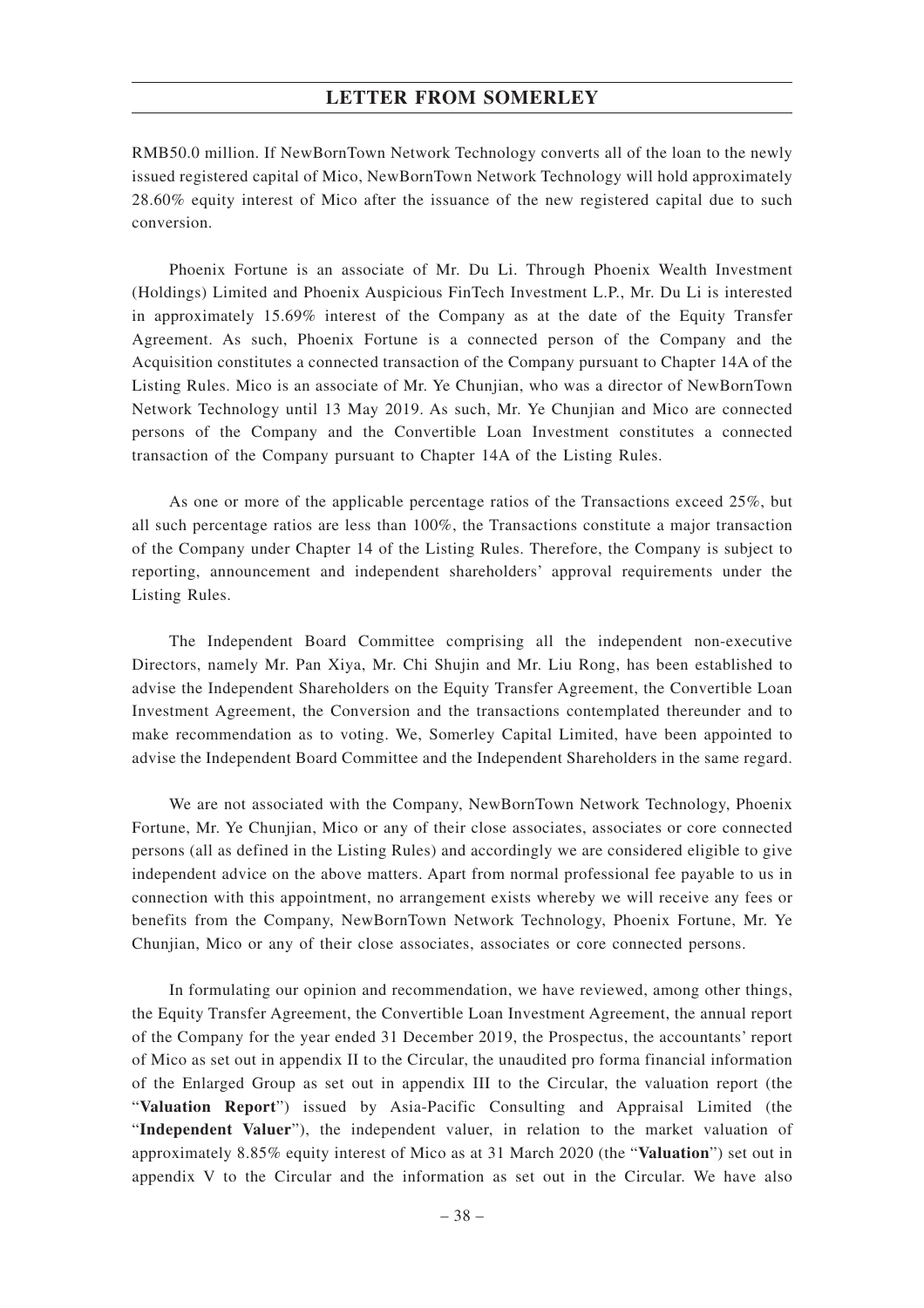discussed with the management of the Group (the "**Management**") about Mico and the future prospects of the Enlarged Group. We have also interviewed and discussed with the Independent Valuer regarding to the Valuation.

We have relied on the information and facts supplied, and the opinions expressed, by the Directors and the Management and have assumed that they are true, accurate and complete. We have also sought and received confirmation from the Directors that no material facts have been omitted from the information supplied and opinions expressed to us. We have no reason to believe that any material information has been withheld from us, or to doubt the truth or accuracy of the information provided. We have relied on such information and consider that the information we have received is sufficient for us to reach an informed view. We have not, however, conducted any independent investigation into the business and affairs of the Company and Mico, nor have we carried out any independent verification of the information supplied.

### **PRINCIPAL FACTORS AND REASONS CONSIDERED**

In formulating our opinion and recommendation, we have taken into consideration the following principal factors and reasons:

### **1. Business and financial information of the Group**

### *(a) Business of the Group*

The Company is an investment holding company that provides mobile application development services and mobile advertising platform services supported by AI (artificial intelligence) technology. The Company operates through two segments, namely mobile advertising platform and related business and proprietary applications traffic monetisation business. Mobile advertising platform and related business segment is monetised by selling in-app advertising space, and also provides mobile traffic procurement services to advertisers through its own programmatic mobile advertising platform Solo Math. Proprietary applications traffic monetisation business segment provides a wide range of diversified applications to mobile device users free of charge for mobile traffic, and monetises such mobile traffic by selling in-app advertising spaces to advertisers. As of the end of 2019, the Company's mobile applications and mobile advertising platform services have covered users in more than 200 countries and regions around the world.

The Company was listed on the Main Board of the Stock Exchange (stock code: 9911) on 31 December 2019 (the "**IPO**"). The Company expected to use the net proceeds from the IPO to develop, expand and upgrade its Solo X product matrix and Solo Math programmatic advertising platform.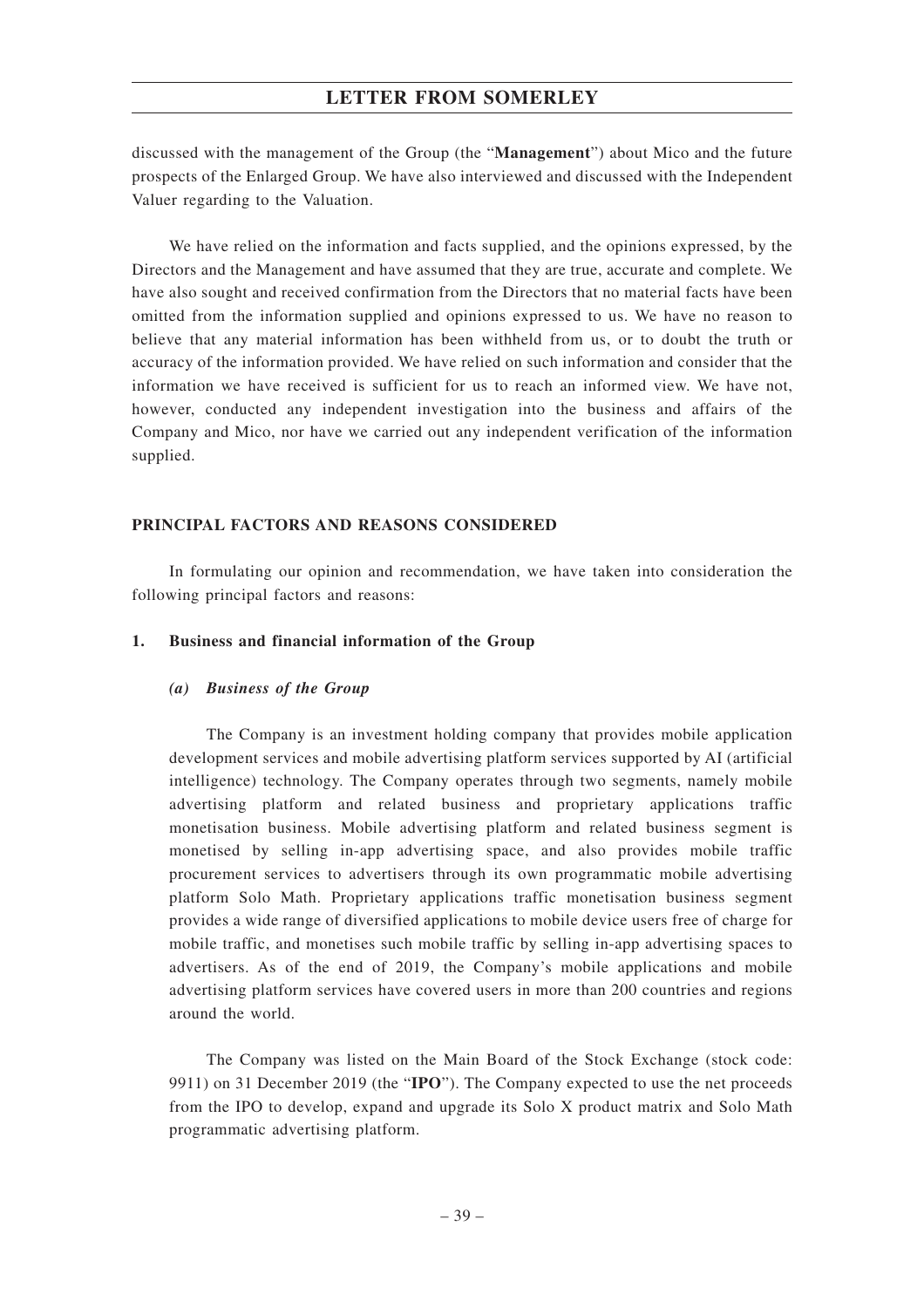### *(b) Financial performance of the Group*

Set out below is a summary of the Group's financial performance for the years ended 31 December 2019, 2018 and 2017.

|                                                            | For the year ended 31 December |            |            |  |
|------------------------------------------------------------|--------------------------------|------------|------------|--|
|                                                            | 2019                           | 2018       | 2017       |  |
|                                                            | (RMB'000)                      | (RMB'000)  | (RMB'000)  |  |
| Revenue from contracts with                                |                                |            |            |  |
| customers                                                  | 389,685                        | 276,686    | 181,842    |  |
| Cost of revenue                                            | (128, 173)                     | (135, 266) | (111, 468) |  |
| Gross profit                                               | 261,512                        | 141,420    | 70,374     |  |
| Selling and marketing expenses<br>Research and development | (120, 538)                     | (68, 975)  | (33,693)   |  |
| expenses                                                   | (20, 271)                      | (17, 492)  | (11, 538)  |  |
| General and administrative                                 |                                |            |            |  |
| expenses                                                   | (96, 755)                      | (14,981)   | (13, 459)  |  |
| Net impairment losses on                                   |                                |            |            |  |
| financial assets                                           | (3,299)                        | (6,963)    | (1, 584)   |  |
| Other income                                               | 1,393                          | 58         | 1,392      |  |
| Others gain $-$ net                                        | 27,838                         | 35,723     | 25,374     |  |
| <b>Operating profit</b>                                    | 49,880                         | 68,790     | 36,866     |  |
| Finance income/ $(cost)$ – net                             | 21,072                         | (180)      | (90)       |  |
| Fair value changes of convertible                          |                                |            |            |  |
| redeemable preferred shares                                | 7,434                          |            |            |  |
| Profit before income tax                                   | 78,386                         | 68,610     | 36,776     |  |
| Income tax expenses                                        | (9, 971)                       | (8, 873)   | (4,795)    |  |
| Profit for the year                                        | 68,415                         | 59,737     | 31,981     |  |

Revenue from contracts with customers of the Group increased from approximately RMB181.8 million for the year ended 31 December 2017 to approximately RMB389.7 million for the year ended 31 December 2019, representing a compound annual growth rate ("**CAGR**") of approximately 46.4%. The revenues of proprietary applications traffic monetisation business and mobile advertising platform and related business accounted for approximately 62.5% and approximately 37.5% respectively of the total revenue from contracts with customers of the Group for the year ended 31 December 2019.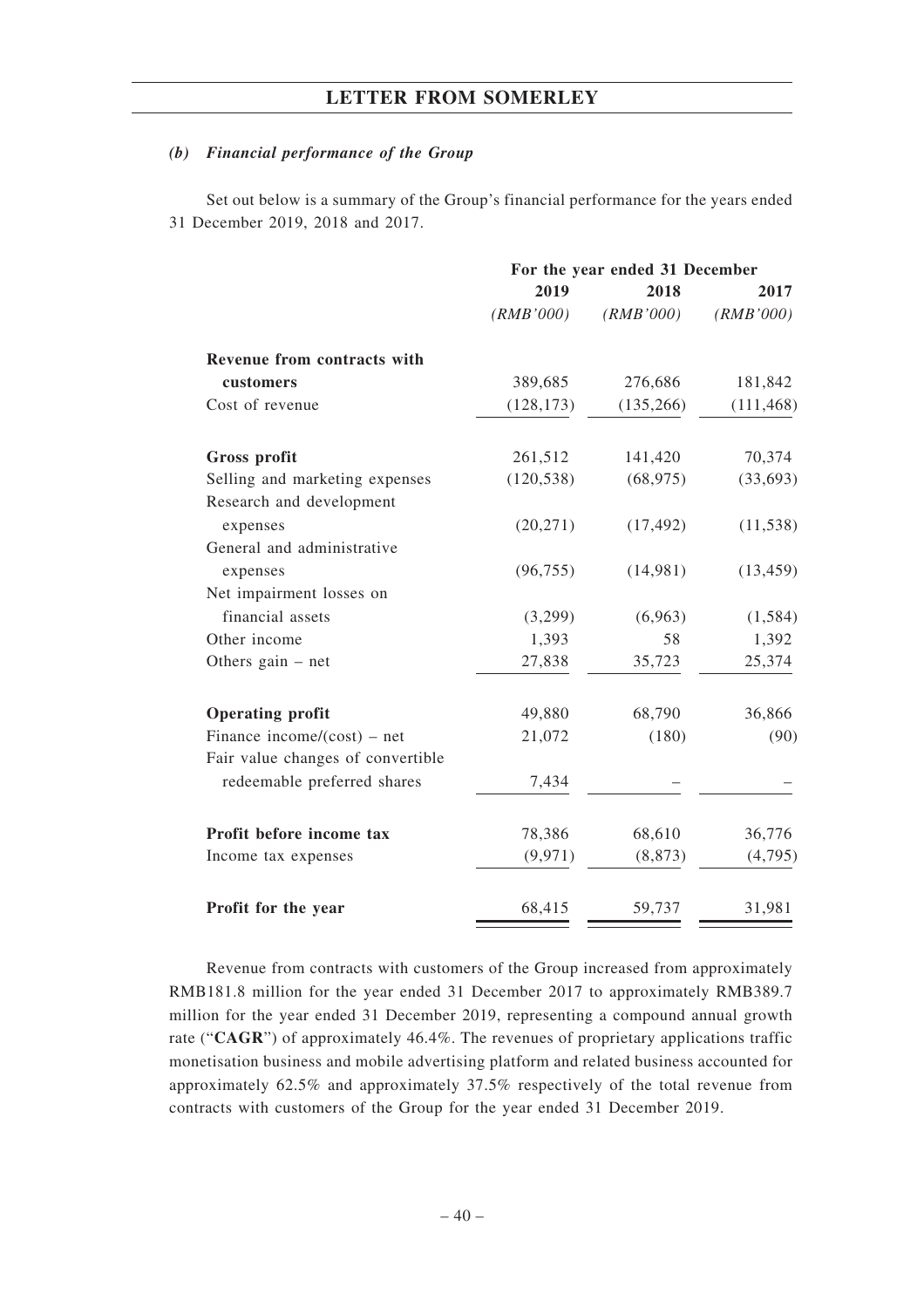The revenue of proprietary applications traffic monetisation business increased to approximately RMB243.7 million for the year ended 31 December 2019, as compared to that of approximately RMB27.7 million for the year ended 31 December 2017, representing a CAGR of approximately 196.6%. The increase was primarily attributable to (i) continuous efforts in developing and launching new applications and the upgrade of existing applications to maintain and attract users; (ii) increased promotion efforts and the synergy effect to cross-market existing applications to contribute to the growth of user base; and (iii) cooperation with a leading global mobile internet company based in the PRC in 2019 to launch and operate the Group's applications in the PRC market. On the other hand, the revenue of mobile advertising platform and related business enhanced by approximately 19.2% to approximately RMB183.8 million for the year ended 31 December 2018, but it decreased by approximately 20.6% to approximately RMB146.0 million for the year ended 31 December 2019 due to the decrease in the performancebased advertising service. The advertising customers tend to reduce advertising spending for long-tail mobile traffic in view of uncertainties in the global and local economy.

Gross profit for the year ended 31 December 2019 amounted to approximately RMB261.5 million, representing a CAGR of approximately 92.7% from that of approximately RMB70.4 million for the year ended 31 December 2017. The Group's gross profit margins were approximately 67.1%, 51.1% and 38.7% for the years ended 31 December 2019, 2018 and 2017 respectively. The improvement in gross profit margin was mainly due to the increasing proportion of revenue generated from the proprietary applications traffic monetisation business, which had a much higher gross profit margin than that of the mobile advertising platform and related business.

Profit for the year enhanced from approximately RMB32.0 million for the year ended 31 December 2017 to approximately RMB68.4 million for the year ended 31 December 2019, representing a CAGR of approximately 46.3%. The CAGR of net profit was much lower than that of the gross profit of approximately 92.7%, which was largely due to significantly increases in both selling and marketing expenses, and general and administrative expenses. The increase in selling and marketing expenses was mainly resulted from the higher cost for advertising placement for the proprietary applications traffic monetisation business in both the PRC and overseas markets, while the increase in the general and administrative expenses was chiefly attributable to (i) the increase in listing expenses for the year ended 31 December 2019, (ii) a considerable amount of share-based compensation expenses; and (iii) the increase in employee benefit expenses.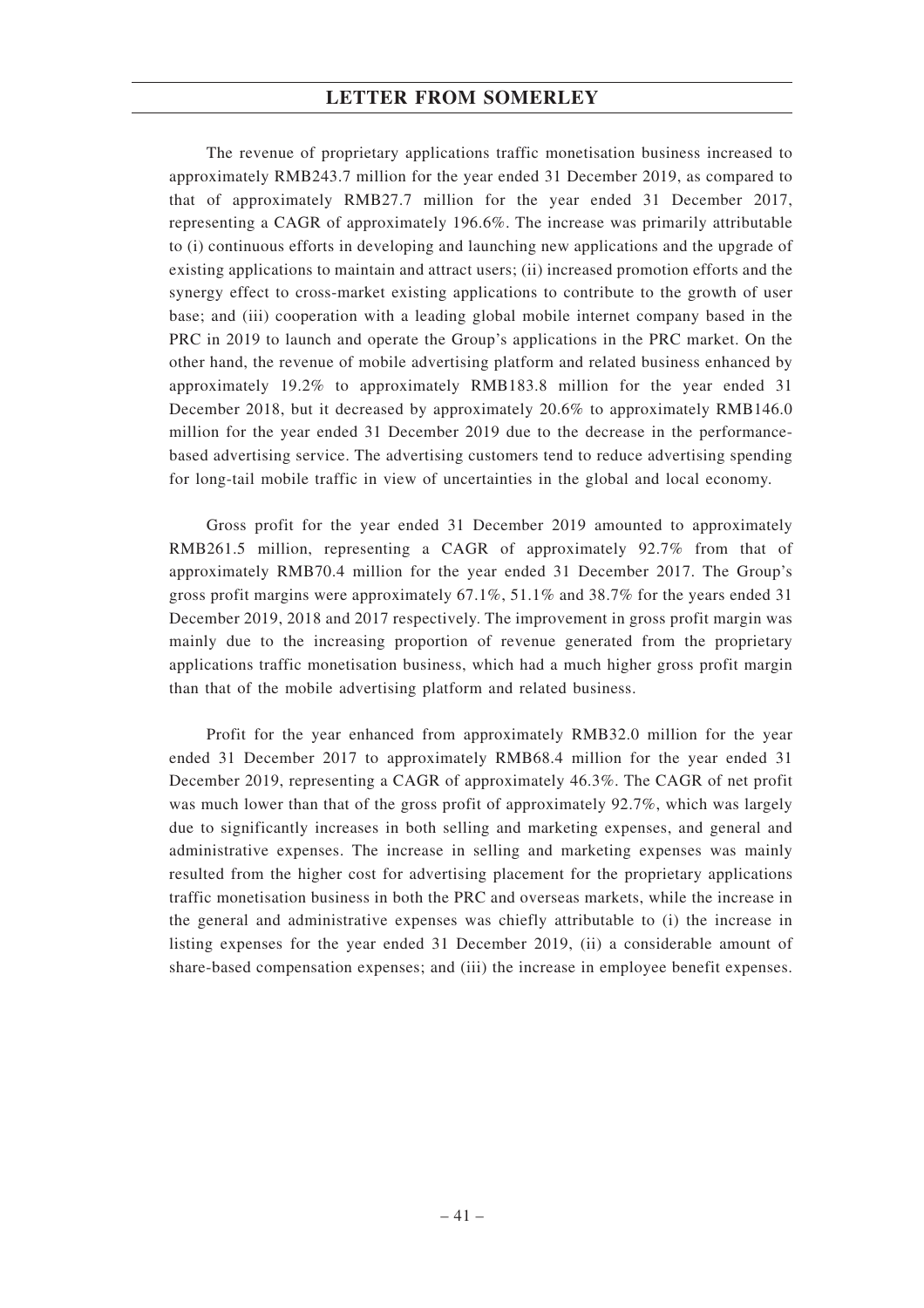# *(c) Financial position of the Group*

Set out below is a summary of the financial position of the Group as at 31 December 2019, 2018 and 2017.

|                                                                | As at 31 December |           |           |  |
|----------------------------------------------------------------|-------------------|-----------|-----------|--|
|                                                                | 2019              | 2018      | 2017      |  |
|                                                                | (RMB'000)         | (RMB'000) | (RMB'000) |  |
| <b>ASSETS</b>                                                  |                   |           |           |  |
| Non-current assets                                             |                   |           |           |  |
| Intangible assets and goodwill<br>Financial assets measured at | 8,999             | 9,688     | 10,262    |  |
| fair value through profit or loss                              | 187,356           | 66,518    | 41,485    |  |
| Others                                                         | 6,960             | 12,866    | 11,710    |  |
|                                                                |                   |           |           |  |
|                                                                | 203,315           | 89,072    | 63,457    |  |
| <b>Current assets</b>                                          |                   |           |           |  |
| Accounts receivable<br>Financial assets measured at            | 163,383           | 183,137   | 144,190   |  |
| fair value through profit or loss                              | 132,651           | 197,963   | 220,178   |  |
| Cash and cash equivalents                                      | 182,863           | 80,628    | 71,987    |  |
| Others                                                         | 95,348            | 63,429    | 18,406    |  |
|                                                                |                   |           |           |  |
|                                                                | 574,245           | 525,157   | 454,761   |  |
|                                                                |                   |           |           |  |
| <b>Total assets</b>                                            | 777,560           | 614,229   | 518,218   |  |
|                                                                |                   |           |           |  |
| <b>LIABILITIES</b>                                             |                   |           |           |  |
| <b>Current liabilities</b>                                     |                   |           |           |  |
| Accounts payable                                               | 89,938            | 89,396    | 65,631    |  |
| Other payable                                                  | 32,575            | 9,086     | 5,491     |  |
| Others                                                         | 8,514             | 3,230     | 3,516     |  |
|                                                                | 131,027           | 101,712   | 74,638    |  |
|                                                                |                   |           |           |  |
| Net current assets                                             | 443,218           | 423,445   | 380,123   |  |
|                                                                |                   |           |           |  |
| <b>Non-current liabilities</b><br>Deferred tax liabilities     | 8,914             | 4,171     |           |  |
| Lease liabilities                                              | 3,074             |           | 2,999     |  |
|                                                                |                   |           |           |  |
|                                                                | 11,988            | 4,171     | 2,999     |  |
| Net assets                                                     | 634,545           | 508,346   | 440,581   |  |
|                                                                |                   |           |           |  |
| <b>EQUITY</b>                                                  |                   |           |           |  |
| Equity attributable to                                         |                   |           |           |  |
| the Shareholders                                               | 634,545           | 508,346   | 440,581   |  |
| Non-controlling interests                                      |                   |           |           |  |
|                                                                |                   |           |           |  |
|                                                                | 634,545           | 508,346   | 440,581   |  |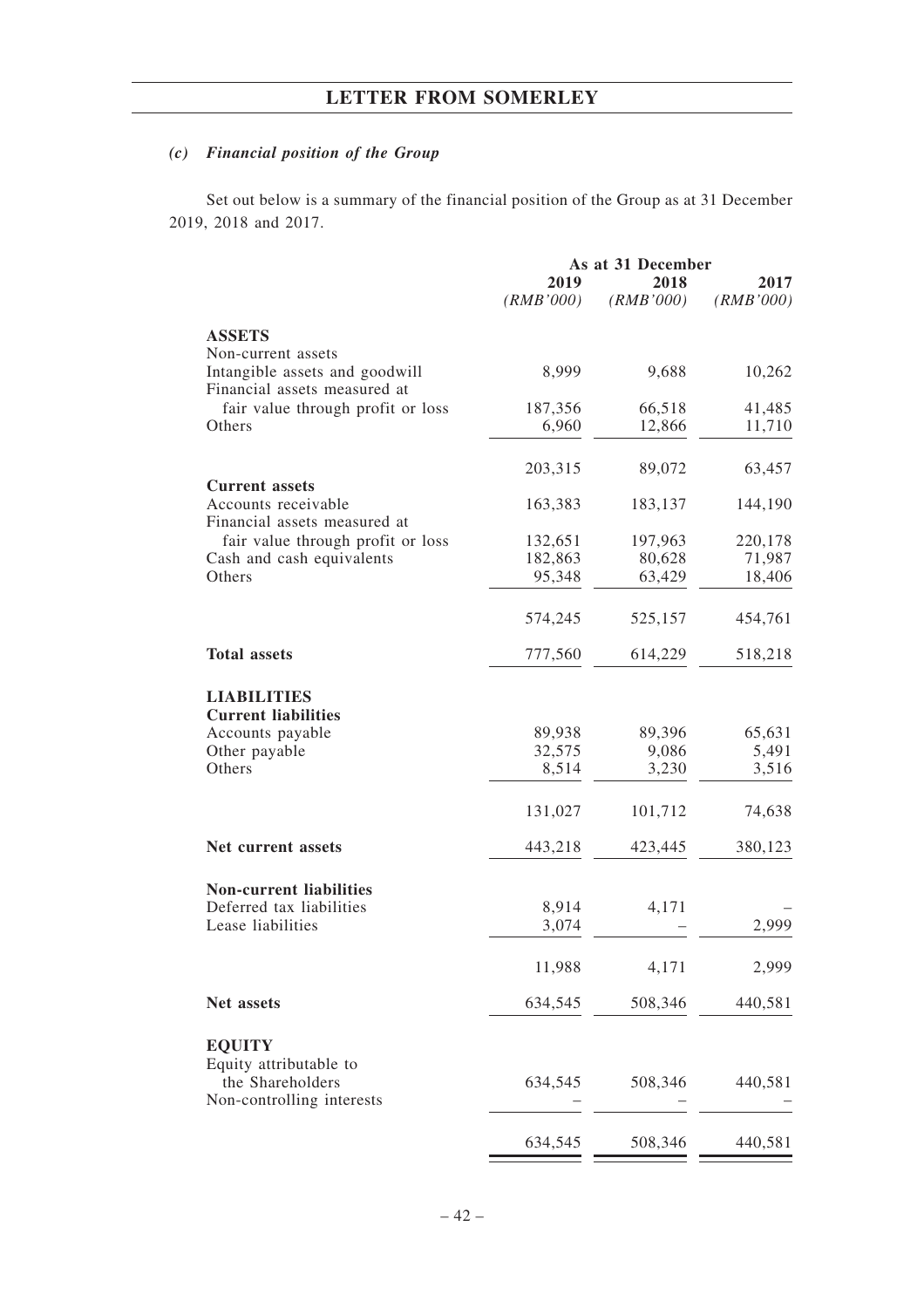The Group's total assets grew from approximately RMB614.2 million as at 31 December 2018 to approximately RMB777.6 million as at 31 December 2019, representing an increase of approximately 26.6%.

As at 31 December 2019, financial assets measured at fair value through profit or loss (the "**Financial Assets**") was the largest component of the assets of the Group, which accounted for approximately 41.2% of the total assets. The Financial Assets under the current assets decreased to approximately RMB132.7 million as at 31 December 2019 as compared with that of approximately RMB198.0 million as at 31 December 2018, which was primarily due to the disposal and maturity of the Group's investments in wealth management products. Meanwhile, the Financial Assets under the non-current assets increased to approximately RMB187.4 million as at 31 December 2019 as compared with that of approximately RMB66.5 million as at 31 December 2018. Such increase was chiefly due to the additional investment and the fair value increase in equity interest of Mico. Cash and cash equivalents increased to approximately RMB182.9 million as at 31 December 2019, representing an increase of approximately 126.8% as compared to that in prior year. The enhanced cash position was mainly attributable to cash generated from operations and the net proceeds from the IPO.

During the review period, the Group had maintained a healthy working capital position (i.e. net current assets) of approximately RMB380.1 million to approximately RMB443.2 million.

The gearing ratio, calculated as total liabilities divided by total assets, continued to maintain at a low level of approximately 18.4%, 17.2% and 15.0% as at the end of 2019, 2018 and 2017 respectively. The Group's operations were largely financed by the Shareholders' equity, which has grown from approximately RMB440.6 million as at 31 December 2017 to approximately RMB634.5 million as at 31 December 2019 as a result of, among other things, issue of the Shares upon the IPO and contribution of profits from operations.

### **2. Reasons for and benefits of the Transactions**

As discussed in the letter from the Board contained in the Circular, the Company has started business cooperation with Mico since 2015 and, therefore, understands the strengths of Mico in product development, operations and fast-growing business development. Through the Transactions and by controlling of Mico, the Company expects that it will be able to leverage on Mico's competitive strengths in technology, data and user acquisition. Also, Mico's business will be further strengthen with, among other things, the Convertible Loan and the Company's experiences and understanding in overseas market.

In particular, it is anticipated that the Company will create a closer partnership with Mico to create synergies across the Company's business in three aspects. First, Mico can provide the Company with strategic value as a publisher in social networking not only by offering stable ad inventories for both the Company's Solo X product matrix and the Company's advertisers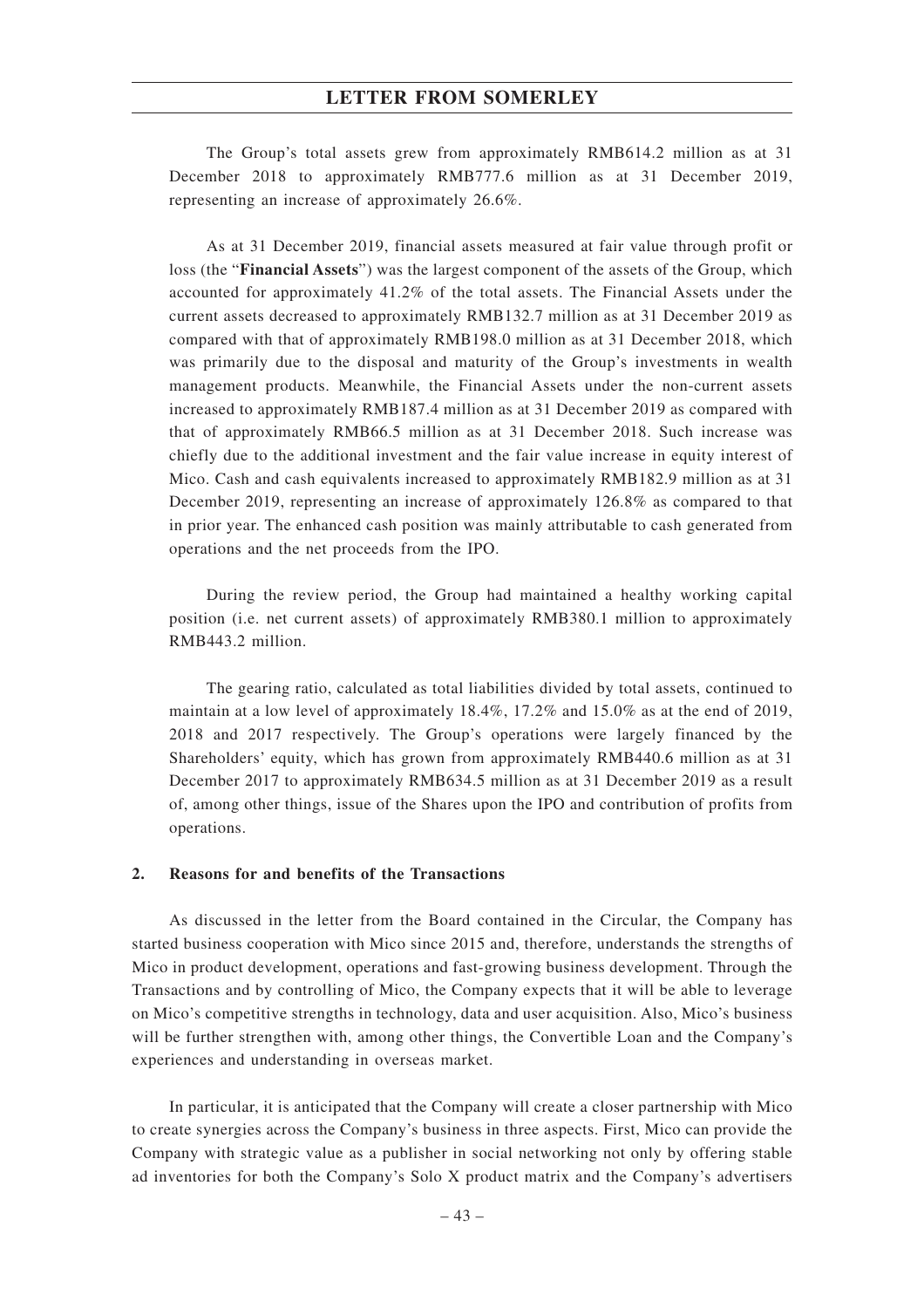on Solo Math mobile advertising platform, but also by offering the Company connections to its broad base of social networking users, which further enhance and strengthen the Company's Solo Math business and facilitate the Company's global traffic ecology. Mico has more than 100 million users. After the Transactions, the number of Solo X reachable users can be increased, and the data of such users will help Solo Aware to conduct deep learning and improve the matching efficiency of Solo Math. At the same time, the Solo Math platform can provide Mico with advertising services to monetise Mico's advertising inventory. Second, the Company's Solo X products diversity will be further increased, which helps the overall user acquisition, and Mico's successful product localisation experience can help the Company to launch more overseas products in the future. The product matrix of Solo X can form cross promotion with Mico, which can help Mico acquire new users to support the development of Mico and expand to the North America market. Mico can also assist Solo X related products on user acquisition. Last but not least, the popularity of Mico in its current operating regions is realised by its capabilities of globalisation and localisation, which is in line with the Company's development strategies to expand its localised service and distribution network, thereby laying the groundwork to build and expand the Company's networks and presence in such regions. The Company has launched its own social products. The successful experience of Mico can help the expansion of the Group's social products in Southeast Asia countries such as India, through the in-depth cooperation with the influencer association and the reuse of other resources of the industrial chain. At the same time, the experience can also help the expansion of the Company's other products in regions that Mico had popularity.

As disclosed in the section headed "Business strategies" in the Prospectus, the Company has the business strategies of, among other things, expanding the Company's localised service and distribution network and exploring strategic investments and acquisitions opportunities. The Company aims to become a company with global influence and it will continue enhancing its local service capabilities in the countries and regions where it operates. It intends to expand its local teams dedicated to marketing and business relationship building to understand the differentiated culture backgrounds and business models in each region. It will seek to enhance its overseas local service capabilities to strengthen its overseas market presence in key local markets. Asia, excluding the PRC, has been the major revenue contributor of the Company. Mico's popularity in the Middle East, Southeast Asia and North America is expected to expand the Company's localised service and distribution network. Furthermore, the Company intends to pursue strategic investment or acquire businesses that are complementary to its current businesses which can help strengthen its operations and enhance its business reputation. The Acquisition is anticipated to be complementary to the Company's current businesses.

Moreover, pursuant to the undertakings of Mico and Mr. Ye Chunjian, Mico shall grant NewBornTown Network Technology a right to exclusively use the intellectual property rights, core technology and commercial secret of Mico when NewBornTown Network Technology requires. This provides additional technological capability to the Group on a flexible manner.

As discussed with the Management, the Convertible Loan Investment does not only allow Mico to have additional financial resources to develop its business, but also provides the Company the opportunity to secure the additional equity interest in Mico at the current pricing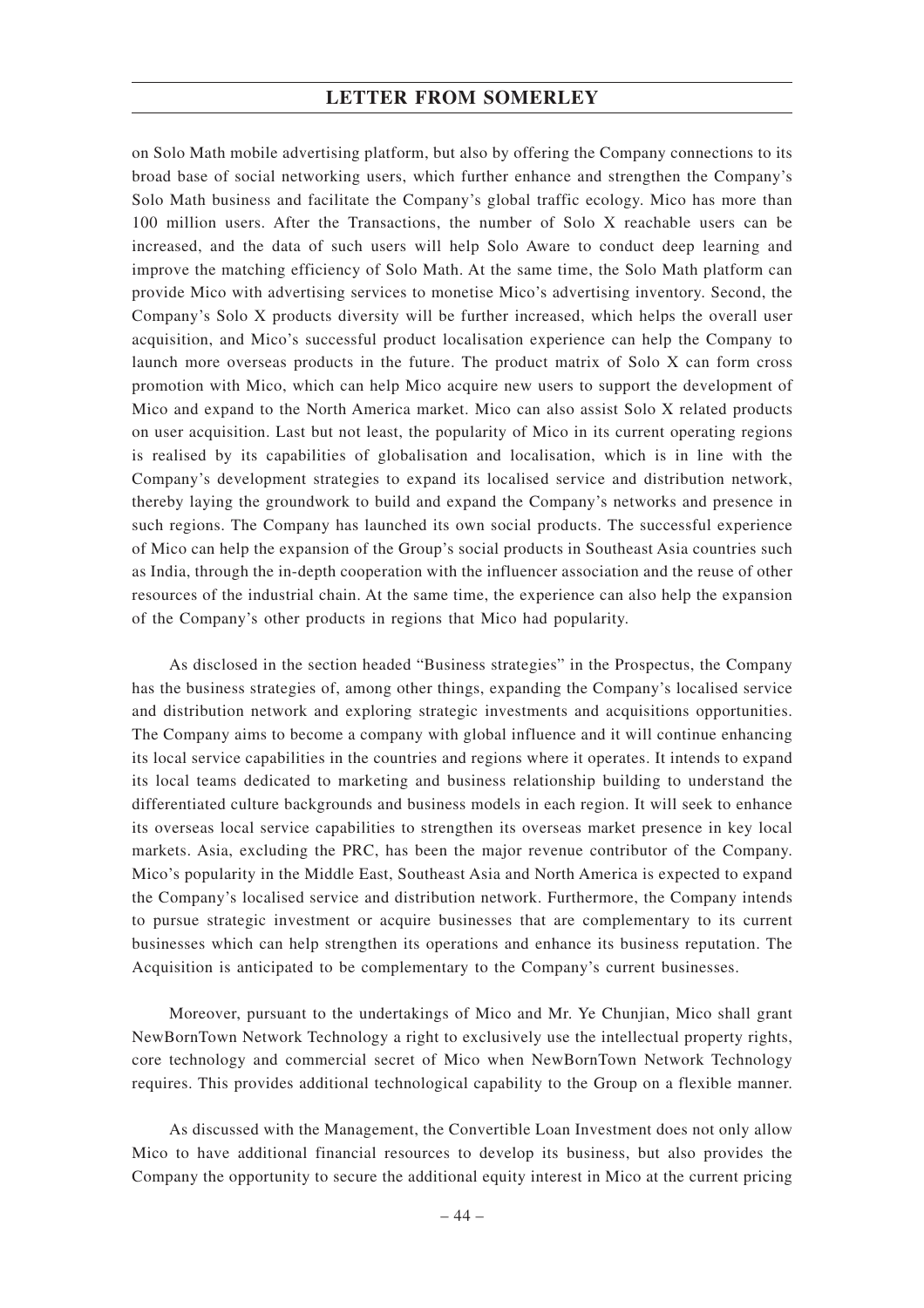and to realise a potential upside in the future. In addition, the loan under the Convertible Loan Investment Agreement will be used (i) for the expansion in the US market and the acquisition of US users since, according to the operating data and analysis of the US market, US users have stronger payment capabilities and willingness to pay; and (ii) for the development of new products since Mico will increase the input for the research and development of new products and funds will be used to support the investment of personnel and equipment for new products.

Also, upon completions of the Transactions, the Company will have control over Mico and therefore the Company will consolidate the financial results of Mico, which may further strengthen the financial performance of the Group.

#### **3. Principal terms of the Equity Transfer Agreement**

### *Date*

17 April 2020

### *Parties*

- (i) NewBornTown Network Technology;
- (ii) Phoenix Fortune; and
- (iii) Mico.

#### *Subject*

NewBornTown Network Technology has conditionally agreed to acquire and Phoenix Fortune has conditionally agreed to sell approximately 8.85% equity interest of Mico.

### *Consideration and terms of payment*

The consideration is RMB100.0 million, which shall be settled in cash by NewBornTown Network Technology within 30 days of the satisfaction or waived by Phoenix Fortune of all conditions agreed in the Equity Transfer Agreement. The Consideration will be funded by the internal resources of the Company.

#### *Basis of determination of the Consideration*

The Consideration was arrived at after arm's length negotiations between NewBornTown Network Technology and Phoenix Fortune and was determined after taking into account the valuation result of the 8.85% equity interest value of Mico as at 31 March 2020 of approximately RMB106 million (rounded), which was prepared by the Independent Valuer. The Consideration represents a discount of RMB6.0 million or approximately 5.7% to the Valuation. The Independent Valuer has performed an independent valuation using the market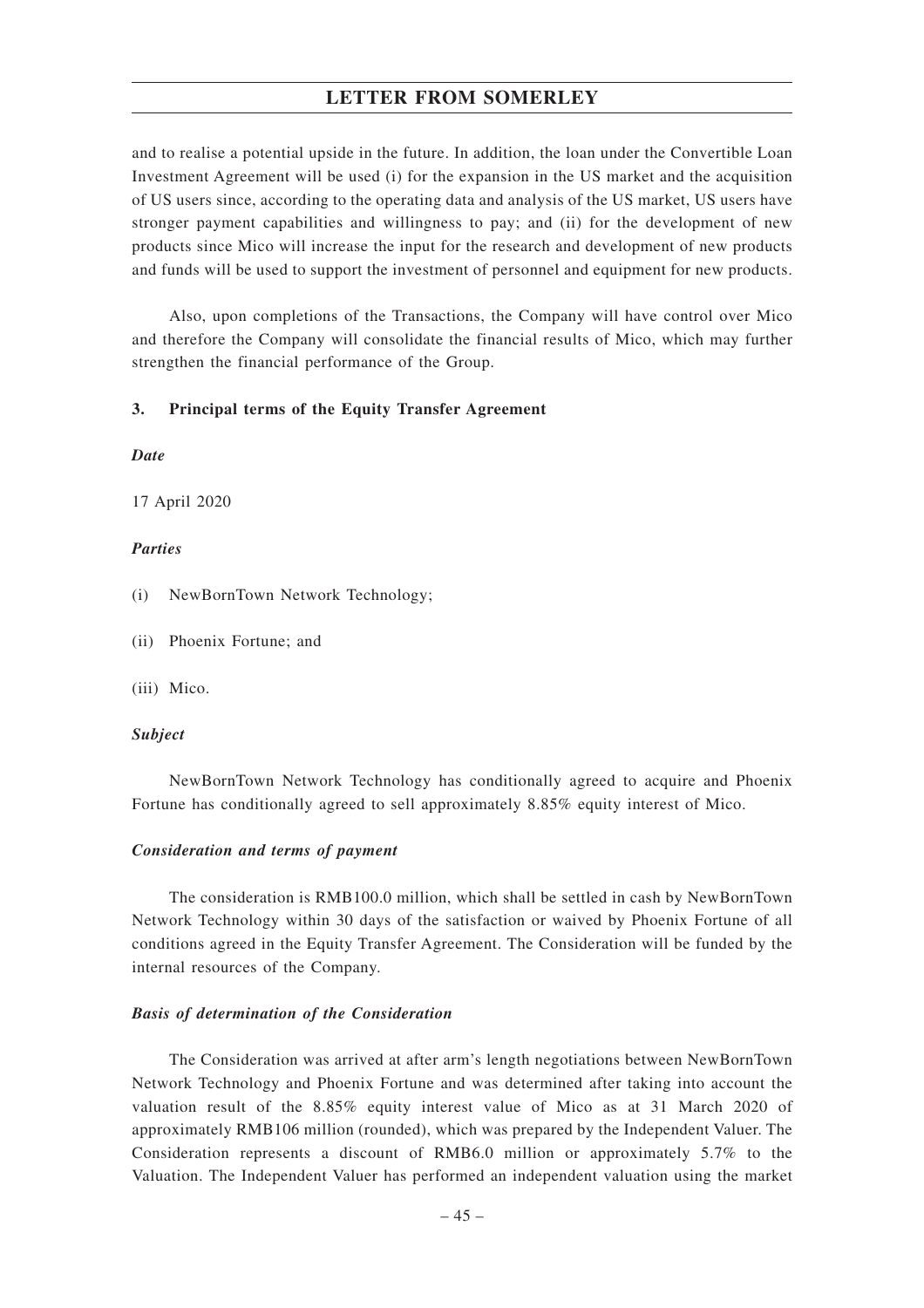approach. The market value of Mico was developed by using the leading Price-to-Sales ratio. Please refer to the sub-section headed "(a) Business Valuation" in the section headed "7. Analysis of the Consideration" in this letter for the details of the Valuation, basis of projected revenue for year 2020 and our assessment on the Valuation. Further details of the key assumptions in determining the value of the 8.85% equity interest in Mico can be referred to the sub-section headed "Basis of determination of the consideration" in the letter from the Board contained in the Circular.

#### *Conditions precedent*

Pursuant to the terms the Equity Transfer Agreement, unless waived in writing by NewBornTown Network Technology, NewBornTown Network Technology's obligation to pay for the equity transfer shall be subject to the conditions precedent, among other things, being fulfilled:

- (i) upon confirmation by Mico, from the execution date of the Equity Transfer Agreement to the date of the completion, there are no events, facts, conditions, changes or other situations that have occurred or have been reasonably foreseen that may have a material adverse effect on Mico's assets, financial structure, liabilities and normal operations, and such material adverse change will result in discontinuity of operation of Mico; and
- (ii) the Company has convened the meeting of the Board and the General Meeting and both meetings have approved the Acquisition.

Other conditions precedent to the Equity Transfer Agreement are set out in the letter from the Board contained in the Circular. As at the Latest Practicable Date, except for the meeting of the Board, no condition precedent has been fulfilled or waived.

#### *Business operation before the completion*

From the execution date of the Equity Transfer Agreement to the date of the completion, Mico shall operate its business in the normal course of business, and shall spare no efforts to maintain the integrity of the business organisation, keep relations with third parties and retain existing management personnel and employees, and maintain Mico's ownership or the current status of all assets and assets used (except for normal operation use and loss).

### *Subsequent matters after the completion*

Mico shall, and Phoenix Fortune shall procure Mico to, convene meetings of the board of directors and/or shareholders (as appropriate) as soon as possible after the completion of the Acquisition to elect a candidate nominated by NewBornTown Network Technology to become a director of Mico and approve the relevant amendments to the Mico Articles. The director to be nominated by NewBornTown Network Technology will replace the director nominated by Phoenix Fortune.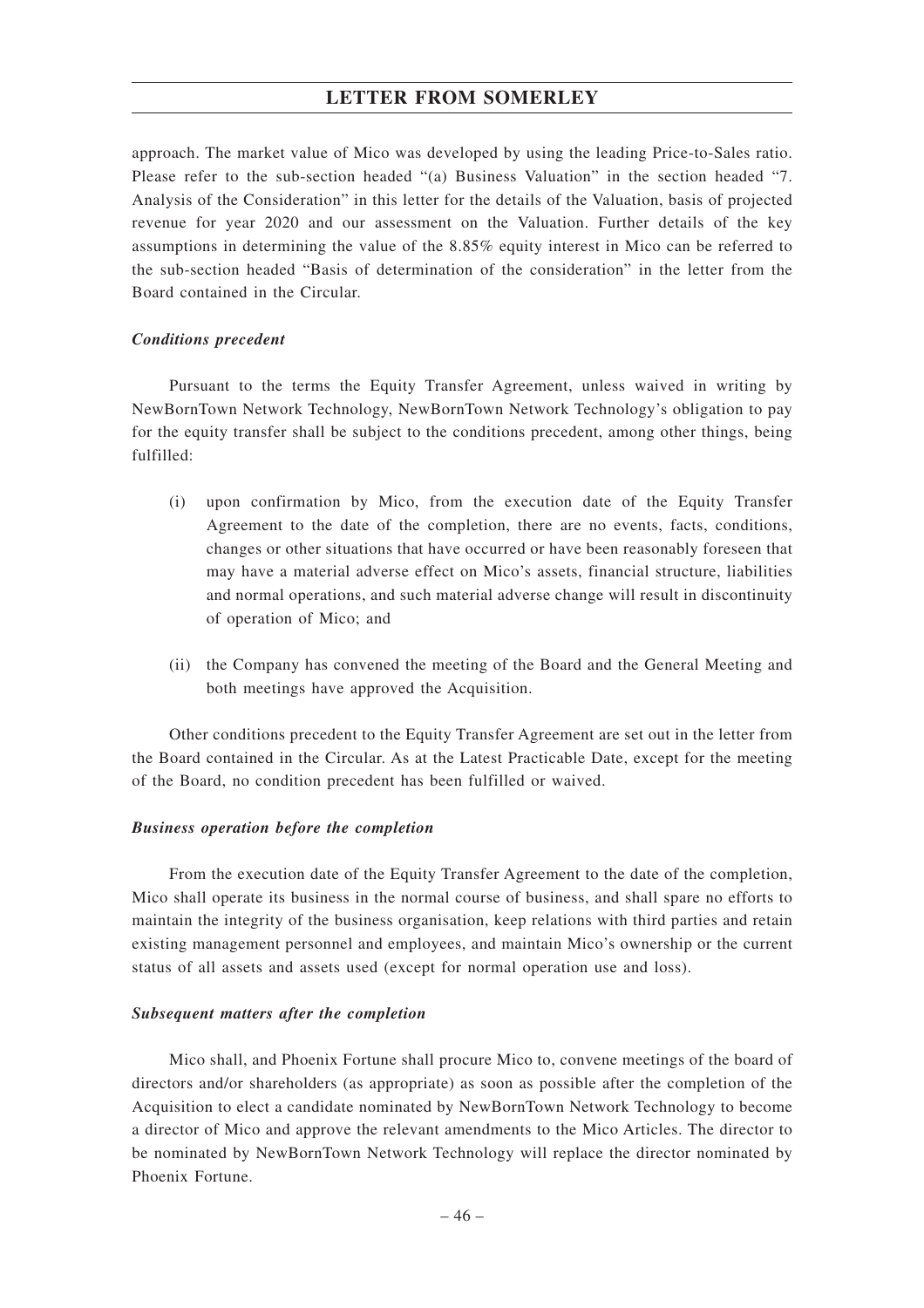### **4. Principal terms of the Convertible Loan Investment Agreement**

#### *Date*

17 April 2020

### *Parties*

(i) NewBornTown Network Technology;

(ii) Mr. Ye Chunjian; and

(iii) Mico.

### *Subject*

NewBornTown Network Technology shall provide a loan of RMB50.0 million to Mico. The Convertible Loan Investment will be funded by the internal resources of the Company.

The loan under the Convertible Loan Investment Agreement shall be solely used for the development of Mico's business. Without the prior written consent of NewBornTown Network Technology, Mico shall not use the loan for any other purposes (including but not limited to the repayment of Mico's other loans, etc.).

As stated in the letter from the Board contained in the Circular, the loan amount of RMB50.0 million is determined by taking into consideration of the financial availability of NewBornTown Network Technology and the financial needs of Mico. Furthermore, it is stated that Mico has a plan for the expansion in the US market for marketing and promotion by utilising approximately RMB35.0 million and hiring personnel and acquiring equipment for development of new products by utilising approximately RMB15.0 million. After considering its cash and cash equivalents of approximately RMB39.4 million as at 31 December 2019, Mico considers it is for the Target Group's benefit to fund the above plan by the Convertible Loan as it is interest-free during its two-year term.

### *Term and interest rates*

The term of the Convertible Loan is two years and the Convertible Loan is interest-free. If Mico fails to repay the entire principal on the agreed repayment date and does not reach an agreement with NewBornTown Network Technology, it shall constitute a breach of contract. NewBornTown Network Technology has the right to charge overdue interest at the rate of 0.05% per day for overdue loans from the date of the expiry to the date of actual repayment. The overdue interest rate of 0.05% is based on the standard terms generally used in relation to loan agreements in the PRC.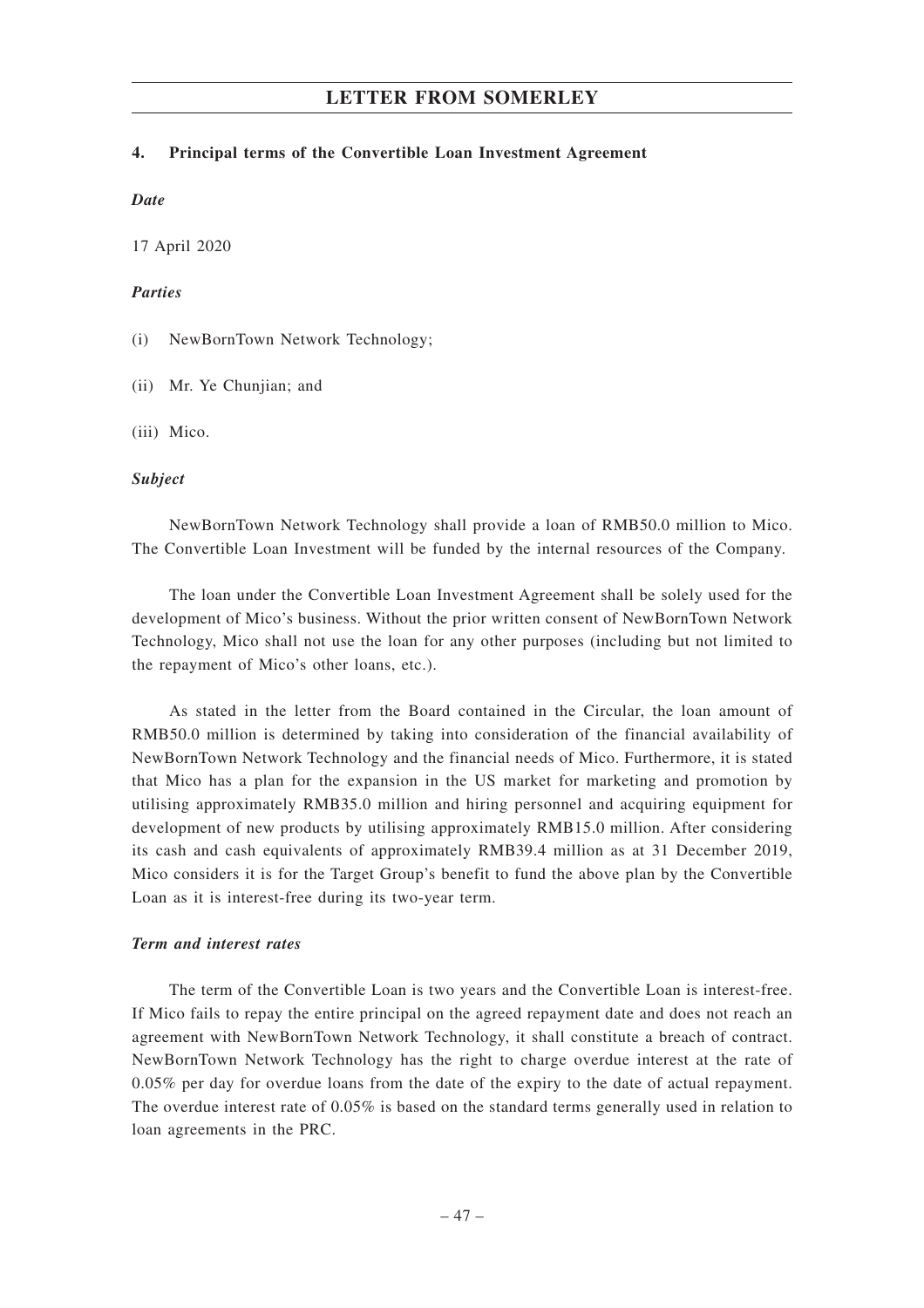### *The right of conversion*

NewBornTown Network Technology, within the loan term, has the right to convert all or part of the loan to the newly issued registered capital of Mico, with reference to the valuation of equity interest value of Mico as at 31 March 2020 which serves as the basis of consideration of the Equity Transfer Agreement. If NewBornTown Network Technology converts all of the loan to the newly issued registered capital of Mico, NewBornTown Network Technology will hold approximately 28.60% equity interest of Mico after the issuance of the new registered capital due to such conversion.

Based on the Valuation (i.e. the appraised value of the approximately 8.85% equity interest of Mico as at 31 March 2020 of approximately RMB106 million), the implied value of Mico's 100% equity interest amounts to approximately RMB1,198 million. Upon the full conversion of the Convertible Loan, the implied post-money value of Mico will become approximately RMB1,248 million (being the sum of the implied value of Mico's 100% equity interest of approximately RMB1,198 million and the principal amount of the Convertible Loan of RMB50 million). Accordingly, the value of the Convertible Loan Investment represents approximately 4.01% of the implied post-money value of the issued share capital of Mico as enlarged by the full conversion of the Convertible Loan (being the Convertible Loan of RMB50 million divided by the implied post-money value of approximately RMB1,248 million), which is equivalent to the incremental equity interest of Mico to be held by NewBornTown Network Technology upon the full conversion of the Convertible Loan. In other words, the Convertible Loan Investment is made at the same valuation of Mico in the Acquisition.

### *Conditions precedent*

Pursuant to the terms the Convertible Loan Investment Agreement, unless waived in writing by NewBornTown Network Technology, NewBornTown Network Technology's obligation to remit the loan payment shall be subject to the conditions precedent, among other things, being fulfilled:

- (i) Mico has convened board of directors' meeting regarding the approval of: (a) the Amended Mico Articles; (b) formation of a new board of directors in accordance with the Amended Mico Articles. New board of directors of Mico has been formed in accordance with the Amended Mico Articles, and directors nominated by NewBornTown Network Technology have been elected;
- (ii) Mico's shareholders Tianjin Tonghe Chuangyuan and Ningbo Tonghe Chuangyuan respectively have held partner meetings and adopted resolutions: (1) accepting NewBornTown Network Technology as partners of Tianjin Tonghe Chuangyuan and Ningbo Tonghe Chuangyuan; (2) appointing NewBornTown Network Technology as executive partners of Tianjin Tonghe Chuangyuan and Ningbo Tonghe Chuangyuan, and removing Mr. Ye Chunjian from the position of the general partners; Tianjin Tonghe Chuangyuan and Ningbo Tonghe Chuangyuan have entered into relevant transaction documents with NewBornTown Network Technology;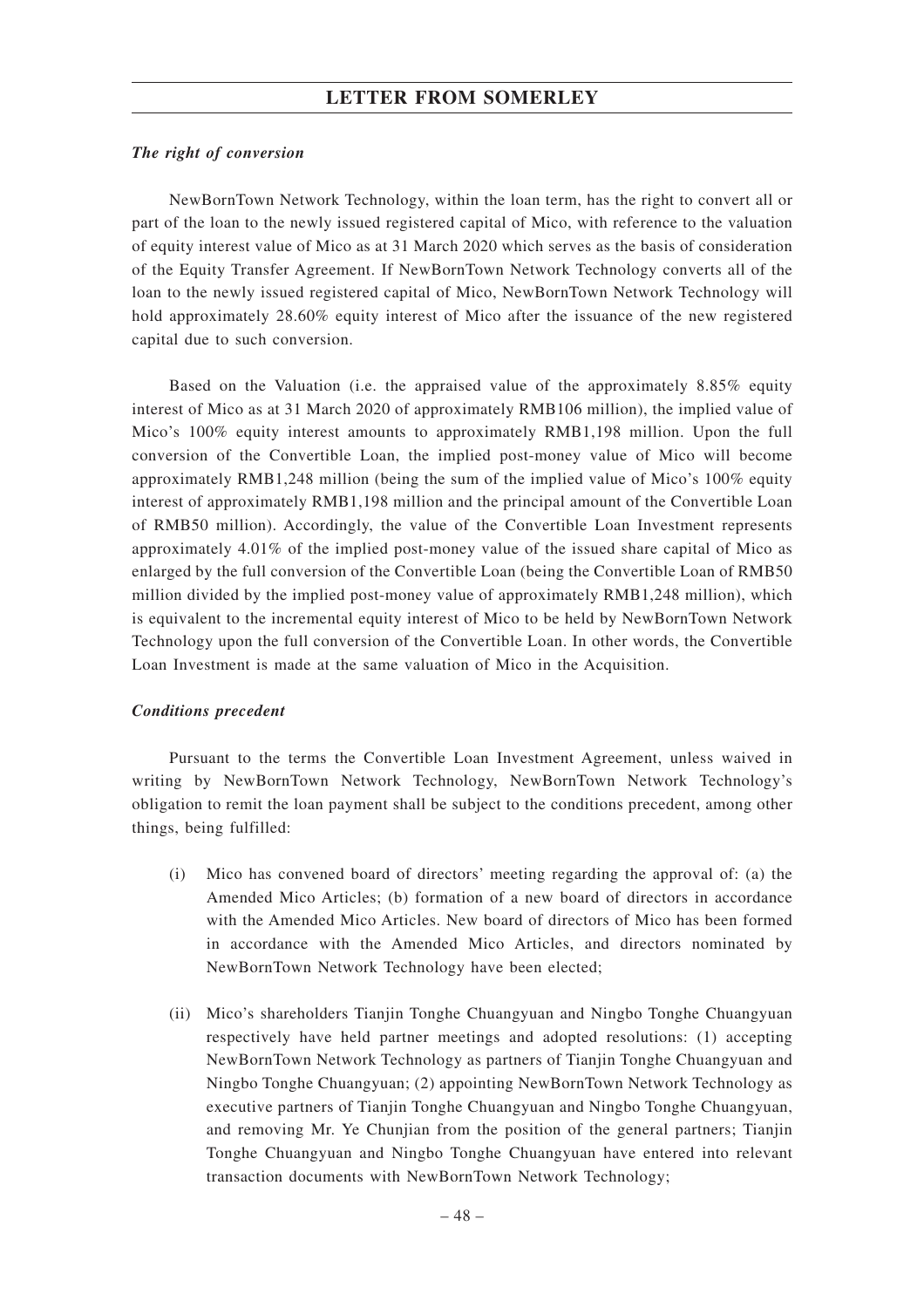- (iii) from the execution date of the Convertible Loan Investment Agreement to the date of the completion, there are no events, facts, conditions, changes or other situations that have occurred or have been reasonably foreseen that may have a material adverse effect on Mico's assets, financial structure, liabilities and normal operations;
- (iv) the Company has convened the meeting of the Board and the General Meeting and both meetings have approved the Convertible Loan Investment; and
- (v) the completion of the Equity Transfer Agreement.

Other conditions precedent to the Convertible Loan Investment Agreement are set out in the letter from the Board contained in the Circular. As at the Latest Practicable Date, except for the meeting of the board of directors of Mico and the Board meeting, no condition precedent has been fulfilled or waived.

The Convertible Loan Investment is conditional upon the Acquisition and not vice versa. In other words, the Convertible Loan Investment and the Acquisition are not inter-conditional with each other. Accordingly, there may be a circumstance that only the Acquisition proceeds but not the Convertible Loan Investment.

### *Amended Mico Articles*

Pursuant to the Convertible Loan Investment Agreement, Mico has agreed to amend the Mico Articles. In addition, as one of the conditions precedent of, and undertakings of Mico and Mr. Ye Chunjian under the Convertible Loan Investment Agreement, the shareholders and/or board of directors (as appropriate) will approve the Amended Mico Articles, under which, NewBornTown Network Technology will have majority seats of the board of directors of Mico in voting to determine the relevant activities of Mico.

For details of the Amended Mico Articles, please refer to the letter from the Board contained in the Circular.

### **5. Information on Mico**

#### *(a) Business of Mico*

Mico (formerly known as Beijing Zhongluo Technology Co., Ltd.) is a limited liability company incorporated under the laws of the PRC on 30 May 2014. Mico and its subsidiaries operate a social networking platform with users from more than 150 countries and regions. Its core apps are MICO and Kitty Live, which feature strangers social networking, group video chat, live streaming and short videos. MICO and Kitty Live are leading social networking apps in regions such as Middle East, Southeast Asia and North America.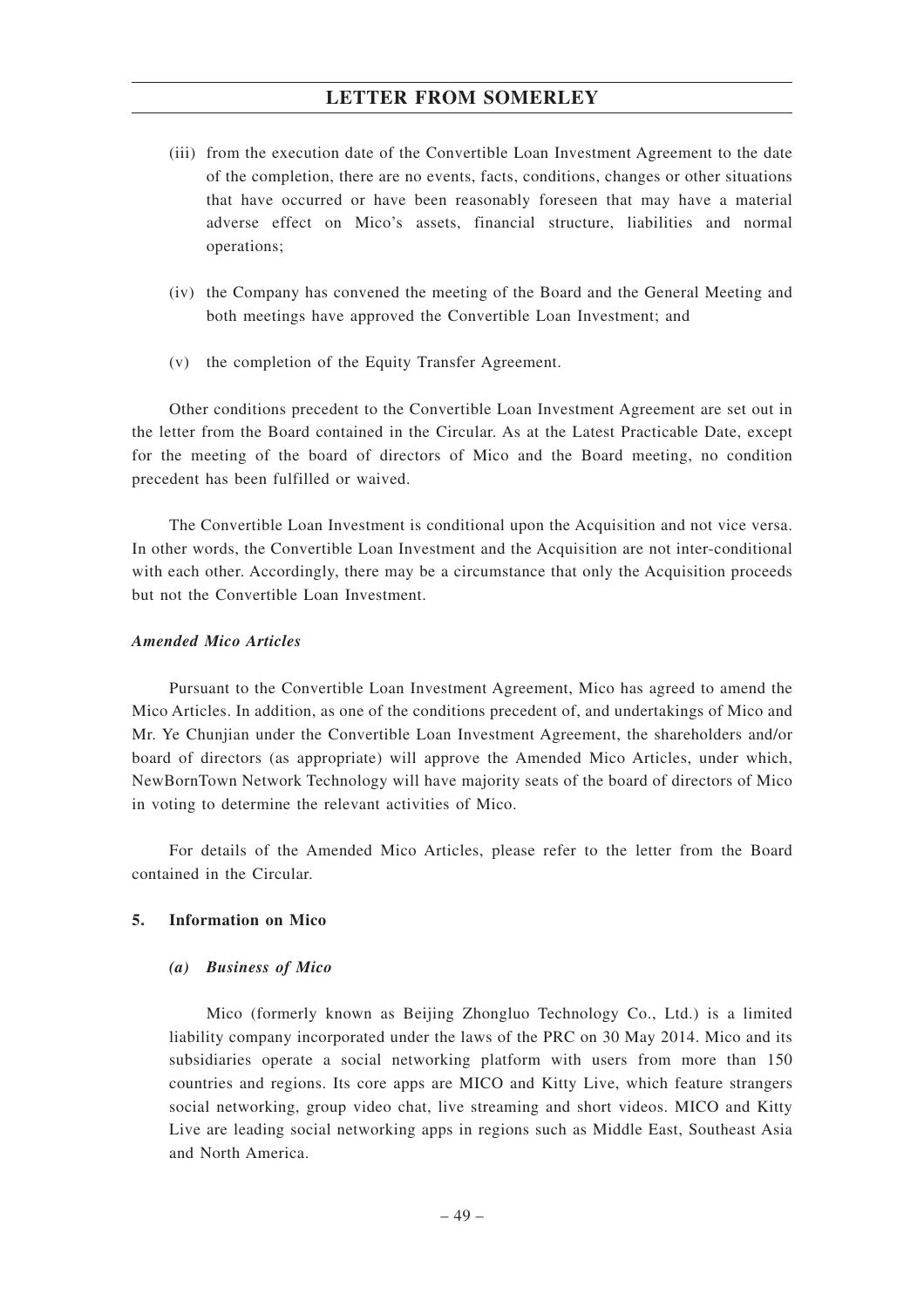The social networking platform consists of IT infrastructure, mobile applications and proprietary algorithm to offer live and interactive streaming services to individual users as Mico's customers. Individual user can acquire Mico's virtual currency, which is non-refundable and does not have expiration date, and purchase virtual items by using Mico's virtual currency on Mico's platforms, and simultaneously present to streamers during their live streaming performance to show their support for their favorite streamers. Mico has sole discretion in designing and establishing pricing of virtual items. Revenue is recognised when virtual items are consumed as they are presented to streamers.

### *(b) Shareholding structure of Mico*

As at the Latest Practicable Date, Mr. Ye Chunjian held an equity interest of approximately 23.27% in Mico and approximately 3.45% in the Company. Mr. Ye Chunjian was also a director of NewBornTown Network Technology until 13 May 2019. Set out in the table below are the shareholding structures of Mico (i) as at the Latest Practicable Date; (ii) immediately upon completions of the Acquisition and/or the Convertible Loan Investment; and (iii) immediately upon the full conversion of the Convertible Loan.

| <b>Shareholders</b>                | As at<br>the Latest<br><b>Practicable</b><br>Date | <b>Immediately</b><br>upon completions<br>of the Acquisition<br>and/or the<br>Convertible Loan<br>Investment | <b>Immediately</b><br>upon the full<br>conversion of<br>the Convertible<br>Loan |
|------------------------------------|---------------------------------------------------|--------------------------------------------------------------------------------------------------------------|---------------------------------------------------------------------------------|
| NewBornTown Network Technology     | 16.77%                                            | 25.62%                                                                                                       | 28.60%                                                                          |
| Ye Chunjian                        | 23.27%                                            | 23.27%                                                                                                       | 22.34%                                                                          |
| Cao Wen                            | 17.12%                                            | 17.12%                                                                                                       | 16.44%                                                                          |
| Phoenix Fortune                    | 8.85%                                             |                                                                                                              |                                                                                 |
| Tianjin Tonghe Chuangyuan (Note 1) | 8.01%                                             | 8.01%                                                                                                        | 7.69%                                                                           |
| Ningbo Tonghe Chuangyuan (Note 1)  | 7.96%                                             | 7.96%                                                                                                        | $7.65\%$                                                                        |
| Others ( <i>Note 2</i> )           | 18.02%                                            | 18.02%                                                                                                       | 17.28%                                                                          |
| <b>Total</b>                       | $100.00\%$                                        | 100.00%                                                                                                      | $100.00\%$                                                                      |

- *Notes:*
- 1. Tianjin Tonghe Chuangyuan and Ningbo Tonghe Chuangyuan are employee stock ownership plan platforms, both of which (i) were controlled by Mr. Ye Chunjian (as at the Latest Practicable Date); and (ii) will be directed by NewBornTown Network Technology (immediately upon completions of the Acquisition and/or the Convertible Loan Investment and immediately upon the full conversion of the Convertible Loan.), through his/its capacity as the executive partner.
- 2. Others include nine other shareholders of Mico.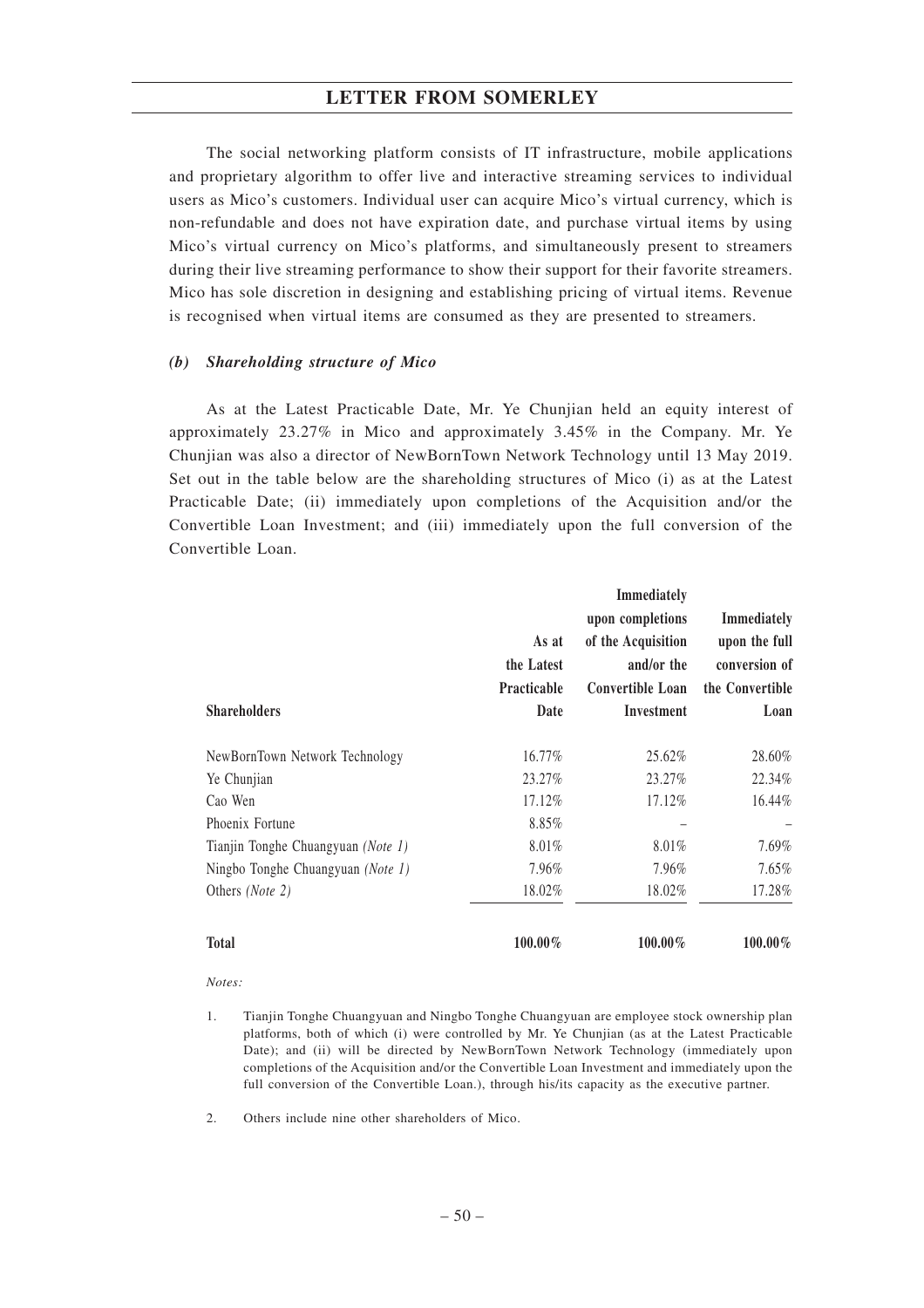As one of the conditions precedent of, and undertakings of Mico and Mr. Ye Chunjian under the Convertible Loan Investment Agreement, the shareholders and/or board of directors (as appropriate) will approve the Amended Mico Articles, under which, NewBornTown Network Technology will have majority seats of the board of directors of Mico in voting to determine the relevant activities which significantly affect the operating returns of Mico. After completions of the Transactions, NewBornTown Network Technology, being the single largest shareholder with approximately 25.62% equity interest together with the approximately 15.97% equity interest owned by Tianjin Tonghe Chuangyuan and Ningbo Tonghe Chuangyuan (as the platforms for the employee stock ownership plan of Mico), both of which will be directed by NewBornTown Network Technology as the executive partner, will have control over Mico and therefore, the Company will consolidate the financial statements of Mico.

In the event that the conditions precedent of the Convertible Loan Investment are not fully satisfied or waived (as applicable) and the Convertible Loan Investment does not proceed, NewBornTown Network Technology will not have majority seats of the board of directors of Mico and Tianjin Tonghe Chuangyuan and Ningbo Tonghe Chuangyuan will not be directed by NewBornTown Network Technology. In such circumstances, while NewBornTown Network Technology will continue own approximately 25.62% equity interest of Mico, NewBornTown Network Technology will not have the control of Mico and therefore, the Company will not consolidate the financial statements of Mico, and Mico will be accounted for as an associate of the Company.

#### *(c) Operating metrics of Mico*

Based on our discussion with the Management, we noted that Mico experienced rapid business growth in the past few years. Set out below in the table are the growth rates of certain key operating metrics of Mico.

|                                         | As at/For the year ended<br>31 December |             |  |
|-----------------------------------------|-----------------------------------------|-------------|--|
|                                         | 2019                                    | 2018        |  |
|                                         | Annual                                  | Annual      |  |
|                                         | growth rate                             | growth rate |  |
| Number of newly registered users        | 67.7%                                   | 63.6%       |  |
| Average monthly active users ("MAU")    | 67.4%                                   | 64.0%       |  |
| Number of paying users                  | 48.1%                                   | 230.6%      |  |
| Number of orders placed per paying user | $-3.1\%$                                | 62.2%       |  |
| Average price per order                 | 24.0%                                   | $-18.3\%$   |  |
|                                         |                                         | (Note)      |  |
| Average revenue per paying user         | 22.3%                                   | $10.9\%$    |  |

*Note:* The average price per order for 2017 has only taken into account the operating data since July 2017 to avoid misleading results since Mico had just acquired Beijing Duanji Network Technology Co., Ltd. in early 2017 and the relevant operating data was anomaly.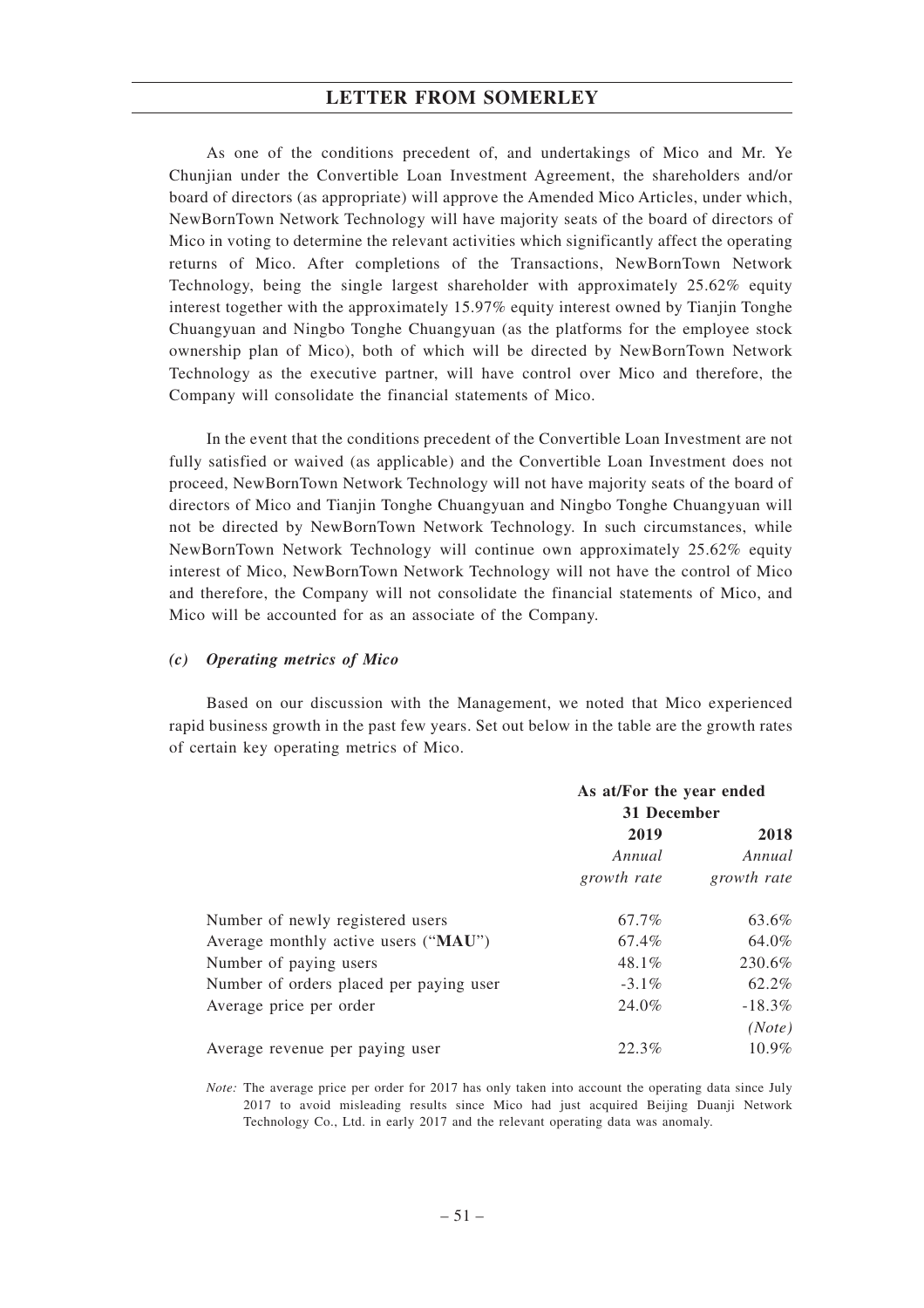#### *(d) Financial performance of Mico*

Set out below is a summary of the financial performance of the Target Group (i.e. Mico and its subsidiaries) for the years ended 31 December 2019, 2018 and 2017 (the "**Track Record Period**") prepared in accordance with International Financial Reporting Standards as extracted from the accountants' report of Mico in appendix II to the Circular.

|                                                            | For the year ended 31 December |            |            |  |
|------------------------------------------------------------|--------------------------------|------------|------------|--|
|                                                            | 2019                           | 2018       | 2017       |  |
|                                                            | (RMB'000)                      | (RMB'000)  | (RMB'000)  |  |
| <b>Revenue</b>                                             | 382,308                        | 211,146    | 57,599     |  |
| Cost of sales                                              | (315, 620)                     | (204, 331) | (126, 817) |  |
| Gross profit/(loss)                                        | 66,688                         | 6,815      | (69, 218)  |  |
| Other income/(loss)                                        | 4,951                          | 1,216      | (178)      |  |
| Selling and marketing expenses<br>Research and development | (11,045)                       | (4,381)    | (8,039)    |  |
| expenses                                                   | (15,007)                       | (9,997)    | (8,617)    |  |
| General and administrative                                 |                                |            |            |  |
| expenses                                                   | (11, 733)                      | (8,053)    | (44, 074)  |  |
| Profit/(loss) from operations                              | 33,854                         | (14, 400)  | (130, 126) |  |
| Finance costs                                              | (123)                          | (187)      | (220)      |  |
| Profit/(loss) before taxation                              | 33,731                         | (14, 587)  | (130, 346) |  |
| Income tax                                                 | (6,372)                        | (1,794)    | 15,545     |  |
| Profit/(Loss) for the year<br>attributable to the equity   |                                |            |            |  |
| shareholders of Mico                                       | 27,359                         | (16, 381)  | (114, 801) |  |

The Target Group's revenue was primarily generated from the social networking business. The revenue from the provision of live streaming services accounted for the significant majority of the revenue of the Target Group throughout the Track Record Period.

In the Track Record Period, the revenue of the Target Group experienced a significant growth due to the successful execution of the live streaming services strategy. The revenue for the year ended 31 December 2018 jumped more than 3 times to approximately RMB211.1 million as compared with that for the year ended 31 December 2017, which was mainly due to the increased popularity of the Target Group's social networking apps in the Middle East and Southeast Asia. The growth trend continued for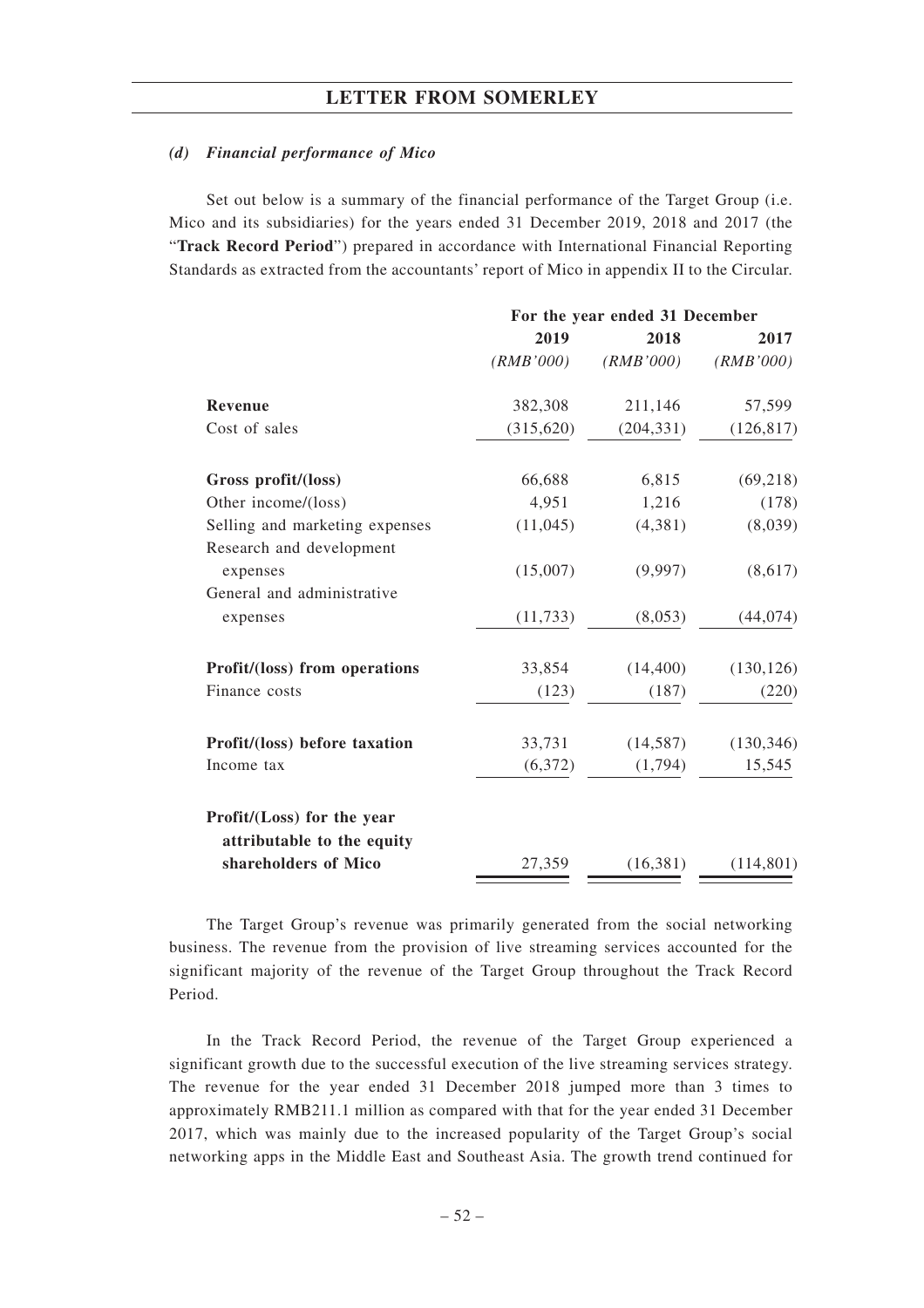year ended 31 December 2019 as the revenue enhanced by approximately 81.1% to approximately RMB382.3 million mainly due to the Target Group's continued efforts in operating its social networking apps in the Middle East and Southeast Asia and the launch and promotion of its apps in areas such as North America and South Asia. Also, as seen in the sub-section headed "(c) Operating metrics of Mico" in this section, the aforesaid growths were mainly attribute to the overall increase in the number of paying users. Leveraging its efforts in optimising the operation of its apps and the enhanced content quality on its apps, the Target Group was able to increase not only its number of paying users and average monthly active users, but also the average revenue per paying user of its apps during the period from 2017 to 2019.

Combined with growing revenue from the core apps and gradually achieved economies of scale and relatively stable fixed costs, the Target Group recorded gross profits of approximately RMB66.7 million and RMB6.8 million for the years ended 31 December 2019 and 2018 respectively.

For the years ended 31 December 2019, 2018 and 2017, the Target Group recorded a net profit of approximately RMB27.4 million and net losses of approximately RMB16.4 million and RMB114.8 million, respectively. The net loss of RMB114.8 million for the year ended 31 December 2017, which was mainly attributable to (i) the relatively high operating costs incurred by the Target Group in the early stage of its business; and (ii) the equity-settled share-based payment expenses totalled approximately RMB70.3 million. The net loss reduced to approximately RMB16.4 million for the year ended 31 December 2018 and it turned to a net profit for the year ended 31 December 2019 mainly due to the continued expansion and increased revenue of the Target Group.

#### *(e) Financial position of Mico*

Set out below is a summary of the financial position of the Target Group as at 31 December 2019, 2018 and 2017.

|                           | As at 31 December |           |           |  |
|---------------------------|-------------------|-----------|-----------|--|
|                           | 2019              | 2018      | 2017      |  |
|                           | (RMB'000)         | (RMB'000) | (RMB'000) |  |
| <b>ASSETS</b>             |                   |           |           |  |
| <b>Non-current assets</b> |                   |           |           |  |
| Property and equipment    | 3,219             | 4,949     | 7,223     |  |
| Intangible asset          | 24,764            | 28,150    | 31,786    |  |
| Goodwill                  | 139,456           | 139,456   | 139,456   |  |
| Deferred tax assets       | 19,794            | 26,320    | 28,642    |  |
|                           | 187.233           | 198,875   | 207,107   |  |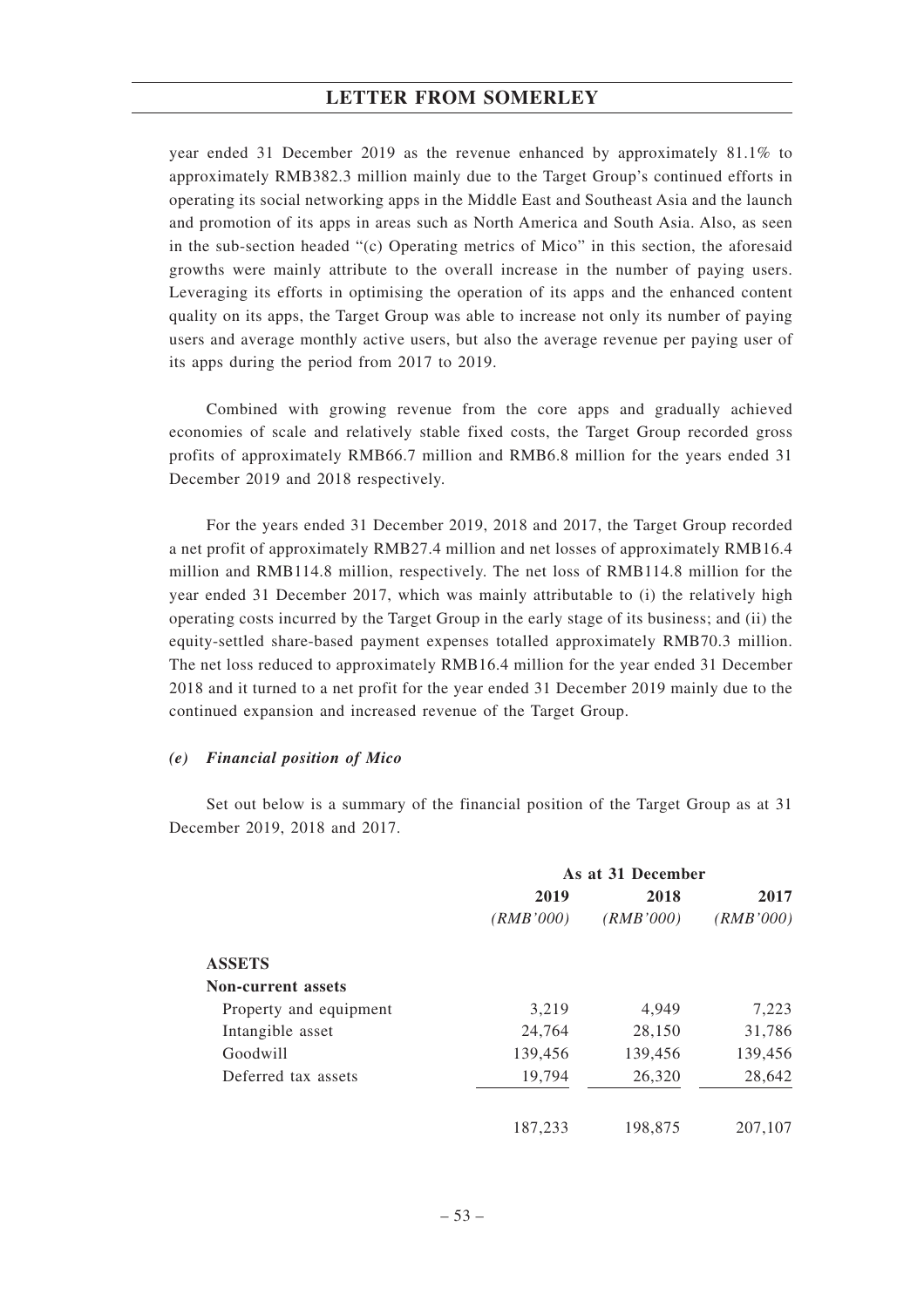|                                                  | As at 31 December |            |           |
|--------------------------------------------------|-------------------|------------|-----------|
|                                                  | 2019              | 2018       | 2017      |
|                                                  | (RMB'000)         | (RMB'000)  | (RMB'000) |
| <b>Current</b> assets                            |                   |            |           |
| Accounts and other receivables                   | 47,078            | 31,112     | 25,866    |
| Non-equity investments                           | 3,341             | 393        | 1,729     |
| Cash and cash equivalents                        | 39,353            | 17,109     | 10,137    |
| Restricted bank deposits                         | 359               | 351        | 334       |
|                                                  | 90,131            | 48,965     | 38,066    |
| <b>Total assets</b>                              | 277,364           | 247,840    | 245,173   |
| <b>LIABILITIES</b><br><b>Current liabilities</b> |                   |            |           |
| Accounts and other payables                      | 50,968            | 157,991    | 130,361   |
| Other current liabilities                        | 6,914             | 4,670      | 4,896     |
|                                                  | 57,882            | 162,661    | 135,257   |
| Net current asset/(liabilities)                  | 32,249            | (113, 696) | (97, 191) |
| <b>Non-current liabilities</b>                   | 6,399             | 7,846      | 9,623     |
| Net assets                                       | 213,083           | 77,333     | 100,293   |
| <b>EQUITY</b>                                    |                   |            |           |
| Paid-in capital                                  | 2,390             | 2,140      | 2,140     |
| Reserves                                         | 210,693           | 75,193     | 98,153    |
|                                                  | 213,083           | 77,333     | 100,293   |
|                                                  |                   |            |           |

The majority of the assets of the Target Group as at 31 December 2019 was goodwill, accounting for approximately 50.3% of the total assets held by the Target Group, which was mainly attributable to a merger between Mico and Beijing Duanji Network Technology Co., Ltd. in 2017.

The Target Group did not have any borrowings. Accounts and other payables accounted for the majority of the liabilities of the Target Group during the Track Record Period. Working capital position had improved during the Track Record Period, from net current liabilities of approximately RMB97.2 million and approximately RMB113.7 million as at 31 December 2017 and 2018 respectively to net current assets of approximately RMB32.2 million as at 31 December 2019.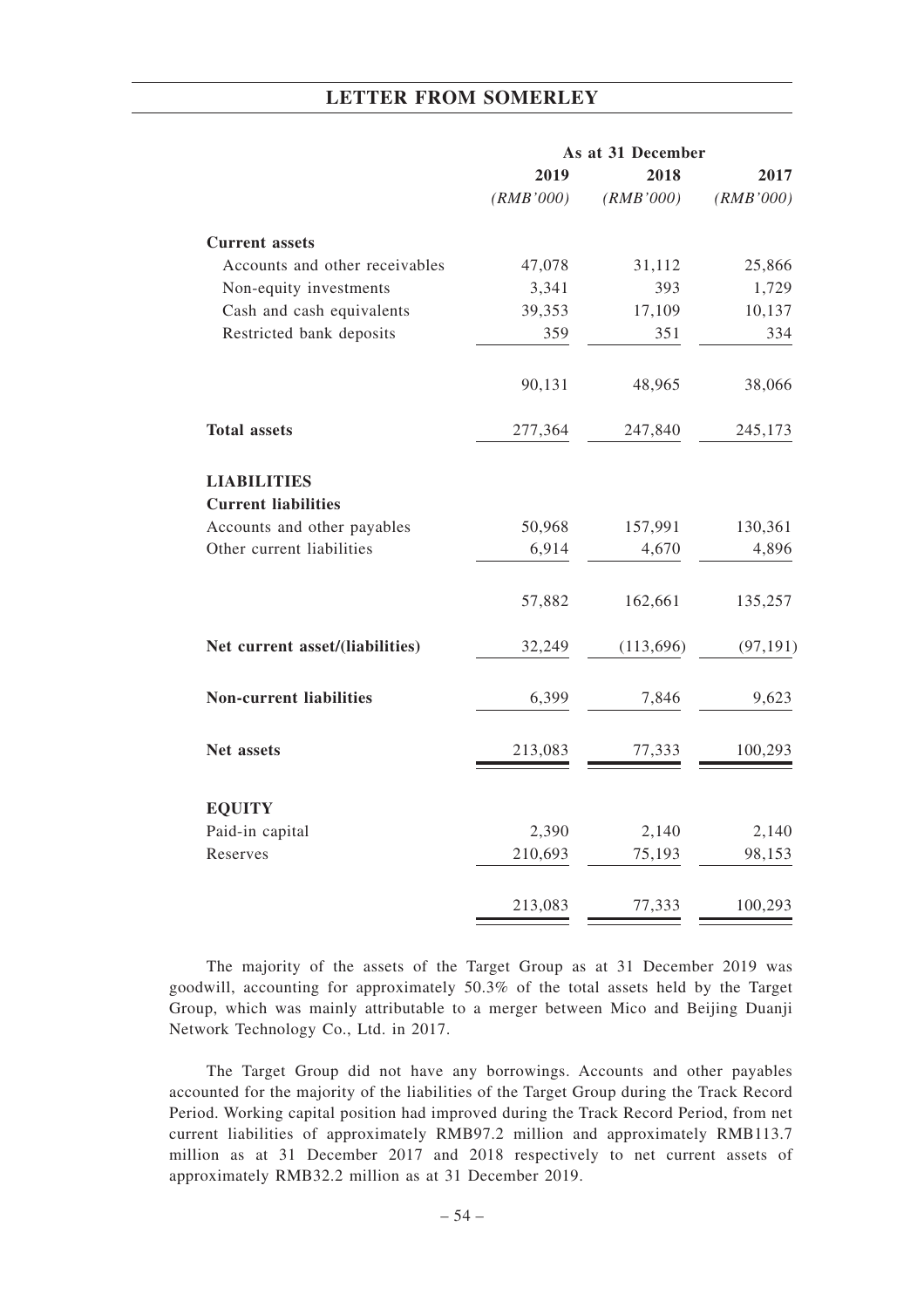The operations of the Target Group were largely financed by the shareholders' equity. Benefitting from the net profit generated for the year ended 31 December 2019, the net assets of the Target Group had strengthened and experienced a substantial increase from approximately RMB77.3 million as at 31 December 2018 to approximately RMB213.1 million as at 31 December 2019, representing a growth of approximately 1.8 times.

### **6. The Contractual Arrangements**

As stated in the letter from the Board contained in the Circular, Mico is engaged in social networking business with apps offered in and outside the PRC and possesses an ICP Licence (增值電信業務經營許可證), and Shenzhen Leyuyou, a wholly-owned subsidiary of Mico, possesses an Internet Culture Business Licence (網絡文化經營許可證). Pursuant to the legal opinion issued by the PRC legal adviser of the Company, Jingtian & Gongcheng (the "**PRC Legal Adviser**"), in relation to the Acquisition (the "**Legal Opinion**"), the social networking business with apps offered in the PRC, in particular that if the relevant company intends to generate revenue in PRC through the operation of such apps, falls into the value-added telecommunications services business as described in Part 7(ii) of the Special Management Measures (Negative List) for the Access of Foreign Investment (2019 version) (《外商投資准 入特別管理措施(負面清單)(2019年版)》) with effect from 30 July 2019 (the "**Negative List**"), and the relevant company is requested to apply for an ICP license, which is subject to foreign investment restrictions as per the Negative List; and the Internet Culture Business License will not be granted to any foreign invested enterprise. As further advised by the PRC Legal Adviser, the change in Mico shareholding upon completions of the Transactions will not affect the ICP License and the Internet Culture Business License possessed by Mico. However, the Group cannot directly invest in Mico and Shenzhen Leyuyou, otherwise it may cause the ICP License and the Internet Culture Business License to be revoked. Thus, the additional equity interest to be acquired through the Acquisition has to be held by way of the Contractual Arrangements.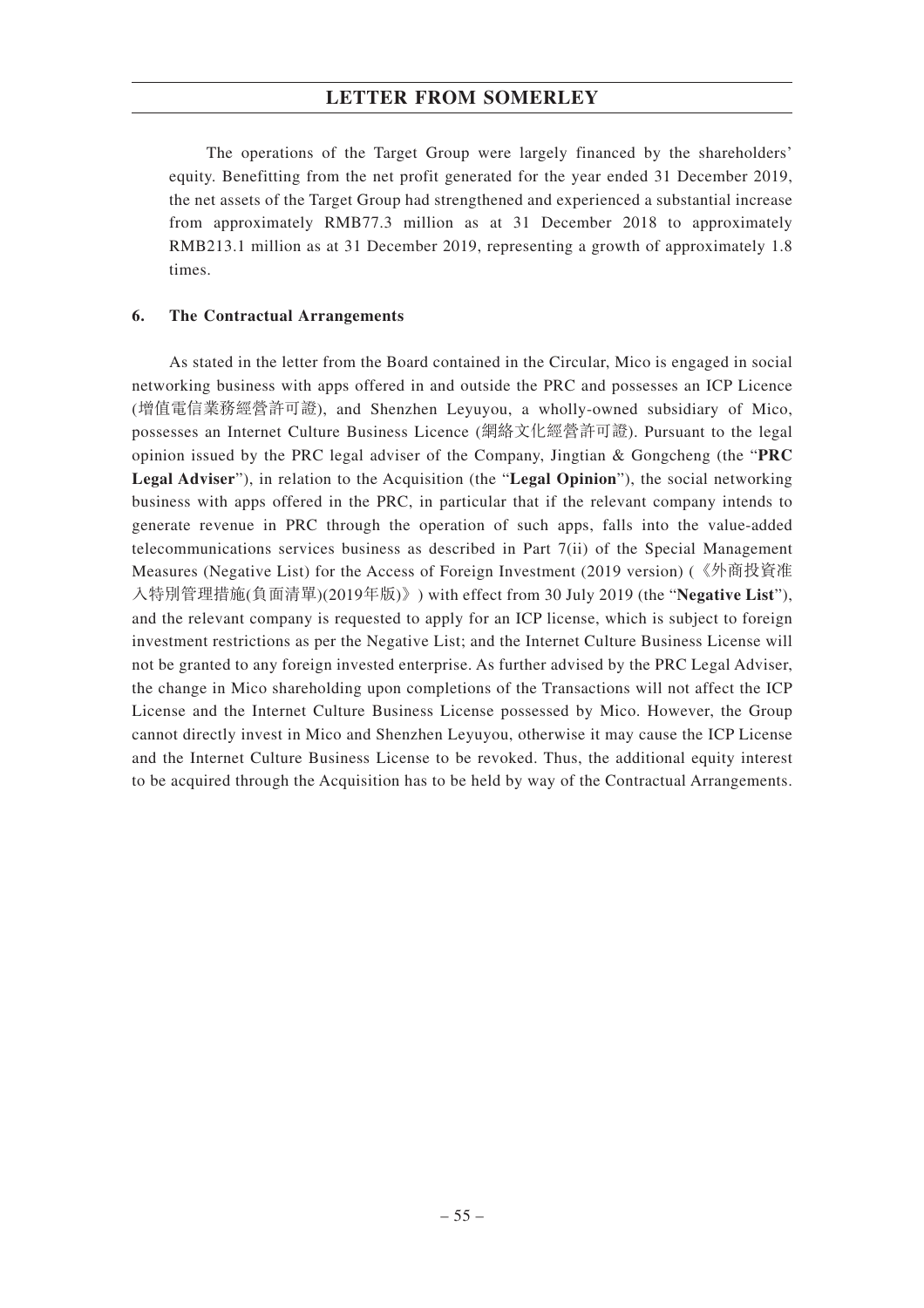The following simplified diagram illustrates the flow of economic benefits from the Company's consolidated affiliated entities (including the Target Group) to the Group under the Contractual Arrangements after completions of the Transactions:



*Notes:*

- (i) PRC Equity Holders refer to the registered shareholders of NewBornTown Mobile Technology.
- (ii) "—>" denotes direct legal and beneficial ownership in the equity interest (except in the case of Huang Mingming, which the beneficial ownership in the equity interest of NewBornTown Mobile Technology is held by Huang Mingming on behalf of Future Capital Discovery Fund I, L.P.).
- (iii) "--->" denotes contractual relationship.
- (iv) "----" denotes the control by WFOE over the PRC Equity Holders and NewBornTown Mobile Technology through (i) powers of attorney to exercise all shareholders' rights in NewBornTown Mobile Technology, (ii) exclusive equity call options to acquire all or part of the equity interests in NewBornTown Mobile Technology, (iii) exclusive asset call options to acquire all or part of the intellectual property and all other assets of NewBornTown Mobile Technology, and (iv) equity pledges over the equity interests in NewBornTown Mobile Technology.
- (v) Upon completions of the Transactions, Mico will be held as to 25.62% by NewBornTown Network Technology and will be an entity accounted for as a subsidiary of the Company as explained above.

In relation to the legality of the Contractual Arrangements, we referred to the opinion issued by the PRC Legal Adviser, which stated in the Prospectus that the Contractual Arrangements are narrowly tailored to minimise the potential conflict with relevant PRC laws and regulations and that, among others:

- (i) parties to each of the Contractual Arrangements have obtained all necessary approvals and authorisations to execute and perform the Contractual Arrangements;
- (ii) parties to each of the agreements are entitled to execute the agreements and perform their respective obligations thereunder;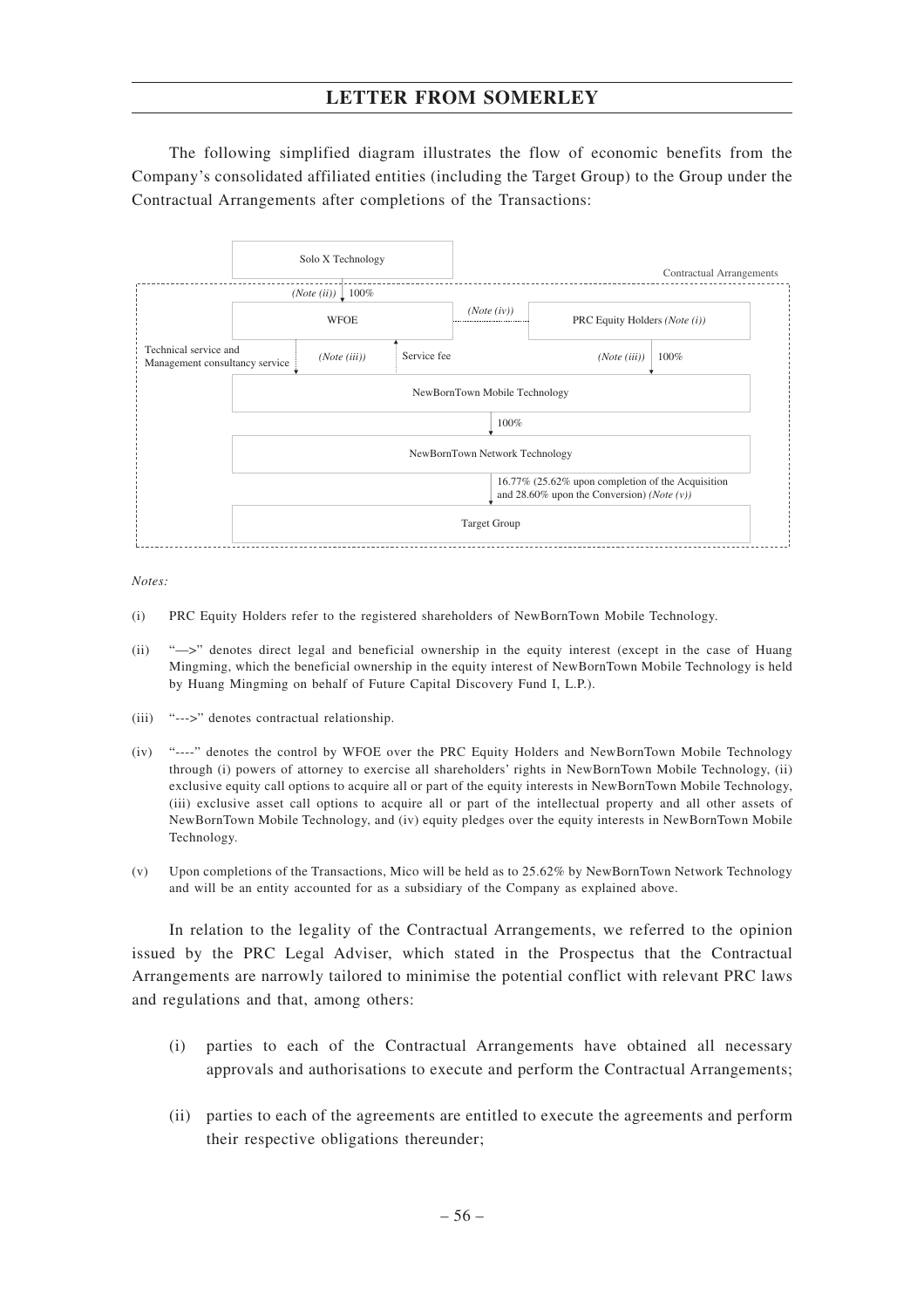- (iii) the Contractual Arrangements do not violate the provisions of the articles of associations (or partnership agreements) of Shangdong NewBornTown Network Technology Co., Ltd. and NewBornTown Mobile Technology;
- (iv) the parties to each of the Contractual Arrangements are not required to obtain any approvals or authorisations from the mainland China governmental authorities except in certain circumstances; and
- (v) each of the Contractual Arrangements is valid, legal and binding under the laws of mainland China except for (i) the dispute resolution that any interim remedies or enforcement order granted by overseas courts such as those of Hong Kong and the Cayman Islands may not be recognisable or enforceable in mainland China; and (ii) the liquidating committee which may not be applicable in the event of a mandatory liquidation required by mainland China laws or bankruptcy liquidation.

As stated in the letter from the Board as contained in the Circular, the Contractual Arrangements are narrowly tailored to minimise the potential conflict with relevant PRC laws and regulations. Furthermore, as advised by the PRC Legal Adviser, the Company is not required to sign additional agreements and could control the Target Group via the existing Contractual Arrangements, and the change in Mico shareholding upon completions of the Transactions will not affect the legality of the ICP License and the Internet Culture Business License possessed by Mico. Furthermore, the PRC Legal Adviser is also of the view that (i) the Contractual Arrangements do not violate the provisions of the articles of associations of Mico; (ii) the agreements under the Contractual Arrangements would not be deemed as "concealing illegal intentions with a lawful form" such that they also do not fall within circumstance of an illegitimate purpose is concealed under the guise of legitimate acts under Article 52 of the PRC Contract Law of the People's Republic of China; and (iii) the control over Mico under the Contractual Arrangements will not violate under the applicable PRC laws and regulations. Therefore, the Directors are also of the view that the adoption of the Contractual Arrangements is unlikely to be deemed ineffective or invalid under the applicable PRC laws and regulations, and except for the relevant arbitration clauses in relation to dispute resolution, each of the agreements under the Contractual Arrangements is enforceable under the PRC laws and regulations.

As at the Latest Practicable Date, the Group and the Target Group had not encountered any interference of encumbrance from any PRC governing bodies in operating its businesses through NewBornTown Mobile Technology under the Contractual Arrangements.

For further details of, among others, loss sharing, risks and compliance regarding the Contractual Arrangements, please refer to the sub-section headed "Contractual Arrangements" under the section headed "Information on the parties to the Equity Transfer Agreement and the Convertible Loan Investment Agreement" in the letter from the Board contained in the Circular and the relevant sections in the Prospectus.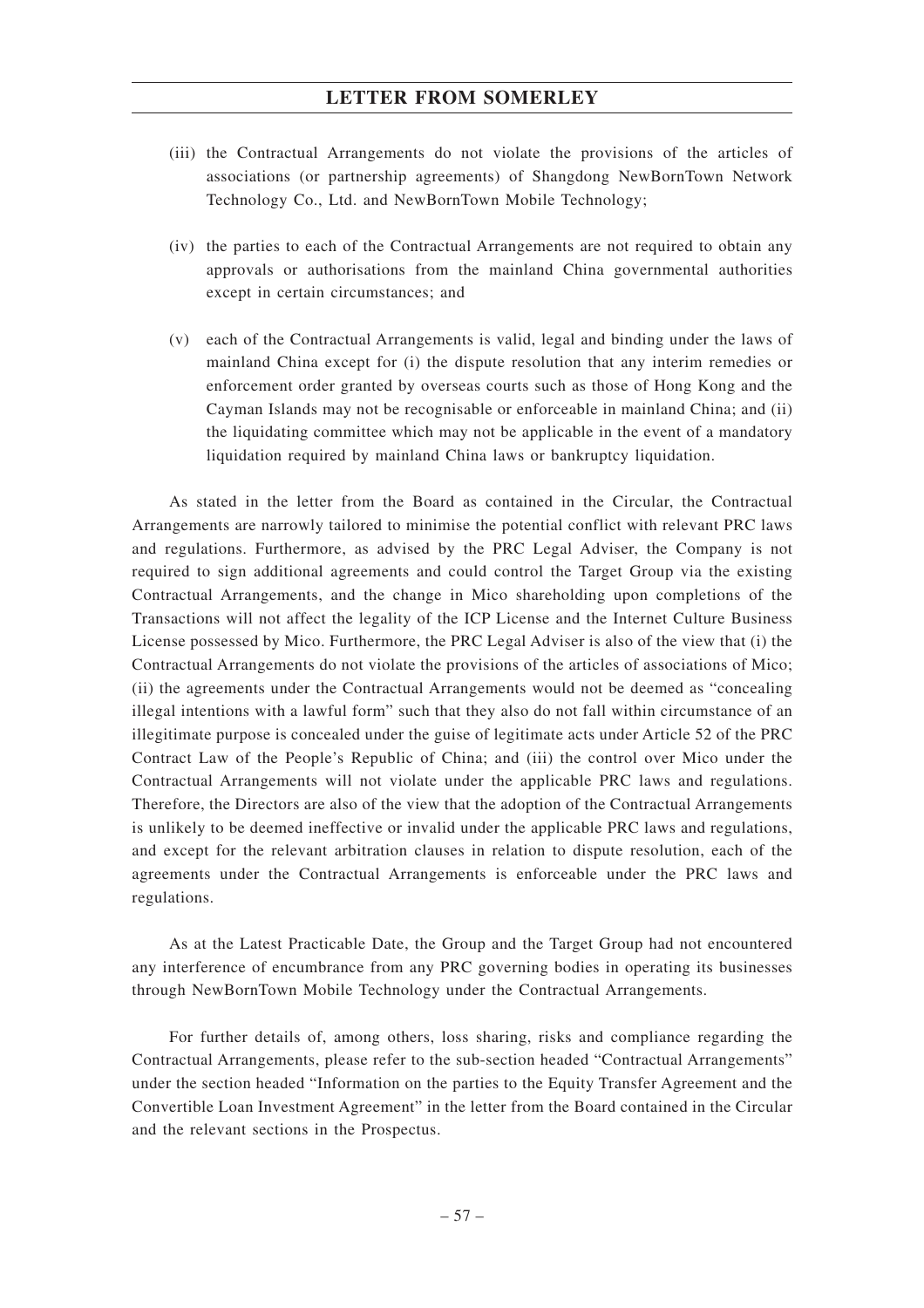#### **7. Analysis of the Consideration**

#### *(a) Business valuation*

### *(i) Introduction*

As stated in the letter from the Board contained in the Circular, the Consideration of RMB100.0 million was arrived at after arm's length negotiations between NewBornTown Network Technology and Phoenix Fortune and was determined after taking into account the leading price-to-sales ratios of comparable companies engaged in the operating social networking platform sector. The Company engaged the Independent Valuer to prepare the Valuation Report, which sets out a market valuation on the approximately 8.85% equity interest of Mico as at 31 March 2020 (the "**Valuation Date**"). The full text of the Valuation Report is set out in appendix V to the Circular. The Valuation Report has been prepared with reference to the International Valuation Standards issued by the International Valuation Standards Council.

Independent Shareholders' attention is drawn to the appraised value of the approximately 8.85% equity interest of Mico of RMB106 million as set out in the Valuation Report. The Consideration for the approximately 8.85% equity interest of Mico of RMB100.0 million represents a discount of RMB6 million or approximately 5.7% to the appraised value.

We have reviewed the Valuation Report and interviewed the relevant staff members of the Independent Valuer with particular attention to (i) the Independent Valuer's terms of engagement with the Company; (ii) the Independent Valuer's qualification and experience in relation to the preparation of the Valuation Report; and (iii) the steps and due diligence measures taken by the Independent Valuer in performing the Valuation. From our review of the engagement letter between the Company and the Independent Valuer, we are satisfied that the terms of engagement between the Company and the Independent Valuer are appropriate to the opinion the Independent Valuer is required to give. The Independent Valuer confirmed that it was independent from the Company, NewBornTown Network Technology, Phoenix Fortune and the Target Company and their respective related parties. We further understand that the Independent Valuer is a long-established international professional valuation firm with staff possessing the relevant professional qualifications and experience required to perform the Valuation and the person in-charge of the Valuation has over 14 years' experience in conducting valuation services to a wide range of clients in different industries. We note that the Independent Valuer mainly carried out its due diligence through management interviews and conducted its own proprietary research and has relied on public information obtained through its own research as well as the financial and operational information provided by the management of the Group. We were advised by the Independent Valuer that it has assumed the financial and operational information provided by the Company was accurate and it has relied to a considerable extent on such information in arriving at the opinion of value.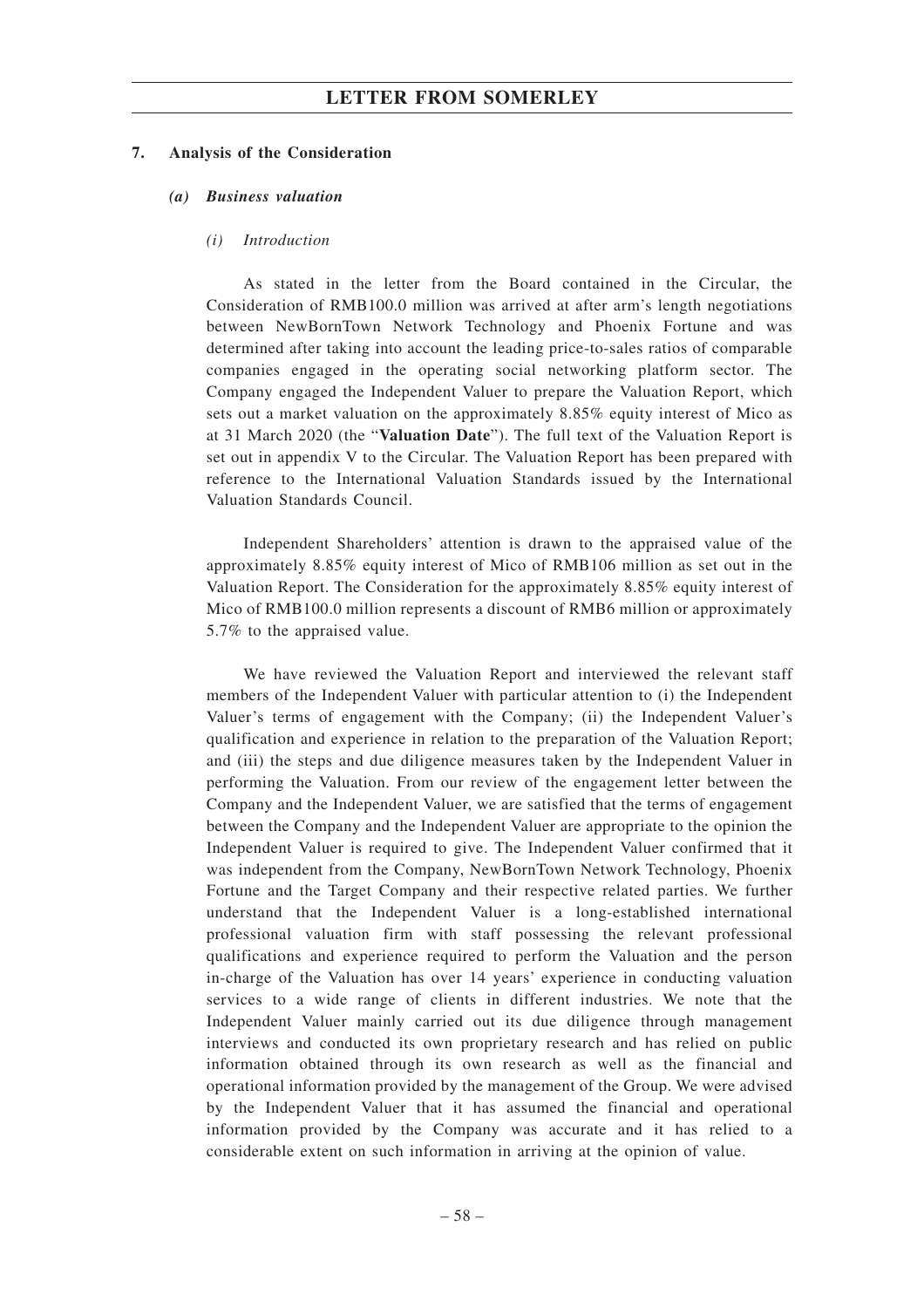### *(ii) Valuation methodology*

We note that the Valuation was primarily based on the market approach. The market approach refers to valuation by comparing the subject company with companies with similar principal business activities. We have discussed with the Independent Valuer the methodologies, bases and assumptions adopted during the course of conducting the Valuation using the market approach. As discussed with the Independent Valuer, the selection of the market approach, instead of income approach and cost approach, to be the primary valuation approach because (i) income approach relies on numerous assumptions over a long time horizon and the result may be very sensitive to certain inputs. Furthermore, it presents a single scenario only. Given the fast-growing characteristics of Mico, the income approach requires subjective assumptions to which the valuation is highly sensitive. Detailed operational information and long-term financial projections are also needed to arrive at an indication of value but such information is not available as at the Valuation Date; and (ii) the cost approach is generally not considered applicable to the valuation of a going concern business, as it does not directly incorporate information about the economic benefits contributed by the subject assets. The Independent Valuer also considered other benefits of the market approach, including its simplicity, clarity, and less reliance on unobservable and subjective assumptions. The market approach considers prices recently paid for similar assets, with adjustments made to market prices to reflect condition and utility of the appraised assets relative to the market comparables.

#### *(iii) Sample selection*

For the valuation of Mico, based on a research of companies listed worldwide on an exhaustive basis, the Independent Valuer identified six comparable companies (the "**Valuation Comparable Companies**"), all of which derived over 50% of their revenue from operating social networking platform, especially in live streaming service, in the latest financial year. As advised by the Independent Valuer, the reason for adopting the above selection criteria was because the revenue generated from the live streaming service accounted for the majority of the total revenue of Mico and it was expected to continue to be the major revenue contributor in future. We discussed with the Independent Valuer its selection criteria and assessed the appropriateness of the Valuation Comparable Companies. Given the similar business activities of Mico and the Valuation Comparable Companies and the anticipated revenue contribution from live streaming service of Mico, we are satisfied with the selection of the Valuation Comparable Companies.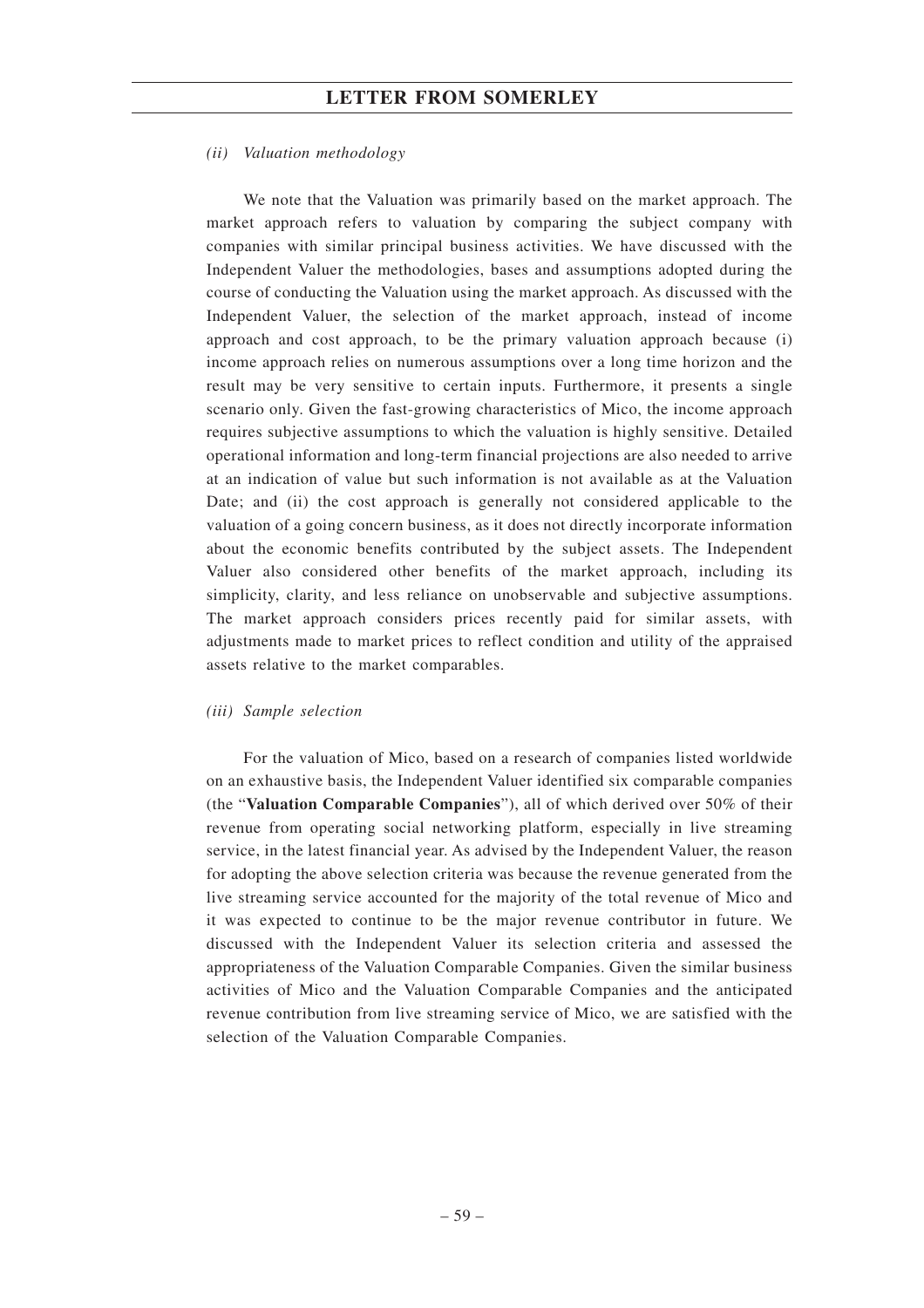#### *(iv) Choice of valuation multiples*

For the selection of the valuation multiple, the Independent Valuer opted for the measure of leading price-to-sales multiples (the "**Leading P/S Multiples**"), which were calculated as the Valuation Comparable Companies' market capitalisation as at 31 March 2020 (i.e. the Valuation Date) divided by their corresponding forecast revenue for the year ending 31 December 2020. As advised by the Independent Valuer, the reason for choosing this valuation multiple was mainly because it was capable to reflect the latest financial performance of Mico.

The forecast revenue of each Valuation Comparable Company was based on analysts' consensus in Capital  $IQ<sup>1</sup>$ , which was determined with reference to the estimates from, on average, analysts of seven investment banks. Based on the forecast revenue of the Valuation Comparable Companies for the year ending 31 December 2020, the Leading P/S Multiples of the Valuation Comparable Companies as at Valuation Date ranged from approximately 0.93 times to 3.97 times and had an average approximately 1.97 times.

#### *(v) Revenue forecast of Mico*

The revenue forecast of Mico for the year ending 31 December 2020 was determined based on the actual revenue for the three months ended 31 March 2020 of approximately RMB204.9 million and the forecast revenue for the remaining nine months ending 31 December 2020 (the "**Forecast Period**"). The forecast revenue for the Forecast Period was determined based on three key parameters, namely number of paying users, number of orders placed per paying user and price per order.

Two revenue forecasts of Mico for the year ending 31 December 2020 were prepared by the Management, namely the conservative scenario and the optimistic scenario.

(1) The conservative scenario

#### a. The number of paying users

In estimating the number of paying users in each month during the Forecast Period, the Management started with the estimated number of newly registered users (the "**New Users**"). The estimated number of the New Users in each month was determined with reference to that in the previous month. The estimated number of the New Users in April 2020 was determined with reference to the actual number of the New Users in March 2020.

Capital IQ is a market intelligence platform designed by  $S\&P$  Global (also commonly known as Standard  $\&$ Poor's). The platform is widely used in many areas of corporate finance, including investment banking, equity research and asset management.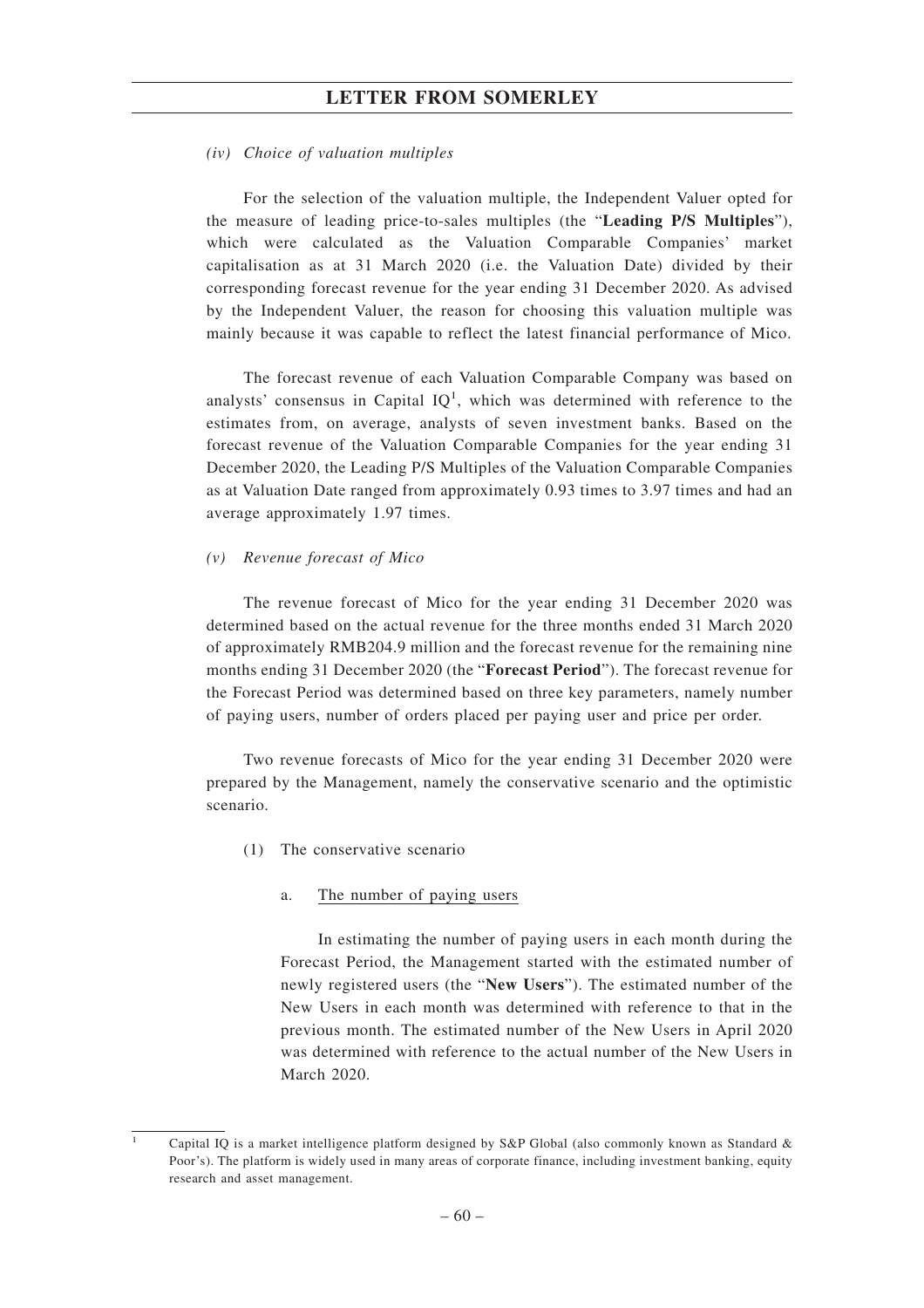Secondly, the Management multiplied the estimated number of the New Users in each month by the historical ratio of the MAU to the number of the New Users for the 12 months ended 31 March 2020 (the "**Trailing 12 Months**") to arrive at the estimated number of the MAU in each month.

Thirdly, the Management multiplied the estimated number of the MAU in each month by the historical ratio of the number of paying users to the number of the MAU for the Trailing 12 Months to arrive at the estimated number of paying users in each month.

#### b. The number of orders placed per paying user

The estimated number of order placed per paying user in each month was determined based on the actual average number of order placed per paying user in the Trailing 12 Months.

#### c. The price per order

The estimated price per order in each month was determined based on the actual average price per order in the Trailing 12 Months.

Based on the above, the Management estimated the forecast revenue of Mico in each month of the Forecast Period by multiplying (a) the estimated number of paying users; by (b) the estimated number of orders placed per paying user; and by (c) the estimated price per order. After aggregating the monthly forecast revenue for the Forecast Period and the actual revenue for the first three months in 2020, the forecast revenue of Mico for the year ending 31 December 2020 would be approximately RMB715 million.

#### (2) The optimistic scenario

Given the strong growth of Mico before the Forecast Period, the Management took the view that the revenue growth in the Forecast Period might sustain and exhibit a similar rising trend as seen in the recent six months. Accordingly, the management also prepared an optimistic scenario on the basis as set out below.

#### a. The number of paying users

The Management adopted the same basis in the conservative scenario for determining the estimated number of the New Users in the optimistic scenario.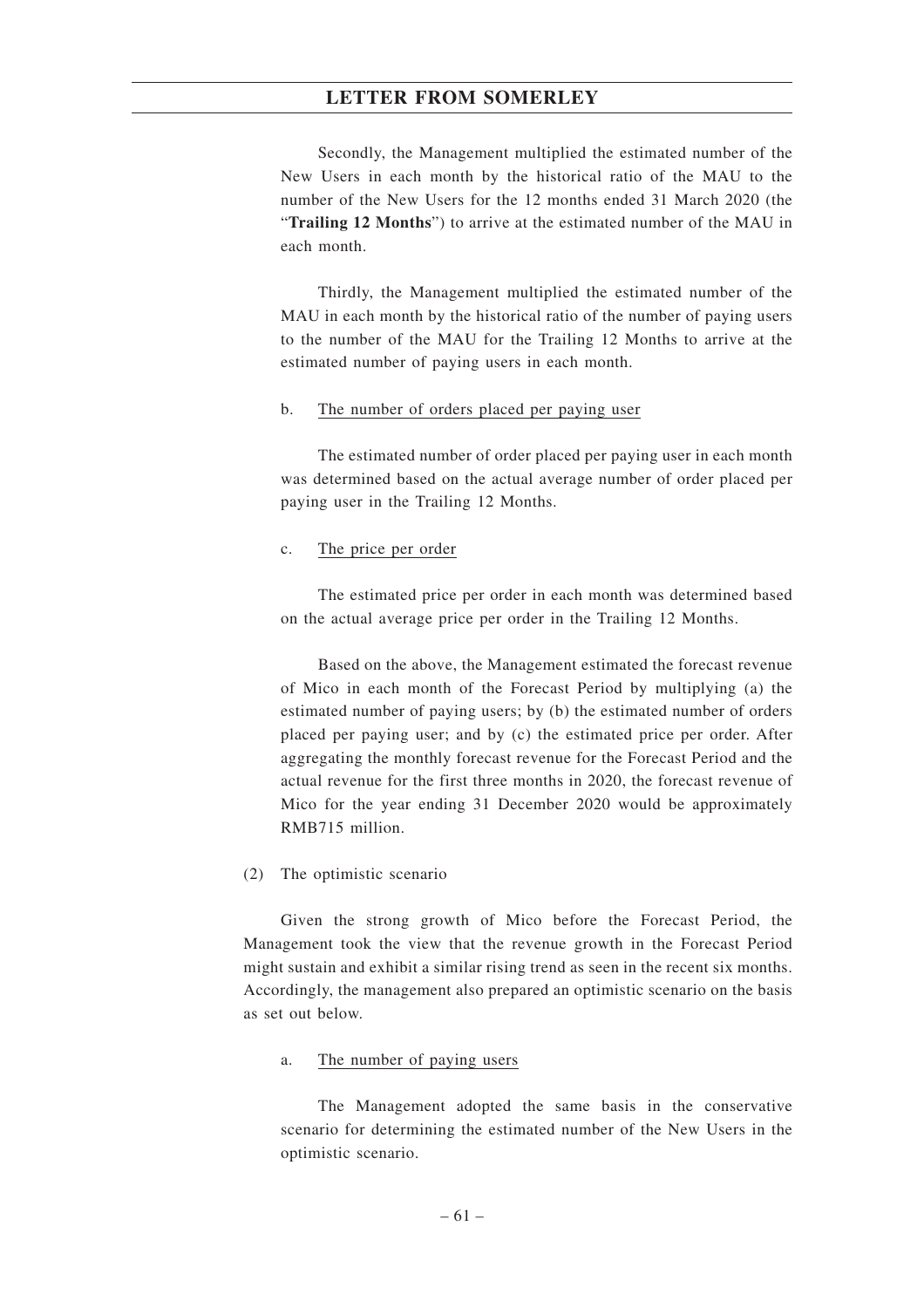Secondly, the Management multiplied the estimated number of the New Users in each month by the ratio of the MAU to the number of the New Users for a six-month period prior to that month (the "**Moving Six-Month Period**") to arrive at the estimated number of the MAU in each month.

Thirdly, the Management multiplied the estimated number of the MAU in each month by the historical ratio of the number of paying users to the number of the MAU for the Moving Six-Month Period to arrive at the estimated number of paying users in each month.

#### b. The number of orders placed per paying user

The estimated number of order placed per paying user in each month was determined based on the actual average number of order placed per paying user for the Moving Six-Month Period.

#### c. The price per order

The estimated price per order in each month was determined based on the actual average price per order for the Moving Six-Month Period.

Based on the revised basis as discussed above, the Management estimated the forecast revenue of Mico for the year ending 31 December 2020 under the optimistic scenario would be approximately RMB823 million.

Having considered the results in conservation and optimistic scenarios, the Management estimated the revenue of Mico for the year ending 31 December 2020 by taking the average of estimated revenue from both conservation and optimistic scenarios and arrived at approximately RMB770 million for the purpose of the Valuation.

#### *(vi) DLOM*

Mico is a privately-held company. The Independent Valuer therefore applied for a discount for lack of marketability of 21% (the "**DLOM**") to the estimated value of Mico to reflect the reduced level of marketability as compared to that of the Valuation Comparable Companies. We have discussed the application of the DLOM with the Independent Valuer and noted that the DLOM was commonly applied in valuation of unlisted companies. We understand from the Independent Valuer that the DLOM was computed with reference to the Finnerty Option Pricing Model, which was a commonly adopted method in reflecting the theoretical marketability discount in a private company. We also noted that the DLOM was also adopted by other professional valuers in business valuation of unlisted companies.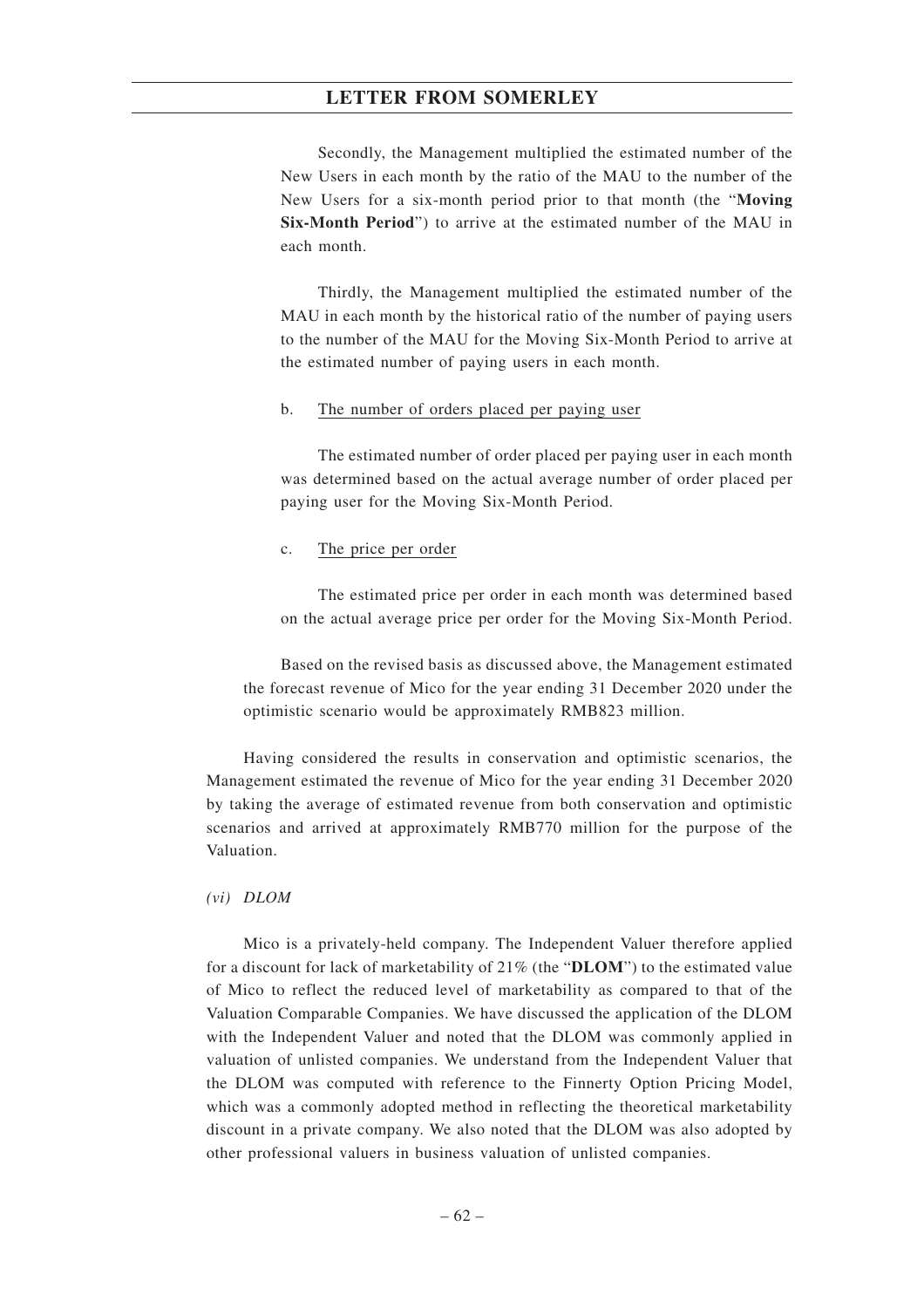To determine the Valuation, the Independent Valuer started by multiplying the average of the Leading P/S Multiples of the Valuation Comparable Companies of approximately 1.97 times by the forecast revenue of Mico for the year ending 31 December 2020 of approximately RMB770 million to arrive at the entire equity value of Mico on a marketable basis of approximately RMB1,517 million. The Independent Valuer then adjusted for the lack of marketability by multiplying the DLOM of 21% to arrive at the appraised value of the entire equity value of Mico on a non-marketable basis of approximately RMB1,198 million. Finally, the Independent Valuer multiplied by the equity percentage of the subject of the Acquisition (i.e. approximately 8.85%) to arrive at the appraised value of the approximately 8.85% equity interest of Mico of approximately RMB106 million.

### *(b) Comparable Companies*

The principal activity of Mico is the operation of a social networking platform, which features stranger social networking, group video chat, live streaming and short videos. In order to assess the fairness and reasonableness of the Consideration, we have also carried out analysis by comparing peer companies engaging in similar principal businesses.

We compared price-to-sales multiple (the "**P/S Multiple**") and price-to-earnings multiple (the "**P/E Multiple**") represented by the Consideration against that of the comparable companies (the "**Comparable Companies**") with majority of the revenue derived from operating social networking platform and at least 50% of the revenue generated from live streaming segment.

Based on the above criteria, we identified the Comparable Companies as set out in the table below, which are considered exhaustive and representative, together with their respective P/S Multiples and P/E Multiples.

| Company name                                   | Stock code       | <b>Principal activities</b>                                                                                                                                                                | <b>Market</b><br>capitalisation<br>as at<br>the Latest<br><b>Practicable</b><br>Date<br>(RMB<br>million) | P/S<br><b>Multiple</b><br>(Note 1)<br>(times) | P/E<br><b>Multiple</b><br>(Note 2)<br>(times) |
|------------------------------------------------|------------------|--------------------------------------------------------------------------------------------------------------------------------------------------------------------------------------------|----------------------------------------------------------------------------------------------------------|-----------------------------------------------|-----------------------------------------------|
| <b>Tencent Music</b><br>Entertainment<br>Group | <b>NYSE: TME</b> | It operates an online<br>music entertainment<br>platform and music<br>applications in China<br>and it comprises,<br>among others, a<br>music-centric social<br>live streaming<br>function. | 147,371.3                                                                                                | 5.76                                          | 36.81                                         |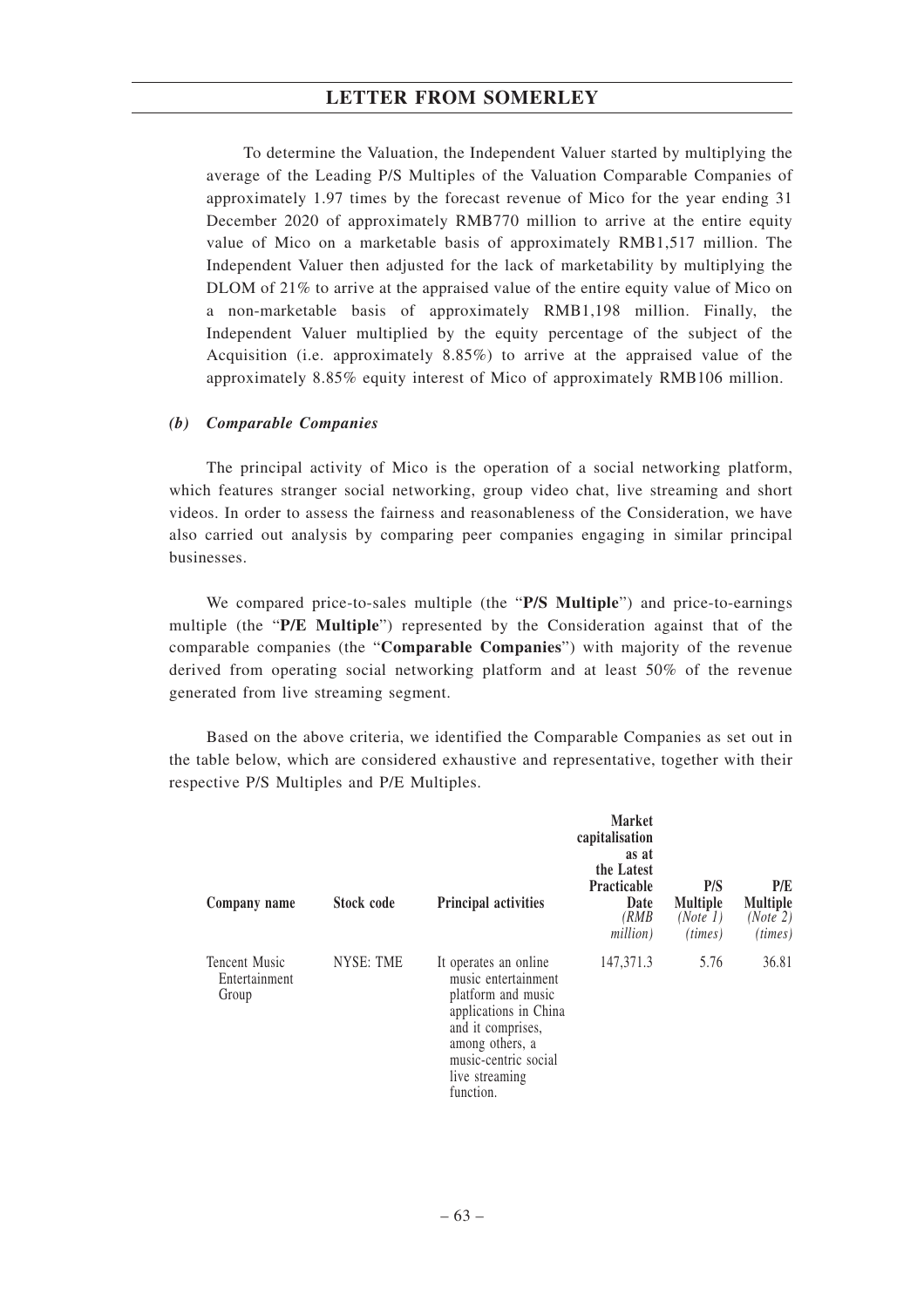| Company name                                          | <b>Stock code</b> | Principal activities                                                                                                                                                                                    | <b>Market</b><br>capitalisation<br>as at<br>the Latest<br>Practicable<br>Date<br>(RMB) | P/S<br>Multiple<br>(Note 1)          | P/E<br><b>Multiple</b><br>(Note 2)   |
|-------------------------------------------------------|-------------------|---------------------------------------------------------------------------------------------------------------------------------------------------------------------------------------------------------|----------------------------------------------------------------------------------------|--------------------------------------|--------------------------------------|
|                                                       |                   |                                                                                                                                                                                                         | million)                                                                               | (times)                              | (times)                              |
| JOYY Inc                                              | Nasdaq: YY        | It operates a number of<br>live social<br>networking platforms<br>providing a range of<br>online activities,<br>including music<br>shows, dating shows,<br>live game<br>broadcasting and<br>e-learning. | 39,607.7                                                                               | 1.54                                 | 11.66                                |
| Momo Inc                                              | Nasdaq: MOMO      | It operates a live social<br>networking platform<br>which includes a<br>range of functions<br>including, but not<br>limited to, dating<br>shows, live music<br>and entertainment<br>broadcasts.         | 30,825.9                                                                               | 1.80                                 | 10.32                                |
| HUYA Inc                                              | <b>NYSE: HUYA</b> | It operates a game live<br>streaming platform in<br>China.                                                                                                                                              | 26,012.1                                                                               | 3.09                                 | 55.26                                |
| Douyu International<br>Holdings Ltd.<br>("Down")      | Nasdaq: DOYU      | It operates a game live<br>streaming platform in<br>China.                                                                                                                                              | 20,445.7                                                                               | 2.81                                 | <b>Not</b><br>meaningful<br>(Note 3) |
| AfreecaTV Co., Ltd.<br>("Afreeca TV")                 | 067160 KS         | It operates a live<br>streaming platform in<br>South Korea.                                                                                                                                             | 3,905.0                                                                                | <b>Not</b><br>meaningful<br>(Note 4) | 19.94                                |
| Inke Ltd.                                             | 3700 HK           | It operates a live<br>streaming platform in<br>China.                                                                                                                                                   | 1,932.7                                                                                | 0.59                                 | 35.18                                |
| Lizhi Inc. ("Lizhi")                                  | Nasdaq: LIZI      | It operates an audio<br>based live streaming<br>platform in China.                                                                                                                                      | 1,458.2                                                                                | 1.23                                 | Not<br>applicable<br>(Note 5)        |
| Tian Ge Interactive<br>Holdings Ltd<br>("Tian $Ge$ ") | 1980 HK           | It operates two live<br>streaming platforms<br>in China in relation<br>to game live<br>streaming and<br>e-commerce business.                                                                            | 1,066.1                                                                                | <b>Not</b><br>meaningful<br>(Note 4) | 11.36                                |
|                                                       |                   |                                                                                                                                                                                                         | Average<br>Median<br><b>Maximum</b><br><b>Minimum</b>                                  | 2.40<br>1.80<br>5.76<br>0.59         | 25.79<br>19.94<br>55.26<br>10.32     |
| The Acquisition                                       |                   |                                                                                                                                                                                                         |                                                                                        | 2.96<br>(Note 6)                     | 41.30<br>(Note 7)                    |

*Source: Bloomberg and annual reports of the respective Comparable Companies*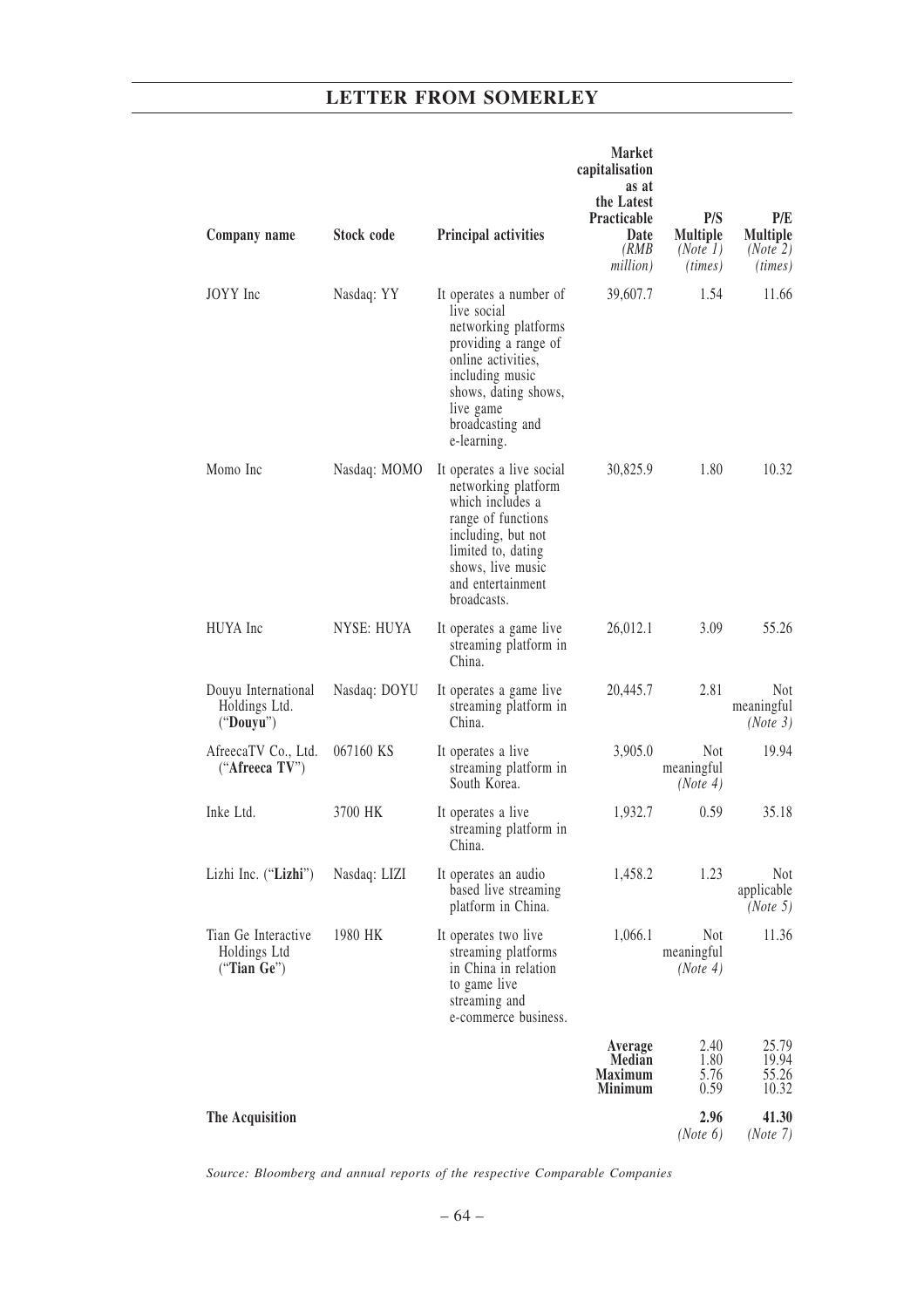#### *Notes:*

- 1. The P/S Multiples of the Comparable Companies are calculated based on the market capitalisation of the Comparable Companies as at the Latest Practicable Date divided by the net revenue of the corresponding Comparable Companies for the year ended 31 December 2019.
- 2. The P/E Multiples of the Comparable Companies are calculated based on the market capitalisation of the Comparable Companies as at the Latest Practicable Date divided by the profit attributable to the shareholders of the corresponding Comparable Companies for the year ended 31 December 2019.
- 3. Since the profit attributable to the shareholder of Douyu only amounted to approximately RMB39.8 million for the year ended 31 December 2019, the P/E Multiple of Douyu was approximately 512.42 times, which is considered an outliner and not meaningful for our analysis.
- 4. The revenues of both Afreeca TV and Tian Ge were recognised after deducting the revenue shared with the video streamers, which are considered incomparable to the nature of revenue of Mico and the other Comparable Companies.
- 5. Since Lizhi was loss-making for the year ended 31 December 2019, its P/E Multiple is not applicable.
- 6. The implied P/S Multiple of the Acquisition of approximately 2.96 times is calculated based on the Consideration of RMB100.0 million divided by the product of 8.85% (being the approximate percentage of equity interest of Mico to be purchased in the Acquisition) and the revenue of Mico for the year ended 31 December 2019 of approximately RMB382.3 million.
- 7. The implied P/E Multiple of the Acquisition of approximately 41.30 times is calculated based on the Consideration of RMB100 million divided by the product of 8.85% (being the approximate percentage of equity interest of Mico to be purchased in the Acquisition) and the net profit attributable to the shareholders of Mico for the year ended 31 December 2019 of approximately RMB27.4 million.
- 8. For illustrative purpose in the table above, conversions of United States dollars, Korean wons ("**KRW**") and Hong Kong dollars ("**HK\$**") into RMB are based on the exchange rates of US\$1 to RMB7.0, KRW1 to RMB0.0057 and HK\$1 to RMB0.9 respectively for conversions of the amounts of market capitalisation and in the annual report of the Comparable Companies for the year ended December 31, 2019.

The P/S Multiples of the Comparable Companies are ranged from approximately 0.59 times to approximately 5.76 times and have an average and a median of approximately 2.40 times and approximately 1.80 times respectively. The implied P/S Multiple of the Acquisition of approximately 2.96 times is higher than the average and the median of the P/S Multiples of the Comparable Companies but it is within range of that of the Comparable Companies.

The P/E Multiples of the Comparable Companies are ranged from approximately 10.32 times to approximately 55.26 times and have an average and a median of approximately 25.79 times and approximately 19.94 times respectively. The implied P/E Multiple of the Acquisition of approximately 41.30 times is higher than the average and the median of the P/E Multiples of the Comparable Companies but it is within range of that of the Comparable Companies.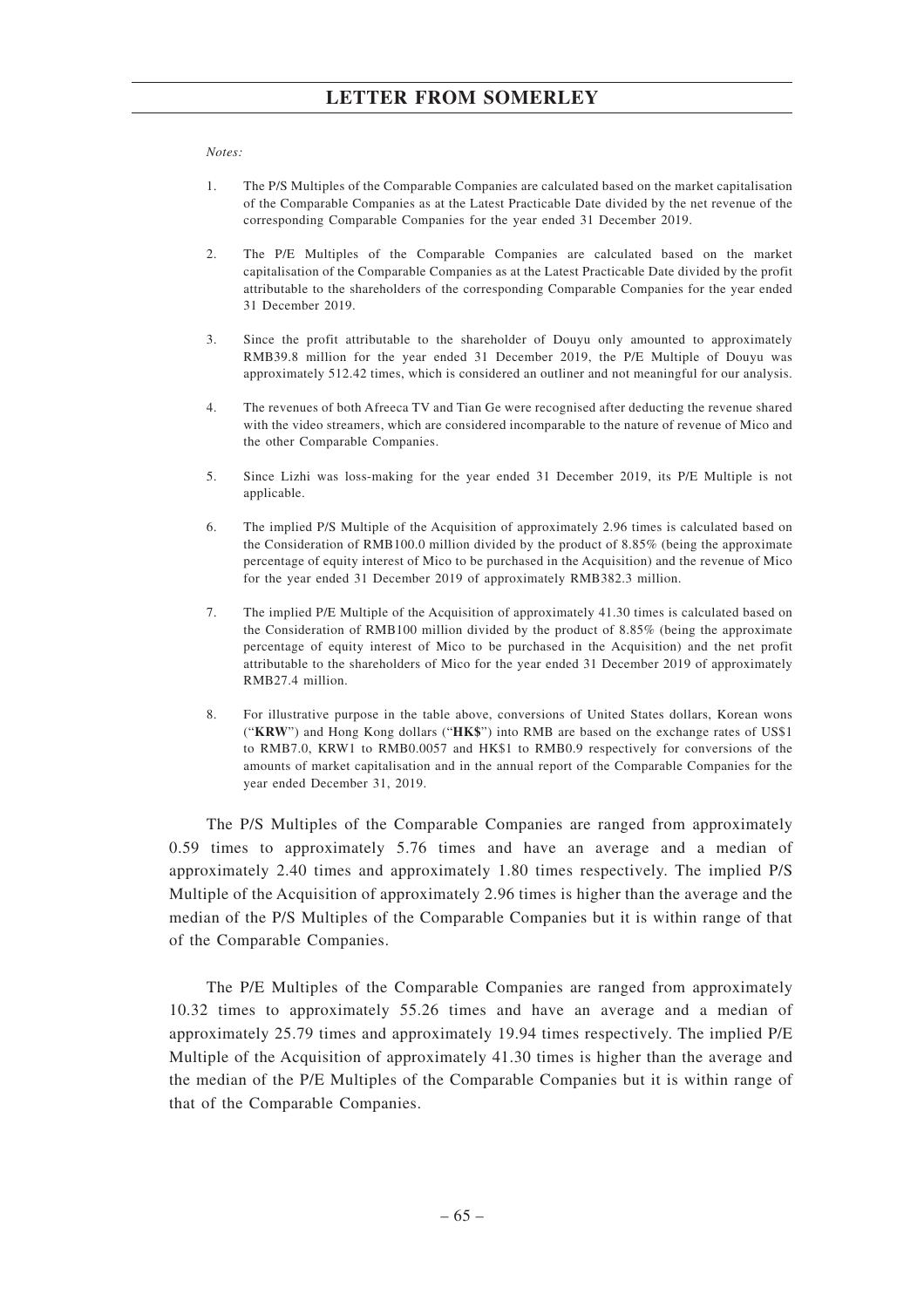### *(c) Comparable Transactions*

In order to assess the fairness and reasonableness of the Consideration of RMB100.0 million, we have also identified and reviewed the market transactions in respect of the sales and purchases of companies principally engaged in operation of social media live streaming business (the "**Comparable Transactions**"), announced during the period from 1 April 2017 (i.e. approximately three years before the date of the Equity Transfer Agreement) to the Latest Practicable Date. We consider the aforesaid selection period of three years to be appropriate and representative as it illustrates the range of historical valuation of companies with similar principal activities transacted over a time span with a sufficient and reasonable number of transactions for reference.

Mico and its subsidiaries operate a social networking platform with users from more than 150 countries and regions. Their core apps are MICO and Kitty Live, which feature strangers social networking, group video chat, live streaming and short videos. In our assessment, we have chosen the P/S Multiples of the Comparable Transactions as the parameter for comparison. We have also considered other parameters such as price-toearnings and price-to-book multiples but since (i) the target companies in the Comparable Transactions were loss-making; and (ii) companies of this kind were generally asset-light, these alternative parameters would not provide meaningful comparison in assessing the fairness and reasonableness of the Consideration.

Based on the above criteria, we identified four Comparable Transactions as set out in the table below, which are considered exhaustive and representative, together with their implied P/S Multiples.

|              |                  |                |                                     | Percentage of |                    |                 |
|--------------|------------------|----------------|-------------------------------------|---------------|--------------------|-----------------|
|              |                  |                |                                     | the target    |                    |                 |
|              | Name of          |                | Principal activities                | company       |                    | <b>Implied</b>  |
| Date of      | purchaser/       | <b>Target</b>  | of the target                       | acquired/     | <b>Transaction</b> | P/S             |
| announcement | subscriber       | company        | company                             | subscribed    | value              | <b>Multiple</b> |
|              |                  |                |                                     |               | (RMB)              | (times)         |
|              |                  |                |                                     | (Note 1)      | million)           | (Note 2)        |
| 9 April 2020 | Sony Corporation | Bilibili, Inc. | An operator of online               | 4.98%         | 2,800              | 8.25            |
|              |                  | ("Bilibili")   | entertainment<br>platform providing | (Note 3)      |                    |                 |
|              |                  |                | videos, live                        |               |                    |                 |
|              |                  |                | broadcasting and                    |               |                    |                 |
|              |                  |                | mobile games                        |               |                    |                 |
| 3 April 2020 | Tencent Holdings | Huya Inc.      | Operator of live                    | 7.53%         | 1,838              | 2.90            |
|              | Ltd. ("Tencent") | ("Huya")       | streaming platform                  | (Note 4)      |                    |                 |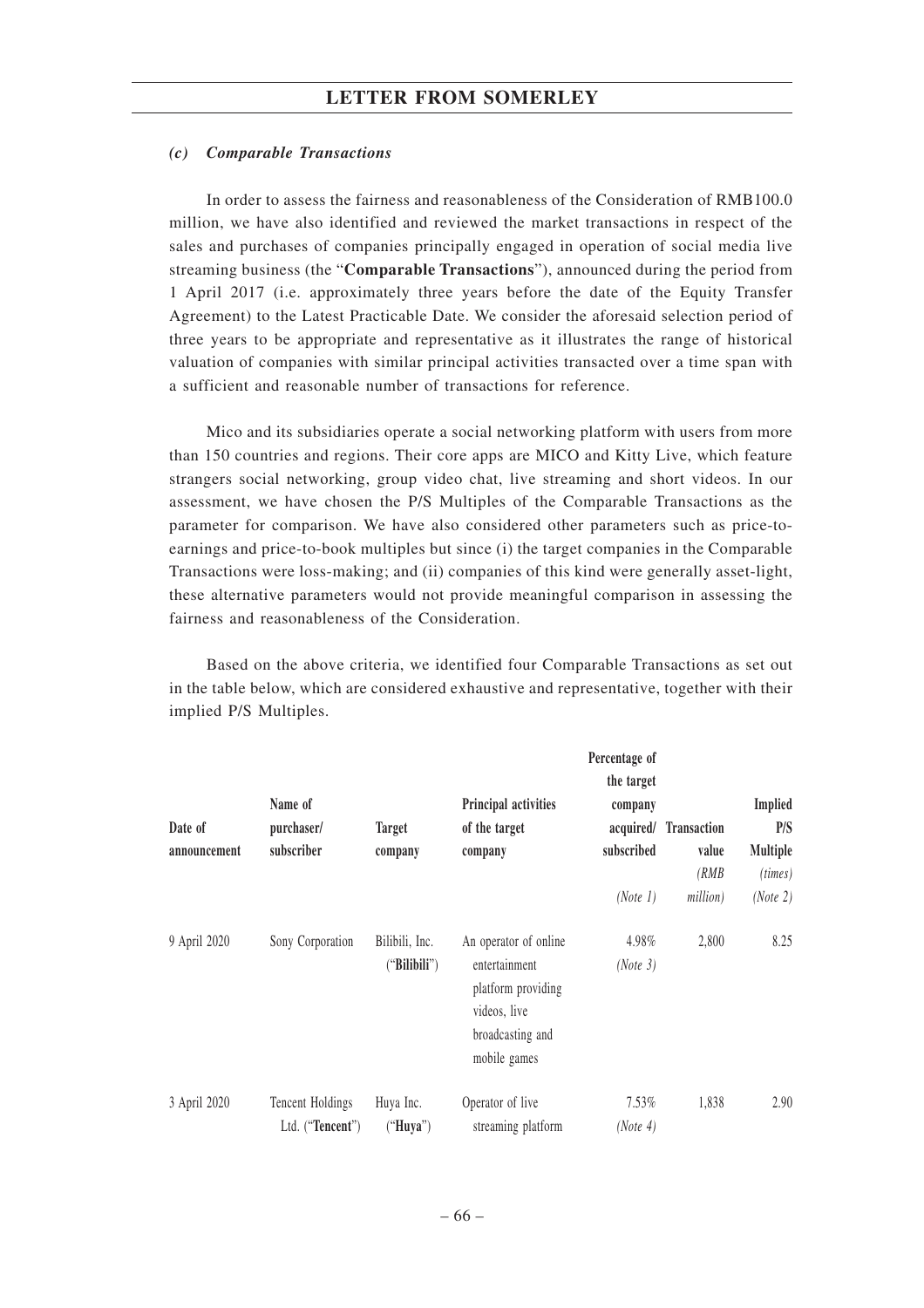|                  |                               |               |                      | Percentage of |                       |          |
|------------------|-------------------------------|---------------|----------------------|---------------|-----------------------|----------|
|                  |                               |               |                      | the target    |                       |          |
|                  | Name of                       |               | Principal activities | company       |                       | Implied  |
| Date of          | purchaser/                    | <b>Target</b> | of the target        |               | acquired/ Transaction | P/S      |
| announcement     | subscriber                    | company       | company              | subscribed    | value                 | Multiple |
|                  |                               |               |                      |               | (RMB)                 | (times)  |
|                  |                               |               |                      | (Note 1)      | million)              | (Note 2) |
| 14 February 2019 | Taobao China                  | Bilibili      | See above            | 7.23%         | 3,010                 | 9.91     |
|                  | Holding Limited<br>("Taobao") |               |                      | (Note 5)      |                       |          |
| 3 October 2018   | Tencent                       | Bilibili      | See above            | 8.26%         | 2,226                 | 10.73    |
|                  |                               |               |                      | (Note 6)      |                       |          |
|                  |                               |               |                      |               | Average               | 7.95     |
|                  |                               |               |                      |               | Median                | 9.08     |
|                  |                               |               |                      |               | Maximum               | 10.73    |
|                  |                               |               |                      |               | Minimum               | 2.90     |
|                  | The Acquisition               |               |                      |               |                       | 2.96     |
|                  |                               |               |                      |               |                       | (Note 7) |

*Source: Mergermarket (http://www.mergermarket.com/) and the respective companies' filings in the website of the Securities and Exchange Commission of the United States.*

#### *Notes:*

- 1. The percentage of the target company acquired/subscribed is calculated on based on all classes of ordinary shares issued by the relevant target company (if applicable).
- 2. The implied P/S Multiples of the Comparable Transactions are calculated based on the implied valuation for the 100% equity interest in the target company divided by the revenue of the target company of the financial year immediately preceding to the announcement of the respective Comparable Transactions.
- 3. The percentage of Bilibili subscribed by Sony Corporation is extracted from the relevant form filed by Bilibili in the website of the Securities and Exchange Commission of the United States.
- 4. Tencent acquired 16,523,819 class B ordinary shares of Huya, representing approximately 7.53% stake in Huya which is calculated by dividing the aforesaid number of shares by the sum of 67,101,314 class A ordinary shares of Huya and 152,357,321 class B ordinary shares of Huya.
- 5. Taobao subscribed 23,645,657 class Z ordinary shares of Bilibili, representing approximately 7.23% stake in Bilibili which is calculated by dividing the aforesaid number of shares by the sum of 85,364,814 class Y ordinary shares of Bilibili, 218,181,421 class Z ordinary shares of Bilibili and 23,645,657 class Z ordinary shares of Bilibili subscribed by Taobao.
- 6. Tencent subscribed 25,063,451 class Z ordinary shares of Bilibili, representing approximately 8.26% stake in Bilibili which is calculated by dividing the aforesaid number of shares by the sum of 85,364,814 class Y ordinary shares of Bilibili, 193,117,970 class Z ordinary shares of Bilibili and 25,063,451 class Z ordinary shares of Bilibili subscribed by Tencent.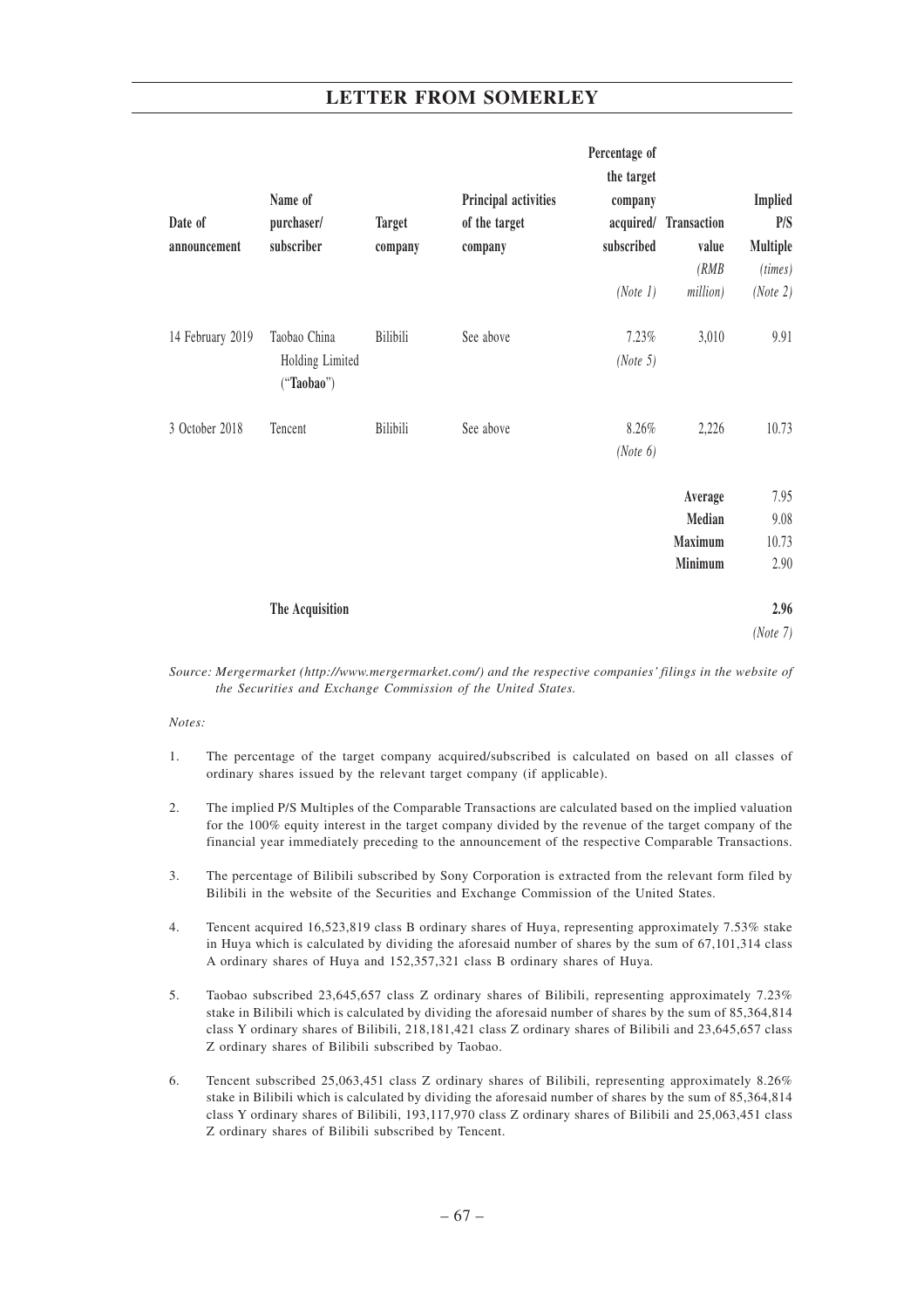- 7. The implied P/S Multiple of the Acquisition of approximately 2.96 times is calculated based on the Consideration of RMB100.0 million divided by the product of 8.85% (being the approximate percentage of equity interest of Mico to be purchased in the Acquisition) and the revenue of Mico for the year ended 31 December 2019 of approximately RMB382.3 million.
- 8. In the Comparable Transactions analysis, we have identified three transactions including (i) acquisitions of equity interests in Beijing Kuaishou Technology Co., Ltd. ("**Kuaishou**") by a consortium led by Tencent announced on 3 December 2019 and 23 March 2017; and (ii) acquisition of equity interest in Yizhibo by Beijing Weibo Internet Technology Co., Ltd.. However, since both Kuaishou and Yizhibo are private companies and have not disclosed its financial information, we are unable to derive the relevant P/S Multiples and the three acquisitions are therefore excluded from the Comparable Transactions analysis.
- 9. For illustrative purpose in the table above, the conversion of US\$ into RMB is based on the exchange rate of US\$1 to RMB7.

As illustrated above, the P/S Multiples of the Comparable Transactions are ranged from approximately 2.90 times to 10.73 times and have an average and a median of approximately 7.95 times and 9.08 times respectively. The implied P/S Multiple of the Acquisition of approximately 2.96 times is lower than both the average and the median of the P/S Multiples of the Comparable Transactions.

### **8. Financial effects of the Transactions on the Group**

Set out below are the financial effects on the Group assuming that (a) both the Acquisition and the Convertible Loan Investment have taken place; and (b) only the Acquisition but not the Convertible Loan Investment has taken place.

# *(a) Assuming both the Acquisition and the Convertible Loan Investment have taken place*

## *(i) Earnings*

Prior to completion of the Acquisition, Mico has been accounted for as a financial asset measured at fair value through profit or loss. The change in the fair value of Mico has been accounted for in the consolidated statement of comprehensive income of the Group.

Upon completions of the Transactions, NewBornTown Network Technology will become the single largest shareholder of Mico with approximately 25.62% equity interest and together with the approximately 15.97% equity interest of Mico owned by Tianjin Tonghe Chuangyuan and Ningbo Tonghe Chuangyuan (as the platforms for the employee stock ownership plan of Mico), both of which will be directed by NewBornTown Network Technology as the executive partner, NewBornTown Network Technology will have control over Mico. Therefore, the financial results of the Target Group will be consolidated into the statement of comprehensive income of the Group.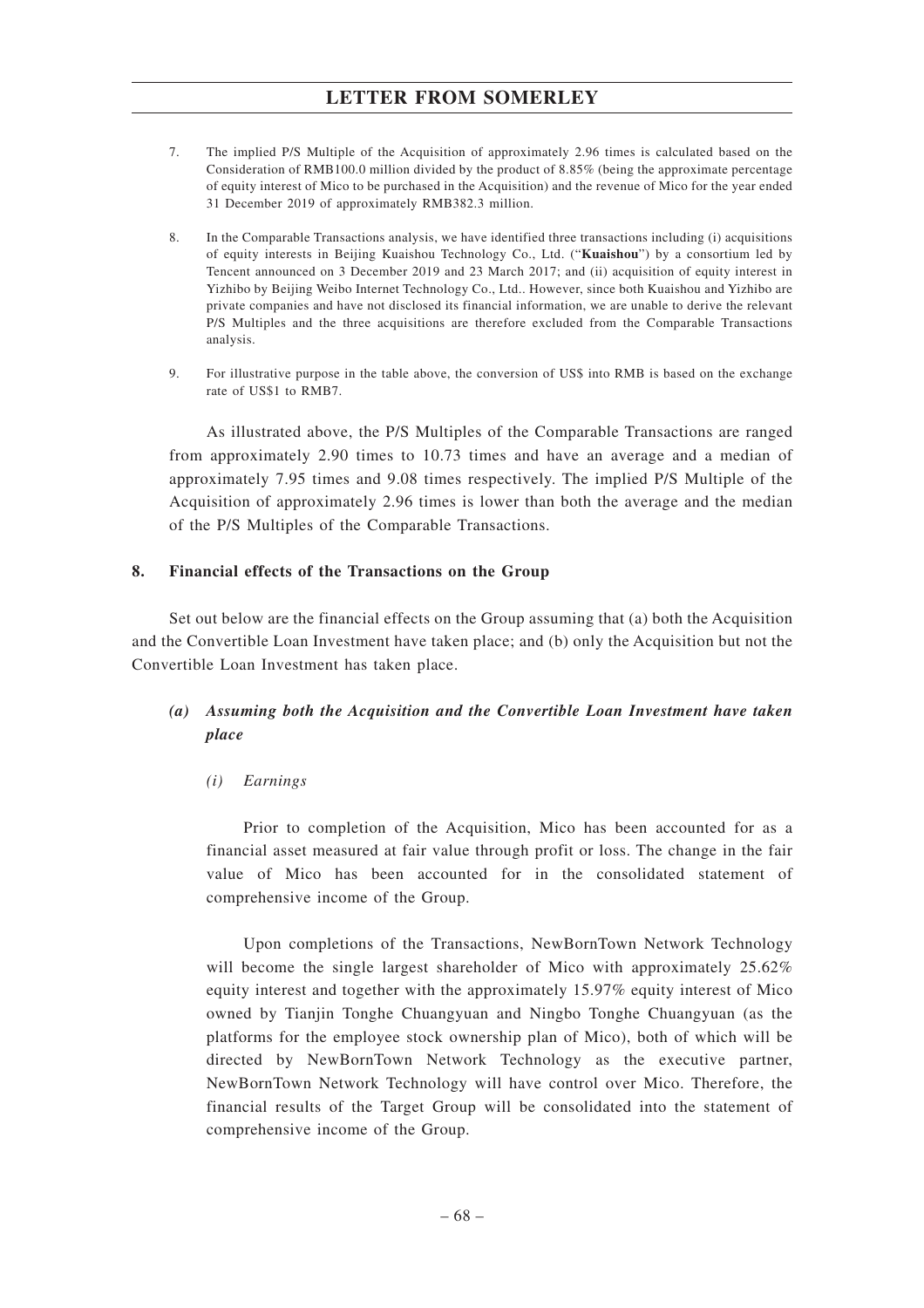On the assumption that the Transactions were completed at the beginning of 2019, the consolidated net profit of the Group attributable to the Shareholders for the year ended 31 December 2019 would be reduced by the fair value gain on the Group's existing investment in Mico of RMB20.3 million. Nevertheless, the reduction would be partly offset as a result of the consolidation of the profit of the Target Group for the year ended 31 December 2019 of approximately RMB27.4 million, of which approximately 25.62% (or 28.60% upon full conversion of the Convertible Loan) would be attributable to the Shareholders while the rest would be attributable to the non-controlling interests of the Target Group.

In addition to the above, as set out in the unaudited pro forma financial information of the Enlarged Group in appendix III to the Circular, on the assumption that completions of the Transactions had taken place on 31 December 2019, the Enlarged Group would have intangible assets of approximately RMB245.5 million, of which approximately RMB241.6 million would be attributable to the intangible assets of the Target Group such as brand name, user base and technology. As these intangible assets will be subject to annual amortisation over a period of three to ten years according to the Group's accounting policies, the consolidated net profit of the Enlarged Group attributable to the Shareholders will also be reduced by the amortisation expense of these intangible assets of up to approximately RMB33.3 million per year based on the assumption above.

Having said the above, it should be noted that the aforesaid fair value gain is non-operating in nature and both the aforesaid fair value gain and the intangible assets amortisation expenses are non-cash items. Therefore, while the absence of the fair value gain and the recognition of intangible assets amortisation expenses will reduce the consolidated net profit of the Enlarged Group attributable to the Shareholders, they will not affect the cash flow of the Enlarged Group.

#### *(ii) NAV*

As mentioned above, upon completions of the Transactions, Mico will become a subsidiary of the Company. Accordingly, the assets and liabilities of Mico will be consolidated into the consolidated balance sheet of the Group.

As set out in the unaudited pro forma financial information of the Enlarged Group in appendix III to the Circular, on the assumption that completions of the Transactions had taken place on 31 December 2019, the Enlarged Group's total assets would be increased from approximately RMB777.6 million, by approximately RMB292.6 million or 37.6%, to approximately RMB1,070.2 million. The increase was mainly attributable to (i) increase in intangible assets (i.e. user base, technology and brand name) of Mico of approximately RMB241.6 million; and (ii) goodwill generated from the Transactions of approximately RMB221.9 million. On the same basis, the Enlarged Group's total liabilities would be increased from approximately RMB143.0 million, by approximately RMB118.2 million or 82.7%, to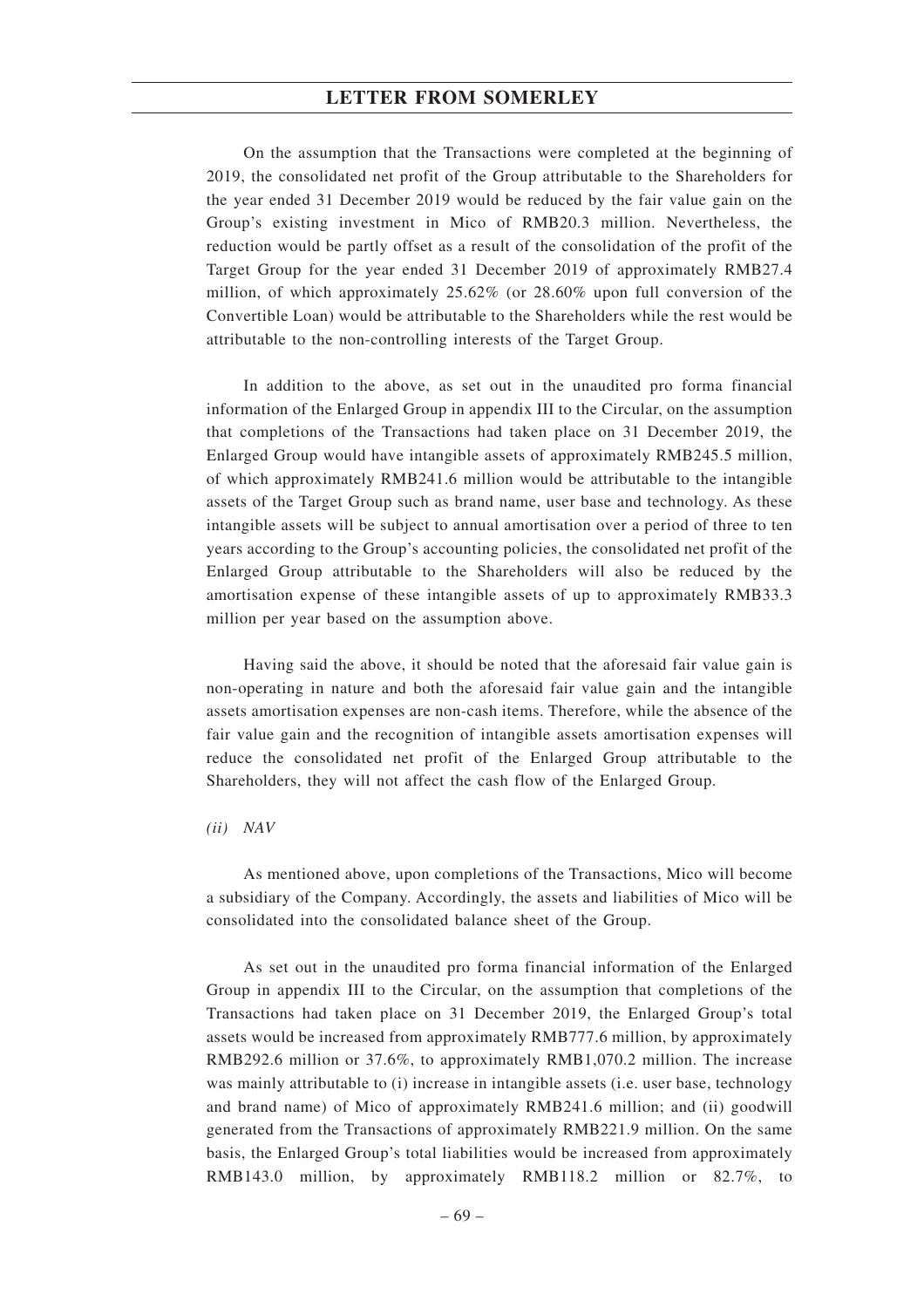approximately RMB261.2 million. The increase was primarily attributable to the consolidation of accounts and other payables of approximately RMB56.9 million and the recognition of deferred tax liabilities of approximately RMB53.7 million in relation to the intangible assets of the Target Group. As a result, the net asset value of the Enlarged Group (inclusive of non-controlling interests) would be increased from approximately RMB634.5 million, by approximately RMB174.5 million or 27.5%, to approximately RMB809.0 million. Excluding the effect of the estimated professional fees of approximately RMB5.9 million (relating to the Transactions), the aforesaid increase in the NAV would be entirely attributable to the noncontrolling interest (i.e. the other shareholders of Mico) and accordingly, there will be no change in the NAV of the Group attributable to the Shareholders as a result of completions of the Transactions.

Assuming the conversion of the Convertible Loan also took place on 31 December 2019, the changes in the total assets, the total liabilities and the net assets (inclusive of non-controlling interests) of the Group would be the same as those stated in the above paragraph. Similar to the above, the increase in the NAV would be largely attributable to the non-controlling interest (i.e. the other shareholders of Mico) and there will be an insignificant increase in the NAV of the Group attributable to the Shareholders as a result of completions of the Transactions and conversion of the Convertible Loan. Further details of the unaudited pro forma financial information of the Enlarged Group are set out in appendix III to this circular.

Shareholders are reminded that the pro forma financial information set out above is for illustrative purpose only. The actual impact on the NAV of the Group shall be determined by reference to the valuation of the assets and liabilities of Mico as at completions of the Transactions.

### *(iii) Gearing*

As at 31 December 2019, the Group's gearing ratio, calculated as total liabilities divided by total assets was 18.4%. As set out in the unaudited pro forma financial information of the Enlarged Group in appendix III to the Circular, on the assumption that completion had taken place on 31 December 2019, the Enlarged Group's gearing ratio would be increased to 24.4%, which was mainly due to the consolidation of accounts and other payables of approximately RMB56.9 million and the recognition of deferred tax liabilities of approximately RMB53.7 million in relation to the intangible assets of the Target Group.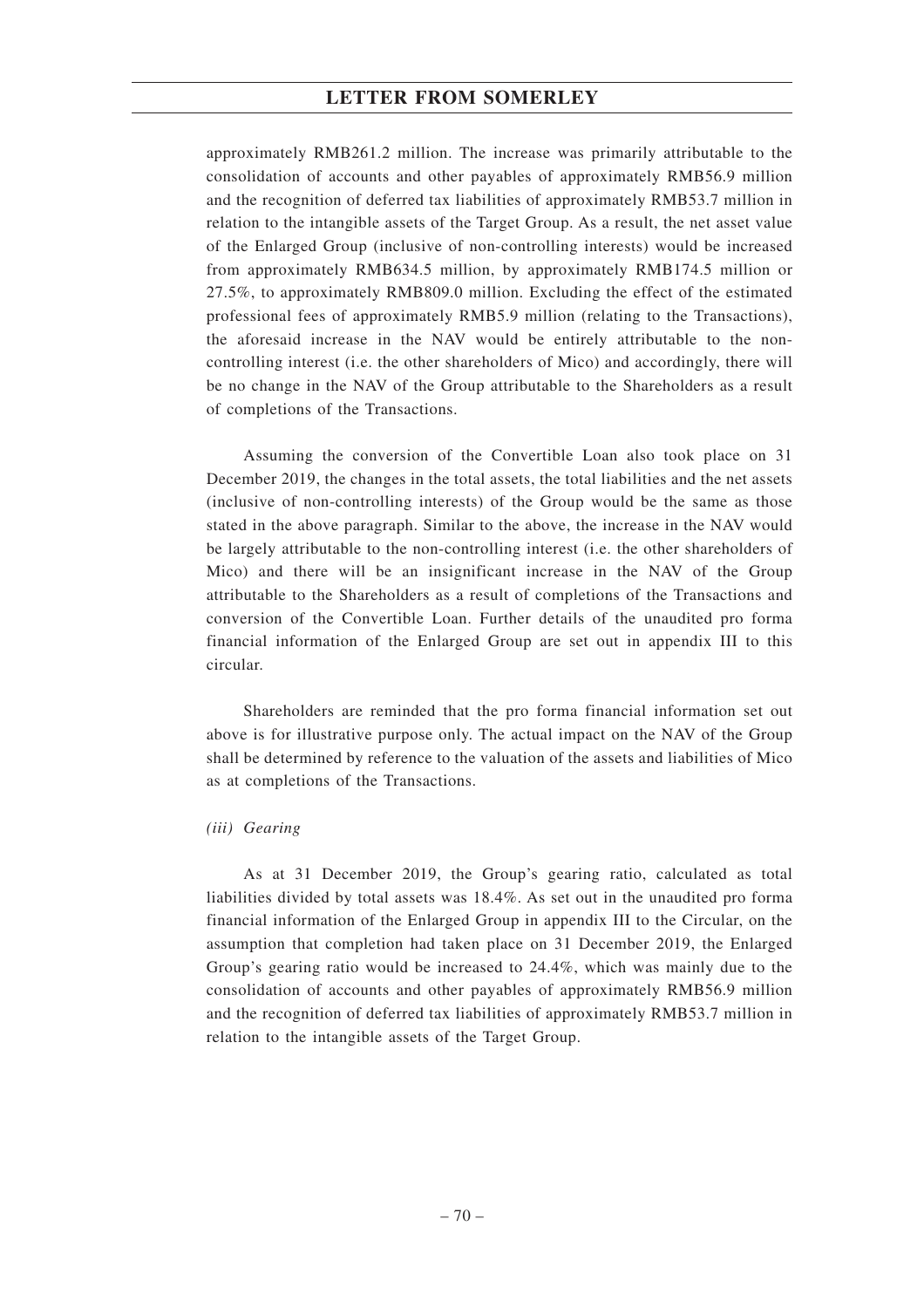# **LETTER FROM SOMERLEY**

### *(iv) Liquidity*

As at 31 December 2019, the Group had cash and cash equivalents of approximately RMB182.9 million, net current assets (i.e. total current assets less total current liabilities) of approximately RMB443.2 million and a current ratio (i.e. total current assets divided by total current liabilities) of approximately 4.4 times.

As set out in the unaudited pro forma financial information of the Enlarged Group in appendix III to the Circular, on the assumption that completions of the Transactions had taken place on 31 December 2019, the Enlarged Group's net current assets would be decreased by approximately RMB73.7 million or 16.6% to approximately RMB369.5 million and the current ratio would be decreased to approximately 2.9 times. The decrease was mainly due to the payment of the Consideration of RMB100.0 million in cash and increased accounts payable in the current liabilities.

# *(b) Assuming only the Acquisition but not the Convertible Loan Investment had been completed*

### *(i) Earnings*

Prior to completion of the Acquisition, the change in the fair value of Mico has been accounted for in the consolidated statement of comprehensive income of the Group. Upon completion of the Acquisition, the Company will hold approximately 25.62% equity interest of Mico. The financial results of Mico will not be consolidated into that of the Group and Mico will be accounted for as an investment in an associate using equity method. Therefore, the financial results of the Target Group will be accounted for by equity accounting in the consolidated statement of comprehensive income of the Group.

On the assumption that the Acquisition was completed at the beginning of 2019, the consolidated net profit of the Group attributable to the Shareholders for the year ended 31 December 2019 would be reduced by the fair value gain on the Group's existing investment in Mico of RMB20.3 million. Nevertheless, the reduction would be partly offset by the recognition of the profit of the Target Group for the year ended 31 December 2019 attributable to the Group, i.e. approximately 25.62% (or 28.60% upon full conversion of the Convertible Loan) of the profit of the Target Group of approximately RMB27.4 million.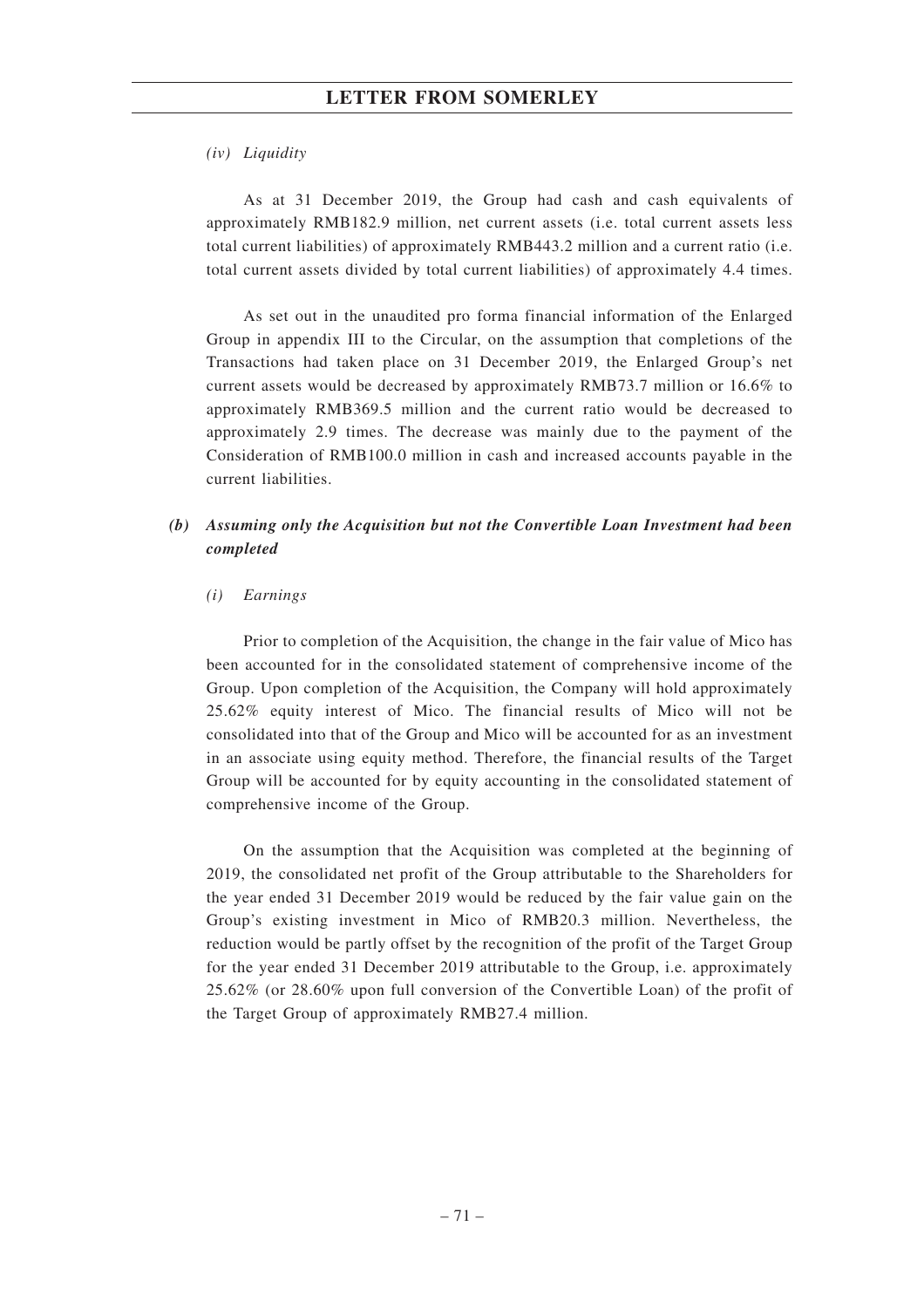### *(ii) NAV*

As set out in the unaudited pro forma financial information of the Enlarged Group in appendix III to the Circular, on the assumption that completion of the Acquisition had taken place on 31 December 2019, the NAV of the Group of approximately RMB634.5 million would remain unchanged since the investment in Mico, currently classified as a Financial Asset, will be reclassified, together with the cash Consideration, as an investment in associate in the consolidated balance sheet of the Group.

### *(iii) Gearing*

As set out in the unaudited pro forma financial information of the Enlarged Group in appendix III to the Circular, on the assumption that completion of the Acquisition had taken place on 31 December 2019, the total assets and total liabilities would remain unchanged, and hence the gearing ratio would also remain unchanged.

## *(iv) Liquidity*

As set out in the unaudited pro forma financial information of the Group in appendix III to the Circular, on the assumption that completion of the Acquisition had taken place on 31 December 2019, the Group's net current assets would be decreased by RMB100.0 million or approximately 22.6% to approximately RMB343.2 million and the current ratio would be decreased to approximately 3.6 times. The decrease was mainly due to the payment of the cash Consideration of RMB100.0 million. Having considered above, the Acquisition will not result in significant illiquidity of the Group.

## **DISCUSSION AND ANALYSIS**

The Group is principally engaged in the provision of mobile application development services and mobile advertising platform services supported by AI technology. The Company operates its business through two segments, namely mobile advertising platform and related business and proprietary applications traffic monetisation business. Since 2015, the Company has started business cooperation with Mico and the strengths of Mico in product development, operations and fast-growing business development had been well perceived by the Company. In particular, with the social networking platform sector expanding rapidly, the operating and financial performances of Mico have seen significant improvement in the most recent three financial years as a result of growing number of user base, number of paid users and number of orders placed by paid users.

By acquiring the strategic stake in Mico, it may provide synergies to the Group's Solo X product matrix and Solo Math mobile advertising platform. It may also help improving Solo X products diversity to facilitate the overall user acquisition, and Mico's successful product localisation experience can help the Company launch more overseas products in the future. As such, the management of the Group expects the Transactions will have positive influence on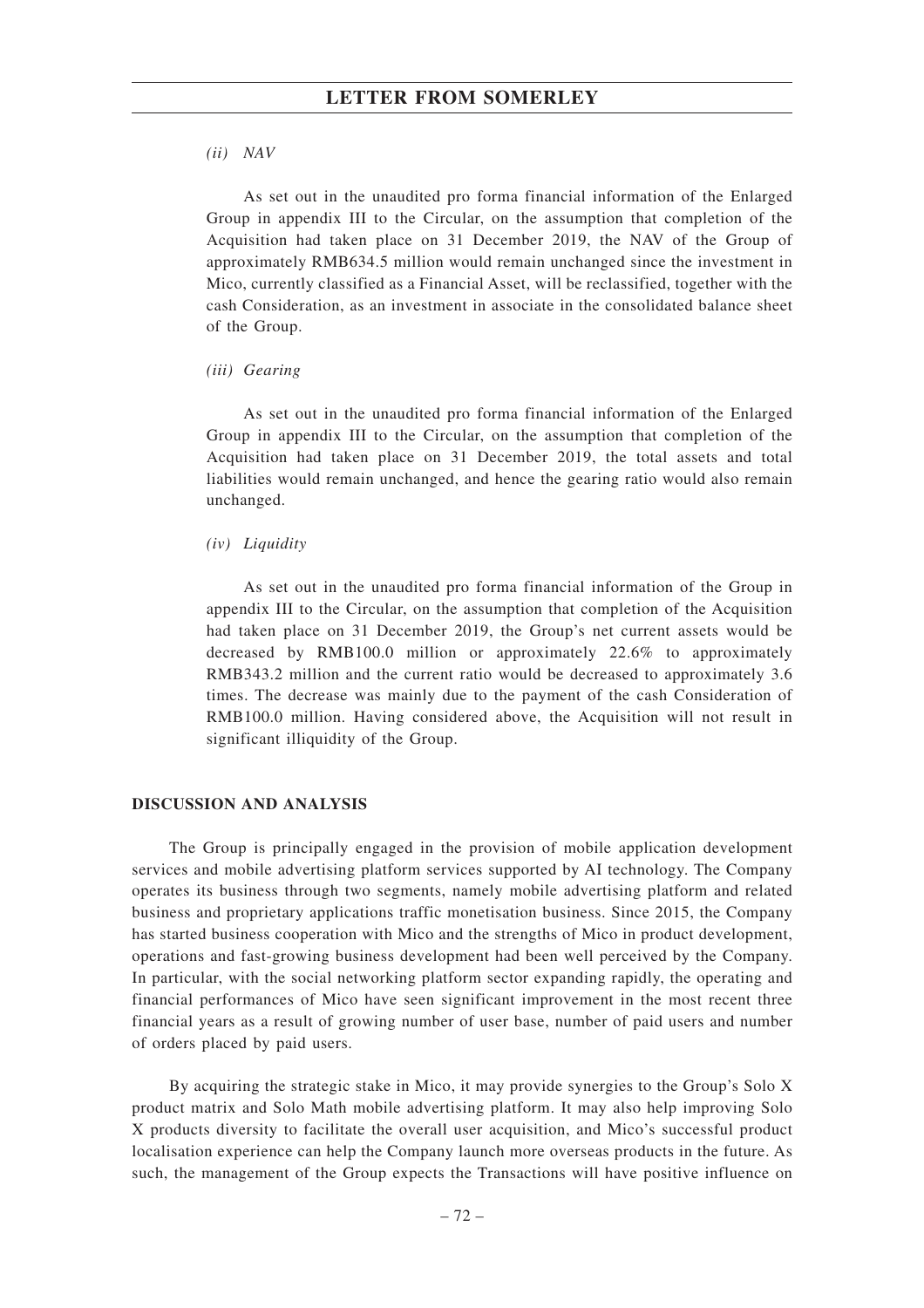# **LETTER FROM SOMERLEY**

the Group's future performance. The management of the Group also expects the financial performance of Mico will keep up with the business development pace in near future, which has been reflected in the revenue forecast of Mico.

The valuation of the approximately 8.85% equity interest of Mico, as appraised by the Independent Valuer, was approximately RMB106 million. The Consideration for the equity transfer of the approximately 8.85% equity interest of Mico is RMB100.0 million, which represents a discount of approximately 5.7% to the appraised value. The valuation methodology adopted by the Independent Valuer in arriving the fair market value of the approximately 8.85% equity interest of Mico is the market approach based on the Leading P/S Multiples, which is considered to be one of the common approaches in the valuation of similar businesses.

We have also reviewed the pricings of the Comparable Transactions and the Comparable Companies. The P/S Multiples of the Comparable Transactions are ranged from approximately 2.90 times to 10.73 times and have an average and a median of approximately 7.95 times and 9.08 times respectively. The P/S Multiples of the Comparable Companies are ranged from approximately 0.59 times to approximately 5.76 times and have an average and a median of approximately 2.40 times and approximately 1.80 times respectively. The implied P/S Multiple of the Acquisition of approximately 2.96 times is lower than the average and the median of the P/S Multiples of Comparable Transactions and higher than the average and median of the P/S Multiples of the Comparable Companies but it is within range of that of the Comparable Companies. The P/E Multiples of the Comparable Companies are ranged from approximately 10.32 times to approximately 55.26 times and have an average and median of approximately 25.79 times and approximately 19.94 times respectively. The implied P/E Multiple for the Acquisition of approximately 41.30 times is higher than the P/E Multiples of the Comparable Companies but it is within range of that of the Comparable Companies. Although the aforesaid analysis may not deduce a result with perfect unity, they still indicate that the Consideration is within the market norm of similar transactions or companies. More importantly, we are of the view that the above analysis of pricings of the Comparable Transactions and the Comparable Companies provide an additional dimension but are not the sole factor for assessing the Consideration. In evaluating the fairness and reasonableness of the Consideration, we have taken a view in totality of all the relevant factors including, in particular the Consideration was primarily determined based on the independent Valuation and represents a discount of approximately 5.7% to the independent appraised value, as well as (i) the findings of the above analysis of pricings of the Comparable Transactions and the Comparable Companies that the Consideration was within the market norm of similar transactions or companies; (ii) Mico's improving financial performance; and (iii) the potential synergies of the Acquisition with the Group's business. Overall, we are of the view that the Consideration is acceptable.

The Convertible Loan Investment provides the Company the opportunity to secure the additional equity interest in Mico at the current pricing and potential upside in the future. The pricing of the Convertible Loan Investment is the same as that of the Acquisition.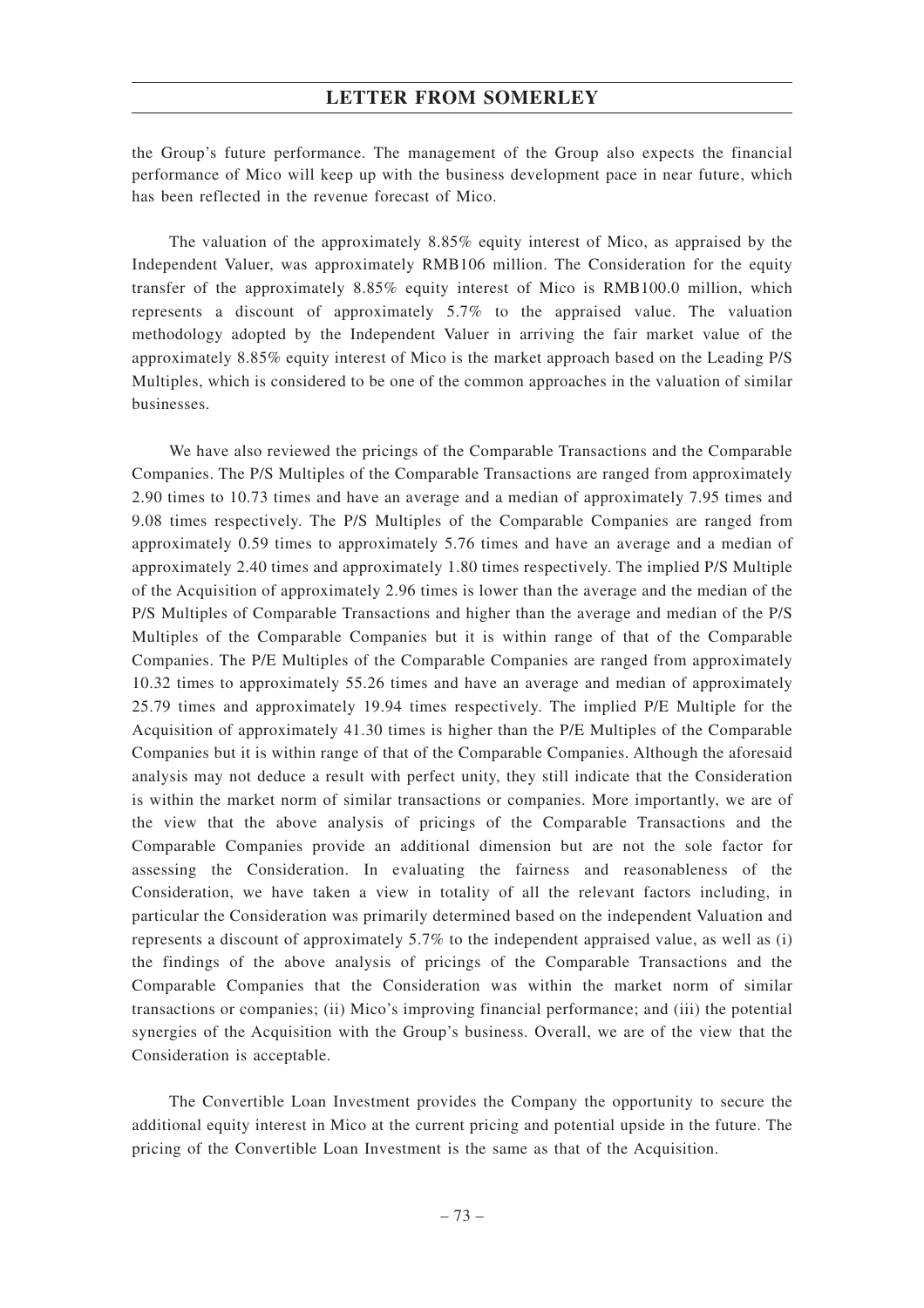# **LETTER FROM SOMERLEY**

Upon completions of the Transactions, NewBornTown Network Technology will have control over Mico, and therefore, the financial results and assets and liabilities of the Target Group will be consolidated into the financial statements of the Group. On the other hand, if only the Acquisition but not the Convertible Loan Investment is completed, NewBornTown Network Technology will not have control over Mico and the Target Group will only be accounted for as an associate of the Group and the financial results and the assets and liabilities of the Target Group will only be equity accounted for in the financial statements of the Group.

The financial performance and financial position of Mico have been improving in the period under review. In the event that Mico's financial performance continues to improve, the Transactions will bring additional earnings to the Enlarged Group and broaden the Group's earnings base. Although the absence of the fair value gain and the recognition of the Target Group's intangible assets amortisation expenses of the Target Group will negatively affect the financial performance of the Enlarged Group, the aforesaid items are non-cash in nature and therefore will not affect the cash flow of the Enlarged Group.

Assuming completions of the Acquisition and/or the Convertible Loan Investment have taken place as at 31 December 2019, the NAV of the Group attributable to the Shareholders would remain unchanged. Also, except for the scenario that only the Acquisition completed, both the gearing and the liquidity of the Group would be slightly deteriorated but they would be still at healthy levels. Having considered the above, we are of the view that the financial impact of the Transactions to the Group is acceptable.

### **OPINION AND RECOMMENDATION**

Having considered the above principal factors and reasons, we consider that the Acquisition and the Convertible Loan Investment, though not in the ordinary and usual course of business of the Group, are in the interests of the Company and the Shareholders as a whole, and that the terms of the Equity Transfer Agreement and the Convertible Loan Investment Agreement are on normal commercial terms and fair and reasonable so far as the Independent Shareholders are concerned. We therefore advise the Independent Board Committee to recommend, and we ourselves recommend, the Independent Shareholders to approve the relevant resolutions to be proposed at the EGM.

> Yours faithfully, for and on behalf of **SOMERLEY CAPITAL LIMITED Danny Cheng** *Director*

*Mr. Danny Cheng is a licensed person registered with the Securities and Futures Commission and as a responsible officer of Somerley to carry out Type 1 (dealing in securities) and Type 6 (advising on corporate finance) regulated activities under the SFO and has over 10 years of experience in corporate finance industry.*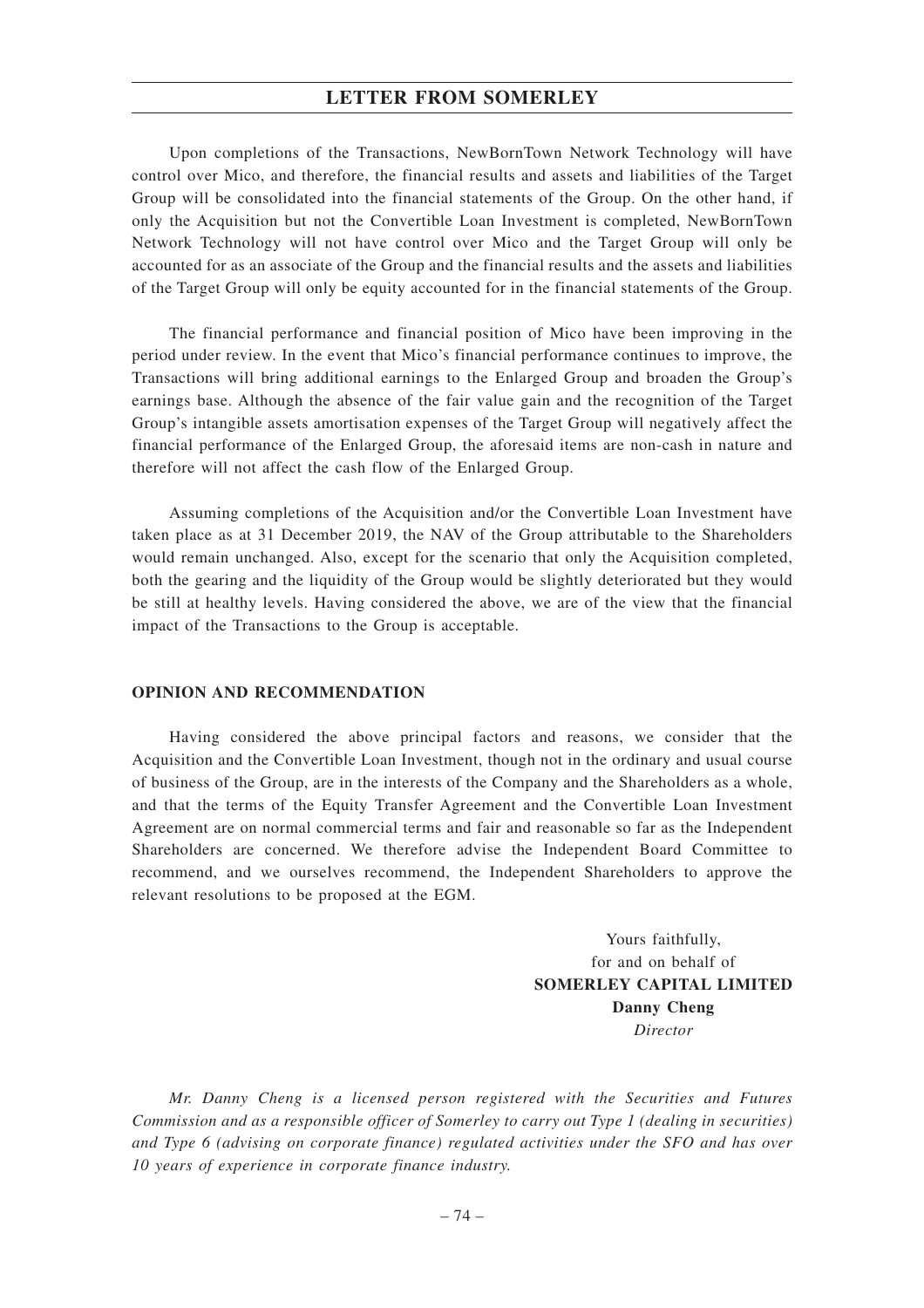# **1. FINANCIAL INFORMATION OF THE GROUP**

The financial information of the Group for each of the three years ended 31 December 2017, 2018 and 2019 are disclosed in the following documents which have been published on the website of the Stock Exchange at www.hkexnews.hk and the Company's website at www.newborntown.com/en/:

- (i) Annual report of the Company for the year ended 31 December 2019 published on 28 April 2020 (pages 76 to 161) https://www1.hkexnews.hk/listedco/listconews/sehk/2020/0428/2020042800756.pdf
- (ii) Prospectus of the Company published on 17 December 2019 (pages I-1 to I-69) https://www1.hkexnews.hk/listedco/listconews/sehk/2019/1217/2019121700043.pdf

# **2. INDEBTEDNESS**

## **Borrowings**

As of 30 April 2020, the Enlarged Group had bank overdrafts of RMB0.2 million. As of 30 April 2020, the Enlarged Group did not have any bank borrowings and bank facilities.

## **Lease Liabilities**

The Enlarged Group's lease liabilities represent the obligation to make future payments in relation to the lease of our office building. Lease contracts are typically made for fixed periods with fixed lease payments. Lease terms are negotiated on an individual basis and do not impose any covenants, while leased assets may not be used as security for borrowing purposes. As of 30 April 2020, the Enlarged Group recorded lease liabilities of RMB6.8 million.

The following tables set forth a breakdown of our lease liabilities by current and non-current portions and the effective interest rate as of 30 April 2020:

| As of 30 April 2020<br>(RMB'000)           |
|--------------------------------------------|
| 4,570<br>2,272                             |
| 6,842                                      |
| For the four months<br>ended 30 April 2020 |
| $4.75\%$                                   |
|                                            |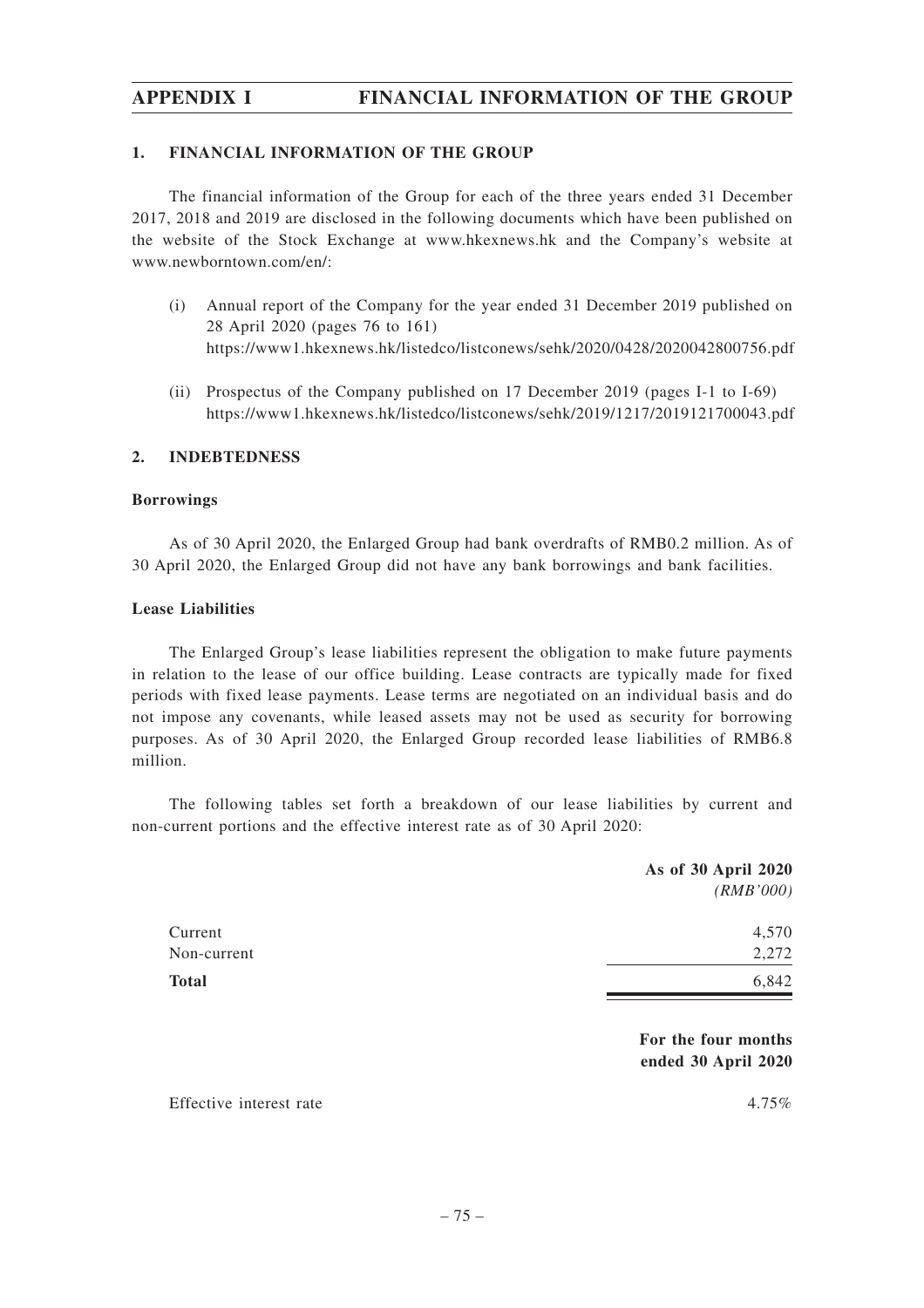## **Contingent Liabilities**

As of 30 April 2020, the Enlarged Group did not have any material contingent liabilities or guarantees.

### **Off-balance Sheet Commitments and Arrangements**

As of 30 April 2020, the Enlarged Group did not have any material off-balance sheet commitments or arrangements.

Save as disclosed, the Enlarged Group did not have any bank loans or other borrowings, or any loan capital issued and outstanding or agreed to be issued, borrowings or similar indebtedness, liabilities under acceptance or acceptance credits, debentures, mortgages, charges, hire purchases or finance lease commitments, guarantees or other material contingent liabilities as of 30 April 2020, being the latest practicable date for our statement of indebtedness.

# **3. WORKING CAPITAL**

The Directors are of the opinion that taking into account the cash flows generated from the operating activities, the financial resources available to the Enlarged Group including internally generated funds, the effect of the Acquisition and the Convertible Loan Investment, the working capital available to the Enlarged Group is sufficient for the Enlarged Group's requirements for at least 12 months from the date of this circular.

## **4. MATERIAL ADVERSE CHANGE**

The Directors confirm that, as at the Latest Practicable Date, there is no material adverse change in the financial or trading position of the Group since 31 December 2019, being the date to which the latest published audited financial results of the Company were made up.

## **5. FINANCIAL AND TRADING PROSPECTS OF THE ENLARGED GROUP**

The Company is a fast-growing global AI information distribution platform, developing mobile applications and providing mobile advertising platform services based on AI technology. Based on two core businesses, we have established a large-scale global traffic ecosystem, accumulated abundant data on user behaviour. As a result, we have the ability to "Traffic +" in different vertical segments, and have practiced in core circuits such as games and social networks, which provides more possibility for beefing up our fast growth in the future.

The Company started business cooperation with Mico in 2015. Mico is a private company which provides a social networking platform with users from more than 150 countries and regions. Through years of cooperation, the Company obtained a deeper understanding of Mico's strengths in product development and operation, as well as its fast-growing business development, and the Company believe in Mico's competitive strengths in technology, data and user acquisition. The Company believe that through the Acquisition and the Convertible Loan Investment and by controlling Mico, Mico's popularity in its target regions such as the Middle East, Southeast Asia and North America will be further strengthened by utilizing the loan under the Convertible Loan Investment Agreement and leverage on the Company's experiences and understanding in overseas markets and our listing platform for potential capital and financing resources.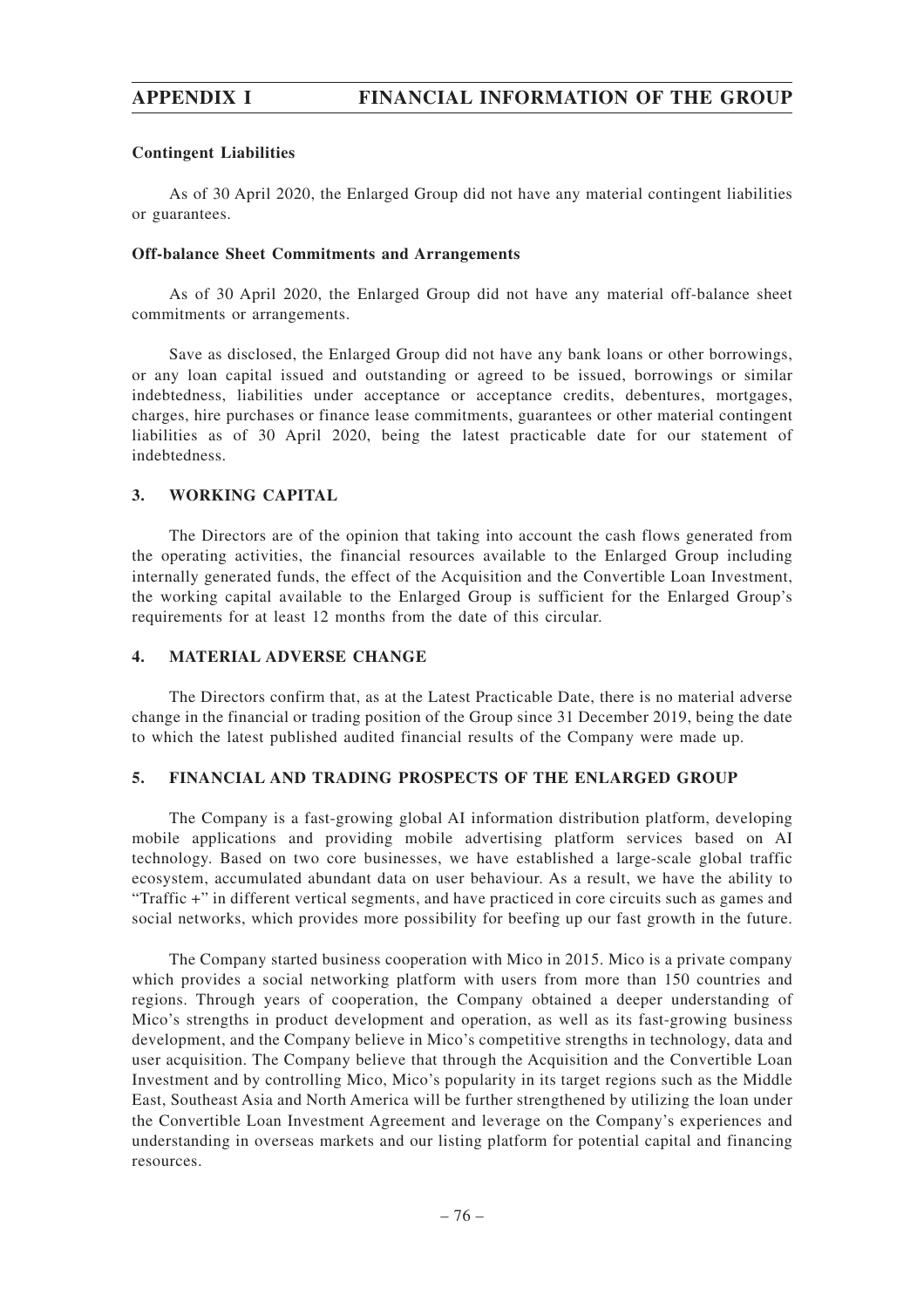*The following is the text of a report received from the Target Company's reporting accountants, KPMG, Certified Public Accountants, Hong Kong, for the purpose of incorporation in this circular.*



# **ACCOUNTANTS' REPORT ON HISTORICAL FINANCIAL INFORMATION OF BEIJING MICO WORLD TECHNOLOGY CO., LTD. TO THE DIRECTORS OF NEWBORN TOWN INC.**

# **Introduction**

We report on the historical financial information of 北京米可世界科技有限公司 (Beijing Mico World Technology Co., Ltd.<sup>#</sup>) (the "Target Company") and its subsidiaries (together, the "Target Group") set out on pages 79 to 122, which comprises the consolidated statements of financial position of the Target Group as at 31 December 2017, 2018 and 2019, and the consolidated statements of profit or loss, the consolidated statements of profit or loss and other comprehensive income, the consolidated statements of changes in equity and the consolidated statements of cash flows, for each of the years ended 31 December 2017, 2018 and 2019 (the "Relevant Periods"), and a summary of significant accounting policies and other explanatory information (together, the "Historical Financial Information"). The Historical Financial Information set out on pages 79 to 122 forms an integral part of this report, which has been prepared for inclusion in the circular of Newborn Town Inc. (the "Company") dated 11 June 2020 (the "Circular") in connection with the proposed acquisition of 8.85% equity interest in the Target Company.

### **Directors' responsibility for Historical Financial Information**

The directors of the Company are responsible for the preparation of the Historical Financial Information that gives a true and fair view in accordance with the basis of preparation and presentation set out in Note 1 to the Historical Financial Information.

The Underlying Financial Statements of the Target Group as defined on page 79, on which the Historical Financial Information is based, were prepared by the directors of the Target Company. The directors of the Target Company are responsible for the preparation of the Underlying Financial Statements that give a true and fair view in accordance with International Financial Reporting Standards issued by the International Accounting Standards Board ("IASB"), and for such internal control as the directors of the Target Company determine is necessary to enable the preparation of the Underlying Financial Statements that are free from material misstatement, whether due to fraud or error.

<sup>#</sup> English translation for identification purpose only.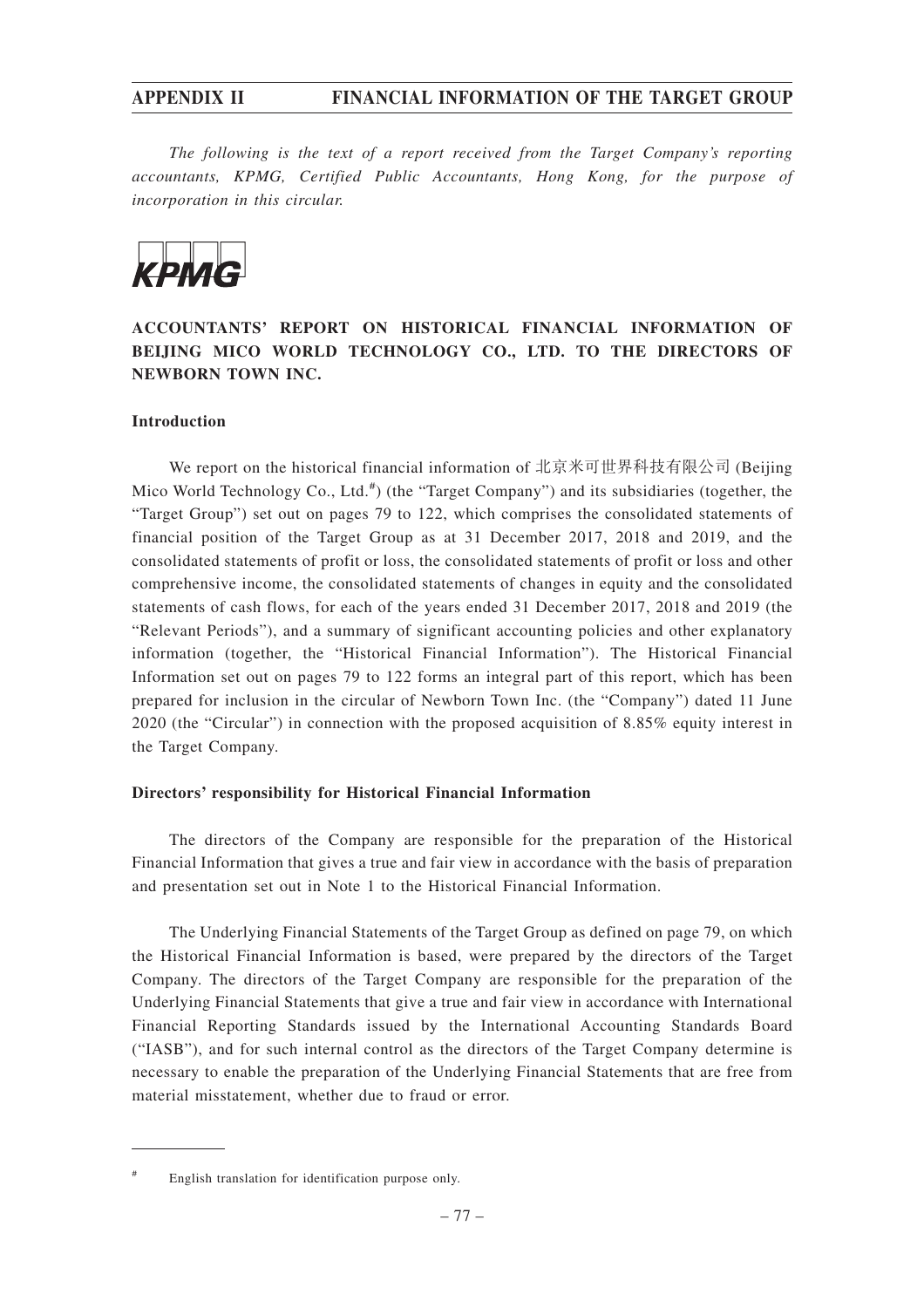### **Reporting accountants' responsibility**

Our responsibility is to express an opinion on the Historical Financial Information and to report our opinion to you. We conducted our work in accordance with Hong Kong Standard on Investment Circular Reporting Engagements 200 "Accountants' Reports on Historical Financial Information in Investment Circulars" issued by the HKICPA. This standard requires that we comply with ethical standards and plan and perform our work to obtain reasonable assurance about whether the Historical Financial Information is free from material misstatement.

Our work involved performing procedures to obtain evidence about the amounts and disclosures in the Historical Financial Information. The procedures selected depend on the reporting accountants' judgement, including the assessment of risks of material misstatement of the Historical Financial Information, whether due to fraud or error. In making those risk assessments, the reporting accountants consider internal control relevant to the entity's preparation of Historical Financial Information that gives a true and fair view in accordance with the basis of preparation and presentation set out in Note 1 to the Historical Financial Information in order to design procedures that are appropriate in the circumstances, but not for the purpose of expressing an opinion on the effectiveness of the entity's internal control. Our work also included evaluating the appropriateness of accounting policies used and the reasonableness of accounting estimates made by the directors, as well as evaluating the overall presentation of the Historical Financial Information.

We believe that the evidence we have obtained is sufficient and appropriate to provide a basis for our opinion.

### **Opinion**

In our opinion, the Historical Financial Information gives, for the purpose of the accountants' report, a true and fair view of the Target Group's financial position as at 31 December 2017, 2018 and 2019, and of the Target Group's financial performance and cash flows for the Relevant Periods in accordance with the basis of preparation and presentation set out in Note 1 to the Historical Financial Information.

# **Report on matters under the Rules Governing the Listing of Securities on The Stock Exchange of Hong Kong Limited**

### *Adjustments*

In preparing the Historical Financial Information, no adjustments to the Underlying Financial Statements as defined on page 79 have been made.

## **KPMG**

*Certified Public Accountants* 8th Floor, Prince's Building 10 Chater Road Central, Hong Kong

11 June 2020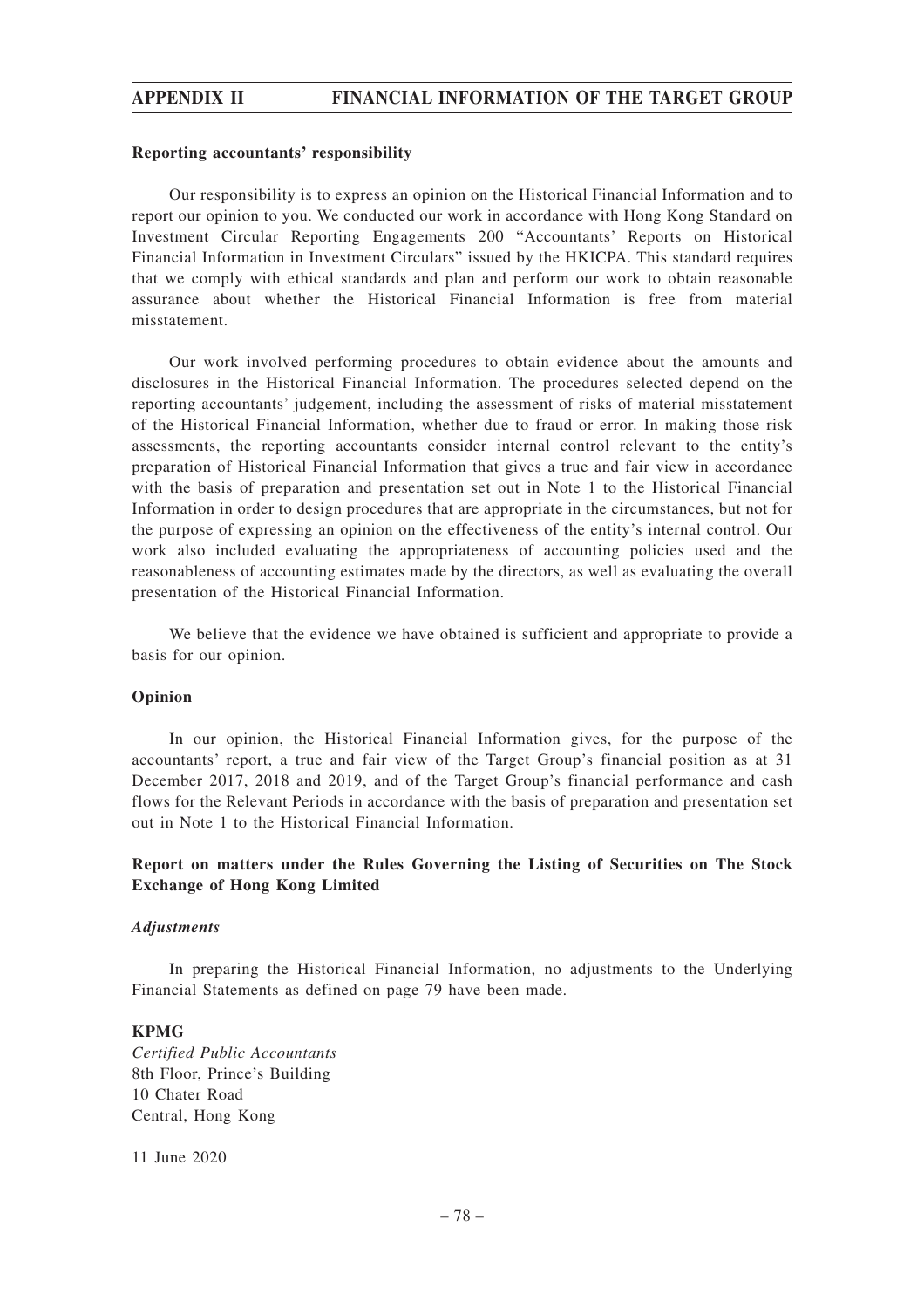## **HISTORICAL FINANCIAL INFORMATION**

Set out below is the Historical Financial Information which forms an integral part of this accountants' report.

The consolidated financial statements of the Target Group for the Relevant Periods, on which the Historical Financial Information is based, were audited by KPMG Huazhen LLP in accordance with Hong Kong Standards on Auditing issued by the HKICPA (the "Underlying Financial Statements").

## **CONSOLIDATED STATEMENTS OF PROFIT OR LOSS**

*(Expressed in Renminbi ("RMB"))*

|                                                          | <b>Years ended 31 December</b> |                |                |            |  |
|----------------------------------------------------------|--------------------------------|----------------|----------------|------------|--|
|                                                          | <b>Note</b>                    | 2017           | 2018           | 2019       |  |
|                                                          |                                | <i>RMB'000</i> | <b>RMB'000</b> | RMB'000    |  |
| Revenue                                                  | $\overline{4}$                 | 57,599         | 211,146        | 382,308    |  |
| Cost of sales                                            |                                | (126, 817)     | (204, 331)     | (315, 620) |  |
| Gross (loss)/profit                                      |                                | (69,218)       | 6,815          | 66,688     |  |
| Other (loss)/income                                      | 5                              | (178)          | 1,216          | 4,951      |  |
| Selling and marketing expenses                           |                                | (8,039)        | (4,381)        | (11, 045)  |  |
| Research and development expenses                        |                                | (8,617)        | (9,997)        | (15,007)   |  |
| General and administrative expenses                      |                                | (44, 074)      | (8,053)        | (11, 733)  |  |
| (Loss)/profit from operations                            |                                | (130, 126)     | (14, 400)      | 33,854     |  |
| Finance costs                                            | 6(a)                           | (220)          | (187)          | (123)      |  |
| (Loss)/profit before taxation                            | 6                              | (130, 346)     | (14, 587)      | 33,731     |  |
| Income tax                                               | 7                              | 15,545         | (1,794)        | (6,372)    |  |
| (Loss)/profit for the year                               |                                |                |                |            |  |
| attributable to the equity<br>shareholders of the Target |                                |                |                |            |  |
| Company                                                  |                                | (114, 801)     | (16,381)       | 27,359     |  |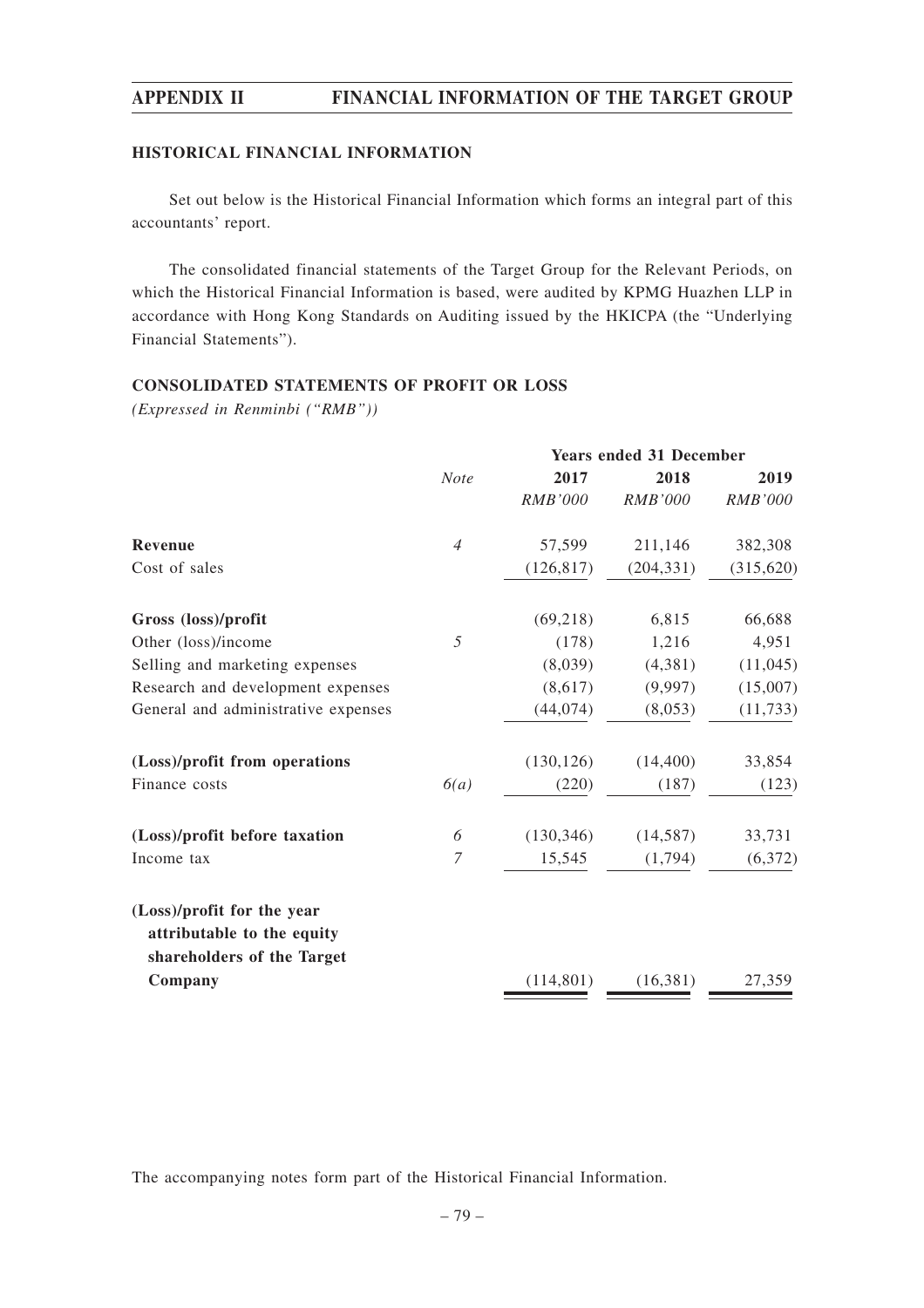# **CONSOLIDATED STATEMENTS OF PROFIT OR LOSS AND OTHER COMPREHENSIVE INCOME**

*(Expressed in RMB)*

|                                                                  | <b>Years ended 31 December</b> |                                 |                |  |
|------------------------------------------------------------------|--------------------------------|---------------------------------|----------------|--|
|                                                                  | 2017                           | 2018                            | 2019           |  |
|                                                                  | <i>RMB'000</i>                 | <i>RMB'000</i>                  | <i>RMB'000</i> |  |
| (Loss)/profit for the year                                       |                                | $(114,801)$ $(16,381)$ $27,359$ |                |  |
| Other comprehensive income for the year                          |                                |                                 |                |  |
| (after tax)                                                      |                                |                                 |                |  |
| Item that may be reclassified subsequently to<br>profit or loss: |                                |                                 |                |  |
| - Exchange differences on translation of                         |                                |                                 |                |  |
| financial statements into presentation                           |                                |                                 |                |  |
| currency                                                         | 9,113                          | (6,579)                         | 256            |  |
| Total comprehensive income for the year                          |                                |                                 |                |  |
| attributable to the shareholders of the                          |                                |                                 |                |  |
| <b>Target Company</b>                                            | (105,688)                      | (22,960)                        | 27,615         |  |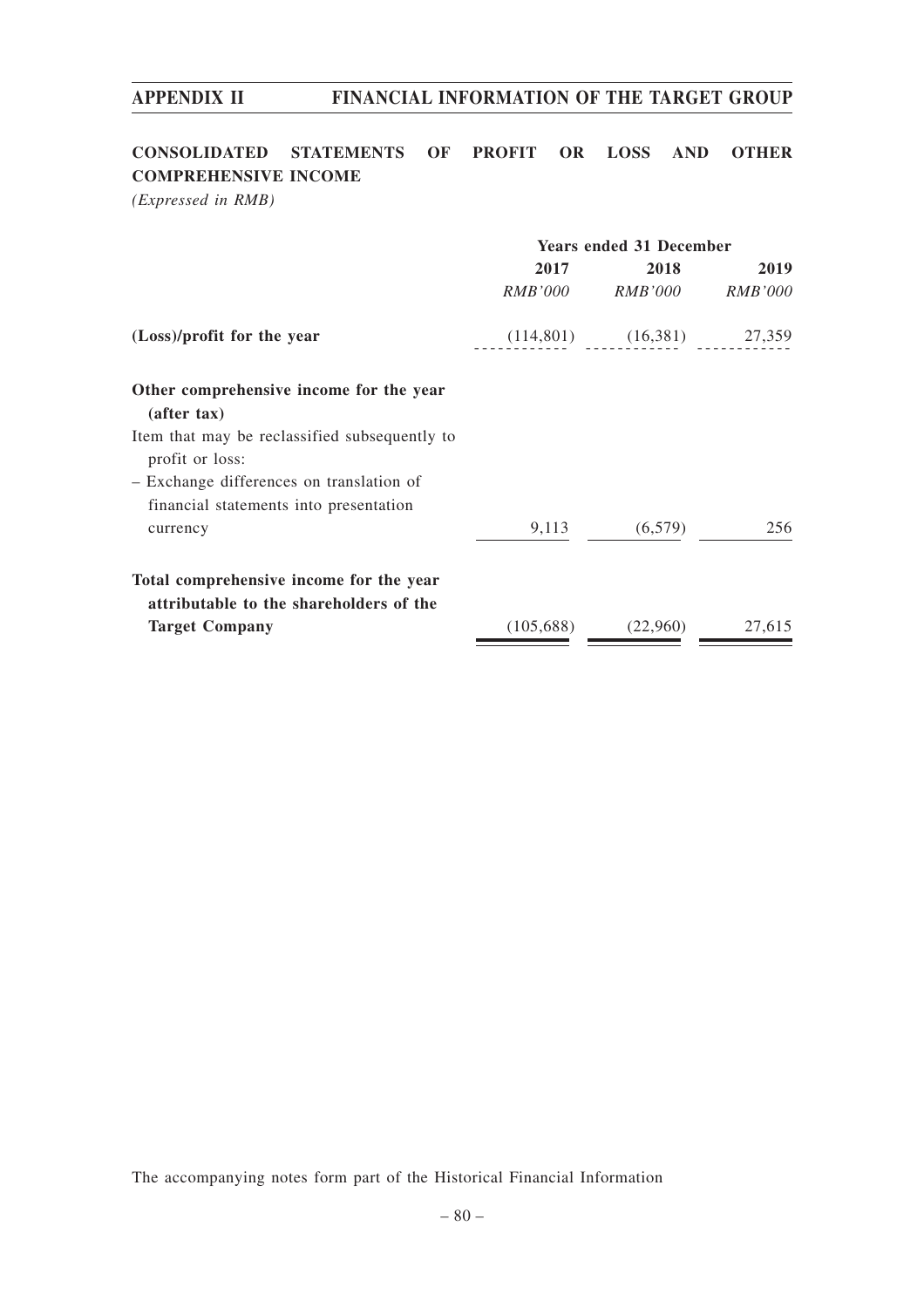# **CONSOLIDATED STATEMENTS OF FINANCIAL POSITION**

*(Expressed in RMB)*

|                                                     |             | At 31 December |                         |                |  |
|-----------------------------------------------------|-------------|----------------|-------------------------|----------------|--|
|                                                     | <b>Note</b> | 2017           | 2018                    | 2019           |  |
|                                                     |             | <i>RMB'000</i> | <b>RMB'000</b>          | <b>RMB'000</b> |  |
|                                                     |             |                |                         |                |  |
| <b>Non-current assets</b><br>Property and equipment | 8           | 7,223          | 4,949                   | 3,219          |  |
| Intangible assets                                   | 9           | 31,786         | 28,150                  | 24,764         |  |
| Goodwill                                            | 10          |                | 139,456 139,456         | 139,456        |  |
| Deferred tax assets                                 | 18(b)       | 28,642         | 26,320                  | 19,794         |  |
|                                                     |             |                |                         |                |  |
|                                                     |             |                | 207,107 198,875 187,233 |                |  |
|                                                     |             |                |                         |                |  |
| <b>Current assets</b>                               |             |                |                         |                |  |
| Accounts and other receivables                      | 12          |                | 25,866 31,112 47,078    |                |  |
| Non-equity investments                              | 13          | 1,729          | 393                     | 3,341          |  |
| Cash and cash equivalents                           | 14          | 334            | 10,137 17,109           | 39,353         |  |
| Restricted bank deposits                            |             |                | 351                     | 359            |  |
|                                                     |             | 38,066         | 48,965                  | 90,131         |  |
|                                                     |             |                |                         |                |  |
| <b>Current liabilities</b>                          |             |                |                         |                |  |
| Accounts and other payables                         | 15          |                | 130,361 157,991 50,968  |                |  |
| Lease liability                                     | 16          |                | 2,224 1,548             | 1,606          |  |
| Contract liability                                  | 17          |                | 2,672 3,122 4,924       |                |  |
| Income tax payable                                  | 18(a)       |                |                         | 384            |  |
|                                                     |             |                |                         |                |  |
|                                                     |             | 135,257        | 162,661                 | 57,882         |  |
| Net current (liabilities)/assets                    |             | (97, 191)      | (113,696)               | 32,249         |  |
|                                                     |             |                |                         |                |  |
| Total assets less current liabilities               |             | 109,916        | 85,179                  | 219,482        |  |
|                                                     |             |                |                         |                |  |
| <b>Non-current liabilities</b>                      |             |                |                         |                |  |
| Deferred tax liability                              | 18(b)       | 6,895          | 6,350                   | 5,835          |  |
| Lease liability                                     | 16          | 2,728          | 1,496                   | 564            |  |
|                                                     |             | 9,623          | 7,846                   | 6,399          |  |
|                                                     |             |                |                         |                |  |
| <b>NET ASSETS</b>                                   |             | 100,293        | 77,333                  | 213,083        |  |
|                                                     |             |                |                         |                |  |
| <b>EQUITY</b>                                       |             |                |                         |                |  |
| Paid-in capital                                     | 20          | 2,140          | 2,140                   | 2,390          |  |
| Reserves                                            | 20          | 98,153         | 75,193                  | 210,693        |  |
|                                                     |             |                |                         |                |  |
| <b>TOTAL EQUITY</b>                                 |             | 100,293        | 77,333                  | 213,083        |  |
|                                                     |             |                |                         |                |  |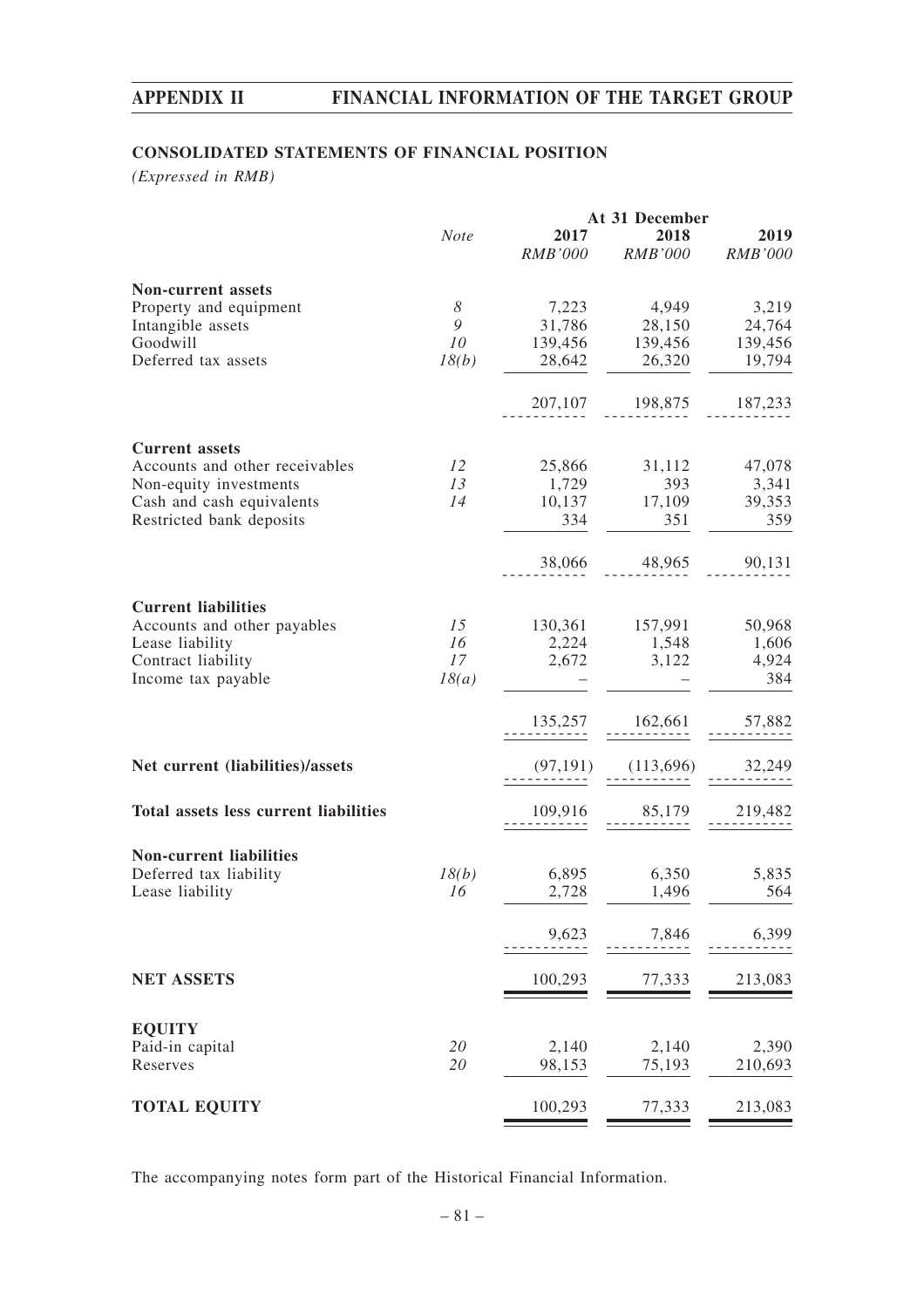# **CONSOLIDATED STATEMENTS OF CHANGES IN EQUITY**

*(Expressed in RMB)*

|                                                               |                 |                    | Share-based                                                                                                                                                |                      |                      |              |
|---------------------------------------------------------------|-----------------|--------------------|------------------------------------------------------------------------------------------------------------------------------------------------------------|----------------------|----------------------|--------------|
|                                                               | Paid-in         | Capital            | compensation                                                                                                                                               |                      | Exchange Accumulated | <b>Total</b> |
|                                                               | capital         | reserve            | reserve                                                                                                                                                    | reserve              | loss                 | equity       |
|                                                               | RMB'000         | RMB'000            | RMB'000                                                                                                                                                    | RMB'000              | RMB'000              | RMB'000      |
|                                                               | (Note $20(a)$ ) | (Note $20(b)(i)$ ) | (Note $20(b)(ii)$ )                                                                                                                                        | (Note $20(b)(iii)$ ) |                      |              |
| Balance at 1 January 2017                                     | 890             | 101,710            |                                                                                                                                                            | (5,863)              | (104, 048)           | (7,311)      |
| Changes in equity for 2017:                                   |                 |                    |                                                                                                                                                            |                      |                      |              |
| Loss for the year                                             |                 |                    |                                                                                                                                                            |                      | (114, 801)           | (114, 801)   |
| Other comprehensive income                                    |                 |                    |                                                                                                                                                            | 9,113                |                      | 9,113        |
| Total comprehensive income                                    |                 |                    | and the state of the state of the state.<br>The state of the state of the state of the state of the state of the state of the state of the state of the st | 9,113                | (114,801)            | (105, 688)   |
| Issuance of shares for a business                             |                 |                    |                                                                                                                                                            |                      |                      |              |
| combination (Note $11(a)$ )<br>Shares granted under the share | 1,250           | 141,750            |                                                                                                                                                            |                      |                      | 143,000      |
| incentive plan                                                |                 |                    | 70,292                                                                                                                                                     |                      |                      | 70,292       |
|                                                               | 1,250           | 141,750            | 70,292                                                                                                                                                     |                      |                      | 213,292      |
| Balance at 31 December 2017                                   |                 |                    |                                                                                                                                                            |                      |                      |              |
| and 1 January 2018                                            |                 | 2,140 243,460      |                                                                                                                                                            | 70,292<br>3,250      | (218, 849)           | 100,293      |
| Changes in equity for 2018:                                   |                 |                    |                                                                                                                                                            |                      |                      |              |
| Loss for the year                                             |                 |                    |                                                                                                                                                            |                      | (16,381)             | (16,381)     |
| Other comprehensive income                                    |                 |                    |                                                                                                                                                            | (6,579)              |                      | (6,579)      |
| Total comprehensive income                                    |                 |                    |                                                                                                                                                            | (6, 579)             | (16,381)             | (22,960)     |
| <b>Balance at 31 December 2018</b>                            |                 |                    |                                                                                                                                                            |                      |                      |              |
| and 1 January 2019                                            | 2,140           | 243,460            | 70,292                                                                                                                                                     | (3,329)              | (235, 230)           | 77,333       |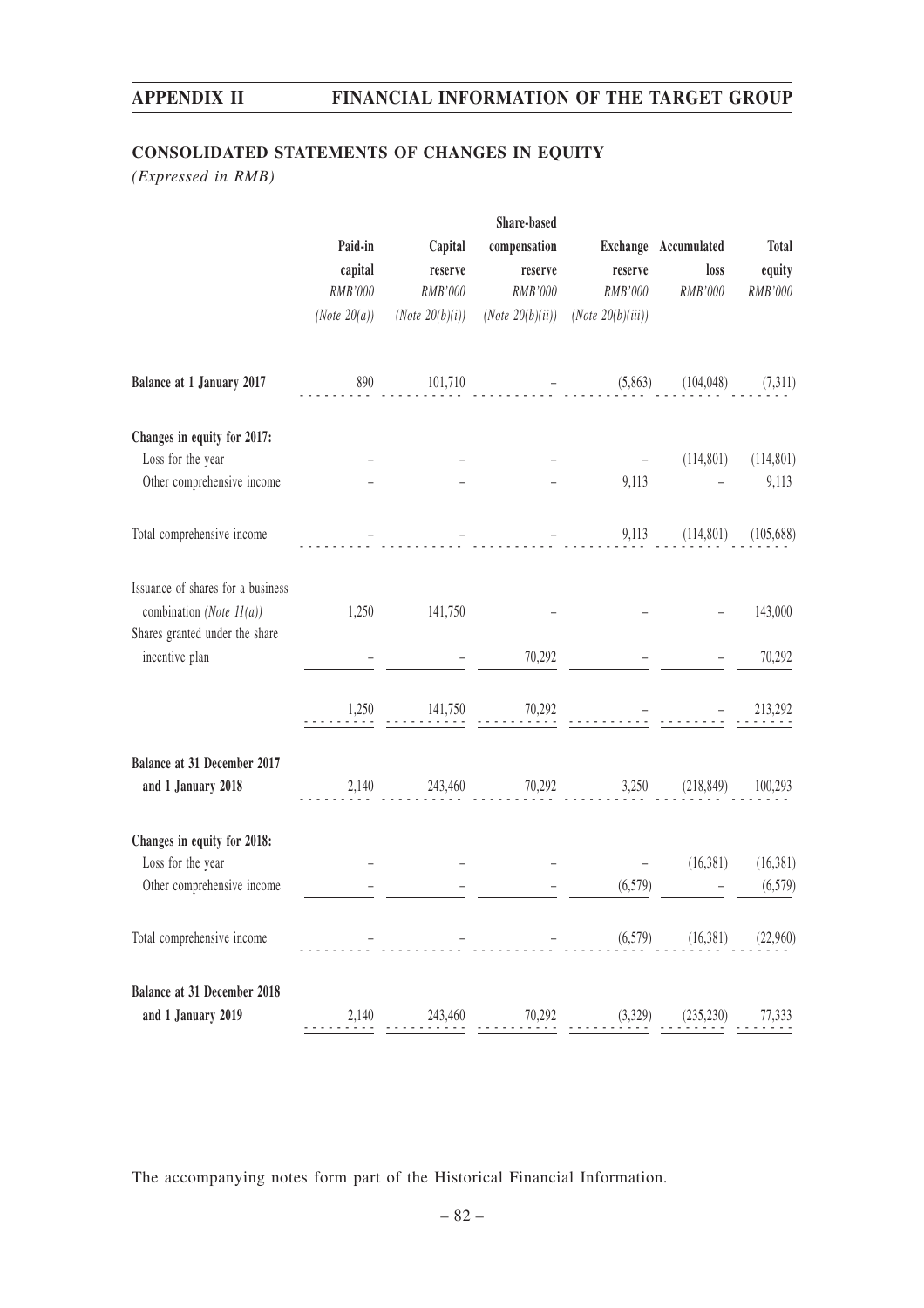|                                                              |                 |                            | Share-based         |                      |                      |         |
|--------------------------------------------------------------|-----------------|----------------------------|---------------------|----------------------|----------------------|---------|
|                                                              | Paid-in         | Capital                    | compensation        |                      | Exchange Accumulated | Total   |
|                                                              | capital         | reserve                    | reserve             | reserve              | loss                 | equity  |
|                                                              | RMB'000         | RMB'000                    | RMB'000             | RMB'000              | RMB'000              | RMB'000 |
|                                                              | (Note $20(a)$ ) | ( <i>Note</i> $20(b)(i)$ ) | (Note $20(b)(ii)$ ) | (Note $20(b)(iii)$ ) |                      |         |
| <b>Balance at 1 January 2019</b>                             | 2,140           | 243,460                    | 70,292              | (3,329)              | (235, 230)           | 77,333  |
| Changes in equity for 2019:                                  |                 |                            |                     |                      |                      |         |
| Profit for the year                                          |                 |                            |                     |                      | 27,359               | 27,359  |
| Other comprehensive income                                   |                 |                            |                     | 256                  |                      | 256     |
| Total comprehensive income                                   |                 |                            |                     | 256                  | 27,359               | 27,615  |
| Issuance of shares for capital<br>injection (Notes 20(a) and |                 |                            |                     |                      |                      |         |
| 20(b)(i)                                                     | 250             | 99,750                     |                     |                      |                      | 100,000 |
| Shares granted under the share                               |                 |                            |                     |                      |                      |         |
| incentive plan                                               |                 |                            | 8,135               |                      |                      | 8,135   |
|                                                              | 250             | 99,750                     | 8,135               |                      |                      | 108,135 |
| Balance at 31 December 2019                                  | 2,390           | 343,210                    | 78,427              | (3,073)              | (207, 871)           | 213,083 |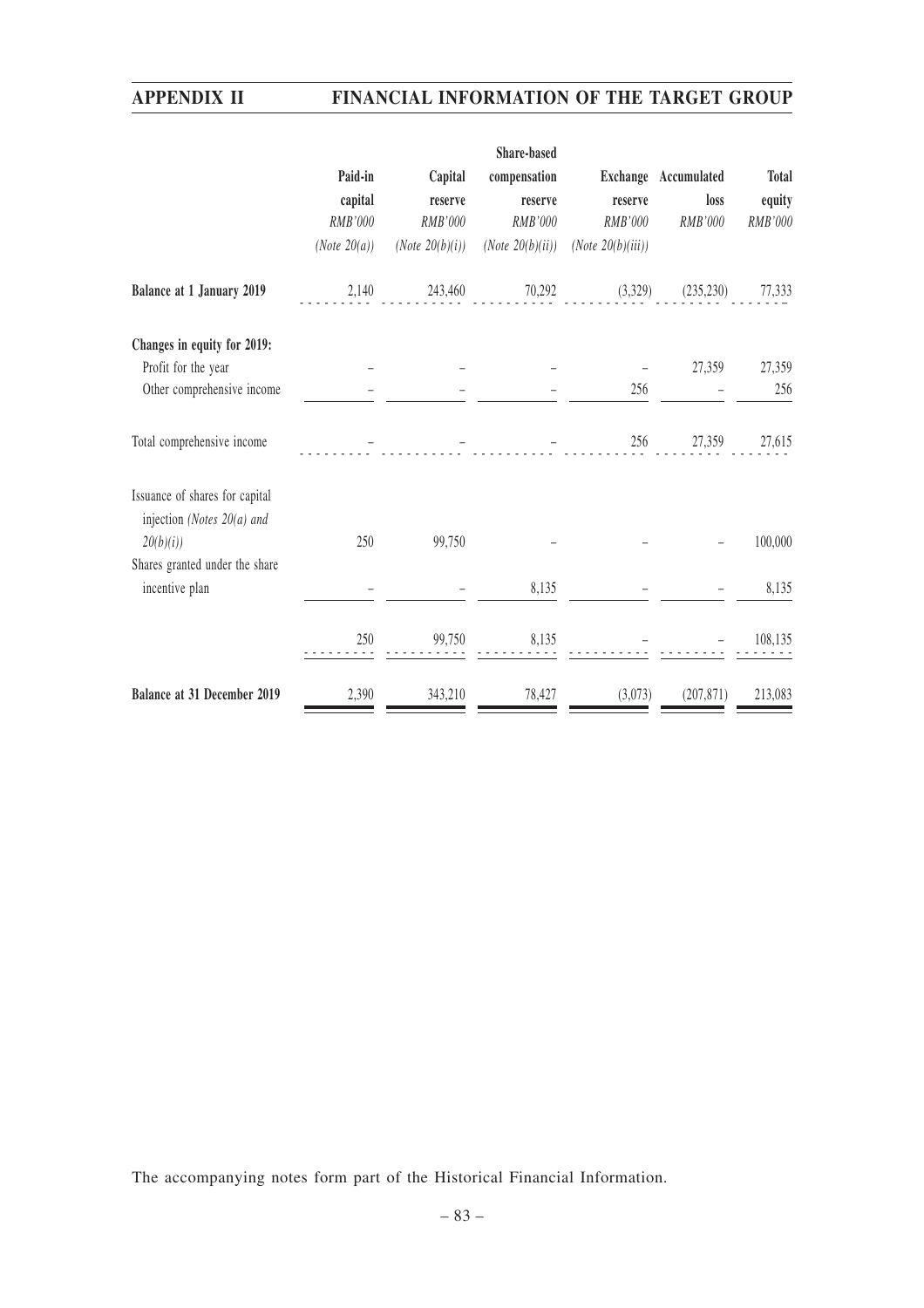# **CONSOLIDATED STATEMENTS OF CASH FLOWS**

*(Expressed in RMB)*

|                                                                        |             |                                    | <b>Years ended 31 December</b>  |           |
|------------------------------------------------------------------------|-------------|------------------------------------|---------------------------------|-----------|
|                                                                        | <b>Note</b> | 2017                               | 2018<br>RMB'000 RMB'000 RMB'000 | 2019      |
| <b>Operating activities</b><br>Net cash used in operating              |             |                                    |                                 |           |
| activities                                                             |             | $14(b)$ (59,431) (16,638) (34,025) |                                 |           |
| <b>Investing activities</b>                                            |             |                                    |                                 |           |
| Payments for purchase of property and<br>equipment                     |             | (695)                              | (47)                            | (298)     |
| Payments for purchase of non-equity<br>investment                      | 2l(e)       |                                    | $(37,591)$ $(34,609)$           | (61,968)  |
| Proceeds from sales of non-equity<br>investment                        |             | 36,148                             | 36,002                          | 59,311    |
| Net cash inflow from a business                                        |             |                                    |                                 |           |
| combination<br>Interest income received                                | 11(d)       | 6,968<br>191                       | 20                              | 147       |
| Net cash generated from/(used in)                                      |             |                                    |                                 |           |
| investing activities                                                   |             |                                    | $5,021$ $1,366$ $(2,808)$       |           |
| <b>Financing activities</b>                                            |             |                                    |                                 |           |
| Capital element of lease rentals paid                                  | 14(c)       |                                    | $(2,636)$ $(2,317)$             | (1,565)   |
| Interest element of lease rentals paid<br>Proceeds from advance from a | 14(c)       | (220)                              | (187)                           | (123)     |
| shareholder of the Target Company<br>Repayments of advance from a      |             | $14(c)$ 12,786 24,672              |                                 | 3,759     |
| shareholder of the Target Company                                      | 14(c)       |                                    |                                 | (43, 463) |
| Capital injection                                                      | 20(b)       |                                    |                                 | 100,000   |
| Net cash generated from financing                                      |             |                                    |                                 |           |
| activities                                                             |             |                                    | $9,930$ $22,168$ $58,608$       |           |
| Net (decrease)/increase in cash and<br>cash equivalents                |             | (44, 480)                          | 6,896                           | 21,775    |
| Cash and cash equivalents at the<br>beginning of the year              | 14(a)       | 54,969                             | 10,137                          | 17,109    |
| Effect of foreign exchange rate<br>changes                             |             | (352)                              | 76                              | 469       |
|                                                                        |             |                                    |                                 |           |
| Cash and cash equivalents at the<br>end of the year                    | 14(a)       | 10,137                             | 17,109                          | 39,353    |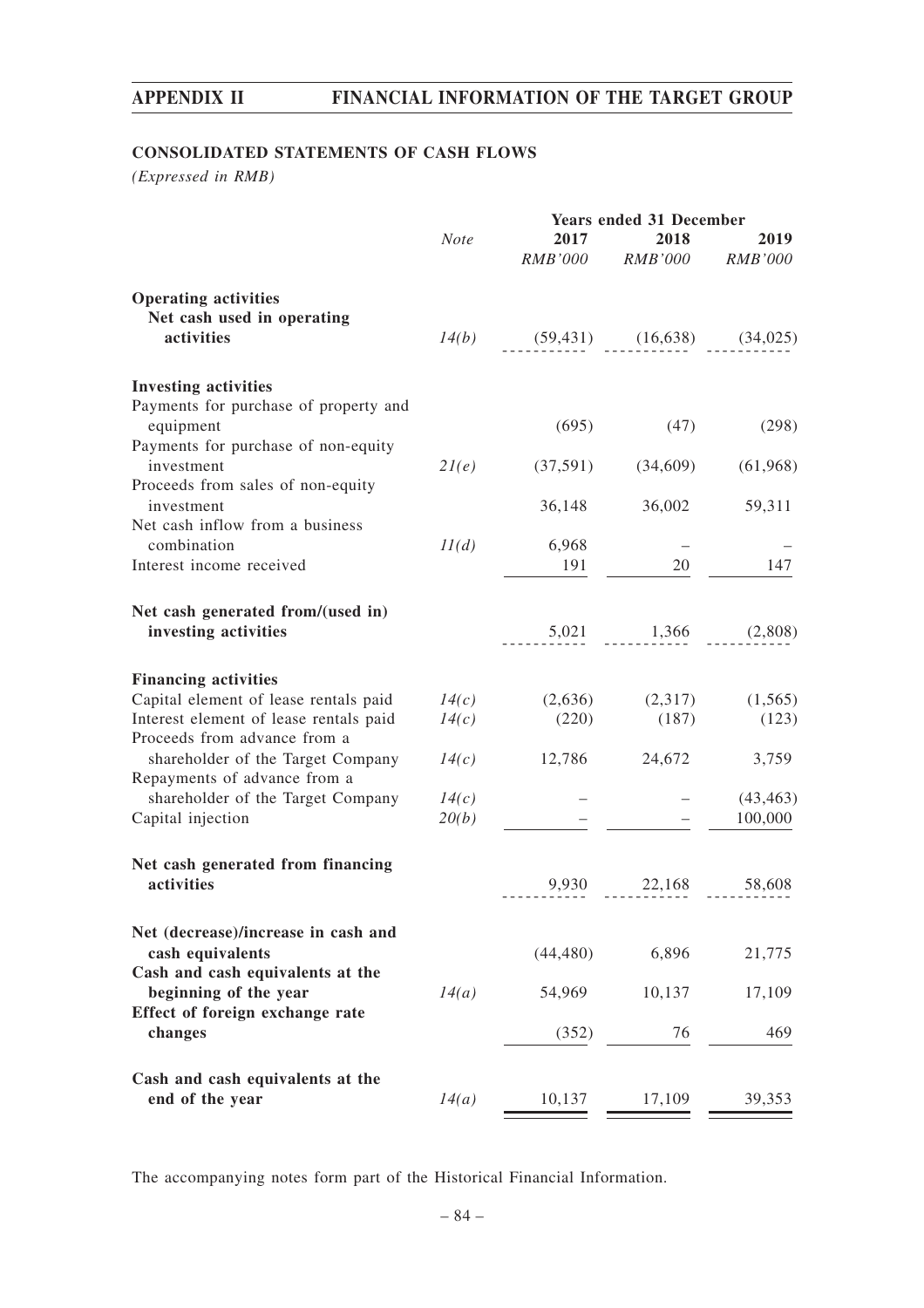### **NOTES TO THE HISTORICAL FINANCIAL INFORMATION**

*(Expressed in RMB unless otherwise indicated)*

### **1 BASIS OF PREPARATION AND PRESENTATION OF THE HISTORICAL FINANCIAL INFORMATION**

Beijing Mico World Technology Co., Ltd. (formerly known as "Beijing Zhongluo Technology Co., Ltd.", referred to herein as the "Target Company") was incorporated in the People's Republic of China (the "PRC") on 30 May 2014 under the laws of the PRC with limited liability.

The Target Company and its subsidiaries (together, the "Target Group") are principally engaged in the operation of a social networking platform with users mainly from Southeast Asia, Middle East and other countries. Its core apps are Mico and Kitty Lives, which feature strangers social networking, group video chat, live streaming and short videos.

The Historical Financial Information set out in this report has been prepared in accordance with all applicable International Financial Reporting Standards ("IFRSs"), which collective term includes all individual IFRSs, International Accounting Standards ("IASs") and related Interpretations issued by the International Accounting Standards Board (the "IASB"). Further details of the significant accounting policies adopted are set out in Note 2.

The IASB has issued a number of new and revised IFRSs. For the purpose of preparing this Historical Financial Information, the Target Group has adopted all applicable new and revised IFRSs to the Relevant Periods and applied IFRS 9 *Financial instruments*, IFRS 15 *Revenue from contracts with customers,* and IFRS 16, *Leases* consistently during the Relevant Periods, except for any new standards or interpretations that are issued but not yet effective for the accounting period beginning on 1 January 2019. The revised and new accounting standards and interpretations issued but not yet effective for accounting year beginning on 1 January 2019 are set out in Note 24.

The Historical Financial Information also complies with the applicable disclosure provisions of the Rules Governing the Listing of Securities on The Stock Exchange of Hong Kong Limited (the "Stock Exchange").

The accounting policies set out below have been applied consistently to all periods presented in the Historical Financial Information.

As at the date of this report, the Target Company has direct or indirect interests in the following subsidiaries, all of which are private companies:

|                                                                             | Proportion of<br>ownership interest<br>Held          |                                                 |                                    |                              |                                                 |                              |
|-----------------------------------------------------------------------------|------------------------------------------------------|-------------------------------------------------|------------------------------------|------------------------------|-------------------------------------------------|------------------------------|
| Company name                                                                | Place and date of<br>incorporation/<br>establishment | Particulars of<br>issued and<br>paid-up capital | by the<br><b>Target</b><br>Company | Held<br>by the<br>subsidiary | Principal activities                            | Name of<br>statutory auditor |
| Mobile Alpha Limited***                                                     | Hong Kong<br>2 March 2016                            | Hong Kong dollar<br>("HKD")1                    | 100%                               | $\equiv$                     | Online entertainment<br>and related business    | Smart Team CPA<br>Limited    |
| Mico World Limited***                                                       | Hong Kong<br>24 September<br>2015                    | HKD1                                            | 100%                               | $\overline{\phantom{a}}$     | Online entertainment<br>and related business    | Smart Team CPA<br>Limited    |
| Hainan Jidu Kongjian Internet<br>Technology Co., Ltd. (海南幾<br>度空間網絡科技有限公司)* | The PRC<br>15 January 2019                           | RMB1,000,000                                    | $100\%$                            | $\qquad \qquad -$            | Digital goods and<br>related business           | **                           |
| Shenzhen Leyuyou Internet<br>Technology Co., Ltd. (深圳樂<br>娛游網絡科技有限公司)*      | The PRC<br>27 September<br>2017                      | RMB1,000,000                                    | 100%                               | $\bar{ }$                    | Software<br>development and<br>related business | **                           |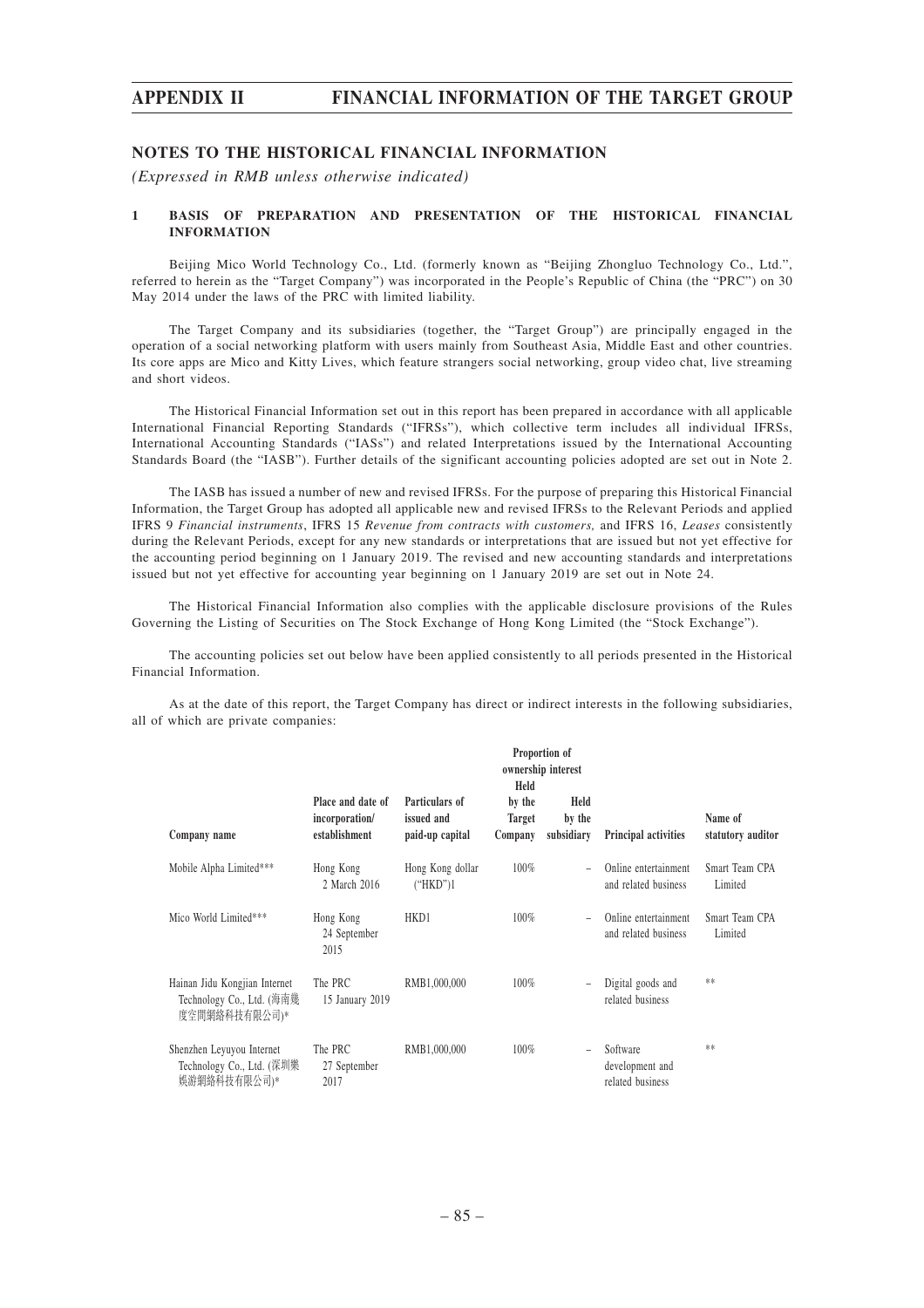- \* *The official names of these entities are in Chinese. The English names are for identification purpose only.*
- \*\* *These entities were incorporated in the PRC under the laws of the PRC with limited liability. As at the date of this report, no audited financial statements have been prepared for Hainan Jidu Kongjian Internet Technology Co., Ltd. and Shenzhen Leyuyou Internet Technology Co., Ltd.*
- \*\*\* *The statutory financial statements of these two entities for each of the year ended 31 December 2017 and 2018 were audited by Smart Team CPA Limited. As of the date of this Historical Financial Information, the audited statutory financial statements of these entities for the year ended 31 December 2019 have not been issued yet.*

All companies comprising the Target Group have adopted 31 December as their financial year end date.

### **2 SIGNIFICANT ACCOUNTING POLICY**

### **(a) Basis of measurement**

The measurement basis used in the preparation of the Historical Financial Information is the historical cost basis except for other investments (see Note 2(f)) which is stated at their fair values.

The Target Company has its functional currency in RMB. Certain subsidiaries of the Target Company were incorporated in Hong Kong and these subsidiaries considered United State Dollars ("USD") as their functional currency. As the operations of the Target Group are mainly within the PRC, the Target Group determined to present this Historical Financial Information in RMB, unless otherwise stated.

### **(b) Use of estimates and judgements**

The preparation of the Historical Financial Information in conformity with IFRSs requires management to make judgements, estimates and assumptions that affect the application of policies and reported amounts of assets, liabilities, income and expenses. The estimates and associated assumptions are based on historical experience and various other factors that are believed to be reasonable under the circumstances, the results of which form the basis of making the judgements about carrying values of assets and liabilities that are not readily apparent from other sources. Actual results may differ from these estimates.

The estimates and underlying assumptions are reviewed on an ongoing basis. Revisions to accounting estimates are recognised in the period in which the estimate is revised if the revision affects only that period, or in the period of the revision and future periods if the revision affects both current and future periods.

Judgements made by management in the application of IFRSs that have significant effect on the Historical Financial Information and major sources of estimation uncertainty are discussed in Note 3.

### **(c) Business combinations**

The Target Group accounts for business combinations using the acquisition method when control is transferred to the Target Group (see Note  $2(d)$ ). The consideration transferred in the acquisition is generally measured at fair value, as are the identifiable net assets acquired. Any goodwill that arises is tested annually for impairment (see Note 2(e)). Any gain on a bargain purchase is recognised in profit or loss immediately. Transaction costs are expensed as incurred, except if related to the issue of debt or equity securities.

The consideration transferred does not include amounts related to the settlement of pre-existing relationships. Such amounts are generally recognised in profit or loss.

Any contingent consideration is measured at fair value at the date of acquisition. If an obligation to pay contingent consideration that meets the definition of a financial instrument is classified as equity, then it is not remeasured and settlement is accounted for within equity. Otherwise, other contingent consideration is remeasured at fair value at each reporting date and subsequent changes in the fair value of the contingent consideration are recognised in profit or loss.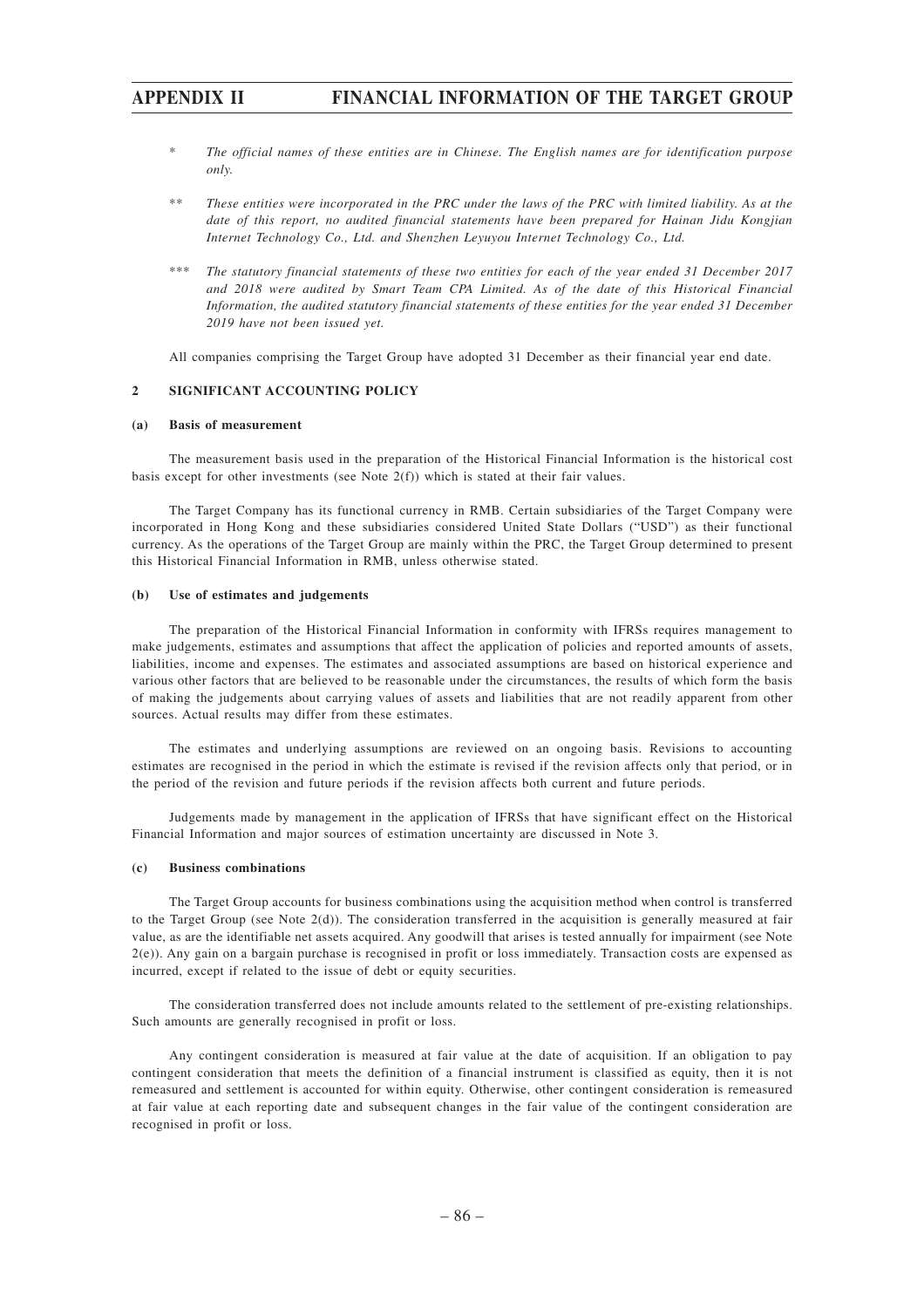### **(d) Subsidiaries**

Subsidiaries are entities controlled by the Target Group. The Target Group controls an entity when it is exposed, or has rights, to variable returns from its involvement with the entity and has the ability to affect those returns through its power over the entity. When assessing whether the Target Group has power, only substantive rights (held by the Target Group and other parties) are considered.

An investment in a subsidiary is consolidated into the Historical Financial Information from the date that control commences until the date that control ceases. Intra-group balances, transactions and cash flows and any unrealised profits arising from intra-group transactions are eliminated in full in preparing the Historical Financial Information. Unrealised losses resulting from intra-group transactions are eliminated in the same way as unrealised gains but only to the extent that there is no evidence of impairment.

Changes in the Target Group's interests in a subsidiary that do not result in a loss of control are accounted for as equity transactions, whereby adjustments are made to the amounts of controlling and non-controlling interests within consolidated equity to reflect the change in relative interests, but no adjustments are made to goodwill and no gain or loss is recognised.

When the Target Group loses control of a subsidiary, it is accounted for as a disposal of the entire interest in that subsidiary, with a resulting gain or loss being recognised in profit or loss. Any interest retained in that former subsidiary at the date when control is lost is recognised at fair value and this amount is regarded as the fair value on initial recognition of a financial asset or, when appropriate, the cost on initial recognition of an investment in an associate or joint venture.

### **(e) Goodwill**

Goodwill represents the excess of:

- (i) the aggregate of the fair value of the consideration transferred, the amount of any non-controlling interests in the acquiree and the fair value of the Target Group's previously held equity interests in the acquiree; over
- (ii) the net fair value of the acquiree's identifiable assets and liabilities measured as at the acquisition date.

When (ii) is greater than (i), then this excess is recognised immediately in profit or loss as a gain on a bargain purchase.

Goodwill is stated at cost less accumulated impairment losses (see Note  $2(j)(ii)$ ). Goodwill arising on a business combination is allocated to each cash-generating unit, or groups of cash generating units, that is expected to benefit from the synergies of the combination and is tested annually for impairment (see Note  $2(j)(ii)$ ).

On disposal of a cash generating unit during the year, any attributable amount of purchased goodwill is included in the calculation of the profit or loss on disposal.

### **(f) Other investments**

Investments in equity securities are recognised/derecognised on the date the Target Group commits to purchase/sell the investment. The investments are initially stated at fair value plus directly attributable transaction costs, except for those investments measured at fair value through profit or loss (FVPL) for which transaction costs are recognised directly in profit or loss. For an explanation of how the Target Group determines fair value of financial instruments, see Note 21(e). These investments are subsequently accounted for as follows, depending on their classification.

#### *(i) Investments other than equity investments*

Non-equity investments held by the Target Group are classified into one of the following measurement categories:

– amortised cost, if the investment is held for the collection of contractual cash flows which represent solely payments of principal and interest. Interest income from the investment is calculated using the effective interest method (see Note  $2(q)(ii)$ ).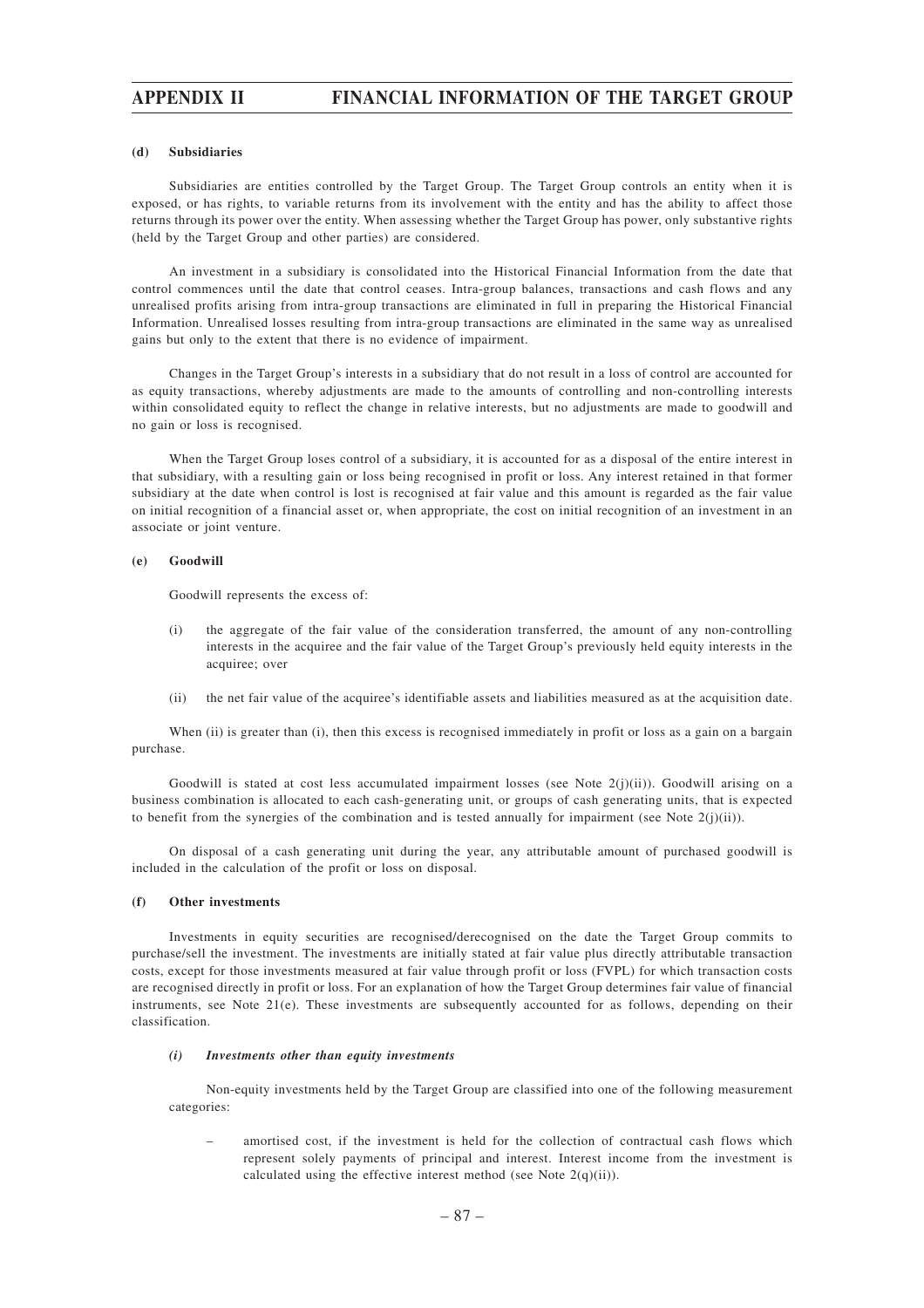- fair value through other comprehensive income (FVOCI) recycling, if the contractual cash flows of the investment comprise solely payments of principal and interest and the investment is held within a business model whose objective is achieved by both the collection of contractual cash flows and sale. Changes in fair value are recognised in other comprehensive income, except for the recognition in profit or loss of expected credit losses, interest income (calculated using the effective interest method) and foreign exchange gains and losses. When the investment is derecognised, the amount accumulated in other comprehensive income is recycled from equity to profit or loss.
- fair value at profit or loss (FVPL) if the investment does not meet the criteria for being measured at amortised cost or FVOCI (recycling). Changes in the fair value of the investment (including interest) are recognised in profit or loss.

Investments in wealth management products are recognised/derecognised on the date the Target Group commits to purchase/sell the investment. The investments are stated at fair value through profit or loss (FVPL), see Note 21(e).

### *(ii) Equity investments*

An investment in equity securities is classified as FVPL unless the equity investment is not held for trading purposes and on initial recognition of the investment the Target Group makes an election to designate the investment at FVOCI (non-recycling) such that subsequent changes in fair value are recognised in other comprehensive income. Such elections are made on an instrument-by-instrument basis, but may only be made if the investment meets the definition of equity from the issuer's perspective. Where such an election is made, the amount accumulated in other comprehensive income remains in the fair value reserve (non-recycling) until the investment is disposed of. At the time of disposal, the amount accumulated in the fair value reserve (non-recycling) is transferred to retained earnings. It is not recycled through profit or loss. Dividends from an investment in equity securities, irrespective of whether classified as at FVPL or FVOCI, are recognised in profit or loss as other income.

### **(g) Property and equipment**

The following items of property and equipment are stated in the statement of financial position at cost less accumulated depreciation and impairment losses (see Note 2(j)(ii)).

- right-of-use assets arising from leases over leasehold properties where the Target Group is not the registered owner of the property interest; and
- items of equipment, including right-of-use assets arising from leases of underlying equipment (see Note 2(i)).

Gains or losses arising from the retirement or disposal of an item of property and equipment are determined as the difference between the net disposal proceeds and the carrying amount of the item and are recognised in profit or loss on the date of retirement or disposal.

Depreciation is calculated to write off the cost of items of property and equipment, less their estimated residual values, if any, using the straight line method over their estimated useful lives as follows:

*Estimated useful life*

Right of use assets **Over the lease term**  $\qquad \qquad$  Over the lease term Furniture, fixtures and equipment  $3 - 5$  years

Where parts of an item of property and equipment have different useful lives, the cost of the item is allocated on a reasonable basis between the parts and each part is depreciated separately. Both the useful life of an asset and its residual value, if any, are reviewed annually.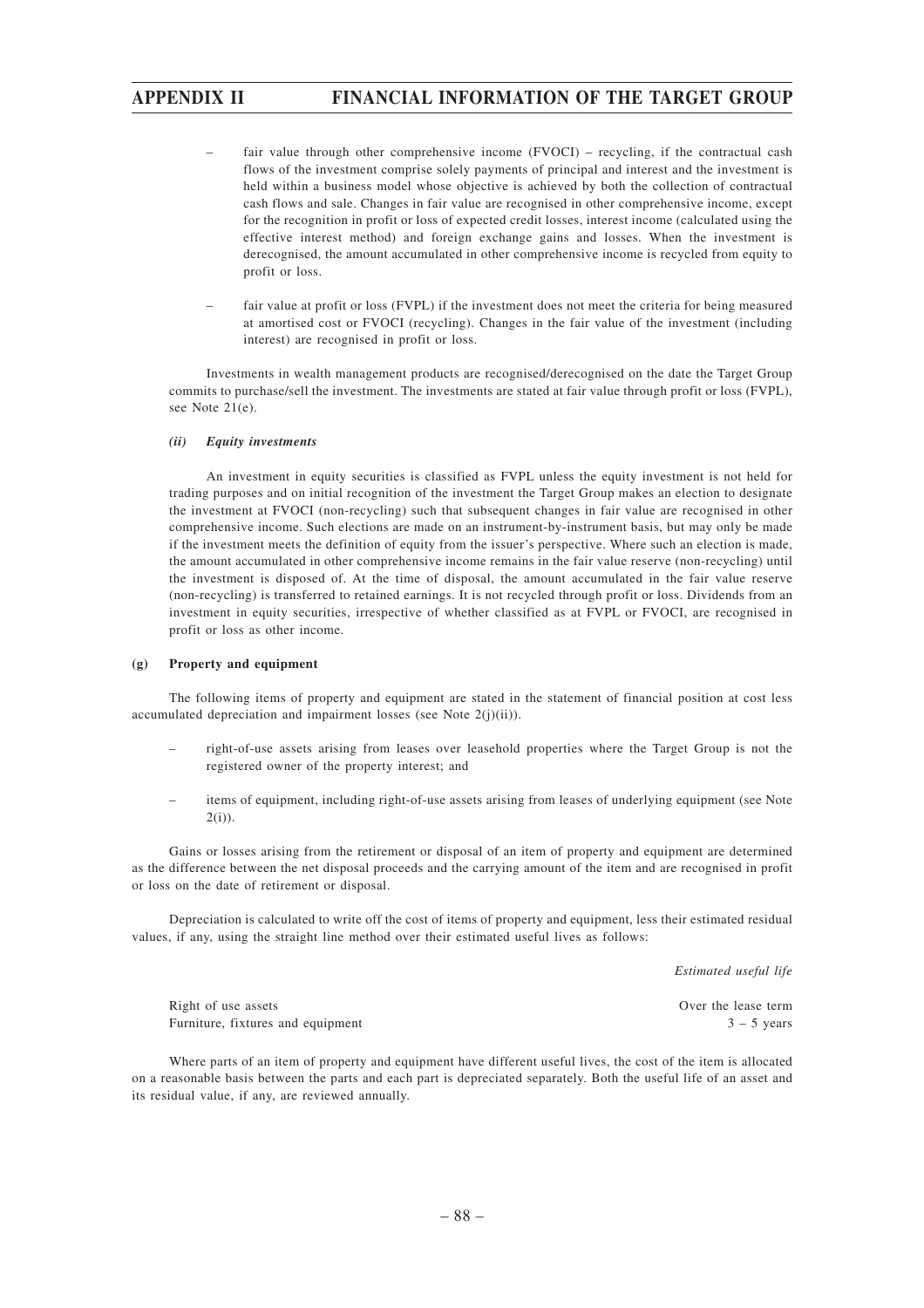#### **(h) Intangible assets (other than goodwill)**

Expenditure on research activities is recognised as an expense in the period in which it is incurred. Expenditure on development activities is capitalised if the product or process is technically and commercially feasible and the Target Group has sufficient resources and the intention to complete development. The expenditure capitalised includes the costs of materials, direct labour, and an appropriate proportion of overheads and borrowing costs, where applicable. Capitalised development costs are stated at cost less accumulated amortisation and impairment losses (see Note 2(j)(ii)). Other development expenditure is recognised as an expense in the period in which it is incurred.

Other intangible assets, including user base, brand name, technologies and software, that are acquired by the Target Group are stated at cost less accumulated amortisation (where the estimated useful life is finite) and impairment losses (see Note 2(j)(ii)).

Amortisation of intangible assets with finite useful lives is charged to profit or loss on a straight-line basis over the assets' estimated useful lives. These intangible assets with finite useful lives are amortised from the date they are available for use and their estimated useful lives are as follows:

*Estimated useful life*

| Brand name   | 10 years     |
|--------------|--------------|
| Technologies | $5-10$ years |
| User base    | 9 months     |
| Software     | 5 years      |

### **(i) Leased assets**

At inception of a contract, the Target Group assesses whether the contract is, or contains, a lease. A contract is, or contains, a lease if the contract conveys the right to control the use of an identified asset for a period of time in exchange for consideration. Control is conveyed where the customer has both the right to direct the use of the identified asset and to obtain substantially all of the economic benefits from that use.

### *As a lessee*

Where the contract contains lease component(s) and non-lease component(s), the Target Group has elected not to separate non-lease components and accounts for each lease component and any associated non-lease components as a single lease component for all leases.

At the lease commencement date, the Target Group recognises a right-of-use asset and a lease liability, except for short-term leases that have a lease term of 12 months or less and leases of low-value assets. When the Target Group enters into a lease in respect of a low-value asset, the Target Group decides whether to capitalise the lease on a lease-by-lease basis. The lease payments associated with those leases which are not capitalised are recognised as an expense on a systematic basis over the lease term.

Where the lease is capitalised, the lease liability is initially recognised at the present value of the lease payments payable over the lease term, discounted using the interest rate implicit in the lease or, if that rate cannot be readily determined, using a relevant incremental borrowing rate. After initial recognition, the lease liability is measured at amortised cost and interest expense is calculated using the effective interest method. Variable lease payments that do not depend on an index or rate are not included in the measurement of the lease liability and hence are charged to profit or loss in the accounting period in which they are incurred.

The right-of-use asset recognised when a lease is capitalised is initially measured at cost, which comprises the initial amount of the lease liability plus any lease payments made at or before the commencement date, and any initial direct costs incurred. Where applicable, the cost of the right-of-use assets also includes an estimate of costs to dismantle and remove the underlying asset or to restore the underlying asset or the site on which it is located, discounted to their present value, less any lease incentives received. The right-of-use asset is subsequently stated at cost less accumulated depreciation and impairment losses (see Notes  $2(g)$  and  $2(j)(ii)$ ).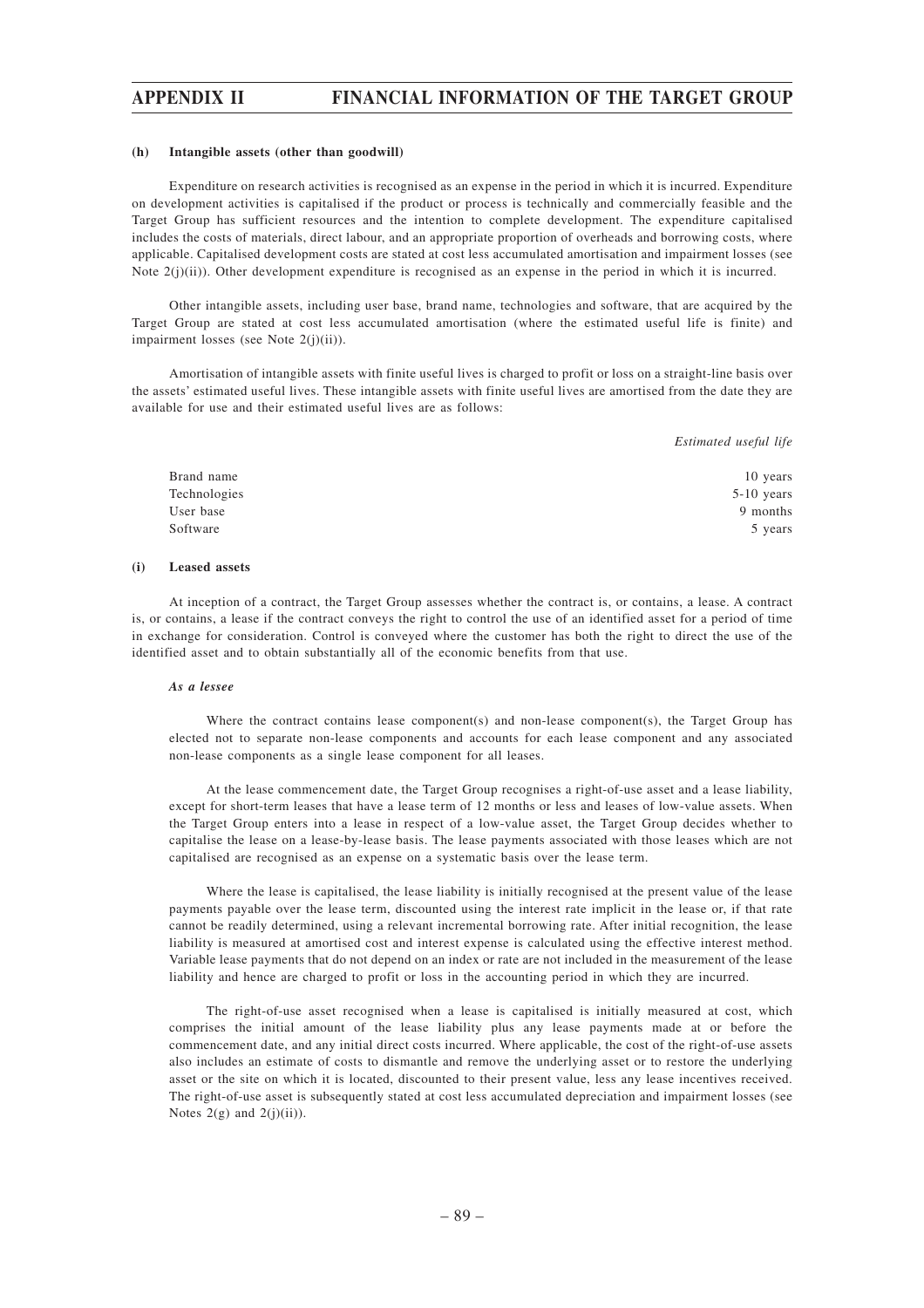The lease liability is remeasured when there is a change in future lease payments arising from a change in an index or rate, or there is a change in the Target Group's estimate of the amount expected to be payable under a residual value guarantee, or there is a change arising from the reassessment of whether the Target Group will be reasonably certain to exercise a purchase, extension or termination option. When the lease liability is remeasured in this way, a corresponding adjustment is made to the carrying amount of the right-of-use asset, or is recorded in profit or loss if the carrying amount of the right-of-use asset has been reduced to zero.

The Target Group presents right-of-use assets in 'Property and equipment' and presents lease liabilities separately in the statement of financial position.

### **(j) Credit losses and impairment of assets**

### *(i) Credit losses from financial instruments*

The Target Group recognises a loss allowance for expected credit losses (ECLs) on financial assets measured at amortised cost (including cash and cash equivalents, restricted bank deposits and accounts and other receivables).

Financial assets measured at fair value, including non-equity investments measured at FVPL and equity investment designated at FVOCI (non-recycling), are not subject to the ECL assessment.

### *Measurement of ECLs*

ECLs are a probability-weighted estimate of credit losses. Credit losses are measured as the present value of all expected cash shortfalls (i.e. the difference between the cash flows due to the Target Group in accordance with the contract and the cash flows that the Target Group expects to receive).

The expected cash shortfalls are discounted using effective interest rate determined at initial recognition or an approximation thereof where the effect of discounting is material:

The maximum period considered when estimating ECLs is the maximum contractual period over which the Target Group is exposed to credit risk.

In measuring ECLs, the Target Group takes into account reasonable and supportable information that is available without undue cost or effort. This includes information about past events, current conditions and forecasts of future economic conditions.

ECLs are measured on either of the following bases:

- 12-month ECLs: these are losses that are expected to result from possible default events within the 12 months after the reporting date; and
- lifetime ECLs: these are losses that are expected to result from all possible default events over the expected lives of the items to which the ECL model applies.

Loss allowances for accounts and other receivables are always measured at an amount equal to lifetime ECLs. ECLs on these financial assets are estimated using a provision matrix based on the Target Group's historical credit loss experience, adjusted for factors that are specific to the debtors and an assessment of both the current and forecast general economic conditions at the reporting date.

For all other financial instruments, the Target Group recognises a loss allowance equal to 12-month ECLs unless there has been a significant increase in credit risk of the financial instrument since initial recognition, in which case the loss allowance is measured at an amount equal to lifetime ECLs.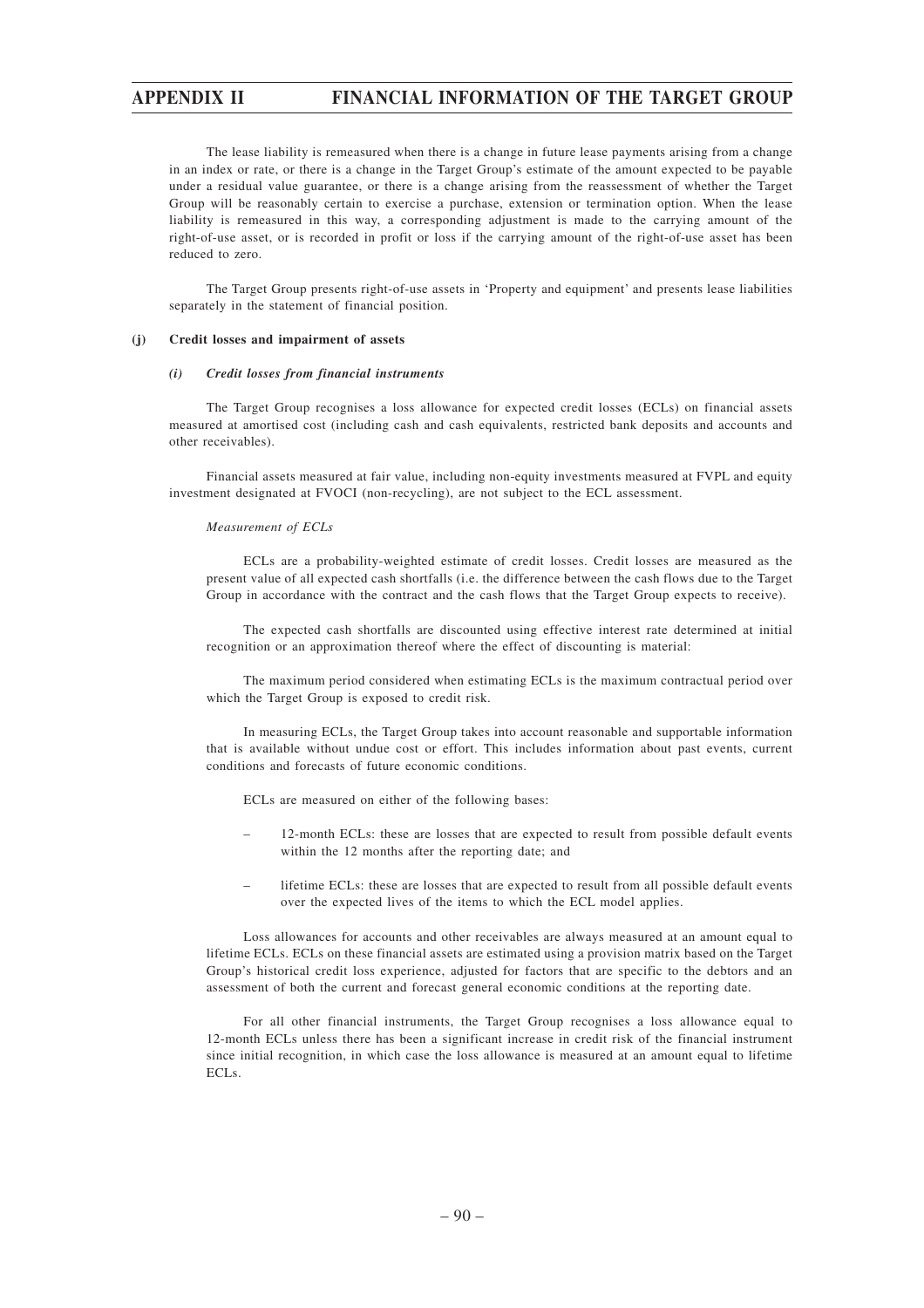#### *Significant increases in credit risk*

In assessing whether the credit risk of a financial instrument has increased significantly since initial recognition, the Target Group compares the risk of default occurring on the financial instrument assessed at the reporting date with that assessed at the date of initial recognition. In making this reassessment, the Target Group considers that a default event occurs when (i) the borrower is unlikely to pay its credit obligations to the Target Group in full, without recourse by the Target Group to actions such as realising security (if any is held); or (ii) the financial asset is 90 days past due. The Target Group considers both quantitative and qualitative information that is reasonable and supportable, including historical experience and forward-looking information that is available without undue cost or effort.

In particular, the following information is taken into account when assessing whether credit risk has increased significantly since initial recognition:

- failure to make payments of principal or interest on their contractually due dates;
- an actual or expected significant deterioration in a financial instrument's external or internal credit rating (if available);
- an actual or expected significant deterioration in the operating results of the debtor; and
- existing or forecast changes in the technological, market, economic or legal environment that have a significant adverse effect on the debtor's ability to meet its obligation to the Target Group.

Depending on the nature of the financial instruments, the assessment of a significant increase in credit risk is performed on either an individual basis or a collective basis. When the assessment is performed on a collective basis, the financial instruments are grouped based on shared credit risk characteristics, such as past due status and credit risk ratings.

ECLs are remeasured at each reporting date to reflect changes in the financial instrument's credit risk since initial recognition. Any change in the ECL amount is recognised as an impairment gain or loss in profit or loss. The Target Group recognises an impairment gain or loss for all financial instruments with a corresponding adjustment to their carrying amount through a loss allowance account, except for investments in debt securities that are measured at fair value through other comprehensive income, for which the loss allowance is recognised in other comprehensive income and accumulated in the fair value reserve (recycling).

### *Basis of calculation of interest income*

Interest income recognised in accordance with Note  $2(q)(ii)$  is calculated based on the gross carrying amount of the financial asset unless the financial asset is credit-impaired, in which case interest income is calculated based on the amortised cost (i.e. the gross carrying amount less loss allowance) of the financial asset.

At each reporting date, the Target Group assesses whether a financial asset is credit-impaired. A financial asset is credit-impaired when one or more events that have a detrimental impact on the estimated future cash flows of the financial asset have occurred.

Evidence that a financial asset is credit-impaired includes the following observable events:

- significant financial difficulties of the debtor;
- a breach of contract, such as a default or delinquency in interest or principal payments;
- it becoming probable that the borrower will enter into bankruptcy or other financial reorganisation;
- significant changes in the technological, market, economic or legal environment that have an adverse effect on the debtor; or
- the disappearance of an active market for a security because of financial difficulties of the issuer.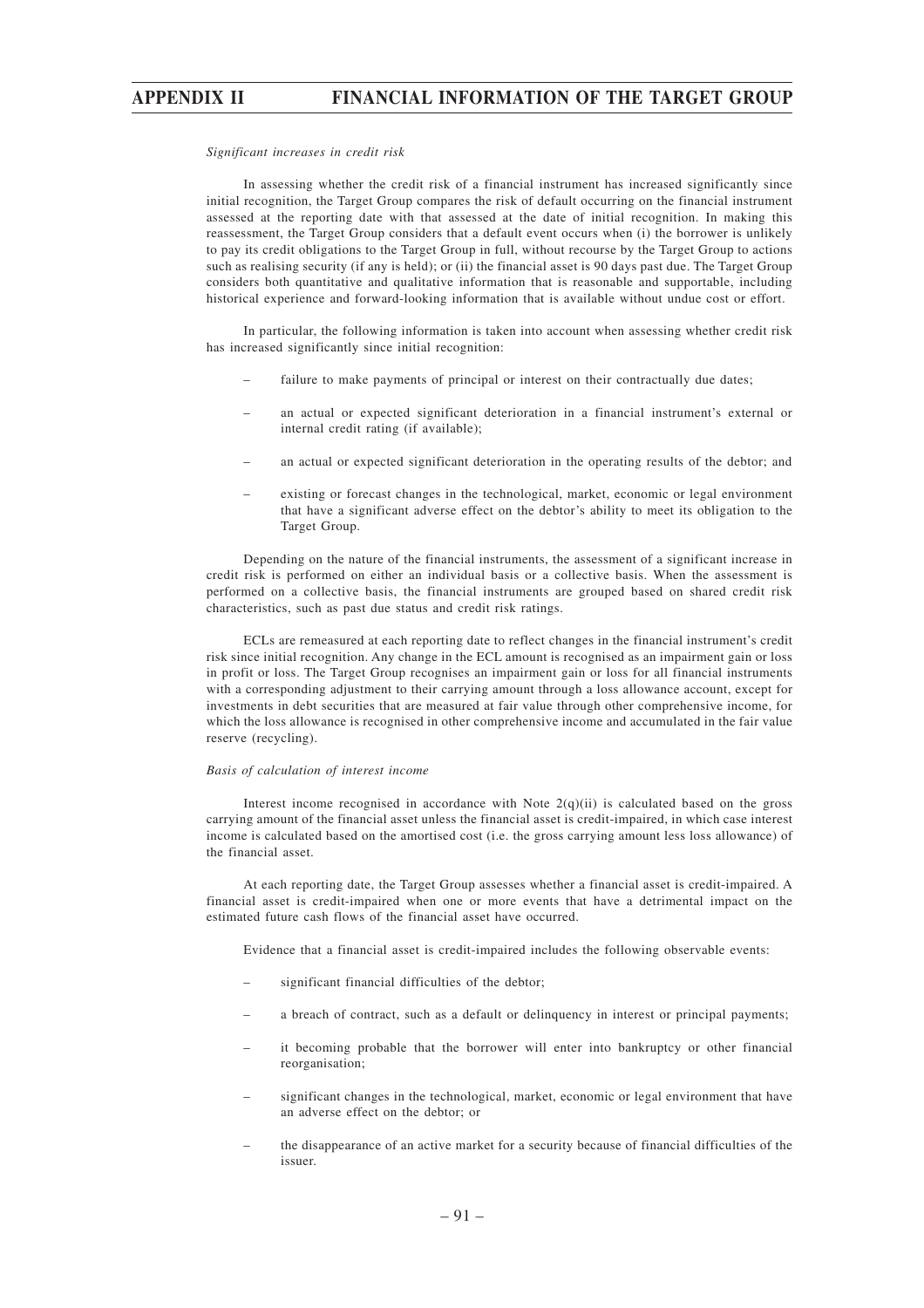### *Write-off policy*

The gross carrying amount of a financial asset is written off (either partially or in full) to the extent that there is no realistic prospect of recovery. This is generally the case when the Target Group determines that the debtor does not have assets or sources of income that could generate sufficient cash flows to repay the amounts subject to the write-off.

Subsequent recoveries of an asset that was previously written off are recognised as a reversal of impairment in profit or loss in the period in which the recovery occurs.

#### *(ii) Impairment of other non-current assets*

Internal and external sources of information are reviewed at the end of each reporting period to identify indications that the following assets may be impaired or, except in the case of goodwill, an impairment loss previously recognised no longer exists or may have decreased:

- property and equipment, including right-of-use assets;
- intangible assets;
- goodwill; and
- investments in subsidiaries in the Target Company's statement of financial position.

If any such indication exists, the asset's recoverable amount is estimated. In addition, for goodwill and intangible assets that have indefinite useful lives, the recoverable amount is estimated annually whether or not there is any indication of impairment.

### *– Calculation of recoverable amount*

The recoverable amount of an asset is the greater of its fair value less costs of disposal and value in use. In assessing value in use, the estimated future cash flows are discounted to their present value using a pre-tax discount rate that reflects current market assessments of the time value of money and the risks specific to the asset. Where an asset does not generate cash inflows largely independent of those from other assets, the recoverable amount is determined for the smallest group of assets that generates cash inflows independently (i.e. a cash-generating unit).

#### *– Recognition of impairment losses*

An impairment loss is recognised in profit or loss if the carrying amount of an asset, or the cash-generating unit to which it belongs, exceeds its recoverable amount. Impairment losses recognised in respect of cash-generating units are to reduce the carrying amount of any goodwill allocated to the cash-generating unit (or group of units) and then, to reduce the carrying amount of the other assets in the unit (or group of units) on a pro rata basis, except that the carrying value of an asset will not be reduced below its individual fair value less costs of disposal (if measurable) or value in use (if determinable).

### *– Reversals of impairment losses*

In respect of assets other than goodwill, an impairment loss is reversed if there has been a favourable change in the estimates used to determine the recoverable amount.

A reversal of an impairment loss is limited to the asset's carrying amount that would have been determined had no impairment loss been recognised in prior periods. Reversals of impairment losses are credited to profit or loss in the period in which the reversals are recognised.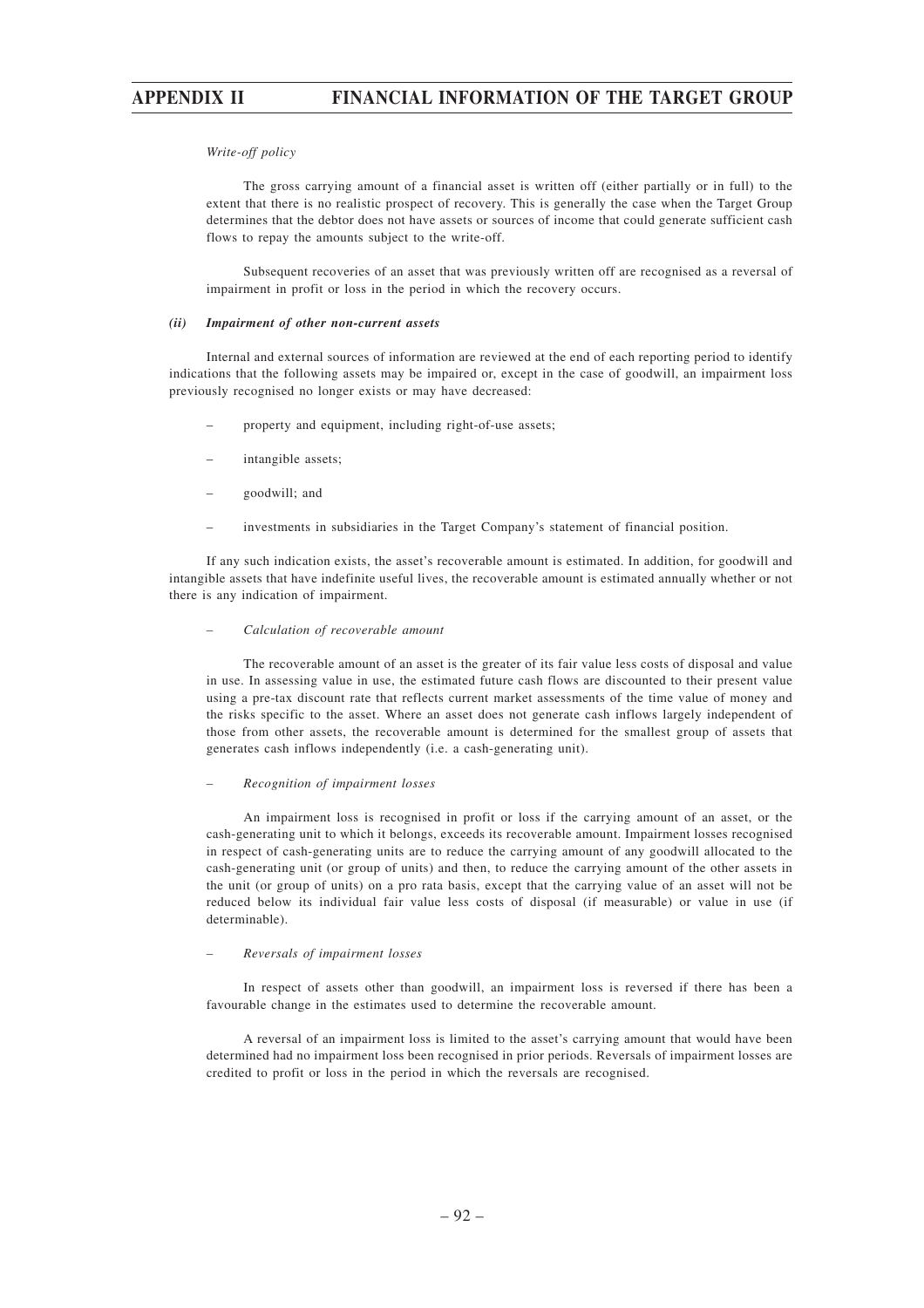#### **(k) Accounts and other receivables**

A receivable is recognised when the Target Group has an unconditional right to receive consideration. A right to receive consideration is unconditional if only the passage of time is required before payment of that consideration is due. If revenue has been recognised before the Target Group has an unconditional right to receive consideration, the amount is presented as a contract asset.

Receivables are stated at amortised cost using the effective interest method less allowance for credit losses (see Note  $2(i)(i)$ ).

### **(l) Cash and cash equivalents**

Cash and cash equivalents comprise cash at bank and on hand, demand deposits with banks and other financial institutions, and short-term, highly liquid investments that are readily convertible into known amounts of cash and which are subject to an insignificant risk of changes in value, having been within three months of maturity at acquisition. Cash and cash equivalents are assessed for ECL in accordance with the policy set out in Note  $2(j)(i)$ .

#### **(m) Accounts and other payables**

Accounts and other payables are initially recognised at fair value and are subsequently stated at amortised cost unless the effect of discounting would be immaterial, in which case they are stated at cost.

### **(n) Employee benefits**

#### *(i) Short-term employee benefits and contributions to defined contribution retirement plans*

Salaries, annual bonuses, paid annual leave, contributions to defined contribution retirement plans and the cost of non-monetary benefits are accrued in the year in which the associated services are rendered by employees of the Target Group. Where payment or settlement is deferred and the effect would be material, these amounts are stated at their present values.

#### *(ii) Share-based payments*

The Target Company periodically grants restricted ordinary shares to eligible employees and directors, which are subject to service and performance conditions. The fair value of restricted shares granted to employees and directors is recognised as an employee cost with a corresponding increase in capital reserve within equity. The fair value is measured at grant date using the income approach, taking into account the terms and conditions upon which the restricted shares were granted. Where the employees have to meet vesting conditions before becoming unconditionally entitled to the shares, the total estimated fair value of the restricted shares is spread over the vesting period.

During the vesting period, the number of restricted shares that is expected to vest is reviewed. Any resulting adjustment to the cumulative fair value recognised in prior years is charged/credited to profit or loss for the year of the review, unless the original employee expenses qualify for recognition as an asset, with a corresponding adjustment to the capital reserve. On vesting date, the amount recognised as an expense is adjusted to reflect the actual number of restricted shares that vest (with a corresponding adjustment to the capital reserve) except where forfeiture is only due to not achieving vesting conditions that relate to the market price of the Target Company's shares.

### *(iii) Termination benefits*

Termination benefits are recognised at the earlier of when the Target Group can no longer withdraw the offer of those benefits and when it recognises restructuring costs involving the payment of termination benefits.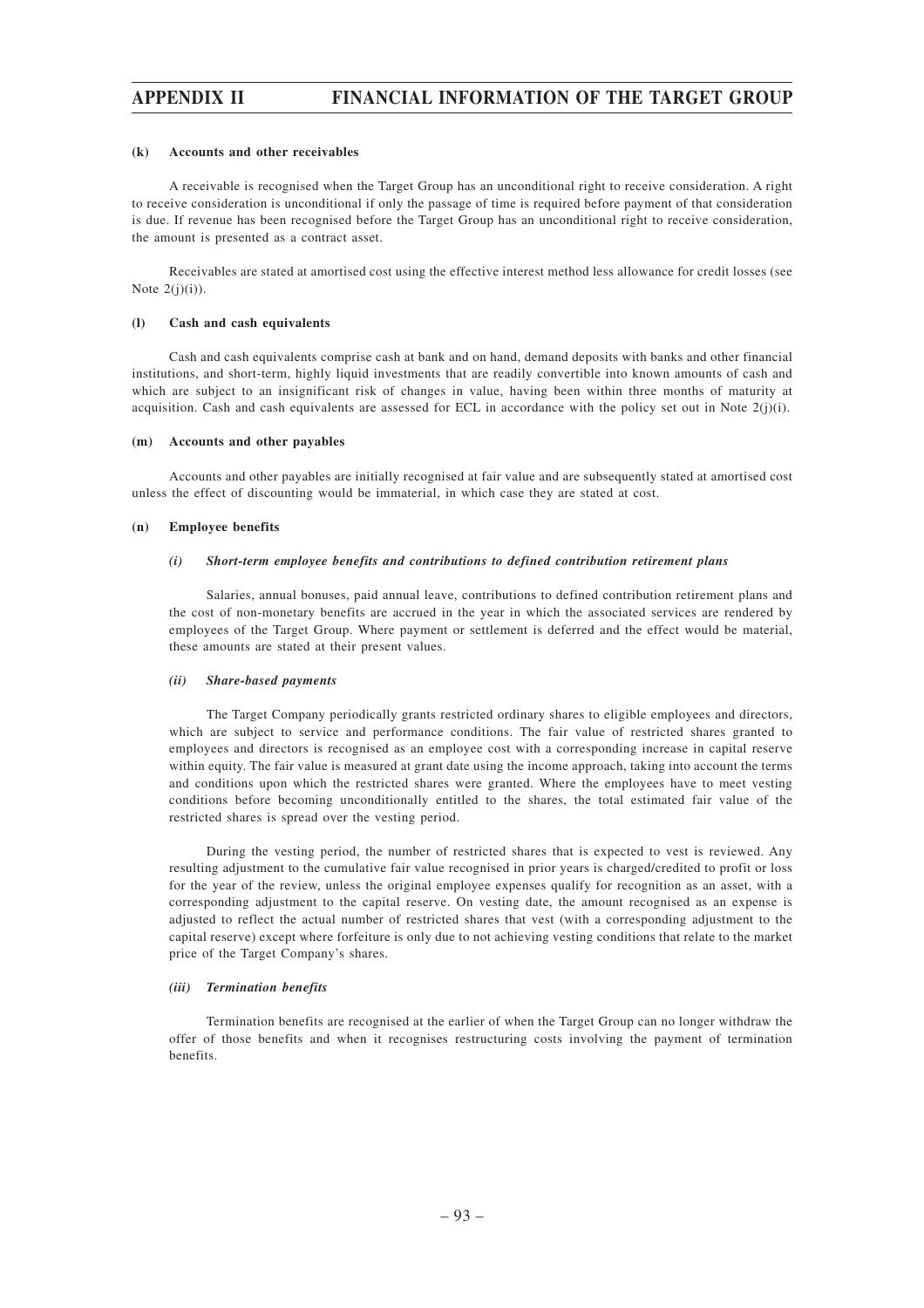### **(o) Income tax**

Income tax for the year comprises current tax and movements in deferred tax assets and liabilities. Current tax and movements in deferred tax assets and liabilities are recognised in profit or loss except to the extent that they relate to items recognised in other comprehensive income or directly in equity, in which case the relevant amounts of tax are recognised in other comprehensive income or directly in equity, respectively.

Current tax is the expected tax payable on the taxable income for the period, using tax rates enacted or substantively enacted at the end of the reporting period, and any adjustment to tax payable in respect of previous years.

Deferred tax assets and liabilities arise from deductible and taxable temporary differences respectively, being the differences between the carrying amounts of assets and liabilities for financial reporting purposes and their tax bases. Deferred tax assets also arise from unused tax losses and unused tax credits.

Apart from certain limited exceptions, all deferred tax liabilities, and all deferred tax assets to the extent that it is probable that future taxable profits will be available against which the asset can be utilised, are recognised. Future taxable profits that may support the recognition of deferred tax assets arising from deductible temporary differences include those that will arise from the reversal of existing taxable temporary differences, provided those differences relate to the same taxation authority and the same taxable entity, and are expected to reverse either in the same period as the expected reversal of the deductible temporary difference or in periods into which a tax loss arising from the deferred tax asset can be carried back or forward. The same criteria are adopted when determining whether existing taxable temporary differences support the recognition of deferred tax assets arising from unused tax losses and credits, that is, those differences are taken into account if they relate to the same taxation authority and the same taxable entity, and are expected to reverse in a period, or periods, in which the tax loss or credit can be utilised.

The limited exceptions to recognition of deferred tax assets and liabilities are those temporary differences arising from goodwill not deductible for tax purposes, the initial recognition of assets or liabilities that affect neither accounting nor taxable profit (provided they are not part of a business combination), and temporary differences relating to investments in subsidiaries to the extent that, in the case of taxable differences, the Target Group controls the timing of the reversal and it is probable that the differences will not reverse in the foreseeable future, or in the case of deductible differences, unless it is probable that they will reverse in the future.

The carrying amount of a deferred tax asset is reviewed at the end of each reporting period and is reduced to the extent that it is no longer probable that sufficient taxable profits will be available to allow the related tax benefit to be utilised. Any such reduction is reversed to the extent that it becomes probable that sufficient taxable profits will be available.

Additional income taxes that arise from the distribution of dividends are recognised when the liability to pay the related dividends is recognised.

Current tax balances and deferred tax balances, and movements therein, are presented separately from each other and are not offset. Current tax assets are offset against current tax liabilities, and deferred tax assets against deferred tax liabilities, if the Target Company or the Target Group has the legally enforceable right to set off current tax assets against current tax liabilities and the following additional conditions are met:

- in the case of current tax assets and liabilities, the Target Company or the Target Group intends either to settle on a net basis, or to realise the asset and settle the liability simultaneously; or
- in the case of deferred tax assets and liabilities, if they relate to income taxes levied by the same taxation authority on either:
	- the same taxable entity; or
	- different taxable entities, which, in each future period in which significant amounts of deferred tax liabilities or assets are expected to be settled or recovered, intend to realise the current tax assets and settle the current tax liabilities on a net basis or realise and settle simultaneously.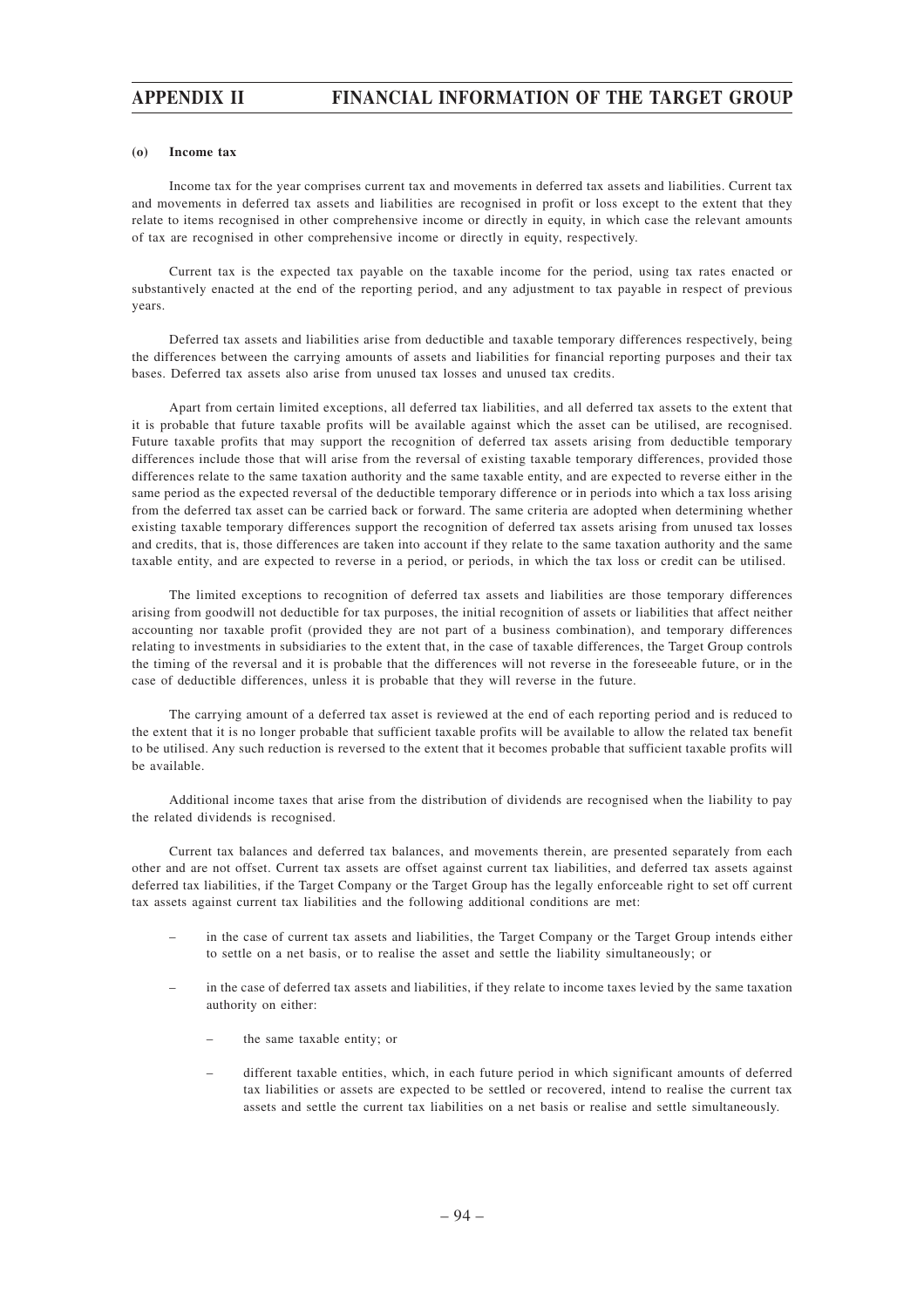#### **(p) Provisions and contingent liabilities**

Provisions are recognised when the Target Group has a legal or constructive obligation arising as a result of a past event, it is probable that an outflow of economic benefits will be required to settle the obligation and a reliable estimate can be made. Where the time value of money is material, provisions are stated at the present value of the expenditure expected to settle the obligation.

Where it is not probable that an outflow of economic benefits will be required, or the amount cannot be estimated reliably, the obligation is disclosed as a contingent liability, unless the probability of outflow of economic benefits is remote. Possible obligations, whose existence will only be confirmed by the occurrence or non-occurrence of one or more future events are also disclosed as contingent liabilities unless the probability of outflow of economic benefits is remote.

### **(q) Revenue and other income**

The Target Group principally derives its revenues from live streaming and other services.

Revenue is recognised when control of a service is transferred to the customer, at the amount of promised consideration to which the Target Group is expected to be entitled, excluding those amounts collected on behalf of third parties. Revenue excludes value added tax or other sales taxes and is after deduction of any trade discounts.

Further details of the Target Group's revenue and other income recognition policies are as follows:

#### *(i) Live streaming*

The Target Group operates a social networking platform, consisting of IT infrastructure, mobile applications and its proprietary algorithm, to offer live and interactive streaming services to individual users as its customers. Individual user can purchase virtual items on the Target Group's platforms, and simultaneously present to streamers during their live streaming performance to show their support for their favorite streamers. The Target Group has sole discretion in designing and establishing pricing of virtual items. Individual user purchases virtual items using the Target Group's virtual currency which is in turn acquired through third-party payment companies. Virtual currency is non-refundable and does not have expiration date.

The Target Group considers live streaming service as one performance obligation to its customers. The consideration received from individual users varies at users' discretion, as they purchase and present variable quantity or value of virtual items to streamers during a performance. The recognition of such variable consideration is constrained until the amount is known, which is when an individual user purchases virtual gifts and simultaneously presents them to streamers during their live streaming performance. Accordingly, revenue is recognised when virtual items are consumed as they are presented to streamers. Unconsumed virtual currency is recorded as contract liability.

A contract liability is recognised when the Target Group has an obligation to transfer services to a customer for which the Target Group has received consideration related to the Target Group's live streaming services from the customer.

#### *(ii) Interest income*

Interest income is recognised as it accrues using the effective interest method.

### *(iii) Government grants*

Government grants are recognised in the statement of financial position initially when there is reasonable assurance that they will be received and that the Target Group will comply with the conditions attaching to them. Grants that compensate the Target Group for expenses incurred are recognised as income in profit or loss on a systematic basis in the same periods in which the expenses are incurred. Grants that compensate the Target Group for the cost of an asset are included in non-current liabilities as deferred income and are credited to profit or loss on a straight-line basis over the expected lives of the related assets.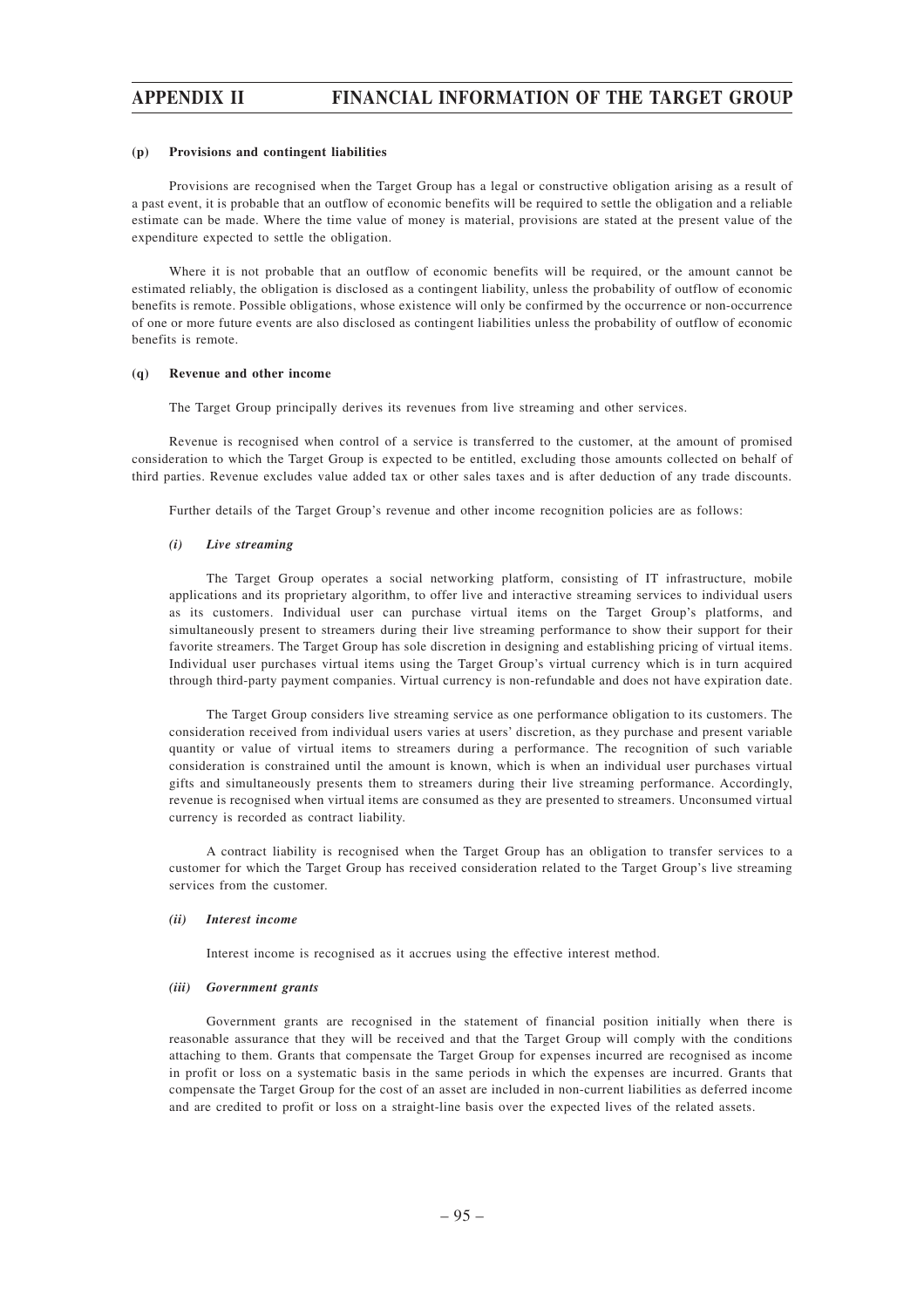### **(r) Translation of foreign currencies**

Foreign currency transactions during the period are translated into the functional currency of the entity to which they relate at the foreign exchange rates ruling at the transaction dates. Monetary assets and liabilities denominated in foreign currencies are translated into the functional currency of the entity to which they relate at the foreign exchange rates ruling at the end of the reporting period. Exchange gains and losses are recognised in profit or loss.

Non-monetary assets and liabilities that are measured in terms of historical cost in a foreign currency are translated into the functional currency of the entity to which they relate using the foreign exchange rates ruling at the transaction dates. The transaction date is the date on which the Target Company initially recognises such non-monetary assets or liabilities.

The results of foreign operations are translated into Renminbi Yuan, the Target Group's presentation currency, at the exchange rates approximating the foreign exchange rates ruling at the dates of the transactions. Statement of financial position items, including goodwill arising on consolidation of foreign operations acquired, are translated into Renminbi Yuan at the closing foreign exchange rates at the end of the reporting period. The resulting exchange differences are recognised in other comprehensive income and accumulated separately in equity in the exchange reserve.

### **(s) Related parties**

- (a) A person, or a close member of that person's family, is related to the Target Group if that person:
	- (i) has control or joint control over the Target Group;
	- (ii) has significant influence over the Target Group; or
	- (iii) is a member of the key management personnel of the Target Group or the Target Group's parent.
- (b) An entity is related to the Target Group if any of the following conditions applies:
	- (i) The entity and the Target Group are members of the same group (which means that each parent, subsidiary and fellow subsidiary is related to the others).
	- (ii) One entity is an associate or joint venture of the other entity (or an associate or joint venture of a member of a group of which the other entity is a member).
	- (iii) Both entities are joint ventures of the same third party.
	- (iv) One entity is a joint venture of a third entity and the other entity is an associate of the third entity.
	- (v) The entity is a post-employment benefit plan for the benefit of employees of either the Target Group or an entity related to the Target Group.
	- (vi) The entity is controlled or jointly controlled by a person identified in (a).
	- (vii) A person identified in (a)(i) has significant influence over the entity or is a member of the key management personnel of the entity (or of a parent of the entity).
	- (viii) The entity, or any member of a group of which it is a part, provides key management personnel services to the Target Group or to the Target Group's parent.

Close members of the family of a person are those family members who may be expected to influence, or be influenced by, that person in their dealings with the entity.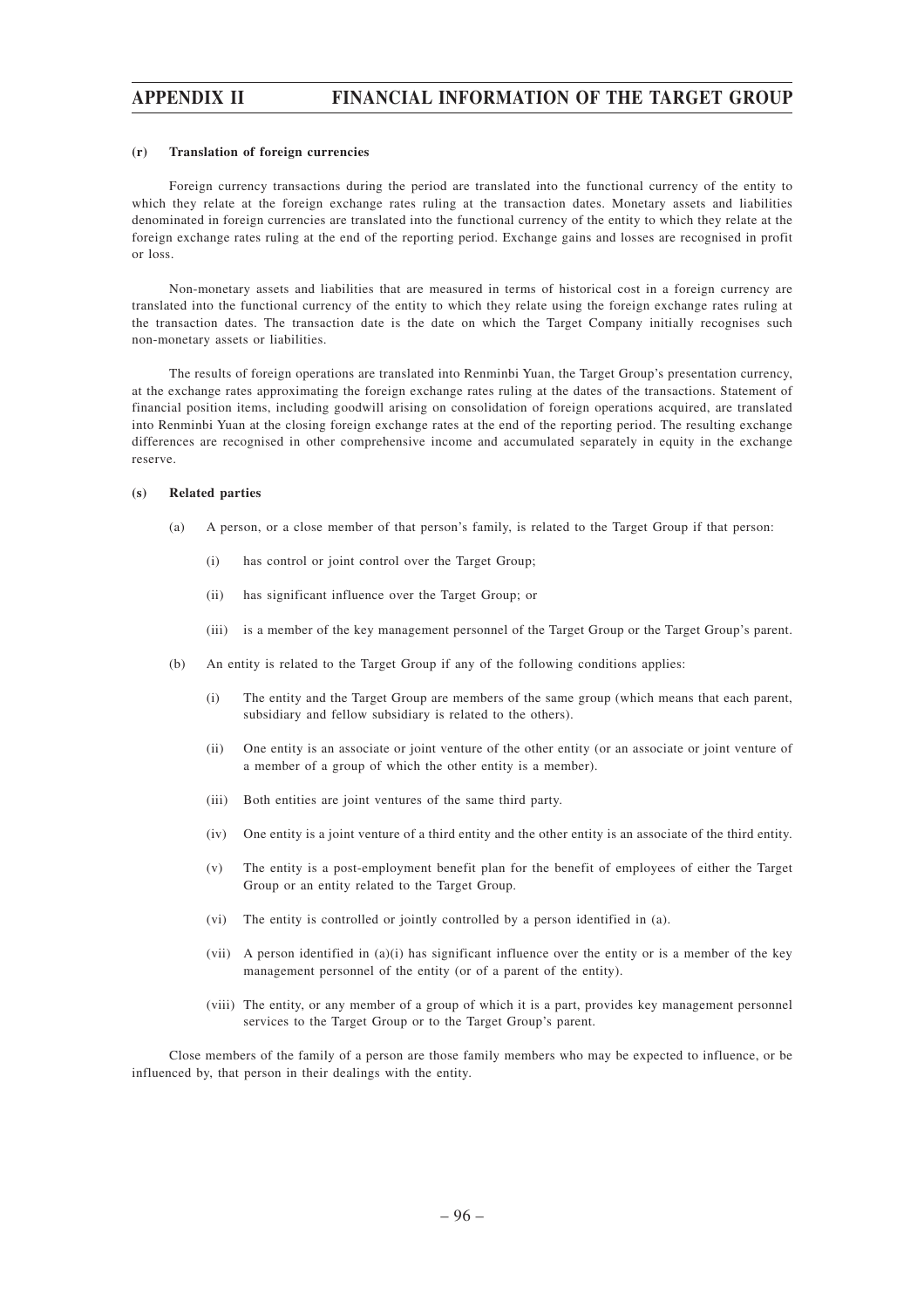### **3 ACCOUNTING JUDGEMENT AND ESTIMATES**

In the process of applying accounting policies, management has made the following accounting judgements.

### **(a) Gross vs net assessment in revenue recognition**

As disclosed in Note 4, the Target Group provides live streaming service to its customers, which involve the assessment of revenue recognition on a gross or net basis. The Target Group follows the accounting guidance for principal-agent considerations to assess whether the Target Group controls the specified service before it is transferred to the customer, the indicators of which including but not limited to

- (i) whether the entity is primarily responsible for fulfilling the promise to provide the specified service;
- (ii) whether the entity has inventory risk before the specified service has been transferred to a customer; and
- (iii) whether the entity has discretion in establishing the prices for the specified goods or service.

The management considers the above factors in totality, as none of the factors individually are considered presumptive or determinative, and applies judgment when assessing the indicators depending on each different circumstances.

### **(b) Deferred tax**

Deferred tax assets are recognised for unused tax losses and deductible temporary differences to the extent that it is probable that future taxable profits will be available against which the deferred tax assets can be utilised. In determining the amount of deferred tax assets to be recognised, significant judgement is required relating to the timing and level of future taxable profits, after taking into account future tax planning strategies. The amount of deferred tax assets recognised at future dates are adjusted if there are significant changes from these estimates.

### **(c) Valuation of the equity value of the Target Group used**

As mentioned in Notes 10 and 11, the Target Group completed a merger through absorption in 2017 by issuing ordinary shares. The consideration of the transaction was based on the fair value of underlying ordinary shares of the Target Group. In addition, as disclosed in Note 19, the Target Group has granted restricted shares to its employees under a share incentive plan. The fair value of restricted shares was based on the fair value of underlying ordinary shares.

Significant estimate on assumptions, such as the discount rate, risk-free interest rate and discount for lack of marketability, are required to be made by the Target Group in determining the equity value by using discounted cash flow approach.

#### **4 REVENUE**

The principle activities of the Target Group are to operate a social networking platform to offer live and interactive streaming services to individual users as its customers.

#### *(i) Disaggregation of revenue*

| 2017<br><i>RMB'000</i> | 2018<br><i>RMB'000</i> | 2019<br><i>RMB'000</i> |
|------------------------|------------------------|------------------------|
|                        |                        |                        |
| 55,338                 | 210,996                | 381,883                |
| 2,261                  | 150                    | 425                    |
| 57,599                 | 211.146                | 382,308                |
|                        |                        |                        |

### *(ii) Revenue expected to be recognised in the future arising from contracts with customers in existence at the reporting date*

Virtual currency is often consumed soon through virtual items presented to streamers after it is purchased. The Target Group has applied the practical expedient in paragraph 121 of IFRS 15 and therefore the information about remaining performance obligations is not disclosed for contracts that have an original expected duration of one year or less.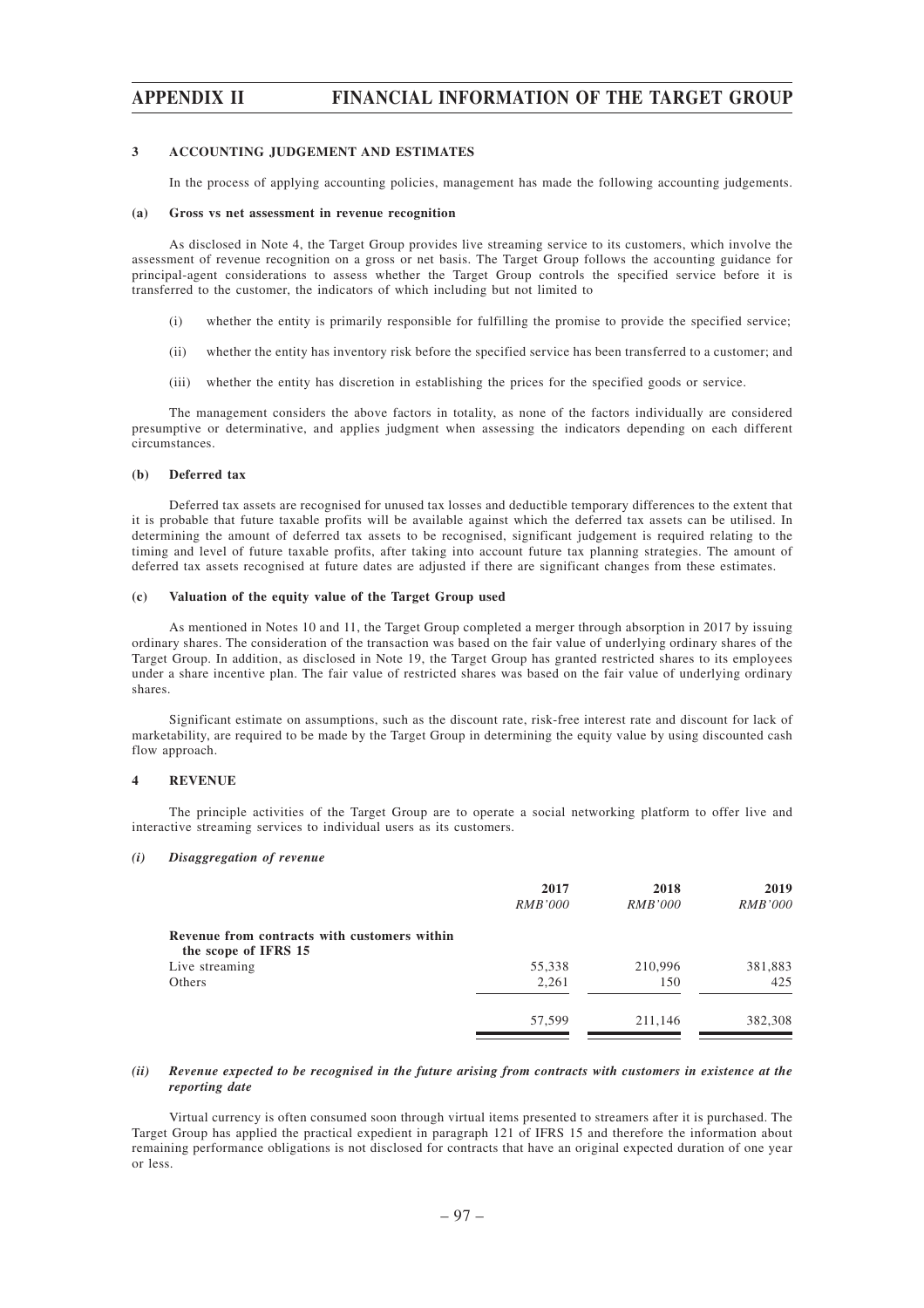### **5 OTHER (LOSS)/INCOME**

|                                                    | 2017           | 2018           | 2019           |
|----------------------------------------------------|----------------|----------------|----------------|
|                                                    | <i>RMB'000</i> | <i>RMB'000</i> | <i>RMB'000</i> |
| Government grants                                  |                |                | 321            |
| Income of non-equity investments                   | 228            | 102            | 191            |
| Changes in fair value recognised in profit or loss | 58             | (45)           | 100            |
| Net foreign exchange (loss)/gain                   | (655)          | 1,139          | 4,192          |
| Interest income on cash at bank                    | 191            | 20             | 147            |
|                                                    | (178)          | 1.216          | 4.951          |

### **6 (LOSS)/PROFIT BEFORE TAXATION**

(Loss)/profit before taxation is arrived at after charging:

### **(a) Finance costs**

**(b)** 

|                                                                             | 2017<br><i>RMB'000</i> | 2018<br><i>RMB'000</i> | 2019<br><i>RMB'000</i> |
|-----------------------------------------------------------------------------|------------------------|------------------------|------------------------|
| Interests on lease liabilities ( <i>Note 14(b)</i> )                        | 220                    | 187                    | 123                    |
| <b>Staff</b> costs                                                          |                        |                        |                        |
|                                                                             | 2017<br><i>RMB'000</i> | 2018<br><i>RMB'000</i> | 2019<br><b>RMB'000</b> |
| Salaries, wages and other benefits<br>Contributions to defined contribution | 31,459                 | 32,524                 | 56,064                 |
| retirement plan<br>Equity-settled share-based payment expenses              | 2,296                  | 3,122                  | 4,045                  |
| (Note 19)                                                                   | 70,292                 |                        | 8,135                  |
|                                                                             | 104,047                | 35,646                 | 68,244                 |

The employees of the subsidiaries of the Target Group established in the PRC (other than Hong Kong) participate in a defined contribution retirement benefit scheme managed by the local government authority, whereby these subsidiaries are required to contribute to the scheme at a rate of 14% to 22% of the employees' basic salaries. Employees of these subsidiaries are entitled to retirement benefits, calculated based on a percentage of the average salaries level in the PRC (other than Hong Kong), from the above mentioned retirement scheme at their normal retirement age.

The Target Group has no further obligation for payment of other retirement benefits beyond the above contributions.

#### **(c) Other items**

|                                                                          | 2017<br><i>RMB'000</i> | 2018<br><i>RMB'000</i> | 2019<br><i>RMB'000</i> |
|--------------------------------------------------------------------------|------------------------|------------------------|------------------------|
| Depreciation and amortization<br>Impairment losses on accounts and other | 7.000                  | 6.319                  | 6,105                  |
| receivables                                                              | 4.606                  | 1.304                  | 243                    |
| Auditor remuneration                                                     | 84                     | 78                     | 156                    |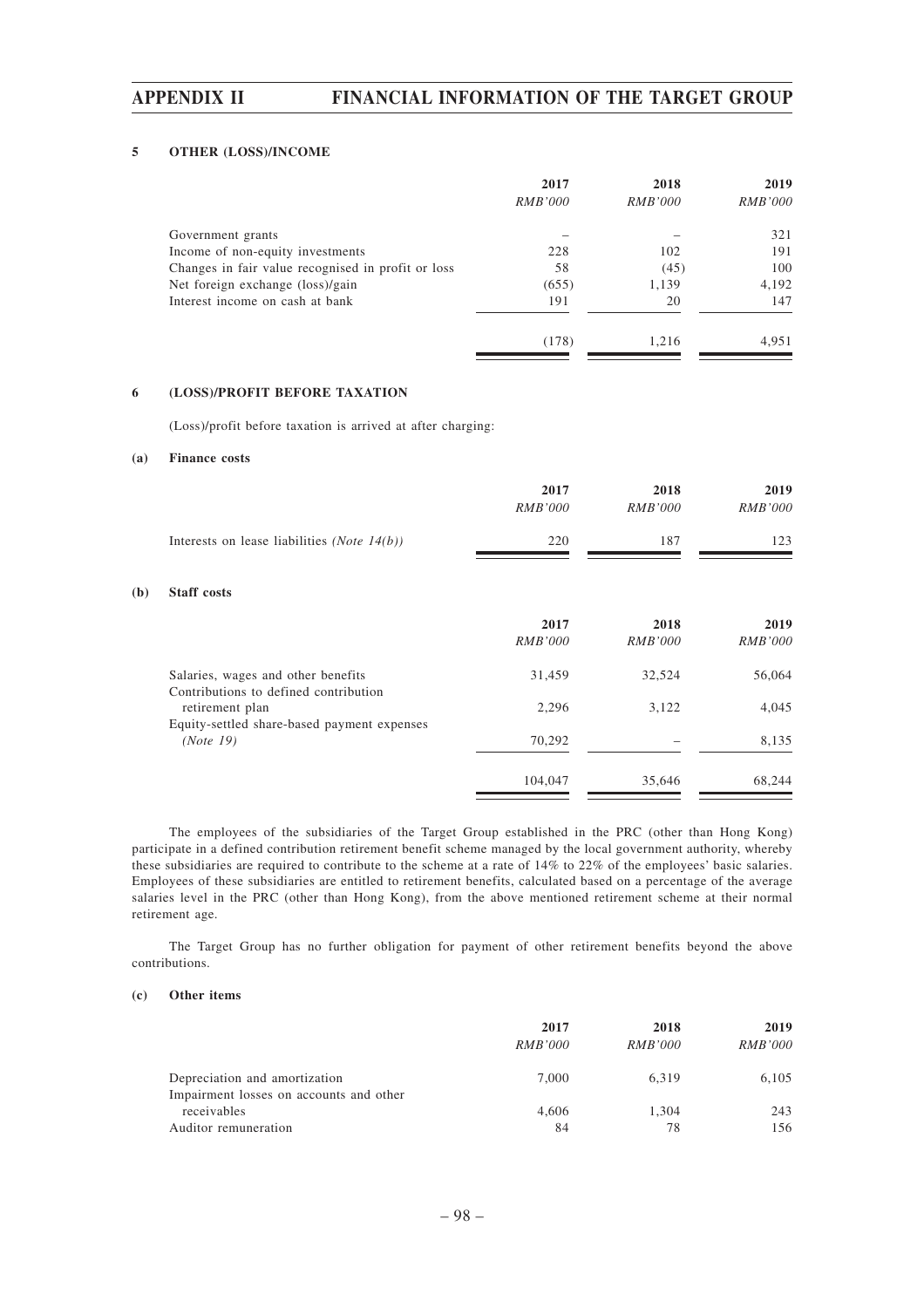### **7 INCOME TAX IN THE CONSOLIDATED STATEMENTS OF PROFIT OR LOSS**

### **(a) Taxation in the consolidated statements of profit or loss represents:**

|                                         | 2017           | 2018           | 2019           |
|-----------------------------------------|----------------|----------------|----------------|
|                                         | <i>RMB'000</i> | <i>RMB'000</i> | <i>RMB'000</i> |
| Current taxation <i>(Note 18(a)</i> ):  |                |                |                |
| - Provision for corporate income tax in |                |                |                |
| respective jurisdictions                |                |                | 380            |
| Deferred taxation <i>(Note 18(b))</i> : |                |                |                |
| - Origination and reversal of temporary |                |                |                |
| differences                             | (15, 545)      | 1.794          | 5,992          |
|                                         | (15, 545)      | 1.794          | 6.372          |

### **(b) Reconciliation between tax expense and accounting profit/(loss) at applicable tax rates:**

|                                                                                                                                                                  | 2017<br><i>RMB'000</i> | 2018<br><i>RMB'000</i> | 2019<br><i>RMB'000</i> |
|------------------------------------------------------------------------------------------------------------------------------------------------------------------|------------------------|------------------------|------------------------|
| (Loss)/profit before taxation                                                                                                                                    | (130, 346)             | (14, 587)              | 33,731                 |
| Expected tax on (loss)/profit before taxation,<br>calculated at the rates applicable to profits in<br>the tax jurisdictions concerned (Notes (i)<br>and $(ii)$ ) | (28,969)               | (3,337)                | 9,453                  |
| Tax effect of unused tax losses not recognised                                                                                                                   | 5,643                  | 4,848                  |                        |
| Tax effect of non-deductible expenses                                                                                                                            | 47                     | 36                     | 49                     |
| Tax concessions (Note (iii))                                                                                                                                     | 7,734                  | 247                    | (3,130)                |
| Income tax                                                                                                                                                       | (15, 545)              | 1.794                  | 6,372                  |

#### *Notes:*

- (i) The Target Company and certain subsidiaries of the Target Group established in the PRC are subject to PRC Corporate Income Tax rate of 25% during the Relevant Periods.
- (ii) Certain subsidiaries of the Target Group incorporated in Hong Kong are subject to Hong Kong Profits Tax rate of 16.5% during the Relevant Periods.
- (iii) The Target Company have obtained approvals from the tax bureau to be taxed as enterprises with advanced and new technologies. As a result, the Target Company enjoyed a preferential PRC Corporate Income Tax rate of 15% during the Relevant Periods. In addition to the preferential PRC Corporate Income Tax rate, the Target Company is also entitled to an additional deductible tax allowance calculated at 75% of the qualified research and development costs incurred by the Target Company during the Relevant Periods.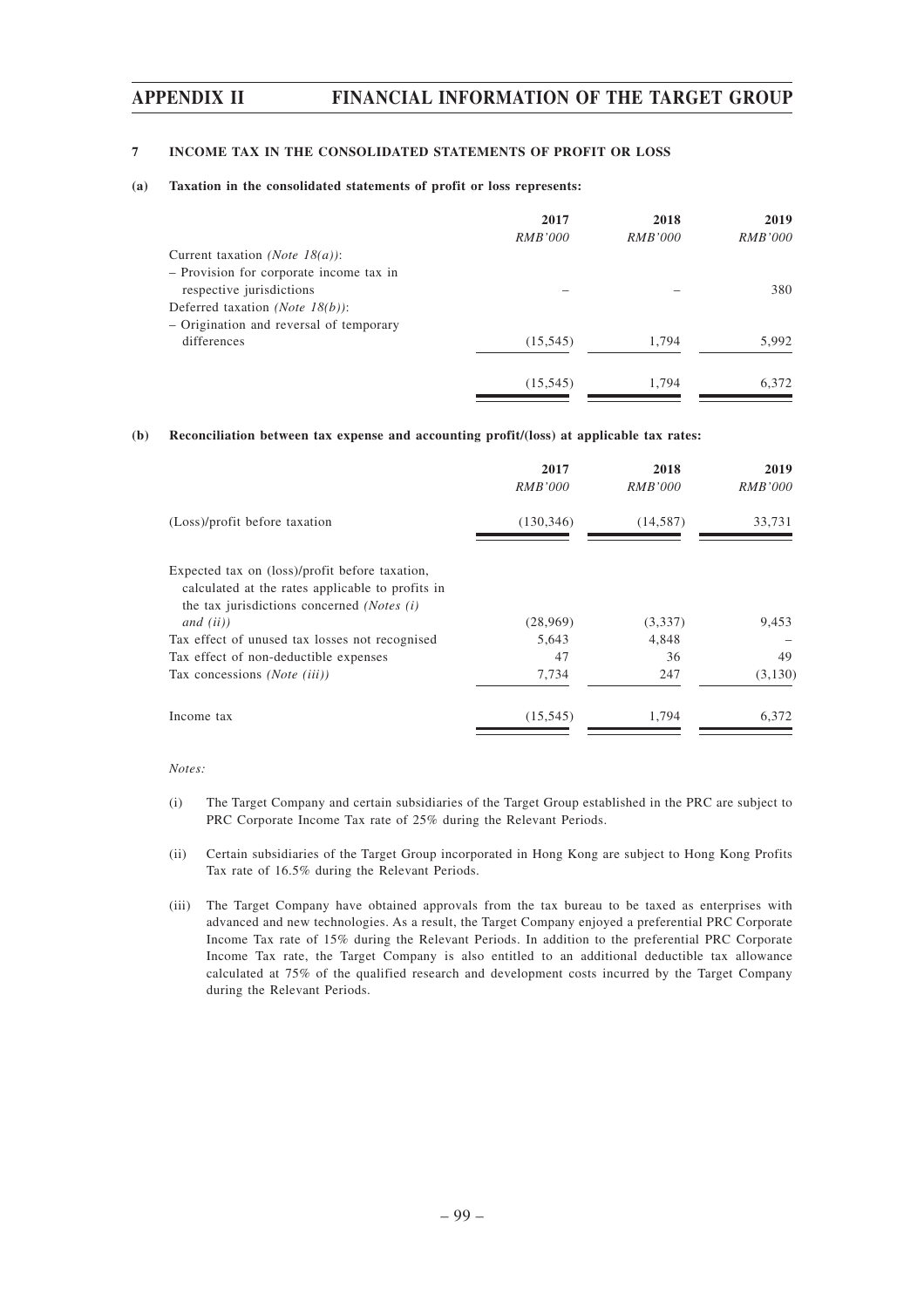# **8 PROPERTY AND EQUIPMENT**

### **Reconciliation of carrying amount**

|                                                                     | <b>Right of use</b><br>assets<br><i>RMB'000</i> | Furniture,<br>fixture and<br>equipment<br>RMB'000 | Leasehold<br>improvements<br>RMB'000 | <b>Total</b><br><b>RMB'000</b> |
|---------------------------------------------------------------------|-------------------------------------------------|---------------------------------------------------|--------------------------------------|--------------------------------|
| Cost:                                                               |                                                 |                                                   |                                      |                                |
| At 1 January 2017<br>Additions<br>Acquisition through a business    | 637                                             | 894<br>446                                        | 1,266<br>249                         | 2,160<br>1,332                 |
| combination (Note 11)                                               | 6,951                                           | 30                                                | 415                                  | 7,396                          |
| At 31 December 2017                                                 | 7,588                                           | 1,370                                             | 1,930                                | 10,888                         |
| Accumulated depreciation:                                           |                                                 |                                                   |                                      |                                |
| At 1 January 2017<br>Charge for the year                            | (1,790)                                         | (189)<br>(335)                                    | (366)<br>(985)                       | (555)<br>(3,110)               |
| At 31 December 2017                                                 | (1,790)                                         | (524)                                             | (1,351)                              | (3,665)                        |
| Net book value:<br>At 31 December 2017                              | 5,798                                           | 846                                               | 579                                  | 7,223                          |
| Cost:                                                               |                                                 |                                                   |                                      |                                |
| At 1 January 2018 and<br>31 December 2017<br>Additions<br>Disposals | 7,588<br>409                                    | 1,370<br>47<br>(64)                               | 1,930                                | 10,888<br>456<br>(64)          |
|                                                                     |                                                 |                                                   |                                      |                                |
| At 31 December 2018                                                 | 7,997                                           | 1,353                                             | 1,930                                | 11,280                         |
| Accumulated depreciation:                                           |                                                 |                                                   |                                      |                                |
| At 1 January 2018 and<br>31 December 2017                           |                                                 |                                                   |                                      |                                |
| Charge for the year                                                 | (1,790)<br>(2,067)                              | (524)<br>(368)                                    | (1,351)<br>(248)                     | (3,665)<br>(2,683)             |
| Written back on disposals                                           |                                                 | 17                                                |                                      | 17                             |
| At 31 December 2018                                                 | (3,857)                                         | (875)                                             | (1, 599)                             | (6,331)                        |
| Net book value:                                                     |                                                 |                                                   |                                      |                                |
| At 31 December 2018                                                 | 4,140                                           | 478                                               | 331                                  | 4,949                          |
| Cost:                                                               |                                                 |                                                   |                                      |                                |
| At 1 January 2019 and                                               |                                                 |                                                   |                                      |                                |
| 31 December 2018<br>Additions                                       | 7,997<br>691                                    | 1,353<br>244                                      | 1,930                                | 11,280<br>935                  |
| At 31 December 2019                                                 | 8,688                                           | 1,597                                             | 1,930                                | 12,215                         |
|                                                                     |                                                 |                                                   |                                      |                                |
| Accumulated depreciation:<br>At 1 January 2019 and                  |                                                 |                                                   |                                      |                                |
| 31 December 2018<br>Charge for the year                             | (3,857)<br>(2,061)                              | (875)<br>(273)                                    | (1,599)<br>(331)                     | (6,331)<br>(2,665)             |
|                                                                     |                                                 |                                                   |                                      |                                |
| At 31 December 2019                                                 | (5,918)                                         | (1,148)                                           | (1,930)                              | (8,996)                        |
| Net book value:<br>At 31 December 2019                              | 2,770                                           | 449                                               |                                      | 3,219                          |
|                                                                     |                                                 |                                                   |                                      |                                |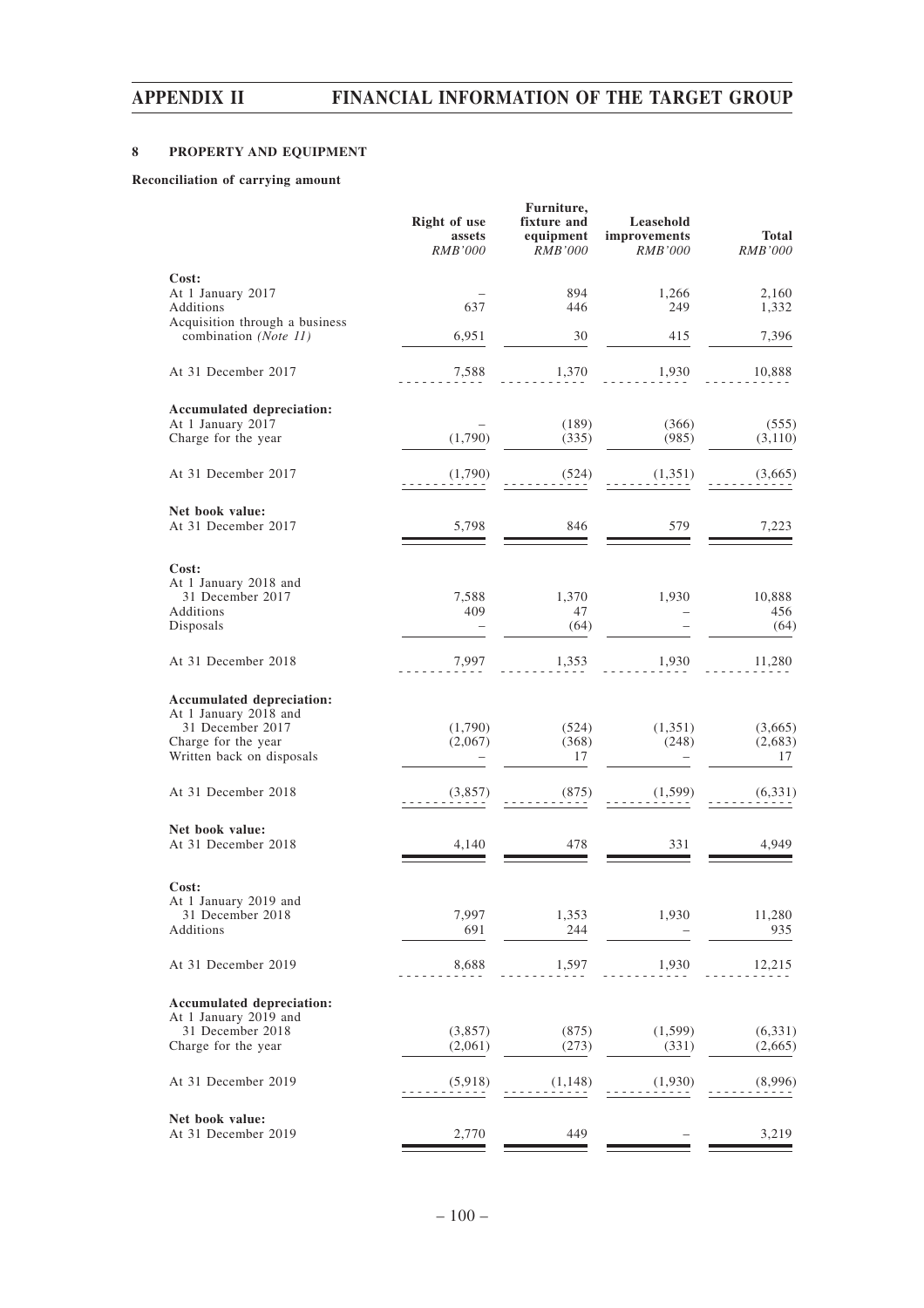# **9 INTANGIBLE ASSETS**

|                                                 | Software<br><b>RMB'000</b> | <b>User Base</b><br>RMB'000 | <b>Technology</b><br><b>RMB'000</b> | <b>Brand</b><br>name<br><b>RMB'000</b> | <b>Total</b><br><b>RMB'000</b> |
|-------------------------------------------------|----------------------------|-----------------------------|-------------------------------------|----------------------------------------|--------------------------------|
| Cost:                                           |                            |                             |                                     |                                        |                                |
| At 1 January 2017                               | 8                          |                             |                                     |                                        | 8                              |
| Acquired in a business<br>combination (Note 11) |                            | 1,800                       | 1,870                               | 32,000                                 | 35,670                         |
| At 31 December 2017                             | 8                          | 1,800                       | 1,870                               | 32,000                                 | 35,678                         |
| Accumulated                                     |                            |                             |                                     |                                        |                                |
| amortisation:<br>At 1 January 2017              | (2)                        |                             |                                     |                                        | (2)                            |
| Charge for the year                             | (2)                        | (1, 599)                    | (156)                               | (2, 133)                               | (3,890)                        |
| At 31 December 2017                             | (4)                        | (1, 599)                    | (156)                               | (2,133)                                | (3,892)                        |
| Net book value:                                 |                            |                             |                                     |                                        |                                |
| At 31 December 2017                             | 4                          | 201                         | 1,714                               | 29,867                                 | 31,786                         |
| Cost:                                           |                            |                             |                                     |                                        |                                |
| At 1 January 2018 and 31<br>December 2018       | 8                          | 1,800                       | 1,870                               | 32,000                                 | 35,678                         |
|                                                 |                            |                             |                                     |                                        |                                |
| Accumulated                                     |                            |                             |                                     |                                        |                                |
| amortisation:<br>At 1 January 2018              | (4)                        | (1, 599)                    | (156)                               | (2,133)                                | (3,892)                        |
| Charge for the year                             | (2)                        | (201)                       | (233)                               | (3,200)                                | (3,636)                        |
|                                                 |                            |                             |                                     |                                        |                                |
| At 31 December 2018                             | (6)                        | (1,800)                     | (389)                               | (5,333)                                | (7,528)                        |
| Net book value:                                 |                            |                             |                                     |                                        |                                |
| At 31 December 2018                             | 2                          |                             | 1,481                               | 26,667                                 | 28,150                         |
| Cost:                                           |                            |                             |                                     |                                        |                                |
| At 1 January 2019                               | 8                          | 1,800                       | 1,870                               | 32,000                                 | 35,678                         |
| Addition                                        | 54                         |                             |                                     |                                        | 54                             |
| At 31 December 2019                             | 62                         | 1,800                       | 1,870                               | 32,000                                 | 35,732                         |
| Accumulated                                     |                            |                             |                                     |                                        |                                |
| amortisation:                                   |                            |                             |                                     |                                        |                                |
| At 1 January 2019<br>Charge for the year        | (6)<br>(6)                 | (1,800)                     | (389)<br>(234)                      | (5, 333)<br>(3,200)                    | (7, 528)<br>(3, 440)           |
|                                                 |                            |                             |                                     |                                        |                                |
| At 31 December 2019                             | (12)                       | (1,800)                     | (623)                               | (8,533)                                | (10,968)                       |
| Net book value:                                 |                            |                             |                                     |                                        |                                |
| At 31 December 2019                             | 50                         |                             | 1,247                               | 23,467                                 | 24,764                         |

(i) The amortisation charges for the year are included in "cost of sales" in the consolidated statement of profit or loss.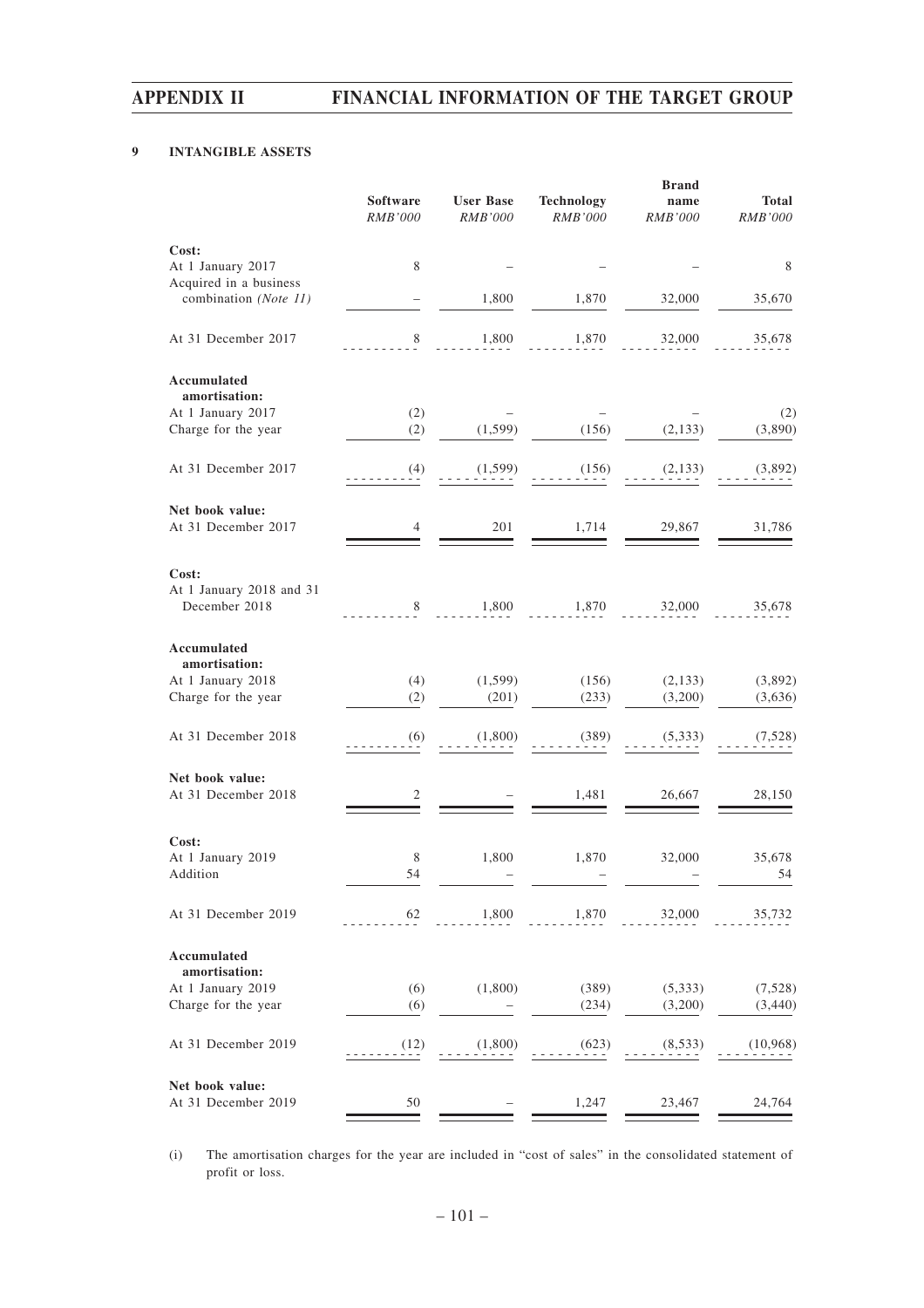### **10 GOODWILL**

|                                                                                               | <i>RMB'000</i> |
|-----------------------------------------------------------------------------------------------|----------------|
| Cost:                                                                                         |                |
| At 1 January 2017                                                                             |                |
| Increase in a business combination                                                            | 139,456        |
| At 31 December 2017, 1 January 2018, 31 December 2018, 1 January 2019                         |                |
| and 31 December 2019                                                                          | 139,456        |
| <b>Accumulated impairment losses:</b>                                                         |                |
| At 31 December 2017, 1 January 2018, 31 December 2018, 1 January 2019<br>and 31 December 2019 |                |
|                                                                                               |                |
| Carrying amount:                                                                              |                |
| At 31 December 2017, 31 December 2018 and 31 December 2019                                    | 139.456        |

### **Impairments tests for cash-generating units containing goodwill**

The Target Group's goodwill arising from the merger by absorption described in Note 11. As the Target Company integrated the businesses and IT systems of the two companies into one to provide the live streaming service which is the principal business after the merger, the Target Group treated the business of providing live streaming service as the CGU ("Live Streaming CGU") related to the goodwill.

The recoverable amount of the Live Streaming CGU is determined based on value-in-use calculations. These calculations use cash flow projections based on financial budgets approved by management covering a five-year period.

|                                                         | 31/12/2017     | 31/12/2018    | 31/12/2019 |
|---------------------------------------------------------|----------------|---------------|------------|
| Assumptions adopted at end of each<br>reporting period: |                |               |            |
| Annual revenue growth rates for                         |                |               |            |
| first five years $(Note(aa))$                           | $15\% - 245\%$ | $15\% - 98\%$ | 15%-52%    |
| Long-term growth rate $(Note(bb))$                      | 3%             | 3%            | $3\%$      |
| Discount rate $(Note(cc))$                              | 26.33%         | $25.52\%$     | $25.51\%$  |

#### *Notes:*

- (aa) The annual revenue growth rates adopted are based on Live Streaming CGU's historical experience and the Target Group's expectations of future changes in the streaming and adjusted for other factors that are specific to the Live Streaming CGU.
- (bb) Cash flows beyond the five-year period are extrapolated used a long-term growth rate based on the relevant industry growth forecasts and does not exceed the average long-term growth rate of the relevant industry.
- (cc) The discount rates used are pre-tax and reflect specific risks relating to the Live Streaming CGU.

Based on the impairment test performed, the recoverable amount of the Live Streaming CGU was over its carrying amount as at 31 December 2017, 2018 and 2019 respectively, therefore the management determined such goodwill was not impaired as at 31 December 2017, 2018 and 2019. Management does not expect any reasonable changes in key assumptions disclosed above would cause the carrying amount of the Live Streaming CGU to exceed its recoverable amount.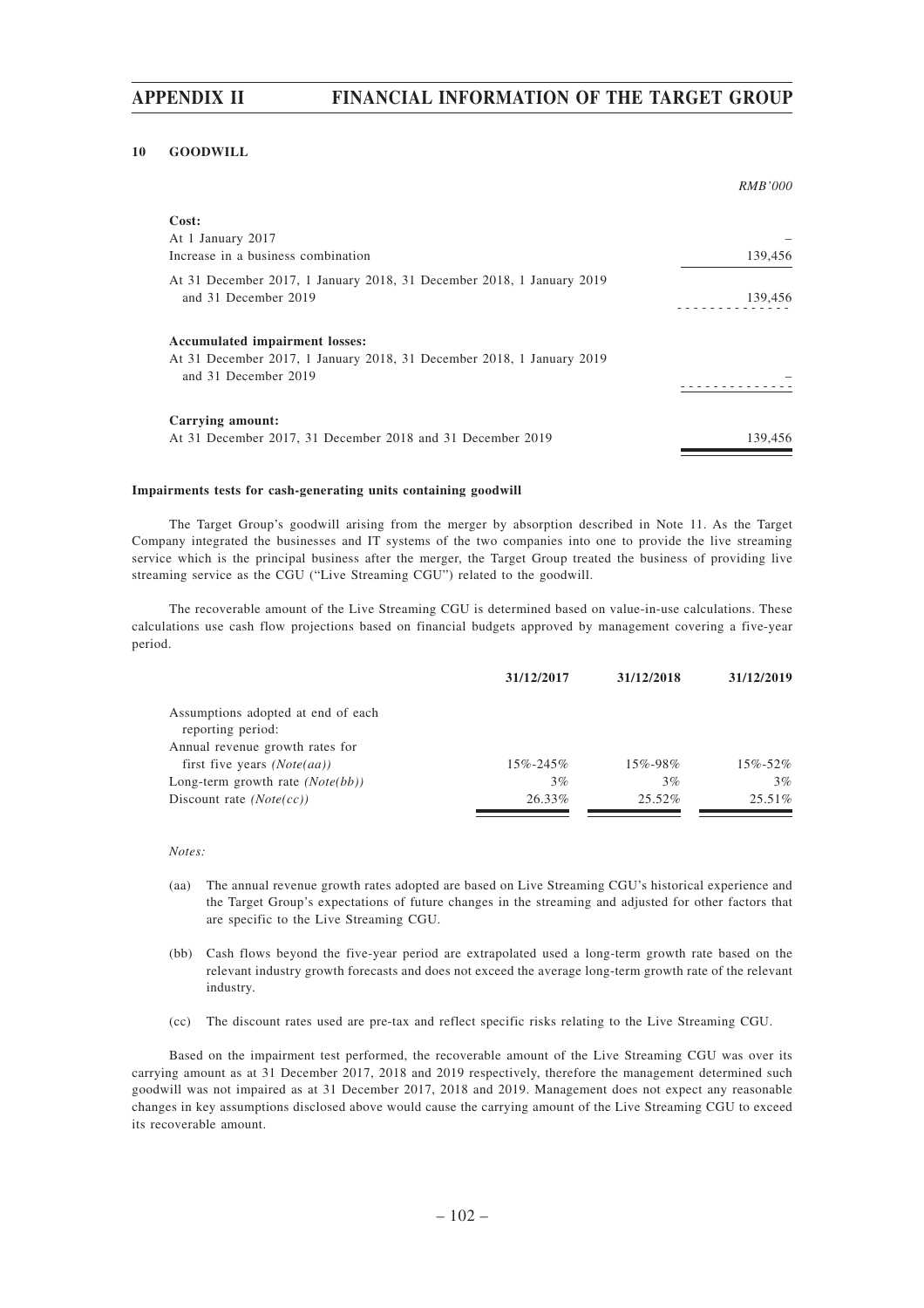### **11 BUSINESS COMBINATION**

On 30 April 2017, the shareholders of the Target Company and Beijing Duanji Network Technology Co., Ltd. ("Beijing Duanji") entered into an agreement, pursuant to which the Target Company merged Beijing Duanji and its subsidiary by absorption through issuing new shares to the shareholder of Beijing Duanji. Beijing Duanji is a company established in the PRC with limited liability and principally engaged in operating a social networking platform through an App in Southeast Asia. As a result of the merger by absorption, all the assets, liabilities and business of Beijing Duanji are transferred to the Target Company and the registration of Beijing Duanji was cancelled.

The merger by absorption was completed on 30 April 2017.

### **(a) Consideration transferred**

Target Company issued 1,250,000 ordinary shares to the shareholders of Beijing Duanji, which account for 50% of the outstanding ordinary shares of the enlarged Target Company. The fair value of the ordinary shares issued was based on the equity value of the Target Company at 30 April 2017 of RMB114.4 per share. The fair values of the equity value of the Target Company at the acquisition date was determined using the discounted cash flow approach, and the discounted rates adopted is 26%, which was determined with weighted average cost of capital of the Target Group.

### **(b) Identifiable assets acquired and liabilities assumed**

The following table summarises the recognised amounts of assets acquired and liabilities assumed at 30 April 2017.

|                                                | <b>Note</b> | Fair value of net<br>identifiable assets<br>acquired<br><i>RMB'000</i> |
|------------------------------------------------|-------------|------------------------------------------------------------------------|
| Property and equipment                         | 8           | 7,396                                                                  |
| Intangible assets                              | 9           | 35,670                                                                 |
| Deferred tax assets                            | 18(b)       | 10,166                                                                 |
| Accounts and other receivables*                |             | 14,085                                                                 |
| Cash and cash equivalents                      |             | 6,968                                                                  |
| Accounts and other payables                    |             | (55,636)                                                               |
| Contract liability                             |             | (676)                                                                  |
| Deferred tax liabilities                       | 18(b)       | (7, 478)                                                               |
| Lease liabilities                              |             | (6,951)                                                                |
| Fair value of identifiable net assets acquired |             | 3,544                                                                  |
|                                                |             |                                                                        |

\* The account and other receivables comprise gross contractual amounts due of RMB14,102,000 of which provision for credit loss of RMB17,000 has been made at the acquisition date.

The values of assets and liabilities recognised on acquisition are their estimated fair values. In determining the fair values of identifiable assets and liabilities, the directors of the Target Company have referenced the fair value adjustments to valuation report issued by an independent professional valuer. The fair value of the intangible assets acquired were determined using income approach for user base and brand name and cost method for technologies.

From the date of the above acquisition to 31 December 2017, the revenue and net loss that above acquisition contributing to the Target Group were not available as the acquiree had been absorbed and there were only one integrated businesses and one IT/financial system since the acquisition date. Had the above acquisition been completed on 1 January 2017, the directors of the Target Company estimated the consolidated revenue and consolidated net loss for the year ended 31 December 2017 would have been RMB75.3 million and RMB144.8 million, respectively.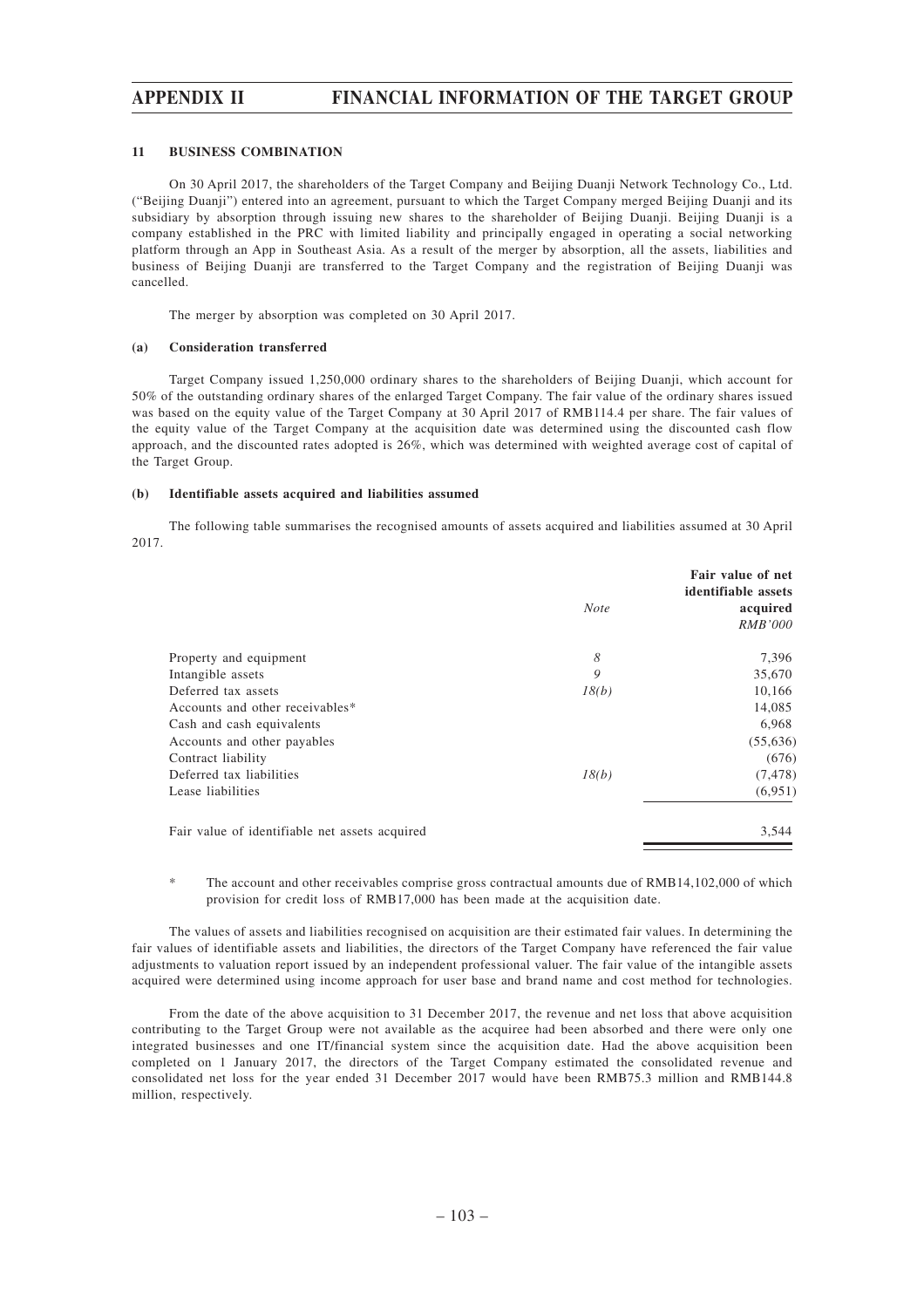#### **(c) Goodwill**

|                                                                                        | As at 30 April<br>2017 |
|----------------------------------------------------------------------------------------|------------------------|
|                                                                                        | <i>RMB'000</i>         |
| Fair value of total consideration transferred<br>Fair value of identifiable net assets | 143,000<br>(3,544)     |
| Goodwill                                                                               | 139,456                |

Goodwill is attributable mainly to the synergies expected to be achieved from integrating the technology for operating and maintaining the social networking platform of Beijing Duanji and the ability to marketing the platform to users of the Target Company into the enlarged Target Group's business. None of the goodwill recognised is expected to be deductible for tax purposes.

#### **(d) Net cash inflow arising on acquisition**

|                                    | <b>RMB'000</b> |
|------------------------------------|----------------|
| Cash and cash equivalents acquired | 6.968          |
|                                    |                |

### **(e) Transaction cost**

The transaction costs related to the acquisition is mainly administrative costs which are immaterial. These costs have been included in "general and administrative expenses".

### **12 ACCOUNTS AND OTHER RECEIVABLES**

|                                                     | 2017           | 2018           | 2019           |
|-----------------------------------------------------|----------------|----------------|----------------|
|                                                     | <b>RMB'000</b> | <b>RMB'000</b> | <b>RMB'000</b> |
| Accounts receivables, net of loss allowance         |                |                |                |
| - Third parties                                     | 17,839         | 24,978         | 28,345         |
| - A shareholder of the Target Company               | 22             | 23             |                |
|                                                     | 17,861         | 25,001         | 28,345         |
| Amount due from third parties ( <i>Note</i> $(i)$ ) | 3,614          | 484            | 13,938         |
| Other debtors                                       | 3,798          | 4,549          | 4,469          |
|                                                     | 7,412          | 5,033          | 18,407         |
|                                                     |                |                |                |
| Financial assets measured at amortised cost         | 25,273         | 30,034         | 46,752         |
| Prepayments to third parties                        | 593            | 1,078          | 326            |
|                                                     | 25,866         | 31,112         | 47,078         |

### *Note:*

(i) The amounts are unsecured, non-interest bearing and have no fixed terms of repayment.

All of the accounts and other receivables, net of loss allowance are expected to be recovered or recognised as expense within one year.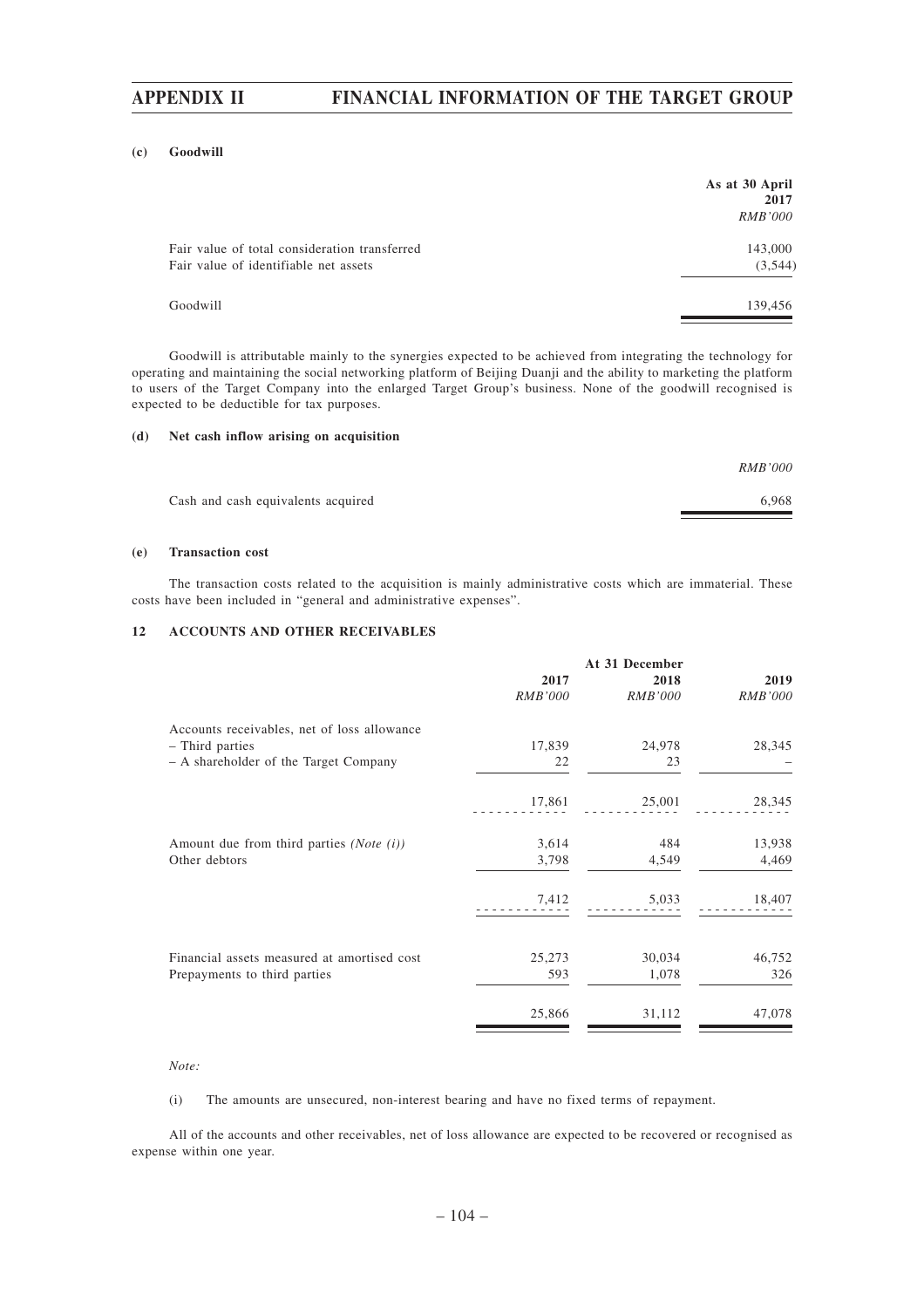### **(a) Ageing analysis**

As at 31 December 2017, 2018 and 2019, the ageing analysis of accounts receivables (which are included in accounts and other receivables), based on invoice date (or date of revenue recognition, if earlier) and net of loss allowance, is as follows:

|                                           | At 31 December |                |                |
|-------------------------------------------|----------------|----------------|----------------|
|                                           | 2017           | 2018           | 2019           |
|                                           | <i>RMB'000</i> | <i>RMB'000</i> | <i>RMB'000</i> |
| Less than 3 months                        | 13,744         | 24,119         | 28,122         |
| More than 3 months but less than 6 months | 844            |                | 101            |
| More than 6 months but less than 1 year   | 2,090          | 52             | 120            |
| Over 1 year                               | 1,183          | 823            | 2              |
|                                           | 17,861         | 25,001         | 28,345         |

Details on the Target Group's credit policy and credit risk arising from accounts and other receivable are set out in Note 21(a).

### **13 NON-EQUITY INVESTMENTS**

|                                   | At 31 December |                |                |  |
|-----------------------------------|----------------|----------------|----------------|--|
|                                   | 2017           | 2018           | 2019           |  |
|                                   | <i>RMB'000</i> | <i>RMB'000</i> | <i>RMB'000</i> |  |
| Financial assets measured at FVPL |                |                |                |  |
| Wealth management products        | 1.729          | 393            | 3.341          |  |
|                                   |                |                |                |  |

*Note:* The non-equity investments represent wealth management products issued by financial institutions with variable returns.

### **14 CASH AND CASH EQUIVALENTS AND OTHER CASH FLOW INFORMATION**

### **(a) Cash and cash equivalents comprise:**

|                           | At 31 December |                |                |  |
|---------------------------|----------------|----------------|----------------|--|
|                           | 2017           | 2018           | 2019           |  |
|                           | <i>RMB'000</i> | <i>RMB'000</i> | <i>RMB'000</i> |  |
| Cash and cash equivalents | 10.137         | 17.109         | 39.353         |  |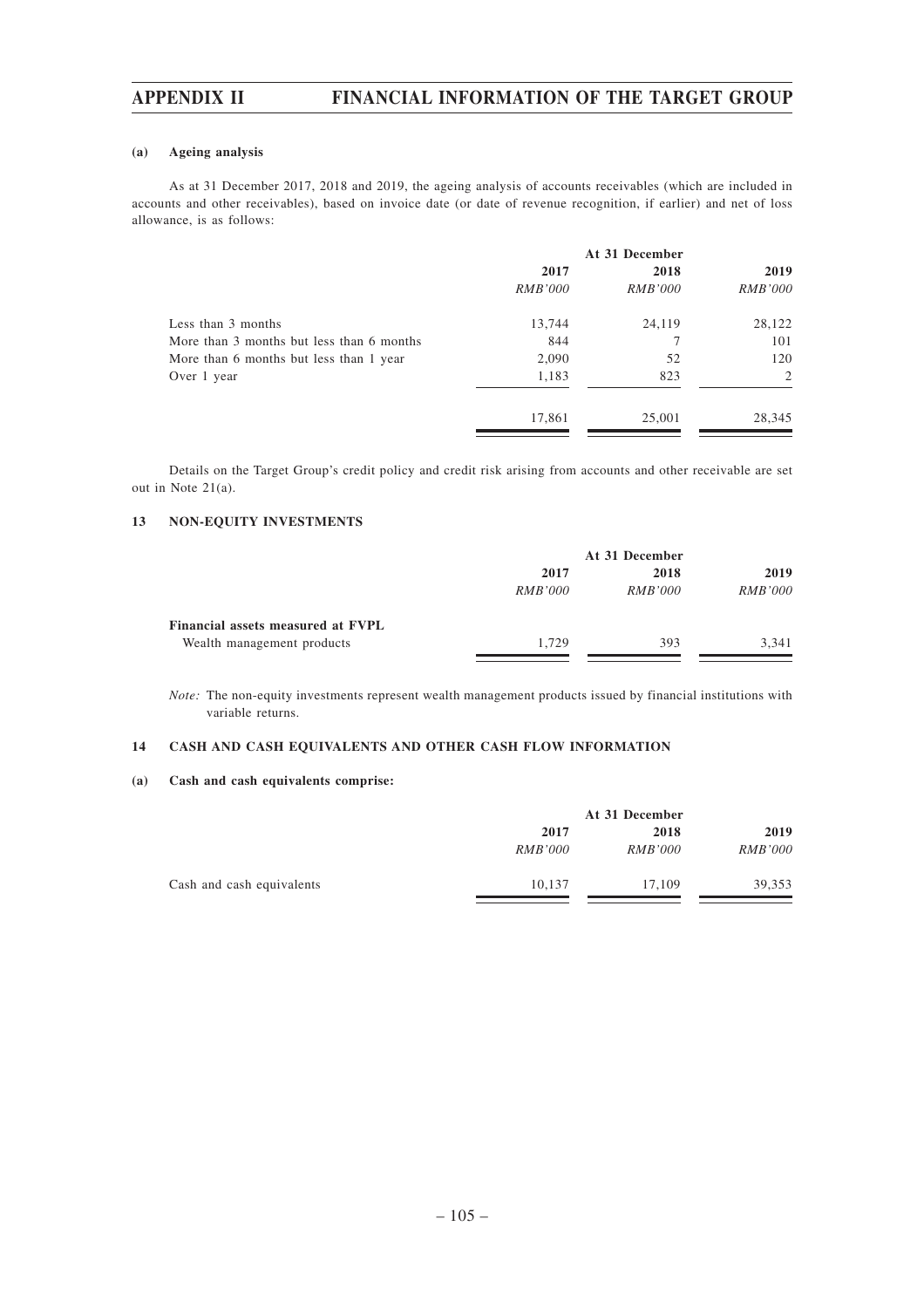# **(b) Reconciliation of profit before taxation to cash generated from operations**

| 2017<br>2018<br>2019<br><b>Note</b><br><b>RMB'000</b><br><b>RMB'000</b><br><b>RMB'000</b><br><b>Operating activities</b><br>(Loss)/profit before taxation<br>(130, 346)<br>(14, 587)<br>33,731<br>Adjustments for:<br>Depreciation and amortisation<br>7,000<br>6,319<br>6,105<br>6(c)<br>Impairment losses of accounts and<br>other receivables<br>6(c)<br>4,606<br>1,304<br>243<br>Net loss on disposal of property and<br>equipment<br>47<br>Interest income on cash and cash<br>5<br>equivalent<br>(191)<br>(20)<br>(147)<br>Changes in fair value recognised in<br>profit or loss during the year<br>5<br>(58)<br>45<br>(100)<br>Investment income on non-equity<br>investment<br>.5<br>(228)<br>(102)<br>(191)<br>187<br>Finance costs<br>220<br>123<br>6(a)<br>Foreign exchange loss/(gain), net<br>.5<br>655<br>(1,139)<br>(4,192)<br>Equity settled share-based payment<br>70,292<br>8,135<br>expense<br>Changes in working capital:<br>Increase in restricted deposits<br>(8)<br>(334)<br>(17)<br>Increase in accounts and other<br>receivables<br>(13, 153)<br>(6,109)<br>(12, 488)<br>Increase/(decrease) in accounts and<br>other payables<br>(3,016)<br>111<br>(67,038)<br>Increase in contract liabilities<br>1,995<br>450<br>1,802<br>Cash used in operations and net cash<br>used in operating activities<br>(59, 431)<br>(16, 638)<br>(34, 025) |  |  | At 31 December |  |  |  |
|-------------------------------------------------------------------------------------------------------------------------------------------------------------------------------------------------------------------------------------------------------------------------------------------------------------------------------------------------------------------------------------------------------------------------------------------------------------------------------------------------------------------------------------------------------------------------------------------------------------------------------------------------------------------------------------------------------------------------------------------------------------------------------------------------------------------------------------------------------------------------------------------------------------------------------------------------------------------------------------------------------------------------------------------------------------------------------------------------------------------------------------------------------------------------------------------------------------------------------------------------------------------------------------------------------------------------------------------------------------------|--|--|----------------|--|--|--|
|                                                                                                                                                                                                                                                                                                                                                                                                                                                                                                                                                                                                                                                                                                                                                                                                                                                                                                                                                                                                                                                                                                                                                                                                                                                                                                                                                                   |  |  |                |  |  |  |
|                                                                                                                                                                                                                                                                                                                                                                                                                                                                                                                                                                                                                                                                                                                                                                                                                                                                                                                                                                                                                                                                                                                                                                                                                                                                                                                                                                   |  |  |                |  |  |  |
|                                                                                                                                                                                                                                                                                                                                                                                                                                                                                                                                                                                                                                                                                                                                                                                                                                                                                                                                                                                                                                                                                                                                                                                                                                                                                                                                                                   |  |  |                |  |  |  |
|                                                                                                                                                                                                                                                                                                                                                                                                                                                                                                                                                                                                                                                                                                                                                                                                                                                                                                                                                                                                                                                                                                                                                                                                                                                                                                                                                                   |  |  |                |  |  |  |
|                                                                                                                                                                                                                                                                                                                                                                                                                                                                                                                                                                                                                                                                                                                                                                                                                                                                                                                                                                                                                                                                                                                                                                                                                                                                                                                                                                   |  |  |                |  |  |  |
|                                                                                                                                                                                                                                                                                                                                                                                                                                                                                                                                                                                                                                                                                                                                                                                                                                                                                                                                                                                                                                                                                                                                                                                                                                                                                                                                                                   |  |  |                |  |  |  |
|                                                                                                                                                                                                                                                                                                                                                                                                                                                                                                                                                                                                                                                                                                                                                                                                                                                                                                                                                                                                                                                                                                                                                                                                                                                                                                                                                                   |  |  |                |  |  |  |
|                                                                                                                                                                                                                                                                                                                                                                                                                                                                                                                                                                                                                                                                                                                                                                                                                                                                                                                                                                                                                                                                                                                                                                                                                                                                                                                                                                   |  |  |                |  |  |  |
|                                                                                                                                                                                                                                                                                                                                                                                                                                                                                                                                                                                                                                                                                                                                                                                                                                                                                                                                                                                                                                                                                                                                                                                                                                                                                                                                                                   |  |  |                |  |  |  |
|                                                                                                                                                                                                                                                                                                                                                                                                                                                                                                                                                                                                                                                                                                                                                                                                                                                                                                                                                                                                                                                                                                                                                                                                                                                                                                                                                                   |  |  |                |  |  |  |
|                                                                                                                                                                                                                                                                                                                                                                                                                                                                                                                                                                                                                                                                                                                                                                                                                                                                                                                                                                                                                                                                                                                                                                                                                                                                                                                                                                   |  |  |                |  |  |  |
|                                                                                                                                                                                                                                                                                                                                                                                                                                                                                                                                                                                                                                                                                                                                                                                                                                                                                                                                                                                                                                                                                                                                                                                                                                                                                                                                                                   |  |  |                |  |  |  |
|                                                                                                                                                                                                                                                                                                                                                                                                                                                                                                                                                                                                                                                                                                                                                                                                                                                                                                                                                                                                                                                                                                                                                                                                                                                                                                                                                                   |  |  |                |  |  |  |
|                                                                                                                                                                                                                                                                                                                                                                                                                                                                                                                                                                                                                                                                                                                                                                                                                                                                                                                                                                                                                                                                                                                                                                                                                                                                                                                                                                   |  |  |                |  |  |  |
|                                                                                                                                                                                                                                                                                                                                                                                                                                                                                                                                                                                                                                                                                                                                                                                                                                                                                                                                                                                                                                                                                                                                                                                                                                                                                                                                                                   |  |  |                |  |  |  |
|                                                                                                                                                                                                                                                                                                                                                                                                                                                                                                                                                                                                                                                                                                                                                                                                                                                                                                                                                                                                                                                                                                                                                                                                                                                                                                                                                                   |  |  |                |  |  |  |
|                                                                                                                                                                                                                                                                                                                                                                                                                                                                                                                                                                                                                                                                                                                                                                                                                                                                                                                                                                                                                                                                                                                                                                                                                                                                                                                                                                   |  |  |                |  |  |  |
|                                                                                                                                                                                                                                                                                                                                                                                                                                                                                                                                                                                                                                                                                                                                                                                                                                                                                                                                                                                                                                                                                                                                                                                                                                                                                                                                                                   |  |  |                |  |  |  |
|                                                                                                                                                                                                                                                                                                                                                                                                                                                                                                                                                                                                                                                                                                                                                                                                                                                                                                                                                                                                                                                                                                                                                                                                                                                                                                                                                                   |  |  |                |  |  |  |
|                                                                                                                                                                                                                                                                                                                                                                                                                                                                                                                                                                                                                                                                                                                                                                                                                                                                                                                                                                                                                                                                                                                                                                                                                                                                                                                                                                   |  |  |                |  |  |  |
|                                                                                                                                                                                                                                                                                                                                                                                                                                                                                                                                                                                                                                                                                                                                                                                                                                                                                                                                                                                                                                                                                                                                                                                                                                                                                                                                                                   |  |  |                |  |  |  |
|                                                                                                                                                                                                                                                                                                                                                                                                                                                                                                                                                                                                                                                                                                                                                                                                                                                                                                                                                                                                                                                                                                                                                                                                                                                                                                                                                                   |  |  |                |  |  |  |
|                                                                                                                                                                                                                                                                                                                                                                                                                                                                                                                                                                                                                                                                                                                                                                                                                                                                                                                                                                                                                                                                                                                                                                                                                                                                                                                                                                   |  |  |                |  |  |  |
|                                                                                                                                                                                                                                                                                                                                                                                                                                                                                                                                                                                                                                                                                                                                                                                                                                                                                                                                                                                                                                                                                                                                                                                                                                                                                                                                                                   |  |  |                |  |  |  |
|                                                                                                                                                                                                                                                                                                                                                                                                                                                                                                                                                                                                                                                                                                                                                                                                                                                                                                                                                                                                                                                                                                                                                                                                                                                                                                                                                                   |  |  |                |  |  |  |
|                                                                                                                                                                                                                                                                                                                                                                                                                                                                                                                                                                                                                                                                                                                                                                                                                                                                                                                                                                                                                                                                                                                                                                                                                                                                                                                                                                   |  |  |                |  |  |  |
|                                                                                                                                                                                                                                                                                                                                                                                                                                                                                                                                                                                                                                                                                                                                                                                                                                                                                                                                                                                                                                                                                                                                                                                                                                                                                                                                                                   |  |  |                |  |  |  |
|                                                                                                                                                                                                                                                                                                                                                                                                                                                                                                                                                                                                                                                                                                                                                                                                                                                                                                                                                                                                                                                                                                                                                                                                                                                                                                                                                                   |  |  |                |  |  |  |
|                                                                                                                                                                                                                                                                                                                                                                                                                                                                                                                                                                                                                                                                                                                                                                                                                                                                                                                                                                                                                                                                                                                                                                                                                                                                                                                                                                   |  |  |                |  |  |  |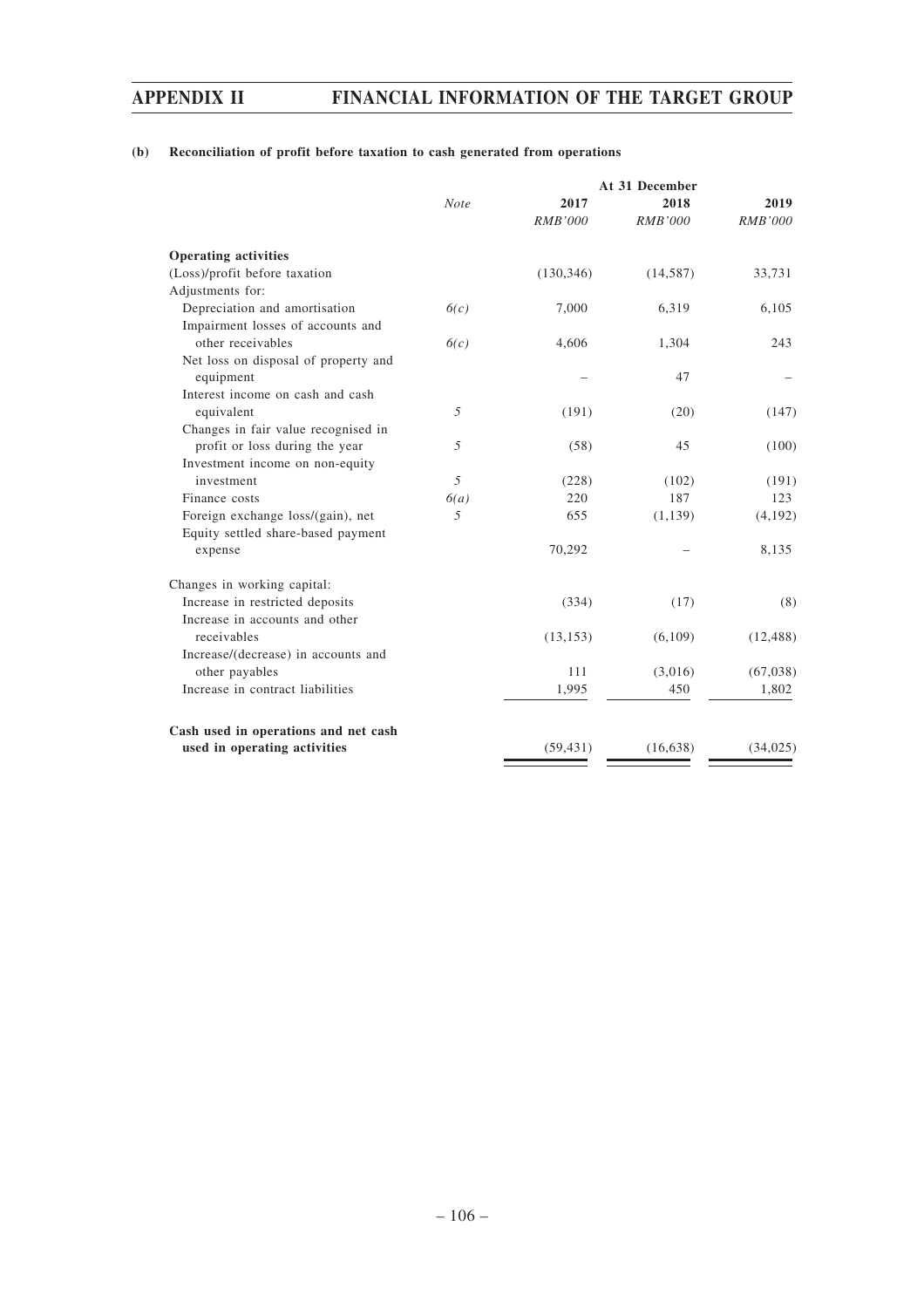## **(c) Reconciliation of liabilities arising from financing activities**

The table below details changes in the Target Group's liabilities from financing activities, including both cash and non-cash changes. Liabilities arising from financing activities are liabilities for which cash flows were, or future cash flows will be, classified in the Target Group's consolidated cash flow statement as cash flows from financing activities.

|                                                  | Amount due to<br>a shareholder<br>of the Target<br>Company<br><b>RMB'000</b><br>(Note 15) | Lease<br>liabilities<br><b>RMB'000</b><br>(Note 16) | <b>Total</b><br>RMB'000 |
|--------------------------------------------------|-------------------------------------------------------------------------------------------|-----------------------------------------------------|-------------------------|
| At 1 January 2017                                | 2,246                                                                                     |                                                     | 2,246                   |
| Changes from financing cash flows:               |                                                                                           |                                                     |                         |
| Capital element of lease rentals paid            |                                                                                           | (2,636)                                             | (2,636)                 |
| Interest element of lease rentals paid           |                                                                                           | (220)                                               | (220)                   |
| Proceeds from advances from a shareholder of     |                                                                                           |                                                     |                         |
| the Target Company                               | 12,786                                                                                    |                                                     | 12,786                  |
|                                                  |                                                                                           |                                                     |                         |
| Total changes from financing cash flows          | 12,786                                                                                    | (2,856)                                             | 9,930                   |
| Other changes:                                   |                                                                                           |                                                     |                         |
| Interest expenses (Note $6(a)$ )                 |                                                                                           | 220                                                 | 220                     |
| Increase in lease liabilities from entering into |                                                                                           |                                                     |                         |
| new leases and business combination during       |                                                                                           |                                                     |                         |
| the year                                         |                                                                                           | 7,588                                               | 7,588                   |
|                                                  |                                                                                           |                                                     |                         |
| Total other changes                              |                                                                                           | 7,808                                               | 7,808                   |
| At 31 December 2017 and 1 January 2018           | 15,032                                                                                    | 4,952                                               | 19,984                  |
| Changes from financing cash flows:               |                                                                                           |                                                     |                         |
| Capital element of lease rentals paid            |                                                                                           | (2,317)                                             | (2,317)                 |
| Interest element of lease rentals paid           |                                                                                           | (187)                                               | (187)                   |
| Proceeds from advances from a shareholder of     |                                                                                           |                                                     |                         |
| the Target Company                               | 24,672                                                                                    |                                                     | 24,672                  |
| Total changes from financing cash flows          | 24,672                                                                                    | (2,504)                                             | 22,168                  |
| Other changes:                                   |                                                                                           |                                                     |                         |
| Interest expenses (Note $6(a)$ )                 |                                                                                           | 187                                                 | 187                     |
| Increase in lease liabilities from entering into |                                                                                           |                                                     |                         |
| new leases during the year                       |                                                                                           | 409                                                 | 409                     |
|                                                  |                                                                                           |                                                     |                         |
| Total other changes                              |                                                                                           | 596                                                 | 596                     |
|                                                  |                                                                                           |                                                     |                         |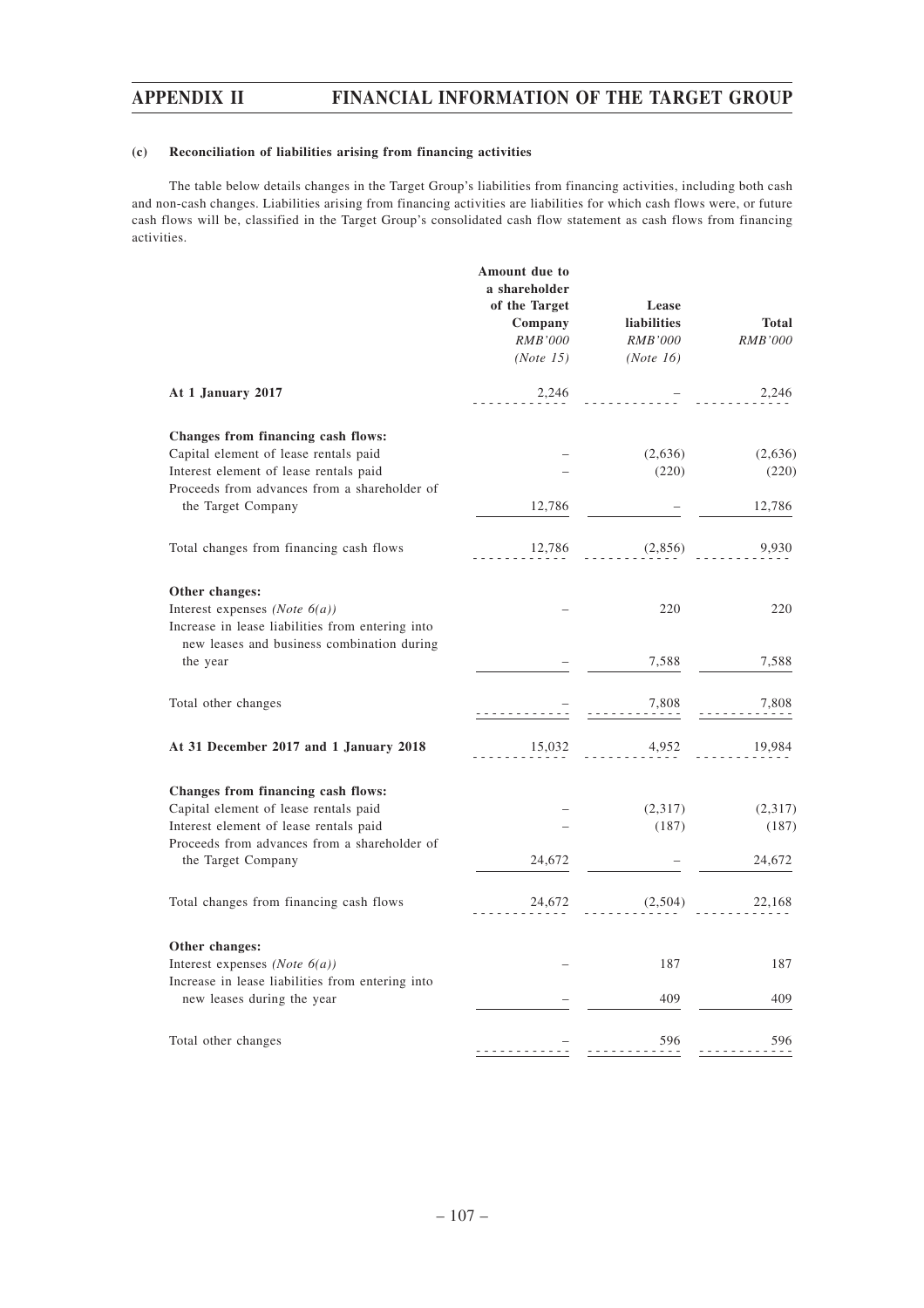|                                                                                                                                                                       | Amount due to<br>a shareholder<br>of the Target<br>Company<br><b>RMB'000</b><br>(Note 15) | Lease<br><b>liabilities</b><br><b>RMB'000</b><br>(Note 16) | <b>Total</b><br><b>RMB'000</b> |
|-----------------------------------------------------------------------------------------------------------------------------------------------------------------------|-------------------------------------------------------------------------------------------|------------------------------------------------------------|--------------------------------|
| At 31 December 2018 and 1 January 2019                                                                                                                                | 39,704                                                                                    | 3,044                                                      | 42,748                         |
| Changes from financing cash flows:<br>Capital element of lease rentals paid<br>Interest element of lease rentals paid<br>Proceeds from advances from a shareholder of |                                                                                           | (1, 565)<br>(123)                                          | (1, 565)<br>(123)              |
| the Target Company                                                                                                                                                    | 3,759                                                                                     |                                                            | 3,759                          |
| Repayments of advances from a shareholder of<br>the Target Company                                                                                                    | (43, 463)                                                                                 |                                                            | (43, 463)                      |
| Total changes from financing cash flows                                                                                                                               | (39, 704)                                                                                 | (1,688)                                                    | (41,392)                       |
| Other changes:                                                                                                                                                        |                                                                                           |                                                            |                                |
| Interest expenses (Note $6(a)$ )                                                                                                                                      |                                                                                           | 123                                                        | 123                            |
| Increase in lease liabilities from entering into<br>new leases during the year                                                                                        |                                                                                           | 691                                                        | 691                            |
| Total other changes                                                                                                                                                   |                                                                                           | 814                                                        | 814                            |
| At 31 December 2019                                                                                                                                                   |                                                                                           | 2,170                                                      | 2,170                          |

## **(d) Total cash outflow for leases**

Amounts included in the cash flow statement for leases are as follows:

|                             | 2017           | 2018           | 2019           |
|-----------------------------|----------------|----------------|----------------|
|                             | <i>RMB'000</i> | <i>RMB'000</i> | <i>RMB'000</i> |
| Within financing cash flows | 2.856          | 2.504          | 1,688          |

These amounts were all related to lease rentals paid.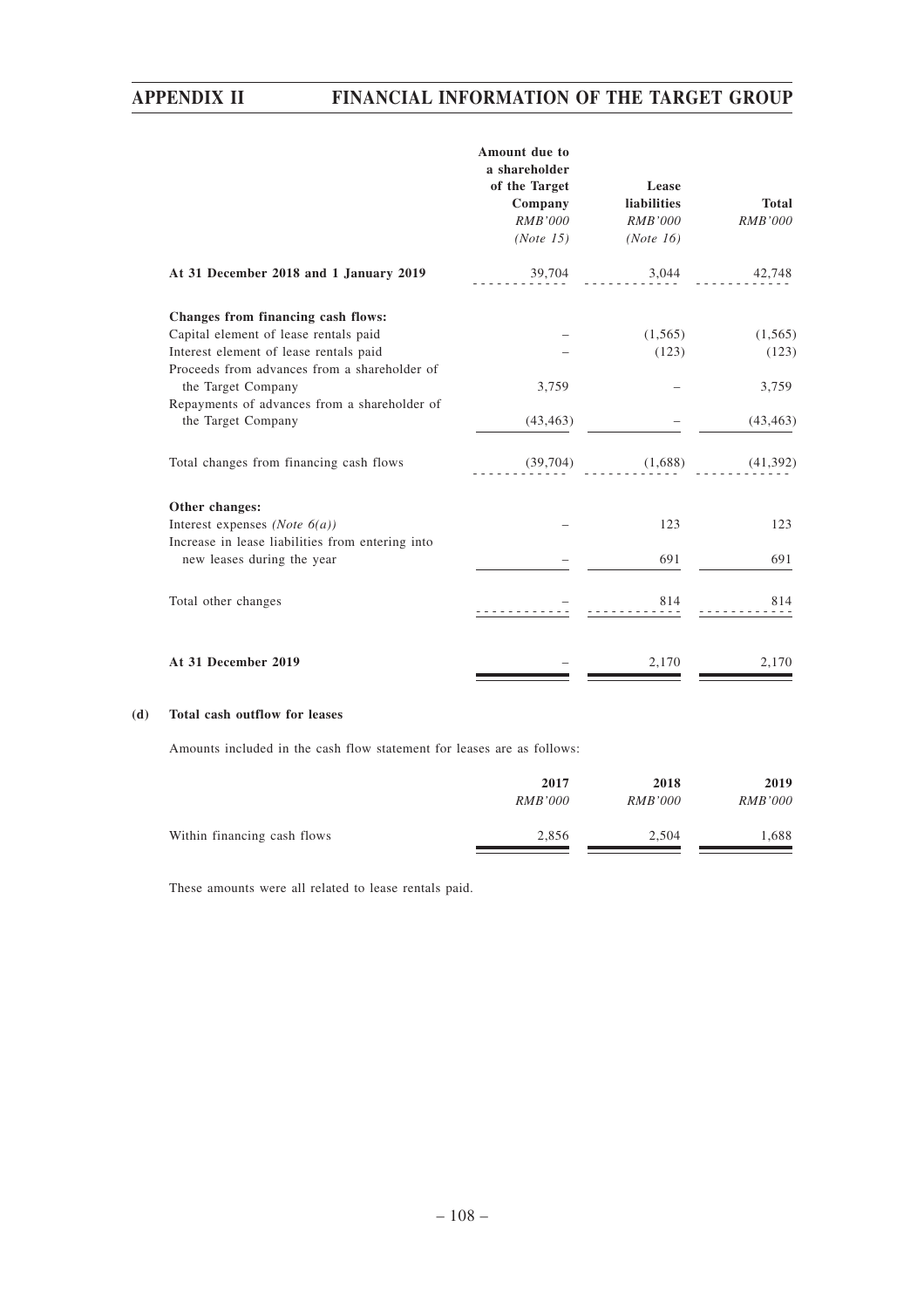## **15 ACCOUNTS AND OTHER PAYABLES**

|                                                                                      | 2017<br><i>RMB'000</i>    | At 31 December<br>2018<br><i>RMB'000</i> | 2019<br><b>RMB'000</b> |
|--------------------------------------------------------------------------------------|---------------------------|------------------------------------------|------------------------|
| Accounts payables to third parties                                                   |                           | 7,104 11,309                             | 19,333                 |
| Amounts due to a shareholder of the Target<br>Company (Note (i))                     |                           | 15,032 39,704                            |                        |
| Payroll payable<br>Payables for promotion and advertising expenses                   | 3,238                     | 3,432                                    | 16,001                 |
| - A shareholder of the Target Company<br>- Third parties<br>Others                   | 36,011<br>67,534<br>1,238 | 37,684<br>65,699<br>163                  | 15,269<br>12           |
|                                                                                      | 108,021                   | 106,978                                  | 31,282                 |
| Financial liabilities measured at amortised cost<br>Payables for miscellaneous taxes | 130,157<br>204            | 157,991                                  | 50,615<br>353          |
|                                                                                      | 130,361                   | 157,991                                  | 50,968                 |

#### *Note:*

(i) The amounts are unsecured, non-interest bearing and have no fixed terms of repayment.

All of the accounts and other payables (including amounts due to a shareholder of the Target Company) are expected to be settled within one year or are repayable on demand.

### **16 LEASE LIABILITY**

The following table shows the remaining contractual maturities of the Target Group's lease liabilities as at 31 December 2017, 2018 and 2019.

|                                                         | 31 December 2017<br><b>Present</b>                             |                                                                | 31 December 2018<br>Present                                    |                                                                | 31 December 2019<br>Present                                    |                                                                |
|---------------------------------------------------------|----------------------------------------------------------------|----------------------------------------------------------------|----------------------------------------------------------------|----------------------------------------------------------------|----------------------------------------------------------------|----------------------------------------------------------------|
|                                                         | value of the<br>minimum<br>lease<br>payments<br><b>RMB'000</b> | <b>Total</b><br>minimum<br>lease<br>payments<br><b>RMB'000</b> | value of the<br>minimum<br>lease<br>payments<br><b>RMB'000</b> | <b>Total</b><br>minimum<br>lease<br>payments<br><b>RMB'000</b> | value of the<br>minimum<br>lease<br>payments<br><b>RMB'000</b> | <b>Total</b><br>minimum<br>lease<br>payments<br><i>RMB'000</i> |
| Within 1 year                                           | 2,224                                                          | 2,267                                                          | 1,548                                                          | 1,586                                                          | 1,606                                                          | 1,646                                                          |
| After 1 year but<br>within 2 years<br>After 2 years but | 1,301                                                          | 1,398                                                          | 1,301                                                          | 1,398                                                          | 434                                                            | 463                                                            |
| within 5 years                                          | 1,427                                                          | 1,613                                                          | 195                                                            | 215                                                            | 130                                                            | 144                                                            |
|                                                         | 2,728                                                          | 3,011                                                          | 1,496                                                          | 1,613                                                          | 564                                                            | 607                                                            |
|                                                         | 4,952                                                          | 5,278                                                          | 3,044                                                          | 3,199                                                          | 2,170                                                          | 2,253                                                          |
| Less: total future<br>interest expenses                 |                                                                | (326)                                                          |                                                                | (155)                                                          |                                                                | (83)                                                           |
| Present value of<br>lease liabilities                   |                                                                | 4,952                                                          |                                                                | 3,044                                                          |                                                                | 2,170                                                          |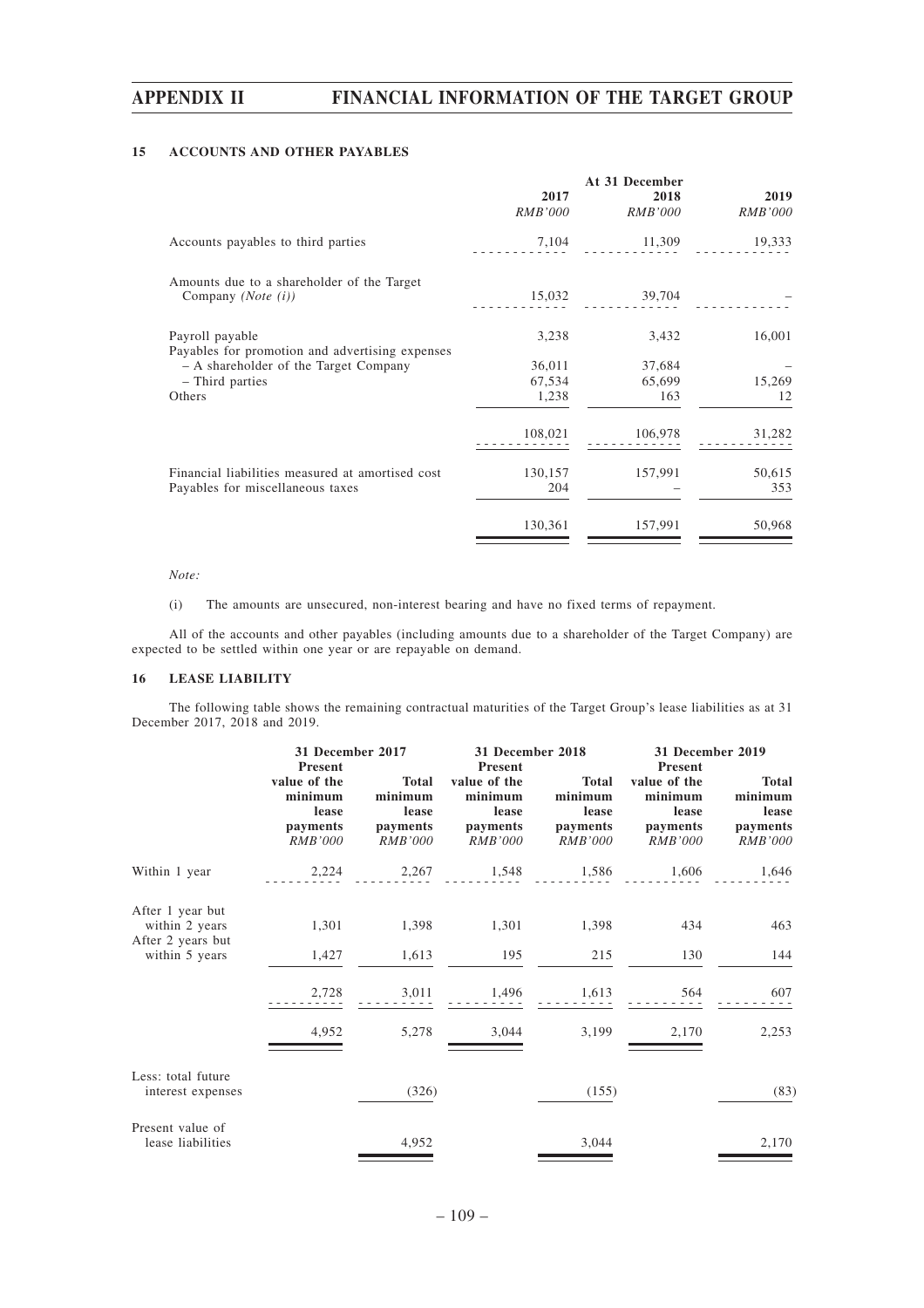### **17 CONTRACT LIABILITY**

|                             | At 31 December |                |                |
|-----------------------------|----------------|----------------|----------------|
|                             | 2017           | 2018           | 2019           |
|                             | <i>RMB'000</i> | <i>RMB'000</i> | <i>RMB'000</i> |
| <b>Contract liabilities</b> |                |                |                |
| Deferred revenue            | 2.672          | 3.122          | 4.924          |

The Target Group normally requires its customers to prepay consideration before the promised services rendered. The balances as at 31 December 2017, 2018 and 2019 are expected to be recognised as revenue within one year.

## **18 INCOME TAX IN THE CONSOLIDATED STATEMENTS OF FINANCIAL POSITION**

#### **(a) Movement of current taxation in the consolidated statements of financial position are as follows:**

|                                                                       | <i>RMB'000</i> |
|-----------------------------------------------------------------------|----------------|
| At 1 January 2017, 31 December 2017, 1 January 2018, 31 December 2018 |                |
| and 1 January 2019                                                    |                |
| Provision for the year ended 31 December 2019                         | 380            |
| Exchange adjustment                                                   | $\overline{4}$ |
| At 31 December 2019                                                   | 384            |
|                                                                       |                |

### **(b) Deferred tax assets and liabilities recognised:**

Movement of each component of deferred tax assets and liabilities

The components of deferred tax assets/(liabilities) recognised in the consolidated statements of financial position and the movements during the Relevant Periods are as follows:

|                                                    |                                                           | <b>Assets</b>                               |                                                   |                                                                                                              |                                |
|----------------------------------------------------|-----------------------------------------------------------|---------------------------------------------|---------------------------------------------------|--------------------------------------------------------------------------------------------------------------|--------------------------------|
|                                                    | Impairment<br>losses on<br>financial<br>assets<br>RMB'000 | <b>Unused tax</b><br>loss<br><b>RMB'000</b> | <b>Restricted</b><br>shares<br>granted<br>RMB'000 | <b>Fair value</b><br>adjustments<br>on intangible<br>assets and<br>related<br>amortisation<br><b>RMB'000</b> | <b>Total</b><br><b>RMB'000</b> |
| Deferred tax assets/(liabilities)<br>arising from: |                                                           |                                             |                                                   |                                                                                                              |                                |
| At 1 January 2017                                  | 89                                                        | 3,440                                       |                                                   |                                                                                                              | 3,529                          |
| Business combination (Note 11)                     |                                                           | 10,166                                      |                                                   | (7, 478)                                                                                                     | 2,688                          |
| Credited to profit or loss                         | 693                                                       | 3,725                                       | 10,544                                            | 583                                                                                                          | 15,545                         |
| Exchange adjustments                               |                                                           | (15)                                        |                                                   |                                                                                                              | (15)                           |
| At 31 December 2017 and 1 January 2018             | 782                                                       | 17,316                                      | 10,544                                            | (6,895)                                                                                                      | 21,747                         |
| Credited/(charged) to profit or loss               | 194                                                       | (2,533)                                     |                                                   | 545                                                                                                          | (1,794)                        |
| Exchange adjustments                               |                                                           | 17                                          |                                                   |                                                                                                              | 17                             |
| At 31 December 2018 and 1 January 2019             | 976                                                       | 14,800                                      | 10,544                                            | (6,350)                                                                                                      | 19,970                         |
| Credited/(charged) to profit or loss               | 98                                                        | (7,825)                                     | 1,220                                             | 515                                                                                                          | (5,992)                        |
| Exchange adjustments                               |                                                           | (19)                                        |                                                   |                                                                                                              | (19)                           |
| At 31 December 2019                                | 1,074                                                     | 6,956                                       | 11,764                                            | (5,835)                                                                                                      | 13,959                         |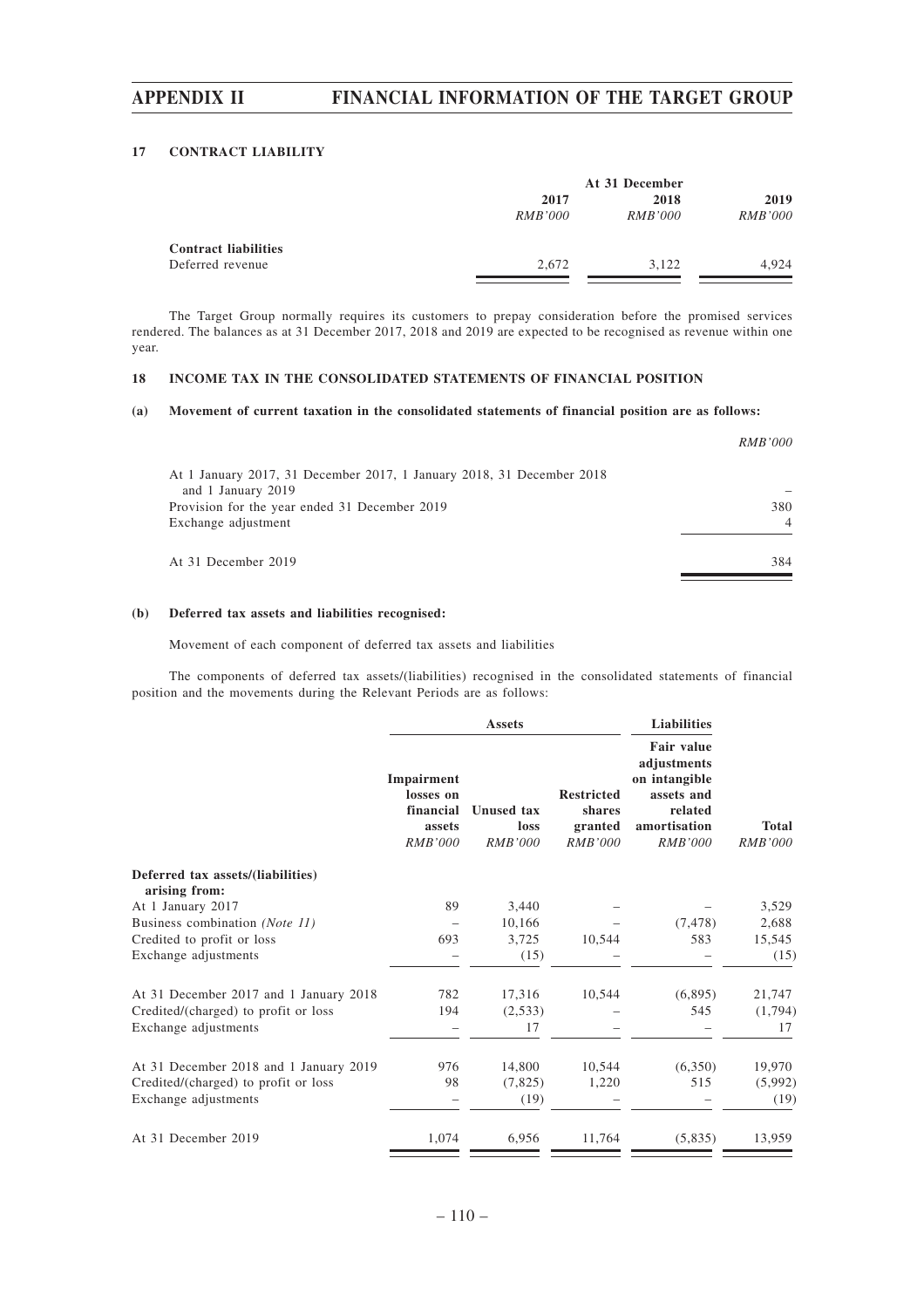### **(c) Deferred tax assets not recognised**

In accordance with the accounting policy set out in Note 2(o), the Target Group has not recognised deferred tax assets in respect of cumulative tax losses of a subsidiary of RMB116.1 million, RMB151.0 million and RMB151.0 million as at 31 December 2017, 2018, 2019, respectively, as it is not probable that future taxable profits against which the losses can be utilised will be available in the relevant tax jurisdiction and entity.

#### **(d) Deferred tax liabilities not recognised**

As at 31 December 2017, 2018 and 2019, all the subsidiaries of the Target Group established in the PRC had no undistributed profits, thus there were no deferred tax liabilities not recognised.

#### **19 SHARE-BASED PAYMENTS**

The Target Company operates share-based incentive arrangements for eligible employees under which restricted shares are granted over the Target Company's ordinary shares. All of the arrangements under which restricted shares were outstanding during the relevant period are classified as equity settled. For the year ended 31 December 2017, 2018 and 2019, the compensation expense recognized in profit or loss in respect of share-based incentives was RMB70.3 million, RMBNil and RMB8.1 million. The arrangements are as follows:

On 25 August 2017 (the "Adoption Date"), the directors of the Target Company adopted a share-based incentive plan (the "Share Incentive Plan") as a mean of rewarding and retaining employees of the Target Group and to attract suitable personnel for further development with the Target Group. Two limited partnerships (the "Holders"), which are collectively owned by management personnel of the Target Company have been set up for the purpose of administering the Share Incentive Plan.

Pursuant to the Share Incentive Plan, the Holders owned shares of the Target Company and to hold such shares until they are granted to the eligible participants.

The directors of the Target Company may, from time to time, at its discretion select any employee of the Target Group for participation in the Share Incentive Plan and grant such number of restricted shares to any selected employee of the Target Group at consideration calculated based on paid in capital of the Target Company held by the Holders and percentage of share of the Holders granted. The directors of the Target Company are entitled to impose any conditions (including a period of continued service within the Target Group after grant) with respect to the vesting of the restricted shares.

### **(a) The terms and conditions of the grants are as follows:**

|                                 | Number of<br>shares granted | <b>Vesting Conditions</b>                                                                                                                                                                         |
|---------------------------------|-----------------------------|---------------------------------------------------------------------------------------------------------------------------------------------------------------------------------------------------|
| Shares granted to the employees |                             |                                                                                                                                                                                                   |
| $-$ on 31 December 2017         | 401,250                     | Upon date of grant                                                                                                                                                                                |
| $-$ on 31 December 2018         | 53,750                      | Subject to a four-year service schedule,<br>under which an employee earns an<br>entitlement to vest 25% of total shares<br>at the end of each year from the date of<br>grant of complete service. |
| – on 31 March 2019              | 750                         | Subject to a four-year service schedule,<br>under which an employee earns an<br>entitlement to vest 25% of total shares<br>at the end of each year from the date of<br>grant of complete service. |
|                                 | 455,750                     |                                                                                                                                                                                                   |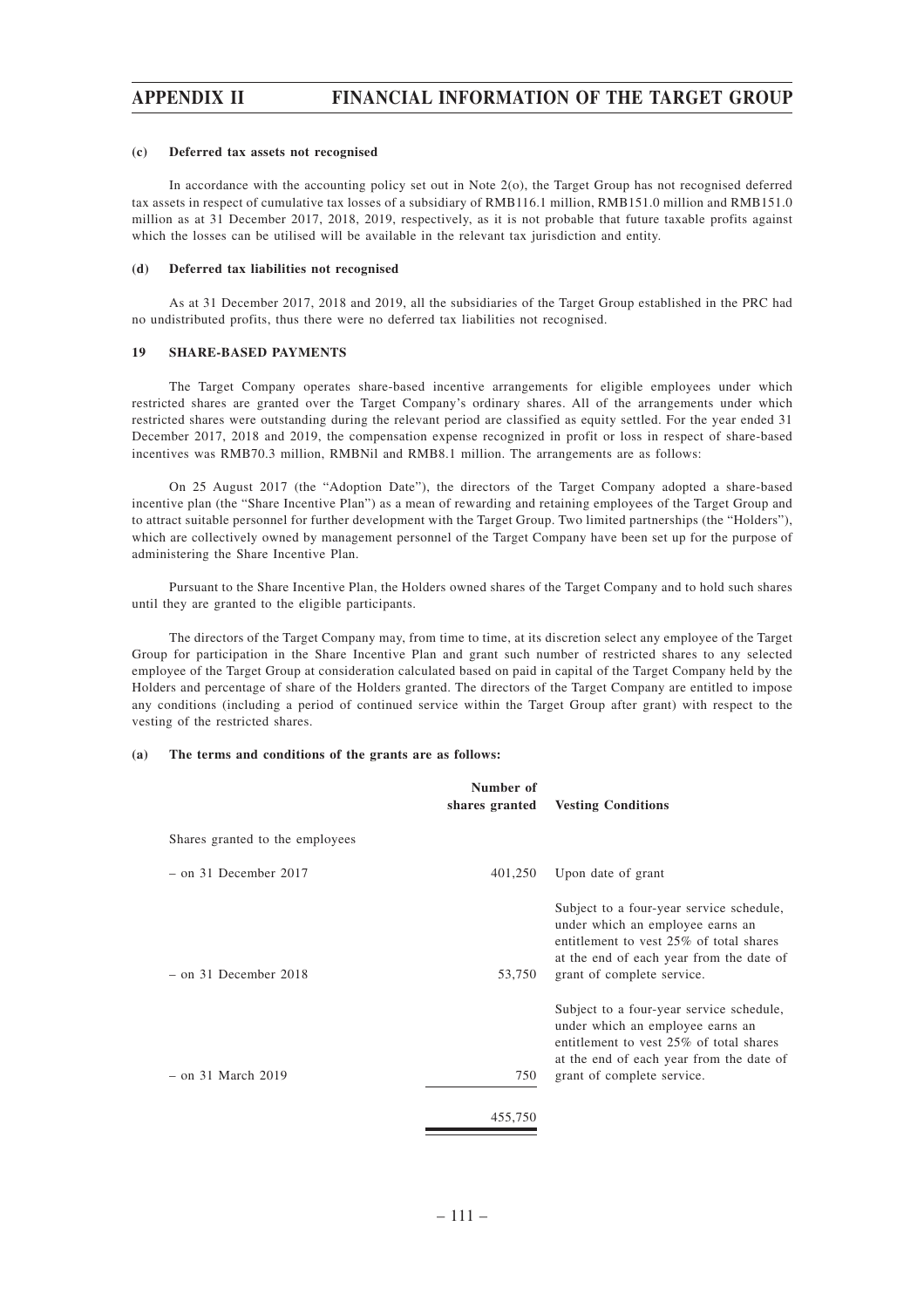### **(b) The movements in the shares during the relevant period are as follows:**

|                                   | 2017<br>Number of<br>shares | 2018<br>Number of<br>shares | 2019<br>Number of<br>shares |
|-----------------------------------|-----------------------------|-----------------------------|-----------------------------|
| Outstanding on 1 January          |                             | 401,250                     | 455,000                     |
| Granted                           | 401,250                     | 53,750                      | 750                         |
| <b>Outstanding on 31 December</b> | 401,250                     | 455,000                     | 455,750                     |
| <b>Vested on 31 December</b>      | 401,250                     | 401,250                     | 414,688                     |

All the restricted shares vested will be exercisable upon the Target Company's completion of Initial public offering based on the non-vesting condition set in the Share Incentive Plan.

### **(c) The fair value of restricted shares and assumptions:**

The fair value of services received in return for restricted shares granted is measured by reference to the fair value of shares granted. The estimate of the fair value of the restricted shares granted is measured based on discounted cash flow approach. Restricted shares were granted under both service and non-vesting conditions. These conditions has not been taken into account in the grant date fair value measurement of the services received.

The fair value and assumptions of the shares granted in 2017, 2018 and 2019 are as below:

| Dates of valuation                                 | 31/12/2017 | 31/12/2018 | 31/03/2019 |
|----------------------------------------------------|------------|------------|------------|
| Fair value at measurement date (RMB)               | 176        | 288        | 400        |
| Discount for lack of marketability                 | 25%        | 20%        | 20%        |
| Risk-free interest rate (20-year yield of Chinese) |            |            |            |
| treasury bonds)                                    | $4.22\%$   | $3.49\%$   | 3.46%      |
| Discount rate $(Note(aa))$                         | 23%        | 22%        | 22%        |

*Note:*

(aa) The discount rate used is determined with weighted average cost of capital of the Target Group.

### **20 CAPITAL, RESERVES AND DIVIDENDS**

## **(a) Paid-in capital**

The registered capital of the Target Company is RMB1,250,000, RMB2,500,000 and RMB2,825,000 as at 31 December 2017, 2018 and 2019 respectively.

Issuance of shares in 2017 is for the purpose of the business combination as set in Note 11.

The capital injection during the year ended 31 December 2019 represents the shares of the Target Company issued to the Company during the year.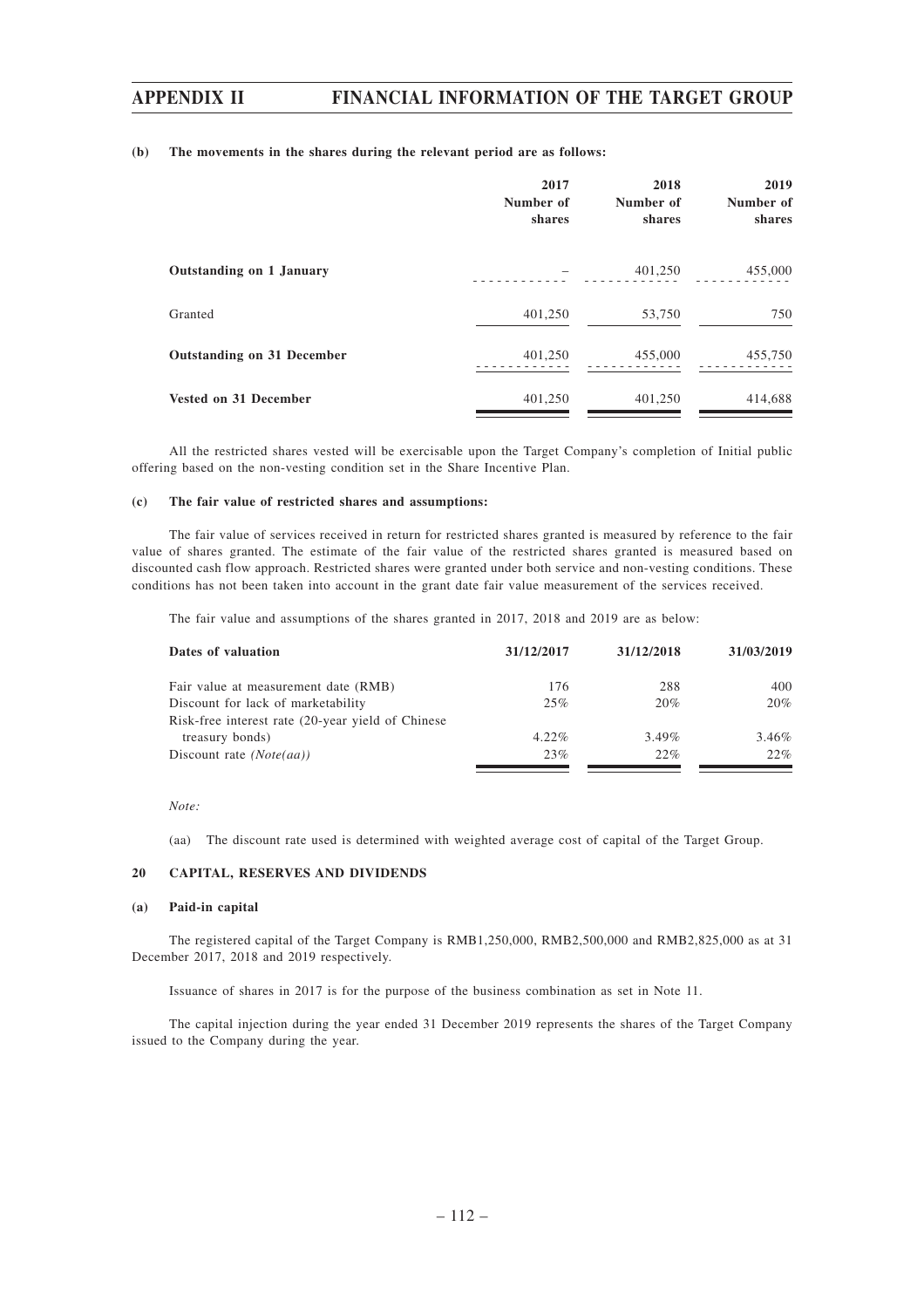#### **(b) Nature and purpose of reserves**

#### *(i) Capital reserve*

The capital reserve represents (i) difference between the nominal value of the Target Company's shares issued and the fair value of the shares as consideration for the acquisition took place during a business combination of the Target Group in 2017; and (ii) difference between the nominal value of the Target Company's shares issued and the capital injection from the Company based on the fair value of the Target Group as at 31 March 2019.

#### *(ii) Share-based compensation reserve*

The share-based compensation reserve represents the grant date fair value of restricted shares granted to employees of the Target Group that has been recognised in accordance with the accounting policy adopted for share-based payments in Note 2(n)(ii).

#### *(iii) Exchange reserve*

The exchange reserve comprises foreign exchange differences arising from the translation of the financial statements of companies outside Mainland China into the presentation currency. The reserve is dealt with in accordance with the accounting policy set out in Note 2(r).

### **(c) Capital management**

The Target Group's primary objectives when managing capital are to safeguard the Target Group's ability to continue as a going concern, so that it can continue to provide returns for equity shareholders and benefits for other stakeholders, by pricing products and services commensurately with the level of risk and by securing access to finance at a reasonable cost.

The capital structure of the Target Group consists of net debt including borrowings, net of cash and cash equivalents and equity attributable to owners of the Target Company comprising issued equity, retained profits and other reserves.

The directors of the Target Company review the capital structure on a semi-annual basis. As part of this review, the directors consider the cost of capital and the risks associated with each class of capital. The Target Group will balance its overall capital structure through the payment of dividends as well as the issue of new debt or the redemption of existing debt.

### **21 FINANCIAL RISK MANAGEMENT**

The Target Group's exposure to credit, liquidity, interest rate and currency risks and the financial risk management policies and practices used by the Target Group to manage these risks are described below.

### **(a) Credit risk**

Credit risk refers to the risk that a counterparty will default on its contractual obligations resulting in a financial loss to the Target Group. The Target Group's credit risk is primarily attributable to accounts and other receivables. The Target Group's exposure to credit risk arising from cash and cash equivalents, restricted bank deposits is limited because the counterparties are banks and financial institutions for which the Target Group considers to have low credit risk.

### *Account receivables*

The Target Group's exposure to credit risk is influenced mainly by the individual characteristics of each customer rather than the industry or country in which the customers operate and therefore significant concentrations of credit risk primarily arise when the Target Group has significant exposure to individual customers. At 31 December 2017, 2018 and 2019, 25%, 37%, and 44% of the total accounts receivables was due from the Target Group's largest debtors, 71%, 92%, and 87%of the total accounts receivables was due from the five largest debtors respectively.

Individual credit evaluations are performed on all customers requiring credit over a certain amount. These evaluations focus on the customer's past history of making payments when due and current ability to pay, and take into account information specific to the customer as well as pertaining to the economic environment in which the customer operates. Accounts receivables are due within 0-90 days from the date of billing. Normally, the Target Group does not obtain collateral from customers.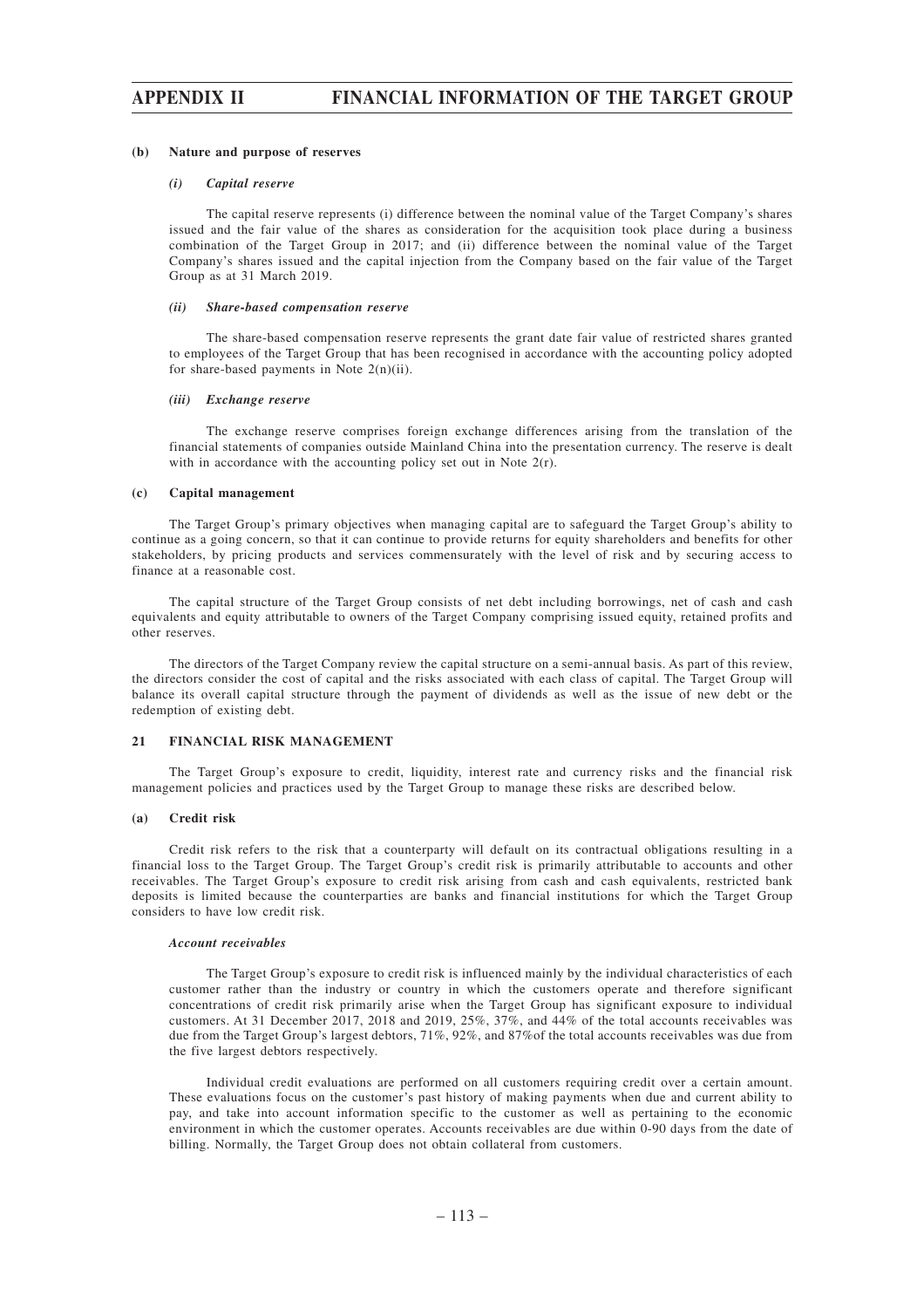The Target Group measures loss allowances for trade receivables at an amount equal to lifetime ECLs, which is calculated using a provision matrix. As the Target Group's historical credit loss experience does not indicate significantly different loss patterns for different customer segments, the loss allowance based on past due status is not further distinguished between the Target Group's different customer bases.

The following table provides information about the Target Group's exposure to credit risk and ECLs for account receivables as at 31 December 2017, 2018 and 2019:

|                               | <b>Expected</b> | At 31 December 2017 |                |
|-------------------------------|-----------------|---------------------|----------------|
|                               |                 | Gross carrying      | Loss           |
|                               | loss rate       | amount              | allowance      |
|                               | $\%$            | <i>RMB'000</i>      | <i>RMB'000</i> |
| Current to less than 3 months | $0.17\%$        | 13,767              | 23             |
| 3 to 6 months                 | $1\%$           | 852                 | 8              |
| 6 months to 1 year            | 3%              | 2,149               | 59             |
| Over 1 year                   | 20%             | 1,478               | 295            |
|                               |                 | 18.246              | 385            |

|                               |                                      | At 31 December 2018                        |                                     |  |
|-------------------------------|--------------------------------------|--------------------------------------------|-------------------------------------|--|
|                               | <b>Expected</b><br>loss rate<br>$\%$ | Gross carrying<br>amount<br><i>RMB'000</i> | Loss<br>allowance<br><i>RMB'000</i> |  |
| Current to less than 3 months | $0.07\%$                             | 24,137                                     | 18                                  |  |
| 3 to 6 months                 | $0\%$                                |                                            |                                     |  |
| 6 months to 1 year            | $5\%$                                | 55                                         | 3                                   |  |
| Over 1 year                   | 24%                                  | 1,088                                      | 265                                 |  |
|                               |                                      | 25,287                                     | 286                                 |  |

|                               |                 | At 31 December 2019 |                |  |
|-------------------------------|-----------------|---------------------|----------------|--|
|                               | <b>Expected</b> | Gross carrying      | Loss           |  |
|                               | loss rate       | amount              | allowance      |  |
|                               | $\%$            | <i>RMB'000</i>      | <i>RMB'000</i> |  |
| Current to less than 3 months | 0.002%          | 28,122              |                |  |
| 3 to 6 months                 | $0.01\%$        | 101                 |                |  |
| 6 months to 1 year            | $0.05\%$        | 120                 |                |  |
| Over 1 year                   | $100\%$         | 534                 | 532            |  |
|                               |                 | 28,877              | 532            |  |

Expected loss rates are based on actual loss experience over the past 3 years. These rates are adjusted to reflect differences between economic conditions during the period over which the historic data has been collected, current conditions and the Target Group's view of economic conditions over the expected lives of the receivables.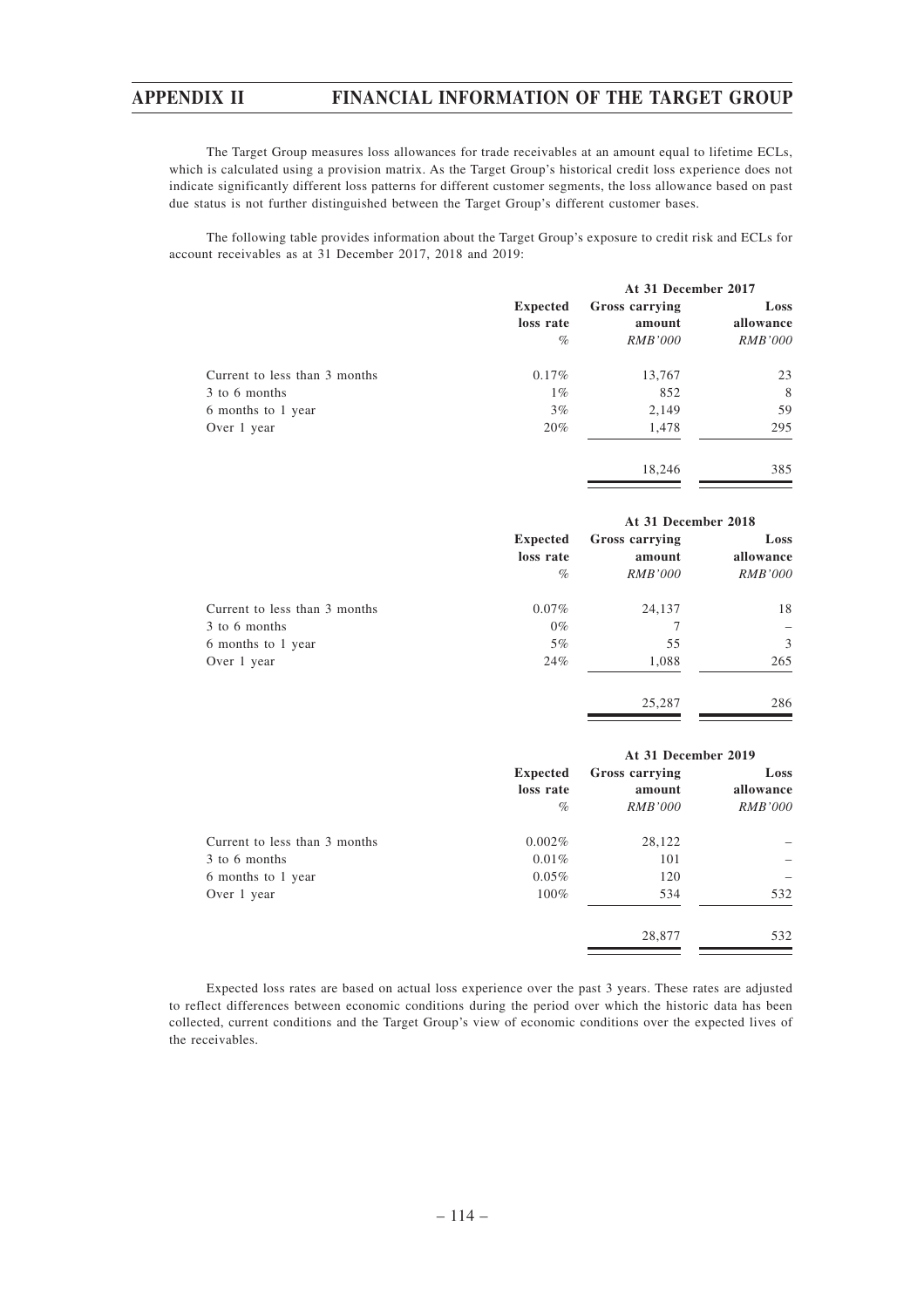Movement in the loss allowance account in respect of accounts receivables during the Relevant Periods is as follows:

|                                         | 2017<br><i>RMB'000</i> | 2018<br><i>RMB'000</i> | 2019<br><b>RMB'000</b> |
|-----------------------------------------|------------------------|------------------------|------------------------|
| At 1 January                            | 235                    | 385                    | 286                    |
| Impairment losses recognised/(reversal) | 152                    | (96)                   | 243                    |
| Exchange adjustment                     | (2)                    | (3)                    | 3                      |
| At 31 December                          | 385                    | 286                    | 532                    |

## **(b) Liquidity risk**

The treasury function is centrally managed by the Target Group, which including the short term investment of cash surplus and the raising of loans to cover expected cash demands. The Target Group's policy is to regularly monitor its liquidity requirements to ensure that it maintains sufficient reserves of cash and adequate committed lines of funding from major financial institutions to meet its liquidity requirements in the short and longer term.

The following tables show the remaining contractual maturities at the end of the reporting period of the Target Group's financial liabilities and, which are based on contractual undiscounted cash flows and the earliest date the Target Group can be required to pay:

|                                                                    | At 31 December 2017<br>Contractual undiscounted cash outflow |                                                                   |                                                                    |                                        |                         |                                                        |
|--------------------------------------------------------------------|--------------------------------------------------------------|-------------------------------------------------------------------|--------------------------------------------------------------------|----------------------------------------|-------------------------|--------------------------------------------------------|
|                                                                    | Within<br>1 year or<br>on demand<br><i>RMB'000</i>           | More than<br>1 year but<br>less than<br>2 years<br><i>RMB'000</i> | More than<br>2 years but<br>less than<br>5 years<br><i>RMB'000</i> | More than<br>5 years<br><i>RMB'000</i> | <b>Total</b><br>RMB'000 | Carrying<br>amount at<br>31 December<br><i>RMB'000</i> |
| Lease liabilities<br>Accounts and other<br>payables<br>measured at | 2,267                                                        | 1.398                                                             | 1.613                                                              |                                        | 5.278                   | 4,952                                                  |
| amortised cost                                                     | 130,157                                                      |                                                                   |                                                                    |                                        | 130,157                 | 130,157                                                |
|                                                                    | 132,424                                                      | 1,398                                                             | 1,613                                                              |                                        | 135,435                 | 135,109                                                |

|                                                                    |                                                    |                                                     | At 31 December 2018                                                           | Contractual undiscounted cash outflow  |                                |                                                        |
|--------------------------------------------------------------------|----------------------------------------------------|-----------------------------------------------------|-------------------------------------------------------------------------------|----------------------------------------|--------------------------------|--------------------------------------------------------|
|                                                                    | Within<br>1 year or<br>on demand<br><b>RMB'000</b> | More than<br>less than<br>2 years<br><i>RMB'000</i> | More than<br>1 year but 2 years but<br>less than<br>5 years<br><i>RMB'000</i> | More than<br>5 years<br><i>RMB'000</i> | <b>Total</b><br><i>RMB'000</i> | Carrying<br>amount at<br>31 December<br><i>RMB'000</i> |
| Lease liabilities<br>Accounts and other<br>payables<br>measured at | 1,586                                              | 1,398                                               | 215                                                                           |                                        | 3.199                          | 3,044                                                  |
| amortised cost                                                     | 157,991                                            |                                                     |                                                                               |                                        | 157,991                        | 157,991                                                |
|                                                                    | 159,577                                            | 1.398                                               | 215                                                                           |                                        | 161.190                        | 161,035                                                |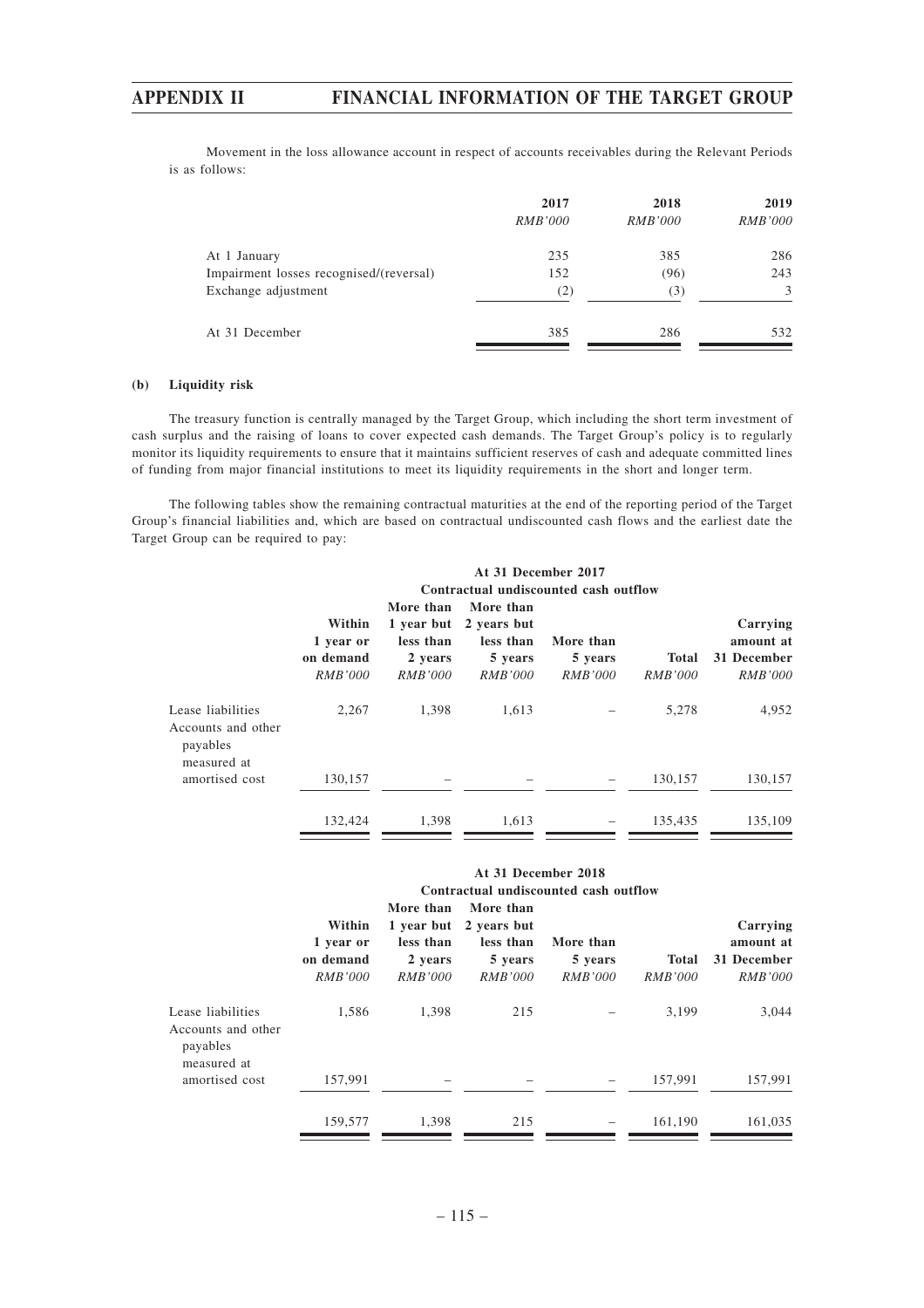|                                                                    | Contractual undiscounted cash outflow |                           |                                                  |                           |                                |                               |
|--------------------------------------------------------------------|---------------------------------------|---------------------------|--------------------------------------------------|---------------------------|--------------------------------|-------------------------------|
|                                                                    | Within<br>1 year or                   | More than<br>less than    | More than<br>1 year but 2 years but<br>less than | More than                 |                                | Carrying<br>amount at         |
|                                                                    | on demand<br><i>RMB'000</i>           | 2 years<br><i>RMB'000</i> | 5 years<br><i>RMB'000</i>                        | 5 years<br><i>RMB'000</i> | <b>Total</b><br><i>RMB'000</i> | 31 December<br><i>RMB'000</i> |
| Lease liabilities<br>Accounts and other<br>payables<br>measured at | 1.646                                 | 463                       | 144                                              |                           | 2,253                          | 2,170                         |
| amortised cost                                                     | 50,615                                |                           |                                                  |                           | 50,615                         | 50,615                        |
|                                                                    | 52,261                                | 463                       | 144                                              |                           | 52,868                         | 52.785                        |

# **At 31 December 2019**

## **(c) Interest rate risk**

Interest rate risk is the risk that the fair value or future cash flows of a financial instrument will fluctuate because of changes in market interest rates. The Target Group's interest rate risk arises primarily from interest bearing borrowings. Borrowings issued at variable rates and fixed rates expose the Target Group to cash flow interest rate risk and fair value interest rate risk respectively.

## *(i) Interest rate profile*

The following table details the interest rate profile of the Target Group's borrowings at the end of each reporting period.

| At 31 December 2017                  |                                      | At 31 December 2018                  |       | At 31 December 2019 |                |
|--------------------------------------|--------------------------------------|--------------------------------------|-------|---------------------|----------------|
| <b>Effective</b><br>interest<br>rate | <b>Effective</b><br>interest<br>rate | <b>Effective</b><br>interest<br>rate |       |                     |                |
|                                      |                                      |                                      |       |                     | <b>RMB'000</b> |
|                                      |                                      |                                      |       |                     |                |
| $4.75\%$                             | 4,952                                | $4.75\%$                             | 3,044 | $4.75\%$            | 2,170          |
|                                      |                                      |                                      |       |                     |                |
|                                      | $100\%$                              |                                      | 100%  |                     | $100\%$        |
|                                      | $\%$                                 | <b>RMB'000</b>                       | %     | <b>RMB'000</b>      | $\%$           |

### *(ii) Sensitivity analysis*

At 31 December 2017, 2018 and 2019, the Target Group was not exposed to any significant interest rate risk.

## **(d) Currency risk**

The Target Group is exposed to currency risk primarily through cash and cash equivalent, accounts and other receivables and accounts and other payables that are denominated in a foreign currency, i.e. a currency other than the functional currency of the operations to which the transactions relate. The currencies giving rise to this risk are primarily USD, Indonesian Rupiah ("IDR") and Thai Baht ("THB").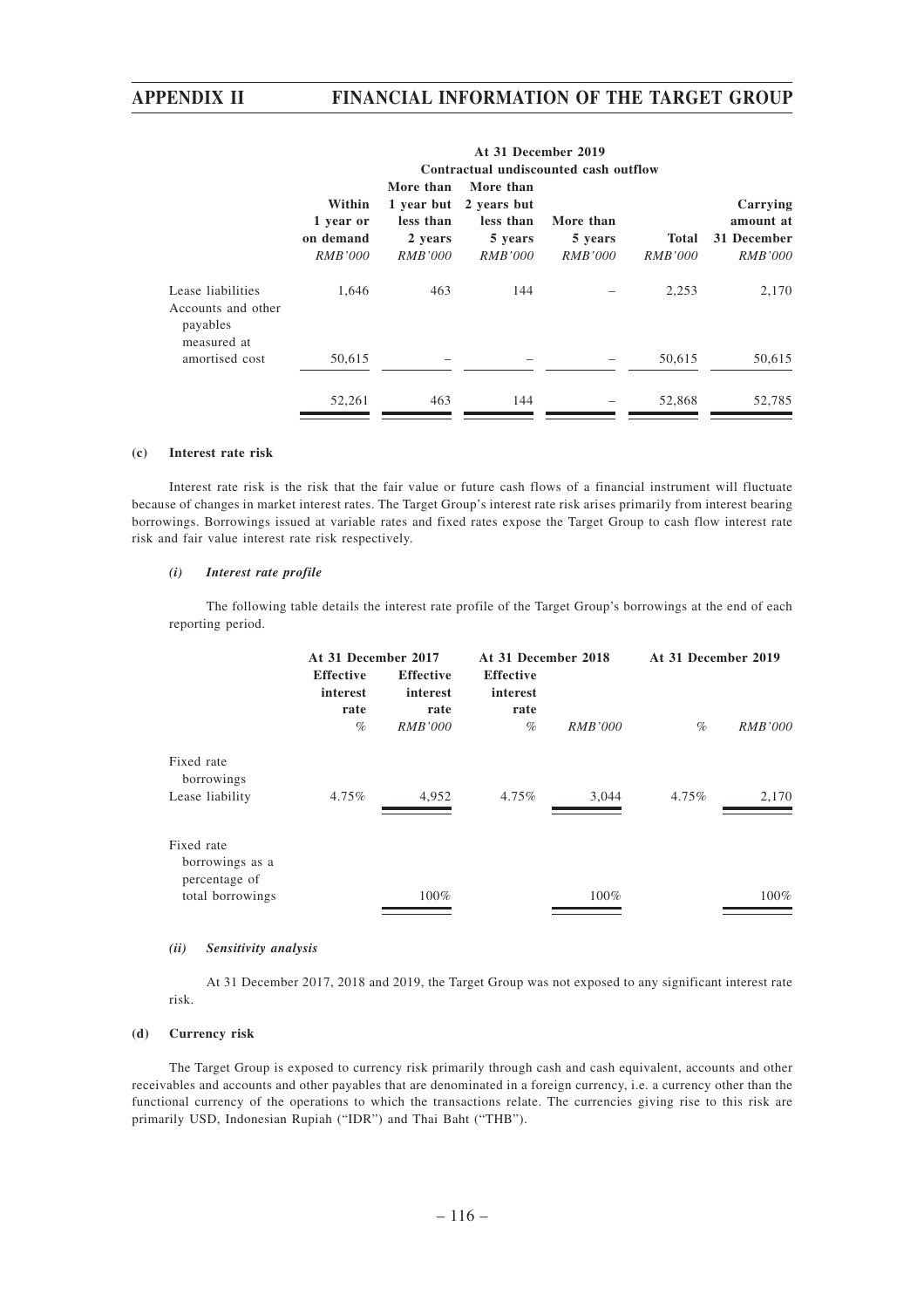### *(i) Exposure to currency risk*

The following table details the Target Group's exposure at the end of the reporting period to currency risk arising from recognised assets or liabilities denominated in a currency other than the functional currency of the entity to which they relate. For presentation purposes, the amounts of the exposure are shown in RMB, translated using the spot rate at the year end date. Differences resulting from the translation of the financial statements of operations, which have a functional currency other than RMB, into the Target Group's presentation currency are excluded.

|                                        |                | 2017                                |                |
|----------------------------------------|----------------|-------------------------------------|----------------|
|                                        |                | <b>Exposure to foreign currency</b> |                |
|                                        | <b>USD</b>     | <b>IDR</b>                          | <b>THB</b>     |
|                                        | <i>RMB'000</i> | <i>RMB'000</i>                      | <i>RMB'000</i> |
| Cash and cash equivalents              |                | 1,089                               |                |
| Accounts and other receivables         | 27,984         | 1,994                               | 9,055          |
| Accounts and other payables            |                | (2,257)                             | (138)          |
| Gross exposure arising from recognised |                |                                     |                |
| assets and liabilities                 | 27,984         | 826                                 | 8.917          |

|                                | <b>Exposure to foreign currency</b> |                |                |
|--------------------------------|-------------------------------------|----------------|----------------|
|                                | <b>USD</b>                          | <b>IDR</b>     | <b>THB</b>     |
|                                | <i>RMB'000</i>                      | <i>RMB'000</i> | <i>RMB'000</i> |
| Cash and cash equivalents      |                                     | 2,091          |                |
| Accounts and other receivables | 52,081                              | 4,445          | 9,569          |
| Accounts and other payables    |                                     | (3,335)        | (4, 131)       |

| Gross exposure arising from recognised |        |       |       |
|----------------------------------------|--------|-------|-------|
| assets and liabilities                 | 52,081 | 3.201 | 5.438 |
|                                        |        |       |       |

|                                        |                | 2019                                |                |
|----------------------------------------|----------------|-------------------------------------|----------------|
|                                        |                | <b>Exposure to foreign currency</b> |                |
|                                        | <b>USD</b>     | <b>IDR</b>                          | <b>THB</b>     |
|                                        | <i>RMB'000</i> | <i>RMB'000</i>                      | <i>RMB'000</i> |
| Cash and cash equivalents              |                | 8,176                               |                |
| Accounts and other receivables         | 54,273         | 3,646                               | 3,622          |
| Accounts and other payables            |                |                                     | (160)          |
| Gross exposure arising from recognised |                |                                     |                |
| assets and liabilities                 | 54,273         | 11.822                              | 3,462          |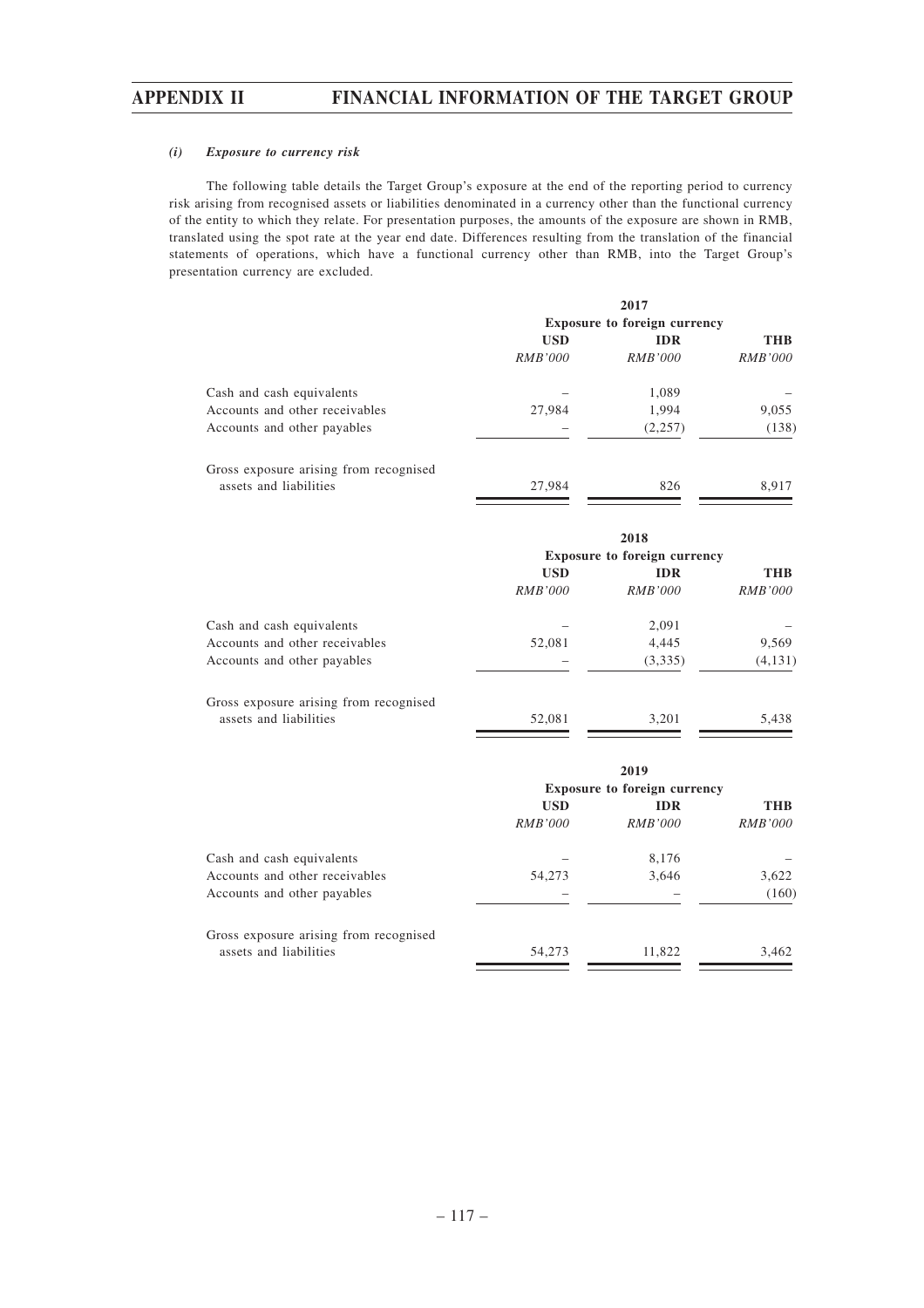### *(ii) Sensitivity analysis*

The following table indicates the instantaneous change in the Target Group's profit after tax and retained profits that would arise if foreign exchange rates to which the Target Group has significant exposure at the end of the reporting period had changed at that date, assuming all other risk variables remained constant.

|     | 2017                                                                          |                                                                      | 2018                                                                          |                                                                      | 2019                                                                          |                                                                     |
|-----|-------------------------------------------------------------------------------|----------------------------------------------------------------------|-------------------------------------------------------------------------------|----------------------------------------------------------------------|-------------------------------------------------------------------------------|---------------------------------------------------------------------|
|     | Increase/<br>(decrease)<br>in foreign<br>currency<br>exchange<br>rate<br>$\%$ | $(increase)$ /<br>decrease in<br>loss after<br>tax<br><i>RMB'000</i> | Increase/<br>(decrease)<br>in foreign<br>currency<br>exchange<br>rate<br>$\%$ | $(increase)$ /<br>decrease in<br>loss after<br>tax<br><i>RMB'000</i> | Increase/<br>(decrease)<br>in foreign<br>currency<br>exchange<br>rate<br>$\%$ | increase/<br>(decrease)<br>in profit<br>after tax<br><b>RMB'000</b> |
| USD | 10%                                                                           | 2,379                                                                | $10\%$                                                                        | 4,427                                                                | $10\%$                                                                        | 4,613                                                               |
|     | $(10\%)$                                                                      | (2,379)                                                              | $(10\%)$                                                                      | (4, 427)                                                             | $(10\%)$                                                                      | (4,613)                                                             |
| IDR | $10\%$                                                                        | 69                                                                   | $10\%$                                                                        | 267                                                                  | $10\%$                                                                        | 987                                                                 |
|     | $(10\%)$                                                                      | (69)                                                                 | $(10\%)$                                                                      | (267)                                                                | $(10\%)$                                                                      | (987)                                                               |
| THB | $10\%$                                                                        | 745                                                                  | $10\%$                                                                        | 454                                                                  | $10\%$                                                                        | 289                                                                 |
|     | $(10\%)$                                                                      | (745)                                                                | $(10\%)$                                                                      | (454)                                                                | $(10\%)$                                                                      | (289)                                                               |

Results of the analysis as presented in the above table represent an aggregation of the instantaneous effects on each of the Target Group entities' profit/(loss) after tax and accumulated losses measured in the respective functional currencies, translated into RMB at the exchange rates ruling at the end of the reporting period for presentation purposes.

The sensitivity analysis assumes that the change in foreign exchange rates had been applied to re-measure those financial instruments held by the Target Group which expose the Target Group to foreign currency risk at the end of the reporting period, including inter-company receivables within the Target Group which are denominated in a currency other than the functional currencies of the borrower. The analysis excludes differences that would result from the translation of the financial statements of foreign operations into the Target Group's presentation currency.

### **(e) Fair value measurement**

### *(i) Financial assets and liabilities measured at fair value*

### *Fair value hierarchy*

The following table presents the fair value of the Target Group's financial instruments measured at each end of the reporting period on a recurring basis, categorised into the three-level fair value hierarchy as defined in IFRS 13, *Fair value measurement*. The level into which a fair value measurement is classified is determined with reference to the observability and significance of the inputs used in the valuation technique as follows:

- Level 1 valuations: Fair value measured using only Level 1 inputs, i.e. unadjusted quoted prices in active markets for identical assets or liabilities at the measurement date.
- Level 2 valuations: Fair value measured using Level 2 inputs, i.e. observable inputs which fail to meet Level 1, and not using significant unobservable inputs. Unobservable inputs are inputs for which market data are not available.
- Level 3 valuations: Fair value measured using significant unobservable inputs.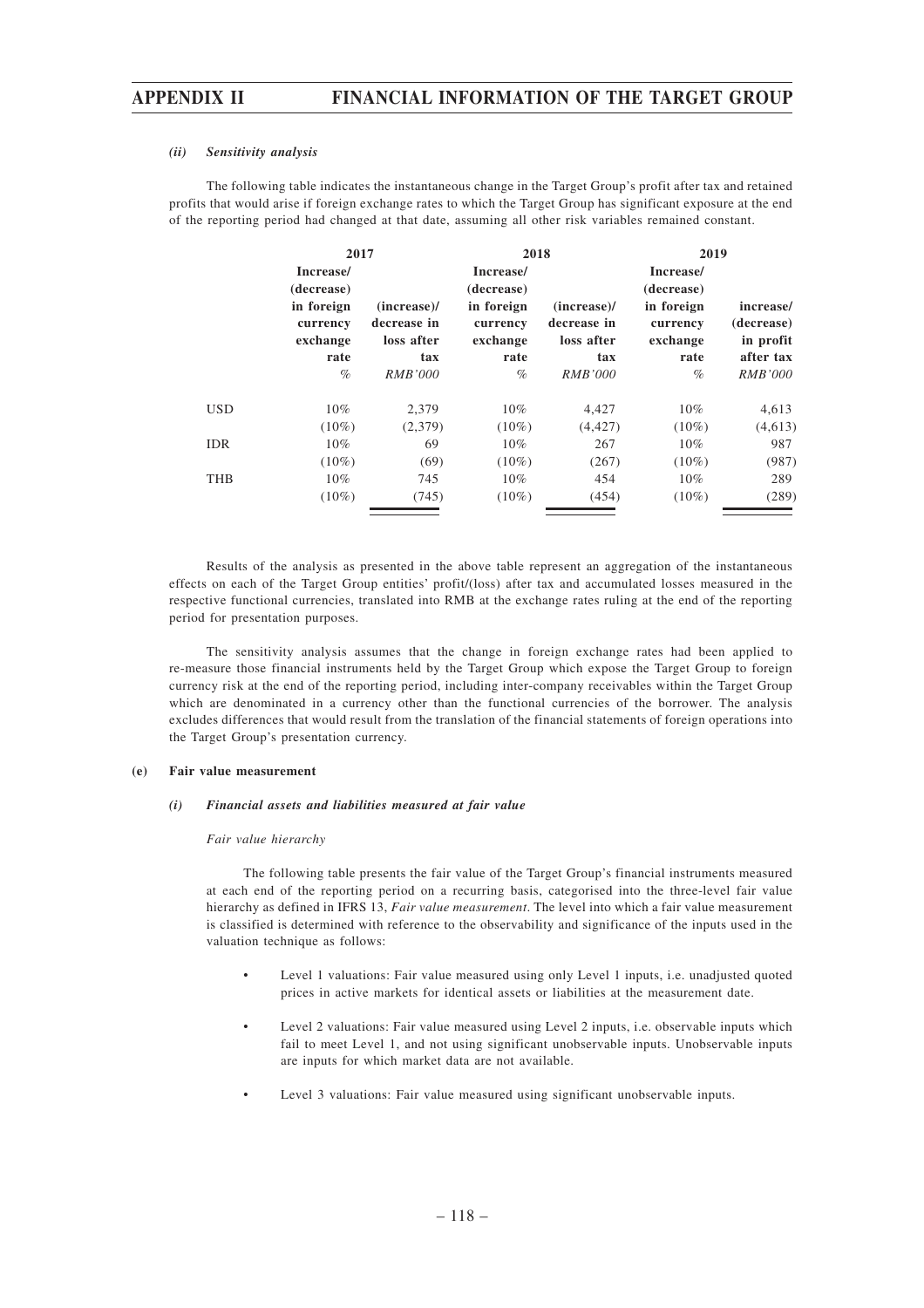|                                                 | Fair value at<br>31 December | Fair value measurement as at<br>31 December 2017 categorised into |                                                                   |                           |
|-------------------------------------------------|------------------------------|-------------------------------------------------------------------|-------------------------------------------------------------------|---------------------------|
|                                                 | 2017<br><b>RMB'000</b>       | Level 1<br>RMB'000                                                | Level 2<br><b>RMB'000</b>                                         | Level 3<br><b>RMB'000</b> |
| Recurring fair value<br>measurements            |                              |                                                                   |                                                                   |                           |
| Assets:                                         |                              |                                                                   |                                                                   |                           |
| Non-equity investments                          | 1,729                        |                                                                   |                                                                   | 1,729                     |
|                                                 | Fair value at<br>31 December |                                                                   | Fair value measurement as at<br>31 December 2018 categorised into |                           |
|                                                 | 2018                         | Level 1                                                           | Level 2                                                           | Level 3                   |
|                                                 | <b>RMB'000</b>               | RMB'000                                                           | <b>RMB'000</b>                                                    | RMB'000                   |
| Recurring fair value<br>measurements<br>Assets: |                              |                                                                   |                                                                   |                           |
| Non-equity investments                          | 393                          |                                                                   |                                                                   | 393                       |
|                                                 | Fair value at<br>31 December |                                                                   | Fair value measurement as at<br>31 December 2019 categorised into |                           |
|                                                 | 2019                         | Level 1                                                           | Level 2                                                           | Level 3                   |
|                                                 | <b>RMB'000</b>               | RMB'000                                                           | RMB'000                                                           | <i>RMB'000</i>            |
| Recurring fair value<br>measurements<br>Assets: |                              |                                                                   |                                                                   |                           |
| Non-equity investments                          | 3,341                        |                                                                   |                                                                   | 3,341                     |
|                                                 |                              |                                                                   |                                                                   |                           |

During the Relevant Period, there were no transfers between Level 1 and Level 2, or transfers into or out of Level 3. The Target Group's policy is to recognise transfers between levels of fair value hierarchy as at the end of the reporting period in which they occur.

*Information about Level 3 fair value measurements*

|                        | <b>Valuation techniques</b>   | Significant unobservable<br>inputs | Range           |
|------------------------|-------------------------------|------------------------------------|-----------------|
| Non-equity investments | Discounted cash flow<br>model | Expected return rate               | $2.8\% - 3.8\%$ |

The fair value of financial assets measured at fair value through profit or loss is determined using the discounted cash flow model and the significant unobservable input used in the fair value measurement is expected return rate, which are 2.8%-3.8% as at 31 December 2017, 2018 and 2019. The fair value measurement is positively correlated to the expected return rate. As at 31 December 2017, 2018 and 2019 it is estimated that with all other variables held constant, an increase/decrease in the expected return rate by 1% would have increased/decreased the Target Group's profit by RMB17,000, RMB4,000 and RMB32,000.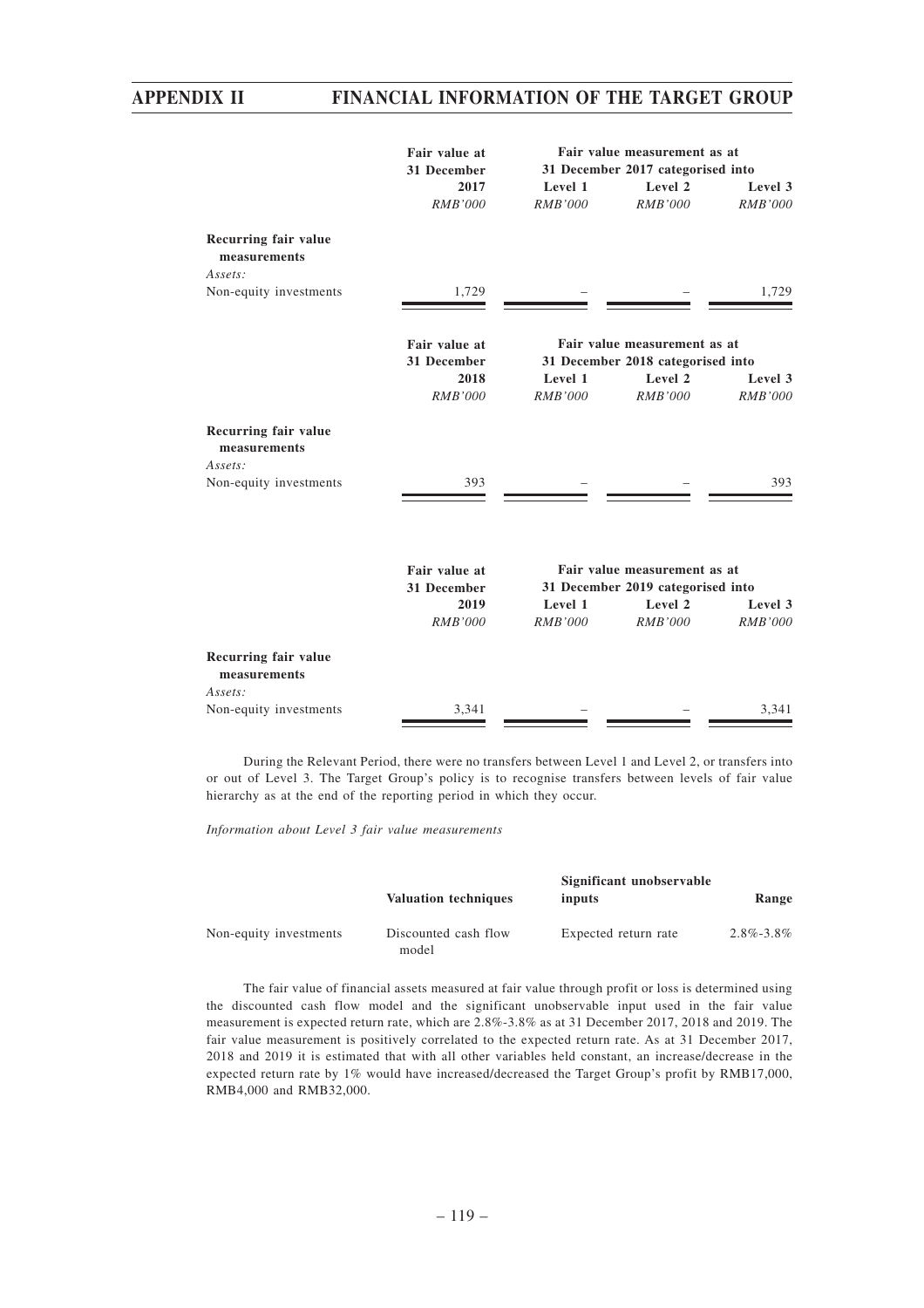The movements during the Relevant Periods in the balance of the Level 3 fair value measurements are as follows:

|                                     | 2017<br><i>RMB'000</i> | 2018<br><i>RMB'000</i> | 2019<br><i>RMB'000</i> |
|-------------------------------------|------------------------|------------------------|------------------------|
| Non-equity investments:             |                        |                        |                        |
| At 1 January                        |                        | 1.729                  | 393                    |
| Addition through purchase           | 37,591                 | 34,609                 | 61,968                 |
| Changes in fair value recognised in |                        |                        |                        |
| profit or loss during the year      | 58                     | (45)                   | 100                    |
| Redemption on maturity              | (35,920)               | (35,900)               | (59, 120)              |
| At 31 December                      | 1,729                  | 393                    | 3,341                  |

## *(ii) Fair value of financial assets and liabilities carried at other than fair value*

The carrying amounts of the Target Group's financial instruments carried at cost or amortised cost were not materially different from their fair values as at 31 December 2017, 2018 and 2019.

### **22 MATERIAL RELATED PARTY TRANSACTIONS**

In addition to the balances and transactions disclosed elsewhere in the Historical Financial Information, the Target Group had the following material related party transactions during the Relevant Periods.

### **Key management personnel remuneration**

Remuneration for key management personnel of the Target Group is as follows:

| 2017           | 2018           | 2019           |
|----------------|----------------|----------------|
| <i>RMB'000</i> | <i>RMB'000</i> | <i>RMB'000</i> |
| 911            | 1,385          | 1,370          |
| 64             | 133            | 120            |
| 43,900         |                |                |
| 44,875         | 1,518          | 1,490          |
|                |                |                |

Total remuneration is included in "staff costs" (see Note 6(b)).

### **23 IMMEDIATE AND ULTIMATE CONTROLLING PARTY**

As at 31 December 2017, 2018 and 2019, the directors of the Target Company consider there are no immediate parent company and the ultimate holding company for the Target Company.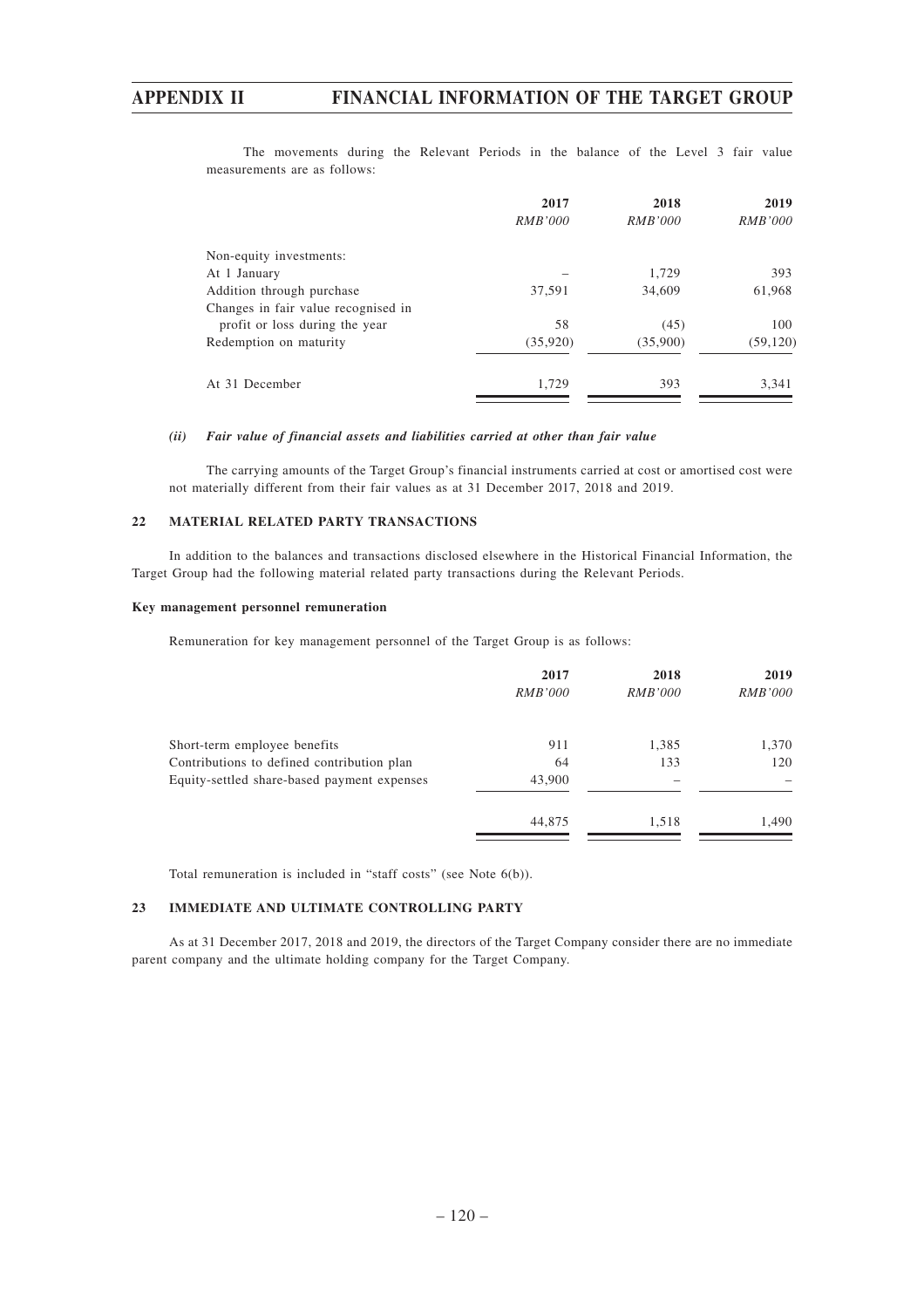## **24 POSSIBLE IMPACT OF AMENDMENTS, NEW STANDARDS AND INTERPRETATIONS ISSUED BUT NOT YET EFFECTIVE FOR THE RELEVANT PERIODS**

Up to the date of issue of the Historical Financial Information, the HKICPA has issued a number of amendments and a new standard, HKFRS 17, *Insurance contracts*, which are not yet effective for the year ended 31 December 2019 and which have not been adopted in these financial statements. These developments include the following which may be relevant to the Target Group.

**Effective for accounting periods beginning on or after** Amendments to IFRS 3, *Definition of a business* 1 January 2020 Amendments to IAS 1 and IAS 8, *Definition of material* 1 January 2020 Amendments to IAS 1, *Classification of Liabilities as Current or Non-current* 1 January 2022

The Target Group is in the process of making an assessment of what the impact of these developments is expected to be in the period of initial application. So far it has concluded that the adoption of them is unlikely to have a significant impact on the consolidated financial statements.

### **25 NON-ADJUSTING EVENTS AFTER THE REPORTING PERIOD**

Subsequent to the end of reporting period, on 17 April 2020, the Target Company entered into the Convertible Loan Investment Agreement with Mr. Ye Chunjian and the Company, pursuant to which the Company has conditionally agreed to provide the Target Company with a convertible loan of RMB50 million. The term of the convertible loan is two year, and within which the Company has the right to convert all or part of the loan to the newly issued registered capital of the Target Company with reference to the valuation of equity interest value of the Target Company as at 31 March 2020.

Up to the date on which this Historical Financial Information was issued, although the extent of the impacts of the COVID-19 outbreak on the global macro-economic conditions as a whole are still uncertain, the Target Group was not aware of any material adverse effects to the operation and the Historical Financial Information as a result of the COVID-19 outbreak. The Target Group will keep paying close attention to the development of the COVID-19 outbreak, performing further assessment of its impact and taking relevant measures.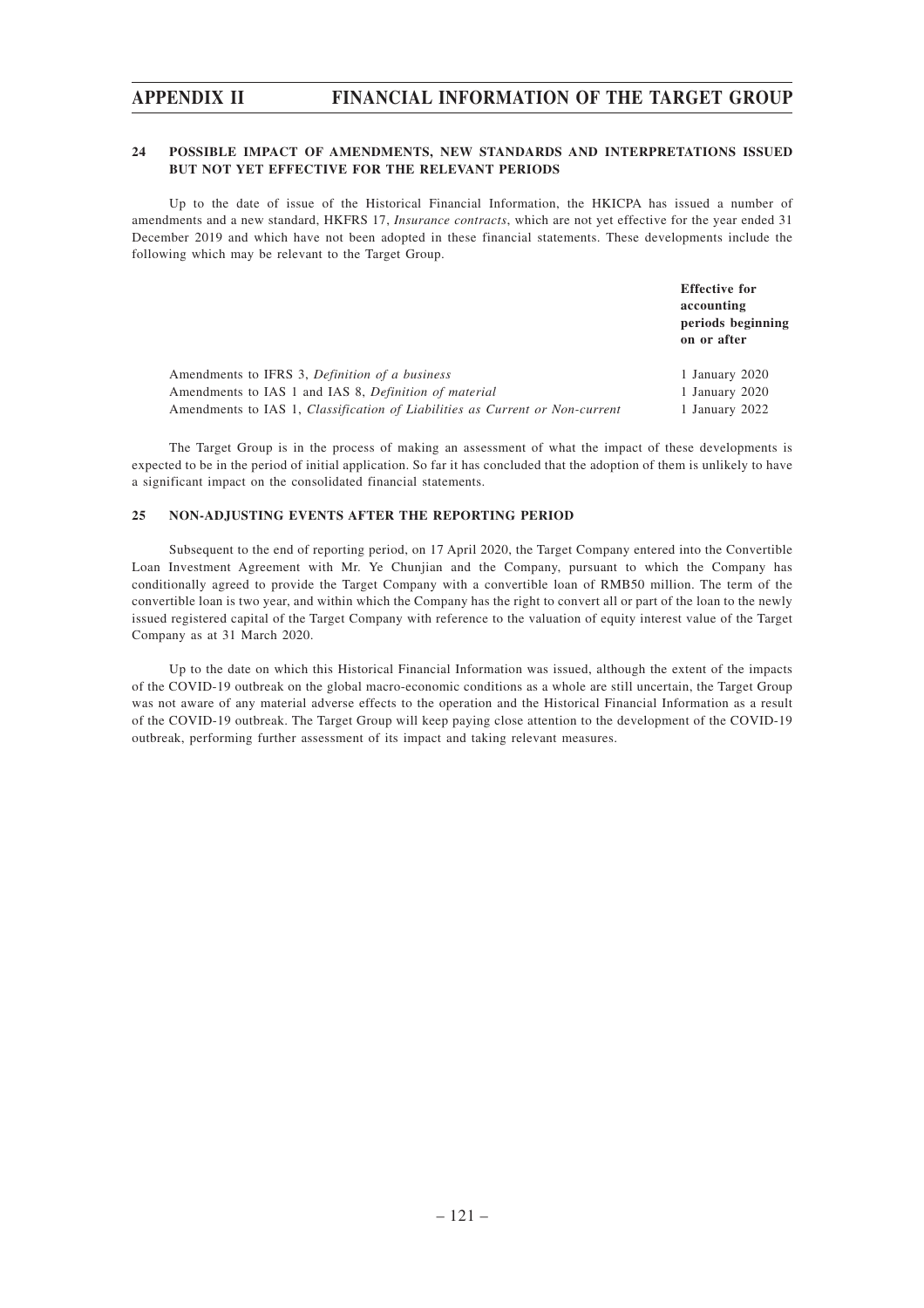# **SUBSEQUENT FINANCIAL STATEMENTS**

No audited financial statements have been prepared by the Target Group or its subsidiaries in respect of any period subsequent to 31 December 2019.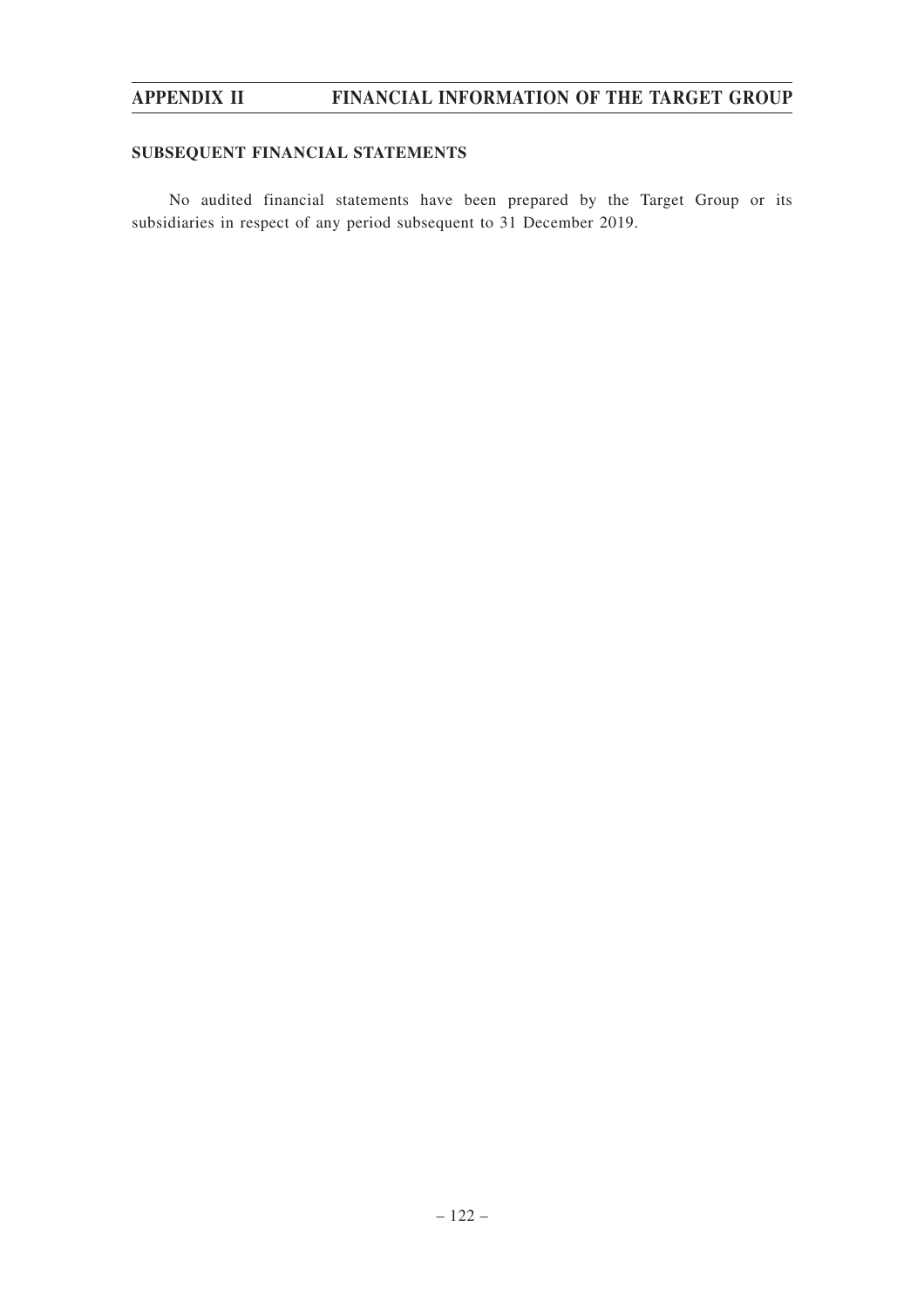# **UNAUDITED PRO FORMA FINANCIAL INFORMATION OF THE ENLARGED GROUP**

The following unaudited pro forma consolidated statement of assets and liabilities of the Enlarged Group (the "Unaudited Pro Forma Financial Information") has been prepared on the basis of the notes set out below for the purpose of illustrating the effects on the assets and liabilities of the Enlarged Group as if (i) the Acquisition of 8.85% equity interest of Target Company by NewBornTown Network Technology from Phoenix Fortune pursuant to the Equity Transfer Agreement had been completed on 31 December 2019; and (ii) the Convertible Loan Investment of RMB50 million had been provided by NewBornTown Network Technology to Mico on 31 December 2019 pursuant to the Convertible Loan Investment Agreement with all conditions precedent fulfilled had been completed on 31 December 2019.

The Unaudited Pro Forma Financial Information as at 31 December 2019 has been prepared based on (i) the audited consolidated balance sheet of the Group as at 31 December 2019, as set out in its published annual report for the year ended 31 December 2019; (ii) the audited consolidated statement of financial position of the Target Group, as set out in Appendix II to the circular; and (iii) the pro forma adjustments prepared to reflect the effects of the Acquisition and Convertible Loan Investment by the Group as explained in the notes set out below that are directly attributable to the Acquisition and Convertible Loan Investment, not relating to other future events or decisions and are factually supportable.

The Unaudited Pro Forma Financial Information should be read in conjunction with other financial information contained in this circular.

The Unaudited Pro Forma Financial Information has been compiled by the Directors of the Company for illustrative purposes only and is based on a number of assumptions, estimates and currently available information. Because of its hypothetical nature, the Unaudited Pro Forma Financial Information may not give a true picture of the financial position of the Enlarged Group had the Acquisition and Convertible Loan Investment been completed as at 31 December 2019 or any future date.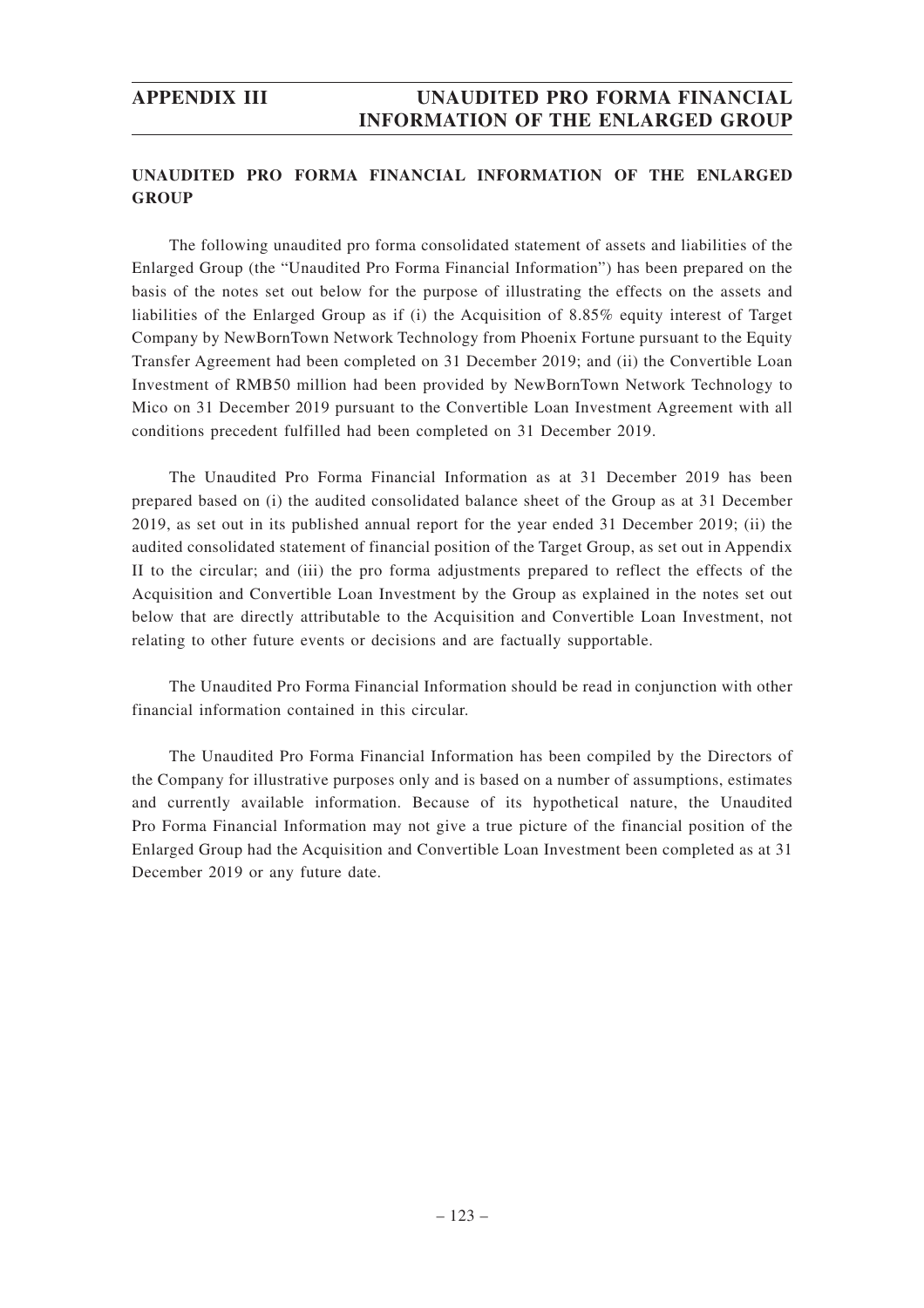# **A. UNAUDITED PRO FORMA FINANCIAL INFORMATION OF THE ENLARGED GROUP AS AT 31 DECEMBER 2019**

| Unaudited pro forma<br>statement of assets<br>and liabilities of the<br>Pro forma<br>The Group<br>The Target<br>Group as at<br>31 December 2019<br>adjustments<br>Group as at<br>as at<br>31 December<br>for the<br>after the completion<br>31 December<br>Pro forma adjustments for the<br>2019<br>Acquisition<br>2019<br><b>Convertible Loan Investment</b><br>of Acquisition<br>RMB'000<br>RMB'000<br>RMB'000<br>RMB'000<br>RMB'000<br>RMB'000<br>RMB'000<br>RMB'000<br>Note 2<br>Note 3<br>Note 7<br>Note 1<br>Note 4<br>Note 5<br>Note 6<br><b>ASSETS</b><br>Non-current assets<br>6,960<br>6,960<br>3,219<br>Property and equipment<br>216,786<br>Intangible assets<br>24,764<br>3,933<br>3,933<br>Goodwill<br>139,456<br>82,405<br>5,066<br>5,066 | Assume the Acquisition and the<br>Convertible Loan Investment were completed                                                        |  |  |  |  |
|----------------------------------------------------------------------------------------------------------------------------------------------------------------------------------------------------------------------------------------------------------------------------------------------------------------------------------------------------------------------------------------------------------------------------------------------------------------------------------------------------------------------------------------------------------------------------------------------------------------------------------------------------------------------------------------------------------------------------------------------------------|-------------------------------------------------------------------------------------------------------------------------------------|--|--|--|--|
|                                                                                                                                                                                                                                                                                                                                                                                                                                                                                                                                                                                                                                                                                                                                                          | <b>Unaudited</b><br>pro forma<br>statement of<br>assets and<br>liabilities of<br>the Enlarged<br>Group as at<br>31 December<br>2019 |  |  |  |  |
|                                                                                                                                                                                                                                                                                                                                                                                                                                                                                                                                                                                                                                                                                                                                                          | RMB'000                                                                                                                             |  |  |  |  |
|                                                                                                                                                                                                                                                                                                                                                                                                                                                                                                                                                                                                                                                                                                                                                          |                                                                                                                                     |  |  |  |  |
|                                                                                                                                                                                                                                                                                                                                                                                                                                                                                                                                                                                                                                                                                                                                                          |                                                                                                                                     |  |  |  |  |
|                                                                                                                                                                                                                                                                                                                                                                                                                                                                                                                                                                                                                                                                                                                                                          |                                                                                                                                     |  |  |  |  |
|                                                                                                                                                                                                                                                                                                                                                                                                                                                                                                                                                                                                                                                                                                                                                          | 10,179                                                                                                                              |  |  |  |  |
|                                                                                                                                                                                                                                                                                                                                                                                                                                                                                                                                                                                                                                                                                                                                                          | 245,483                                                                                                                             |  |  |  |  |
|                                                                                                                                                                                                                                                                                                                                                                                                                                                                                                                                                                                                                                                                                                                                                          | 226,927                                                                                                                             |  |  |  |  |
| Financial assets measured<br>at fair value through                                                                                                                                                                                                                                                                                                                                                                                                                                                                                                                                                                                                                                                                                                       |                                                                                                                                     |  |  |  |  |
| profit or loss<br>187,356<br>(184,000)<br>3,356                                                                                                                                                                                                                                                                                                                                                                                                                                                                                                                                                                                                                                                                                                          | 3,356                                                                                                                               |  |  |  |  |
| Investment in subsidiaries<br>284,000<br>(284,000)                                                                                                                                                                                                                                                                                                                                                                                                                                                                                                                                                                                                                                                                                                       |                                                                                                                                     |  |  |  |  |
| Investment in associate<br>284,000<br>284,000<br>(284,000)<br>Ĭ.                                                                                                                                                                                                                                                                                                                                                                                                                                                                                                                                                                                                                                                                                         |                                                                                                                                     |  |  |  |  |
| 19,794<br>Deferred tax assets                                                                                                                                                                                                                                                                                                                                                                                                                                                                                                                                                                                                                                                                                                                            | 19,794                                                                                                                              |  |  |  |  |
| 203,315<br>100,000<br>303,315<br>187,233<br>15,191<br>Total non-current assets                                                                                                                                                                                                                                                                                                                                                                                                                                                                                                                                                                                                                                                                           | 505,739                                                                                                                             |  |  |  |  |
| <b>Current assets</b>                                                                                                                                                                                                                                                                                                                                                                                                                                                                                                                                                                                                                                                                                                                                    |                                                                                                                                     |  |  |  |  |
| 1,487<br>1,487<br>326<br>Other current assets                                                                                                                                                                                                                                                                                                                                                                                                                                                                                                                                                                                                                                                                                                            | 1,813                                                                                                                               |  |  |  |  |
| 47,078<br>(18, 733)<br>Accounts receivable<br>163,383<br>163,383                                                                                                                                                                                                                                                                                                                                                                                                                                                                                                                                                                                                                                                                                         | 191,728                                                                                                                             |  |  |  |  |
| 92,948<br>92.948<br>Other receivable<br>18,407                                                                                                                                                                                                                                                                                                                                                                                                                                                                                                                                                                                                                                                                                                           | 111,355                                                                                                                             |  |  |  |  |
| Financial assets measured<br>at fair value through                                                                                                                                                                                                                                                                                                                                                                                                                                                                                                                                                                                                                                                                                                       |                                                                                                                                     |  |  |  |  |
| profit or loss<br>132,651<br>132,651<br>3,341                                                                                                                                                                                                                                                                                                                                                                                                                                                                                                                                                                                                                                                                                                            | 135,992                                                                                                                             |  |  |  |  |
| Cash and cash equivalents<br>(100,000)<br>82,863<br>$97\,$<br>182,863<br>39,353                                                                                                                                                                                                                                                                                                                                                                                                                                                                                                                                                                                                                                                                          | 122,313                                                                                                                             |  |  |  |  |
| Restricted bank deposits<br>913<br>913<br>$359\,$<br>$\overline{\phantom{m}}$                                                                                                                                                                                                                                                                                                                                                                                                                                                                                                                                                                                                                                                                            | 1,272                                                                                                                               |  |  |  |  |
| Total current assets<br>(100,000)<br>90,131<br>97<br>574,245<br>474,245                                                                                                                                                                                                                                                                                                                                                                                                                                                                                                                                                                                                                                                                                  | 564,473                                                                                                                             |  |  |  |  |
| <b>Total assets</b><br>777,560<br>777,560<br>277,364<br>15,191<br>97                                                                                                                                                                                                                                                                                                                                                                                                                                                                                                                                                                                                                                                                                     | 1,070,212                                                                                                                           |  |  |  |  |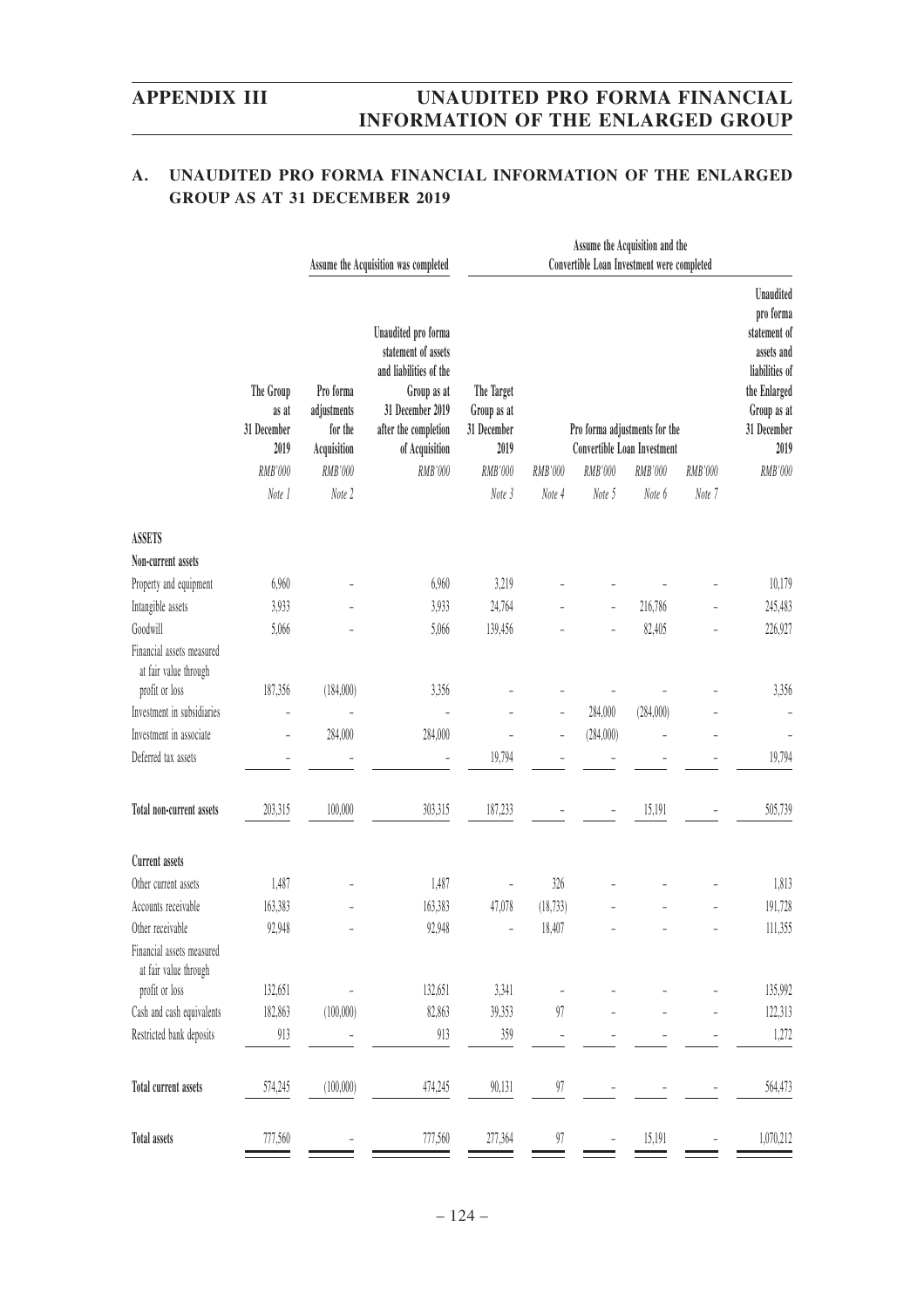|                                                  |                                                                |                                                                         | Assume the Acquisition was completed                                                                                                                         | Assume the Acquisition and the<br>Convertible Loan Investment were completed |                   |                   |                                                                                   |                   |                                                                                                                                         |
|--------------------------------------------------|----------------------------------------------------------------|-------------------------------------------------------------------------|--------------------------------------------------------------------------------------------------------------------------------------------------------------|------------------------------------------------------------------------------|-------------------|-------------------|-----------------------------------------------------------------------------------|-------------------|-----------------------------------------------------------------------------------------------------------------------------------------|
|                                                  | The Group<br>as at<br>31 December<br>2019<br>RMB'000<br>Note 1 | Pro forma<br>adjustments<br>for the<br>Acquisition<br>RMB'000<br>Note 2 | Unaudited pro forma<br>statement of assets<br>and liabilities of the<br>Group as at<br>31 December 2019<br>after the completion<br>of Acquisition<br>RMB'000 | The Target<br>Group as at<br>31 December<br>2019<br>RMB'000<br>Note 3        | RMB'000<br>Note 4 | RMB'000<br>Note 5 | Pro forma adjustments for the<br>Convertible Loan Investment<br>RMB'000<br>Note 6 | RMB'000<br>Note 7 | Unaudited<br>pro forma<br>statement of<br>assets and<br>liabilities of<br>the Enlarged<br>Group as at<br>31 December<br>2019<br>RMB'000 |
|                                                  |                                                                |                                                                         |                                                                                                                                                              |                                                                              |                   |                   |                                                                                   |                   |                                                                                                                                         |
| <b>LIABILITIES</b><br><b>Current liabilities</b> |                                                                |                                                                         |                                                                                                                                                              |                                                                              |                   |                   |                                                                                   |                   |                                                                                                                                         |
| Accounts payable                                 | 89,938                                                         |                                                                         | 89,938                                                                                                                                                       | 50,968                                                                       | (16, 354)         |                   |                                                                                   |                   | 124,552                                                                                                                                 |
| Other payable                                    | 32,575                                                         |                                                                         | 32,575                                                                                                                                                       | $\overline{a}$                                                               | 16,354            |                   |                                                                                   | 5,969             | 54,898                                                                                                                                  |
| Lease liabilities                                | 3,238                                                          |                                                                         | 3,238                                                                                                                                                        | 1,606                                                                        |                   |                   |                                                                                   |                   | 4,844                                                                                                                                   |
| Contract liabilities                             | ÷,                                                             |                                                                         | ÷                                                                                                                                                            | 4,924                                                                        | ÷,                |                   |                                                                                   |                   | 4,924                                                                                                                                   |
| Bank overdraft                                   | 48                                                             |                                                                         | $48\,$                                                                                                                                                       | $\overline{a}$                                                               | 97                |                   |                                                                                   |                   | 145                                                                                                                                     |
| Tax payable                                      | 5,228                                                          |                                                                         | 5,228                                                                                                                                                        | 384                                                                          | L.                |                   |                                                                                   |                   | 5,612                                                                                                                                   |
| <b>Total current liabilities</b>                 | 131,027                                                        |                                                                         | 131,027                                                                                                                                                      | 57,882                                                                       | 97                |                   |                                                                                   | 5,969             | 194,975                                                                                                                                 |
| Non-current liabilities                          |                                                                |                                                                         |                                                                                                                                                              |                                                                              |                   |                   |                                                                                   |                   |                                                                                                                                         |
| Deferred tax liabilities                         | 8,914                                                          |                                                                         | 8,914                                                                                                                                                        | 5,835                                                                        |                   |                   | 47,873                                                                            |                   | 62,622                                                                                                                                  |
| Lease liabilities                                | 3,074                                                          |                                                                         | 3,074                                                                                                                                                        | 564                                                                          |                   |                   |                                                                                   |                   | 3,638                                                                                                                                   |
| Total non-current<br>liabilities                 | 11,988                                                         |                                                                         | 11,988                                                                                                                                                       | 6,399                                                                        |                   |                   | 47,873                                                                            |                   | 66,260                                                                                                                                  |
| <b>Total liabilities</b>                         | 143,015                                                        |                                                                         | 143,015                                                                                                                                                      | 64,281                                                                       | 97                |                   | 47,873                                                                            | 5,969             | 261,235                                                                                                                                 |
| Net assets                                       | 634,545                                                        |                                                                         | 634,545                                                                                                                                                      | 213,083                                                                      |                   |                   | (32, 682)                                                                         | (5,969)           | 808,977                                                                                                                                 |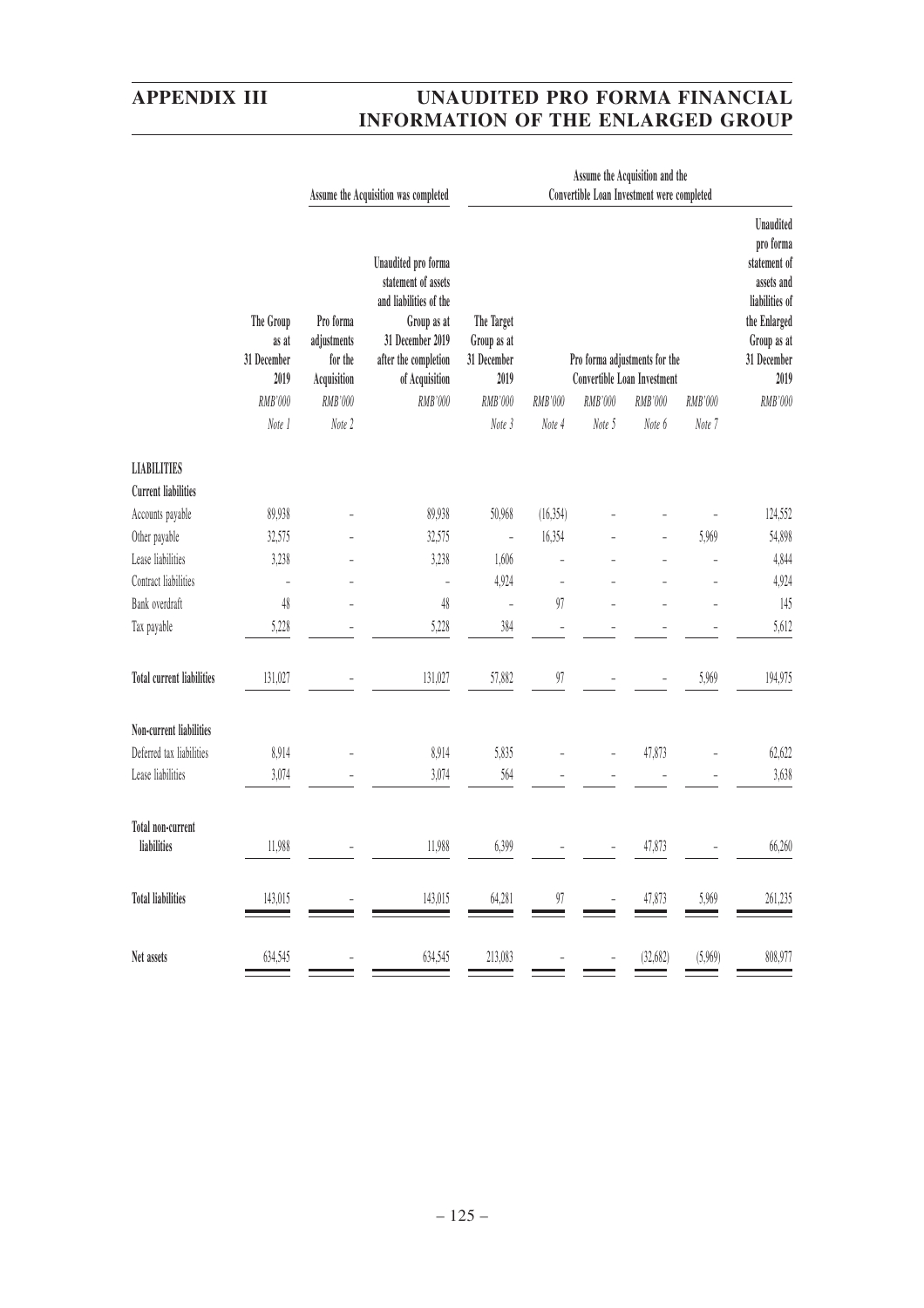# **NOTES TO THE UNAUDITED PRO FORMA FINANCIAL INFORMATION OF THE ENLARGED GROUP**

- 1. The balances are extracted from the audited consolidated balance sheet of the Group as at 31 December 2019 as set out in the published annual report for the year ended 31 December 2019.
- 2. Pursuant to the Equity Transfer Agreement, the total consideration for the 8.85% equity interest of the Target Company shall be RMB100 million (subject to closing adjustments at completion date). Before the completion of the Equity Transfer Agreement, the Group held 16.77% equity interest of the Target Company which was recorded at fair value of RMB184 million as at 31 December 2019.

After the completion of the Acquisition, the Group will have one seat in the board of directors and have 25.62% equity interest in the Target Company. Therefore, the Target Company will be accounted for as an associate using equity method. The cost of investment in the associate will be recorded at the aggregate of the Group's carrying value of the 16.77% equity in the Target Company and the consideration paid.

- 3. The assets and liabilities of the Target Group are extracted from the consolidated statements of financial position of the Target Group as at 31 December 2019 as set out in the accountants' report prepared by KPMG, the text of which is set out in Appendix II to this circular.
- 4. Certain reclassifications have been made to conform with the Group's presentation.
- 5. The Group entered into the Convertible Loan Investment Agreement with Mr. Ye Chunjian and the Target Group, pursuant to which the Group has conditionally agreed to provide the Target Group with a Convertible Loan of RMB50 million.

The Convertible Loan Investment Agreement will only be executed after the completion of the Acquisition. After the completion of both the Acquisition and the Convertible Loan Investment, the Group will have 3 of 5 board of directors seats and become the single largest shareholder with approximately 25.62% equity interest directly owned by the Group and in aggregate approximately 15.97% equity interest owned by Tianjin Tonghe Chuangyuan and Ningbo Tonghe Chuangyuan (as the platforms for the employee stock ownership plan of the Target Group) and directed by the Group as the executive partner. The Group will have control over the Target Group, and therefore, the Group will consolidate the results and financial position of the Target Company.

For the purpose of this Unaudited Pro Forma Financial Information of the Enlarged Group, the impact of the payment of the Convertible Loan by the Group and the receipt of cash by the Target Company is eliminated within the Enlarged Group.

There is no impact to the assets and liabilities of the Group upon conversion of the Convertible Loan to registered capital of the Target Company as this is a transaction with non-controlling interests.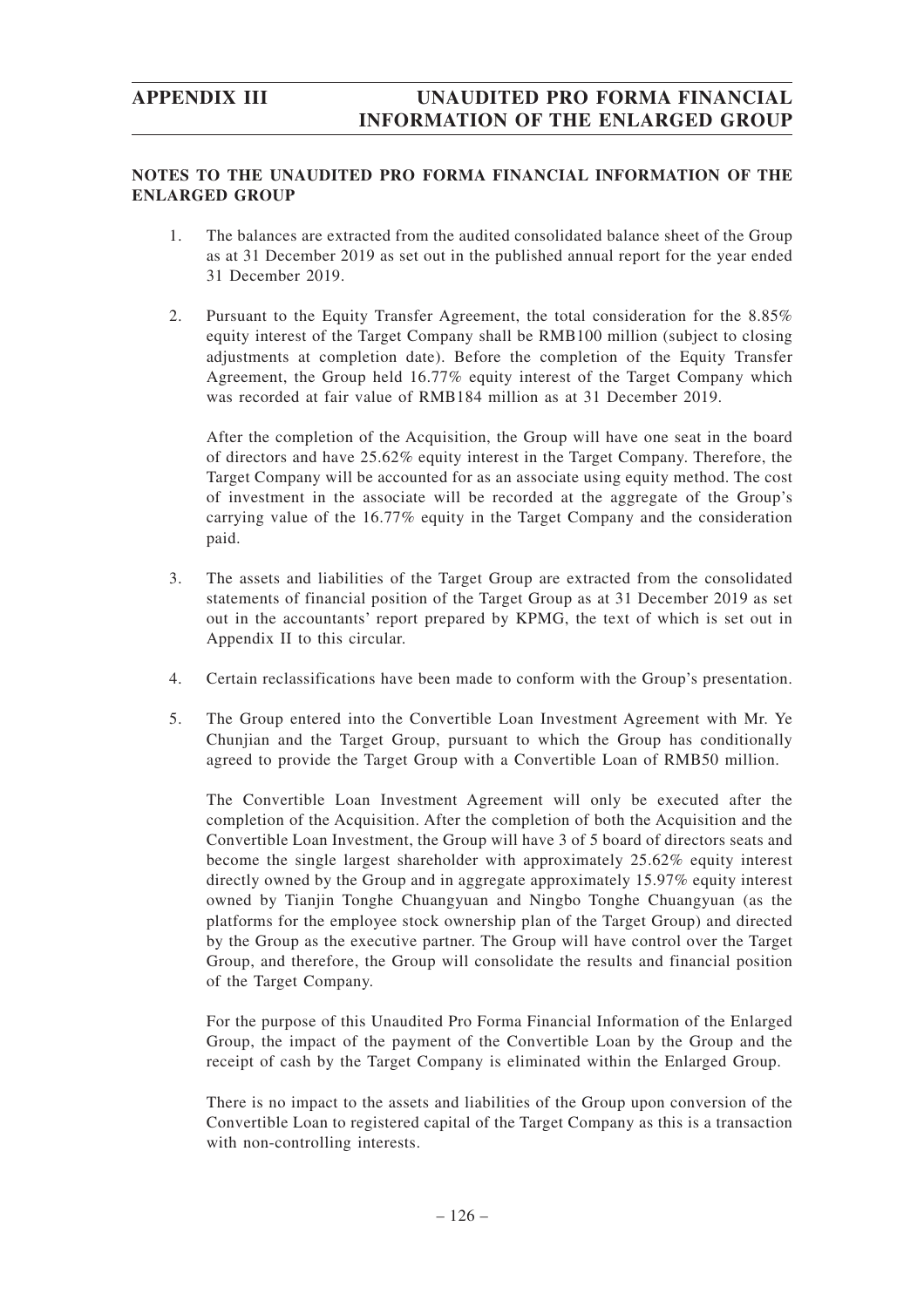- 6. For the purpose of the Unaudited Pro Forma Financial Information of the Enlarged Group, the Group has estimated the fair values of the assets and liabilities of the Target Group based on the valuation report as at 31 December 2019 of the Target Group prepared by an independent professional valuer. The acquisition accounting adjustments comprise the recognition of:
	- (i) fair value adjustments of intangible assets of the Target Group upon acquisition; and
	- (ii) the related tax adjustments from the fair value adjustments based on the applicable tax rate.

The calculation of goodwill are as follows:

|                                                                                         | <i>RMB'000</i> |
|-----------------------------------------------------------------------------------------|----------------|
| Consideration (a)                                                                       | 284,000        |
| Less net identifiable assets to be acquired:                                            |                |
| Carrying amounts of net assets of the Target Group (b)                                  | 213,083        |
| Less:<br>- Goodwill currently carried in the Target Group's books (b)                   | (139, 456)     |
| - Net intangible assets (excluding software) carried in the<br>Target Group's books (b) | (24, 714)      |
| - Deferred tax liabilities recognised (c)                                               | (53,708)       |
| Add:                                                                                    |                |
| - Valuation adjustments of intangible assets (b)                                        | 241,500        |
| - Derecognition deferred tax liabilities carried in the Target                          |                |
| Group's books (b)                                                                       | 5,835          |
| Total net identifiable assets of the Target Group                                       | 242,540        |
| Non-controlling interests of 74.38% in the Target Group                                 | (180, 401)     |
| Net identifiable assets attributable to the Group                                       | 62,139         |
| Goodwill to be recognised from the Acquisition and                                      |                |
| Convertible Loan Investment                                                             | 221,861        |
|                                                                                         |                |

(a) The consideration for the 25.62% equity interest of the Target Group is RMB284 million, which is the aggregate of the consideration of the Equity Transfer Agreement of RMB100 million and the fair value of the previous 16.77% investment as at 31 December 2019.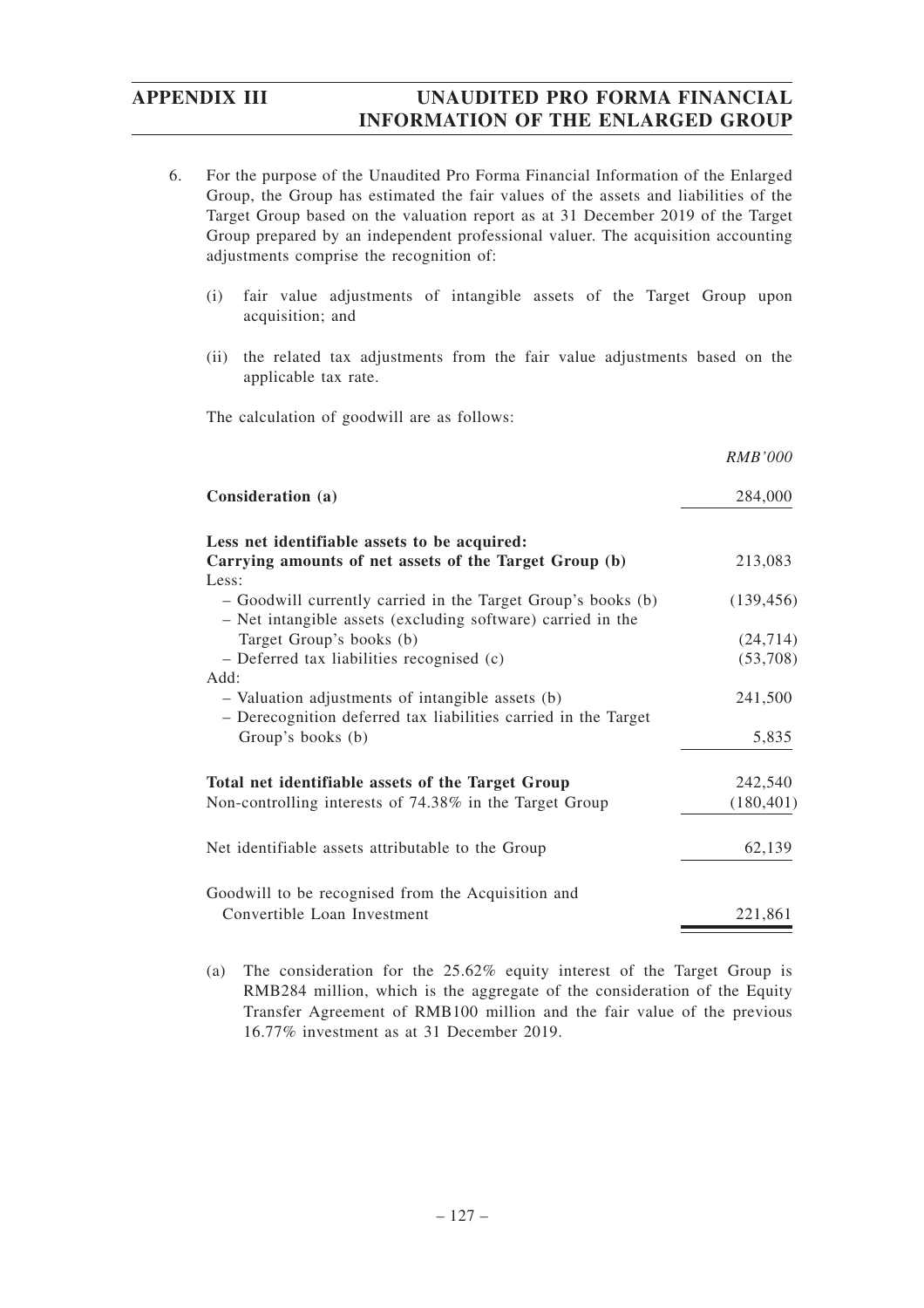(b) For the purpose of the Unaudited Pro Forma Financial Information of the Enlarged Group, the Directors assumed that except for the intangible assets, the fair value of other assets and liabilities of the Target Group are the same as their respective carrying amounts as at 31 December 2019.

Intangible assets represented the Target Group's user base, technology and brand name and are estimated by the directors after considering the valuation report prepared by an independent professional valuer. The valuation used multiple period excess earnings method for user base, cost approach for technology and relief-from-royalty method for brand name, respectively.

(c) The adjustments on deferred income tax liabilities is determined based on the difference between the tax bases and fair values of intangible assets by applying the Target Group's expected tax rate in the period when the liabilities are settled.

Since the fair values and carrying amounts of the identifiable net assets of the Target Group as at the Completion may be materially different from their respective values used in the preparation of this Unaudited Pro Forma Financial Information, the actual amounts of the assets and liabilities to be recorded in the consolidated financial statements of the Group upon Completion may be materially different from the estimated amounts shown in this Appendix.

- 7. The adjustment represents the estimated professional fees of approximately RMB5,969,000, relating to the Acquisition and the Convertible Loan Investment. The amount is assumed to be paid after the completion of the Acquisition and the Convertible Loan Investment and will be charged to the profit or loss of the Group.
- 8. No adjustments have been made to the Unaudited Pro Forma Financial Information to reflect any trading results or other transactions entered into by the Enlarged Group subsequent to 31 December 2019.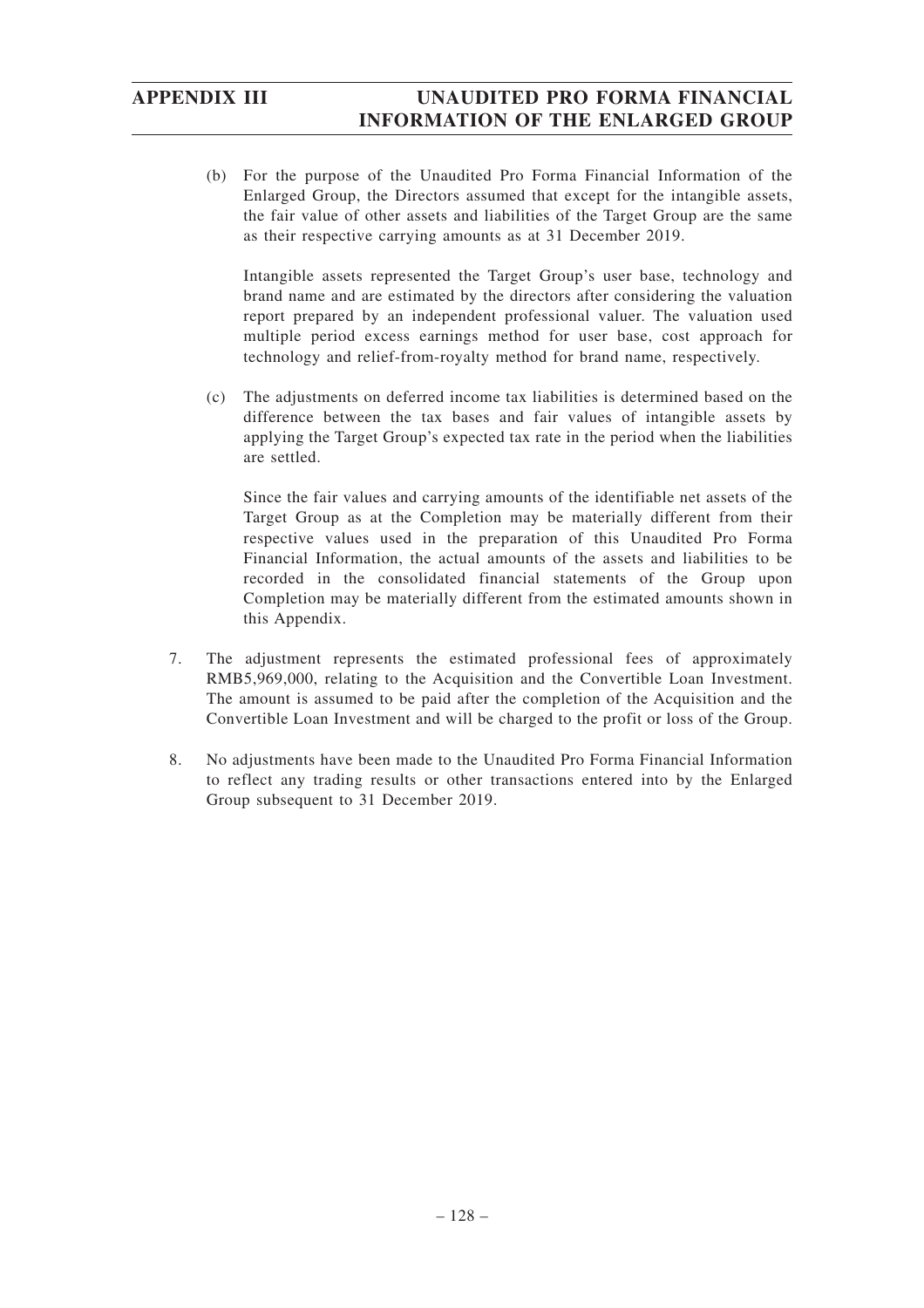## **B. REPORT ON UNAUDITED PRO FORMA FINANCIAL INFORMATION**

*The following is the text of a report on the unaudited pro forma financial information of the Enlarged Group received from PricewaterhouseCoopers, Certified Public Accountants, Hong Kong, for the purpose of incorporation in this circular.*



羅兵咸永道

# **INDEPENDENT REPORTING ACCOUNTANT'S ASSURANCE REPORT ON THE COMPILATION OF UNAUDITED PRO FORMA FINANCIAL INFORMATION**

To the Directors of Newborn Town Inc.

We have completed our assurance engagement to report on the compilation of unaudited pro forma financial information of Newborn Town Inc. (the "Company") and its subsidiaries (collectively the "Group"), and Beijing Mico World Technology Co., Ltd. (the "Target Company") and its subsidiaries (collectively the "Target Group") (collectively the "Enlarged Group") by the directors of the Company (the "Directors") for illustrative purposes only. The unaudited pro forma financial information consists of the unaudited pro forma statement of assets and liabilities as at 31 December 2019 and related notes (the "Unaudited Pro Forma Financial Information") as set out on pages 123 to 128 of the Company's circular dated 11 June 2020, in connection with the proposed acquisition of 8.85% equity interest of the Target Company and provision of a convertible loan of RMB50 million to the Target Company (the "Transactions") by the Company. The applicable criteria on the basis of which the Directors have compiled the Unaudited Pro Forma Financial Information are described on pages 123 to 128 of the circular.

The Unaudited Pro Forma Financial Information has been compiled by the Directors to illustrate the impact of the Transactions on the Group's financial position as at 31 December 2019 as if the Transactions had taken place at 31 December 2019. As part of this process, information about the Group's financial position has been extracted by the Directors from the Group's financial statements for the year ended 31 December 2019, on which an audit report has been published.

## **Directors' Responsibility for the Unaudited Pro Forma Financial Information**

The Directors are responsible for compiling the Unaudited Pro Forma Financial Information in accordance with paragraph 4.29 of the Rules Governing the Listing of Securities on The Stock Exchange of Hong Kong Limited (the "Listing Rules") and with reference to Accounting Guideline 7 Preparation of *Pro Forma Financial Information for Inclusion in Investment Circulars ("AG 7")* issued by the Hong Kong Institute of Certified Public Accountants ("HKICPA").

PricewaterhouseCoopers, 22/F Prince's Building, Central, Hong Kong

T: +852 2289 8888, F: +852 2810 9888, www.pwchk.com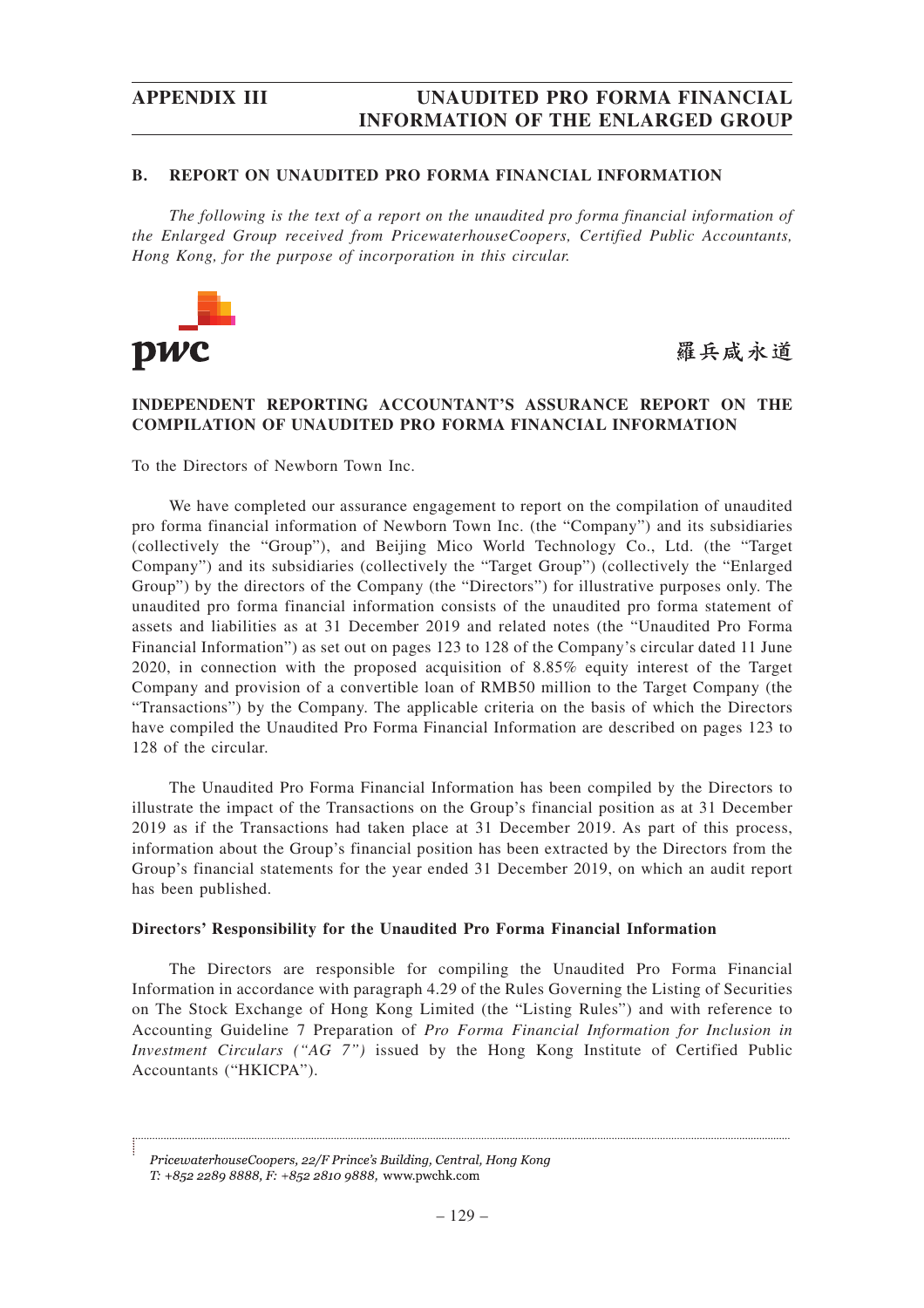## **Our Independence and Quality Control**

We have complied with the independence and other ethical requirements of the *Code of Ethics for Professional Accountants* issued by the HKICPA, which is founded on fundamental principles of integrity, objectivity, professional competence and due care, confidentiality and professional behaviour.

Our firm applies Hong Kong Standard on Quality Control 1 issued by the HKICPA and accordingly maintains a comprehensive system of quality control including documented policies and procedures regarding compliance with ethical requirements, professional standards and applicable legal and regulatory requirements.

## **Reporting Accountant's Responsibilities**

Our responsibility is to express an opinion, as required by paragraph 4.29(7) of the Listing Rules, on the Unaudited Pro Forma Financial Information and to report our opinion to you. We do not accept any responsibility for any reports previously given by us on any financial information used in the compilation of the Unaudited Pro Forma Financial Information beyond that owed to those to whom those reports were addressed by us at the dates of their issue.

We conducted our engagement in accordance with Hong Kong Standard on Assurance Engagements 3420, *Assurance Engagements to Report on the Compilation of Pro Forma Financial Information Included in a Prospectus*, issued by the HKICPA. This standard requires that the reporting accountant plans and performs procedures to obtain reasonable assurance about whether the Directors have compiled the Unaudited Pro Forma Financial Information in accordance with paragraph 4.29 of the Listing Rules and with reference to AG 7 issued by the HKICPA.

For purposes of this engagement, we are not responsible for updating or reissuing any reports or opinions on any historical financial information used in compiling the Unaudited Pro Forma Financial Information, nor have we, in the course of this engagement, performed an audit or review of the financial information used in compiling the Unaudited Pro Forma Financial Information.

The purpose of unaudited pro forma financial information included in a circular is solely to illustrate the impact of a significant event or transaction on unadjusted financial information of the entity as if the event had occurred or the transaction had been undertaken at an earlier date selected for purposes of the illustration. Accordingly, we do not provide any assurance that the actual outcome of the Transactions at 31 December 2019 would have been as presented.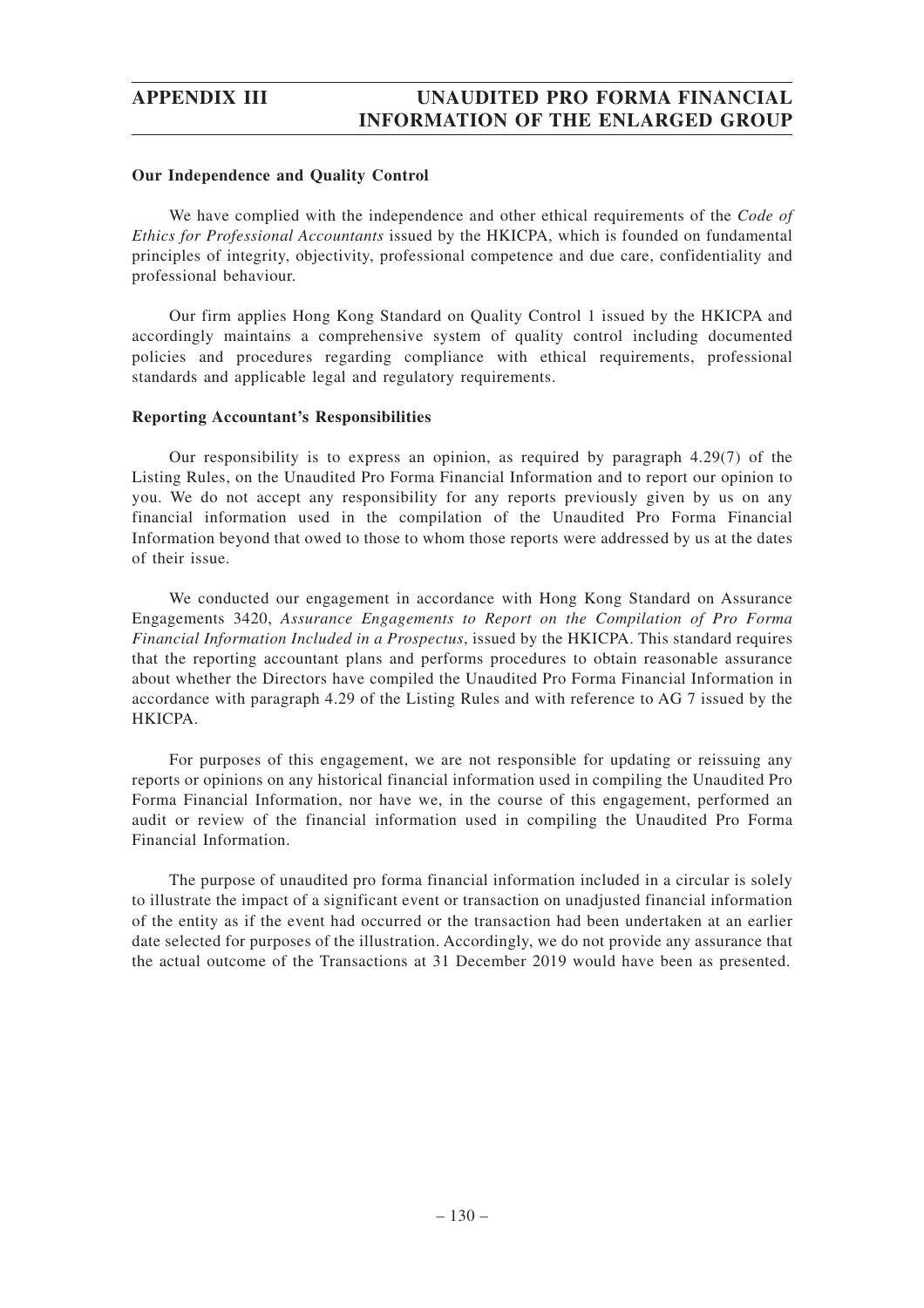A reasonable assurance engagement to report on whether the unaudited pro forma financial information has been properly compiled on the basis of the applicable criteria involves performing procedures to assess whether the applicable criteria used by the Directors in the compilation of the unaudited pro forma financial information provide a reasonable basis for presenting the significant effects directly attributable to the event or transaction, and to obtain sufficient appropriate evidence about whether:

- The related pro forma adjustments give appropriate effect to those criteria; and
- The unaudited pro forma financial information reflects the proper application of those adjustments to the unadjusted financial information.

The procedures selected depend on the reporting accountant's judgment, having regard to the reporting accountant's understanding of the nature of the company, the event or transaction in respect of which the unaudited pro forma financial information has been compiled, and other relevant engagement circumstances.

The engagement also involves evaluating the overall presentation of the unaudited pro forma financial information.

We believe that the evidence we have obtained is sufficient and appropriate to provide a basis for our opinion.

# **Opinion**

In our opinion:

- (a) the Unaudited Pro Forma Financial Information has been properly compiled by the Directors on the basis stated;
- (b) such basis is consistent with the accounting policies of the Group; and
- (c) the adjustments are appropriate for the purposes of the Unaudited Pro Forma Financial Information as disclosed pursuant to paragraph 4.29(1) of the Listing Rules.

**PricewaterhouseCoopers** Certified Public Accountants Hong Kong, 11 June 2020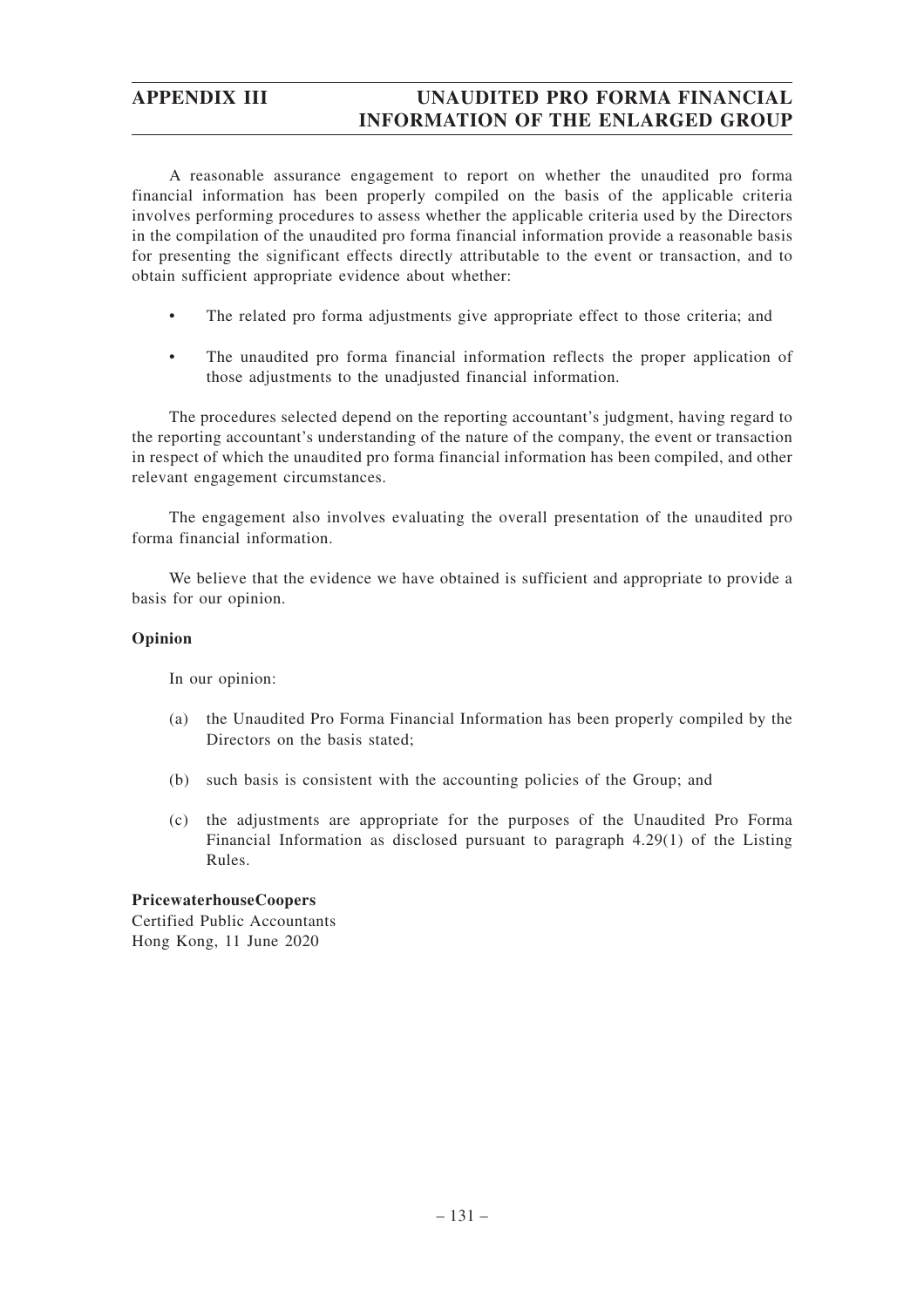# **APPENDIX IV MANAGEMENT DISCUSSION AND ANALYSIS OF THE TARGET GROUP**

*Set out below is the management discussion and analysis on the Target Group for the years ended 31 December 2017, 2018 and 2019, which is prepared based on the financial information of the Target Group as set out in Appendix II to this circular.*

## **BUSINESS AND FINANCIAL REVIEW**

Mico and its subsidiaries operate a social networking platform with users from more than 150 countries and regions. Its core apps are MICO and Kitty Live, which feature strangers social networking, group video chat, live streaming and short videos. MICO and Kitty Live are leading social networking apps in regions such as Middle East, Southeast Asia and North America.

## **REVENUE**

For the years ended 31 December 2017, 2018 and 2019, the total revenue of the Target Group amounted to RMB57.6 million, RMB211.1 million and RMB382.3 million, respectively, which primarily comprised the revenue derived from live streaming. For the years ended 31 December 2017, 2018 and 2019, the revenue from live streaming amounted to RMB55.3 million, RMB211.0 million and RMB381.9 million, respectively.

The total revenue of the Target Group increased by RMB153.5 million from RMB57.6 million in 2017 to RMB211.1 million in 2018, mainly due to the increased popularity of the Target Group's social networking apps in the Middle East and Southeast Asia. The total revenue of the Target Group increased by RMB171.2 million from RMB211.1 million in 2018 to RMB382.3 million in 2019, mainly due to the Target Group's continued efforts in operating its social networking apps in the Middle East and Southeast Asia and the launch and promotion of its apps in areas such as North America and South Asia.

## **COST OF SALES**

For the years ended 31 December 2017, 2018 and 2019, the cost of sales of the Target Group amounted to RMB126.8 million, RMB204.3 million and RMB315.6 million, respectively, which mainly comprised streamer costs, bandwidth and server custody costs and staff costs. The increases in the cost of sales during the said periods were driven by the increases in the revenue of the Target Group and were generally in line with the expansion of the Target Group's business for the same periods.

## **GROSS PROFIT/(LOSS) AND GROSS PROFIT MARGIN**

For the years ended 31 December 2017, 2018 and 2019, the Target Group recorded a gross profit/(loss) of RMB(69.2) million, RMB6.8 million and RMB66.7 million, respectively. The gross profit margin was (120.0)%, 3.2% and 17.4%, respectively, during the same periods. Although the Target Group recorded a gross loss in 2017 mainly due to the relatively high level of fixed costs which the revenue cannot cover, it turned from gross loss to gross profit since (i) its revenue generated from the core apps of the Target Group increased significantly; and (ii) its business gradually achieved economies of scale as (a) the streamer costs, which were the largest component of its cost of sales, as a percentage in Target Group's revenue recorded decreases from 2017 to 2019 and (b) the fixed costs, which primarily included staff costs, bandwidth and server custody costs, as a percentage in Target Group's revenue also recorded decreases for the same periods, which enabled the Target Group to achieve lower cost per transaction, despite the increases in revenue from 2017 to 2019.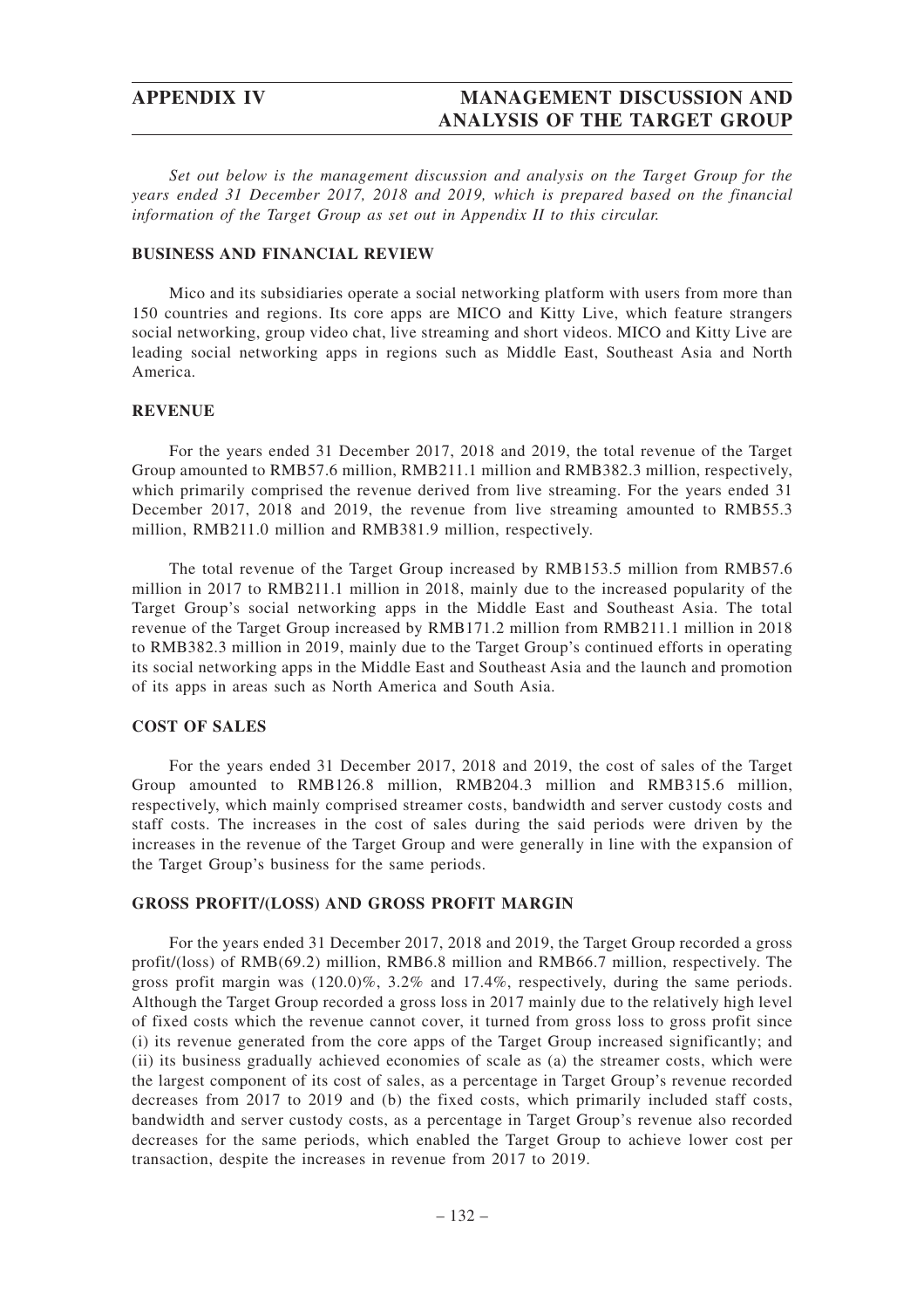## **SELLING AND MARKETING EXPENSES**

For the years ended 31 December 2017, 2018 and 2019, the selling and marketing expenses incurred by the Target Group amounted to RMB8.0 million, RMB4.4 million and RMB11.0 million, respectively. The selling and marketing expenses decreased by RMB3.6 million from RMB8.0 million in 2017 to RMB4.4 million in 2018, mainly because the Target Group reduced its promotion and advertising expenses. The selling and marketing expenses increased by RMB6.6 million from RMB4.4 million in 2018 to RMB11.0 million in 2019, mainly due to an increase in promotion and advertising expenses resulting from enhanced efforts in marketing the apps of the Target Group in 2019.

## **RESEARCH AND DEVELOPMENT EXPENSES**

For the years ended 31 December 2017, 2018 and 2019, the research and development expenses incurred by the Target Group amounted to RMB8.6 million, RMB10.0 million and RMB15.0 million, respectively. The increases in the research and development expenses increased during the said periods were mainly due to the increases in the remuneration paid to research and development staff.

## **GENERAL AND ADMINISTRATIVE EXPENSES**

For the years ended 31 December 2017, 2018 and 2019, the general and administrative expenses incurred by the Target Group amounted to RMB44.1 million, RMB8.1 million and RMB11.7 million, respectively. The general and administrative expenses decreased by RMB36.0 million from RMB44.1 million in 2017 to RMB8.1 million in 2018, mainly because the equity-settled share-based payment expenses recorded as general and administrative expenses amounted to RMB30.0 million and nil in 2017 and 2018, respectively. The general and administrative expenses increased by RMB3.6 million from RMB8.1 million in 2018 to RMB11.7 million in 2019, mainly because the Target Group increased its general and administrative expenses in view of its business expansion and growth.

## **NET PROFIT/(LOSS)**

For the years ended 31 December 2017, 2018 and 2019, the Target Group recorded a net profit/(loss) of RMB(114.8) million, RMB(16.4) million and RMB27.4 million, respectively. Although the Target Group recorded a net loss of RMB(114.8) million in 2017, mainly attributable to (i) the relatively high operating costs incurred by the Target Group in the early stage of its business and (ii) the equity-settled share-based payment expenses totalled RMB70.3 million in 2017, the net loss of the Target Group reduced to RMB(16.4) and it turned from net loss to net profit in 2019, mainly due to the continued expansion and revenue and profits increases of the Target Group.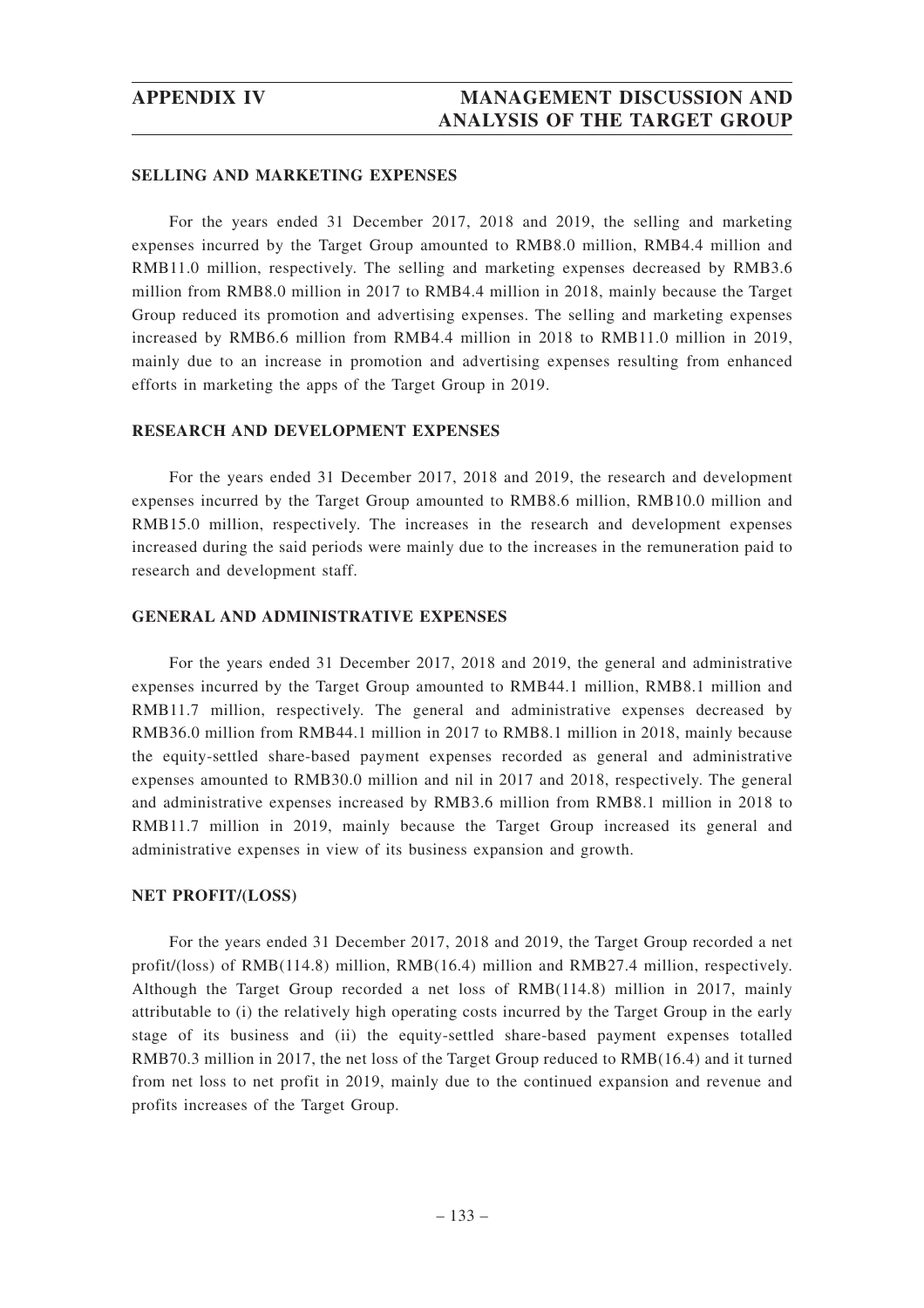## **LIQUIDITY AND FINANCIAL RESOURCES**

The total assets of the Target Group mainly consist of accounts and other receivables, cash and cash equivalents, goodwill, property and equipment, intangible assets and deferred tax assets. As at 31 December 2017, 2018 and 2019, the Target Group recorded total assets of RMB245.2 million, RMB247.8 million and RMB277.4 million, respectively.

As at 31 December 2017, 2018 and 2019, the net current assets/(liabilities) of the Target Group were RMB(97.2) million, RMB(113.7) million and RMB32.2 million. The Target Group's net current liabilities position as at 31 December 2017 and 2018 was mainly because the Target Group's accounts and other payables amounted to RMB130.4 million and RMB158.0 million as at 31 December 2017 and 2018, respectively, as the Target Group recorded payables for promotion and advertising expenses due to its marketing activities in 2016. The Target Group recorded net current assets as at 31 December 2019, mainly because the increases in the accounts and other receivables and cash and cash equivalents of the Target Group and it made settlements for a majority of the said promotion and advertising fees in 2019.

As at 31 December 2017, 2018 and 2019, the cash and cash equivalents of the Target Group, which mainly comprised cash at banks denominated in Indonesian Rupiah and U.S. dollars, were RMB10.1 million, RMB17.1 million and RMB39.4 million, respectively. The increases in cash and cash equivalents from RMB10.1 million in 2017 to RMB17.1 million in 2018 and further to RMB39.4 million in 2019 was mainly due to the business growth and revenue increase of the Target Group and the issuance of new shares for capital injection in 2019.

As at 31 December 2017, 2018 and 2019, the Target Group did not have any outstanding bank borrowings.

## **GEARING RATIO**

As at 31 December 2017, 2018 and 2019, the gearing ratio (calculated as total interest-bearing borrowings divided by total equity) of the Target Group was nil, nil and nil, respectively.

## **CAPITAL MANAGEMENT**

The Target Group's primary objectives when managing capital are to safeguard the Target Group's ability to continue as a going concern, so that it can continue to provide returns for equity shareholders and benefits for other stakeholders, by pricing products and services commensurately with the level of risk and by securing access to finance at a reasonable cost.

The capital structure of the Target Group consists of net debt including borrowings, net of cash and cash equivalents and equity attributable to owners of Mico comprising issued equity, retained profits and other reserves.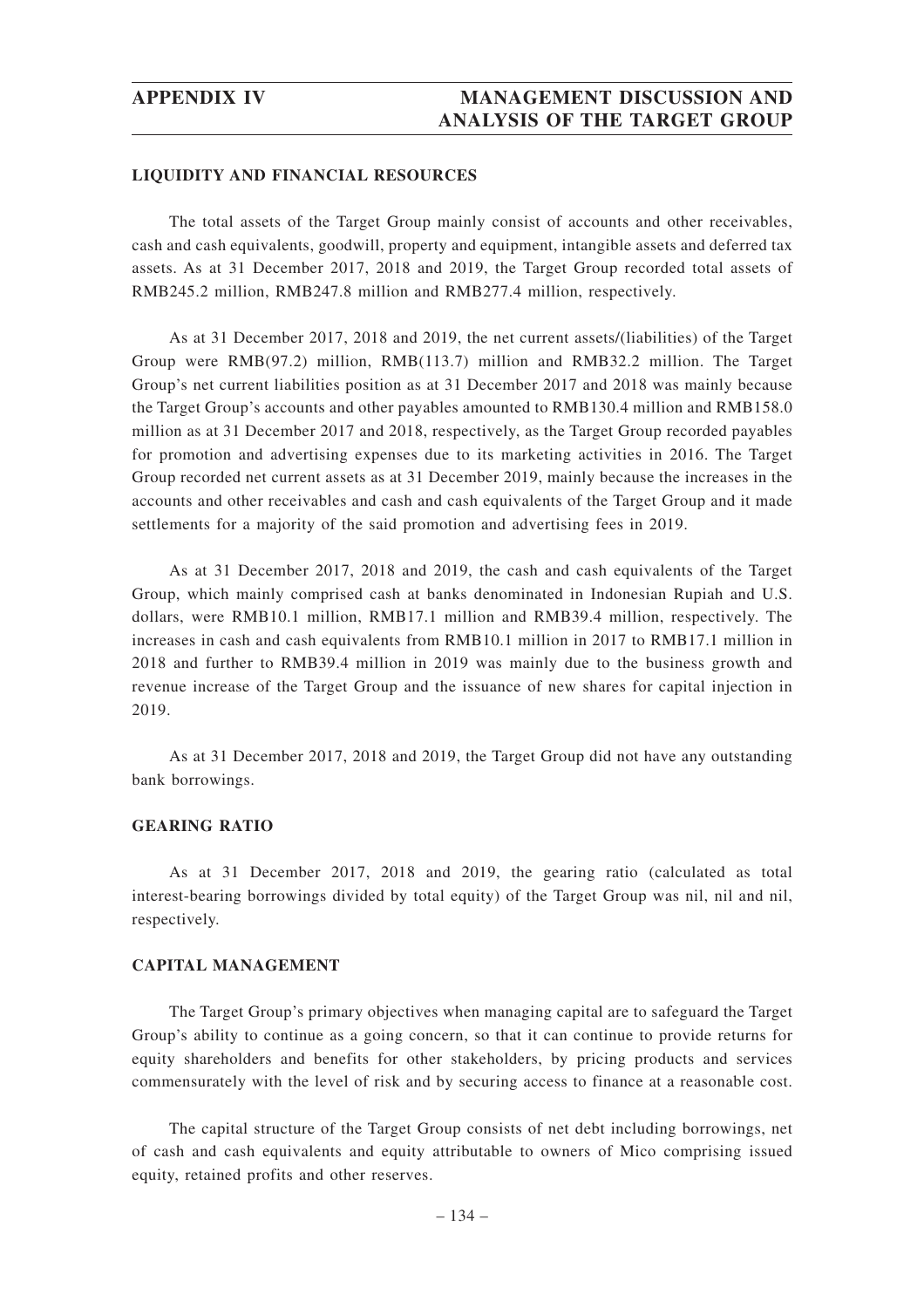# **APPENDIX IV MANAGEMENT DISCUSSION AND ANALYSIS OF THE TARGET GROUP**

The directors of Mico review the capital structure on a semi-annual basis. As part of this review, the directors consider the cost of capital and the risks associated with each class of capital. The Target Group will balance its overall capital structure through the payment of dividends as well as the issue of new debt or the redemption of existing debt.

# **FOREIGN EXCHANGE RISK**

The Target Group operates its business internationally and the cash and cash equivalents, accounts and other receivables and accounts and other payables are denominated in a foreign currency other than the functional currency of the operations to which the transactions relate. The Target Group is exposed to foreign exchange risk arising from various currency exposures, primarily with respect to the U.S. dollar, the Indonesian Rupiah and the Thai Baht. The Target Group manages foreign exchange risk by performing regular reviews of its foreign exchange exposures. The Target Group has not entered into any foreign currency hedging policy in respect of foreign currency.

## **SEGMENT INFORMATION**

The management of the Target Group assesses the performance and allocates the resources of the Target Group as a whole, therefore no segment information is presented.

As at 31 December 2017, 2018 and 2019, substantially all of the non-current assets of the Target Group were located in the PRC.

## **CONTINGENT LIABILITY**

As at 31 December 2017, 2018 and 2019, the Target Group did not have any contingent liability.

## **CAPITAL COMMITMENTS**

As at 31 December 2017, 2018 and 2019, the Target Group did not have any capital commitments.

## **CHARGES ON ASSETS**

As at 31 December 2017, 2018 and 2019, the Target Group did not have any charge over its assets.

## **MATERIAL INVESTMENT AND MATERIAL ACQUISITIONS AND DISPOSALS**

Except for the business combination set out in Note 11 to the Historical Financial Information of the Target Group included in the accountants' report in Appendix II to this circular, for the years ended 31 December 2017, 2018 and 2019, the Target Group did not have any other material investment or material acquisition and disposal.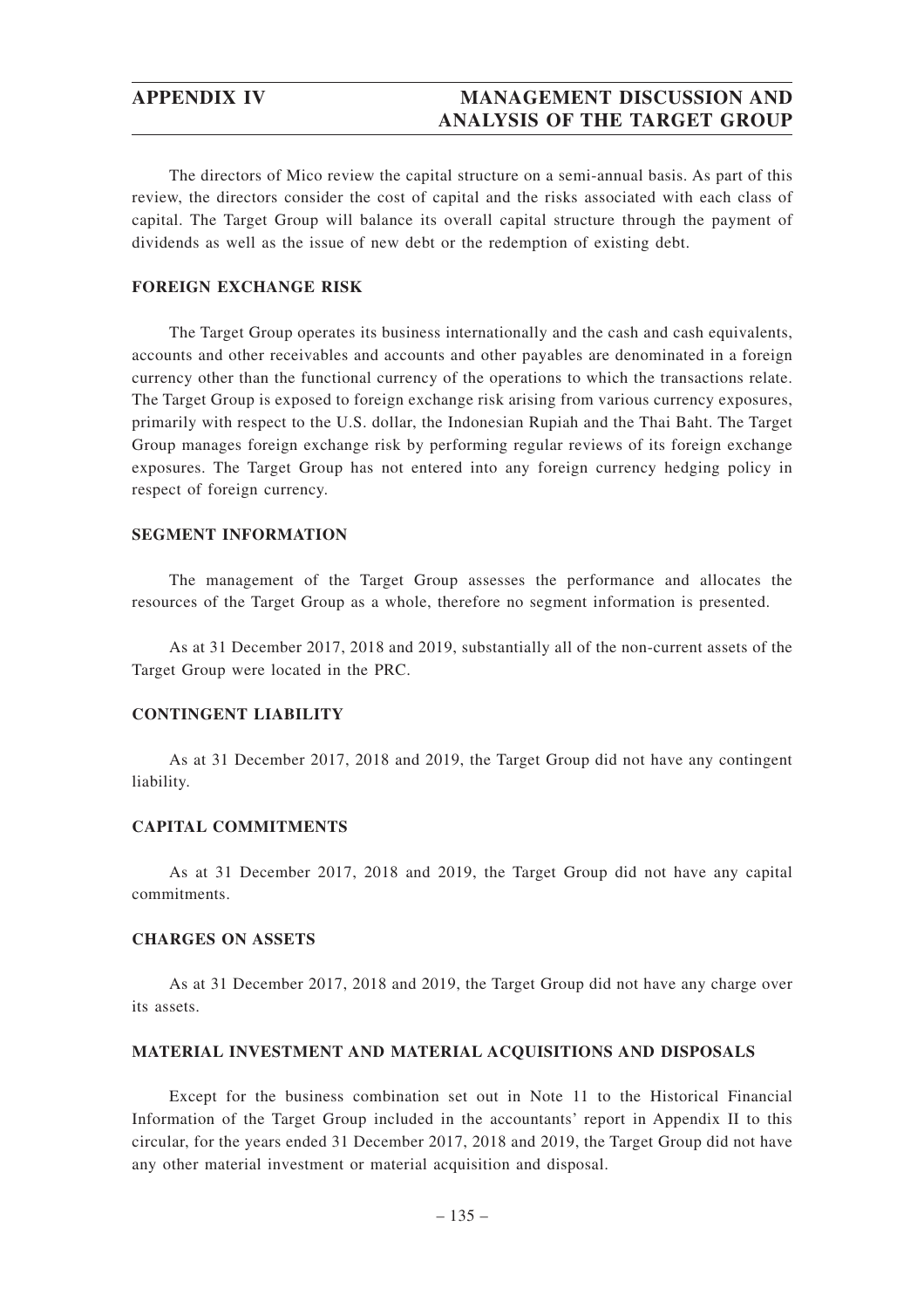## **EMPLOYEES AND REMUNERATION POLICY**

As at 31 December 2017, 2018 and 2019, the Target Group had a total of 115, 160 and 248 employees, respectively. For the years ended 31 December 2017, 2018 and 2019, the staff costs (including the equity-settled share-based payment expenses) of the Target Group amounted to RMB104.0 million, RMB35.6 million and RMB68.2 million, respectively. The Target Group remunerates its employees based on salaries, wages and other benefits.

# **FUTURE PLANS FOR MATERIAL INVESTMENTS**

As at the Latest Practicable Date, the Target Group did not have any future plans for material investments or acquisition of capital assets.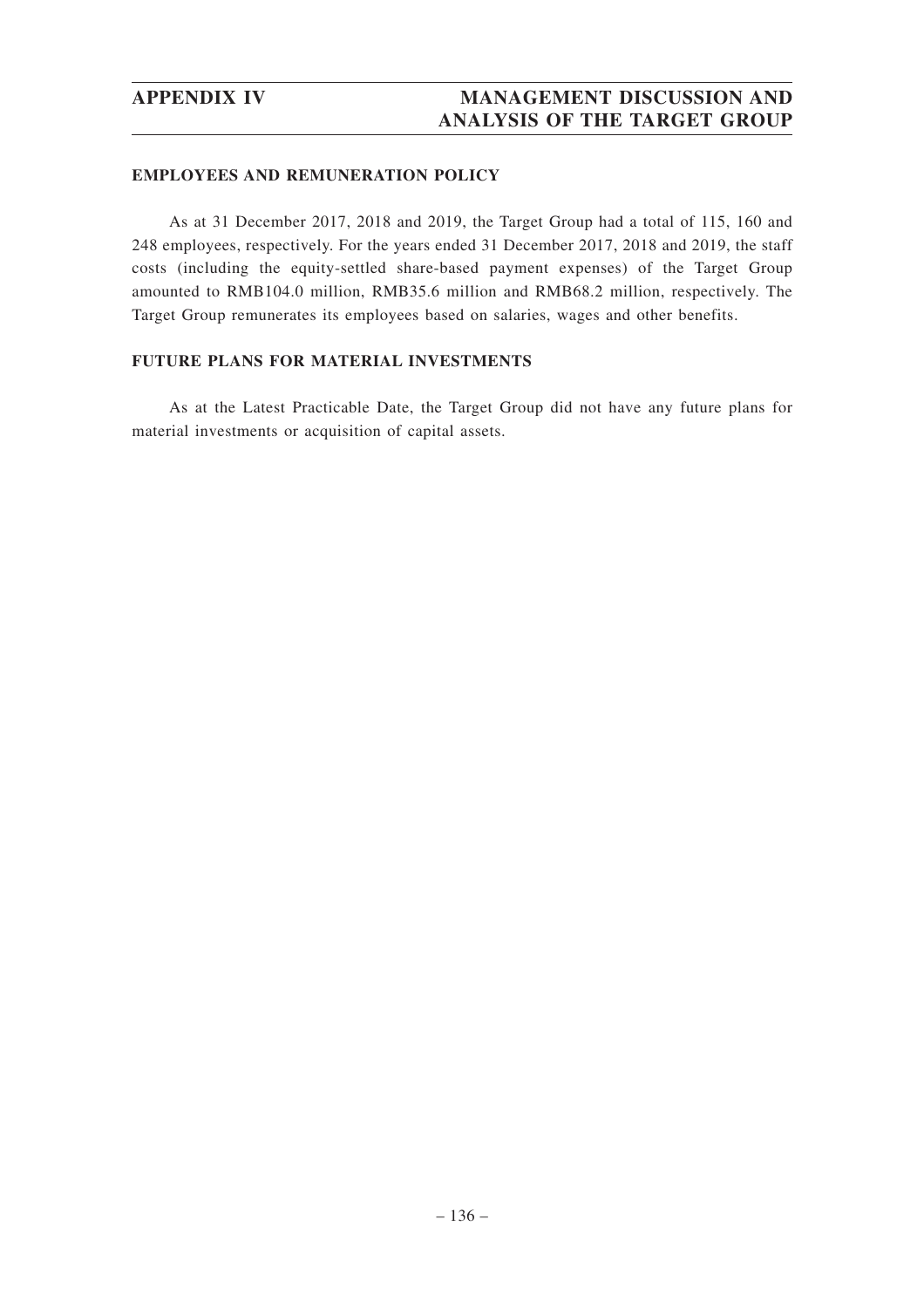# **APPENDIX V VALUATION REPORT OF MICO**



**Asia-Pacific Consulting and Appraisal Limited** Flat/RM A 12/F Kiu Fu Commercial Bldg, 300 Lockhart Road, Wan Chai, Hong Kong

11 June 2020

# The Board of Directors **Newborn Town Inc.**

Dear Sirs,

In accordance with the instructions received from Newborn Town Inc. (the "Company"), we have undertaken a valuation exercise which requires Asia-Pacific Consulting and Appraisal Limited ("APA") to express an independent opinion on the market value of 8.85% equity interest of Beijing Mike World Technology Co., Ltd. ("Mico") as at 31 March 2020 (the "Valuation Date").

The purpose of this valuation is for circular reference of the Company.

Our valuation was carried out on a market value basis which is defined as "the estimated amount for which an asset or liability should exchange on the valuation date between a willing buyer and a willing seller in an arm's-length transaction after proper marketing and where the parties had each acted knowledgeably, prudently, and without compulsion".

# **INTRODUCTION**

Mico is operating a social networking platform with users from more than 150 countries and regions and was established in February 2015. Its core apps are Mico and Kitty Live, which feature strangers social networking, group video chat, live streaming and short videos, and the revenue of Mico is sourced from sales of virtual items to users.

In April 2020, NewBornTown Network Technology (Beijing) Co., Ltd. ("NewBornTown Network Technology"), an entity controlled by the Company, entered into an equity transfer agreement with Beijing Phoenix Fortune Interconnection Investment Fund (Limited Partnership) ("Phoenix Fortune"), pursuant to the equity transfer agreement, Phoenix Fortune has conditionally agreed to sell and NewBornTown Network Technology has conditionally agreed to acquire 8.85% equity interest of Mico. Upon completion of the transaction, NewBornTown Network Technology will hold 25.62% equity interest of Mico.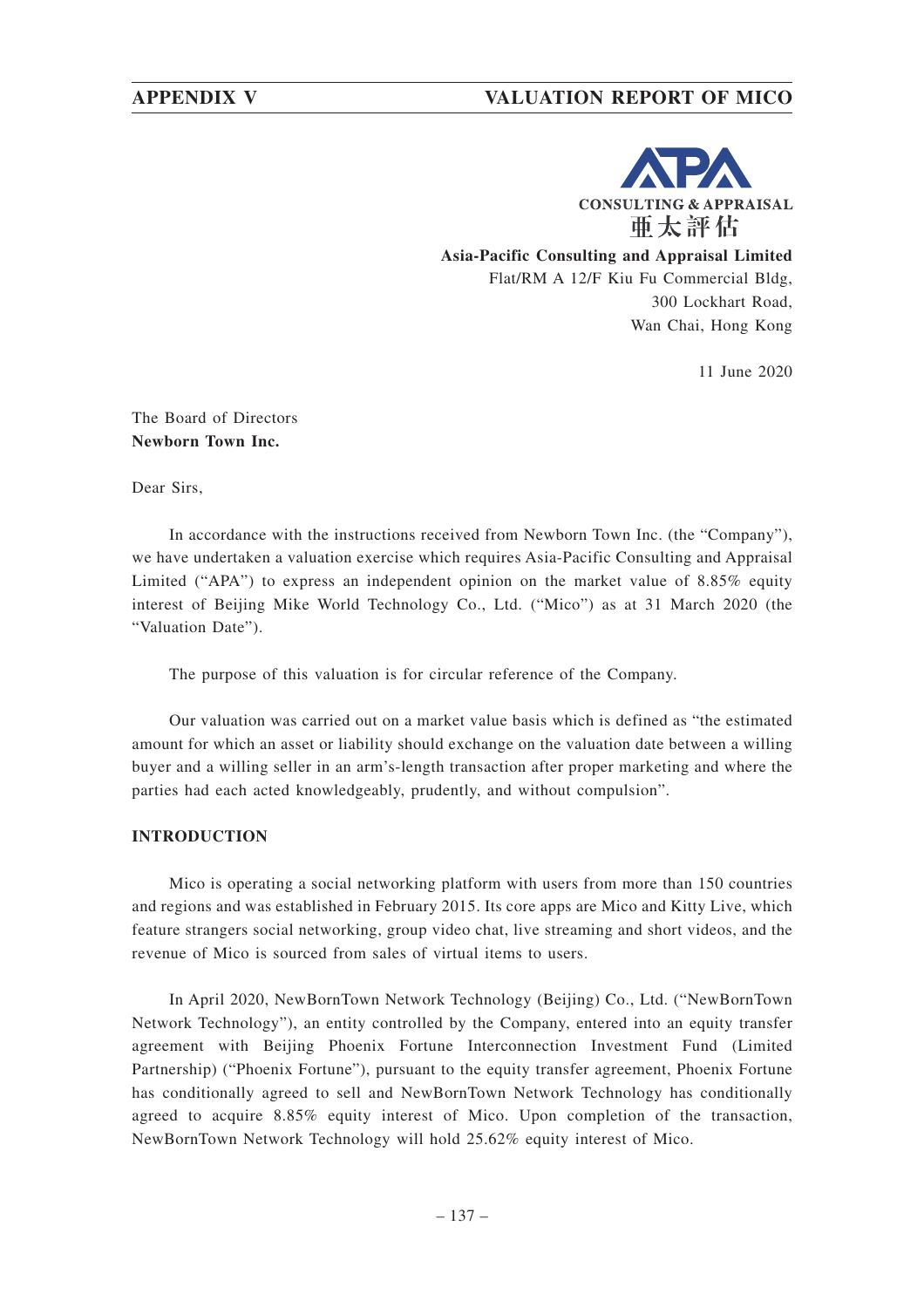## **VALUATION METHODOLOGY**

In arriving at our assessed value, we have considered three generally accepted approaches, namely market approach, cost approach and income approach.

Market Approach considers prices recently paid for similar assets, with adjustments made to market prices to reflect condition and utility of the appraised assets relative to the market comparative. Assets for which there is an established secondary market may be valued by this approach. Benefits of using this approach include its simplicity, clarity, speed and the need for few or no assumptions. It also introduces objectivity in application as publicly available inputs are used. However, one has to be wary of the hidden assumptions in those inputs as there are inherent assumptions on the value of those comparable assets. It is also difficult to find comparable assets. Furthermore, this approach relies exclusively on the efficient market hypothesis.

Cost Approach considers the cost to reproduce or replace in new condition the assets appraised in accordance with current market prices for similar assets, with allowance for accrued depreciation or obsolescence present, whether arising from physical, functional or economic causes. The cost approach generally furnishes the most reliable indication of value for assets without a known secondary market. Despite the simplicity and transparency of this approach, it does not directly incorporate information about the economic benefits contributed by the subject assets.

Income Approach is the conversion of expected periodic benefits of ownership into an indication of value. It is based on the principle that an informed buyer would pay no more for the project than an amount equal to the present worth of anticipated future benefits (income) from the same or a substantially similar project with a similar risk profile. This approach allows for the prospective valuation of future profits and there are numerous empirical and theoretical justifications for the present value of expected future cash flows. However, this approach relies on numerous assumptions over a long time horizon and the result may be very sensitive to certain inputs. It also presents a single scenario only.

Given the unique characteristics of Mico, there are substantial limitations for the income approach and the cost approach for valuing the underlying asset. Firstly, the income approach requires subjective assumptions to which the valuation is highly sensitive. Detailed operational information and long-term financial projections are also needed to arrive at an indication of value but such information is not available as at the Valuation Date. Secondly, the cost approach does not directly incorporate information about the economic benefits contributed by the subject business.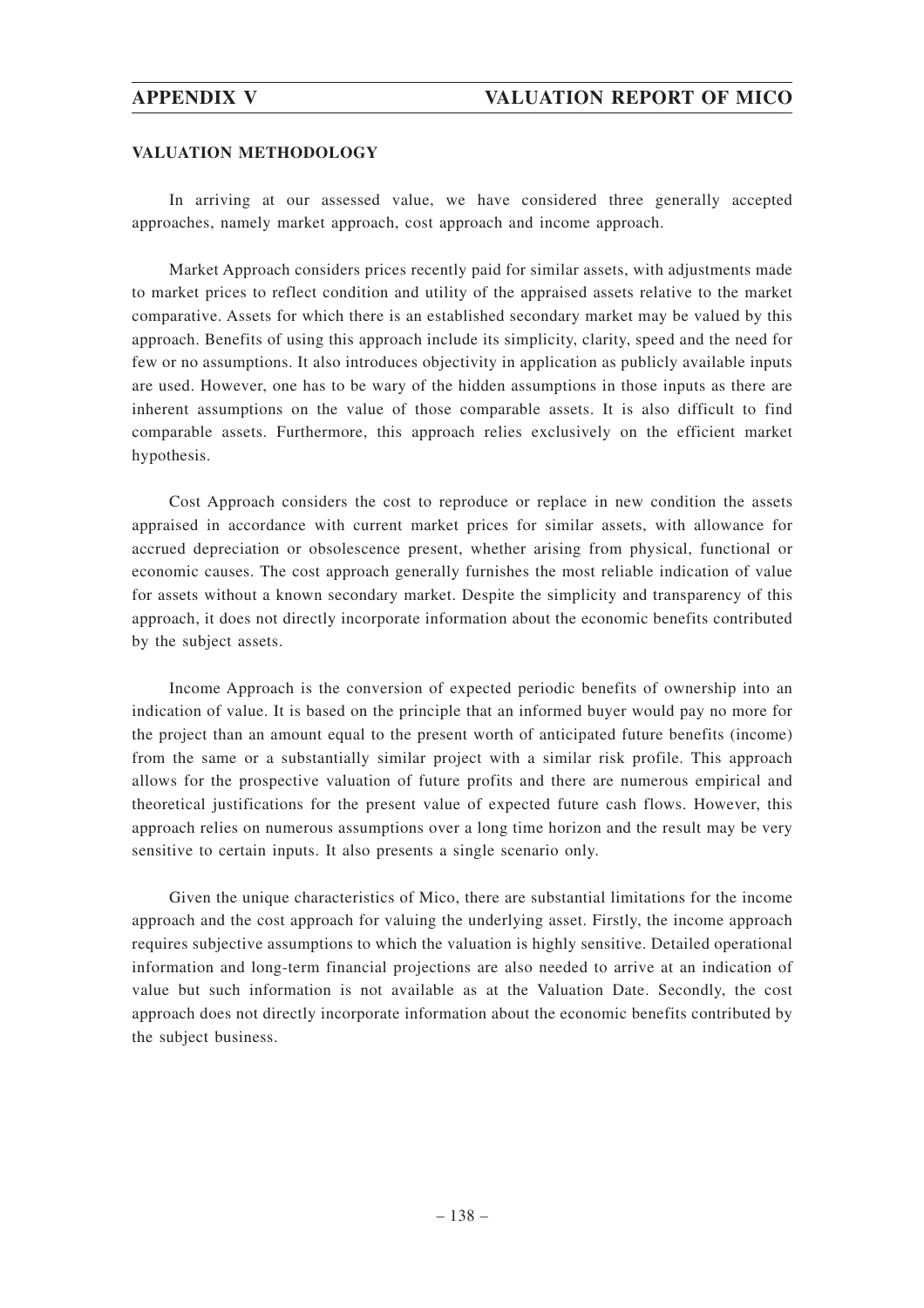# **APPENDIX V VALUATION REPORT OF MICO**

In view of the above, we have adopted the market approach for the valuation. The market approach considers prices recently paid for similar assets, with adjustments made to market prices to reflect condition and utility of the appraised assets relative to the market comparable. Assets for which there is an established secondary market may be valued by this approach. Benefits of using this approach include its simplicity, clarity, speed and the need for few assumptions. It also introduces objectivity in application as publicly available inputs are used.

In this valuation exercise, the market value of 8.85% equity interest in Mico was developed through the application of the market approach technique known as the guideline public company method. This method requires the research of comparable companies' benchmark multiples and proper selection of a suitable multiple to derive the market value of Mico. In order to reflect the latest financial performance of Mico, it is considered that the suitable multiple in this valuation is the leading Price-to-Sales ratio (the "P/S Ratio"), which is calculated by using comparable companies' equity value or market capitalization and estimated revenue for year 2020 as at the Valuation Date to determine the market value of Mico and then taken into account of market liquidity discount as the appropriate adjustment.

## **BASIS OF OPINION**

We have conducted our valuation with reference to the International Valuation Standards issued by the International Valuation Standards Council. The valuation procedures employed include a review of legal status and economic condition of Mico and an assessment of key assumptions, estimates, and representations made by the proprietor. All matters essential to the proper understanding of the valuation are disclosed in this report.

The following factors form an integral part of our basis of opinion:

- $\triangleright$  The economic outlook in general;
- $\geq$  The nature of business and historical financial performance of Mico;
- $\triangleright$  The projected financial performance of Mico;
- $\triangleright$  Financial and business risk of the business including continuity of income and the projected future results;
- ➢ Consideration and analysis on the micro and macro economy affecting the subject business; and
- ➢ Other operational and market information in relation to Mico's business.

We planned and performed our valuation so as to obtain all the information and explanations that we considered necessary in order to provide us with sufficient evidence to express our opinion on Mico.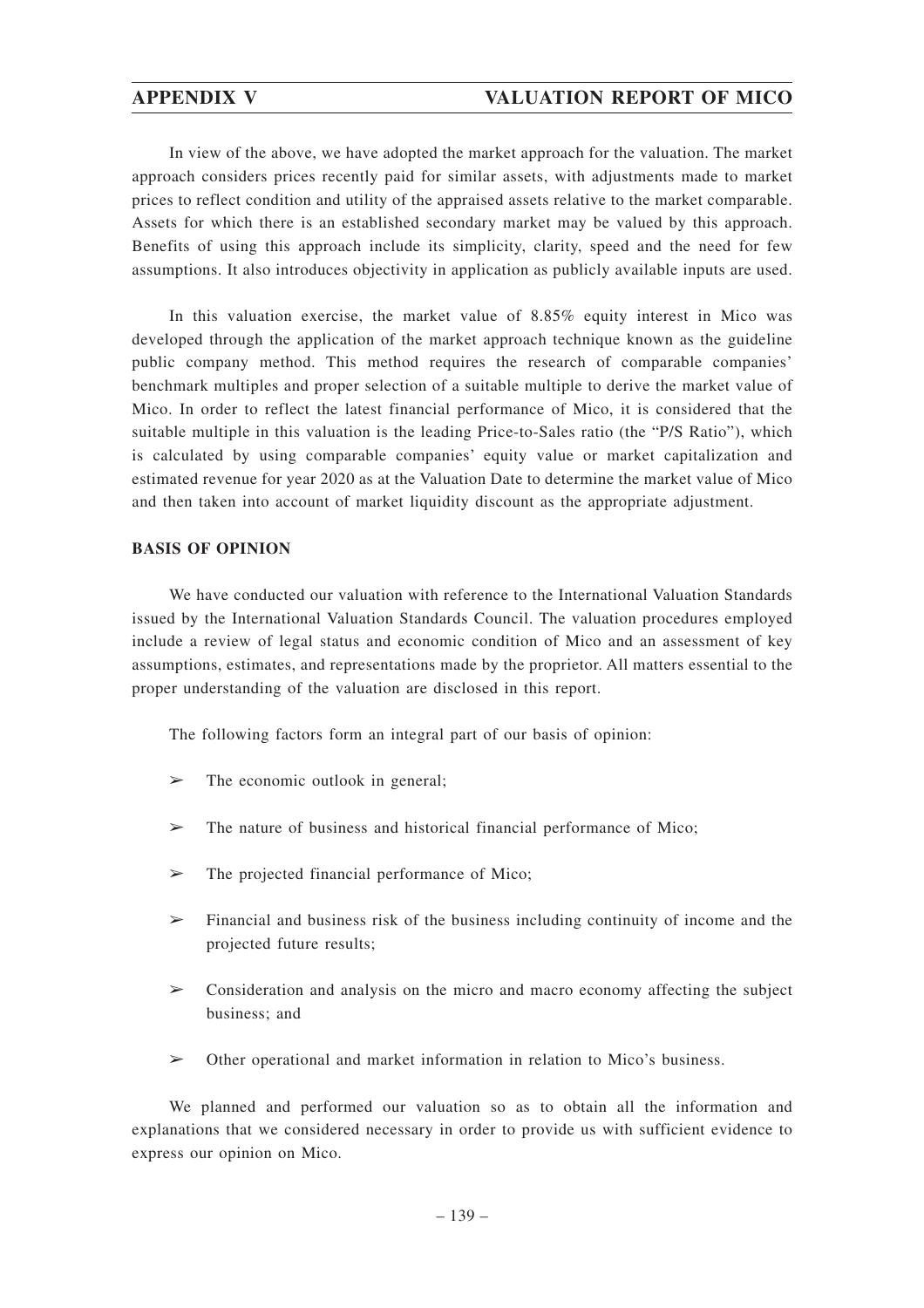# **APPENDIX V VALUATION REPORT OF MICO**

## **VALUATION ASSUMPTIONS**

In determining the market value of the equity interest in Mico, we make the following key assumptions:

- $\geq$  It is assumed that the projected revenue for year 2020 could be achieved with the effort of Mico's management;
- ➢ All relevant legal approvals and business certificates or licenses to operate the business in which Mico operates or intends to operate have been or would be officially obtained and renewable upon expiry;
- ➢ There will be no major change in the political, legal, economic and social environment in which Mico operates or intends to operate;
- $\triangleright$  Interest rates and exchange rates in the localities for the operation of Mico will not differ materially from those presently prevailing;
- $\geq$  It is assumed that the operational and contractual terms stipulated in the relevant contracts and agreements will be honored;
- $\geq$  The financial and operational information provided by the Company is accurate and it is relied to a considerable extent on such information in arriving at the opinion of value; and
- ➢ There are no hidden or unexpected conditions associated with the asset valued that might adversely affect the reported value.

# **CONSOLIDATED FINANCIAL INFORMATION OF MICO**

Set out below is extracted from audited consolidated financial statements of Mico for years ended 31 December 2017, 2018 and 2019:

|         | For            | For            | For            |
|---------|----------------|----------------|----------------|
|         | the year ended | the year ended | the year ended |
|         | 31 December    | 31 December    | 31 December    |
|         | 2017           | 2018           | 2019           |
|         | <i>RMB'000</i> | <i>RMB'000</i> | <b>RMB'000</b> |
| Revenue | 57,599         | 211,146        | 382,308        |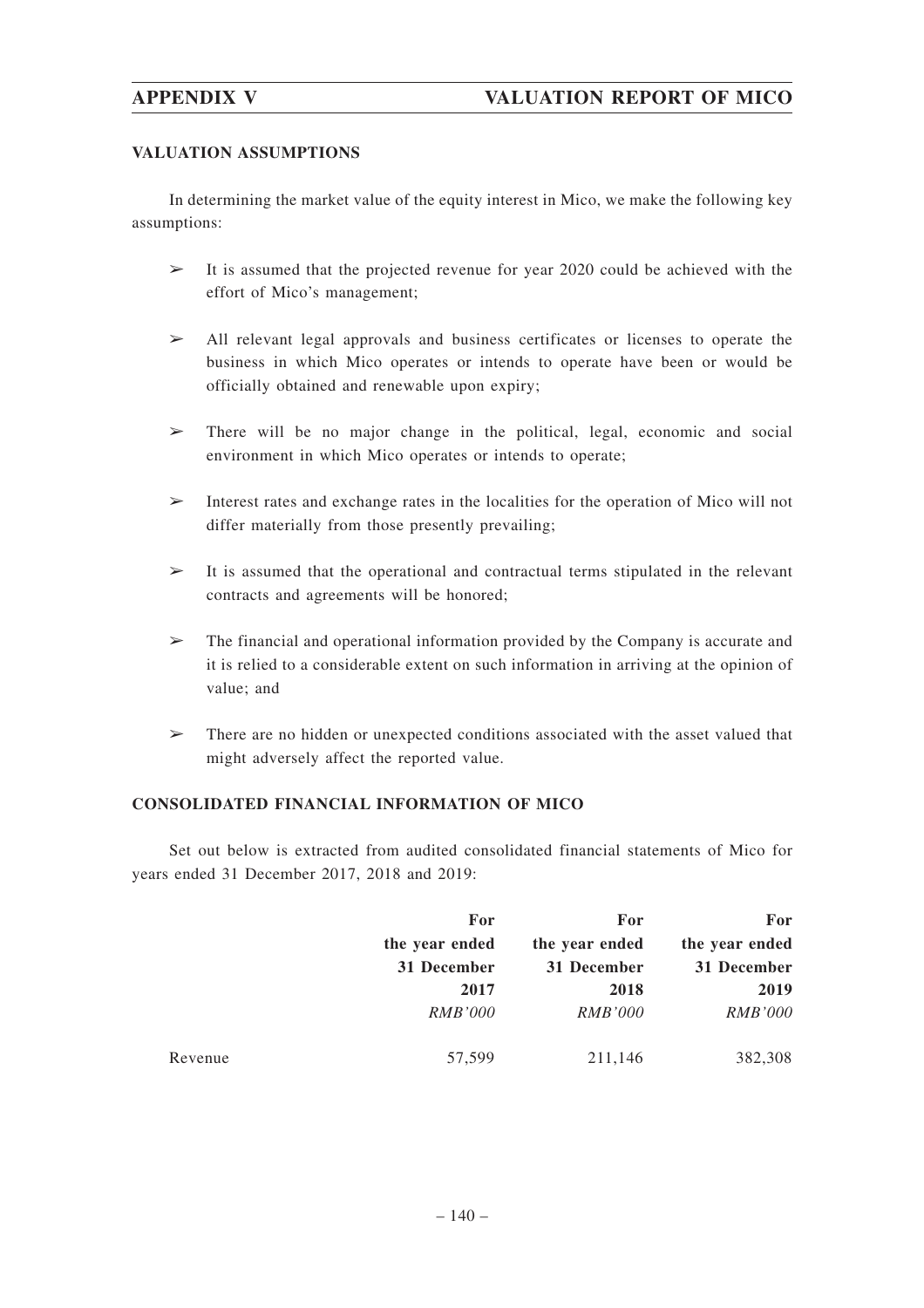The market value of Mico was developed by using the leading P/S Ratio as at the Valuation Date and the estimated revenue for year 2020 of Mico as of the Valuation Date. The estimated revenue for year 2020 of Mico as of the Valuation Date would be estimated as approximately RMB770,000,000.

The estimated revenue of RMB770 Million for year 2020 of Mico is determined based on the actual revenue for the three months ended 31 March 2020 and the forecast revenue for the remaining nine months in 2020.

Based on Mico's unaudited management account for the three months ended 31 March 2020, Mico recorded the revenue representing an increase of more than 150% when compared to the same period in 2019.

The revenue forecast of Mico for the nine months ending 31 December 2020 was determined by the estimated (i) number of newly registered users; (ii) monthly active users; (iii) number of paying users; (iv) number of orders placed per paying user; and (v) price per order. All these estimated operating data numbers was determined with reference to historical trend of the operating data over certain period of time, and future operating plan.

## **MARKET MULTIPLE**

In determining the price multiple, the initial selection criteria include the followings:

- $\geq$  The comparable companies are publicly listed;
- $\geq$  The comparable companies are mainly engaged in operating interactive entertainment platform which enable hosts or performers and users to interact with each other in live streaming and other interactive products; and whose revenues are mainly generated from sales of virtual items to users;
- $\geq$  Leading P/S ratio for 2020 of the comparable companies are available, as at the Valuation Date;
- $\geq$  The comparable companies are searchable in Capital IQ.

As sourced from Capital IQ, an exhaustive list of comparable companies satisfying the above criteria was obtained on a best effort basis and the details of these comparable companies are shown below:

| <b>Stock Code</b> | <b>Company Name</b> | <b>Company Description</b>                                                                                                                                                                                                                                                                                                                                                                                                                                                                                                                                                                          |
|-------------------|---------------------|-----------------------------------------------------------------------------------------------------------------------------------------------------------------------------------------------------------------------------------------------------------------------------------------------------------------------------------------------------------------------------------------------------------------------------------------------------------------------------------------------------------------------------------------------------------------------------------------------------|
| NasdaqGS: MOMO    | Momo Inc.           | Momo Inc. operates a mobile-based<br>social and entertainment platform in<br>China. It operates Momo platform<br>that includes its Momo mobile<br>application and various related<br>features, functionalities, tools, and<br>services to users, customers, and<br>platform partners. It offers Momo<br>mobile application that enables users<br>to establish and expand their social<br>relationships based on locations;<br>interests; and recreational activities,<br>including live talent shows, short<br>videos, social games, and other<br>video-and audio-based interactive<br>experiences. |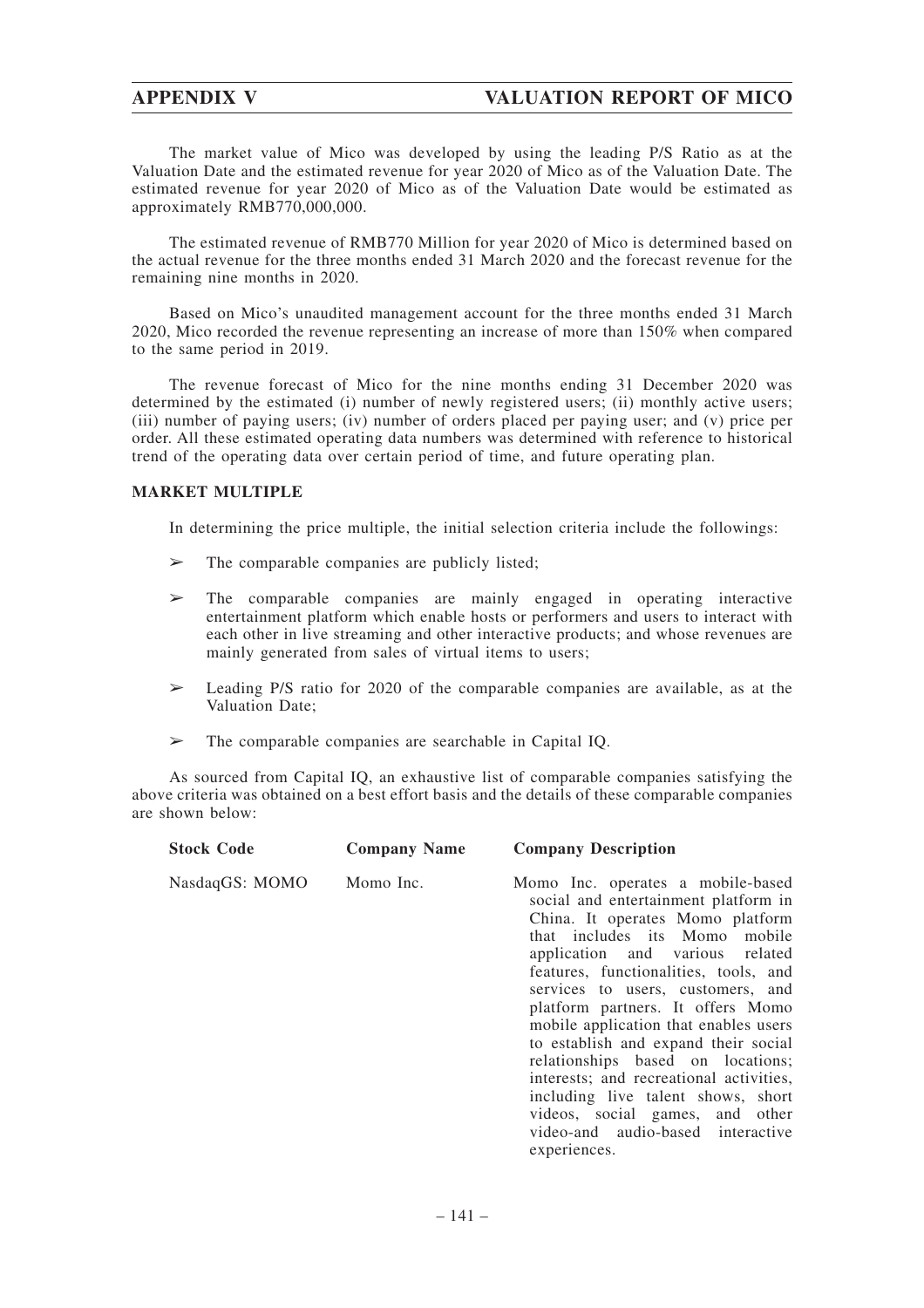# **APPENDIX V VALUATION REPORT OF MICO**

| <b>Stock Code</b> | <b>Company Name</b>                            | <b>Company Description</b>                                                                                                                                                                                                                                                                                                                                                                                                       |
|-------------------|------------------------------------------------|----------------------------------------------------------------------------------------------------------------------------------------------------------------------------------------------------------------------------------------------------------------------------------------------------------------------------------------------------------------------------------------------------------------------------------|
| NasdaqGS: YY      | YY Inc.                                        | through its subsidiaries,<br>$YY$ Inc.,<br>the<br>in<br>live<br>streaming<br>engages<br>business in China. It operates YY<br>Live platform, an online music and<br>entertainment live streaming service.                                                                                                                                                                                                                         |
| <b>NYSE: HUYA</b> | HUYA Inc.                                      | HUYA Inc., through its subsidiaries,<br>live<br>game<br>streaming<br>operates<br>platforms in China. Its platforms<br>enable broadcasters and viewers to<br>interact during live streaming.                                                                                                                                                                                                                                      |
| NasdaqGS: DOYU    | DouYu International<br>Holdings Limited        | DouYu International Holdings Limited<br>operates a platform on PC and mobile<br>apps that provides interactive games<br>and entertainment live streaming in<br>China.                                                                                                                                                                                                                                                            |
| <b>NYSE: TME</b>  | <b>Tencent Music</b><br>Entertainment<br>Group | Tencent Music Entertainment Group<br>operates online music entertainment<br>platforms in China. It provides music<br>streaming, online karaoke and live<br>streaming services<br>which<br>enable<br>users to discover and listen to music<br>in personalized ways, have fun by<br>singing, interacting and sharing with<br>friends and showcase their talent and<br>engage with those who are interested<br>in their performance |
| NasdaqGM: LIZI    | Lizhi Inc.                                     | Lizhi Inc. operates as an online UGC<br>community<br>China.<br>audio<br>in<br>-lt<br>audio<br>interactive<br>operates<br>an<br>entertainment<br>and<br>online<br>audio<br>platform, as well as offers Lizhi app<br>that allows users to record and share<br>their voices on mobile devices.                                                                                                                                      |

*Source: Capital IQ and annual reports of the companies*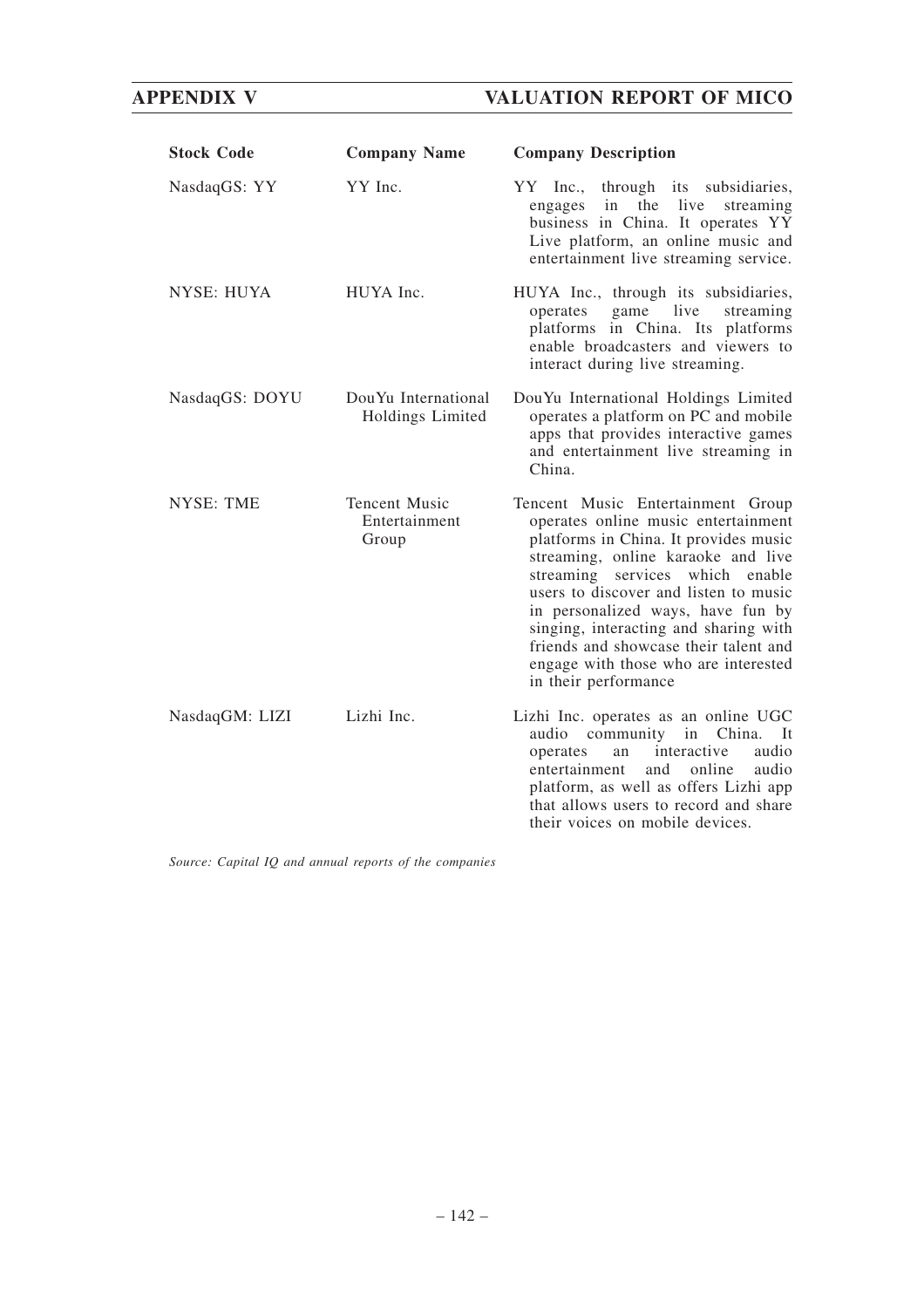## **APPENDIX V VALUATION REPORT OF MICO**

Based on the abovementioned selection criteria, the list of six comparable companies shown above was identified and we are of the opinion that each of them is considered as a fair and representative sample. Further details of these six comparable companies with available P/S ratios are shown as follows:

| <b>Stock Code</b> | <b>Company Name</b>                  | <b>P/S Ratio</b><br>as at the<br><b>Valuation Date</b> |
|-------------------|--------------------------------------|--------------------------------------------------------|
| NasdaqGS: MOMO    | Momo Inc.                            | 1.85                                                   |
| NasdaqGS: YY      | YY Inc.                              | 0.93                                                   |
| NYSE: HUYA        | HUYA Inc.                            | 2.34                                                   |
| NasdaqGS: DOYU    | DouYu International Holdings Limited | 1.51                                                   |
| <b>NYSE: TME</b>  | Tencent Music Entertainment Group    | 3.97                                                   |
| NasdaqGM: LIZI    | Lizhi Inc.                           | 1.21                                                   |
| Average           |                                      | 1.97                                                   |

*Source: Capital IQ*

*Note:* As sourced from Capital IQ, the P/S Ratio of each comparable company shown in the above table is estimated based on the total equity value as at the Valuation Date divided by the estimated revenue of year 2020 as at the Valuation Date. Adopted multiple is calculated as the average of the multiples of the comparable companies.

#### **DISCOUNT FOR LACK OF MARKETABILITY ("DLOM")**

The level of a company value can be described as below:



A factor to be considered in valuing closely held companies is the marketability of an interest in such businesses. Marketability is defined as the ability to convert the business interest into cash quickly, with minimum transaction and administrative costs, and with a high degree of certainty as to the amount of net proceeds. There is usually a cost and a time lag associated with locating interested and capable buyers of interests in privately-held companies, because there is no established market of readily-available buyers and sellers. All other factors being equal, an interest in a publicly traded company is worth more because it is readily marketable. Conversely, an interest in a private-held company is worth less because no established market exists.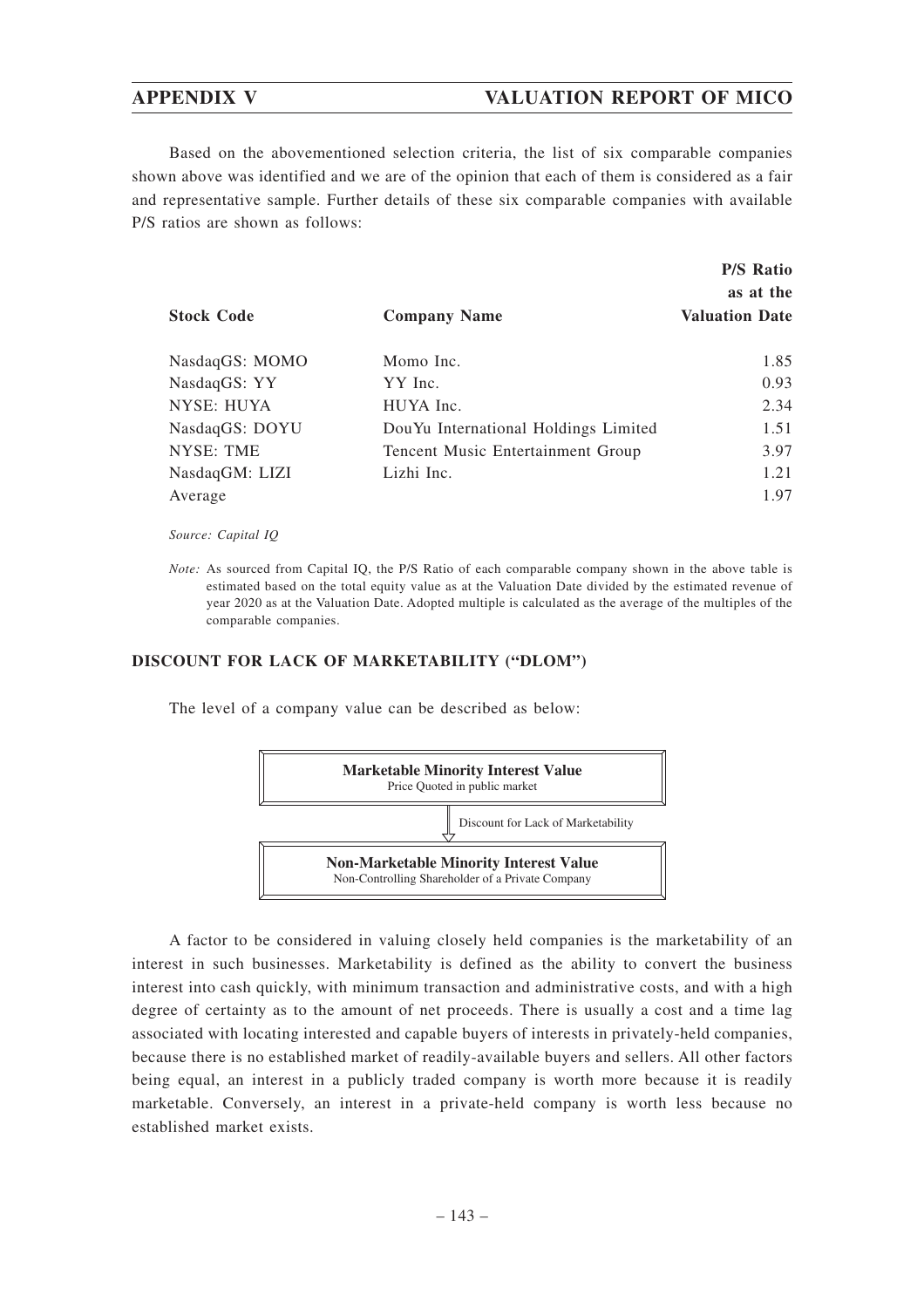## **APPENDIX V VALUATION REPORT OF MICO**

Most of the businesses or financial interests that we are valuing do not enjoy immediate liquidity. we thus face the task of making an adjustment from the value we have estimated from the transactions observed in the market approach to account for the lack of marketability of the business or business interest that we are valuing. That adjustment is what we refer to as the discount for lack of marketability.

In this valuation exercise, we have assessed the DLOM using the put option method, which is one of the most commonly used theoretical models. The concept is that when comparing a public share and a private share, holder of a public share has the ability to sell the shares (i.e. a put option) to the stock market right away. The value of put option is determined by "Finnerty Option Pricing Model" with the following parameters.

| <b>Parameter</b>           | <b>Value</b> | <b>Remarks</b>                                                                                                                                                                                                                                                                                                                                                                                                                                                                                                     |
|----------------------------|--------------|--------------------------------------------------------------------------------------------------------------------------------------------------------------------------------------------------------------------------------------------------------------------------------------------------------------------------------------------------------------------------------------------------------------------------------------------------------------------------------------------------------------------|
| Spot Price                 | 1.00         | The spot price is set to be 1.00 in the<br>valuation to calculate DLOM.                                                                                                                                                                                                                                                                                                                                                                                                                                            |
| <b>Exercise Price</b>      | 1.00         | An at-the-money put option is used<br>to estimate DLOM.                                                                                                                                                                                                                                                                                                                                                                                                                                                            |
| Volatility                 | 58%          | With reference to the comparable<br>companies,<br>from<br>sourced<br>as<br>Capital IQ.                                                                                                                                                                                                                                                                                                                                                                                                                             |
| Target event expected date | 30 June 2023 | As there is no specific indication of<br>the time to maturity, it is assumed<br>that a liquidity event will occur at<br>30 June 2023. A liquidity event is<br>an event, such as IPO, merger or<br>sales, from which the subject asset<br>have marketability. The<br>will<br>assumption of occurrence of a<br>liquidity event is the normal<br>approach to<br>determine<br>the<br>maturity. The type of the liquidity<br>event is not relevant for<br>the<br>determining<br>of<br>the<br>purpose<br>parameter used. |

By using the put option method and based on the above assumptions, the estimated DLOM is around 21 percent.

Based on the above analysis, we apply 21 percent DLOM for this case.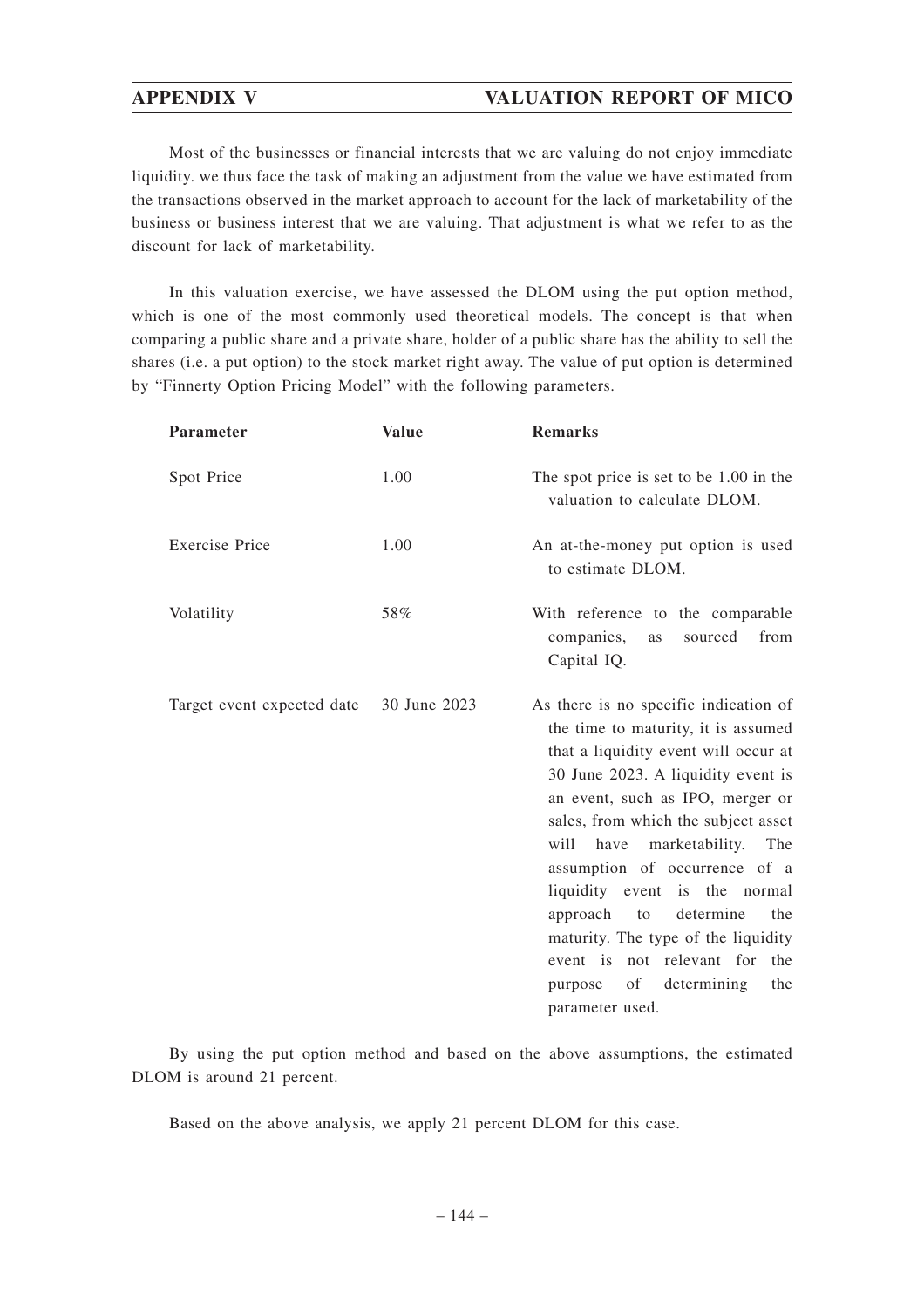#### **CALCULATION OF VALUATION RESULT**

Under the guideline public company method, the market value depends on the market multiples of the comparable companies, sourced from Capital IQ, as at the Valuation Date and we have taken into account of DLOM of Mico. NewBorn Town Network Technology will hold approximately 25.62% of the equity interest in Mico upon completion of acquisition, which is a non-controlling interest in Mico. Both the value of Mico and of the comparable companies are based on a non-controlling basis; so no control premium adjustment is needed in this case. The calculation of the market value of the equity interest in Mico as at the Valuation Date is as follows:

|                                                        | As at      |  |
|--------------------------------------------------------|------------|--|
|                                                        | 31 March   |  |
|                                                        | 2020       |  |
| Applied P/S Ratio                                      | 1.97       |  |
| The estimated revenues for year 2020 of Mico (RMB'000) | 770,000    |  |
| Total Equity Value before the DLOM (RMB'000)           | 1,517,000  |  |
| Adjusted for DLOM at 21%                               | $(1-21\%)$ |  |
| 100% Equity Interest Value (RMB'000)                   | 1,198,000  |  |
| 8.85% Equity Interest Value (RMB'000) (rounded)        | 106,000    |  |

### **VALUATION COMMENT**

The conclusion of value is based on accepted valuation procedures and practices that rely substantially on the use of numerous assumptions and the consideration of many uncertainties, not all of which can be easily quantified or ascertained. Further, while the assumptions and other relevant factors are considered by us to be reasonable, they are inherently subject to significant business, economic and competitive uncertainties and contingencies, many of which are beyond the control of Mico, the Company and Asia-Pacific Consulting and Appraisal Limited.

We do not intend to express any opinion on matters which require legal or other specialized expertise or knowledge, beyond what is customarily employed by valuers. Our conclusions assume continuation of prudent management of Mico over whatever period of time that is reasonable and necessary to maintain the character and integrity of the assets valued.

This report is issued subject to our Limiting Conditions as attached.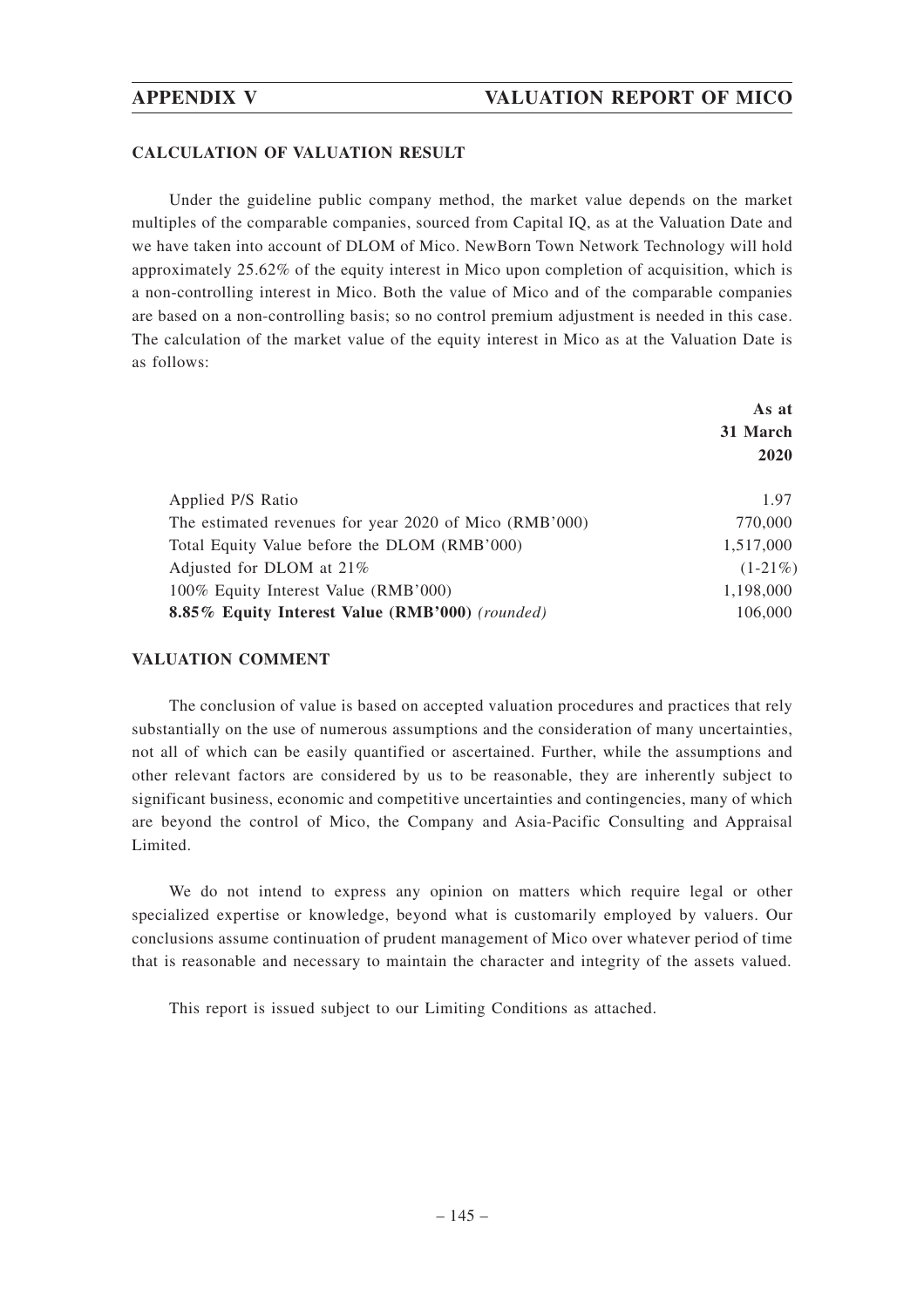## **OPINION OF VALUE**

Based on the results of our investigations and analyses, we are of the opinion that the market value of 8.85% equity interest in Mico as at the Valuation Date is reasonably stated approximately at the amount of **RMB106,000,000 (RENMINBI ONE HUNDRED AND SIX MILLION ONLY).**

Yours faithfully, for and on behalf of **Asia-Pacific Consulting and Appraisal Limited**

**Jack W. J. Li** *CFA, MRICS, MBA* Partner

*Note:* Jack W. J. Li is a Chartered Surveyor who has 14 years' experience in the valuation of assets in the PRC, Hong Kong and the Asia-Pacific region.

## **LIMITING CONDITIONS**

- 1. To the best of our knowledge, all data, including historical financial data, if any, relied upon in reaching opinions and conclusions or set forth in this report are true and accurate. Although gathered from sources that we believe are reliable, no guarantee is made nor liability assumed for the truth or accuracy of any data, opinions, or estimates furnished by others that have been used in this analysis.
- 2. The calculation of value arrived at herein is valid only for the stated purpose as of the effective date of the calculations and it is neither intended nor valid for any other use.
- 3. Possession of this report or any copy thereof does not carry with it the right of publication. Neither all nor any part of the contents of this report (especially the calculation of value, the identity of any valuation specialist(s), or the firms with which they are connected, or any reference to the professional associations or organizations with which they are affiliated or the designations awarded by those organizations) shall be disseminated to third parties through prospectus, advertising, public relations, news, or any other means of communication without the written consent and approval of Asia-Pacific Consulting and Appraisal Limited.
- 4. Asia-Pacific Consulting and Appraisal Limited shall not be required to give testimony or attendance in court or to any government agency by reason of this exercise, with reference to the project described herein.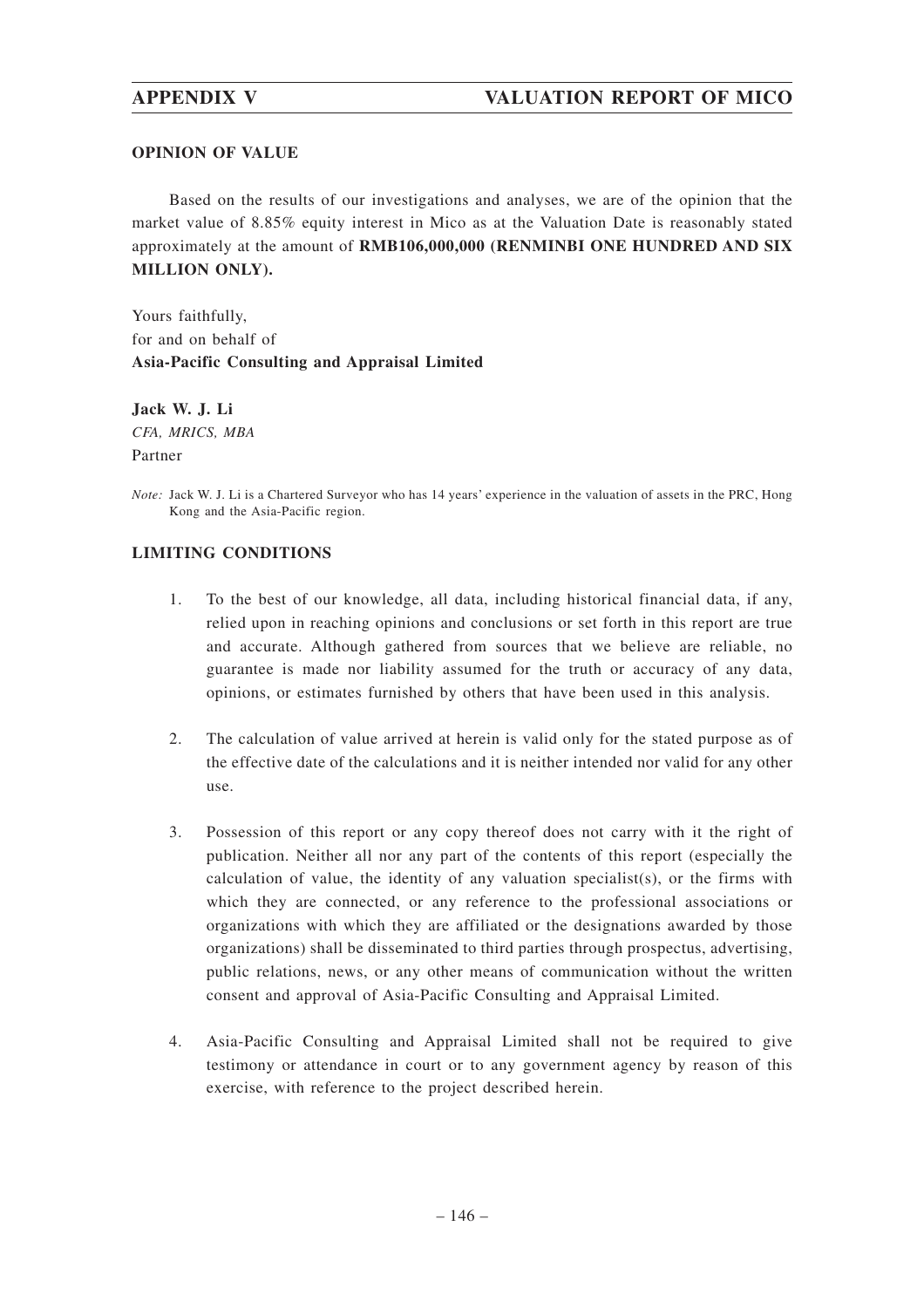- 5. You agree to indemnify and hold us and our personnel harmless against and from any and all losses, claims, actions, damages, expenses or liabilities, including reasonable attorney's fees, to which we may become subjects in connection with this engagement. Our maximum liability relating to services rendered under this engagement (regardless of form of action, whether in contract, negligence or otherwise) shall be limited to the charges paid to us for the portion of its services or work products giving rise to liability. In no event shall we be liable for consequential, special, incidental or punitive loss, damage or expense (including without limitation, lost profits, opportunity costs, etc.), even if it has been advised of their possible existence.
- 6. Financial statements and other related information provided by the Company or its representatives, in the course of this engagement, have been accepted without any verification as fully and correctly reflecting the enterprise's business conditions and operating results for the respective periods, except as specifically noted herein. Asia-Pacific Consulting and Appraisal Limited has not audited, reviewed, or compiled the financial information provided to us and, accordingly, we express no audit opinion or any other form of assurance on this information.
- 7. We do not provide assurance on the achievability of the results forecasted for the subject company because events and circumstances frequently do not occur as expected; differences between actual and expected results may be material; and achievement of the forecasted result is dependent on actions, plans and assumptions of management.
- 8. This report and the calculation of value arrived at herein are for the exclusive use of our client for the sole and specific purposes as noted herein. They may not be used for any other purpose or by any other party for any purpose. Furthermore the report and calculation of value are not intended by the author and should not be construed by the reader to be investment advice in any manner whatsoever. The calculation of value represents the considered opinion of Asia-Pacific Consulting and Appraisal Limited based on limited information furnished to them by the subject company and other sources.
- 9. No responsibility is assumed for matters legal in nature. No investigation has been made of the title to or any liabilities against the property appraised. We have assumed that the owner's claim is valid, the property rights are good and marketable, and there are no encumbrances that cannot be cleared through normal processes, unless otherwise stated in the report.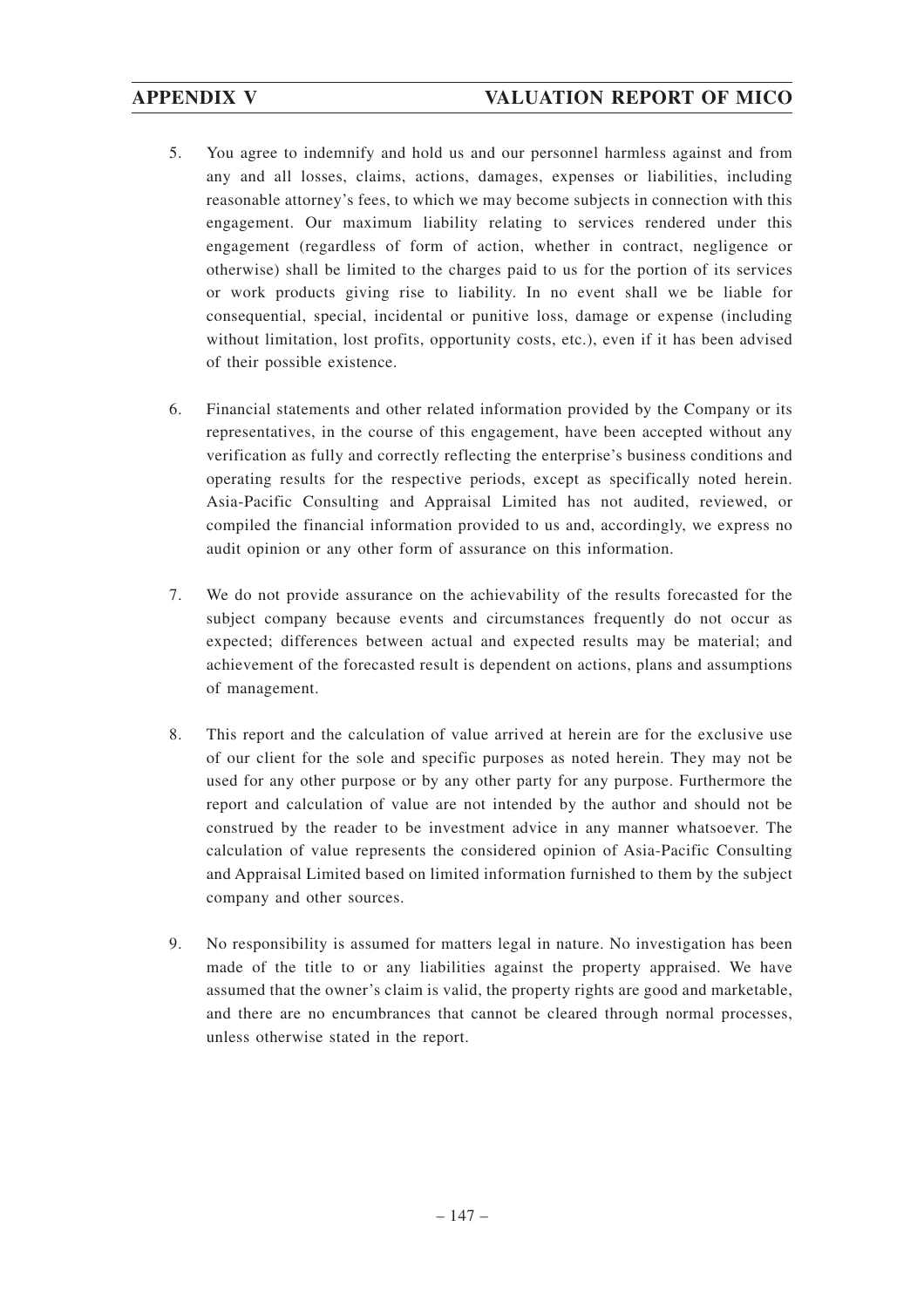- 10. Areas, dimensions, and descriptions of property, if any, used in this analysis have not been verified, unless stated to the contrary in the report. Any areas, dimensions, and descriptions of property included in the report are provided for identification purposes only, and no one should use this information in a conveyance or other legal document. Plats, if any, presented in the report are intended only as aids in visualizing the property and its environment. Although the material was prepared using the best available data, it should not be considered as a survey or scaled for size.
- 11. Public information and industry and statistical information have been obtained from sources we deem to be reputable; however we make no representation as to the accuracy or completeness of such information, and have accepted the information without any verification.
- 12. The management and the Board of the Company has reviewed and agreed on the report and confirmed that the basis, assumptions, calculations and results are appropriate and reasonable.
- 13. The calculation of value arrived at here in is based on the assumption that the current level of management expertise and effectiveness would continue to be maintained, and that the character and integrity of the enterprise through any sale, reorganization, exchange, or diminution of the owners' participation would not be materially or significantly changed.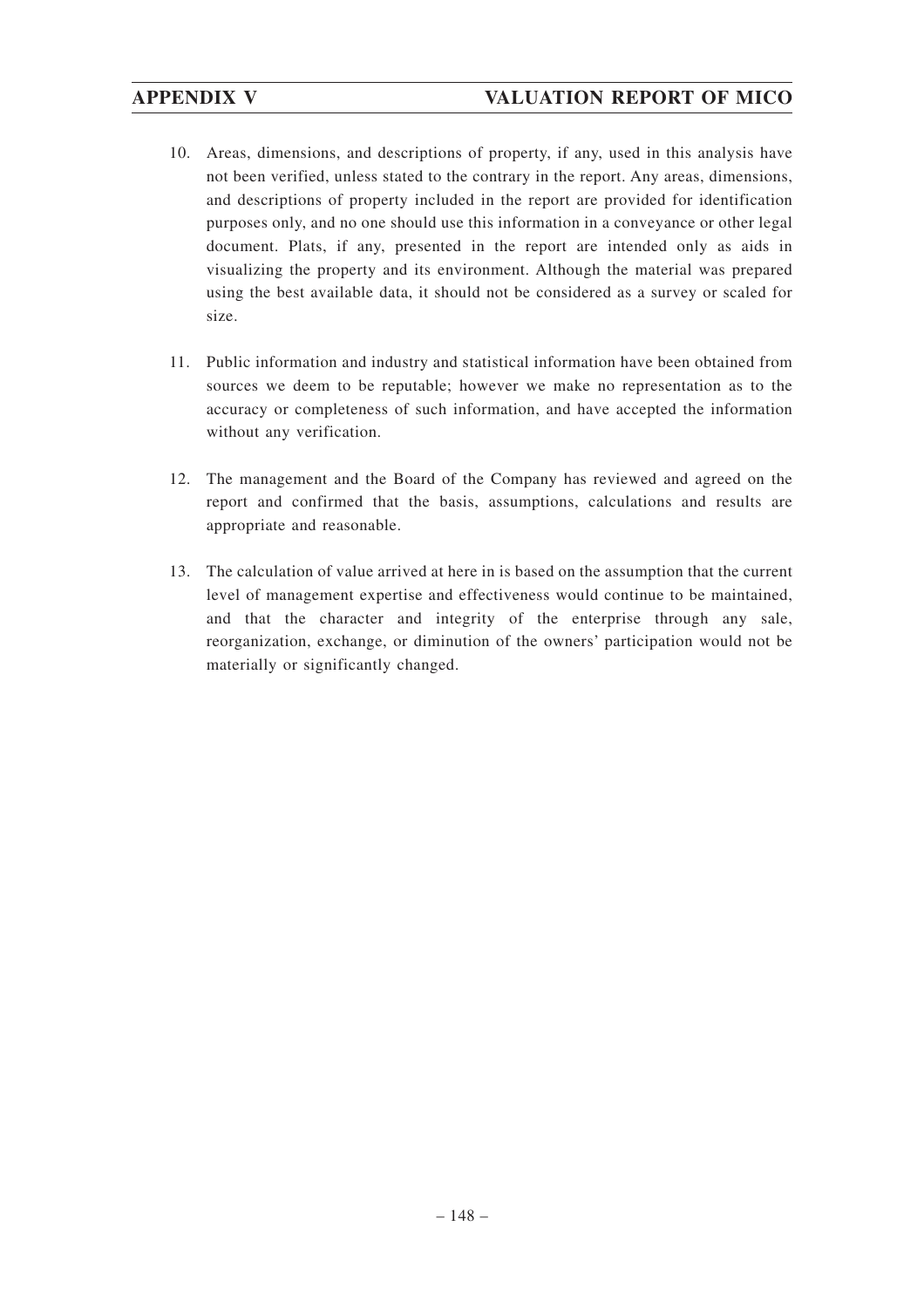#### **1. RESPONSIBILITY STATEMENT**

This circular, for which the Directors collectively and individually accept full responsibility, includes particulars given in compliance with the Listing Rules for the purpose of giving information with regard to the Company. The Directors, having made all reasonable enquiries, confirm that to the best of their knowledge and belief the information contained in this circular is accurate and complete in all material respects and not misleading or deceptive, and there are no other matters the omission of which would make any statement herein or this circular misleading.

## **2. DISCLOSURE OF INTERESTS BY DIRECTORS AND CHIEF EXECUTIVE IN THE COMPANY**

As at the Latest Practicable Date, the interests and short positions of the Directors and the chief executive of the Company in the Shares, underlying shares and debentures of the Company or any of its associated corporations (within the meaning of Part XV of the SFO which had been notified to the Company and the Stock Exchange pursuant to Divisions 7 and 8 of Part XV of the SFO (including interests and short positions which they were taken or deemed to have taken under such provisions of the SFO), or which were recorded in the register required to be kept by the Company pursuant to section 352 of the SFO or as otherwise notified to the Company and the Stock Exchange pursuant to the Model Code were as follows:

| <b>Name of Director</b>            | Capacity/Nature<br>of interest                      | Number of<br>$Shares^{(1)}$ | Approximate<br>percentage of<br>shareholding $^{(2)}$ |
|------------------------------------|-----------------------------------------------------|-----------------------------|-------------------------------------------------------|
| Mr. Liu Chunhe <sup>(3), (6)</sup> | Interest in a<br>controlled<br>corporation $^{(3)}$ | 233,806,646                 | 23.38%                                                |
|                                    | Concert party $(6)$                                 | 306,928,420                 | 30.69%                                                |
| Mr. Li Ping <sup>(4), (6)</sup>    | Interest in a<br>controlled<br>corporation $(4)$    | 73, 121, 774                | $7.31\%$                                              |
|                                    | Concert party $(6)$                                 | 306,928,420                 | 30.69%                                                |
| Mr. Wang $Kui^{(5)}$               | Interest in a<br>controlled<br>corporation $(5)$    | 22,864,176                  | 2.29%                                                 |

#### *Notes:*

(1) All interests stated are long positions.

(2) The calculation is based on the total number of 1,000,000,000 Shares in issue as of the date of this annual report.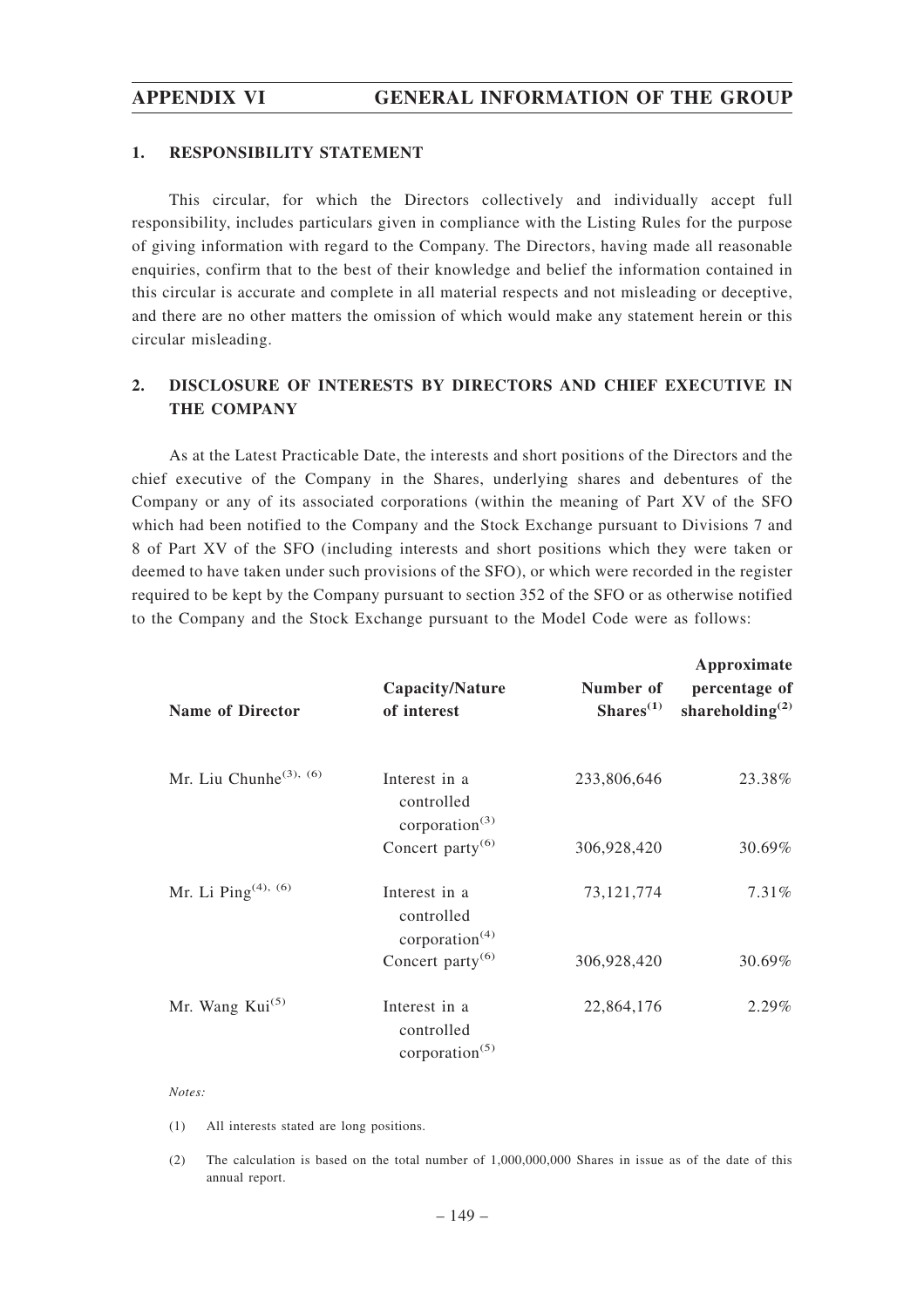- (3) The Shares are registered under the name of Spriver Tech Limited, the issued share capital of which is owned as to 100% by Mr. Liu Chunhe. Accordingly, Mr. Liu Chunhe is deemed to be interested in all the Shares held by Spriver Tech Limited for the purpose of Part XV of the SFO.
- (4) The Shares are registered under the name of Parallel World Limited, the issued share capital of which is owned as to 100% by Mr. Li Ping. Accordingly, Mr. Li Ping is deemed to be interested in all the Shares held by Parallel World Limited for the purpose of Part XV of the SFO.
- (5) The Shares are registered under the name of Gingko Kik Limited, the issued share capital of which is owned as to 100% by Mr. Wang Kui. Accordingly, Mr. Wang Kui is deemed to be interested in all the Shares held by Gingko Kik Limited for the purpose of Part XV of the SFO.
- (6) Mr. Liu Chunhe and Mr. Li Ping are parties acting in concert (having the meaning ascribed thereto in the Takeovers Code) and form part of the Controlling Shareholders Group. Accordingly, Mr. Liu Chunhe, Spriver Tech Limited, Mr. Li Ping, Parallel World Limited are each deemed to be interested in the Shares held by other members of the Controlling Shareholders Group under the SFO.

Save as disclosed above, as at the Latest Practicable Date, none of the Directors or chief executive of the Company nor their associates had any interest or short positions in the shares, underlying shares or debentures of the Company, its specified undertakings or any of its other associated corporations (within the meaning of Part XV of the SFO) which had to be notified to the Company and the Stock Exchange pursuant to Divisions 7 and 8 of Part XV of the SFO or which were required, pursuant to Section 352 of the SFO and the Companies Ordinance (Cap. 622), to be entered in the register referred to therein or which were required, pursuant to the Model Code, to be notified to the Company and the Stock Exchange.

## **3. DISCLOSURE OF INTERESTS BY SUBSTANTIAL SHAREHOLDERS AND OTHER PERSONS**

As at the Latest Practicable Date, to the best knowledge of the Directors, the following persons (other than a Director or chief executive of the Company) had interests or short positions in the Shares or underlying shares were required to be disclosed to the Company under the provisions of Divisions 2 and 3 of Part XV of the SFO, or recorded in the register required to be kept by the Company under section 336 of the SFO:

| Name of Shareholder                                                   | Capacity/Nature<br>of interest                   | Number of<br>$Shares^{(1)}$ | Approximate<br>percentage of<br>shareholding |
|-----------------------------------------------------------------------|--------------------------------------------------|-----------------------------|----------------------------------------------|
| Phoenix Auspicious FinTech<br>Investment $L.P(3)$                     | Beneficial owner <sup>(3)</sup>                  | 89,210,948                  | 8.92%                                        |
| Phoenix Wealth (Cayman)<br>Asset Management Limited <sup>(3)</sup>    | Interest in a controlled<br>corporation $^{(3)}$ | 89,210,948                  | 8.92%                                        |
| Phoenix Wealth (Hong Kong)<br>Asset Management Limited <sup>(3)</sup> | Interest in a controlled<br>corporation $^{(3)}$ | 89,210,948                  | 8.92%                                        |
| Phoenix Wealth Investment<br>(Holdings) Limited $(3)$                 | Beneficial owner <sup>(3)</sup>                  | 67,686,042                  | $6.77\%$                                     |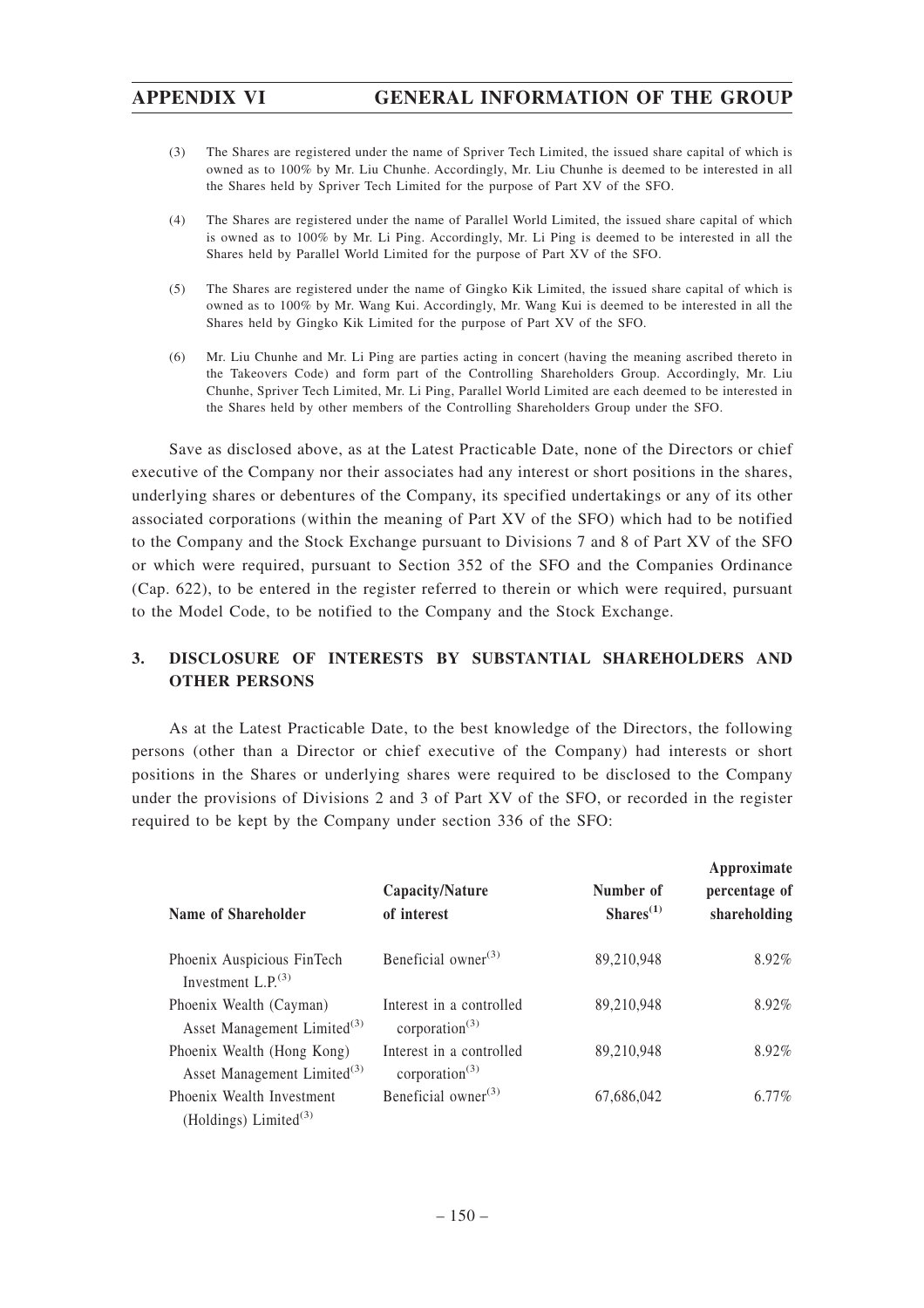| Name of Shareholder                                                                                      | Capacity/Nature<br>of interest                         | Number of<br>$Shares^{(1)}$ | Approximate<br>percentage of<br>shareholding |
|----------------------------------------------------------------------------------------------------------|--------------------------------------------------------|-----------------------------|----------------------------------------------|
| Mr. Du $Li^{(3)}$                                                                                        | Interest in a controlled<br>corporation $^{(3)}$       | 156,896,990                 | 15.69%                                       |
| Haitong Kaiyuan <sup>(4)</sup>                                                                           | Beneficial owner $(4)$                                 | 73,543,316                  | 7.35%                                        |
| Haitong Kaiyuan <sup>(4)</sup>                                                                           | Interest in a controlled<br>corporation $(4)$          | 66,322,516                  | 6.63%                                        |
| Haitong $Xinxi^{(4)}$                                                                                    | Beneficial owner $(4)$                                 | 66,322,516                  | 6.63%                                        |
| Haitong Securities <sup>(4)</sup>                                                                        | Interest in a controlled<br>corporation $(4)$          | 139,865,832                 | 13.98%                                       |
| TMF Trust (HK) Limited <sup>(5)</sup>                                                                    | $Trustee^{(5)}$                                        | 60,335,566                  | 6.03%                                        |
| Ningbo Meihua Shunshi Angel<br>Capital Partnership<br>Enterprise (Limited<br>Partnership) <sup>(6)</sup> | Beneficial owner <sup>(6)</sup>                        | 54,133,938                  | 5.41%                                        |
| Ningbo Plum Angel Investment<br>Management Co., Ltd. <sup>(6)</sup>                                      | Interest in a controlled<br>corporation $(6)$          | 54,133,938                  | 5.41%                                        |
| Mr. Wu Shichun <sup>(6)</sup>                                                                            | Interest in a controlled<br>corporation <sup>(6)</sup> | 54,133,938                  | 5.41%                                        |

#### *Notes:*

- (1) All interests stated are long positions.
- (2) The calculation is based on the total number of 1,000,000,000 Shares in issue as of the date of this annual report.
- (3) Phoenix Wealth Investment (Holdings) Limited is an investment holding company incorporated in BVI with limited liability, which is wholly owned by Mr. Du Li, a shareholders of NewBornTown Mobile Technology. Phoenix Auspicious FinTech Investment L.P. is an exempted limited partnership established under the laws of Cayman Islands, the general partner of which is Phoenix Wealth (Cayman) Asset Management Limited, an exempted company incorporated under the laws of Cayman Islands. Phoenix Wealth (Cayman) Asset Management Limited is wholly owned by Phoenix Wealth (Hong Kong) Asset Management Limited, a limited company incorporated under the laws of Hong Kong, which is in turn wholly owned by Mr. Du Li. Mr. Du Li is therefore deemed to be interested in all the Shares held by Phoenix Auspicious FinTech Investment L.P. and Phoenix Wealth Investment (Holdings) Limited under the SFO.
- (4) Haitong Kaiyuan is the general partner of Haitong Xinxi. Haitong Kaiyuan is therefore deemed to be interested in all the Shares held by Haitong Xinxi under the SFO. Haitong Kaiyuan is wholly owned by Haitong Securities. Haitong Securities is therefore deemed to be interested in all the Shares held by Haitong Kaiyuan and Haitong Xinxi under the SFO.
- (5) TMF Trust (HK) Limited is an independent and professional trustee appointed by the Company to act as the trustee of the Employee RSU Scheme and the trustee of the Management RSU Scheme.
- (6) Ningbo Meihua Shunshi Angel Capital Partnership Enterprise (Limited Partnership) (the "**Plum Venture**") is a limited partnership established under the laws of the PRC. The general partner of Plum Venture is Ningbo Plum Angel Investment Management Co., Ltd., 80% equity interest of which is held by Mr. Wu Shichun.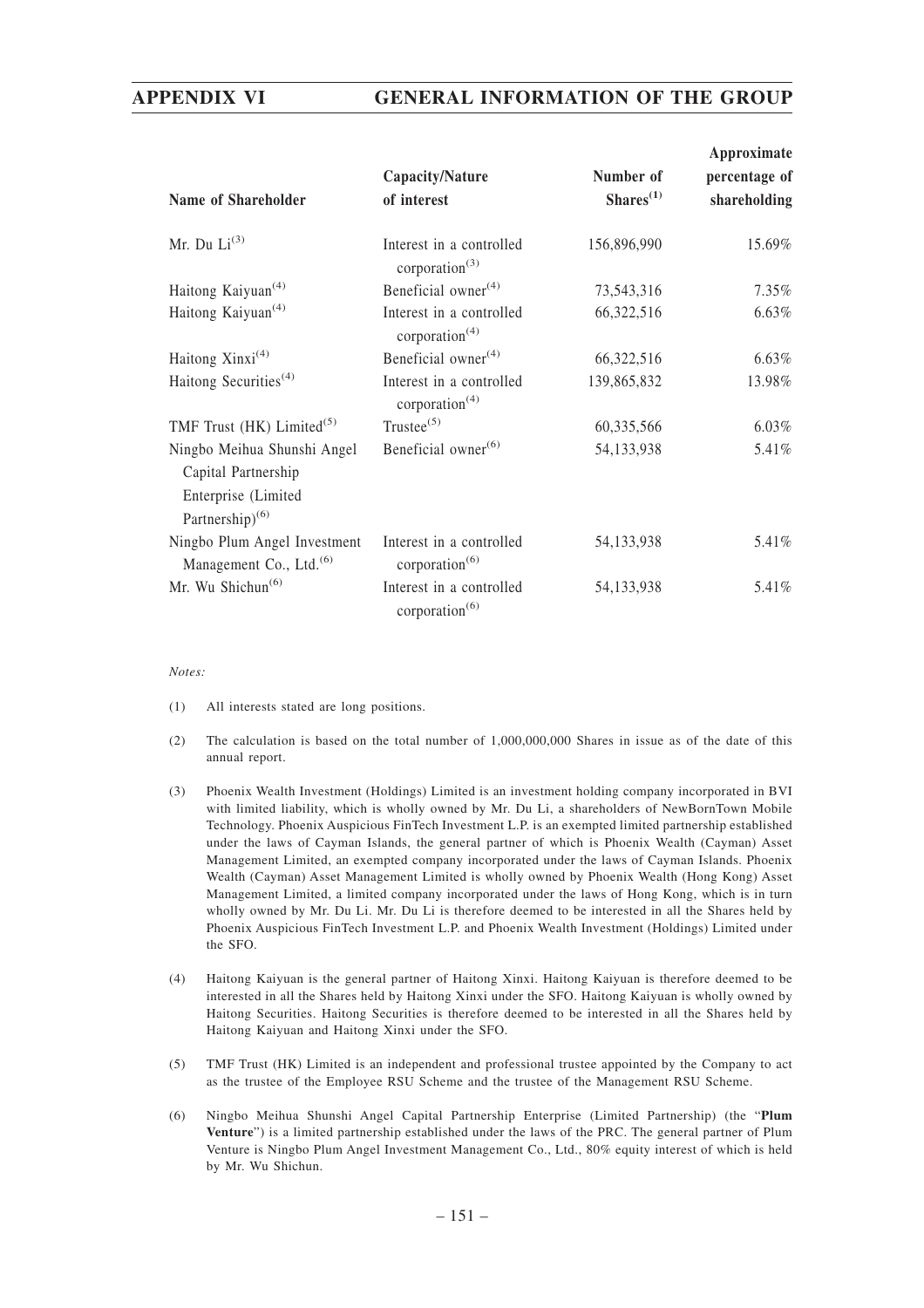Save as disclosed above, as at the Latest Practicable Date, the Company had not been notified by any other persons (other than Directors, supervisors and chief executive of the Company) who had interests or short positions in the Shares or underlying Shares of the Company which would fall to be disclosed to the Company under the provisions of Divisions 2 and 3 of the Part XV of the SFO, or which were recorded in the register required to be kept by the Company under section 336 of the SFO.

#### **4. OTHER INTERESTS OF DIRECTORS**

Save as disclosed in this circular and as at the Latest Practicable Date,

#### *(a) Interests in service contracts*

As at the Latest Practicable Date, none of the Directors had any existing or proposed service contract with any member of the Group (excluding contracts expiring or determinable by the employer within one year without payment of compensation other than statutory compensation).

#### *(b) Interests in assets*

As at the Latest Practicable Date, none of the Directors had any direct or indirect interest in any assets which have, since 31 December 2019, being the date to which the latest published audited consolidated accountants of the Company were made up, been acquired or disposed of by or leased to any member of the Group or were proposed to be acquired or disposed of by or leased to, any member of the Group.

#### *(c) Interests in contracts or arrangements*

As at the Latest Practicable Date, none of the Directors was materially interested in any contract or arrangement subsisting at the date of this circular which is significant in relation to the business of the Group.

## *(d) Competing interest*

As at the Latest Practicable Date, save as disclosed above, none of the Directors or their associates was interested in any business which competes or is likely to compete, either directly or indirectly, with the business of the Group other than those businesses to which the Directors and their associates were appointed to represent the interests of the Company and/or the Group.

## **5. LITIGATION**

As at the Latest Practicable Date, so far as the Directors are aware, there was no litigation or claim of material importance pending or threatened against any member of the Enlarged Group.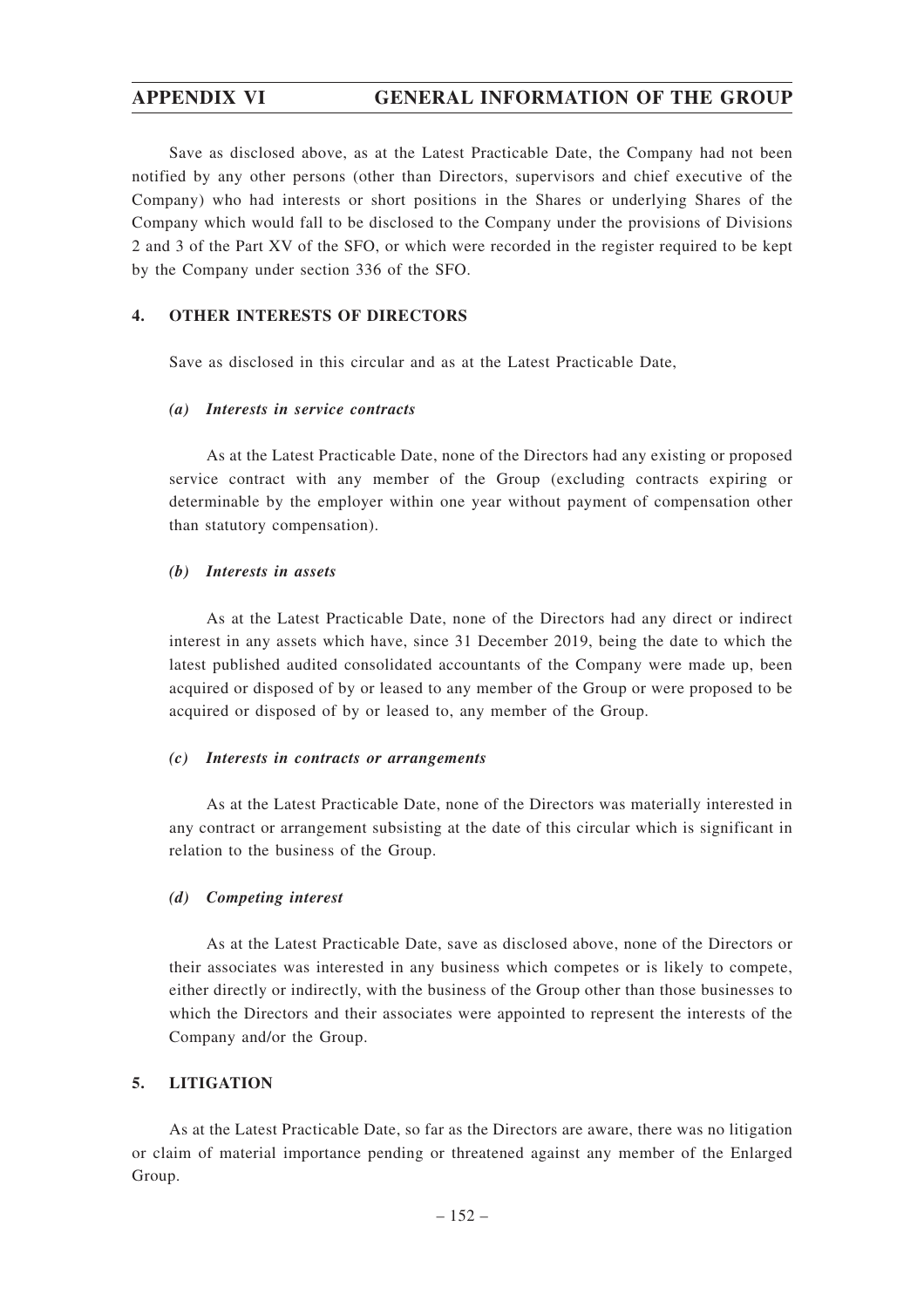### **6. EXPERTS AND CONSENTS**

The following is the qualification of the expert who has been named in this circular or has provided its opinion, letter or advice, which are contained in this circular:

| <b>Name</b>                                      | Qualification                                          |
|--------------------------------------------------|--------------------------------------------------------|
| Asia-Pacific Consulting and<br>Appraisal Limited | certified assets valuer                                |
| <b>KPMG</b>                                      | Certified Public Accountants                           |
| PricewaterhouseCoopers                           | Certified Public Accountants                           |
| Somerley Capital Limited                         | a corporation licensed to carry out Type 1 (dealing in |
|                                                  | securities) and Type 6 (advising on corporate finance) |
|                                                  | regulated activities under the SFO                     |

Each of the experts mentioned above has given and has not withdrawn its written consent to the issue of this circular, with the inclusion therein of its letter and/or report or the references to its name in the form and context in which they appear respectively.

As at the Latest Practicable Date, each of the experts mentioned above did not have any shareholding in any member of the Group or any right (whether legally enforceable or not) to subscribe for or to nominate persons to subscribe for any securities in any member of the Group.

As at the Latest Practicable Date, each of the experts mentioned above did not have, nor had, any direct or indirect interest in any assets which had been since 31 December 2019, being the date to which the latest published audited financial statements of the Company were made up, acquired or disposed of by or leased to any member of the Group, or are proposed to be acquired or disposed of by or leased to any member of the Group.

## **7. MATERIAL CONTRACTS**

The following contracts (not being contracts entered into in the ordinary course of business) were entered into by members of the Group within two years immediately preceding the date of this circular and up to the Latest Practicable Date and are or may be material:

(a) the equity transfer agreement dated 12 December 2018 entered into between NewBornTown Network Technology and Hua Qiong (華瓊), pursuant to which NewBornTown Network Technology transferred its 80% equity interest in Beijing Qianji Mobile Technology Co., Ltd. (北京千極移動科技有限責任公司) to Hua Qiong (華瓊) at nil consideration;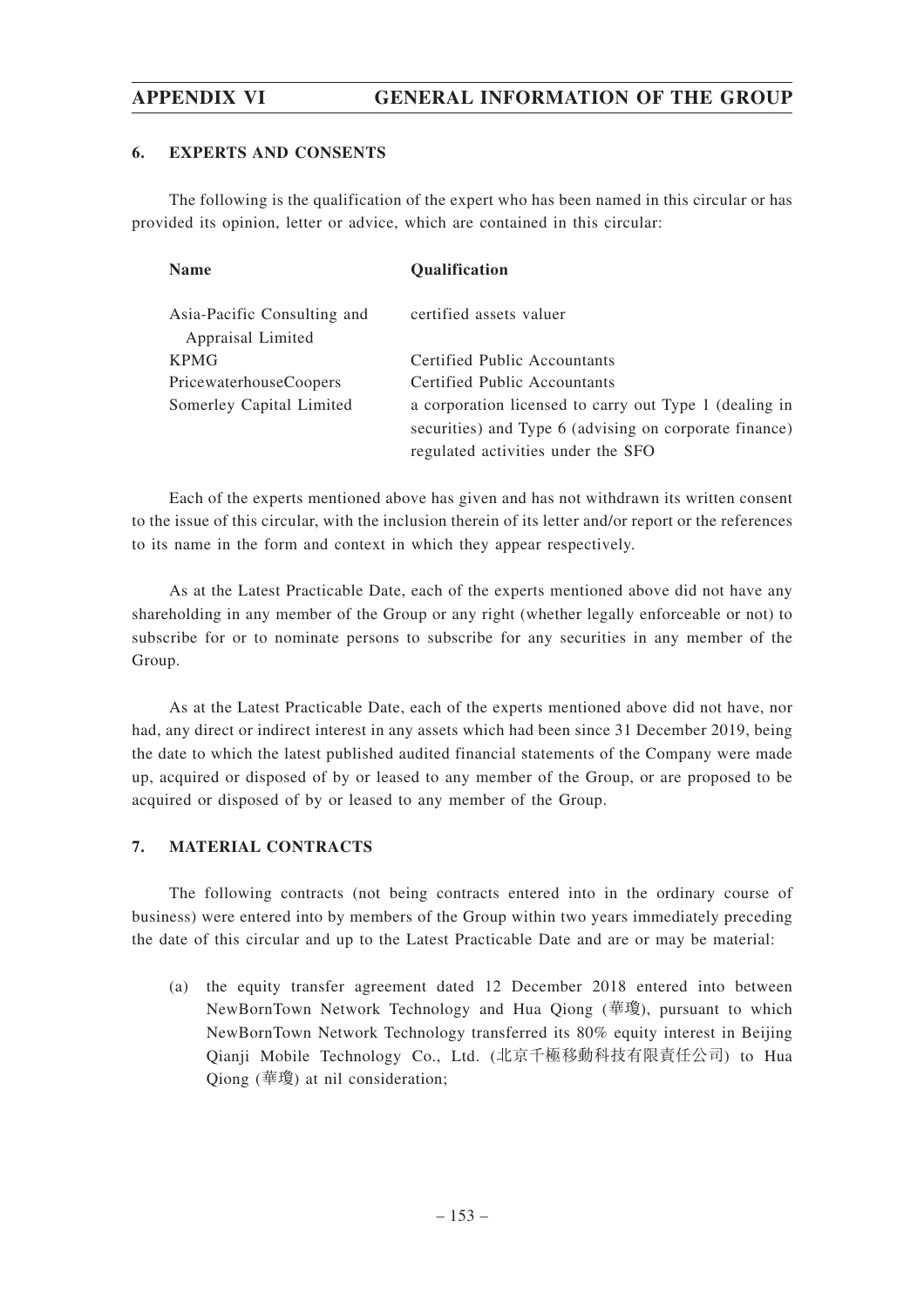- (b) the equity transfer agreement dated 15 December 2018 entered into between NewBornTown Mobile Technology and Shandong NewBornTown, pursuant to which NewBornTown Mobile Technology transferred its 51% equity interest in Fujian Youdian Neirong Culture Media Co., Ltd. (福建有點內容文化傳媒有限公司) to Shandong NewBornTown at the consideration of RMB7,285,714;
- (c) the equity transfer agreement dated 20 December 2018 entered into between NewBornTown Network Technology and Hua Qiong (華瓊), pursuant to which NewBornTown Network Technology transferred its 10% equity interest in Chongqing Small World Network Technology Co., Ltd. (重慶小世界網絡科技有限 公司) to Hua Qiong (華瓊) at nil consideration;
- (d) the investment agreement dated 22 March 2019 entered into among NewBornTown Network Technology, Ningbo Meishan Bonded Port Beichen Xinshineng Equity Investment Partnership Enterprise (Limited Partnership) (寧波梅山保稅港區北辰新 勢能股權投資合夥企業(有限合夥)), Cao Wen (曹雯), Beijing Mico World Technology Co., Ltd. (北京米可世界科技有限公司), Ye Chunjian (葉椿建), Tianjin Tonghe Chuangyuan Enterprise Management Consulting Centre (Limited Partnership) (天津通和創源企業管理諮詢中心(有限合夥)), Ningbo Meishan Bonded Port Tonghe Chuangyuan Enterprise Management Centre (Limited Partnership) (寧波梅山保稅港區通和創源企業管理中心(有限合夥)), Wang Xinming (王新明), Wang Xiaobin (王曉斌), Wu Shichun (吳世春), Ningbo Meihua Mingshi Investment Partnership Enterprise (Limited Partnership) (寧波梅花明世投資合夥企 業(有限合夥)), Zhang Qinglai (張慶來), Ye Kai (葉凱), Zhang Wenlong (張文龍), Zhang Zhihe (張治和), Jiaxing Zizhi No. 1 Equity Investment Partnership Enterprise (Limited Partnership) (嘉興自知一號股權投資合夥企業(有限合夥)) and Beijing Phoenix Fortune Interconnection Investment Fund (Limited Partnership) (北京鳳凰 祥瑞互聯投資基金(有限合夥)), pursuant to which NewBornTown Network Technology and Ningbo Meishan Bonded Port Beichen Xinshineng Equity Investment Partnership Enterprise (Limited Partnership) (寧波梅山保稅港區北辰新 勢能股權投資合夥企業(有限合夥)) subscribed for 8.85% and 2.65% equity interest in the enlarged registered share capital of Beijing Mico World Technology Co., Ltd. (北京米可世界科技有限公司) at a consideration of RMB100 million and RMB30 million, respectively;
- (e) the capital increase agreement relating to Shandong NewBornTown dated 22 March 2019 entered into between Shandong NewBornTown, NewBornTown Network Technology and Universe Intelligence Technology Limited, pursuant to which Universe Intelligence Technology Limited subscribed for RMB500,000 additional registered capital of Shandong NewBornTown at a consideration of the US\$ equivalent of RMB500,000;
- (f) the equity transfer agreement dated 28 March 2019 entered into between Beijing Zhonghe Tongrun Management and Consulting Co., Ltd. (北京中和通潤管理諮詢有 限公司) and Shandong NewBornTown, pursuant to which Shandong NewBornTown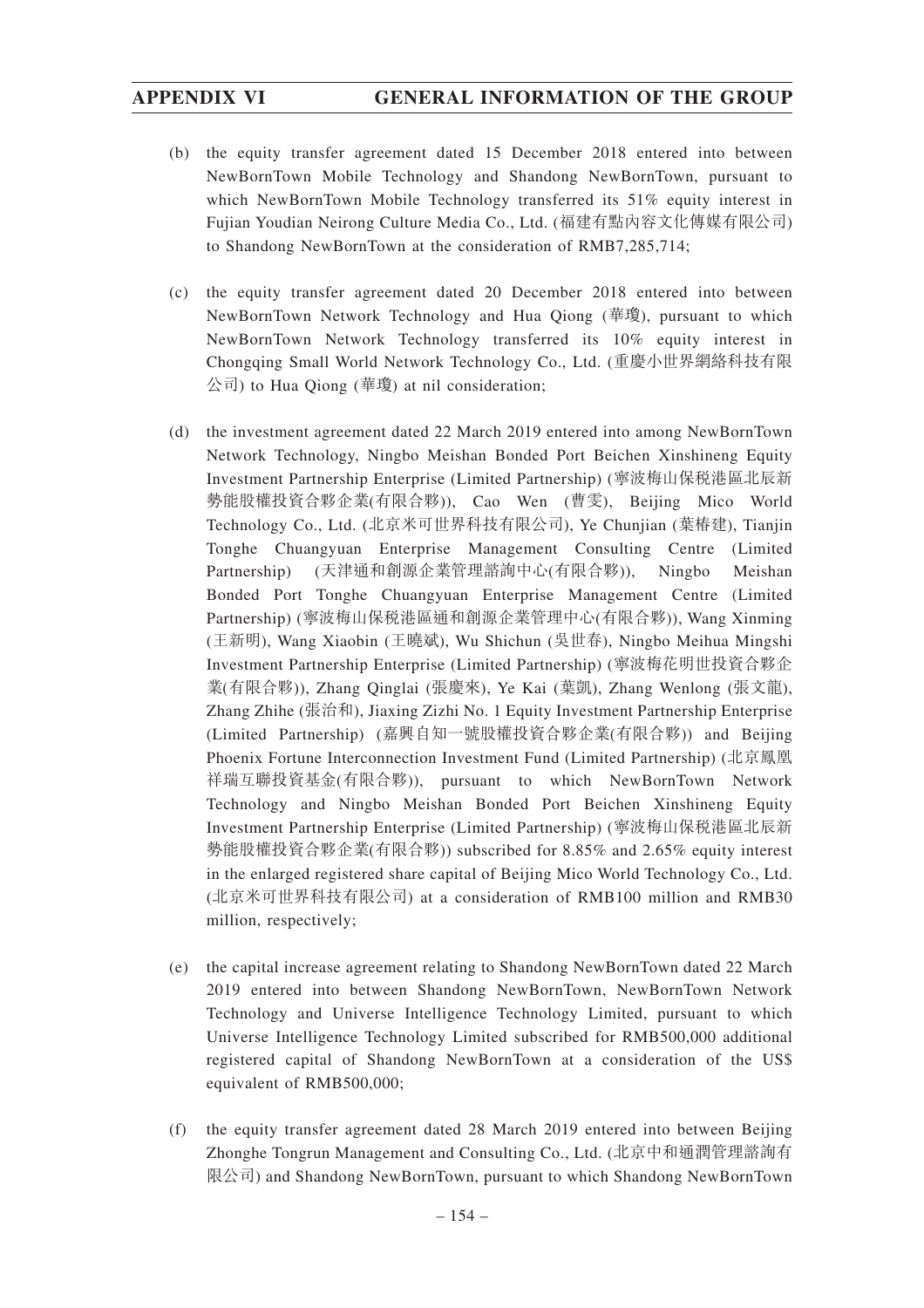transferred its 51% equity interest in Fujian Youdian Neirong Culture Media Co., Ltd. (福建有點內容文化傳媒有限公司) to Beijing Zhonghe Tongrun Management and Consulting Co., Ltd. (北京中和通潤管理諮詢有限公司) at the consideration of RMB1;

- (g) the partnership interest transfer agreement dated 28 March 2019 entered into between Beijing Zhonghe Tongrun Management and Consulting Co., Ltd. (北京中和 通潤管理諮詢有限公司) and NewBornTown Network Technology, pursuant to which NewBornTown Network Technology transferred its 9.67% partnership interest in Tibet Zhirui Venture Capital Enterprise (Limited Partnership) (西藏志睿 創業投資企業(有限合夥)) to Beijing Zhonghe Tongrun Management and Consulting Co., Ltd. (北京中和通潤管理諮詢有限公司) at the consideration of RMB1;
- (h) the equity transfer agreement dated 9 April 2019 entered into between NewBornTown Network Technology and Solo X Technology, pursuant to which NewBornTown Network Technology transferred its 95.2381% equity interest in Shandong NewBornTown to Solo X Technology at the consideration of RMB10 million;
- (i) the equity transfer agreement dated 9 April 2019 entered into between Universe Intelligence Technology Limited and Solo X Technology, pursuant to which Universe Intelligence Technology Limited transferred its 4.7619% equity interest in Shandong NewBornTown to Solo X Technology at the consideration of RMB500,000;
- (j) the shareholders agreement relating to NewBornTown Mobile Technology dated 15 April 2019 entered into among Beijing Phoenix Fortune Interconnection Investment Fund (Limited Partnership) (北京鳳凰祥瑞互聯投資基金(有限合夥)), NewBornTown Mobile Technology, Liu Chunhe (劉春河), Li Ping (李平), Ye Chunjian (葉椿建), Ningbo Meihua Shunshi Angel Capital Partnership Enterprise (Limited Partnership) (寧波梅花順世天使投資合夥企業(有限合夥)), Huang Mingming (黃明明), Du Li (杜力), Beijing Amphora Guotai Venture Capital Investment Co., Ltd. (北京安芙蘭國泰創業投資有限公司), Haitong Kaiyuan Investment Co., Ltd. (海通開元投資有限公司), Shanghai Haitong Xinxi Investment Center (Limited Partnership) (上海海桐信兮投資中心(有限合夥)), Beijing Hande Houcheng Enterprise Management Centre (Limited Partnership) (北京含德厚城企業 管理中心(有限合夥)), Shanghai Longwin Xinhu Investment Partnership Enterprise (Limited Partnership) (上海朗聞信琥投資合夥企業(有限合夥)), NewBornTown Network Technology, Jiaxing Fuqiang Ruiyi Equity Investment Enterprise (Limited Partnership) (嘉興富強瑞益股權投資合夥企業(有限合夥)) and Qingdao Amphora Shixin Venture Capital Co. Ltd. (青島安芙蘭世欣創業投資有限公司);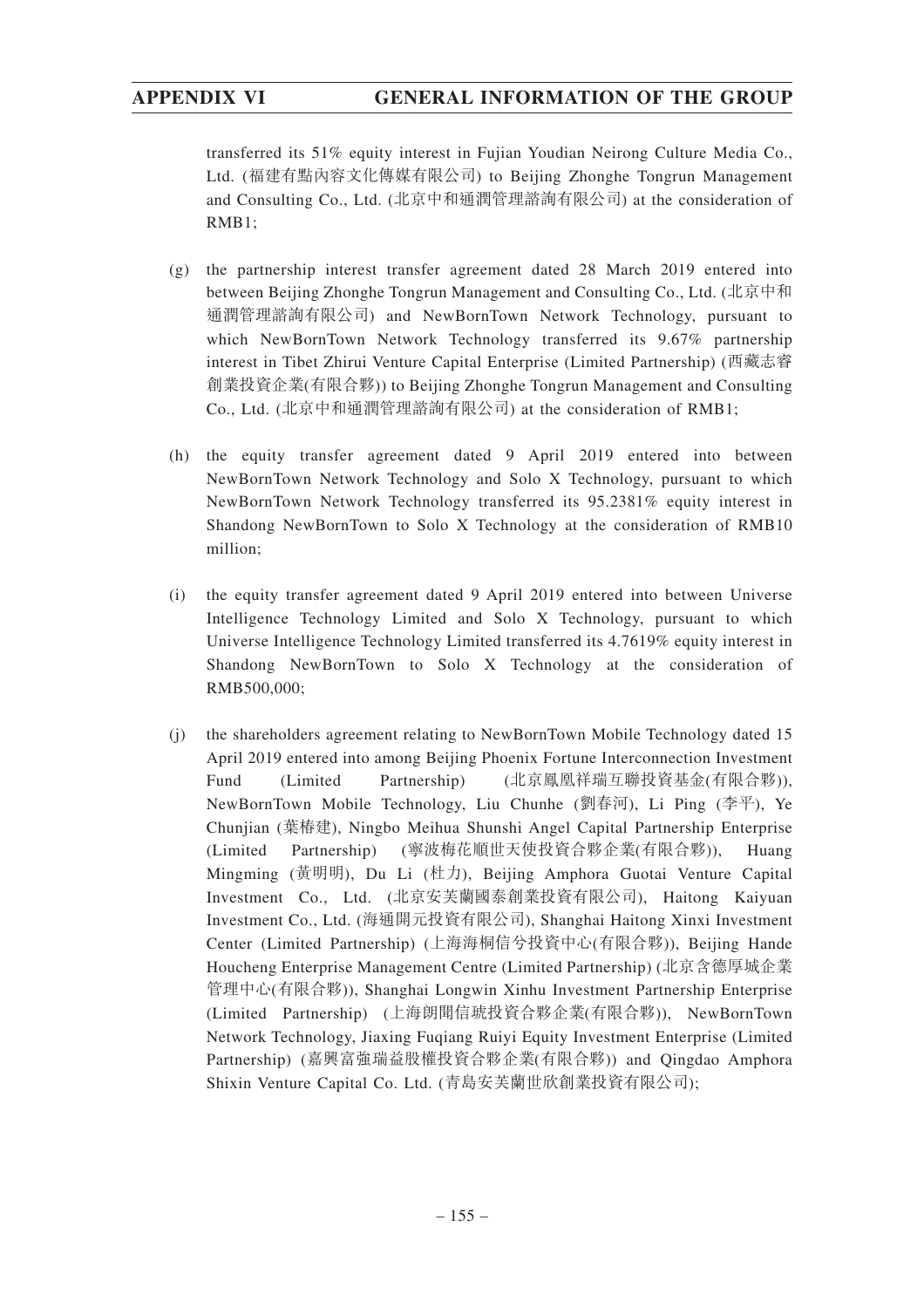- (k) the agreement on share sale and purchase of Newborn Town International Enterprise Limited dated 20 June 2019 entered into between NewBornTown Network Technology and the Company, pursuant to which NewBornTown Network Technology transferred its 100% equity interest in Newborn Town International Enterprise Limited to the Company at the consideration of HK\$1;
- (l) the share repurchase agreement dated 22 June 2019 entered into between Phoenix Auspicious FinTech Investment L.P. and the Company, pursuant to which the Company repurchased 6,880,990 Series B Preferred Shares from Phoenix Auspicious FinTech Investment L.P. at the consideration of the US\$ equivalent of RMB100 million;
- (m) the share repurchase agreement dated 26 June 2019 entered into between Haitong Kaiyuan Investment Co., Ltd. (海通開元投資有限公司) and the Company, pursuant to which the Company repurchased 5,622,349 Series B Preferred Shares from Haitong Kaiyuan Investment Co., Ltd. (海通開元投資有限公司) at the consideration of the US\$ equivalent of RMB30 million;
- (n) the share repurchase agreement dated 26 June 2019 entered into between Shanghai Haitong Xinxi Investment Center (Limited Partnership) (上海海桐信兮投資中心(有 限合夥)) and the Company, pursuant to which the Company repurchased 5,622,349 Series B Preferred Shares from Shanghai Haitong Xinxi Investment Center (Limited Partnership) (上海海桐信兮投資中心(有限合夥)) at the consideration of the US\$ equivalent of RMB30 million;
- (o) the exclusive equity call option agreement (the "**Exclusive Equity Call Option Agreement**") dated 26 June 2019 entered into among (i) Shandong NewBornTown; (ii) Liu Chunhe (劉春河), Li Ping (李平), Ye Chunjian (葉椿建), Beijing Phoenix Fortune Interconnection Investment Fund (Limited Partnership) (北京鳳凰祥瑞互聯 投資基金(有限合夥)), Ningbo Meihua Shunshi Angel Capital Partnership Enterprise (Limited Partnership) (寧波梅花順世天使投資合夥企業(有限合夥)), Huang Mingming (黃明明), Du Li (杜力), Beijing Amphora Guotai Venture Capital Investment Co., Ltd. (北京安芙蘭國泰創業投資有限公司), Haitong Kaiyuan Investment Co., Ltd. (海通開元投資有限公司), Shanghai Haitong Xinxi Investment Center (Limited Partnership) (上海海桐信兮投資中心(有限合夥)), Beijing Hande Houcheng Enterprise Management Centre (Limited Partnership) (北京含德厚城企業 管理中心(有限合夥)), Shanghai Longwin Xinhu Investment Partnership Enterprise (Limited Partnership) (上海朗聞信琥投資合夥企業(有限合夥)) and Jiaxing Fuqiang Ruiyi Equity Investment Partnership Enterprise (Limited Partnership) (嘉興富強瑞 益股權投資合夥企業(有限合夥)) (collectively as "**Party B**"); and (iii) NewBornTown Mobile Technology, pursuant to which each of Party B shall irrevocably grant Shandong NewBornTown or its designated purchaser(s) the exclusive right to purchase the equity interests in NewBornTown Mobile Technology, in whole or in part at any time and at one or more than one time, at RMB1;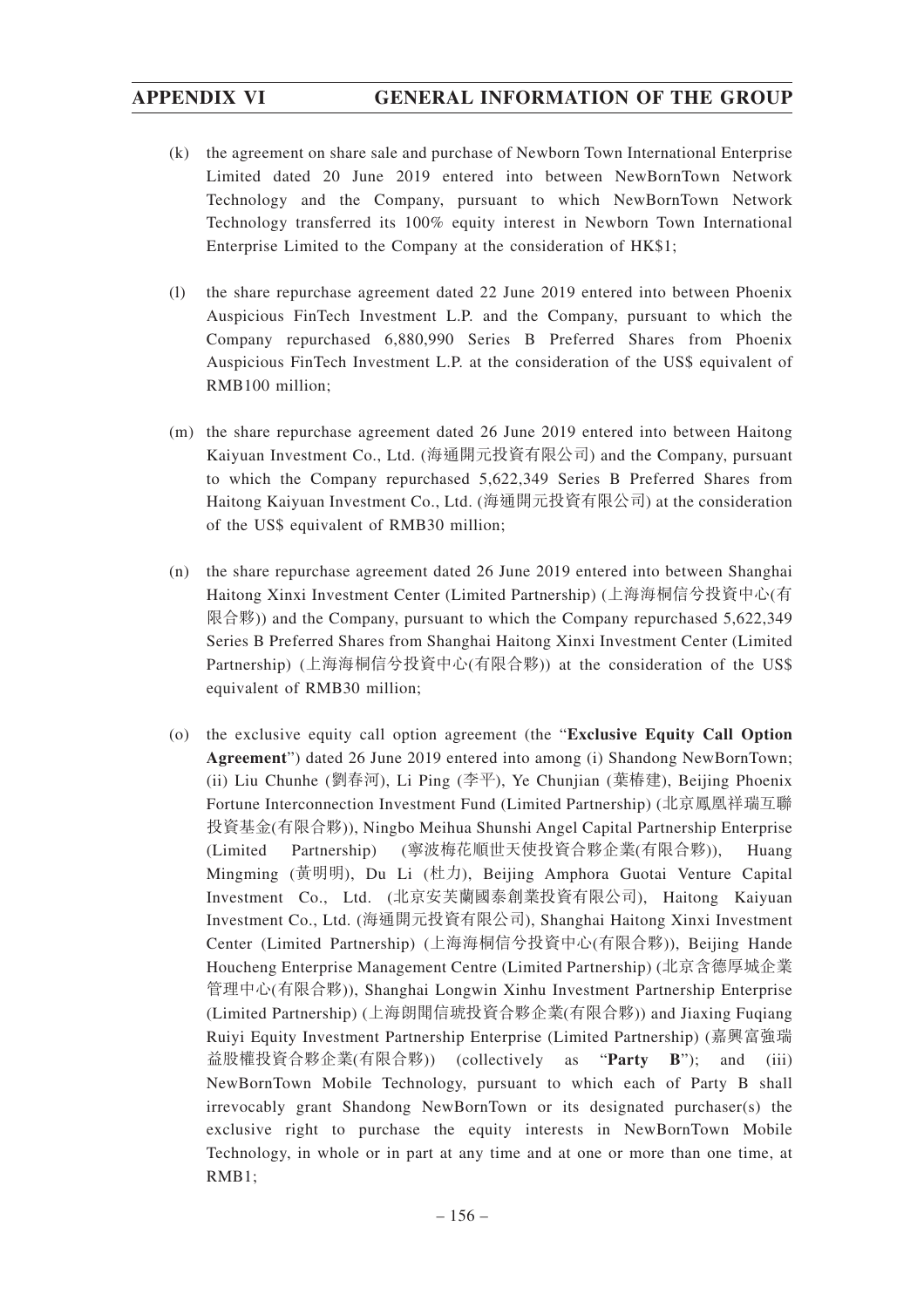- (p) the exclusive business cooperation agreement dated 26 June 2019 entered into between Shandong NewBornTown and NewBornTown Mobile Technology, pursuant to which Shandong NewBornTown shall provide exclusive technical support, consultancy and other services to NewBornTown Mobile Technology for a service fee equivalent to 100% of the consolidated profit in any financial year of NewBornTown Mobile Technology, after offsetting the accumulative loss (if any) in the previous financial year(s) of NewBornTown Mobile Technology and its subsidiaries and deducting the operating capital, expenditure and tax items required for any financial year;
- (q) the exclusive assets call option agreement dated 26 June 2019 entered into between NewBornTown Mobile Technology and Shandong NewBornTown, pursuant to which the NewBornTown Mobile Technology shall irrevocably grant Shandong NewBornTown or its designated purchaser(s) the exclusive right to purchase all intellectual properties and all other assets in NewBornTown Mobile Technology at any time and at one or more than one time, at RMB1;
- (r) the equity pledge agreement dated 26 June 2019 entered into among (i) Shandong NewBornTown; (ii) Liu Chunhe (劉春河), Li Ping (李平), Ye Chunjian (葉椿建), Beijing Phoenix Fortune Interconnection Investment Fund (Limited Partnership) (北 京鳳凰祥瑞互聯投資基金(有限合夥)), Ningbo Meihua Shunshi Angel Capital Partnership Enterprise (Limited Partnership) (寧波梅花順世天使投資合夥企業(有限 合夥)), Huang Mingming (黃明明), Du Li (杜力), Beijing Amphora Guotai Venture Capital Investment Co., Ltd. (北京安芙蘭國泰創業投資有限公司), Haitong Kaiyuan Investment Co., Ltd. (海通開元投資有限公司), Shanghai Haitong Xinxi Investment Center (Limited Partnership) (上海海桐信兮投資中心(有限合夥)), Beijing Hande Houcheng Enterprise Management Centre (Limited Partnership) (北京含德厚城企業 管理中心(有限合夥)), Shanghai Longwin Xinhu Investment Partnership Enterprise (Limited Partnership) (上海朗聞信琥投資合夥企業(有限合夥)) and Jiaxing Fuqiang Ruiyi Equity Investment Partnership Enterprise (Limited Partnership) (嘉興富強瑞 益股權投資合夥企業(有限合夥)) (collectively as "**Party B**"); and (iii) NewBornTown Mobile Technology, pursuant to which each of Party B agreed to pledge all of their respective equity interests they owned in NewBornTown Mobile Technology (including any interest or dividend paid for the shares thereof) to Shandong NewBornTown to secure each of their obligations under, among other things, the Exclusive Equity Call Option Agreement;
- (s) the shareholders agreement relating to the Company dated 26 June 2019 entered into among (i) Liu Chunhe (劉春河), Li Ping (李平), Ye Chunjian (葉椿建) as founders; (ii) Spriver Tech Limited, Parallel World Limited, Pixel Perfect Tech Limited as founder companies; (iii) Ningbo Meihua Shunshi Angel Capital Partnership Enterprise (Limited Partnership) (寧波梅花順世天使投資合夥企業(有限合夥)), Future Capital Discovery Fund I, L.P., Phoenix Wealth Investment (Holdings) Limited, ICO STORE INC as Series A Preferred Shareholders; (iv) Phoenix Auspicious FinTech Investment L.P., Hash Global Management Company Ltd.,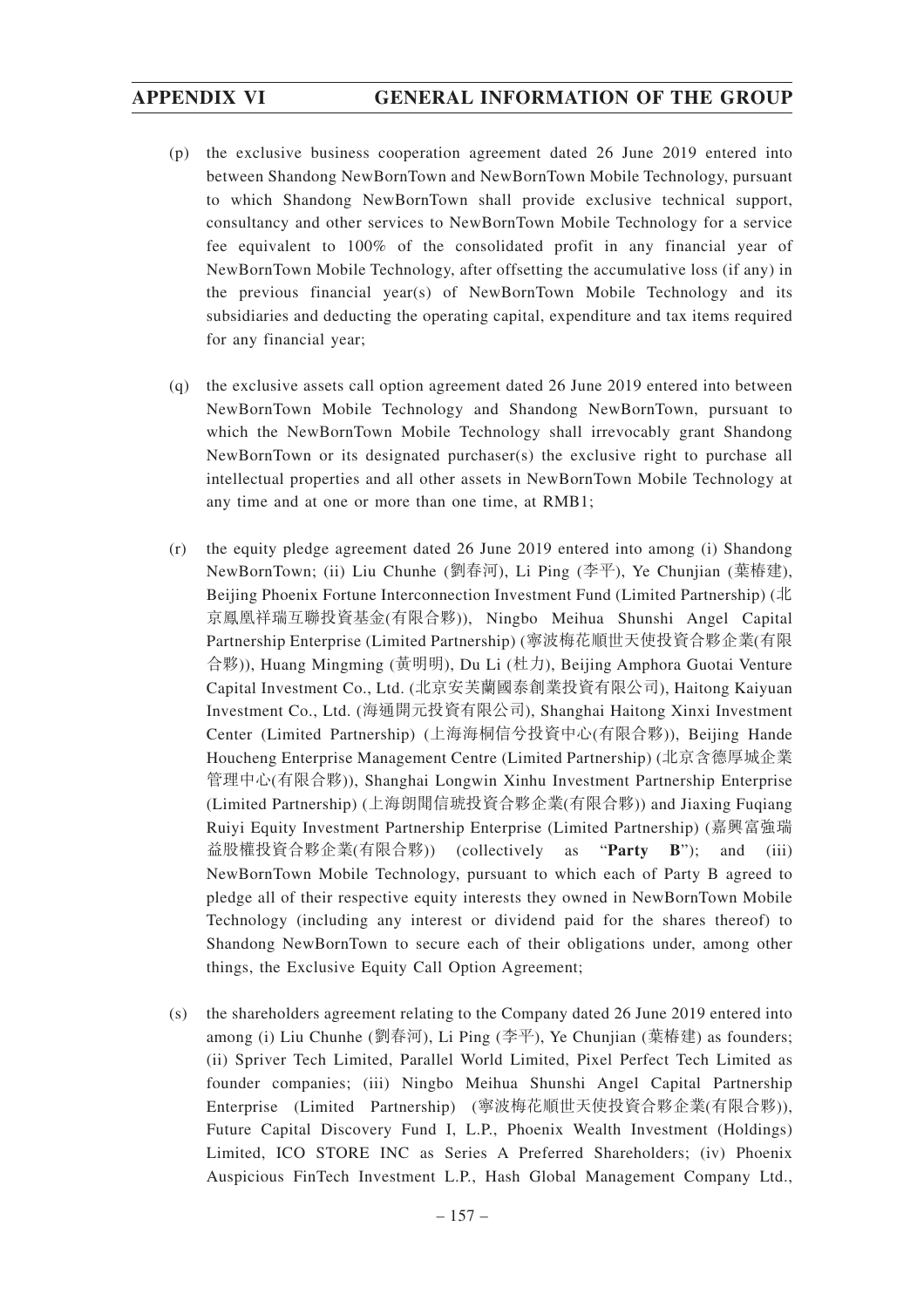Haitong Kaiyuan Investment Co., Ltd. (海通開元投資有限公司), Shanghai Haitong Xinxi Investment Center (Limited Partnership) (上海海桐信兮投資中心(有限合夥)) as Series B Preferred Shareholders; (v) CHUANGQI INTERNATIONAL LIMITED as Series C Preferred Shareholder; (vi) Gingko Kik Limited, Universe Intelligence Technology Limited as other Shareholders; and (vii) and the Company;

- (t) the deed of indemnity dated 11 December 2019 entered into between Liu Chunhe, Li Ping and the Company in relation to the provision of certain indemnities by Liu Chunhe and Li Ping in favour of the Company and its subsidiaries;
- (u) the deed of non-competition dated 11 December 2019 entered into between Liu Chunhe, Li Ping and the Company in respect of the non-competition undertaking given by Liu Chunhe and Li Ping in favour of the Company;
- (v) the deed of settlement constituting Three D Partners Trust dated 7 November 2019 and entered into between the Company and TMF Trust (HK) Limited, pursuant to which the Company made the settlement for its employee incentive scheme;
- (w) the deed of settlement constituting Bridge Partners Trust dated 7 November 2019 and entered into between the Company and TMF Trust (HK) Limited, pursuant to which the Company made the settlement for its employee incentive scheme;
- (x) the Hong Kong Public Offer Underwriting Agreement;
- (y) the cornerstone investment agreement dated 13 December 2019 entered into among the Company, Huobi Capital Inc., SBI China Capital Financial Services Limited, CMBC International Capital Limited, CMBC Securities Company Limited and Haitong International Securities Company Limited, pursuant to which Huobi Capital Inc. agreed to subscribe for the Shares at the Offer Price, with an aggregate consideration of US\$1,000,000;
- (z) the cornerstone investment agreement dated 13 December 2019 entered into among the Company, LC ELEC TRADE CO., LIMITED, SBI China Capital Financial Services Limited, CMBC International Capital Limited, CMBC Securities Company Limited and Haitong International Securities Company Limited, pursuant to which LC ELEC TRADE CO., LIMITED agreed to subscribe for the Shares at the Offer Price, with an aggregate consideration of US\$2,000,000;
- (aa) the Equity Transfer Agreement; and
- (bb) the Convertible Loan Investment Agreement.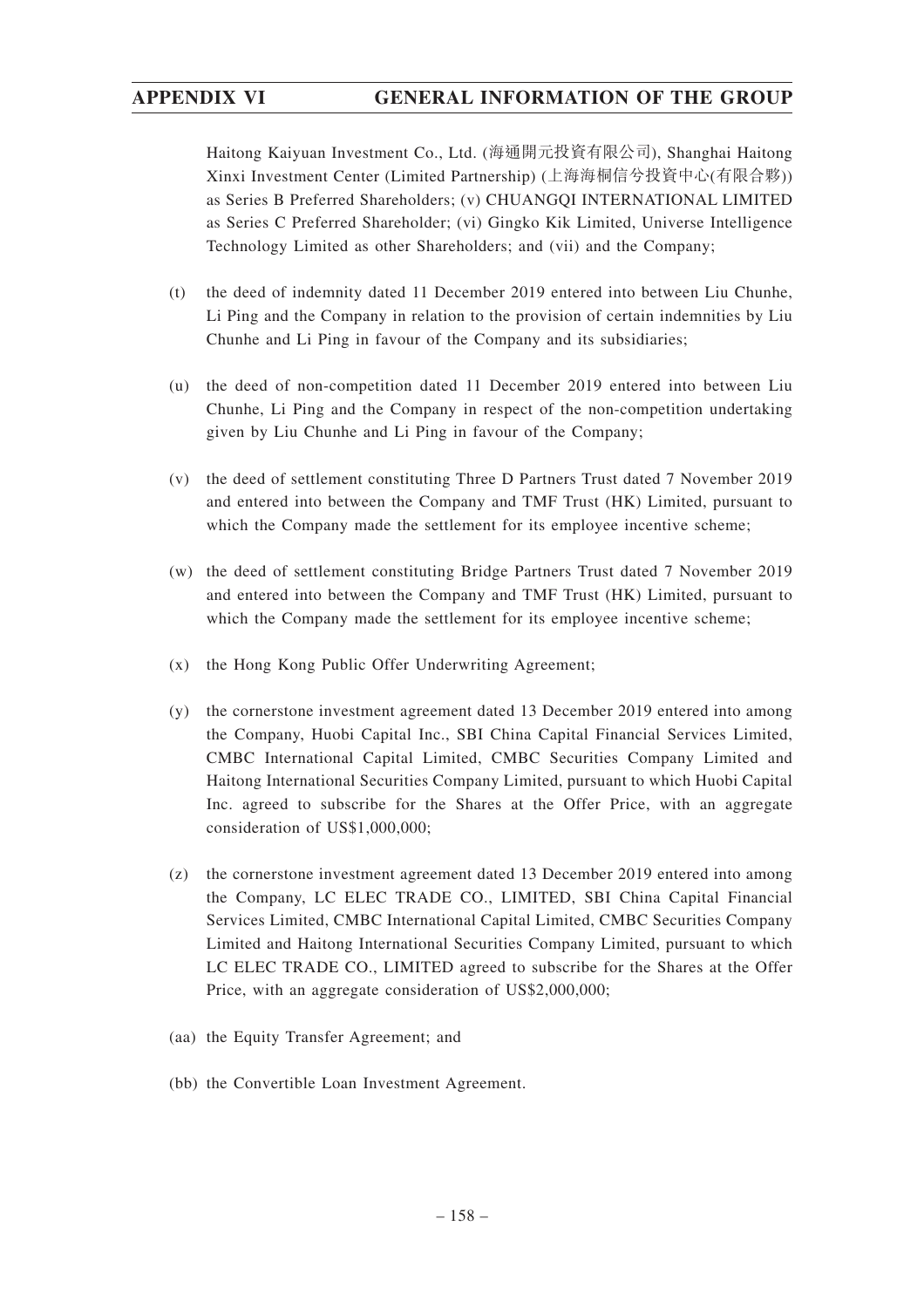#### **8. MISCELLANEOUS**

- (i) The joint company secretaries are Mr. SONG Pengliang and Mr. Mr. AU-YEUNG Wai Ki, Joseph (Mr. AU-YEUNG). Mr. AU-YEUNG is a certified public accountant of the Hong Kong Institute of Certified Public Accountants.
- (ii) The registered office of the Company is at the offices of Maples Corporate Services Limited, PO Box 309, Ugland House, Grand Cayman, KY1-1104, Cayman Islands.
- (iii) The Hong Kong branch share registrar and transfer office of the Company is Computershare Hong Kong Investor Services Limited at Shops 1712-1716, 17/F, Hopewell Centre, 183 Queen's Road East, Wanchai, Hong Kong.
- (iv) The English language text of this circular shall prevail over the Chinese language in case of inconsistency.

## **9. DOCUMENTS AVAILABLE FOR INSPECTION**

Copies of the following documents are available for inspection at the principal place of business of the Company in Hong Kong at Room 1903-4, Floor 19, Hong Kong Trade Centre, 161 Des Voeux Road Central, Hong Kong during normal business hours (Saturdays and public holidays excepted) from 10:00 to 1:00 p.m. and from 2:00 p.m. to 5:00 p.m. from the date of this circular up to and including the date of the EGM:

- (i) the memorandum and articles of association of the Company;
- (ii) the prospectus of the Company;
- (iii) the annual report of the Company for the financial years ended 31 December 2019;
- (iv) the accountants' report received from KPMG on the Target Company as set out in Appendix II to this circular;
- (v) the report on the unaudited pro forma financial statements on the Enlarged Group as set out in Appendix III to this circular;
- (vi) the Valuation Report as set out in Appendix V to this circular;
- (vii) the letter from the Independent Board Committee as set out in this circular;
- (viii) the letter from Somerley, the text of which is set out in this circular;
- (ix) the written consents from the experts as referred to in the paragraph headed "6. Experts and consents" of this appendix;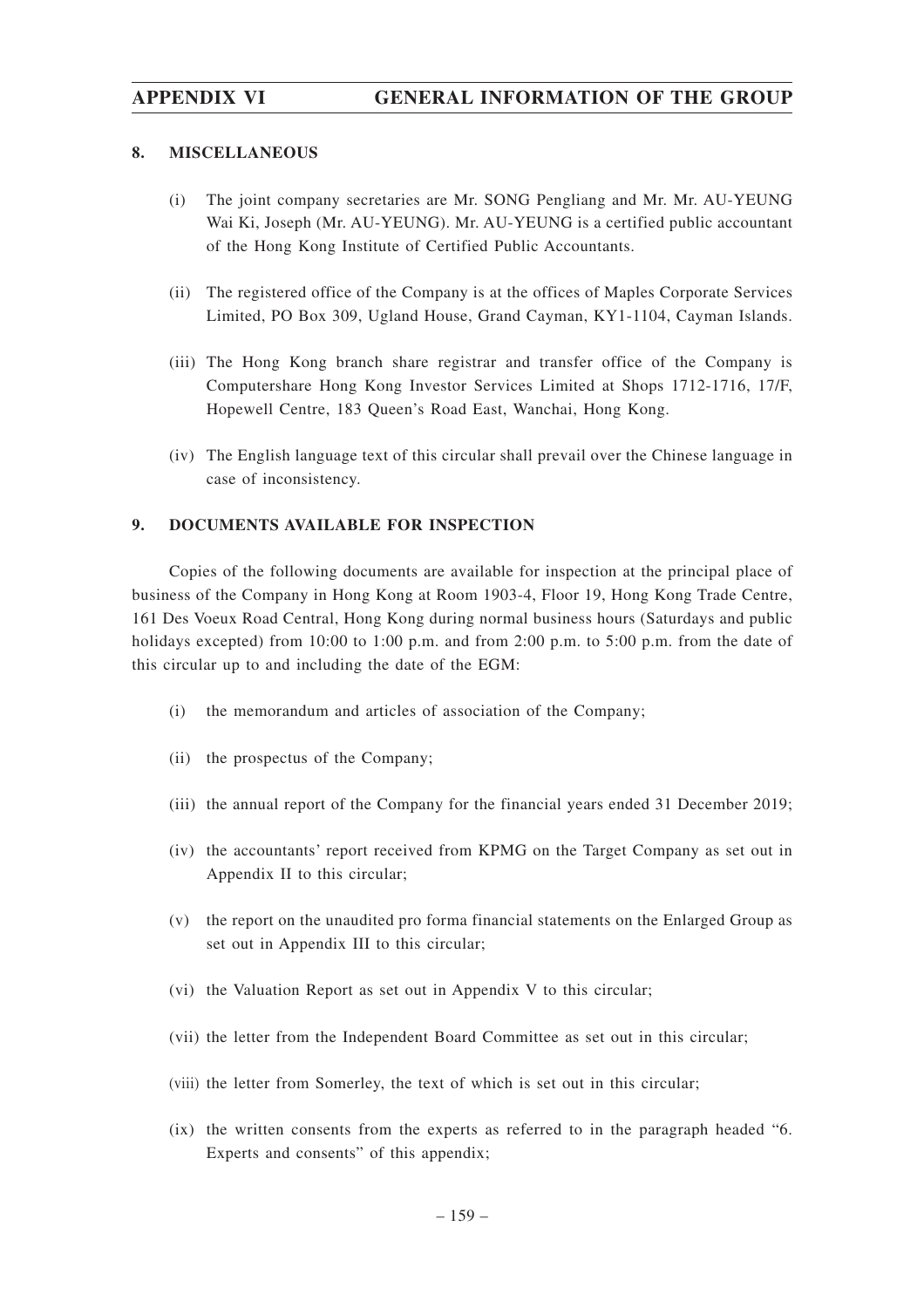- (x) the material contract referred to in the paragraph headed "7. Material contracts" of this appendix; and
- (xi) the service contracts entered into between the Company and Directors.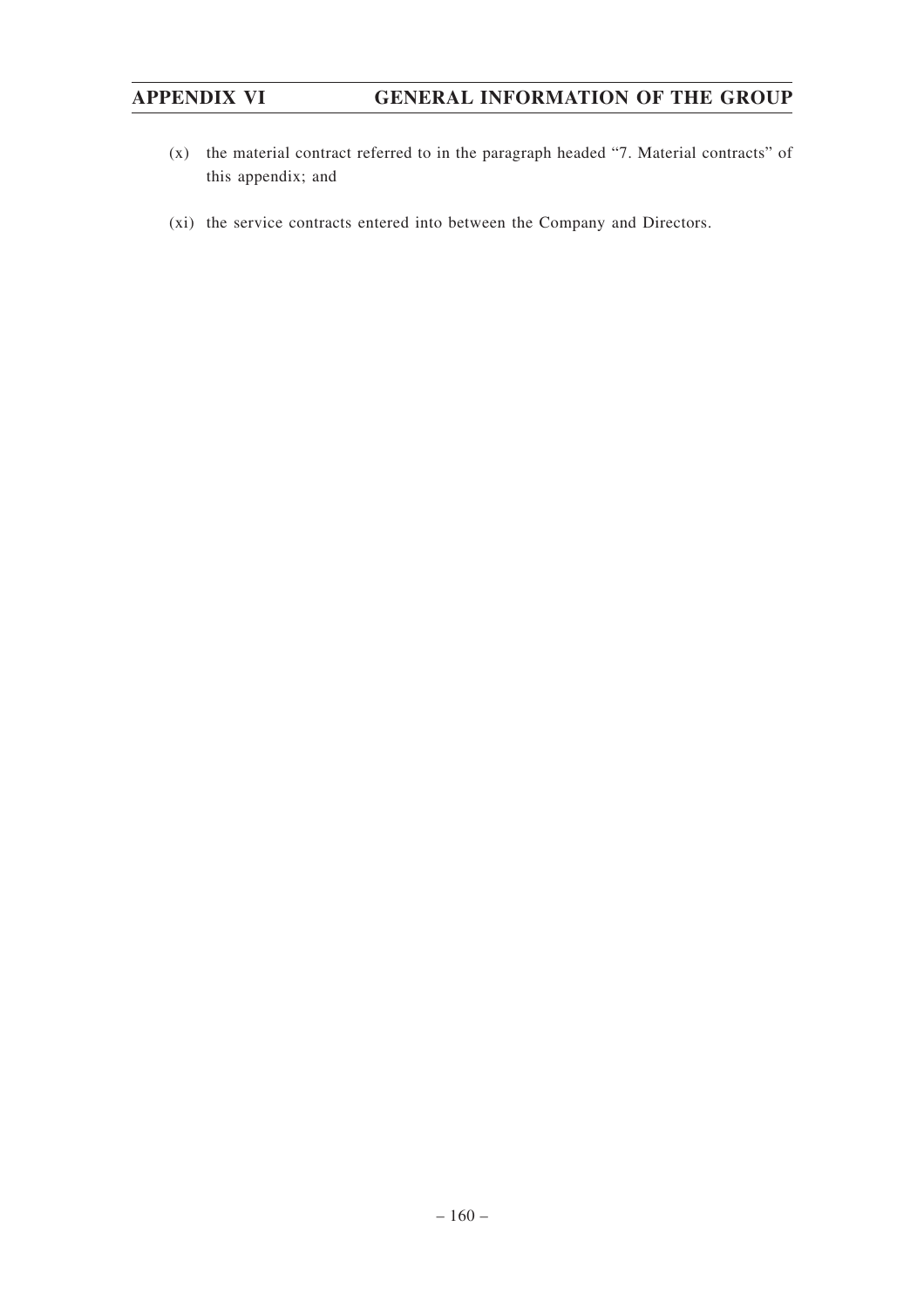# **NOTICE OF EXTRAORDINARY GENERAL MEETING**



**NEWBORN TOWN INC.**

**赤子城科技有限公司**

*(Incorporated in the Cayman Islands with limited liability)* **(Stock Code: 9911)**

## **NOTICE OF EXTRAORDINARY GENERAL MEETING**

**NOTICE IS HEREBY GIVEN THAT** the first extraordinary general meeting of 2020 (the "**Meeting**") of Newborn Town Inc. (the "**Company**") will be held at 12/F, Tower A, CEC Development Building, Sanyuanqiao, Chaoyang District, Beijing, PRC on Monday, 29 June 2020 at 2:00 p.m. for considering and, if thought fit, passing, with or without amendments, the following resolutions as ordinary resolutions of the Company:

## **ORDINARY RESOLUTIONS**

- 1. To consider and, if thought fit, to approve the Company entering into the Equity Transfer Agreement with Phoenix Fortune and the transactions contemplated thereunder.
- 2. To consider and, if thought fit, to approve the Company entering into the Convertible Loan Investment with Mr. Ye Chunjian and Mico and the transactions contemplated thereunder, including the Conversion.

By order of the Board **Newborn Town Inc. LIU Chunhe** *Chairman*